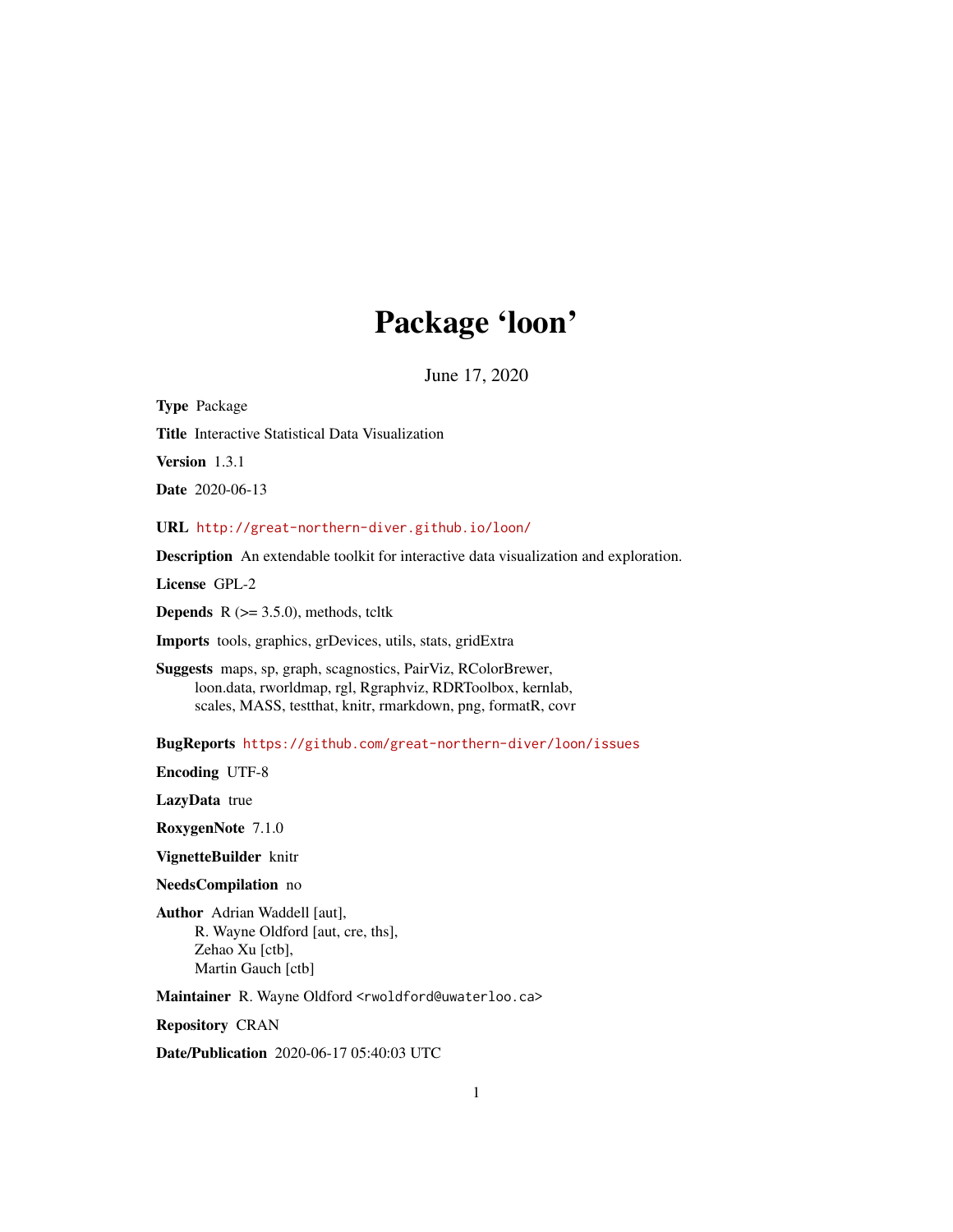# R topics documented:

|                                                                                                                  | 8  |
|------------------------------------------------------------------------------------------------------------------|----|
|                                                                                                                  | 8  |
|                                                                                                                  | 9  |
|                                                                                                                  | 10 |
|                                                                                                                  | 11 |
|                                                                                                                  | 12 |
|                                                                                                                  | 12 |
|                                                                                                                  | 13 |
|                                                                                                                  | 15 |
| $facet_wrap_layout \dots \dots \dots \dots \dots \dots \dots \dots \dots \dots \dots \dots \dots \dots \dots$    | 15 |
|                                                                                                                  | 17 |
|                                                                                                                  | 18 |
|                                                                                                                  | 19 |
|                                                                                                                  | 19 |
|                                                                                                                  | 20 |
| linegraph.loongraph $\ldots \ldots \ldots \ldots \ldots \ldots \ldots \ldots \ldots \ldots \ldots \ldots \ldots$ | 21 |
|                                                                                                                  | 22 |
|                                                                                                                  | 23 |
|                                                                                                                  | 24 |
|                                                                                                                  |    |
|                                                                                                                  | 29 |
|                                                                                                                  |    |
|                                                                                                                  |    |
| - 31                                                                                                             |    |
|                                                                                                                  | 31 |
|                                                                                                                  | 32 |
|                                                                                                                  | 33 |
|                                                                                                                  | 34 |
|                                                                                                                  | 35 |
|                                                                                                                  | 36 |
|                                                                                                                  | 37 |
|                                                                                                                  | 38 |
|                                                                                                                  | 38 |
|                                                                                                                  | 39 |
| 40                                                                                                               |    |
| 40                                                                                                               |    |
|                                                                                                                  | 41 |
|                                                                                                                  | 42 |
|                                                                                                                  | 42 |
|                                                                                                                  | 43 |
|                                                                                                                  | 44 |
|                                                                                                                  | 44 |
|                                                                                                                  | 45 |
|                                                                                                                  | 46 |
|                                                                                                                  | 47 |
| 1_bind_item_reorder                                                                                              | 47 |
|                                                                                                                  |    |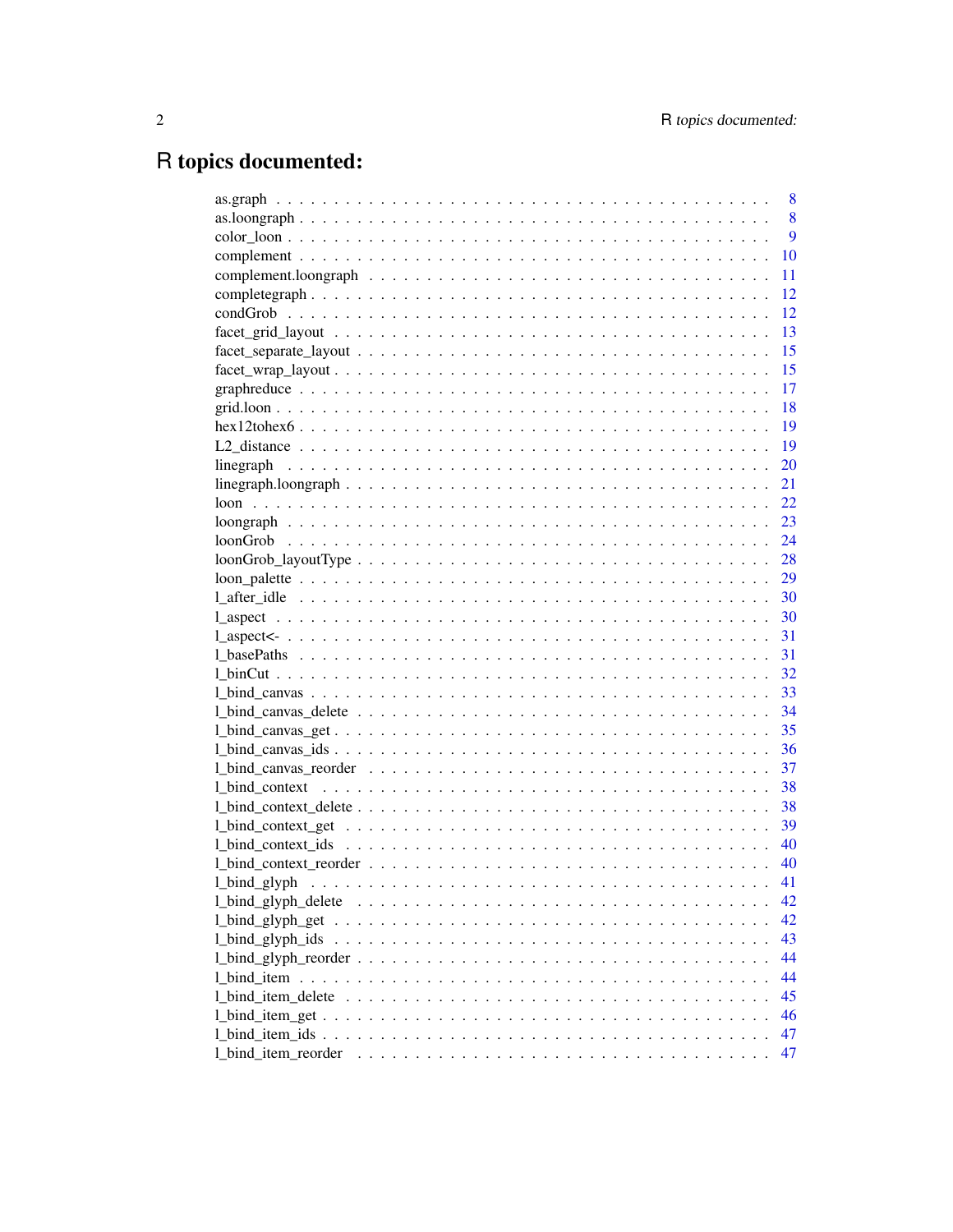|                  | 48 |
|------------------|----|
|                  | 49 |
|                  | 49 |
|                  | 50 |
|                  | 51 |
|                  | 51 |
|                  | 52 |
|                  | 53 |
|                  | 53 |
|                  | 54 |
|                  | 55 |
|                  | 55 |
|                  | 56 |
|                  |    |
|                  | 57 |
|                  | 58 |
|                  | 59 |
|                  | 59 |
|                  | 60 |
|                  | 61 |
|                  | 61 |
|                  | 62 |
|                  | 63 |
|                  | 64 |
|                  | 64 |
|                  | 65 |
|                  | 65 |
|                  | 66 |
|                  | 68 |
|                  | 69 |
|                  | 70 |
|                  | 71 |
|                  | 72 |
|                  | 72 |
|                  | 73 |
|                  | 73 |
|                  | 76 |
| 1_getBinIds      | 77 |
|                  | 77 |
|                  | 78 |
| 1_getGraph       | 78 |
|                  | 79 |
|                  | 80 |
| 1 getOption      | 81 |
| 1 getOptionNames | 81 |
|                  | 82 |
|                  | 83 |
|                  | 85 |
|                  |    |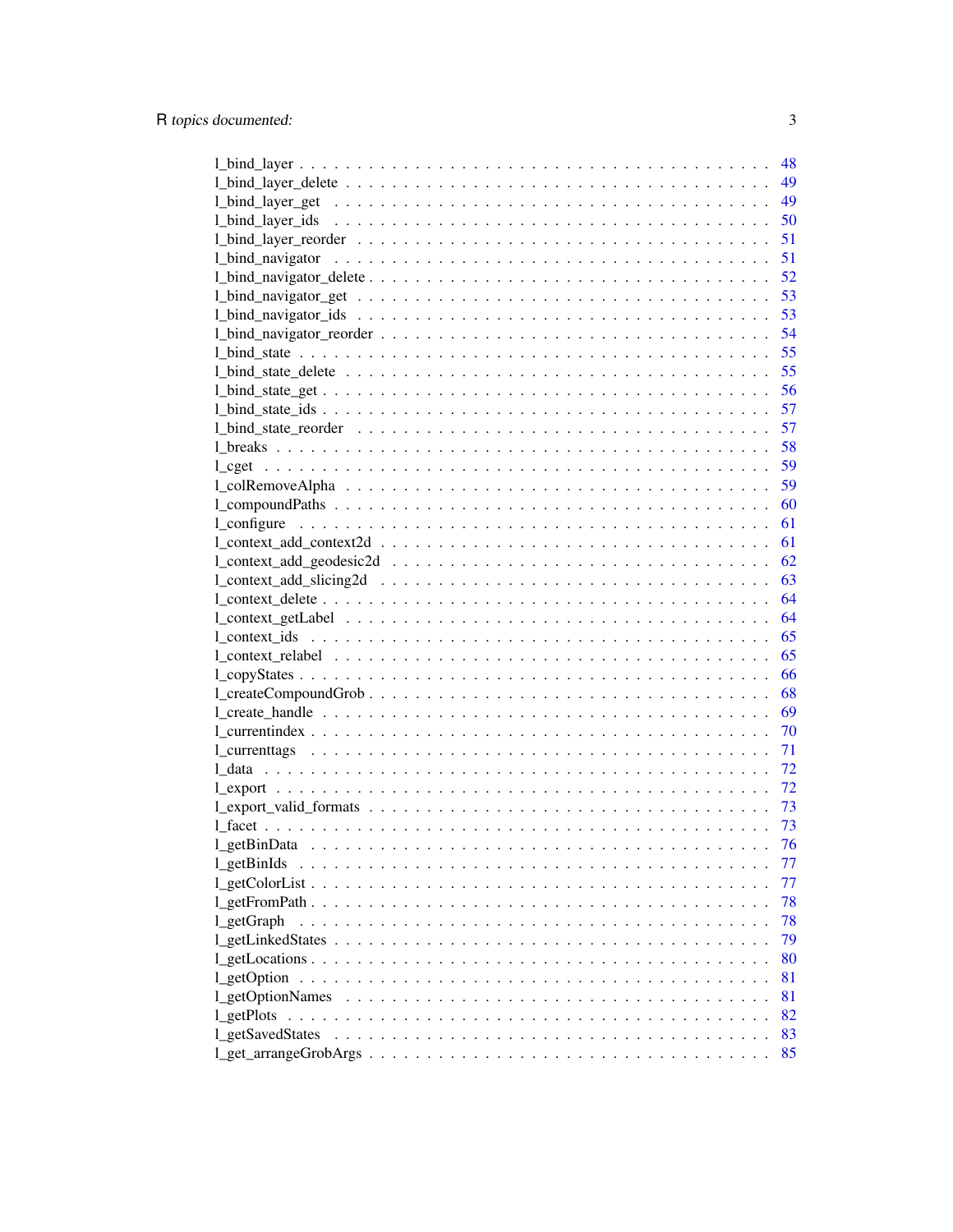|         | 86   |
|---------|------|
|         | 87   |
|         | 87   |
|         | 88   |
|         | 89   |
|         | 90   |
|         | 91   |
|         | 92   |
|         | 93   |
|         | 94   |
|         | 96   |
|         | 97   |
|         | 98   |
|         | - 98 |
|         |      |
|         |      |
|         |      |
| 1 graph |      |
|         |      |
|         |      |
|         |      |
|         |      |
|         |      |
|         |      |
|         |      |
|         |      |
|         |      |
|         |      |
|         |      |
|         |      |
|         |      |
|         |      |
|         |      |
|         |      |
|         |      |
|         |      |
|         |      |
|         |      |
|         |      |
|         |      |
| 1 hist  |      |
|         |      |
|         |      |
|         |      |
|         |      |
|         |      |
|         |      |
|         |      |
|         |      |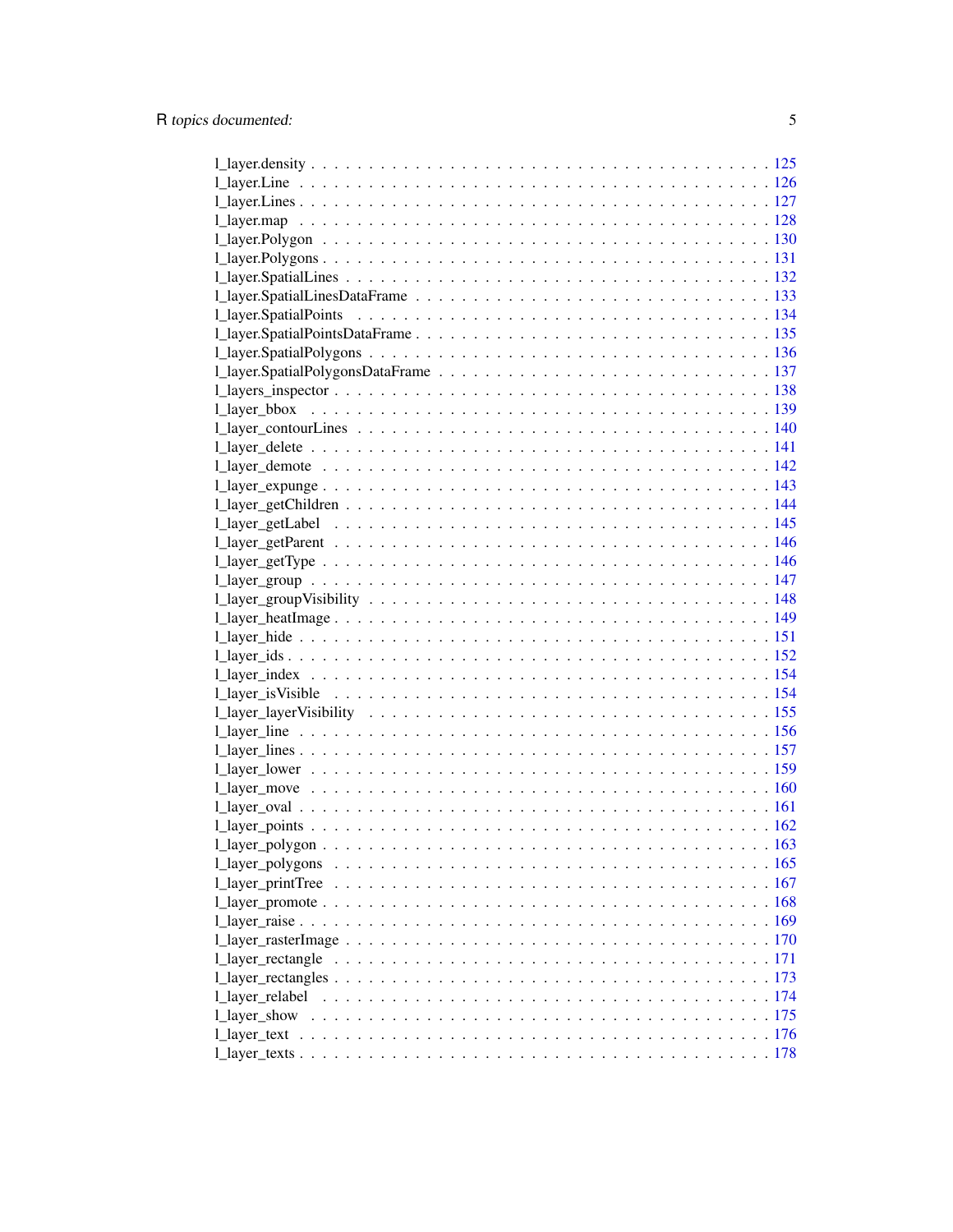| 1 resize |  |
|----------|--|
|          |  |
|          |  |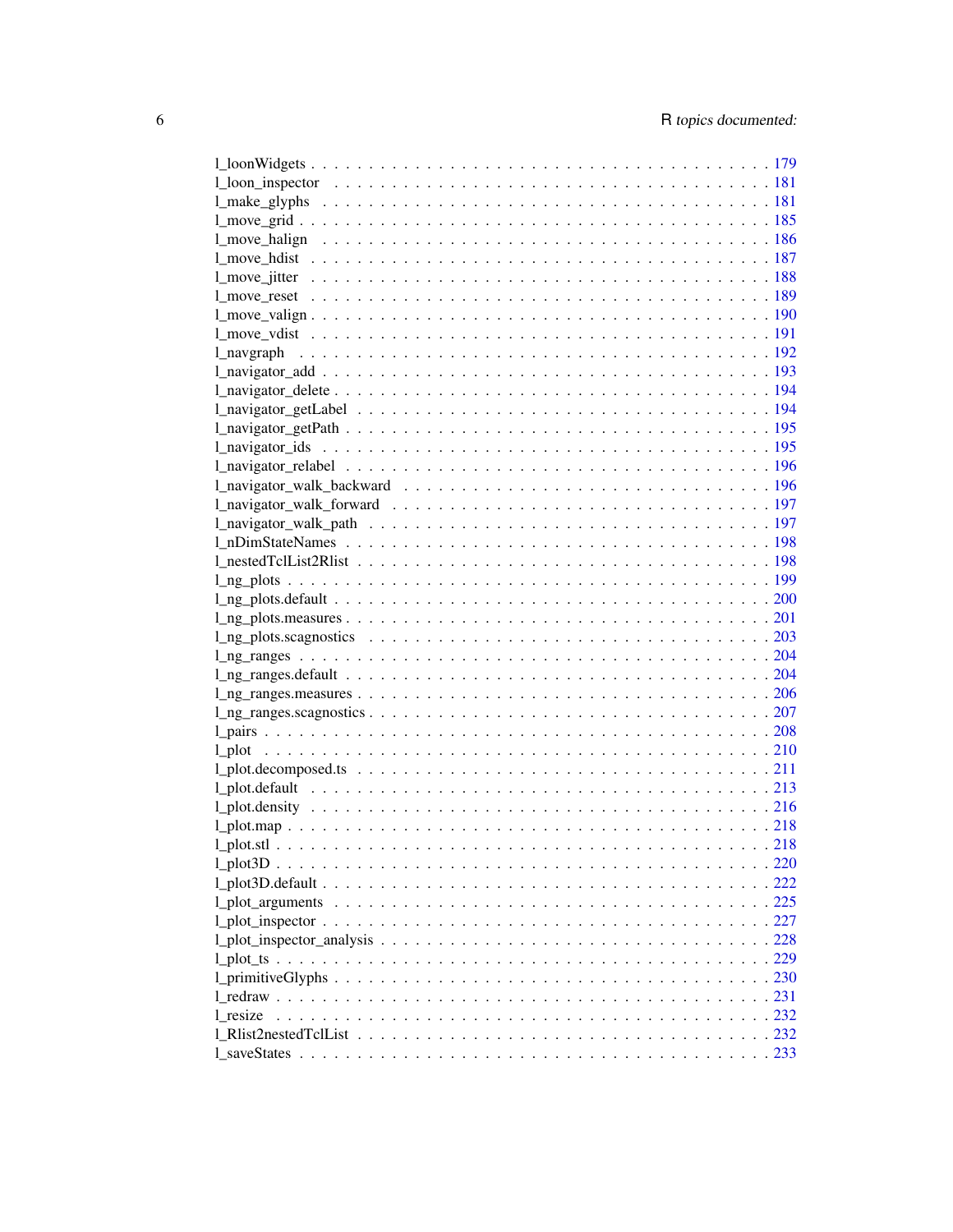| 266      |
|----------|
|          |
|          |
|          |
|          |
|          |
|          |
| tkcolors |
|          |
|          |

**Index**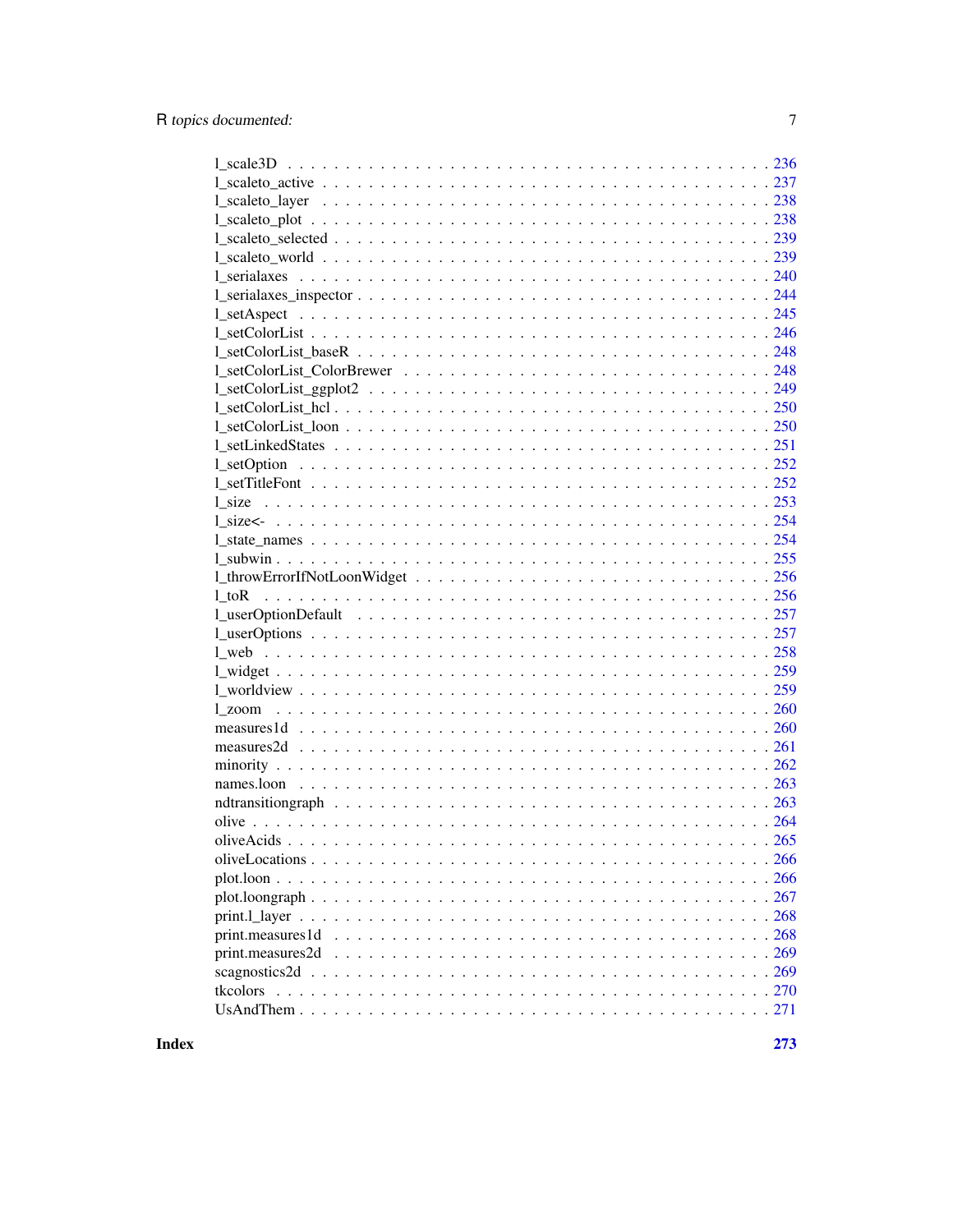<span id="page-7-1"></span><span id="page-7-0"></span>

Loon's native graph class is fairly basic. The graph package (on bioconductor) provides a more powerful alternative to create and work with graphs. Also, many other graph theoretic algorithms such as the complement function and some graph layout and visualization methods are implemented for the graph objects in the RBGL and Rgraphviz R packages. For more information on packages that are useful to work with graphs see the *gRaphical Models in R* CRAN Task View at [https:](https://CRAN.R-project.org/view=gR) [//CRAN.R-project.org/view=gR](https://CRAN.R-project.org/view=gR).

### Usage

as.graph(loongraph)

# Arguments

loongraph object of class loongraph

# Details

See <http://www.bioconductor.org/packages/release/bioc/html/graph.html> for more information about the graph R package.

### Value

graph object of class loongraph

# Examples

```
if (requireNamespace("graph", quietly = TRUE)) {
 g <- loongraph(letters[1:4], letters[1:3], letters[2:4], FALSE)
 g1 \leftarrow as.graph(g)}
```
as.loongraph *Convert a graph object to a loongraph object*

### **Description**

Sometimes it is simpler to work with objects of class loongraph than to work with object of class graph.

### Usage

as.loongraph(graph)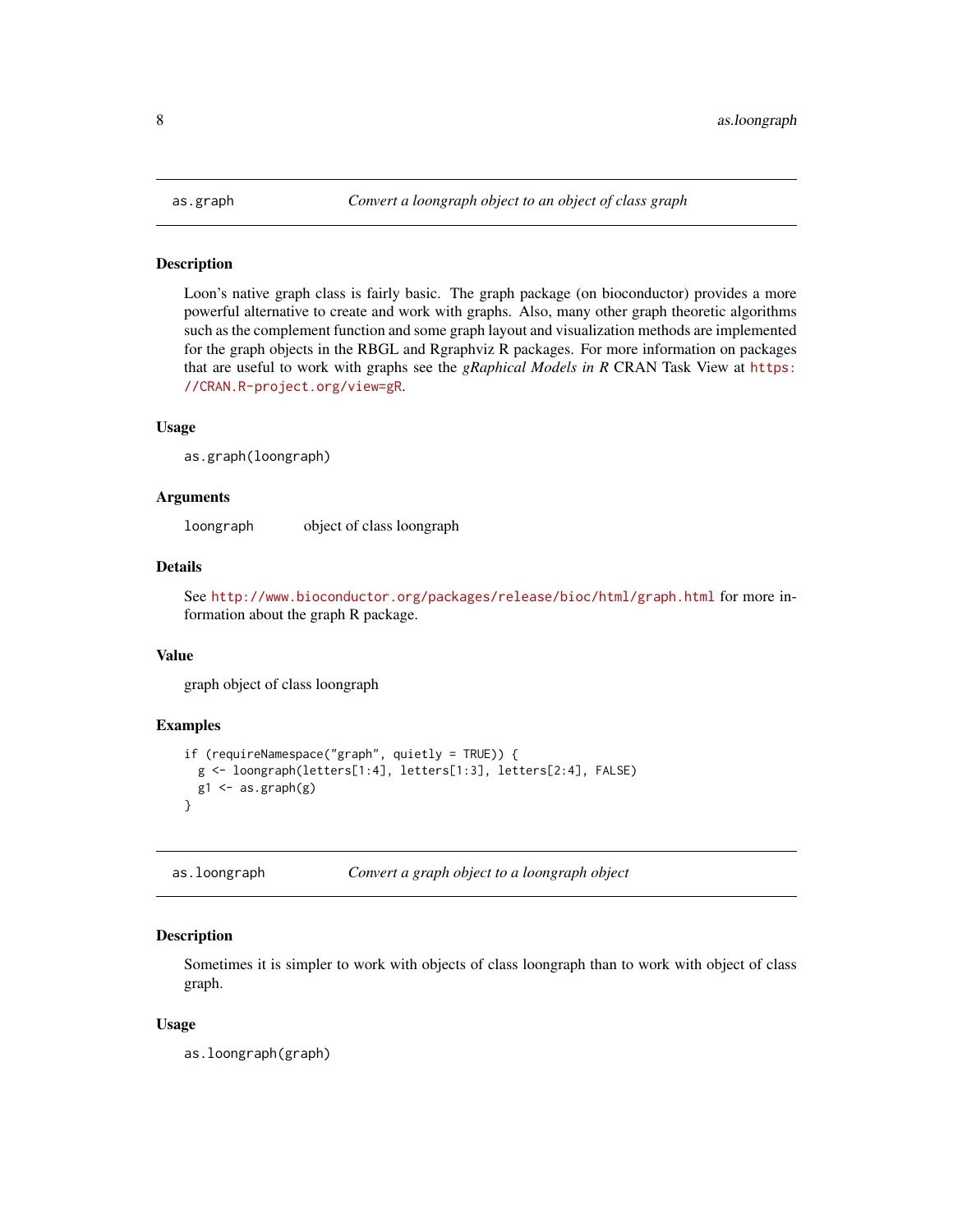### <span id="page-8-0"></span>color\_loon 9

### Arguments

graph object of class graph (defined in the graph library)

### Details

See <http://www.bioconductor.org/packages/release/bioc/html/graph.html> for more information about the graph R package.

For more information run: l\_help("learn\_R\_display\_graph.html.html#graph-utilities")

# Value

graph object of class loongraph

### Examples

```
if (requireNamespace("graph", quietly = TRUE)) {
 graph_graph = graph::randomEGraph(LETTERS[1:15], edges=100)
 loon_graph <- as.loongraph(graph_graph)
}
```
color\_loon *Create a palette with loon's color mapping*

# Description

Used to map nominal data to colors. By default these colors are chosen so that the categories can be well differentiated visually (e.g. to highlight the different groups)

### Usage

color\_loon()

### Details

This is the function that loon uses by default to map values to colors. Loon's mapping algorithm is as follows:

- 1. if all values already represent valid Tk colors (see [tkcolors](#page-269-1)) then those colors are taken
- 2. if the number of distinct values is less than the number of values in loon's color mapping list then they get mapped according to the color list, see [l\\_setColorList](#page-245-1) and [l\\_getColorList](#page-76-1).
- 3. if there are more distinct values than there are colors in loon's color mapping list then loon's own color mapping algorithm is used. See [loon\\_palette](#page-28-1) and the details section in the documentation of [l\\_setColorList](#page-245-1).

For other mappings see the [col\\_numeric](#page-0-0) and [col\\_factor](#page-0-0) functions from the scales package.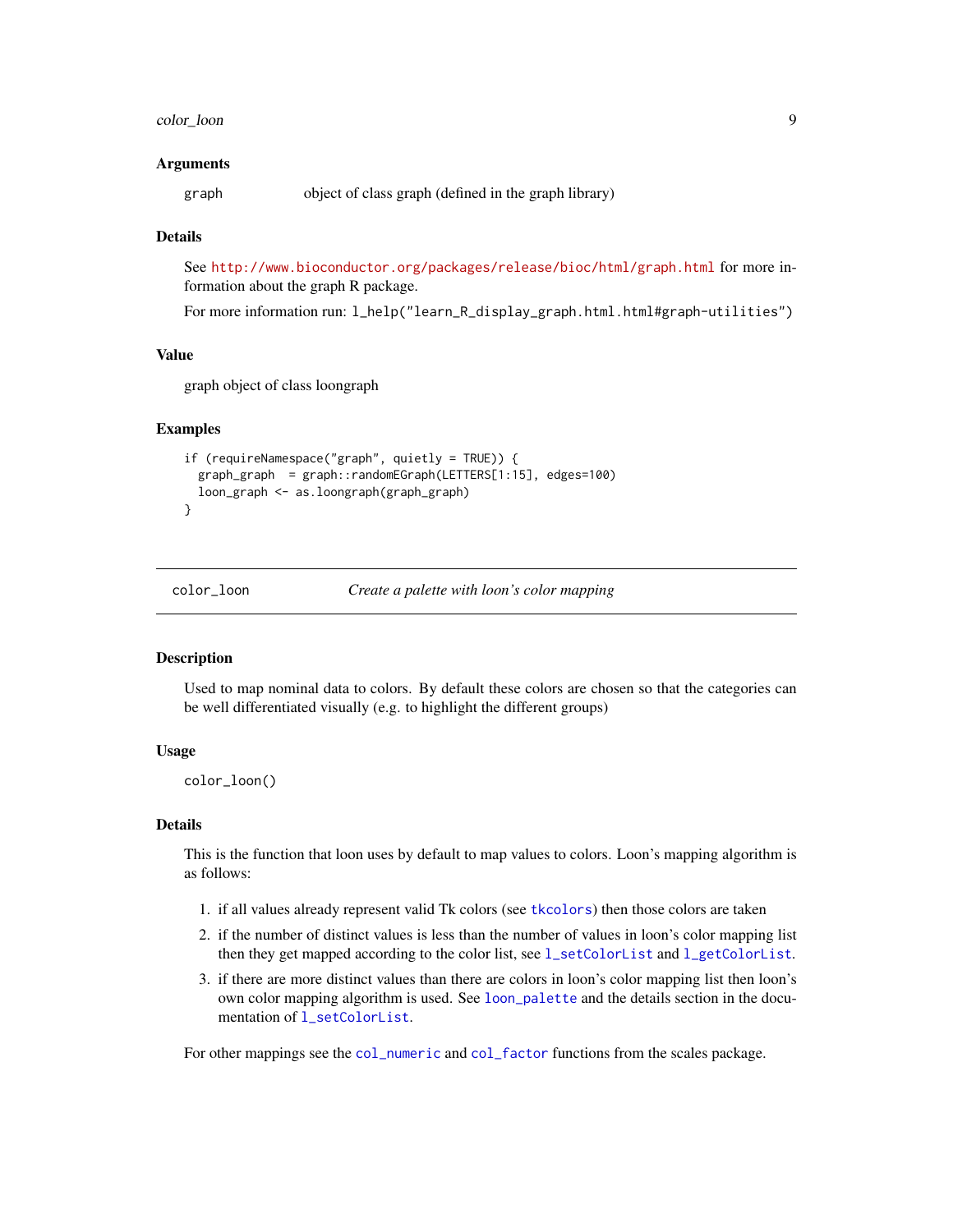A function that takes a vector with values and maps them to a vector of 6 digit hexadecimal encoded color representation (strings). Note that loon uses internally 12 digit hexadecimal encoded color values. If all the values that get passed to the function are valid color names in Tcl then those colors get returned hexencoded. Otherwise, if there is one or more elements that is not a valid color name it uses the loons default color mapping algorithm.

# See Also

[l\\_setColorList](#page-245-1), [l\\_getColorList](#page-76-1), [loon\\_palette](#page-28-1)

# Examples

```
pal <- color_loon()
pal(letters[1:4])
pal(c('a','a','b','c'))
pal(c('green', 'yellow'))
# show color choices for different n's
if (requireNamespace("grid", quietly = TRUE)) {
 grid::grid.newpage()
 grid::pushViewport(grid::plotViewport())
 grid::grid.rect()
 n \leq c(2, 4, 8, 16, 21)# beyond this, colors are generated algorithmically
 # generating a warning
 grid::pushViewport(grid::dataViewport(xscale=c(0, max(n)+1),
                     yscale=c(0, length(n)+1)))
 grid::grid.yaxis(at=c(1:length(n)), label=paste("n =", n))
 for (i in rev(seq_along(n))) {
  \text{cols} \leq \text{pal}(1:\text{n[i]})grid:grid.points(x = 1:n[i], y = rep(i, n[i]),default.units = "native", pch=15,
                     gp=grid::gpar(col=cols))
 }
 grid::grid.text("note the first i colors are shared for each n",
                  y = grid::unit(1,"npc") + grid::unit(1, "line"))}
```
<span id="page-9-1"></span>complement *Create the Complement Graph of a Graph*

### **Description**

Creates a complement graph of a graph

# <span id="page-9-0"></span>Value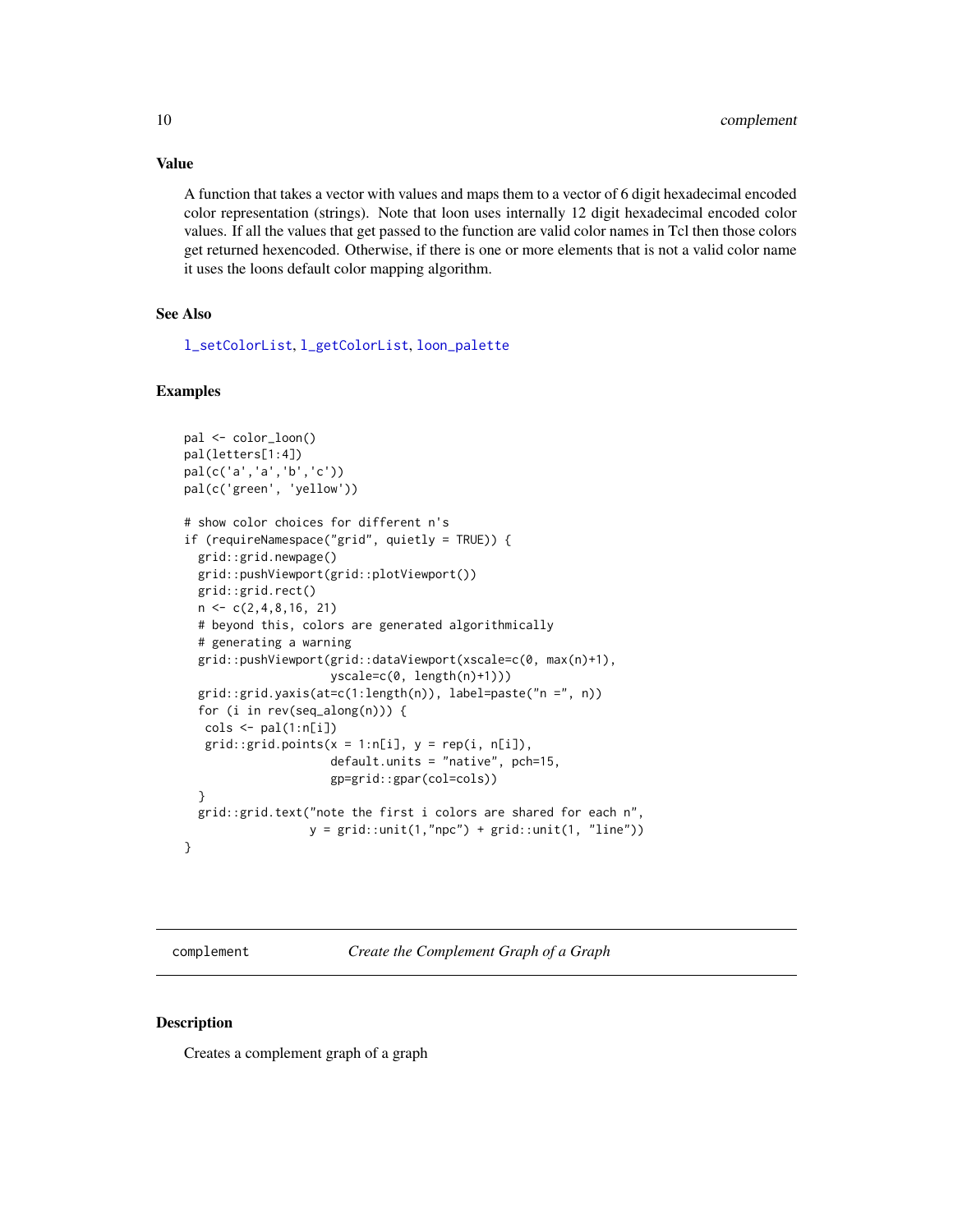# <span id="page-10-0"></span>complement.loongraph 11

# Usage

complement(x)

# Arguments

x graph or loongraph object

# Value

graph object

complement.loongraph *Create the Complement Graph of a loon Graph*

# Description

Creates a complement graph of a graph

# Usage

## S3 method for class 'loongraph' complement(x)

# Arguments

x loongraph object

# Details

This method is currently only implemented for undirected graphs.

# Value

graph object of class loongraph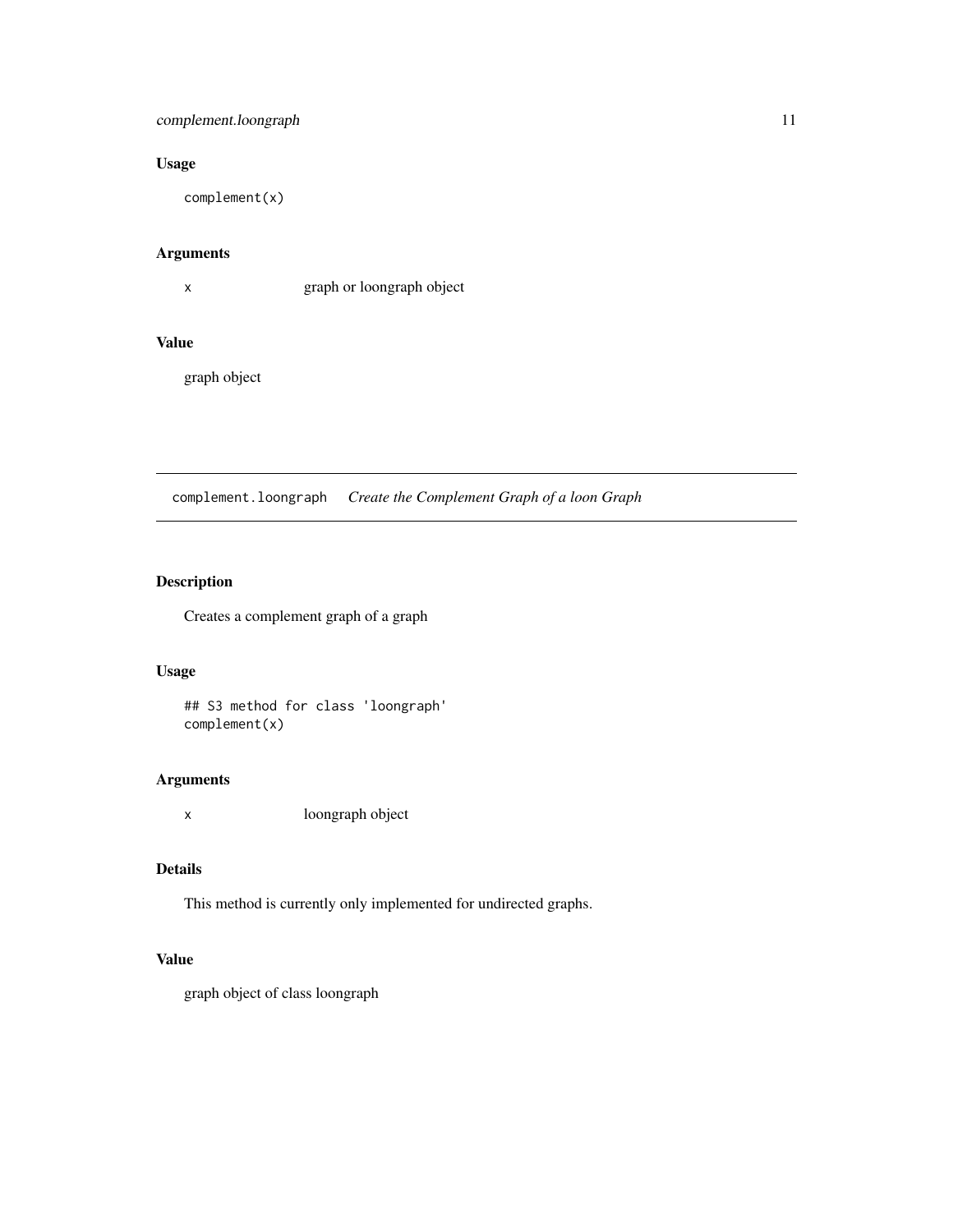<span id="page-11-1"></span><span id="page-11-0"></span>

From Wikipedia: "a complete graph is a simple undirected graph in which every pair of distinct vertices is connected by a unique edge. A complete digraph is a directed graph in which every pair of distinct vertices is connected by a pair of unique edges (one in each direction

### Usage

completegraph(nodes, isDirected = FALSE)

### Arguments

| nodes      | a character vector with node names, each element defines a node hence the ele-<br>ments need to be unique                       |
|------------|---------------------------------------------------------------------------------------------------------------------------------|
| isDirected | a boolean scalar to indicate wheter the returned object is a complete graph (undi-<br>rected) or a complete digraph (directed). |

# Details

Note that this function masks the completegraph function of the graph package. Hence it is a good idead to specify the package namespace with ::, i.e. loon::completegraph and graph::completegraph. For more information run: l\_help("learn\_R\_display\_graph.html.html#graph-utilities")

# Value

graph object of class loongraph

### Examples

g <- loon::completegraph(letters[1:5])

condGrob *Create a named grob or a template grob depending on a test*

# **Description**

Creates and returns a grid object using the function given by 'grobFun' when 'test' is 'TRUE' Otherwise a simple 'grob $()$ ' is produced with the same parameters. All grob parameters are given in '...'.

### Usage

```
condGrob(test = TRUE, grobFun = grob, name = "grob name", \ldots)
```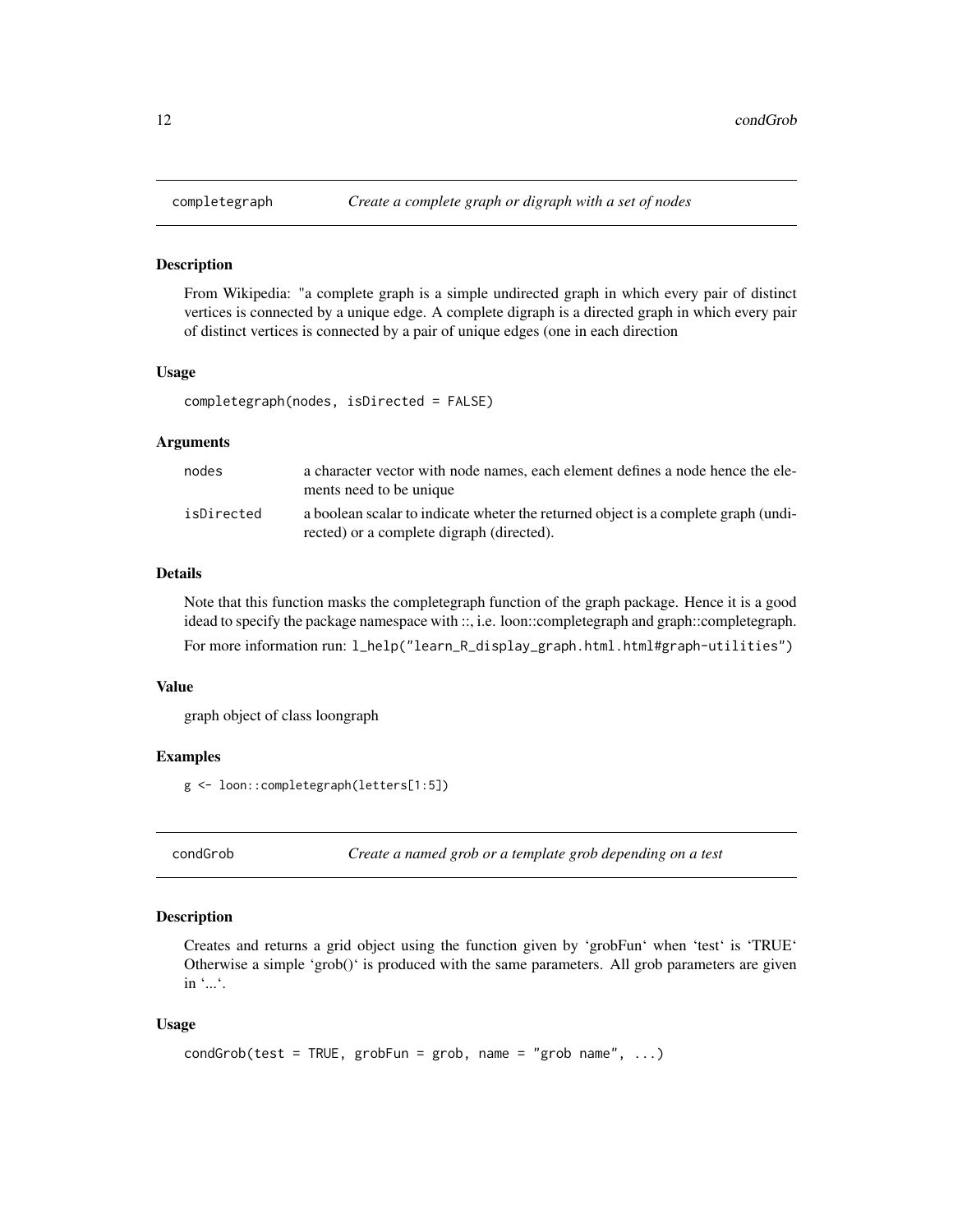# <span id="page-12-0"></span>facet\_grid\_layout 13

# Arguments

| test     | Either 'TRUE' or 'FALSE' to indicate whether 'grobFun' is to be used (default<br>'TRUE') or not.           |
|----------|------------------------------------------------------------------------------------------------------------|
| grobFun  | The function to be used to create the grob when 'test = $TRUE'$ (e.g. 'textGrob',<br>'polygonGrob', etc.). |
| name     | The name to be used for the returned grob.                                                                 |
| $\cdots$ | The arguments to be given to the 'grobFun' (or to 'grob()' when 'test = $FALSE$ ').                        |

# Value

A grob as produced by either the 'grobFun' given or by 'grob()' using the remaining arguments. If 'test = FALSE' then the name is suffixed by ": 'grobFun name' arguments".

# Examples

```
myGrob \le condGrob(test = (runif(1) > 0.5),
                   grobFun = textGrob,
                   name = "my label",
                   label = "Some random text")
```
myGrob

facet\_grid\_layout *Layout as a grid*

# Description

Layout as a grid

# Usage

```
facet_grid_layout(
 plots,
 subtitles,
 prop = 10,
 parent = NULL,
  title = ",
  xlabel = <math>""</math>,ylabel = "",
  labelLocation = c("top", "right"),
  byrow = TRUE,
  swapAxes = FALSE,
  labelBackground = "gray80",
  labelForeground = "black",
  labelBorderwidth = 2,
  labelRelief = "groove",
```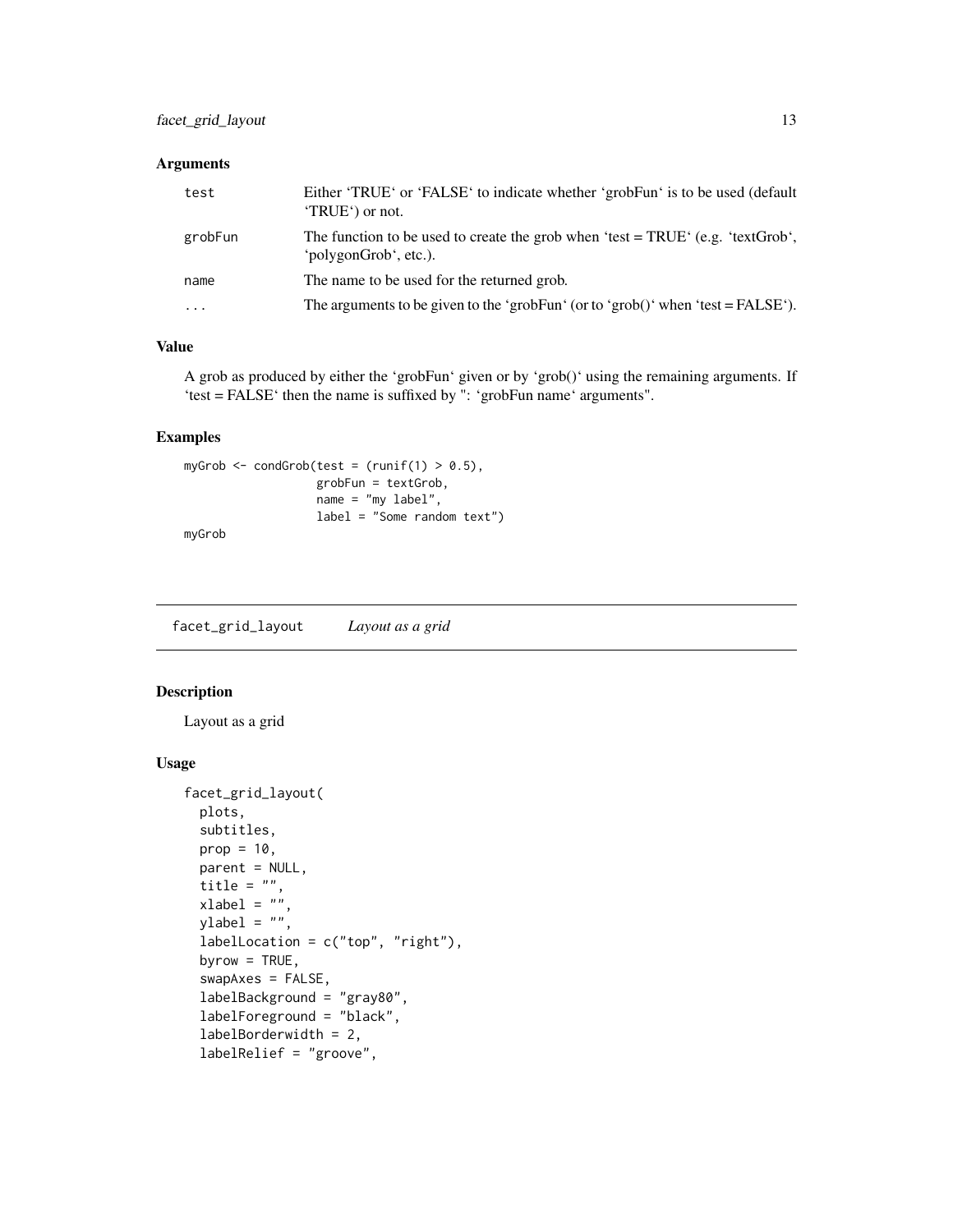```
sep = "*",maxCharInOneRow = 15,
  ...
\mathcal{L}
```
# Arguments

| plots            | A list of loon plots                                                                                                                                                                                                                  |  |
|------------------|---------------------------------------------------------------------------------------------------------------------------------------------------------------------------------------------------------------------------------------|--|
| subtitles        | The subtitles of the layout. It is a list and the length is equal to the number of by<br>variables. Each element in a list is the unique values of such by variable.                                                                  |  |
| prop             | The proportion of the label height and widget height                                                                                                                                                                                  |  |
| parent           | a valid Tk parent widget path. When the parent widget is specified (i.e. not<br>NULL) then the plot widget needs to be placed using some geometry manager<br>like tkpack or tkplace in order to be displayed. See the examples below. |  |
| title            | The title of the widget                                                                                                                                                                                                               |  |
| xlabel           | The xlabel of the widget                                                                                                                                                                                                              |  |
| ylabel           | The ylabel of the widget                                                                                                                                                                                                              |  |
| labelLocation    | Labels location.                                                                                                                                                                                                                      |  |
|                  | • Length two vector for layout grid. The first one is used to determine the<br>position of column labels ('top' or 'bottom'). The second one is used to<br>determine the position of row labels ('right' or 'left').                  |  |
|                  | • Length one vector for layout wrap, 'top' or 'bottom'.                                                                                                                                                                               |  |
| byrow            | Place widget by row or by column                                                                                                                                                                                                      |  |
| swapAxes         | swap axes, TRUE or FALSE                                                                                                                                                                                                              |  |
| labelBackground  |                                                                                                                                                                                                                                       |  |
|                  | Label background color                                                                                                                                                                                                                |  |
| labelForeground  |                                                                                                                                                                                                                                       |  |
|                  | Label foreground color                                                                                                                                                                                                                |  |
| labelBorderwidth | Label border width                                                                                                                                                                                                                    |  |
|                  |                                                                                                                                                                                                                                       |  |
| labelRelief      | Label relief                                                                                                                                                                                                                          |  |
| sep              | The character string to separate or combine a vector                                                                                                                                                                                  |  |
| maxCharInOneRow  | Max char in one row. If it exceeds the max, then a char will be displayed into<br>two rows                                                                                                                                            |  |
| $\ddotsc$        | named arguments to modify plot states. See l_info_states of any instantiated<br>1_plot for examples of names and values.                                                                                                              |  |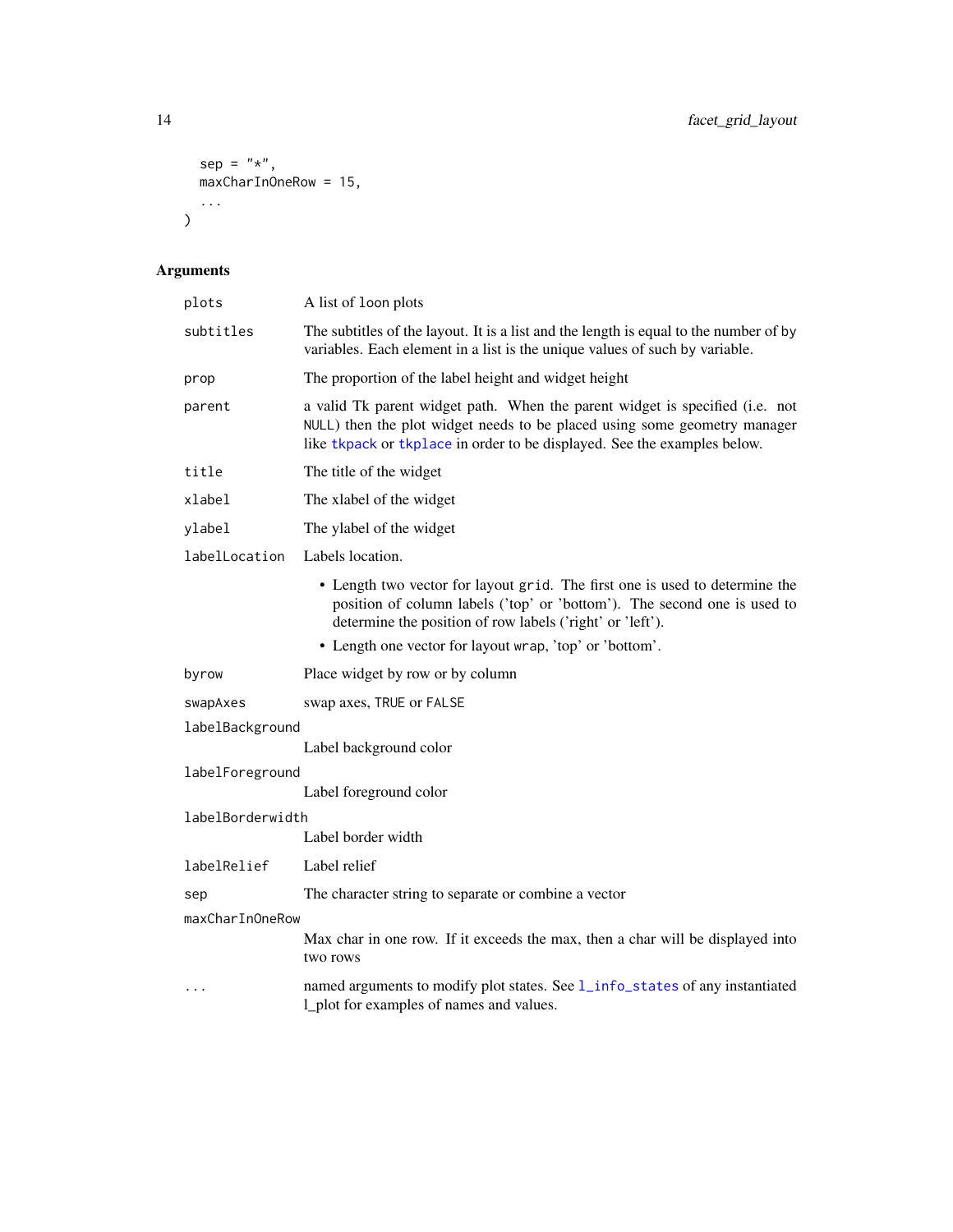<span id="page-14-0"></span>facet\_separate\_layout *layout separately*

# Description

layout separately

# Usage

```
facet_separate_layout(
  plots,
  subtitles,
  title = ",
  xlabel = <math>""</math>,ylabel = "",
  sep = "*",maxCharInOneRow = 15,
  ...
\mathcal{L}
```
# Arguments

| plots           | A list of loon plots                                                                                                                                                 |  |
|-----------------|----------------------------------------------------------------------------------------------------------------------------------------------------------------------|--|
| subtitles       | The subtities of the layout. It is a list and the length is equal to the number of by<br>variables. Each element in a list is the unique values of such by variable. |  |
| title           | The title of the widget                                                                                                                                              |  |
| xlabel          | The xlabel of the widget                                                                                                                                             |  |
| vlabel          | The ylabel of the widget                                                                                                                                             |  |
| sep             | The character string to separate or combine a vector                                                                                                                 |  |
| maxCharInOneRow |                                                                                                                                                                      |  |
|                 | Max char in one row. If it exceeds the max, then a char will be displayed into<br>two rows                                                                           |  |
| $\cdots$        | named arguments to modify plot states. See 1_info_states of any instantiated<br>1_plot for examples of names and values.                                             |  |

facet\_wrap\_layout *Layout as a wrap*

# Description

Layout as a wrap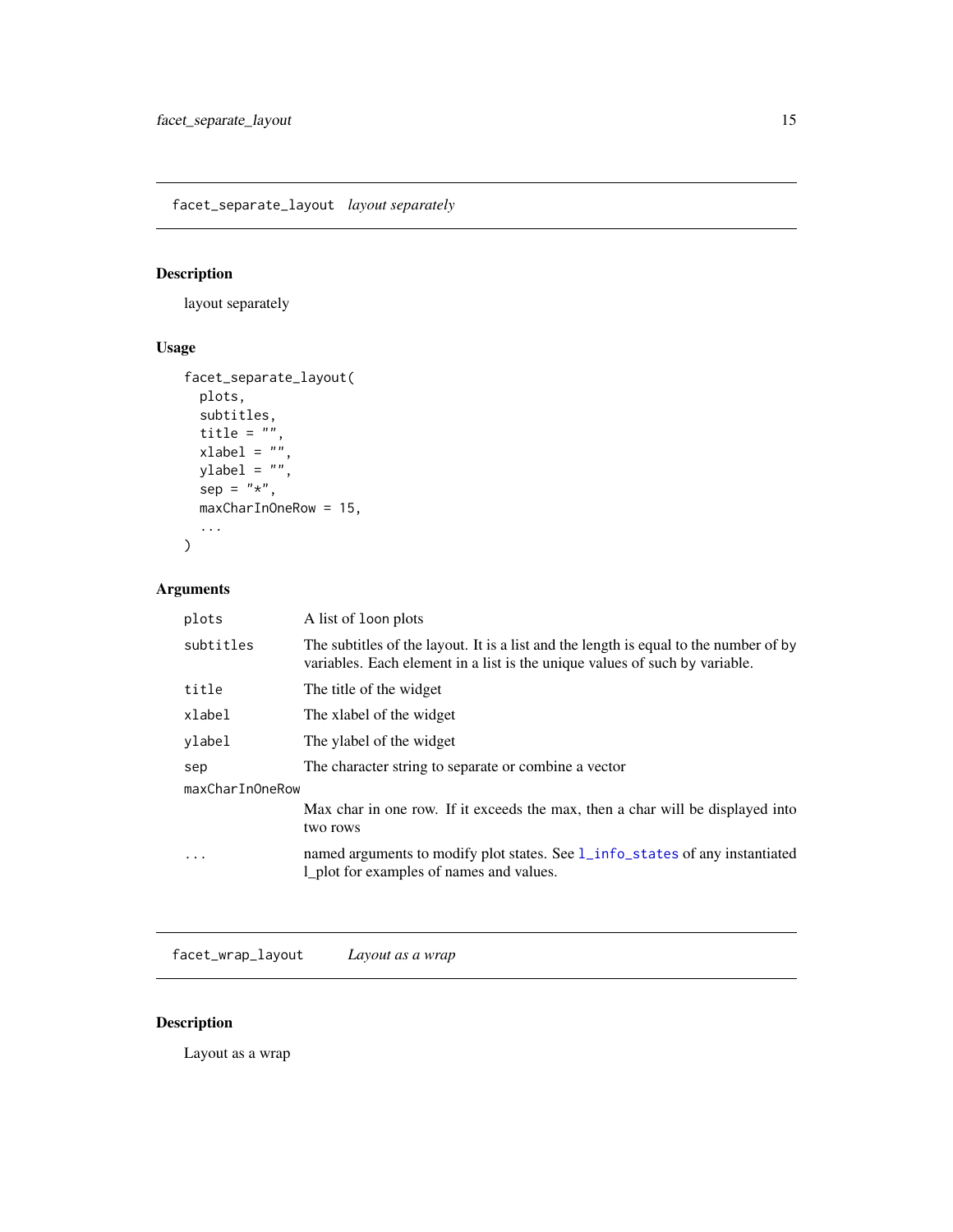# Usage

```
facet_wrap_layout(
  plots,
  subtitles,
  prop = 10,
  parent = NULL,
  title = ",
  xlabel = <math>""</math>xlabel = "",<br>ylabel = "",
  nrow = NULL,ncol = NULL,
  labelLocation = "top",
  byrow = TRUE,
  swapAxes = FALSE,labelBackground = "gray80",
  labelForeground = "black",
  labelBorderwidth = 2,
  labelRelief = "groove",
  sep = "*",maxCharInOneRow = 15,
  ...
\mathcal{L}
```
# Arguments

| plots         | A list of loon plots                                                                                                                                                                                                                          |
|---------------|-----------------------------------------------------------------------------------------------------------------------------------------------------------------------------------------------------------------------------------------------|
| subtitles     | The subtitles of the layout. It is a list and the length is equal to the number of by<br>variables. Each element in a list is the unique values of such by variable.                                                                          |
| prop          | The proportion of the label height and widget height                                                                                                                                                                                          |
| parent        | a valid Tk parent widget path. When the parent widget is specified ( <i>i.e.</i> not<br>NULL) then the plot widget needs to be placed using some geometry manager<br>like tkpack or tkplace in order to be displayed. See the examples below. |
| title         | The title of the widget                                                                                                                                                                                                                       |
| xlabel        | The xlabel of the widget                                                                                                                                                                                                                      |
| ylabel        | The ylabel of the widget                                                                                                                                                                                                                      |
| nrow          | The number of layout rows                                                                                                                                                                                                                     |
| ncol          | The number of layout columns                                                                                                                                                                                                                  |
| labelLocation | Labels location.                                                                                                                                                                                                                              |
|               | • Length two vector for layout grid. The first one is used to determine the<br>position of column labels ('top' or 'bottom'). The second one is used to<br>determine the position of row labels ('right' or 'left').                          |
|               | • Length one vector for layout wrap, 'top' or 'bottom'.                                                                                                                                                                                       |
| byrow         | Place widget by row or by column                                                                                                                                                                                                              |
| swapAxes      | swap axes, TRUE or FALSE                                                                                                                                                                                                                      |
|               |                                                                                                                                                                                                                                               |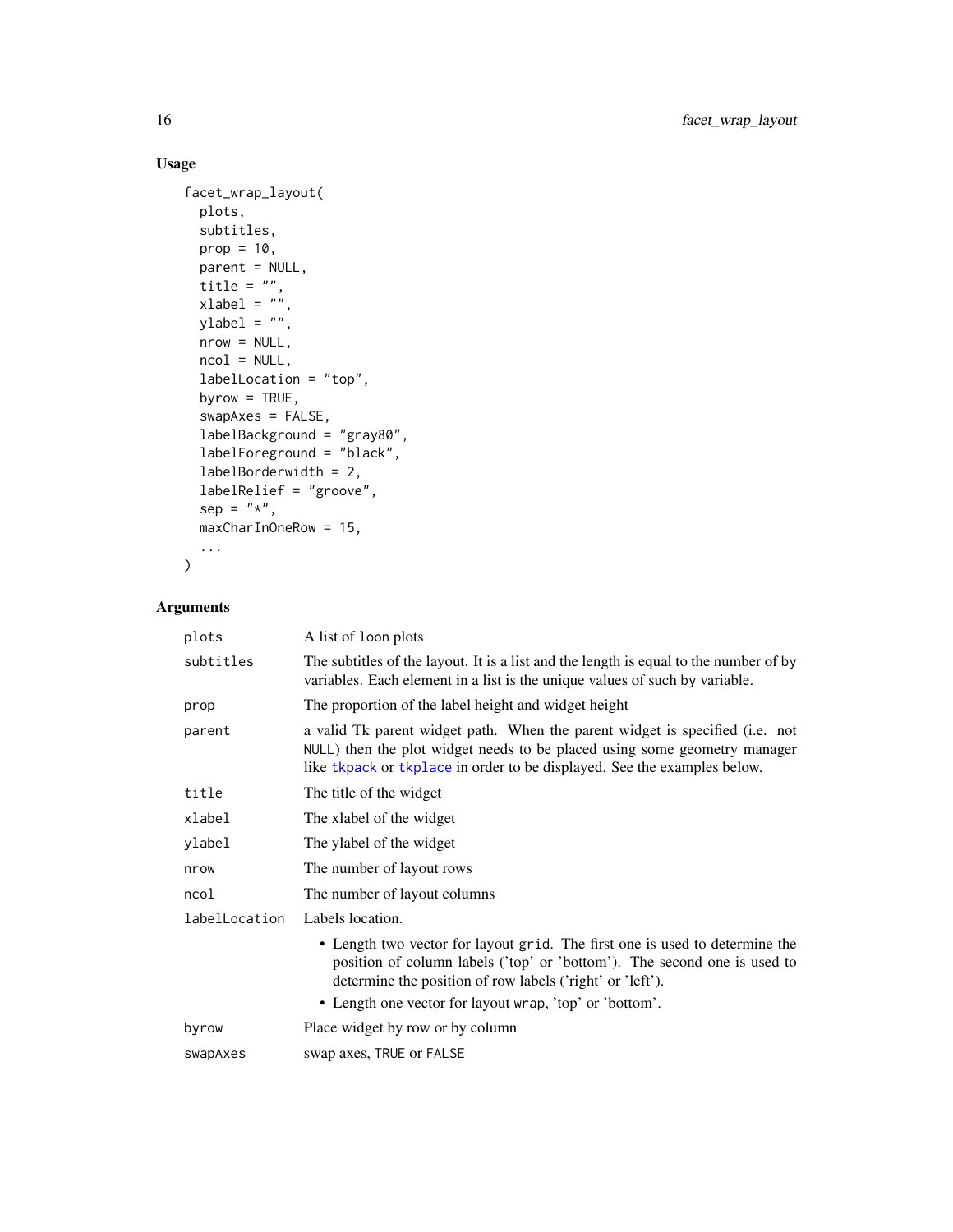# <span id="page-16-0"></span>graphreduce 17

| labelBackground  |                                                                                                                          |  |
|------------------|--------------------------------------------------------------------------------------------------------------------------|--|
|                  | Label background color                                                                                                   |  |
| labelForeground  |                                                                                                                          |  |
|                  | Label foreground color                                                                                                   |  |
| labelBorderwidth |                                                                                                                          |  |
|                  | Label border width                                                                                                       |  |
| labelRelief      | Label relief                                                                                                             |  |
| sep              | The character string to separate or combine a vector                                                                     |  |
| maxCharInOneRow  |                                                                                                                          |  |
|                  | Max char in one row. If it exceeds the max, then a char will be displayed into<br>two rows                               |  |
| .                | named arguments to modify plot states. See 1_info_states of any instantiated<br>1_plot for examples of names and values. |  |
|                  |                                                                                                                          |  |

graphreduce *Make each space in a node apprear only once*

# Description

Reduce a graph to have unique node names

# Usage

graphreduce(graph, separator)

# Arguments

| graph     | graph of class loongraph                              |
|-----------|-------------------------------------------------------|
| separator | one character that separates the spaces in node names |

# Details

Note this is a string based operation. Node names must not contain the separator character!

# Value

graph object of class loongraph

# Examples

```
G <- completegraph(nodes=LETTERS[1:4])
LG <- linegraph(G)
```
LLG <- linegraph(LG)

graphreduce(LLG)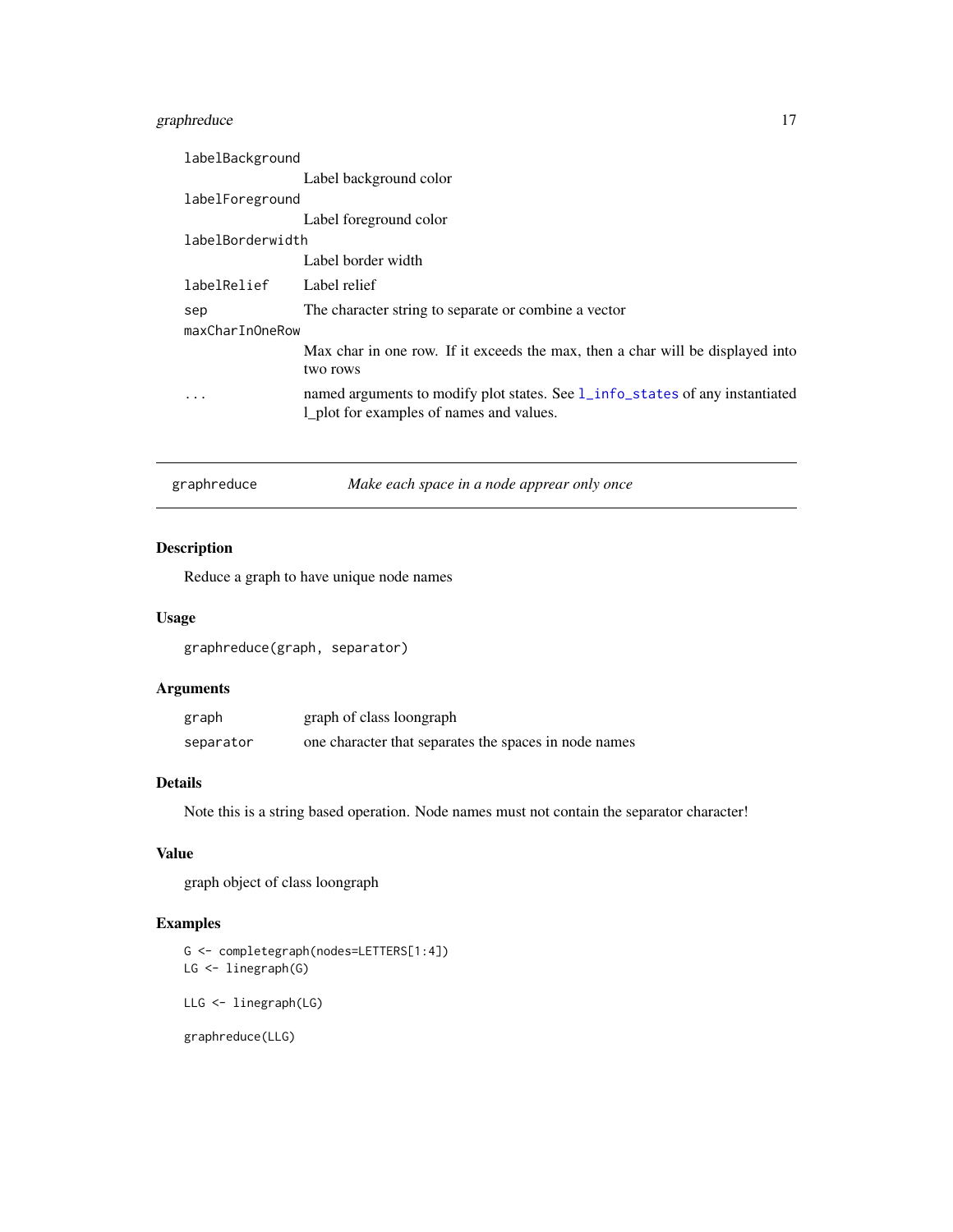```
if (requireNamespace("Rgraphviz", quietly = TRUE)) {
  plot(graphreduce(LLG))
}
```
<span id="page-17-1"></span>grid.loon *Create and optionally draw a grid grob from a loon widget handle*

# Description

Create and optionally draw a grid grob from a loon widget handle

# Usage

```
grid.loon(target, name = NULL, gp = gpar(), draw = TRUE, vp = NULL)
```
# Arguments

| target    | either an object of class loon or a vector that specifies the widget, layer, glyph,<br>navigator or context completely. The widget is specified by the widget path<br>name (e.g. '.10.plot'), the remaining objects by their ids. |
|-----------|-----------------------------------------------------------------------------------------------------------------------------------------------------------------------------------------------------------------------------------|
| name      | a character identifier for the grob, or NULL. Used to find the grob on the display<br>list and/or as a child of another grob.                                                                                                     |
| gp        | a gpar object, or NULL, typically the output from a call to the function gpar.<br>This is basically a list of graphical parameter settings.                                                                                       |
| draw      | a logical value indicating whether graphics output should be produced.                                                                                                                                                            |
| <b>VD</b> | a grid viewport object (or NULL).                                                                                                                                                                                                 |

# Value

a grid grob of the loon plot

# See Also

[loonGrob](#page-23-1), [plot.loon](#page-265-1)

# Examples

```
## Not run:
library(grid)
widget <- with(iris, l_plot(Sepal.Length, Sepal.Width))
grid.loon(widget)
```
## End(Not run)

<span id="page-17-0"></span>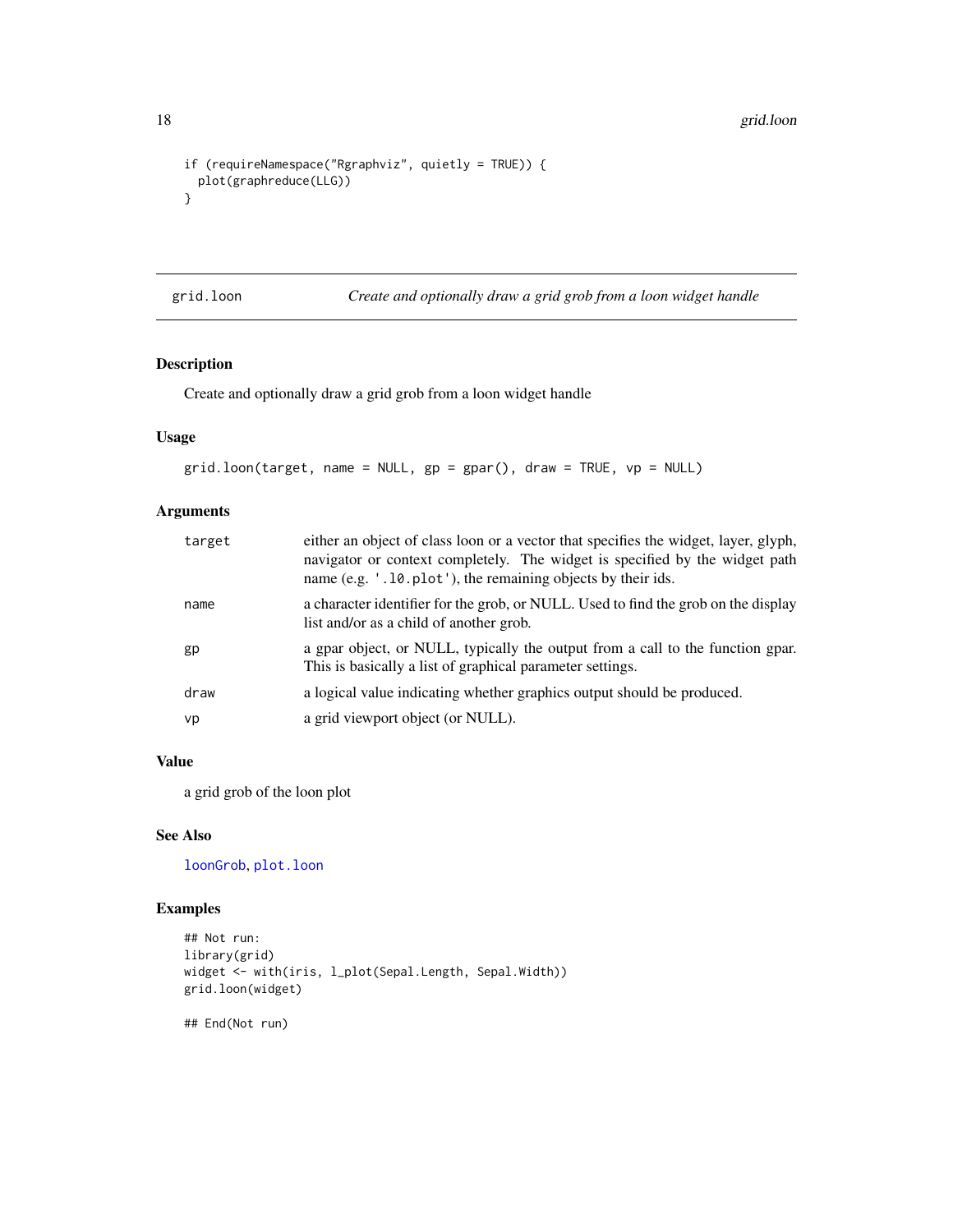<span id="page-18-0"></span>hex12tohex6 *Convert 12 hexadecimal digit color representations to 6 hexidecimal digit color representations*

# Description

Tk colors must be in 6 hexadecimal format with two hexadecimal digits for each of the red, green, and blue components. Twelve hexadecimal digit colors have 4 hexadecimal digits for each. This function converts the 12 digit format to the 6 provided the color is preserved.

# Usage

hex12tohex6(x)

# Arguments

x a vector with 12 digit hexcolors

### Details

Function throws a warning if the conversion loses information. The 1\_hexcolor function converts any Tcl color specification to a 12 digit hexadecimal color representation.

### Examples

```
x <- l_hexcolor(c("red", "green", "blue", "orange"))
x
hex12tohex6(x)
```

|  | L2_distance |  |
|--|-------------|--|
|--|-------------|--|

L2\_distance *Euclidean distance between two vectors, or between column vectors of two matrices.*

# Description

Quickly calculates and returns the Euclidean distances between m vectors in one set and n vectors in another. Each set of vectors is given as the columns of a matrix.

### Usage

L2\_distance(a, b,  $df = 0$ )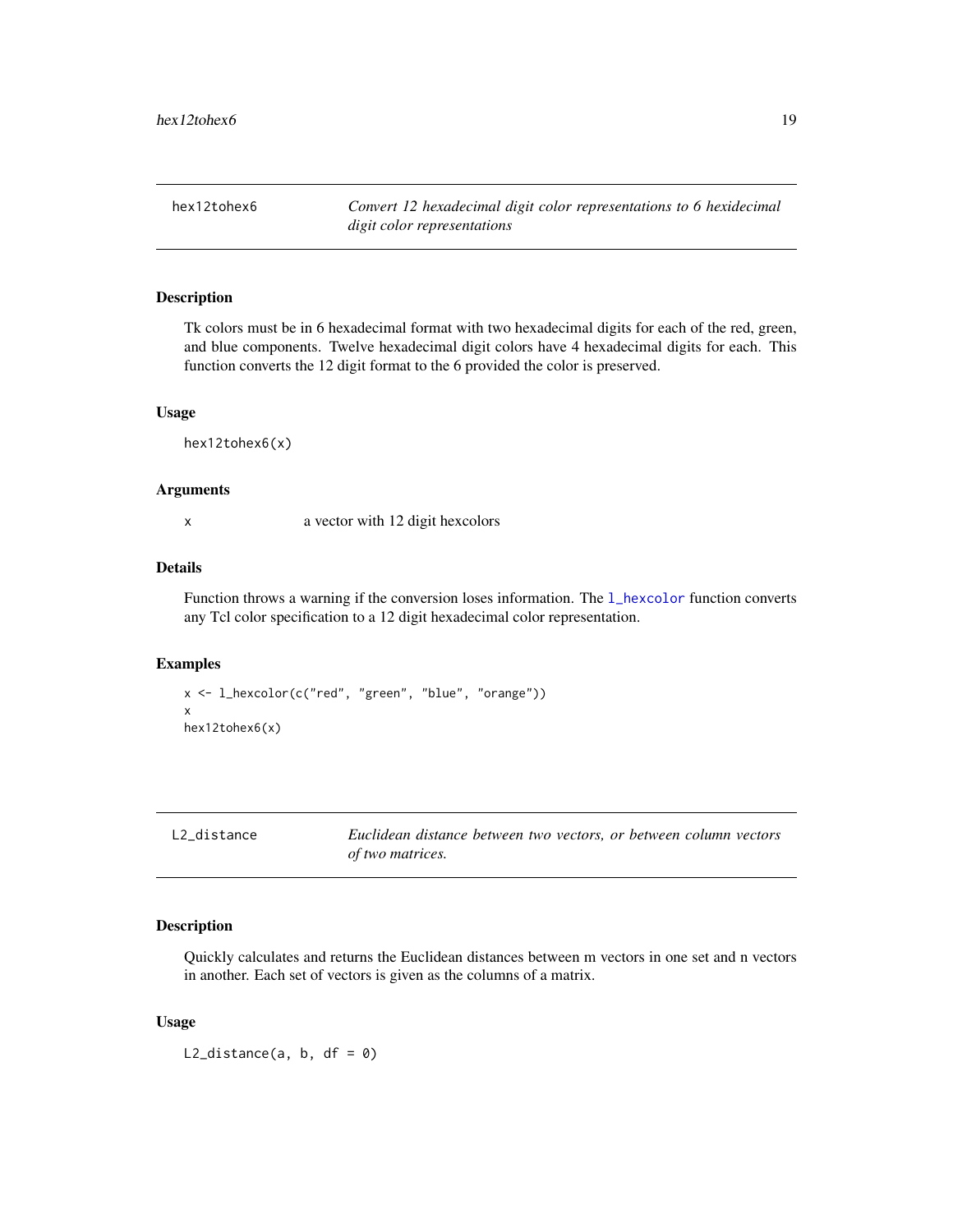# <span id="page-19-0"></span>Arguments

| a  | A d by m numeric matrix giving the first set of m vectors of dimension d as the<br>columns of a.                          |
|----|---------------------------------------------------------------------------------------------------------------------------|
| b  | A d by n numeric matrix giving the second set of n vectors of dimension d as<br>the columns of b.                         |
| df | Indicator whether to force the diagonals of the returned matrix to be zero ( $df =$<br>1) or not (the default $df = 0$ ). |

# Details

This fully vectorized (VERY FAST!) function computes the Euclidean distance between two vectors by:

 $||A-B|| = sqrt (||A||^2 + ||B||^2 - 2*A.B)$ 

Originally written as L2\_distance.m for Matlab by Roland Bunschoten of the University of Amsterdam, Netherlands.

# Value

An m by n matrix containing the Euclidean distances between the column vectors of the matrix a and the column vectors of the matrix b.

### Author(s)

Roland Bunschoten (original), Adrian Waddell, Wayne Oldford

### See Also

[dist](#page-0-0)

# Examples

```
A \leq - matrix(rnorm(400), nrow = 10)
B \le - matrix(rnorm(800), nrow = 10)
L2_distance(A[,1, drop = FALSE], B[,1, drop = FALSE])
d_AB <- L2_distance(A,B)
d_BB \le - L2_distance(B,B, df = 1) # force diagonal to be zero
```
<span id="page-19-1"></span>linegraph *Create a linegraph*

### Description

The line graph of G, here denoted L(G), is the graph whose nodes correspond to the edges of G and whose edges correspond to nodes of G such that nodes of L(G) are joined if and only if the corresponding edges of G are adjacent in G.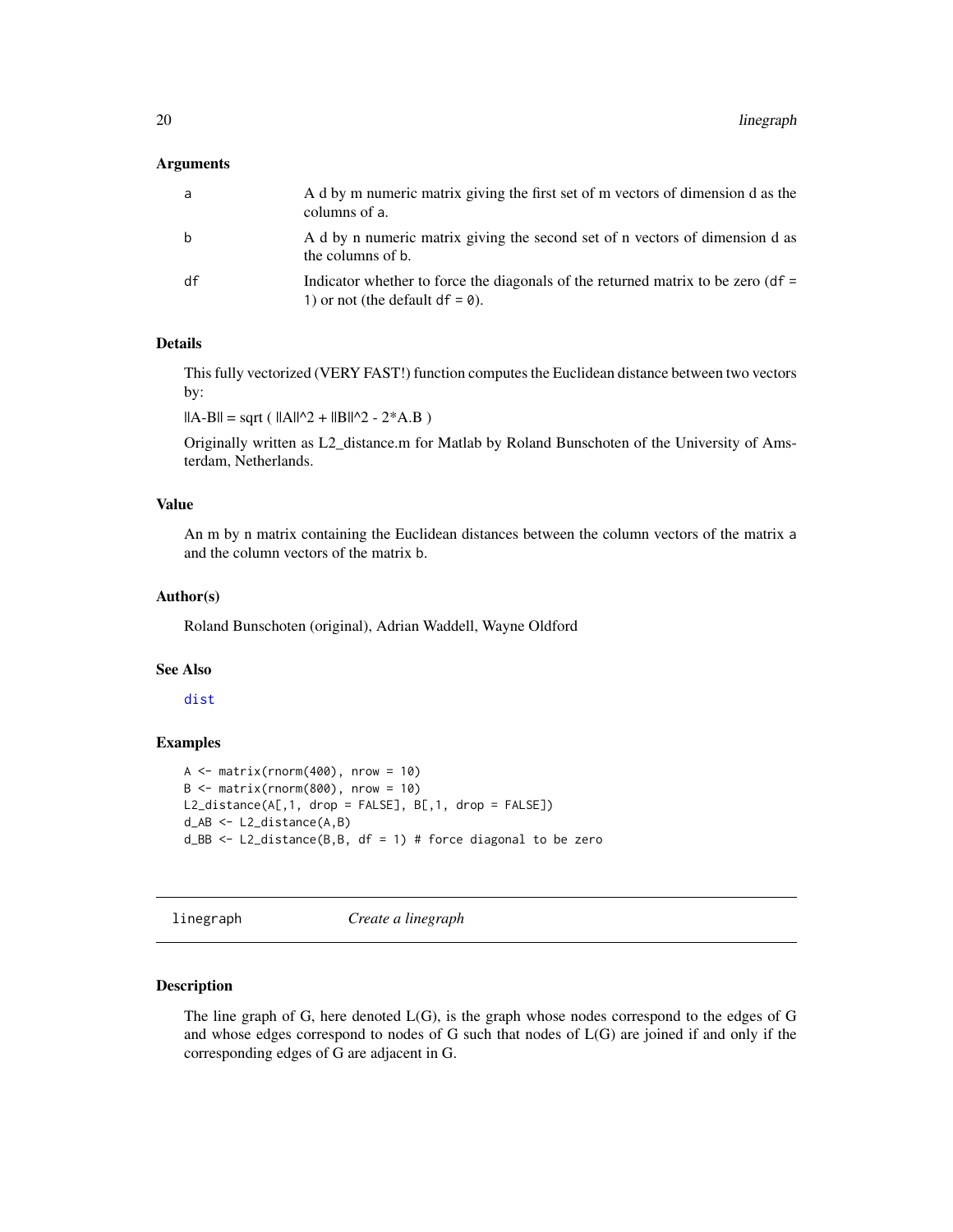# <span id="page-20-0"></span>linegraph.loongraph 21

# Usage

linegraph(x, ...)

### Arguments

|          | graph of class graph or loongraph |
|----------|-----------------------------------|
| $\cdots$ | arguments passed on to method     |

# Value

graph object

linegraph.loongraph *Create a linegraph of a graph*

# Description

Create a lingraph of a loongraph

# Usage

```
## S3 method for class 'loongraph'
linegraph(x, separator = ":", ...)
```
# Arguments

|                         | loongraph object                                                     |
|-------------------------|----------------------------------------------------------------------|
| separator               | one character - node names in x get concatenated with this character |
| $\cdot$ $\cdot$ $\cdot$ | additional arguments are not used for this method                    |

# Details

linegraph.loongraph needs the code part for directed graphs (i.e. isDirected=TRUE)

# Value

graph object of class loongraph

# Examples

```
g <- loongraph(letters[1:4], letters[1:3], letters[2:4], FALSE)
```
linegraph(g)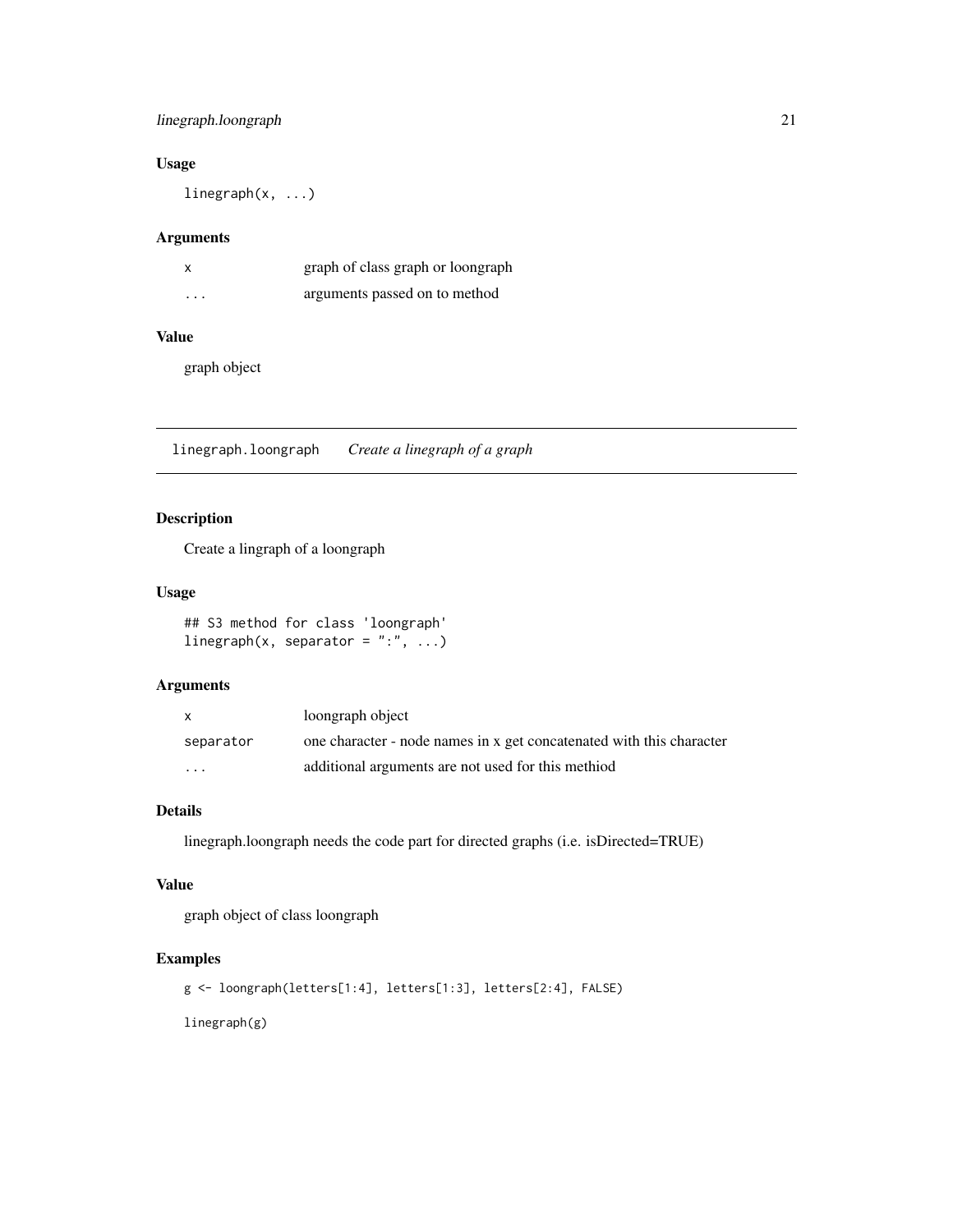<span id="page-21-0"></span>Loon is a toolkit for highly interactive data visualization. Interactions with plots are provided with mouse and keyboard gestures as well as via command line control and with inspectors that provide graphical user interfaces (GUIs) for modifying and overseeing plots.

### Details

Currently, loon implements the following statistical graphs: histogram, scatterplot, serialaxes plot (star glyphs, parallel coordinates) and a graph display for creating navigation graphs.

Some of the implemented scatterplot features, for example, are zooming, panning, selection and moving of points, dynamic linking of plots, layering of visual information such as maps and regression lines, custom point glyphs (images, text, star glyphs), and event bindings. Event bindings provide hooks to evaluate custom code at specific plot state changes or mouse and keyboard interactions. Hence, event bindings can be used to add to or modify the default behavior of the plot widgets.

Loon's capabilities are very useful for statistical analysis tasks such as interactive exploratory data analysis, sensitivity analysis, animation, teaching, and creating new graphical user interfaces.

To get started using loon read the package vignettes or visit the loon website at [http://great-north](http://great-northern-diver.github.io/loon/)ern-diver. [github.io/loon/](http://great-northern-diver.github.io/loon/).

### Author(s)

Maintainer: R. Wayne Oldford <rwoldford@uwaterloo.ca> [thesis advisor]

Authors:

• Adrian Waddell <adrian@waddell.ch>

Other contributors:

- Zehao Xu <z267xu@uwaterloo.ca> [contributor]
- Martin Gauch <martin.gauch@student.kit.edu> [contributor]

### See Also

Useful links:

- <http://great-northern-diver.github.io/loon/>
- Report bugs at <https://github.com/great-northern-diver/loon/issues>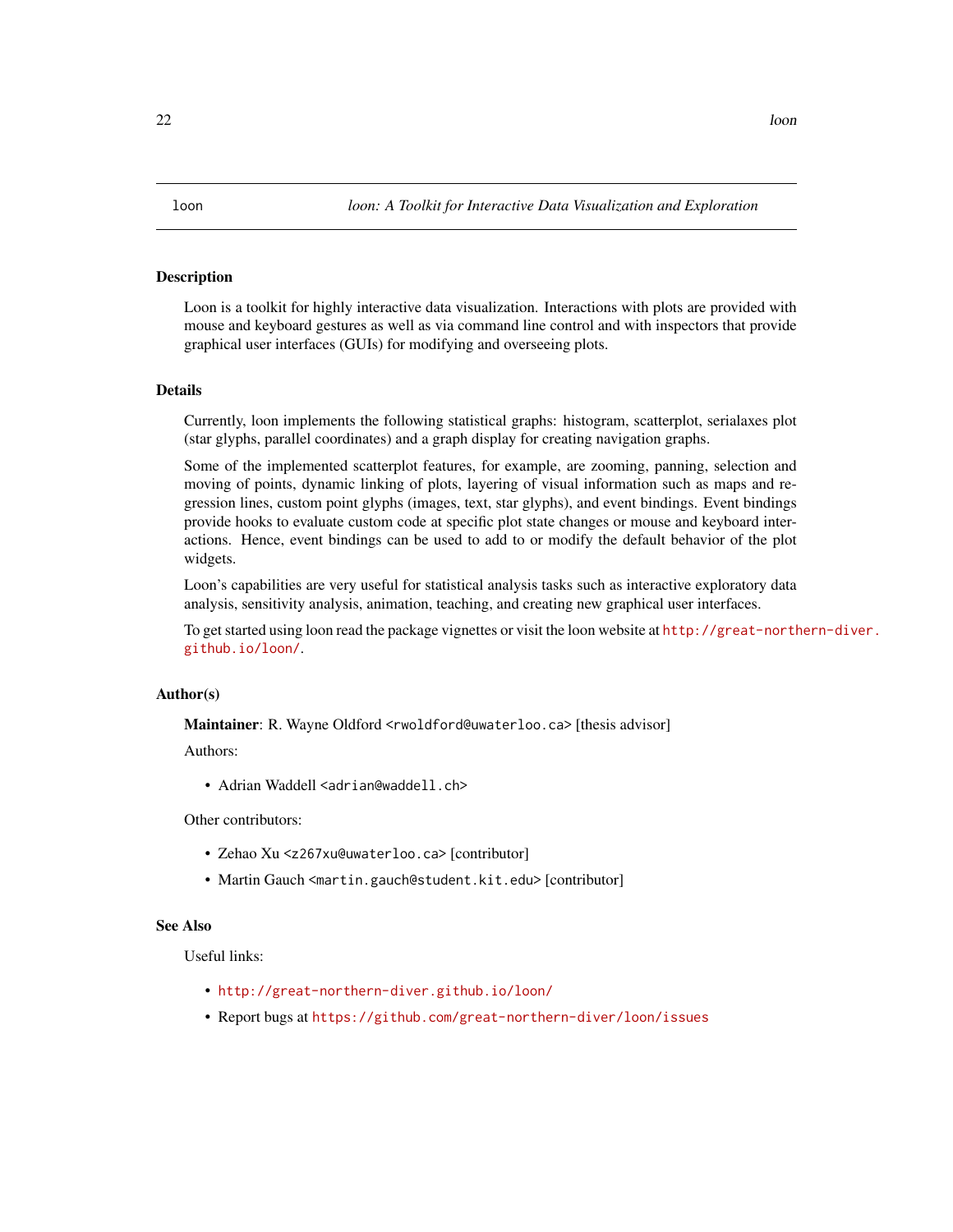<span id="page-22-0"></span>

The loongraph class provides a simple alternative to the graph class to create common graphs that are useful for use as navigation graphs.

# Usage

```
loongraph(node, from = character(0), to = character(0), isDirected = FALSE)
```
### Arguments

| nodes      | a character vector with node names, each element defines a node hence the ele-<br>ments need to be unique. |
|------------|------------------------------------------------------------------------------------------------------------|
| from       | a character vector with node names, each element defines an edge                                           |
| to         | a character vector with node names, each element defines an edge                                           |
| isDirected | boolean scalar, defines whether from and to define directed edges                                          |

### Details

loongraph objects can be converted to graph objects (i.e. objects of class graph which is defined in the graph package) with the as.graph function.

For more information run: l\_help("learn\_R\_display\_graph.html.html#graph-utilities")

### Value

graph object of class loongraph

# See Also

[completegraph](#page-11-1), [linegraph](#page-19-1), [complement](#page-9-1), [as.graph](#page-7-1)

# Examples

```
g <- loongraph(
  nodes = c("A", "B", "C", "D"),
  from = c("A", "A", "B", "B", "C"),
  to = c("B", "C", "C", "D", "D")\overline{\phantom{a}}## Not run:
# create a loon graph plot
p \leftarrow 1_graph(g)
## End(Not run)
lg <- linegraph(g)
```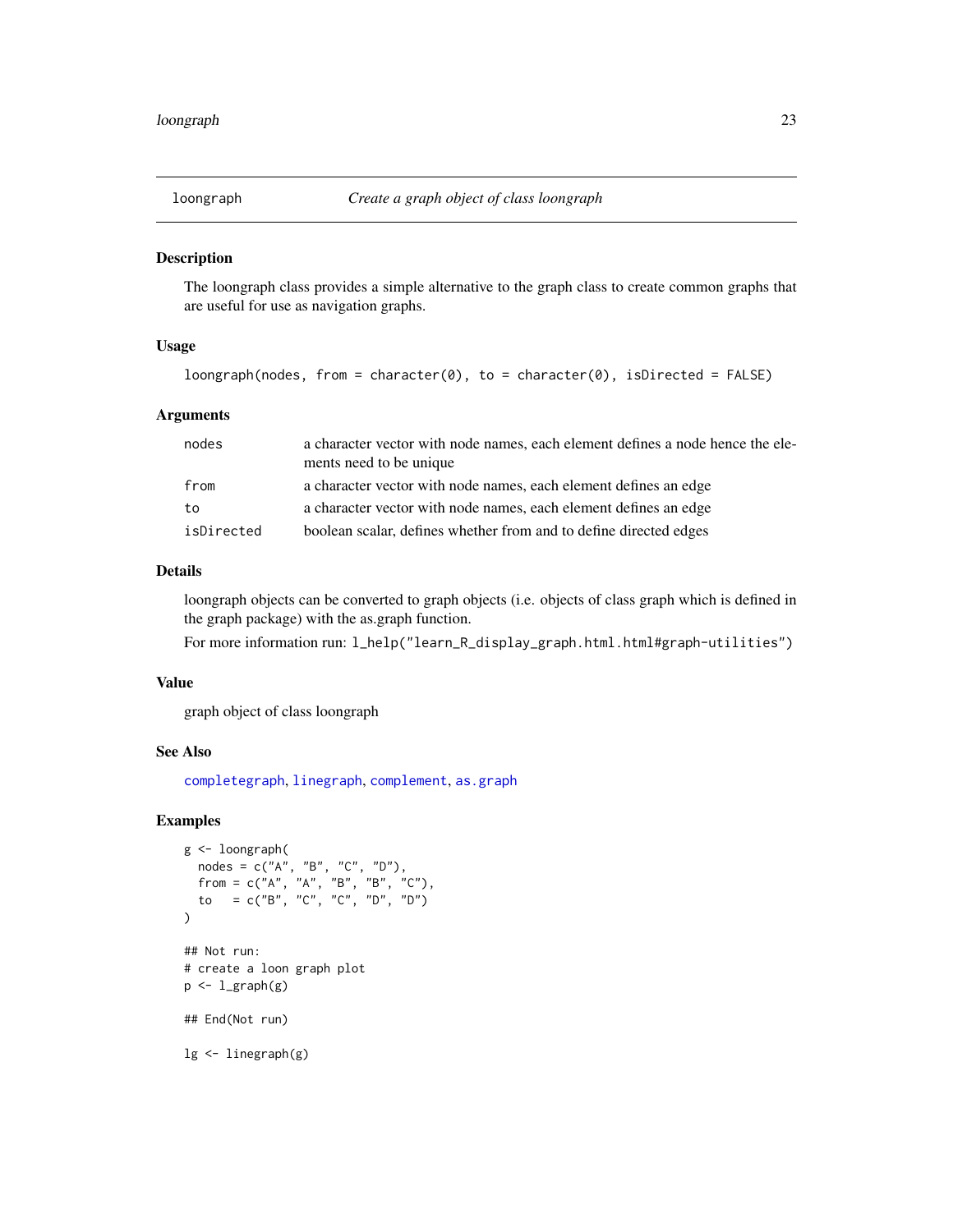<span id="page-23-1"></span><span id="page-23-0"></span>

Grid grobs are useful to create publication quality graphics.

# Usage

```
loonGrob(target, name = NULL, gp = NULL, vp = NULL)
## S3 method for class 'l_compound'
loonGrob(target, name = NULL, gp = NULL, vp = NULL)
## S3 method for class 'l_layer_graph'
loonGrob(target, name = NULL, gp = NULL, vp = NULL)
## S3 method for class 'l_layer_histogram'
loonGrob(target, name = NULL, gp = NULL, vp = NULL)
## S3 method for class 'l_layer_scatterplot'
loonGrob(target, name = NULL, gp = NULL, vp = NULL)
## S3 method for class 'l_navgraph'
loonGrob(target, name = NULL, gp = NULL, vp = NULL)
## S3 method for class 'l_navigator'
loonGrob(target, name = NULL, gp = NULL, vp = NULL)
## S3 method for class 'l_serialaxes'
loonGrob(target, name = NULL, gp = NULL, vp = NULL)
## S3 method for class 'l_ts'
loonGrob(target, name = NULL, gp = NULL, vp = NULL)
```
# Arguments

| target | either an object of class loon or a vector that specifies the widget, layer, glyph,<br>navigator or context completely. The widget is specified by the widget path<br>name (e.g. '.10.plot'), the remaining objects by their ids. |
|--------|-----------------------------------------------------------------------------------------------------------------------------------------------------------------------------------------------------------------------------------|
| name   | a character identifier for the grob, or NULL. Used to find the grob on the display<br>list and/or as a child of another grob.                                                                                                     |
| gp     | a gpar object, or NULL, typically the output from a call to the function gpar.<br>This is basically a list of graphical parameter settings.                                                                                       |
| vp     | a grid viewport object (or NULL).                                                                                                                                                                                                 |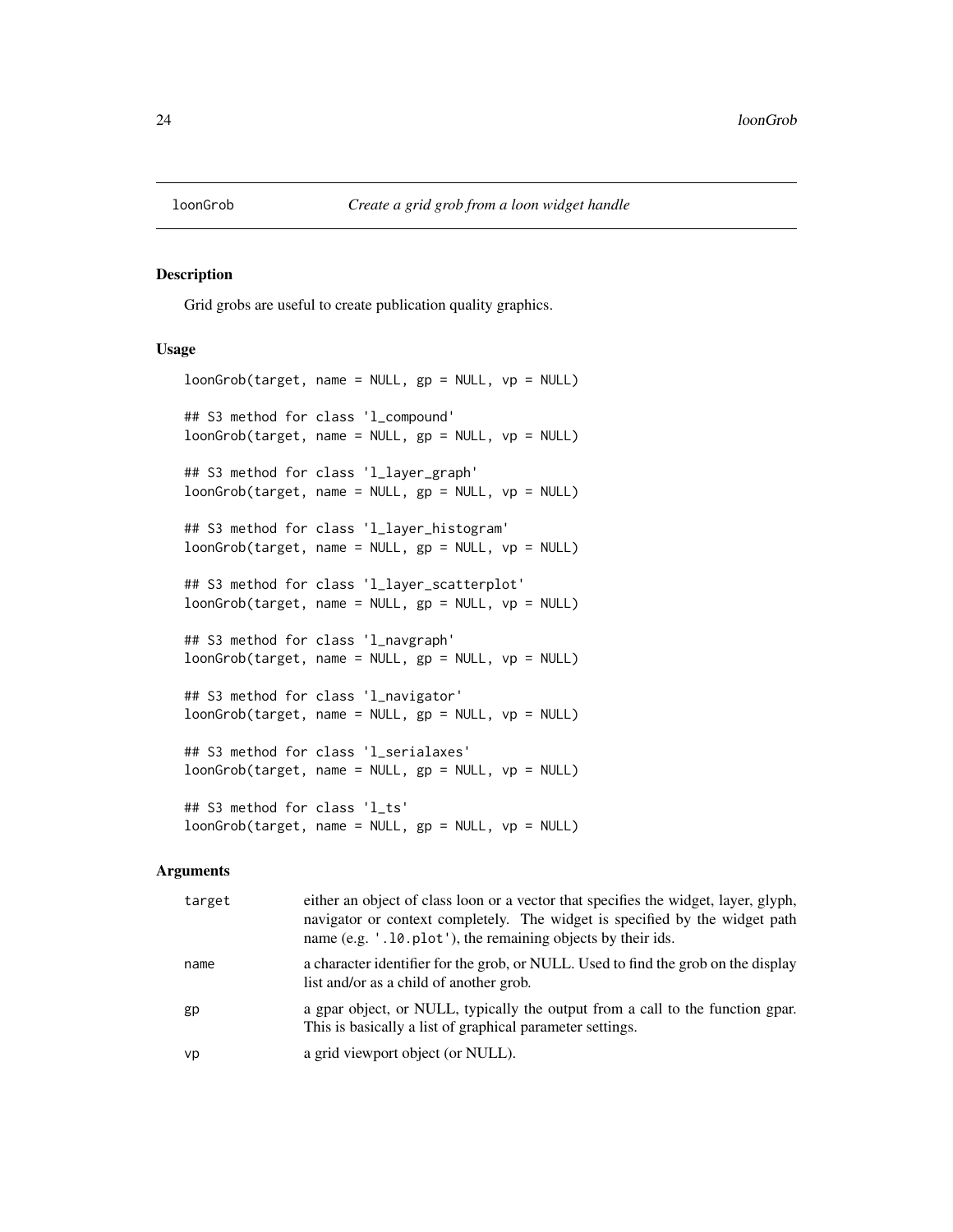### loonGrob 25

# Value

a grid grob

# See Also

[grid.loon](#page-17-1)

# Examples

```
## Not run:
widget <- with(iris, l_plot(Sepal.Length, Sepal.Width))
lgrob <- loonGrob(widget)
library(grid)
grid.ls(lgrob, viewports=TRUE, fullNames=TRUE)
grid.newpage(); grid.draw(lgrob)
p <- demo("l_layers", ask = FALSE)$value
lgrob <- loonGrob(p)
grid.newpage(); grid.draw(lgrob)
p <- demo("l_glyph_sizes", ask = FALSE)$value
lgrob <- loonGrob(p)
grid.newpage()
grid.draw(lgrob)
## End(Not run)
## Not run:
library(grid)
## l_pairs (scatterplot matrix) examples
p <- l_pairs(iris[,-5], color=iris$Species)
lgrob <- loonGrob(p)
grid.newpage()
grid.draw(lgrob)
## Time series decomposition examples
decompose <- decompose(co2)
# or decompose <- stl(co2, "per")
p <- l_plot(decompose, title = "Atmospheric carbon dioxide over Mauna Loa")
# To print directly use either
plot(p)
```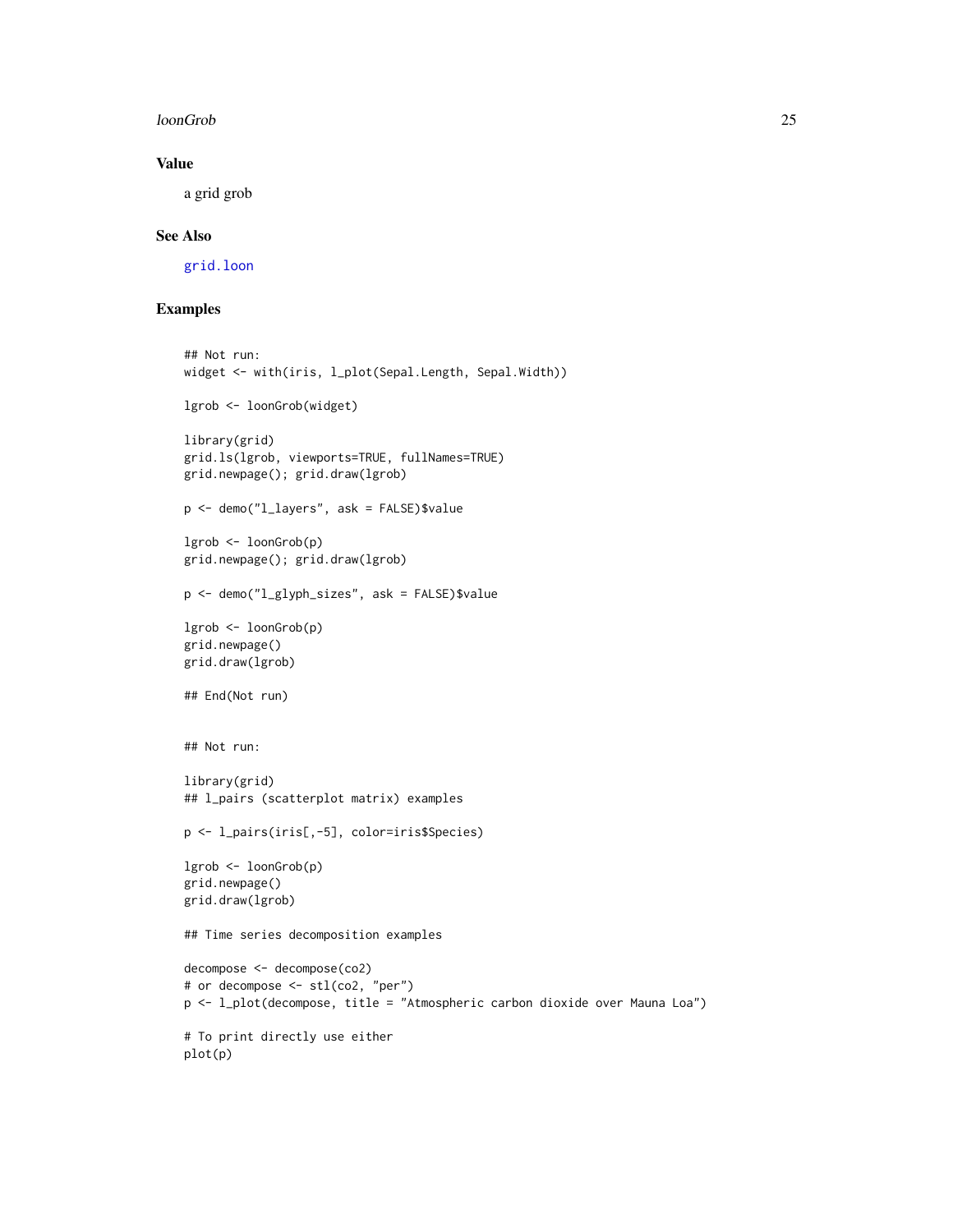```
# or
grid.loon(p)
# or to save structure
lgrob <- loonGrob(p)
grid.newpage()
grid.draw(lgrob)
## End(Not run)
## Not run:
## graph examples
G <- completegraph(names(iris[,-5]))
LG <- linegraph(G)
g \leftarrow 1_graph(LG)
nav0 <- l_navigator_add(g)
l_configure(nav0, label = 0)
con0 <- l_context_add_geodesic2d(navigator=nav0, data=iris[,-5])
nav1 <- l_navigator_add(g, from = "Sepal.Length:Petal.Width",
 to = "Petal.Length:Petal.Width", proportion = 0.6)
l_configure(nav1, label = 1)
con1 <- l_context_add_geodesic2d(navigator=nav1, data=iris[,-5])
nav2 <- l_navigator_add(g, from = "Sepal.Length:Petal.Length",
 to = "Sepal.Width:Petal.Length", proportion = 0.5)
l_configure(nav2, label = 2)
con2 <- l_context_add_geodesic2d(navigator=nav2, data=iris[,-5])
# To print directly use either
plot(g)
# or
grid.loon(g)
# or to save structure
library(grid)
lgrob <- loonGrob(g)
grid.newpage(); grid.draw(lgrob)
## End(Not run)
## Not run:
## histogram examples
h <- l_hist(iris$Sepal.Length, color=iris$Species)
g <- loonGrob(h)
library(grid)
grid.newpage(); grid.draw(g)
```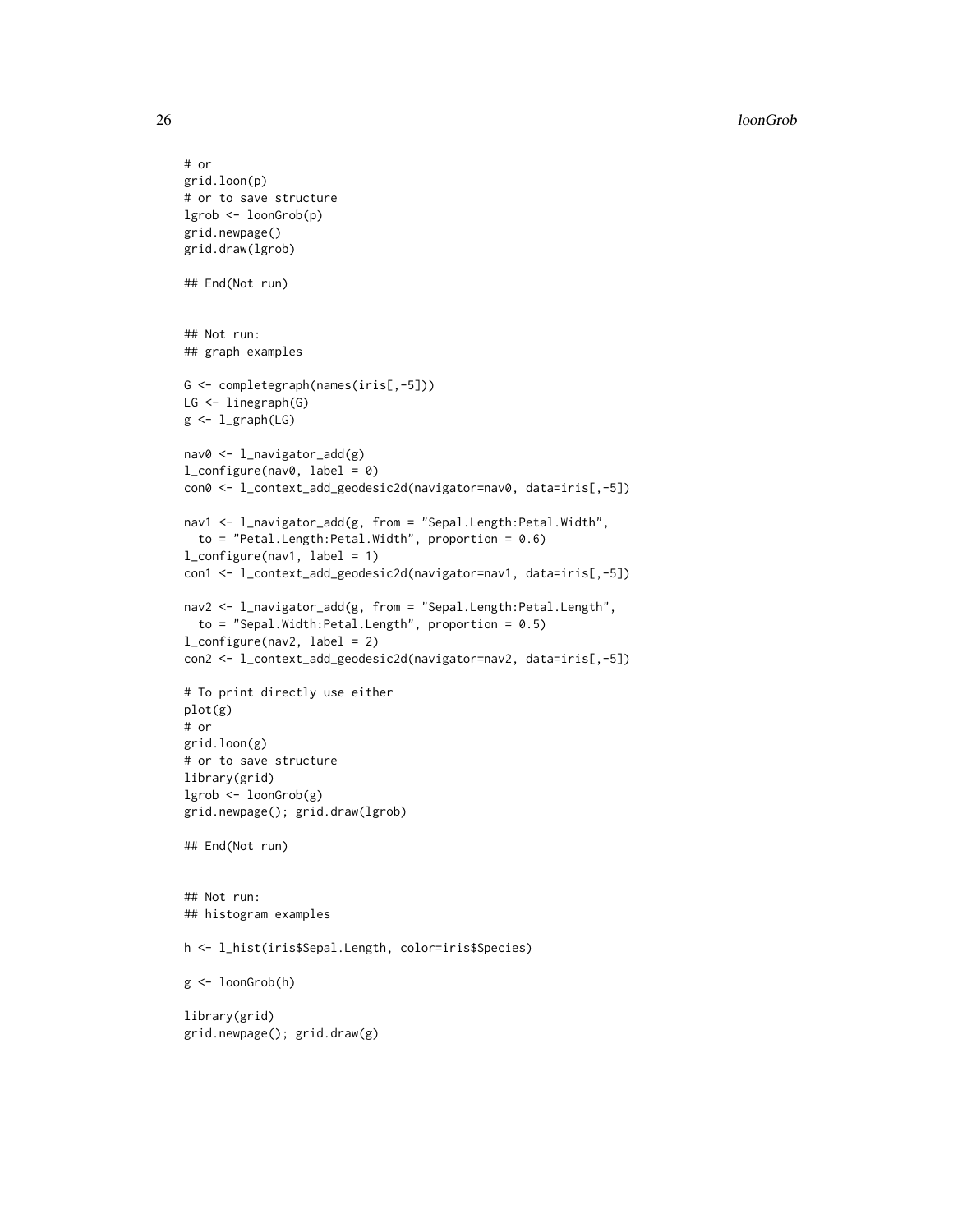### loonGrob 27

```
h['showStackedColors'] <- TRUE
g <- loonGrob(h)
grid.newpage(); grid.draw(g)
h['colorStackingOrder'] <- c("selected", unique(h['color']))
g <- loonGrob(h)
grid.newpage(); grid.draw(g)
h['colorStackingOrder'] <- rev(h['colorStackingOrder'])
# To print directly use either
plot(h)
# or
grid.loon(h)
## End(Not run)
if(interactive()) {
## l_plot scatterplot examples
p \leftarrow 1\_plot(x = c(0,1), y = c(0,1))l_layer_rectangle(p, x = c(0,1), y = c(0,1))
g <- loonGrob(p)
library(grid)
grid.newpage(); grid.draw(g)
p['glyph'] <- "ctriangle"
p['color'] <- "blue"
p['size'] <- c(10, 20)
p['selected'] <- c(TRUE, FALSE)
g <- loonGrob(p)
grid.newpage(); grid.draw(g)
}
## Not run:
## navgraph examples
ng <- l_navgraph(oliveAcids, separator='-', color=olive$Area)
# To print directly use either
plot(ng)
# or
grid.loon(ng)
# or to save structure
lgrob <- loonGrob(ng)
library(grid)
```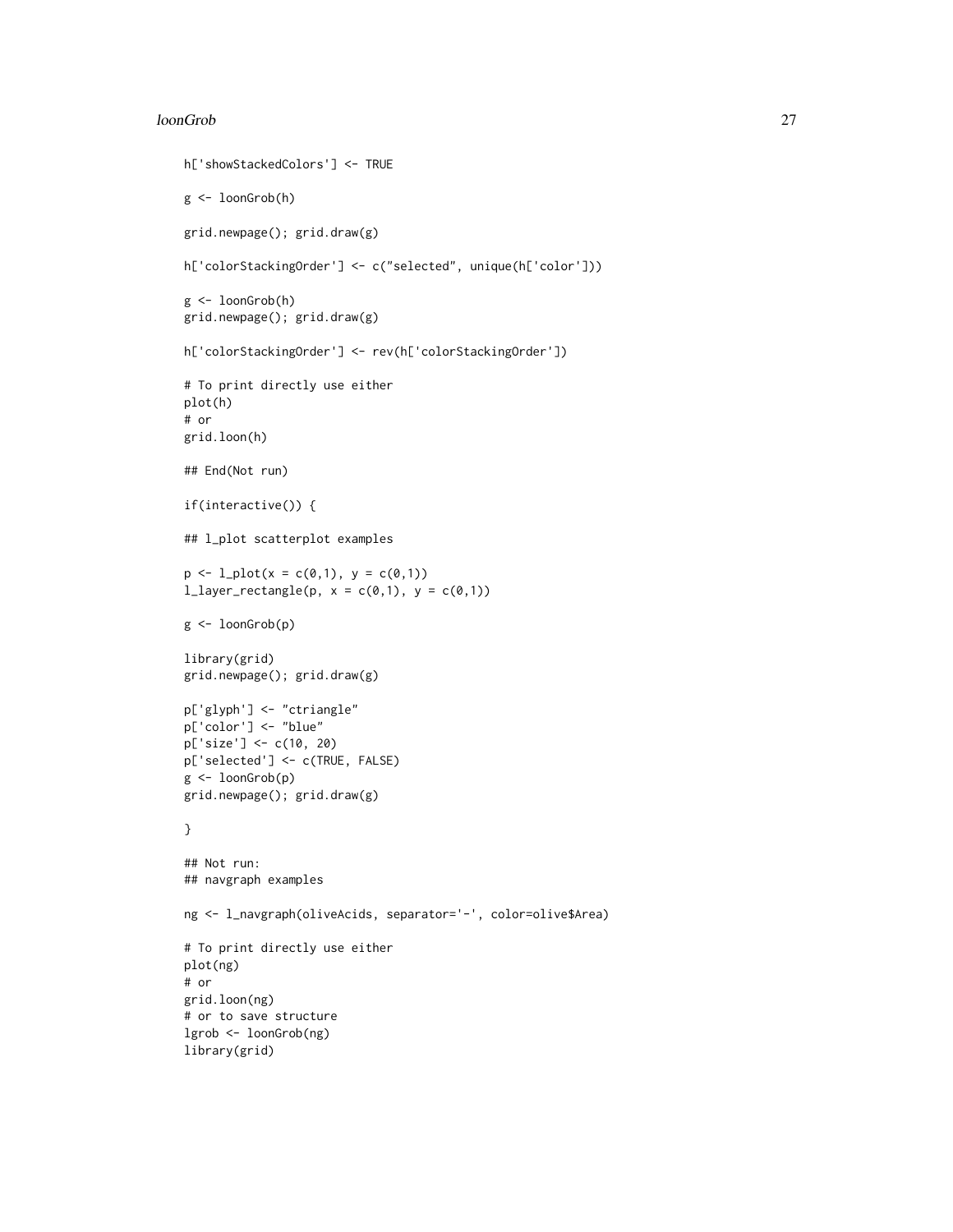```
grid.newpage()
grid.draw(lgrob)
## End(Not run)
## Serial axes (radial and parallel coordinate) examples
if(interactive()) {
  s <- l_serialaxes(data=oliveAcids, color=olive$Area, title="olive data")
  sGrob_radial <- loonGrob(s)
  library(grid)
  grid.newpage(); grid.draw(sGrob_radial)
  s['axesLayout'] <- 'parallel'
  sGrob_parallel <- loonGrob(s)
  grid.newpage(); grid.draw(sGrob_parallel)
}
## Not run:
## Time series decomposition examples
decompose <- decompose(co2)
# or decompose <- stl(co2, "per")
p <- l_plot(decompose, title = "Atmospheric carbon dioxide over Mauna Loa")
# To print directly use either
plot(p)
# or
grid.loon(p)
# or to save structure
lgrob <- loonGrob(p)
grid.newpage()
grid.draw(lgrob)
## End(Not run)
```

| LoonGrob_layoutType | A generic function used to distinguish whether only the locations of   |
|---------------------|------------------------------------------------------------------------|
|                     | plots will be used to arrange them in a grob, or whether all arguments |
|                     | to 'gridExtra::arrangeGrob()' will be used.                            |

A generic function used to distinguish whether only the locations of plots will be used to arrange them in a grob, or whether all arguments to 'gridExtra::arrangeGrob()' will be used.

# Usage

loonGrob\_layoutType(target)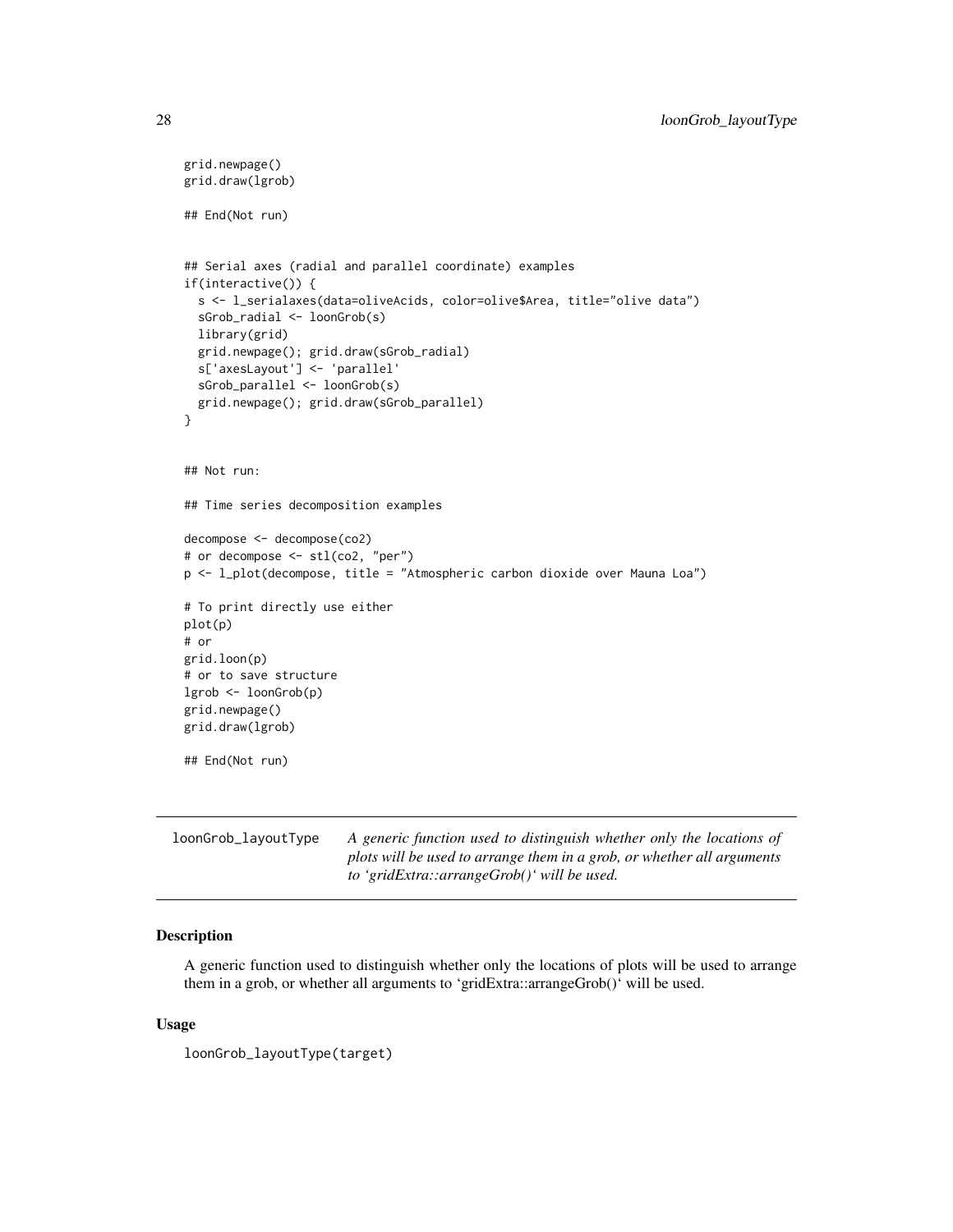# <span id="page-28-0"></span>loon\_palette 29

### Arguments

target the (compound) loon plot to be laid out.

# Value

either the string "locations" (the default) or the string "arrangeGrobArgs". If "locations", then the generic function 'l\_getLocations()' will be called and only the location arguments of 'gridExtra::arrangeGrob()' used (i.e. a subset of 'c("ncol", "nrow", "layout\_matrix", "heights", "widths")'). The grobs to be laid out are constructed using the generic function 'l\_getPlots()'.

<span id="page-28-1"></span>loon\_palette *Loon's color generator for creating color palettes*

### Description

Loon has a color sequence generator implemented creates a color palettes where the first m colors of a color palette of size m+1 are the same as the colors in a color palette of size m, for all positive natural numbers m. See the details in the [l\\_setColorList](#page-245-1) documentation.

### Usage

loon\_palette(n)

### Arguments

n number of different colors in the palette

# Value

vector with hex-encoded color values

# See Also

[l\\_setColorList](#page-245-1)

# Examples

loon\_palette(12)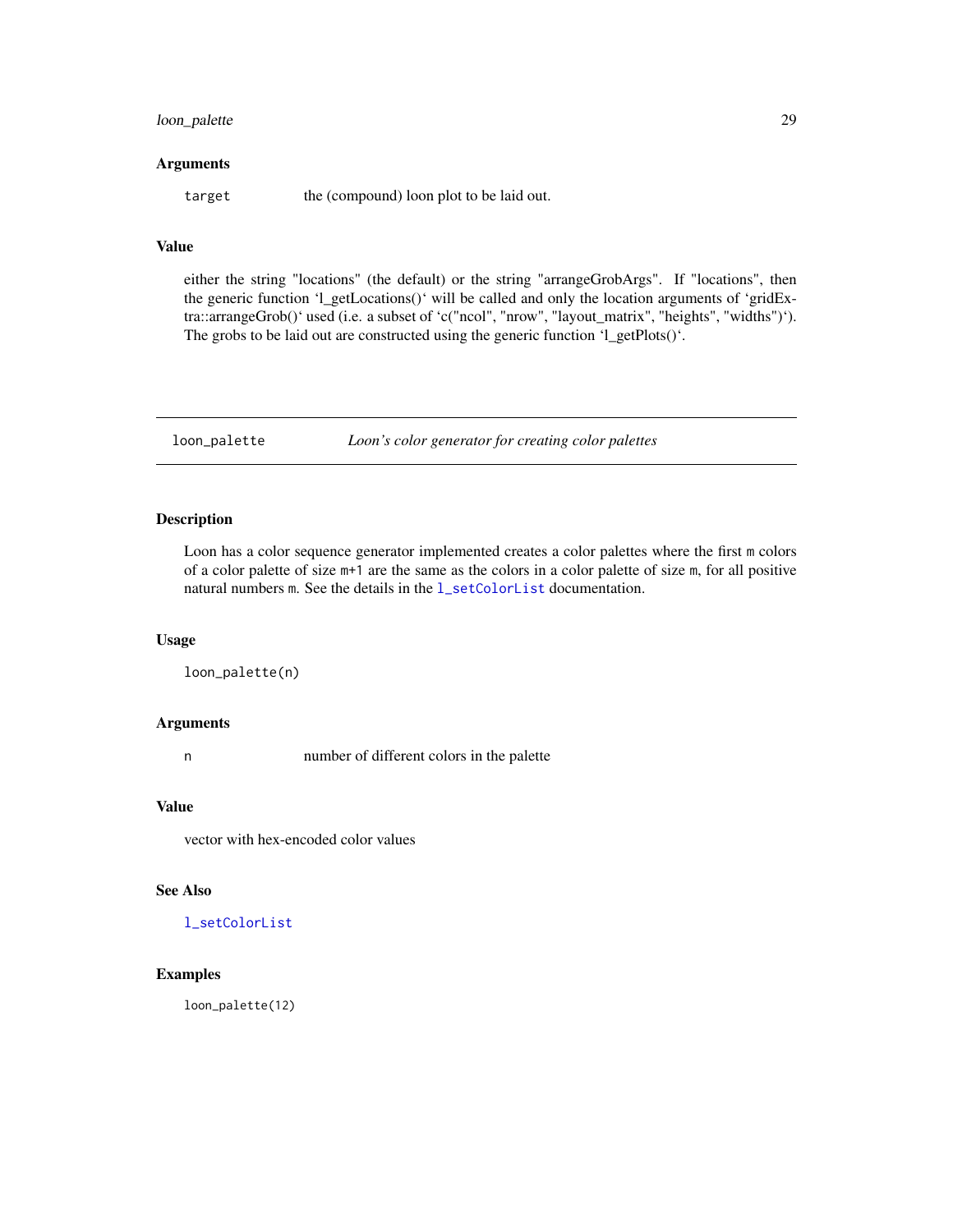<span id="page-29-0"></span>

It is possible for an observer to call the configure method of that plot while the plot is still in the configuration pipeline. In this case, a warning is thrown as unwanted side effects can happen if the next observer in line gets an outdated notification. In this case, it is recommended to use the l\_after\_idle function that evaluates some code once the processor is idle.

### Usage

l\_after\_idle(fun)

# Arguments

fun function to be evaluated once tcl interpreter is idle

l\_aspect *Query the aspect ratio of a plot*

### Description

The aspect ratio is defined by the ratio of the number of pixels for one data unit on the y axis and the number of pixels for one data unit on the x axes.

### Usage

l\_aspect(widget)

# Arguments

widget widget path as a string or as an object handle

### Value

aspect ratio

# Examples

```
## Not run:
p <- with(iris, l_plot(Sepal.Length ~ Sepal.Width, color=Species))
l_aspect(p)
l_aspect(p) <- 1
## End(Not run)
```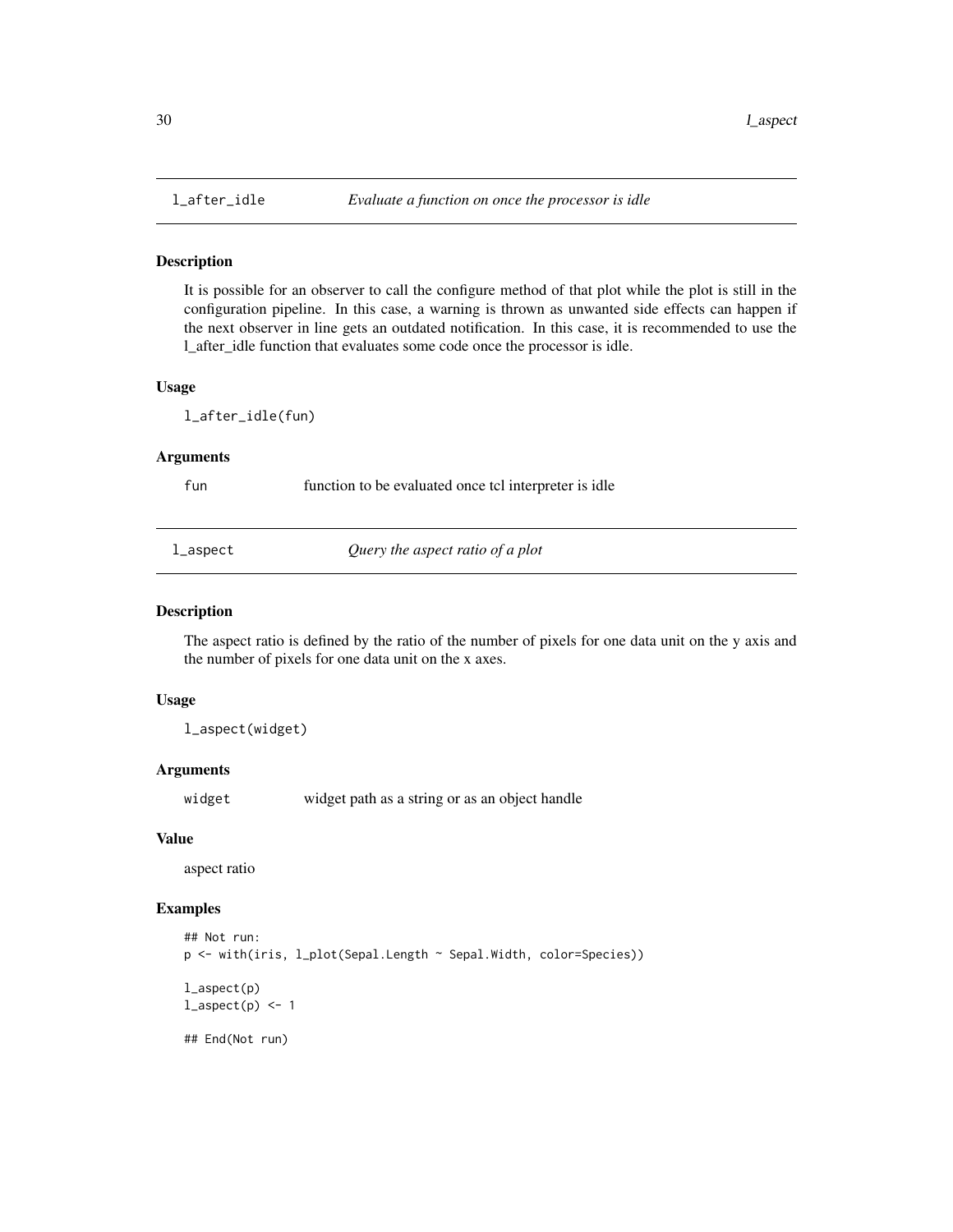<span id="page-30-0"></span>

The aspect ratio is defined by the ratio of the number of pixels for one data unit on the y axis and the number of pixels for one data unit on the x axes.

### Usage

l\_aspect(widget) <- value

### Arguments

| widget | widget path as a string or as an object handle |
|--------|------------------------------------------------|
| value  | aspect ratio                                   |

# Details

Changing the aspect ratio with l\_aspect<- changes effectively the zoomY state to obtain the desired aspect ratio. Note that the aspect ratio in loon depends on the plot width, plot height and the states zoomX, zoomY, deltaX, deltaY and swapAxes. Hence, the aspect aspect ratio can not be set permanently for a loon plot.

### Examples

```
## Not run:
p <- with(iris, l_plot(Sepal.Length ~ Sepal.Width, color=Species))
l_aspect(p)
l_aspect(p) <- 1
## End(Not run)
```
l\_basePaths *Get the set of basic path types for loon plots.*

### **Description**

Loon's plots are constructed in TCL and identified with a path string appearing in the window containing the plot. The path string begins with a unique identifier for the plot and ends with a suffix describing the type of loon plot being displayed.

The path identifying the plot is the string concatenation of both the identifier and the type.

This function returns the set of the base (non-compound) loon path types.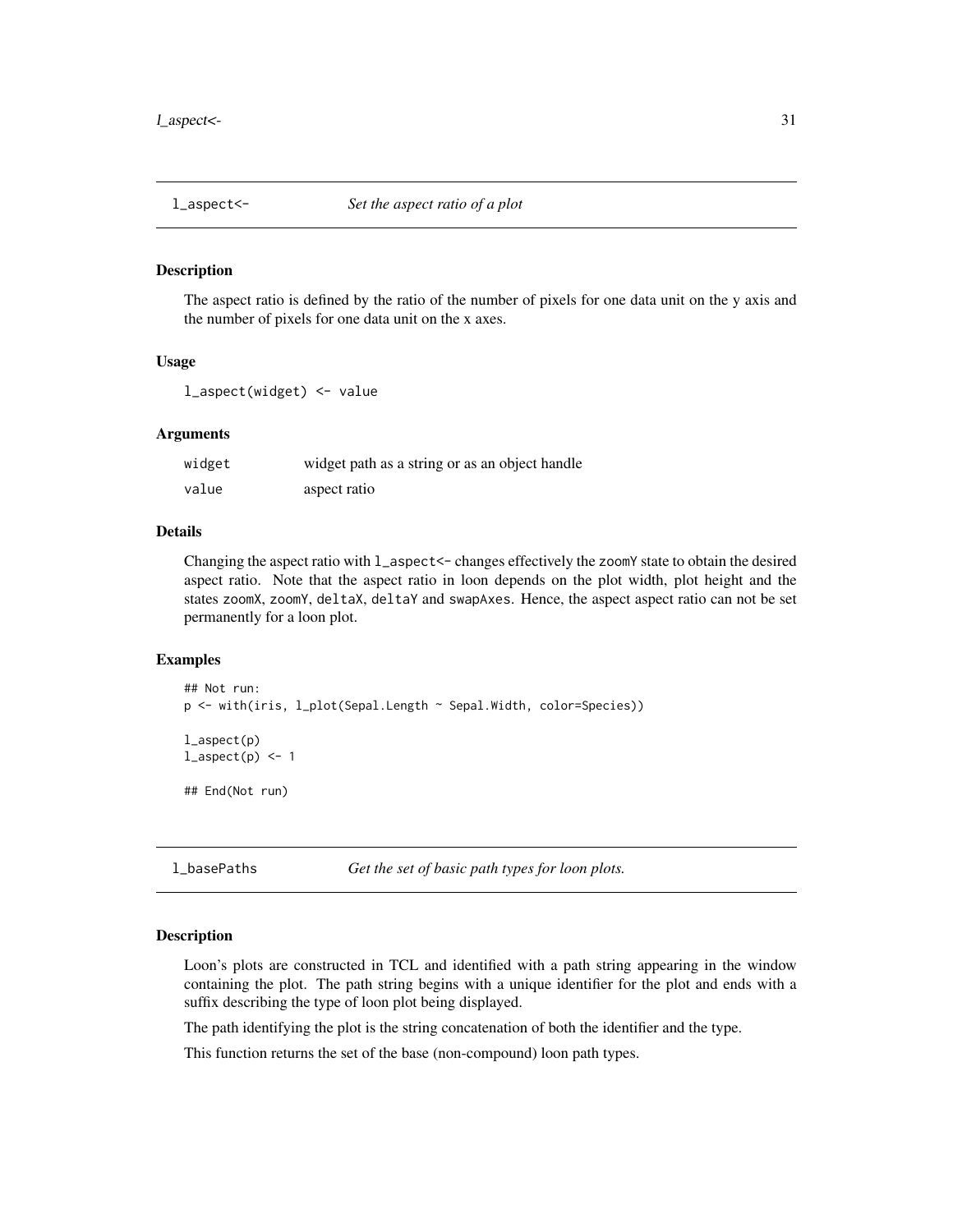### Usage

l\_basePaths()

# Value

character vector of the base path types.

# See Also

[l\\_compoundPaths](#page-59-1) [l\\_getFromPath](#page-77-1) [l\\_loonWidgets](#page-178-1)

l\_binCut *Get labels for each observation according to bin cuts in the histogram.*

# **Description**

l\_binCut divides l\_hist widget x into current histogram intervals and codes values x according to which interval they fall (if active). It is modelled on [cut](#page-0-0) in base package.

### Usage

l\_binCut(widget, labels, digits = 2, inactive)

# Arguments

| widget   | A loon histogram widget.                                                                                                                                                                                                                                                                                                                                                                      |
|----------|-----------------------------------------------------------------------------------------------------------------------------------------------------------------------------------------------------------------------------------------------------------------------------------------------------------------------------------------------------------------------------------------------|
| labels   | Labels to identify which bin observations are in. By default, labels are con-<br>structed using " $(a,b)$ " interval notation. If labels = FALSE, simple integer codes<br>given by the histogram's bin number are returned instead of a factor. The labels<br>can also be any vector of length equal to the number of bins; these will be used<br>to construct a vector identifying the bins. |
| digits   | The number of digits used in formatting the breaks for default labels.                                                                                                                                                                                                                                                                                                                        |
| inactive | The value to use for inactive observations when labels is a vector. Default de-<br>pends on labels.                                                                                                                                                                                                                                                                                           |

### Value

A vector of bin identifiers having length equal to the total number of observations in the histogram. The type of vector depends on the labels argument. For default labels = NULL, a factor is returned, for labels = FALSE, a vector of bin numbers, and for arbitrary vector labels a vector of bins labelled in order of labels will be returned. Inactive cases appear in no bin and so are assigned the value of active when given. The default active value also depends on labels: when labels = NULL, the default active is "(-Inf,Inf)"; when 'codelabels = FALSE, the default active is -1; and when labels is a vector of length equal to the number of bins, the default active is NA. The value of active denotes the bin name for the inactive cases.

<span id="page-31-0"></span>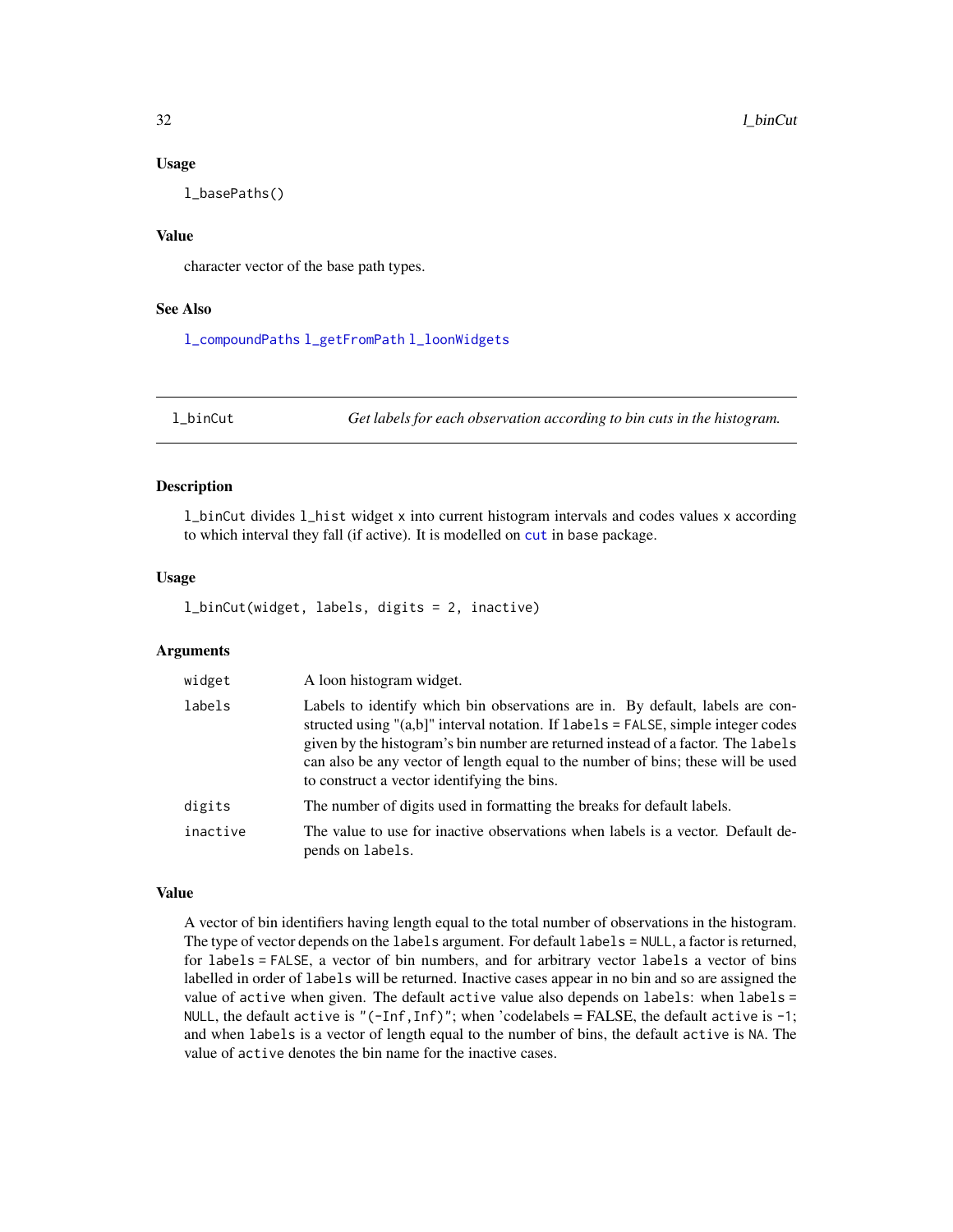# <span id="page-32-0"></span>l\_bind\_canvas 33

# See Also

[l\\_getBinData](#page-75-1), [l\\_getBinIds](#page-76-2), [l\\_breaks](#page-57-1)

### Examples

```
h \leftarrow l\_hist(iris)h["active"] <- iris$Species != "setosa"
binCut <- l_binCut(h)
h['color'] <- binCut
## number of bins
nBins <- length(l_getBinIds(h))
## ggplot color hue
gg_color_hue <- function(n) {
 hues \leq - seq(15, 375, length = n + 1)
 hcl(h = hues, 1 = 65, c = 100)[1:n]
}
h['color'] <- l_binCut(h, labels = gg_color_hue(nBins), inactive = "firebrick")
h["active"] <- TRUE
```
<span id="page-32-1"></span>l\_bind\_canvas *Create a Canvas Binding*

# Description

Canvas bindings are triggered by a mouse/keyboard gesture over the plot as a whole.

### Usage

```
l_bind_canvas(widget, event, callback)
```
# Arguments

| widget   | widget path as a string or as an object handle                                                                                                                                                                                                                            |
|----------|---------------------------------------------------------------------------------------------------------------------------------------------------------------------------------------------------------------------------------------------------------------------------|
| event    | event patterns as defined for Tk canvas widget http://www.tcl.tk/man/tcl8.<br>6/TkCmd/bind.htm#M5.                                                                                                                                                                        |
| callback | callback function is an R function which is called by the Tcl interpreter if the<br>event of interest happens. Note that in loon the callback functions support dif-<br>ferent optional arguments depending on the binding type, read the details for<br>more information |

### Details

Canvas bindings are used to evaluate callbacks at certain X events on the canvas widget (underlying widget for all of loon's plot widgets). Such X events include re-sizing of the canvas and entering the canvas with the mouse.

Bindings, callbacks, and binding substitutions are described in detail in loon's documentation webpage, i.e. run l\_help("learn\_R\_bind")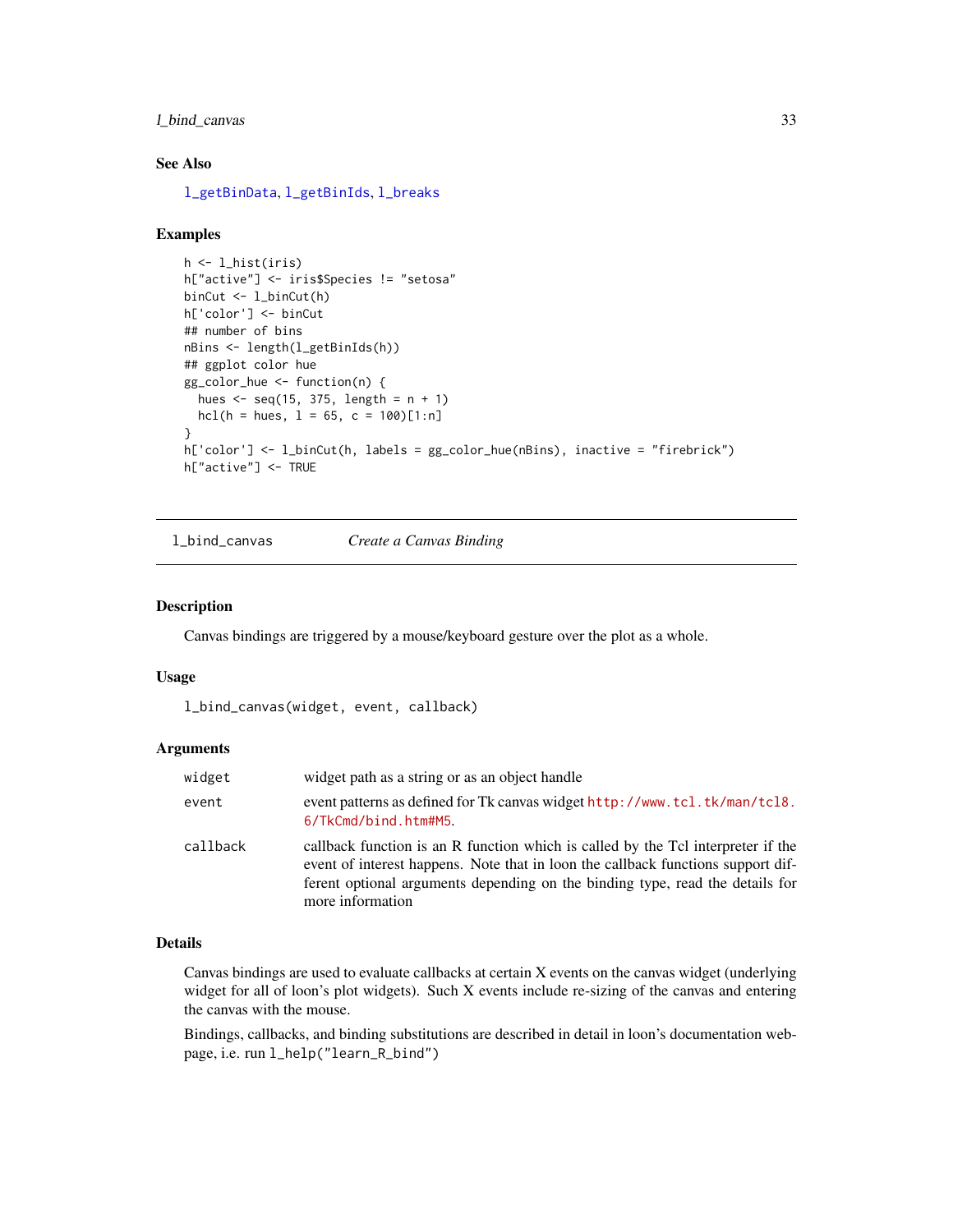# <span id="page-33-0"></span>Value

canvas binding id

# See Also

[l\\_bind\\_canvas\\_ids](#page-35-1), [l\\_bind\\_canvas\\_get](#page-34-1), [l\\_bind\\_canvas\\_delete](#page-33-1), [l\\_bind\\_canvas\\_reorder](#page-36-1)

# Examples

```
# binding for when plot is resized
if(interactive()){
p <- l_plot(iris[,1:2], color=iris$Species)
printSize <- function(p) {
    size <- l_size(p)
    cat(paste('Size of widget ', p, ' is: ',
              size[1], 'x', size[2], ' pixels\n', sep=''))
}
l_bind_canvas(p, event='<Configure>', function(W) {printSize(W)})
id <- l_bind_canvas_ids(p)
id
l_bind_canvas_get(p, id)
}
```
<span id="page-33-1"></span>l\_bind\_canvas\_delete *Delete a canvas binding*

# Description

Remove a canvas binding

# Usage

l\_bind\_canvas\_delete(widget, id)

# Arguments

| widget | widget path as a string or as an object handle |
|--------|------------------------------------------------|
| id     | canvas binding id                              |

# Details

Bindings, callbacks, and binding substitutions are described in detail in loon's documentation webpage, i.e. run l\_help("learn\_R\_bind")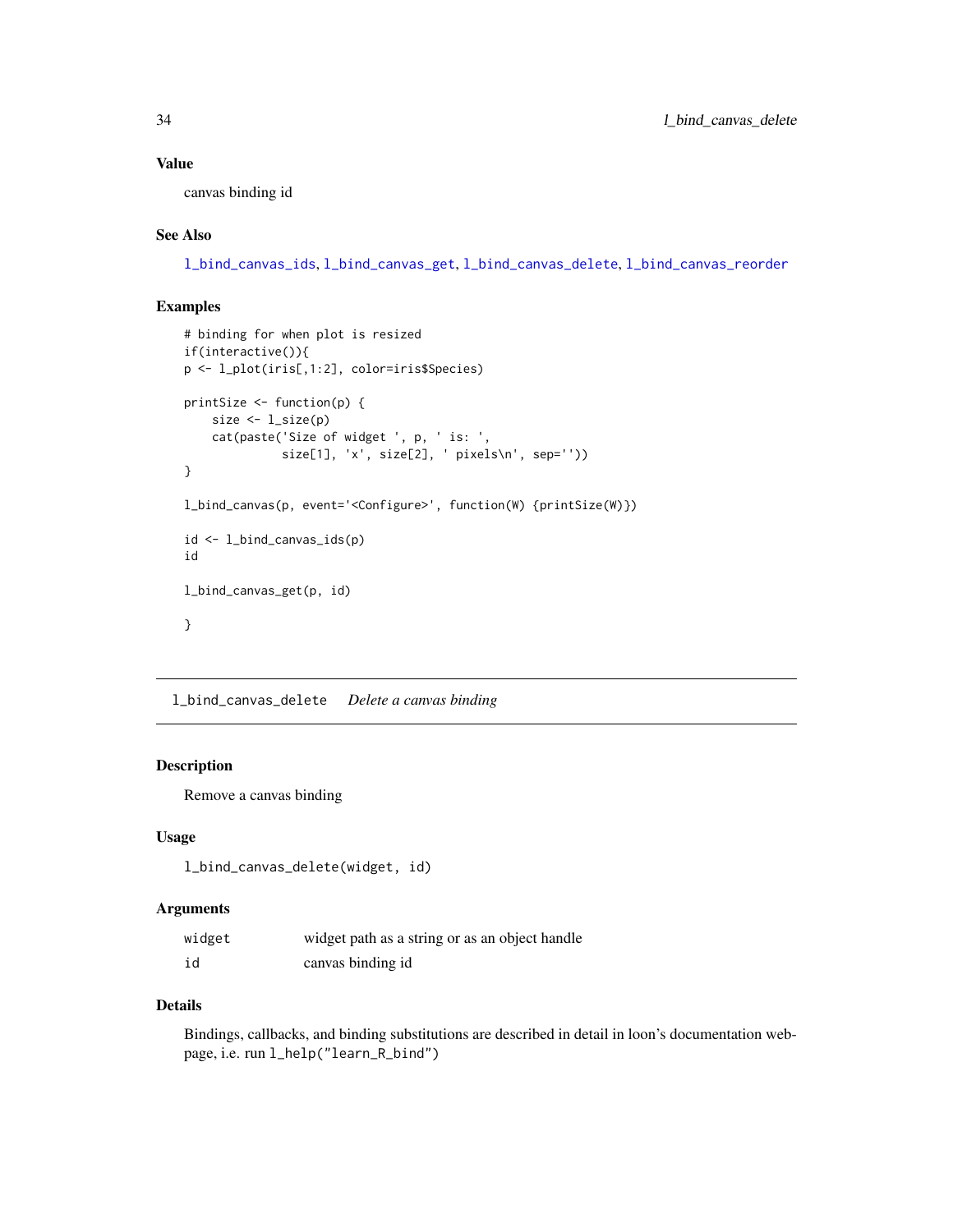# <span id="page-34-0"></span>l\_bind\_canvas\_get 35

# See Also

[l\\_bind\\_canvas](#page-32-1), [l\\_bind\\_canvas\\_ids](#page-35-1), [l\\_bind\\_canvas\\_get](#page-34-1), [l\\_bind\\_canvas\\_reorder](#page-36-1)

<span id="page-34-1"></span>l\_bind\_canvas\_get *Get the event pattern and callback Tcl code of a canvas binding*

### Description

This function returns the registered event pattern and the Tcl callback code that the Tcl interpreter evaluates after a event occurs that matches the event pattern.

### Usage

l\_bind\_canvas\_get(widget, id)

## Arguments

| widget | widget path as a string or as an object handle |
|--------|------------------------------------------------|
| id     | canvas binding id                              |

# Details

Bindings, callbacks, and binding substitutions are described in detail in loon's documentation webpage, i.e. run l\_help("learn\_R\_bind")

### Value

Character vector of length two. First element is the event pattern, the second element is the Tcl callback code.

### See Also

[l\\_bind\\_canvas](#page-32-1), [l\\_bind\\_canvas\\_ids](#page-35-1), [l\\_bind\\_canvas\\_delete](#page-33-1), [l\\_bind\\_canvas\\_reorder](#page-36-1)

# Examples

```
# binding for when plot is resized
if(interactive()){
p <- l_plot(iris[,1:2], color=iris$Species)
printSize <- function(p) {
   size <- l_size(p)
    cat(paste('Size of widget ', p, ' is: ',
              size[1], 'x', size[2], ' pixels\n', sep=''))
}
l_bind_canvas(p, event='<Configure>', function(W) {printSize(W)})
```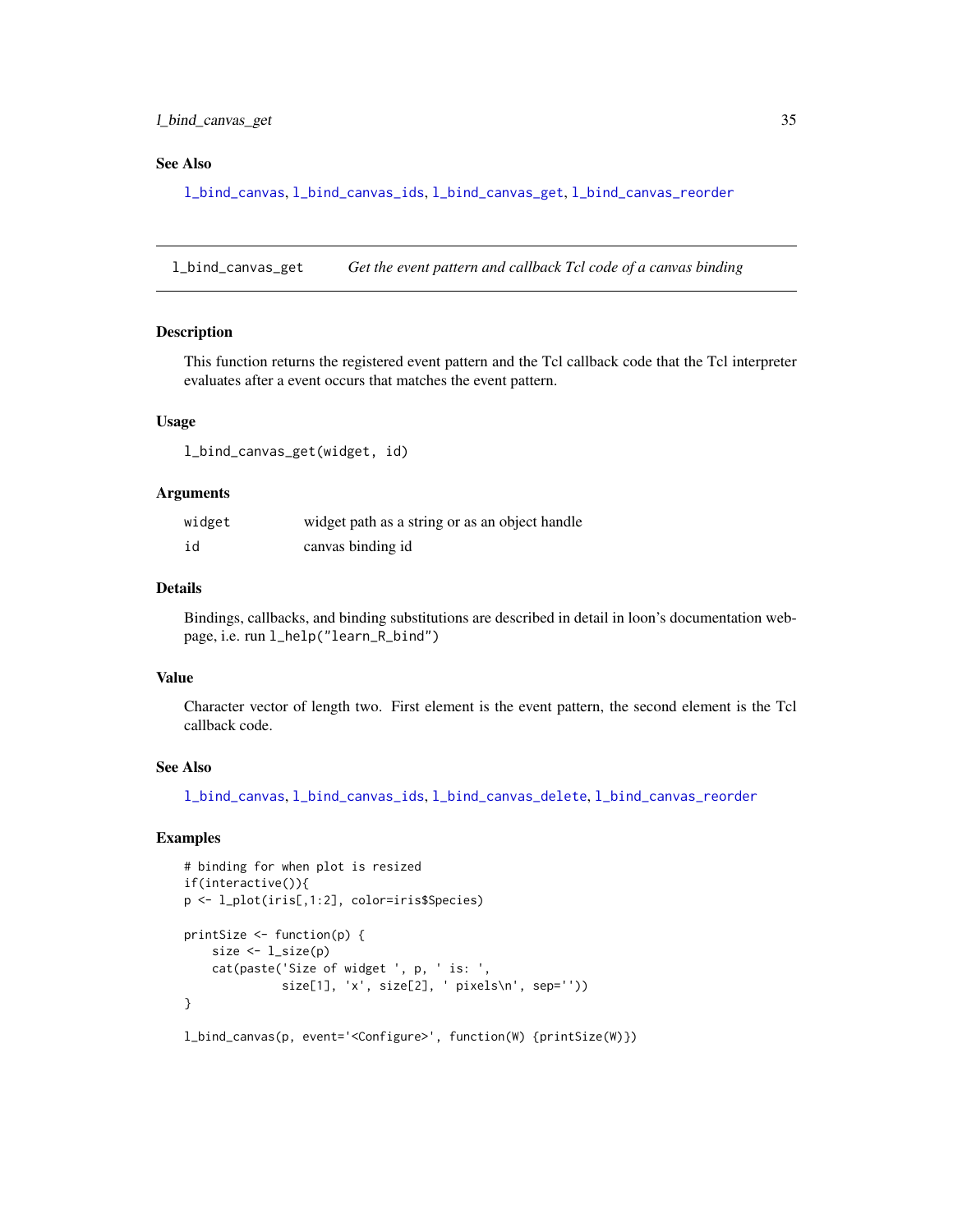```
id <- l_bind_canvas_ids(p)
id
l_bind_canvas_get(p, id)
}
```
<span id="page-35-1"></span>l\_bind\_canvas\_ids *List canvas binding ids*

### Description

List all user added canvas binding ids

# Usage

l\_bind\_canvas\_ids(widget)

# Arguments

widget widget path as a string or as an object handle

# Details

Bindings, callbacks, and binding substitutions are described in detail in loon's documentation webpage, i.e. run l\_help("learn\_R\_bind")

### Value

vector with canvas binding ids

# See Also

[l\\_bind\\_canvas](#page-32-1), [l\\_bind\\_canvas\\_get](#page-34-1), [l\\_bind\\_canvas\\_delete](#page-33-1), [l\\_bind\\_canvas\\_reorder](#page-36-1)

# Examples

```
# binding for when plot is resized
if(interactive()){
p <- l_plot(iris[,1:2], color=iris$Species)
```

```
printSize <- function(p) {
   size <- l_size(p)
   cat(paste('Size of widget ', p, ' is: ',
              size[1], 'x', size[2], ' pixels\n', sep=''))
}
```
l\_bind\_canvas(p, event='<Configure>', function(W) {printSize(W)})

id <- l\_bind\_canvas\_ids(p)

<span id="page-35-0"></span>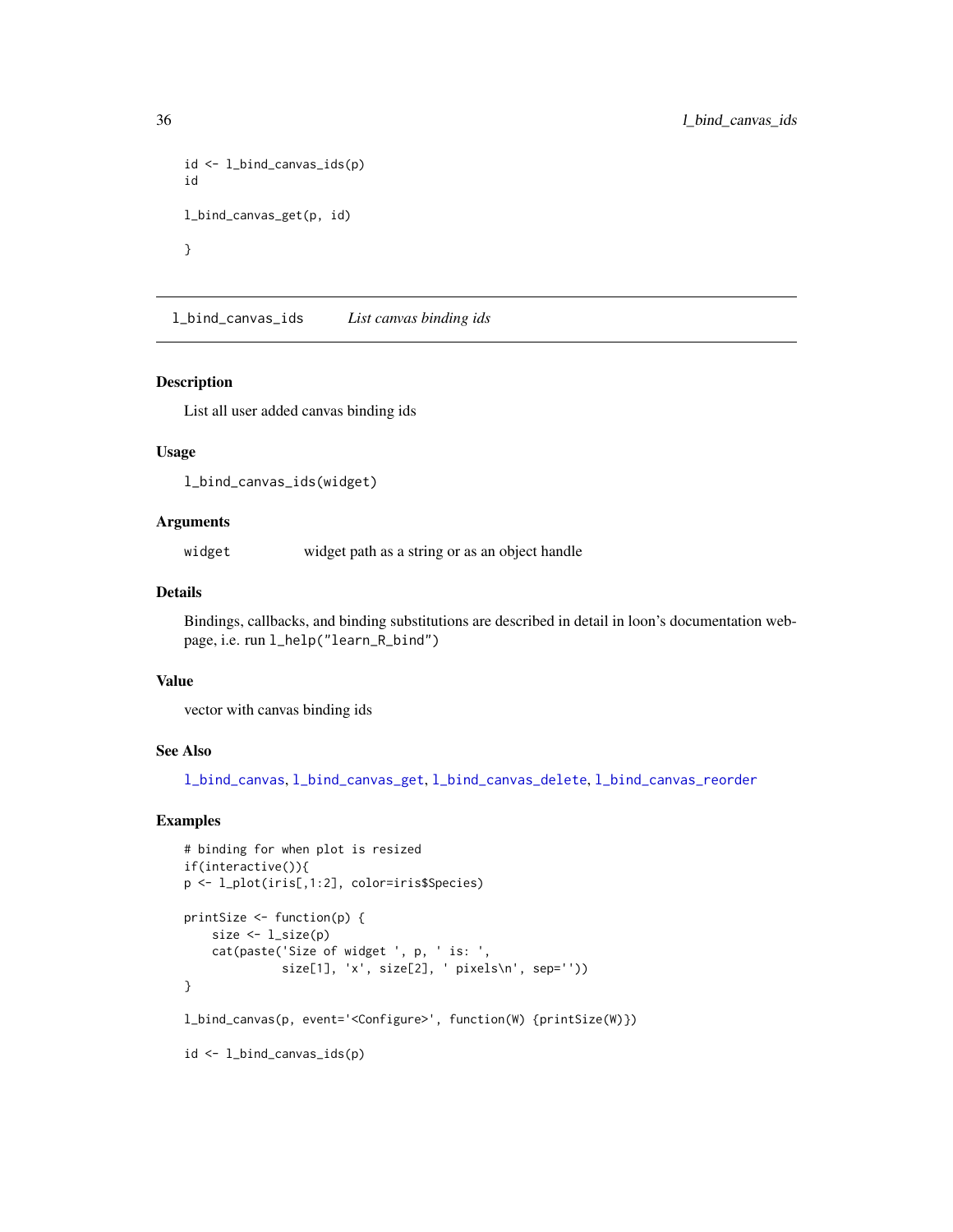# l\_bind\_canvas\_reorder 37

```
id
l_bind_canvas_get(p, id)
}
```
l\_bind\_canvas\_reorder *Reorder the canvas binding evaluation sequence*

# Description

The order the canvas bindings defines how they get evaluated once an event matches event patterns of multiple canvas bindings.

# Usage

l\_bind\_canvas\_reorder(widget, ids)

### Arguments

| widget | widget path as a string or as an object handle                                                                                      |
|--------|-------------------------------------------------------------------------------------------------------------------------------------|
| ids    | new canvas binding id evaluation order, this must be a rearrangement of the<br>elements returned by the 1_bind_canvas_ids function. |

# Details

Bindings, callbacks, and binding substitutions are described in detail in loon's documentation webpage, i.e. run l\_help("learn\_R\_bind")

### Value

vector with binding id evaluation order (same as the id argument)

# See Also

[l\\_bind\\_canvas](#page-32-0), [l\\_bind\\_canvas\\_ids](#page-35-0), [l\\_bind\\_canvas\\_get](#page-34-0), [l\\_bind\\_canvas\\_delete](#page-33-0)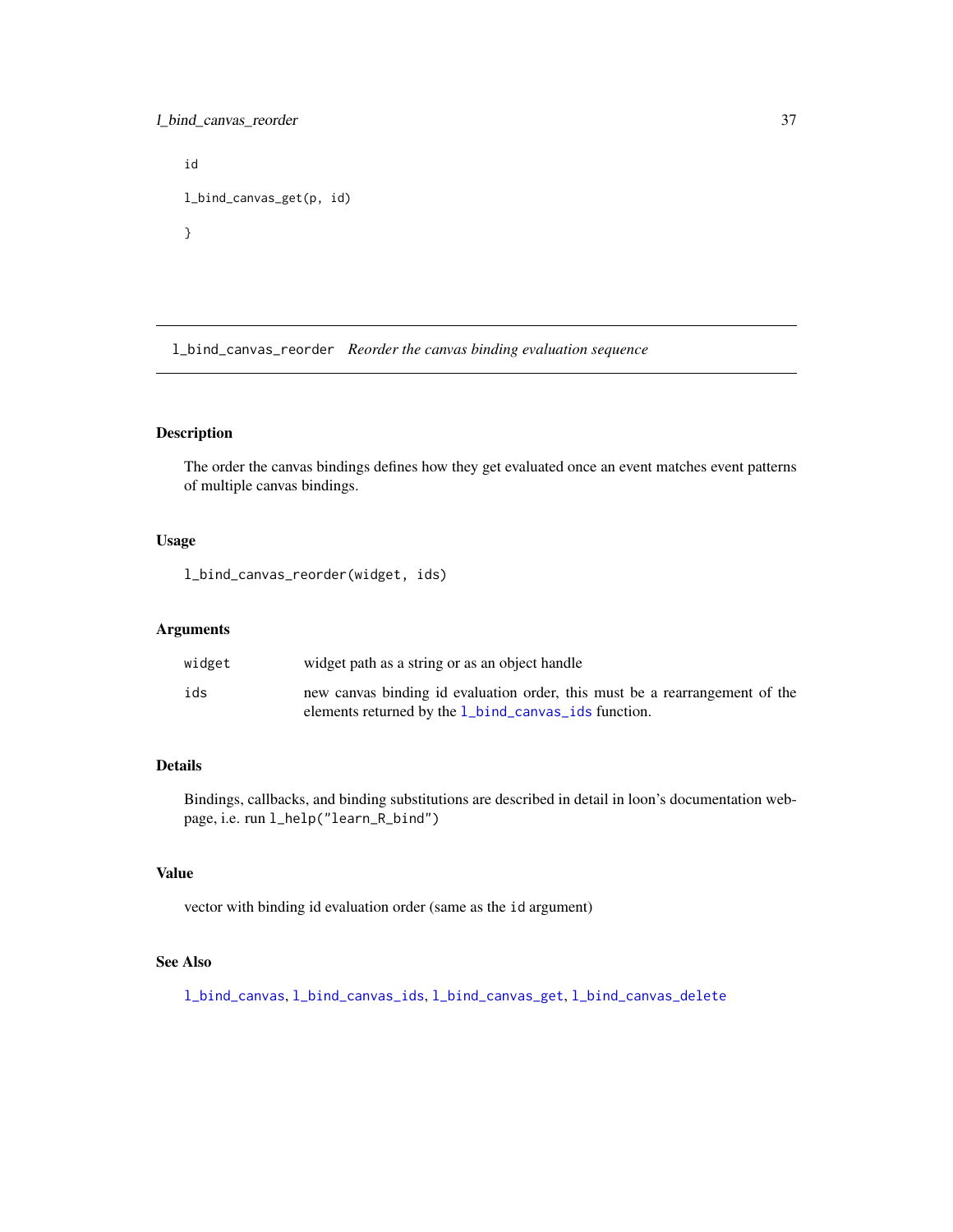<span id="page-37-1"></span>l\_bind\_context *Add a context binding*

### Description

Creates a binding that evaluates a callback for particular changes in the collection of contexts of a display.

#### Usage

l\_bind\_context(widget, event, callback)

### Arguments

| widget   | widget path as a string or as an object handle                                                                                                                                                                                                                            |
|----------|---------------------------------------------------------------------------------------------------------------------------------------------------------------------------------------------------------------------------------------------------------------------------|
| event    | a vector with one or more of the following evnets: 'add', 'delete', 'relabel'                                                                                                                                                                                             |
| callback | callback function is an R function which is called by the Tcl interpreter if the<br>event of interest happens. Note that in loon the callback functions support dif-<br>ferent optional arguments depending on the binding type, read the details for<br>more information |

## Details

Bindings, callbacks, and binding substitutions are described in detail in loon's documentation webpage, i.e. run l\_help("learn\_R\_bind")

# Value

context binding id

#### See Also

[l\\_bind\\_context\\_ids](#page-39-0), [l\\_bind\\_context\\_get](#page-38-0), [l\\_bind\\_context\\_delete](#page-37-0), [l\\_bind\\_context\\_reorder](#page-39-1)

<span id="page-37-0"></span>l\_bind\_context\_delete *Delete a context binding*

# Description

Remove a context binding

### Usage

l\_bind\_context\_delete(widget, id)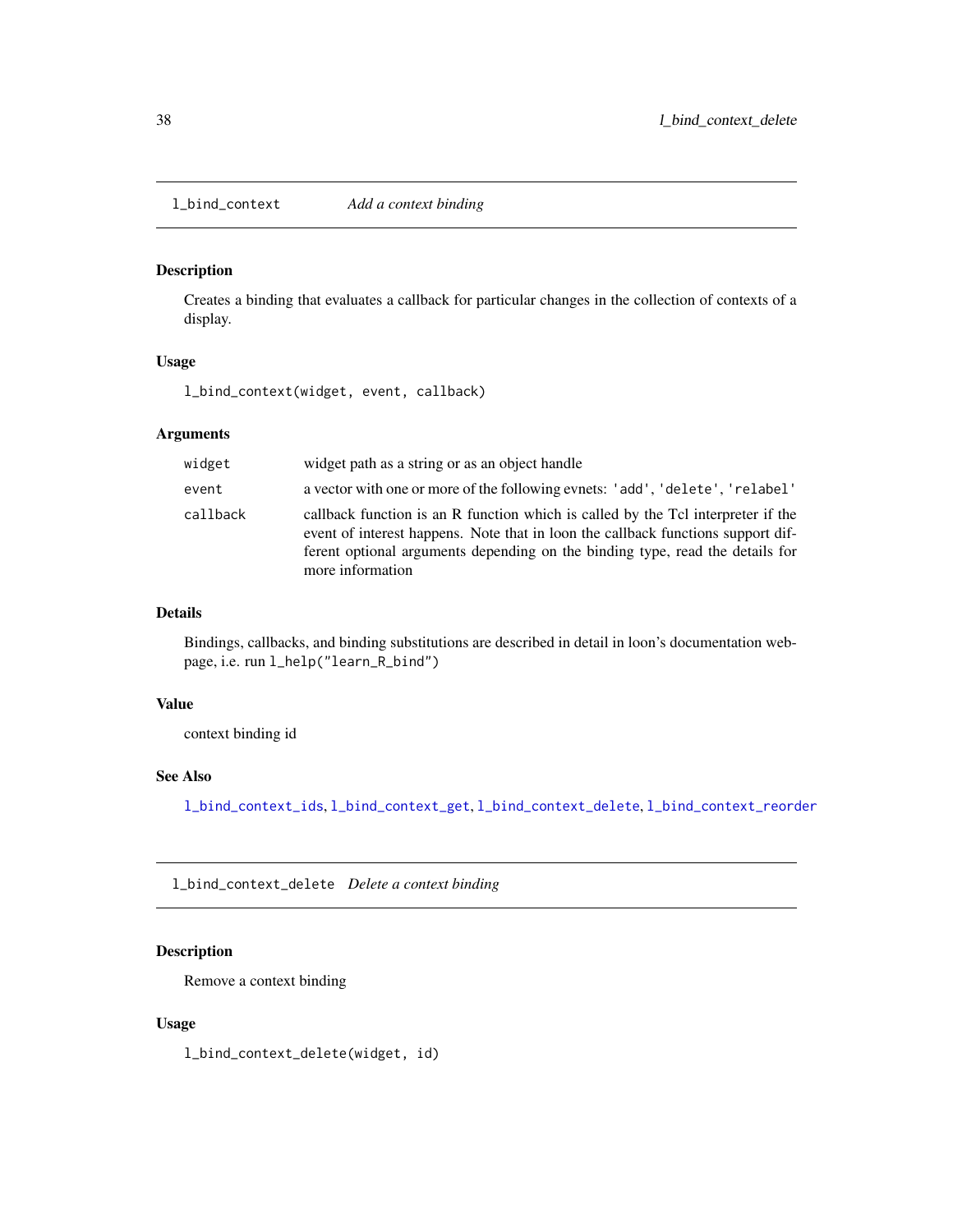# l\_bind\_context\_get 39

#### **Arguments**

| widget | widget path as a string or as an object handle |
|--------|------------------------------------------------|
| id     | context binding id                             |

### Details

Bindings, callbacks, and binding substitutions are described in detail in loon's documentation webpage, i.e. run l\_help("learn\_R\_bind")

### See Also

[l\\_bind\\_context](#page-37-1), [l\\_bind\\_context\\_ids](#page-39-0), [l\\_bind\\_context\\_get](#page-38-0), [l\\_bind\\_context\\_reorder](#page-39-1)

<span id="page-38-0"></span>l\_bind\_context\_get *Get the event pattern and callback Tcl code of a context binding*

# Description

This function returns the registered event pattern and the Tcl callback code that the Tcl interpreter evaluates after a event occurs that matches the event pattern.

#### Usage

l\_bind\_context\_get(widget, id)

### Arguments

| widget | widget path as a string or as an object handle |
|--------|------------------------------------------------|
| id     | context binding id                             |

## Details

Bindings, callbacks, and binding substitutions are described in detail in loon's documentation webpage, i.e. run l\_help("learn\_R\_bind")

### Value

Character vector of length two. First element is the event pattern, the second element is the Tcl callback code.

# See Also

[l\\_bind\\_context](#page-37-1), [l\\_bind\\_context\\_ids](#page-39-0), [l\\_bind\\_context\\_delete](#page-37-0), [l\\_bind\\_context\\_reorder](#page-39-1)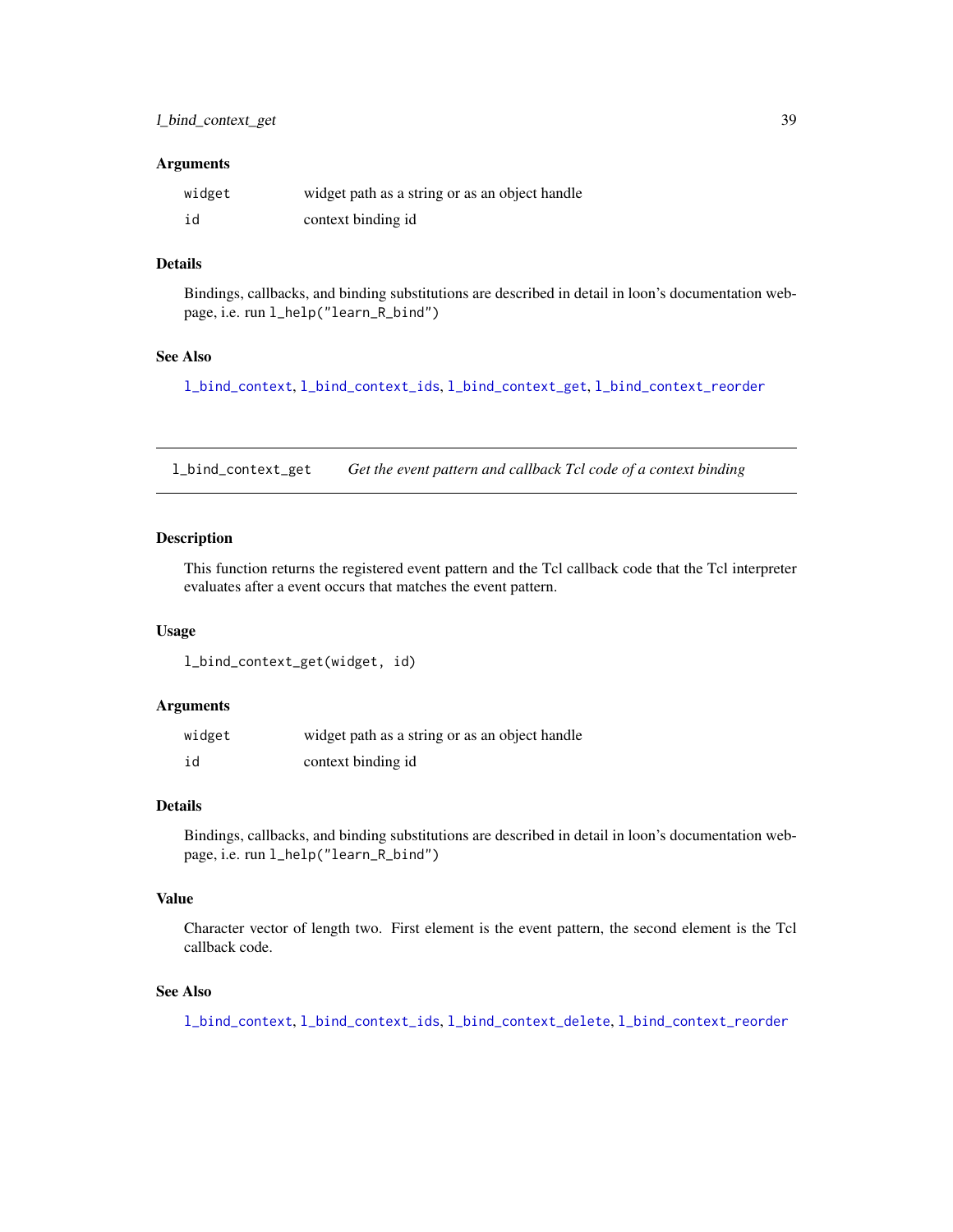<span id="page-39-0"></span>l\_bind\_context\_ids *List context binding ids*

### Description

List all user added context binding ids

### Usage

```
l_bind_context_ids(widget)
```
### Arguments

widget widget path as a string or as an object handle

### Details

Bindings, callbacks, and binding substitutions are described in detail in loon's documentation webpage, i.e. run l\_help("learn\_R\_bind")

# Value

vector with context binding ids

### See Also

[l\\_bind\\_context](#page-37-1), [l\\_bind\\_context\\_get](#page-38-0), [l\\_bind\\_context\\_delete](#page-37-0), [l\\_bind\\_context\\_reorder](#page-39-1)

<span id="page-39-1"></span>l\_bind\_context\_reorder

*Reorder the context binding evaluation sequence*

### Description

The order the context bindings defines how they get evaluated once an event matches event patterns of multiple context bindings.

### Usage

l\_bind\_context\_reorder(widget, ids)

#### Arguments

| widget | widget path as a string or as an object handle                               |
|--------|------------------------------------------------------------------------------|
| ids    | new context binding id evaluation order, this must be a rearrangement of the |
|        | elements returned by the 1_bind_context_ids function.                        |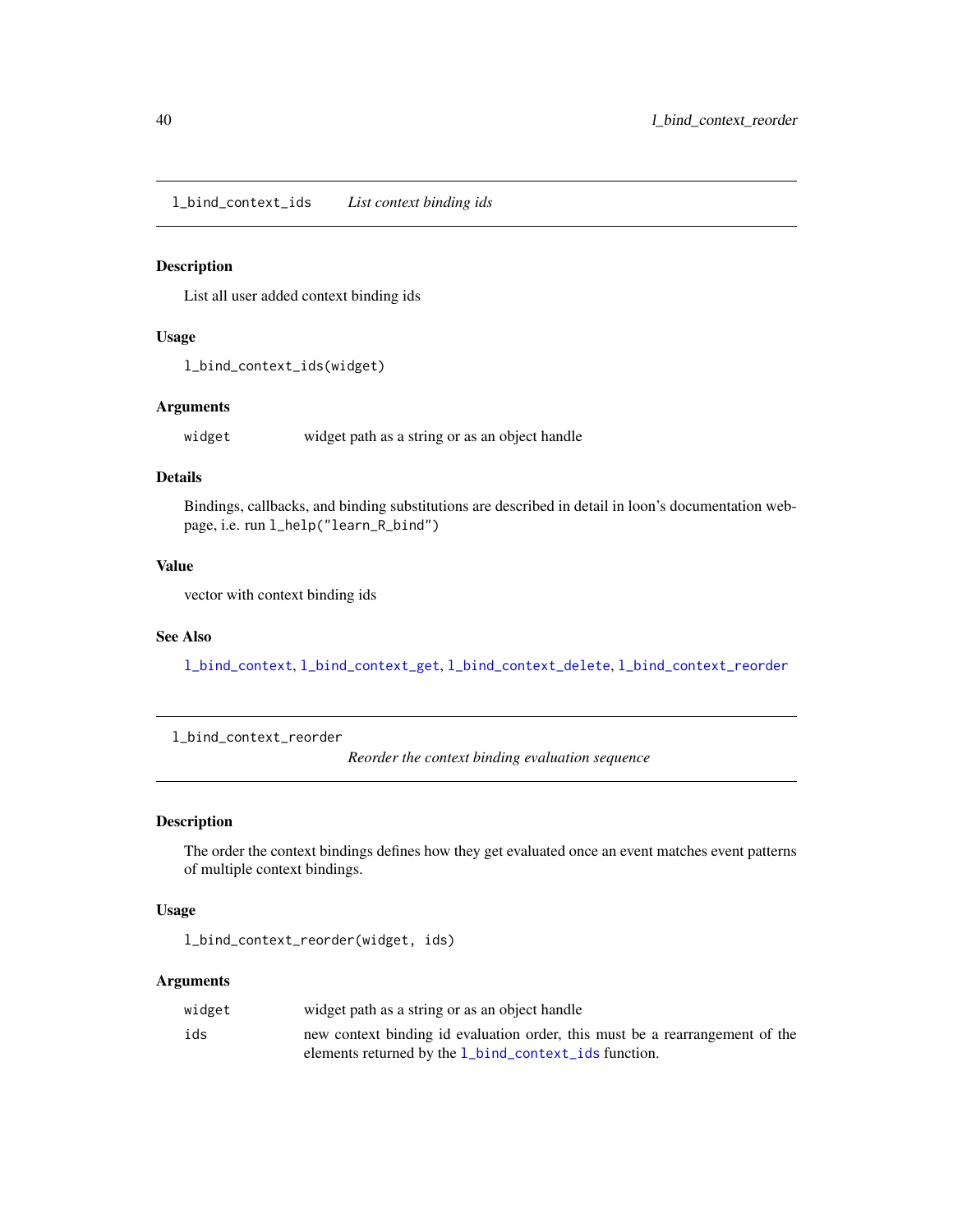# l\_bind\_glyph 41

# Details

Bindings, callbacks, and binding substitutions are described in detail in loon's documentation webpage, i.e. run l\_help("learn\_R\_bind")

#### Value

vector with binding id evaluation order (same as the id argument)

## See Also

[l\\_bind\\_context](#page-37-1), [l\\_bind\\_context\\_ids](#page-39-0), [l\\_bind\\_context\\_get](#page-38-0), [l\\_bind\\_context\\_delete](#page-37-0)

<span id="page-40-0"></span>l\_bind\_glyph *Add a glyph binding*

# Description

Creates a binding that evaluates a callback for particular changes in the collection of glyphs of a display.

### Usage

l\_bind\_glyph(widget, event, callback)

# Arguments

| widget   | widget path as a string or as an object handle                                                                                                                                                                                                                            |
|----------|---------------------------------------------------------------------------------------------------------------------------------------------------------------------------------------------------------------------------------------------------------------------------|
| event    | a vector with one or more of the following evnets: 'add', 'delete', 'relabel'                                                                                                                                                                                             |
| callback | callback function is an R function which is called by the Tcl interpreter if the<br>event of interest happens. Note that in loon the callback functions support dif-<br>ferent optional arguments depending on the binding type, read the details for<br>more information |

# Details

Bindings, callbacks, and binding substitutions are described in detail in loon's documentation webpage, i.e. run l\_help("learn\_R\_bind")

# Value

glyph binding id

# See Also

[l\\_bind\\_glyph\\_ids](#page-42-0), [l\\_bind\\_glyph\\_get](#page-41-0), [l\\_bind\\_glyph\\_delete](#page-41-1), [l\\_bind\\_glyph\\_reorder](#page-43-0)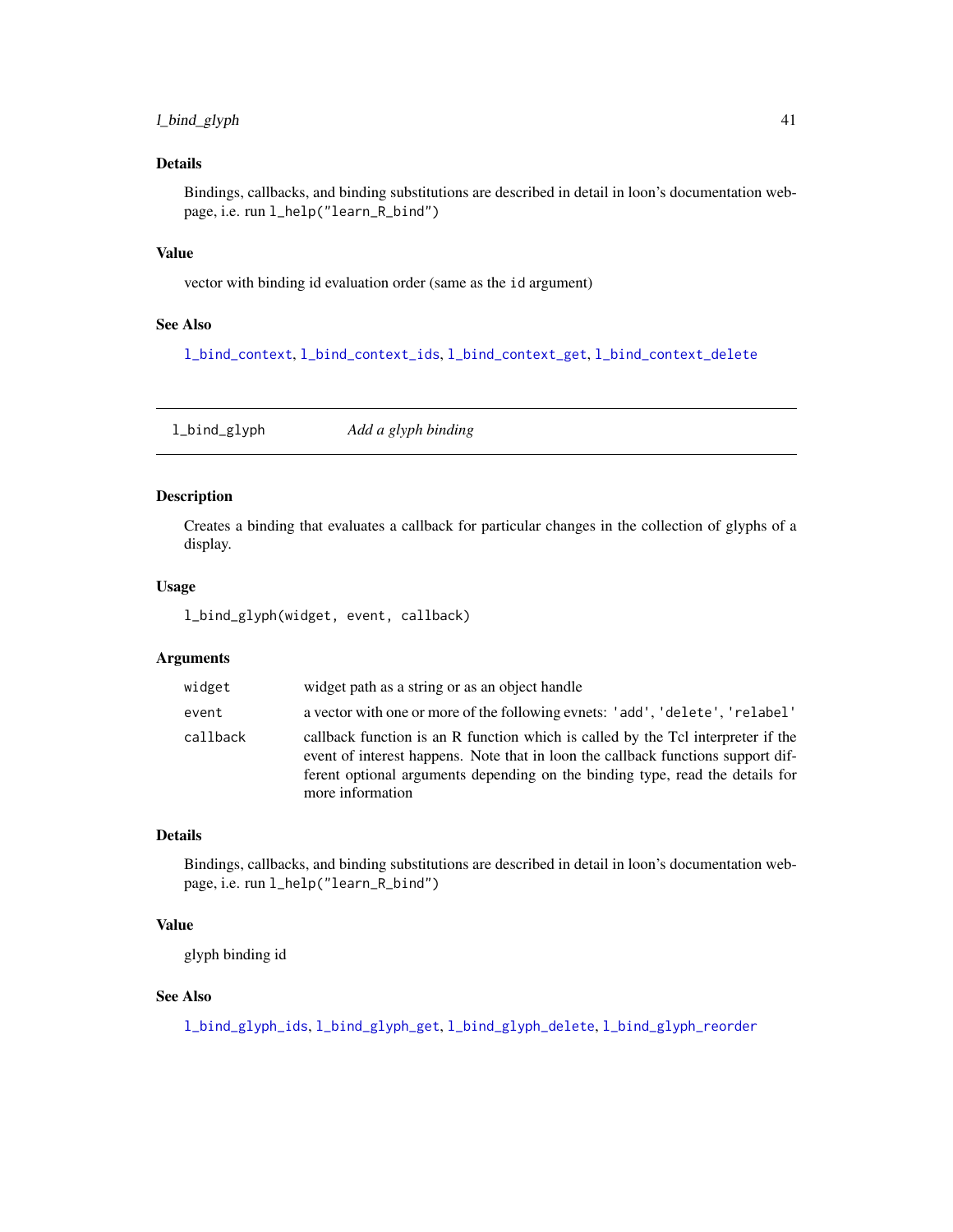<span id="page-41-1"></span>l\_bind\_glyph\_delete *Delete a glyph binding*

# Description

Remove a glyph binding

### Usage

l\_bind\_glyph\_delete(widget, id)

### Arguments

| widget | widget path as a string or as an object handle |
|--------|------------------------------------------------|
| id     | glyph binding id                               |

# Details

Bindings, callbacks, and binding substitutions are described in detail in loon's documentation webpage, i.e. run l\_help("learn\_R\_bind")

# See Also

[l\\_bind\\_glyph](#page-40-0), [l\\_bind\\_glyph\\_ids](#page-42-0), [l\\_bind\\_glyph\\_get](#page-41-0), [l\\_bind\\_glyph\\_reorder](#page-43-0)

<span id="page-41-0"></span>l\_bind\_glyph\_get *Get the event pattern and callback Tcl code of a glyph binding*

# Description

This function returns the registered event pattern and the Tcl callback code that the Tcl interpreter evaluates after a event occurs that matches the event pattern.

### Usage

l\_bind\_glyph\_get(widget, id)

### Arguments

| widget | widget path as a string or as an object handle |
|--------|------------------------------------------------|
| id     | glyph binding id                               |

### Details

Bindings, callbacks, and binding substitutions are described in detail in loon's documentation webpage, i.e. run l\_help("learn\_R\_bind")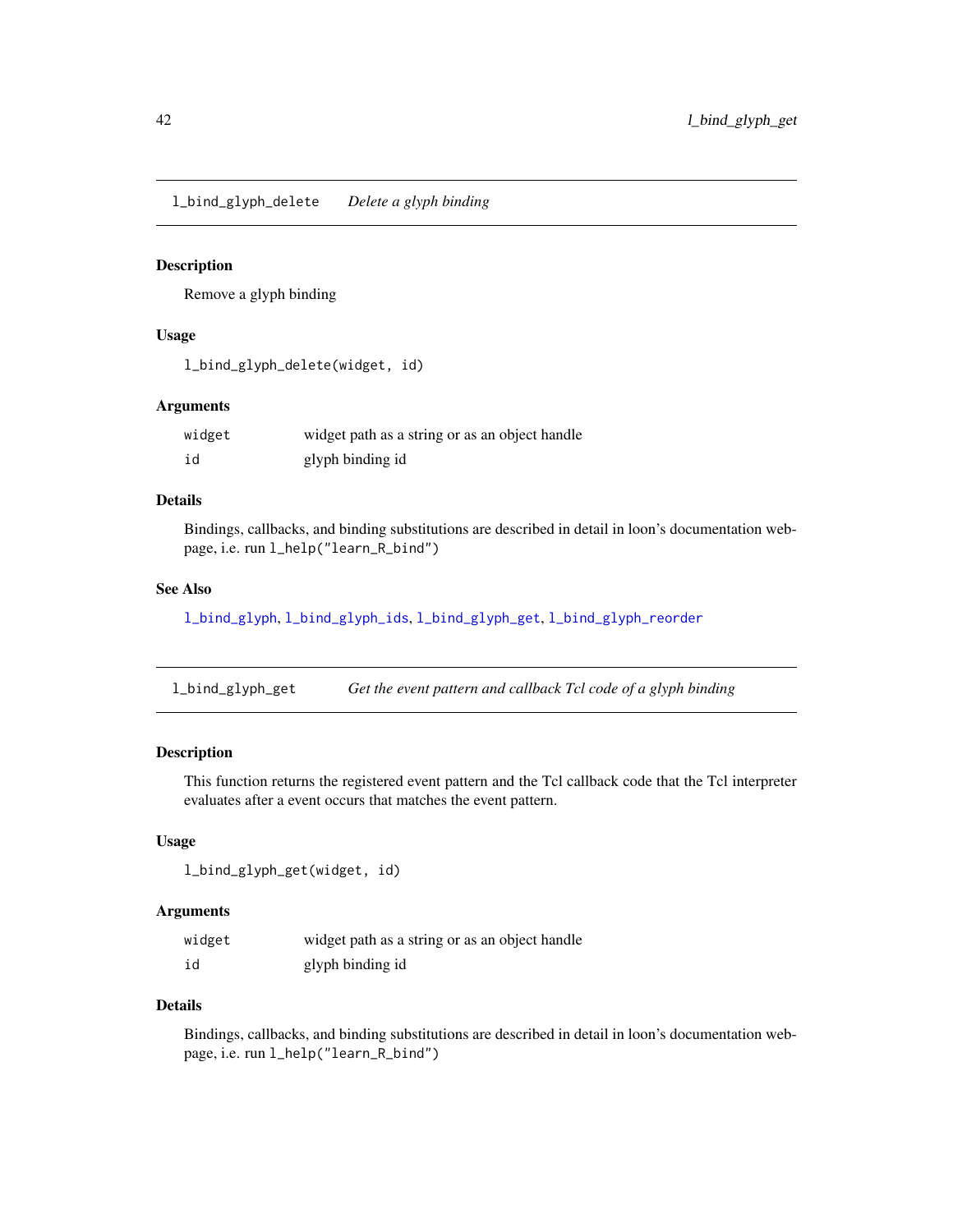# Value

Character vector of length two. First element is the event pattern, the second element is the Tcl callback code.

# See Also

[l\\_bind\\_glyph](#page-40-0), [l\\_bind\\_glyph\\_ids](#page-42-0), [l\\_bind\\_glyph\\_delete](#page-41-1), [l\\_bind\\_glyph\\_reorder](#page-43-0)

<span id="page-42-0"></span>l\_bind\_glyph\_ids *List glyph binding ids*

# Description

List all user added glyph binding ids

## Usage

l\_bind\_glyph\_ids(widget)

# Arguments

widget widget path as a string or as an object handle

# Details

Bindings, callbacks, and binding substitutions are described in detail in loon's documentation webpage, i.e. run l\_help("learn\_R\_bind")

### Value

```
vector with glyph binding ids
```
# See Also

[l\\_bind\\_glyph](#page-40-0), [l\\_bind\\_glyph\\_get](#page-41-0), [l\\_bind\\_glyph\\_delete](#page-41-1), [l\\_bind\\_glyph\\_reorder](#page-43-0)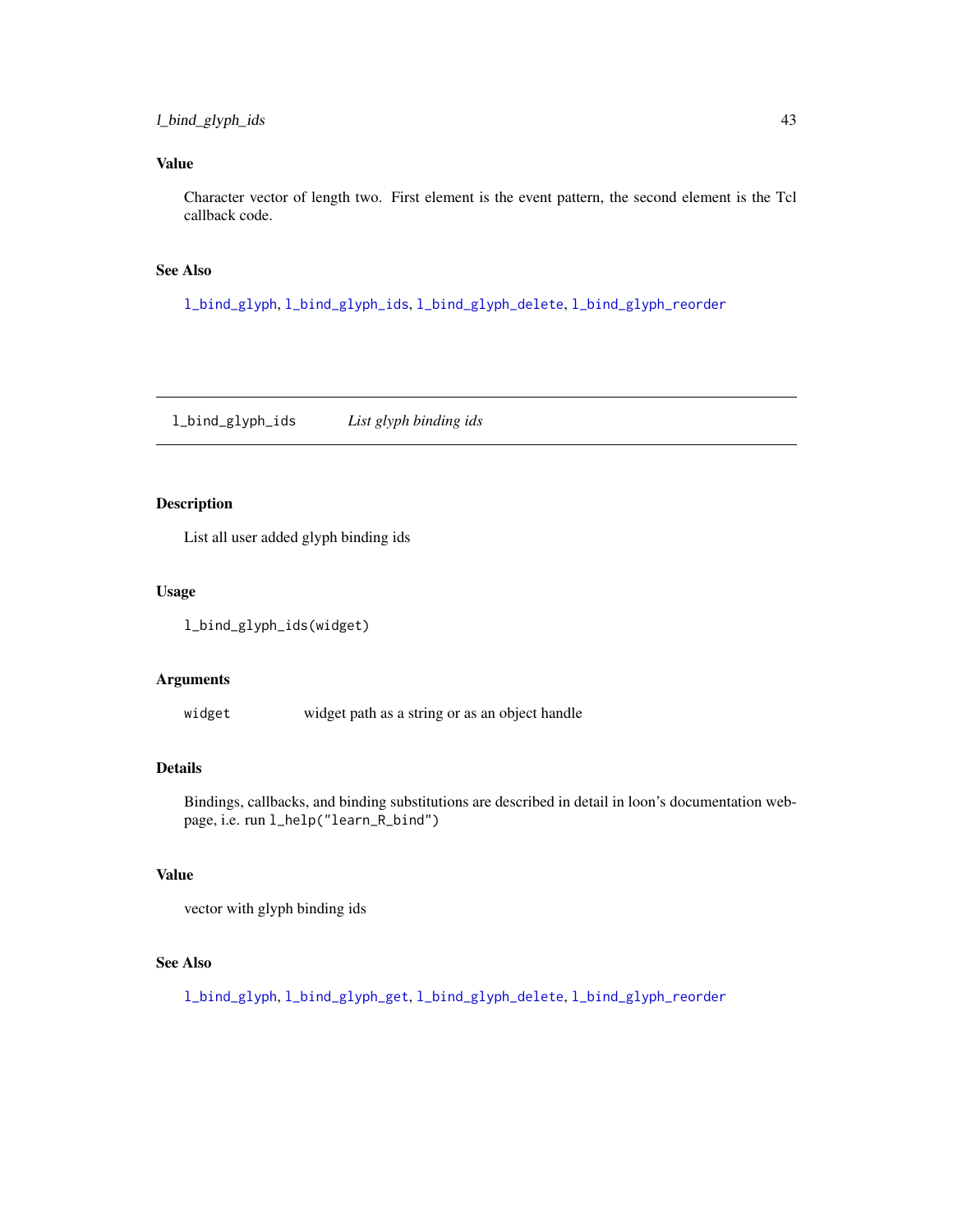<span id="page-43-0"></span>l\_bind\_glyph\_reorder *Reorder the glyph binding evaluation sequence*

### Description

The order the glyph bindings defines how they get evaluated once an event matches event patterns of multiple glyph bindings.

### Usage

l\_bind\_glyph\_reorder(widget, ids)

# Arguments

| widget | widget path as a string or as an object handle                                  |
|--------|---------------------------------------------------------------------------------|
| ids    | new glyph binding id evaluation order, this must be a rearrangement of the ele- |
|        | ments returned by the 1_bind_glyph_ids function.                                |

# Details

Bindings, callbacks, and binding substitutions are described in detail in loon's documentation webpage, i.e. run l\_help("learn\_R\_bind")

#### Value

vector with binding id evaluation order (same as the id argument)

# See Also

[l\\_bind\\_glyph](#page-40-0), [l\\_bind\\_glyph\\_ids](#page-42-0), [l\\_bind\\_glyph\\_get](#page-41-0), [l\\_bind\\_glyph\\_delete](#page-41-1)

<span id="page-43-1"></span>l\_bind\_item *Create a Canvas Binding*

### Description

Canvas bindings are triggered by a mouse/keyboard gesture over the plot as a whole.

#### Usage

l\_bind\_item(widget, tags, event, callback)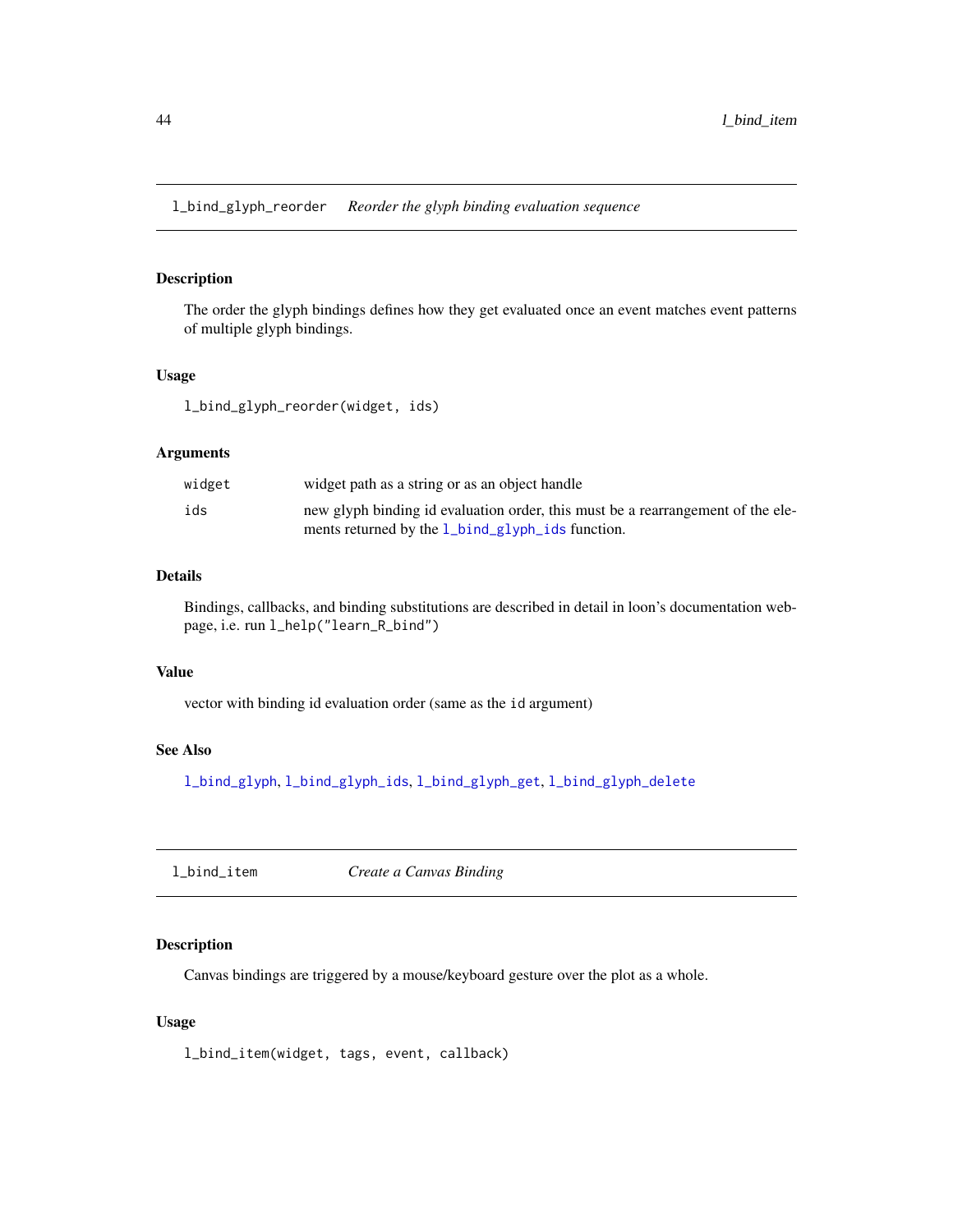#### **Arguments**

| widget   | widget path as a string or as an object handle                                                                                                                                                                                                                            |
|----------|---------------------------------------------------------------------------------------------------------------------------------------------------------------------------------------------------------------------------------------------------------------------------|
| tags     | item tags as as explained in 1_help("learn_R_bind.html#item-bindings")                                                                                                                                                                                                    |
| event    | event patterns as defined for Tk canvas widget http://www.tcl.tk/man/tcl8.<br>6/TkCmd/bind.htm#M5.                                                                                                                                                                        |
| callback | callback function is an R function which is called by the Tcl interpreter if the<br>event of interest happens. Note that in loon the callback functions support dif-<br>ferent optional arguments depending on the binding type, read the details for<br>more information |

# Details

Item bindings are used for evaluating callbacks at certain mouse and/or keyboard gestures events (i.e. X events) on visual items on the canvas. Items on the canvas can have tags and item bindings are specified to be evaluated at certain X events for items with specific tags.

Note that item bindings get currently evaluated in the order that they are added.

Bindings, callbacks, and binding substitutions are described in detail in loon's documentation webpage, i.e. run l\_help("learn\_R\_bind")

#### Value

item binding id

#### See Also

[l\\_bind\\_item\\_ids](#page-46-0), [l\\_bind\\_item\\_get](#page-45-0), [l\\_bind\\_item\\_delete](#page-44-0), [l\\_bind\\_item\\_reorder](#page-46-1)

<span id="page-44-0"></span>l\_bind\_item\_delete *Delete a item binding*

# Description

Remove a item binding

### Usage

l\_bind\_item\_delete(widget, id)

### Arguments

| widget | widget path as a string or as an object handle |
|--------|------------------------------------------------|
| id     | item binding id                                |

#### Details

Bindings, callbacks, and binding substitutions are described in detail in loon's documentation webpage, i.e. run l\_help("learn\_R\_bind")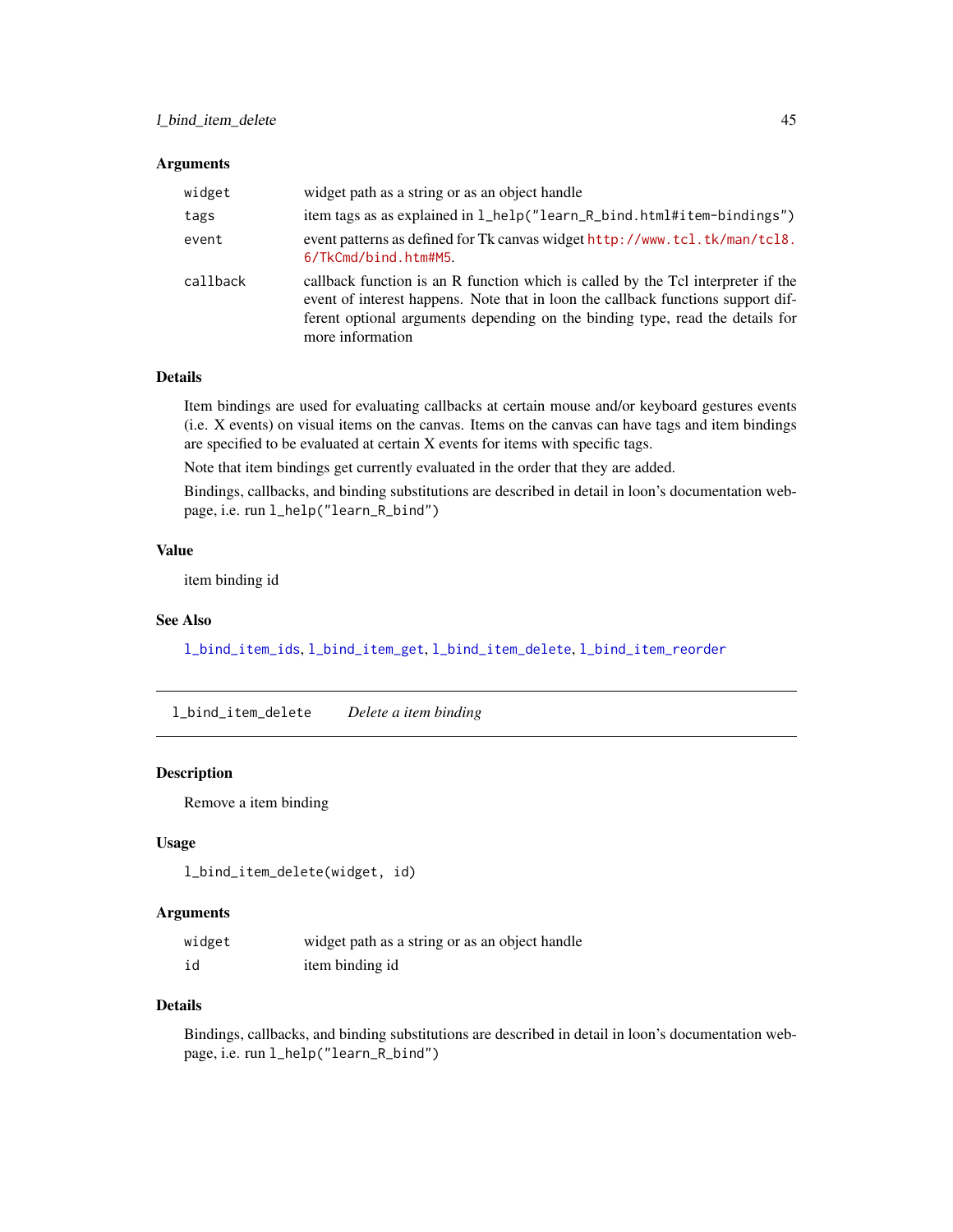# See Also

[l\\_bind\\_item](#page-43-1), [l\\_bind\\_item\\_ids](#page-46-0), [l\\_bind\\_item\\_get](#page-45-0), [l\\_bind\\_item\\_reorder](#page-46-1)

<span id="page-45-0"></span>l\_bind\_item\_get *Get the event pattern and callback Tcl code of a item binding*

# Description

This function returns the registered event pattern and the Tcl callback code that the Tcl interpreter evaluates after a event occurs that matches the event pattern.

# Usage

l\_bind\_item\_get(widget, id)

## Arguments

| widget | widget path as a string or as an object handle |
|--------|------------------------------------------------|
| id     | item binding id                                |

# Details

Bindings, callbacks, and binding substitutions are described in detail in loon's documentation webpage, i.e. run l\_help("learn\_R\_bind")

### Value

Character vector of length two. First element is the event pattern, the second element is the Tcl callback code.

#### See Also

[l\\_bind\\_item](#page-43-1), [l\\_bind\\_item\\_ids](#page-46-0), [l\\_bind\\_item\\_delete](#page-44-0), [l\\_bind\\_item\\_reorder](#page-46-1)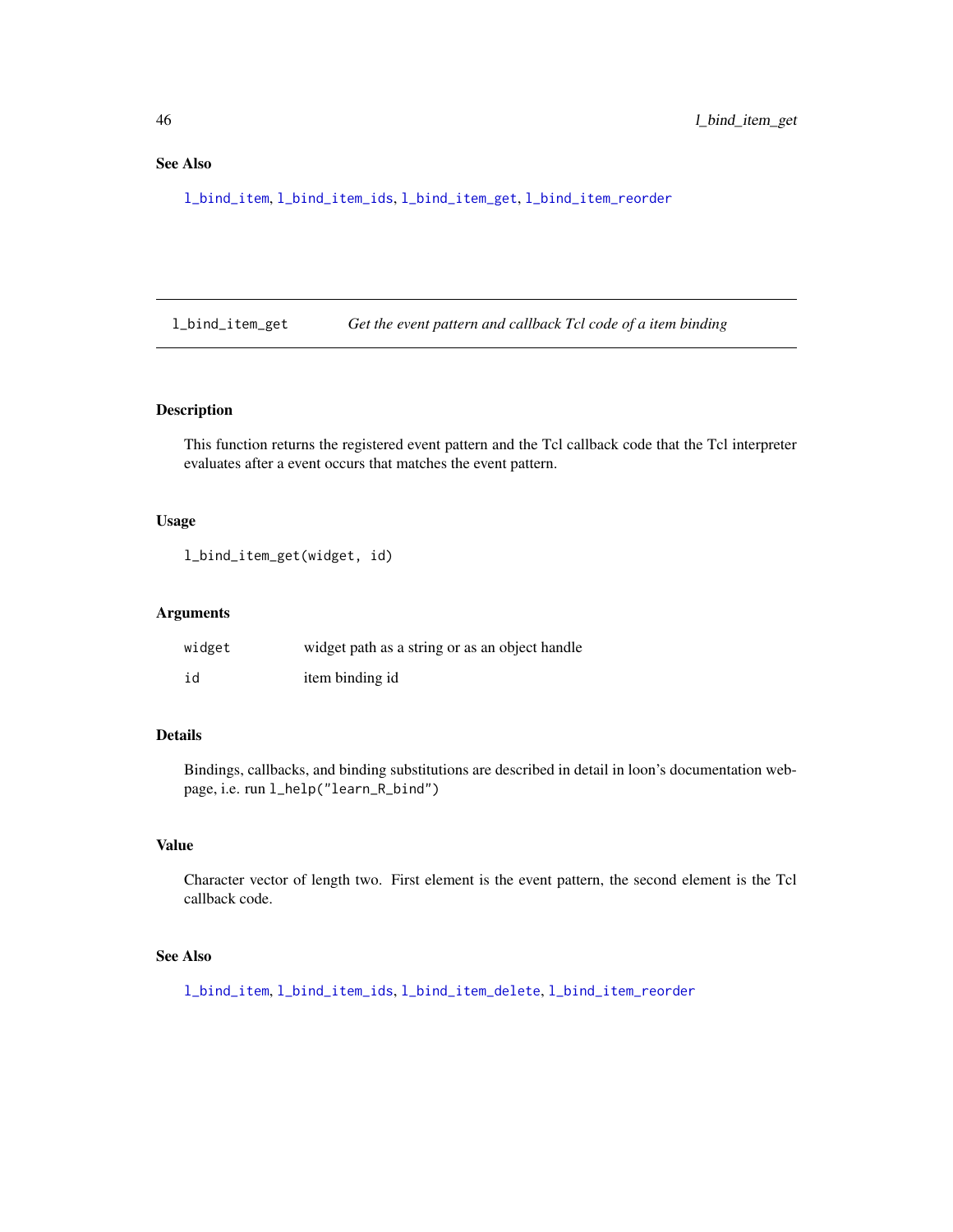<span id="page-46-0"></span>l\_bind\_item\_ids *List item binding ids*

#### Description

List all user added item binding ids

#### Usage

l\_bind\_item\_ids(widget)

### Arguments

widget widget path as a string or as an object handle

### Details

Bindings, callbacks, and binding substitutions are described in detail in loon's documentation webpage, i.e. run l\_help("learn\_R\_bind")

### Value

vector with item binding ids

#### See Also

[l\\_bind\\_item](#page-43-1), [l\\_bind\\_item\\_get](#page-45-0), [l\\_bind\\_item\\_delete](#page-44-0), [l\\_bind\\_item\\_reorder](#page-46-1)

<span id="page-46-1"></span>l\_bind\_item\_reorder *Reorder the item binding evaluation sequence*

### Description

The order the item bindings defines how they get evaluated once an event matches event patterns of multiple item bindings.

Reordering item bindings has currently no effect. Item bindings are evaluated in the order in which they have been added.

#### Usage

```
l_bind_item_reorder(widget, ids)
```
#### Arguments

| widget | widget path as a string or as an object handle                                 |
|--------|--------------------------------------------------------------------------------|
| ids    | new item binding id evaluation order, this must be a rearrangement of the ele- |
|        | ments returned by the 1_bind_item_ids function.                                |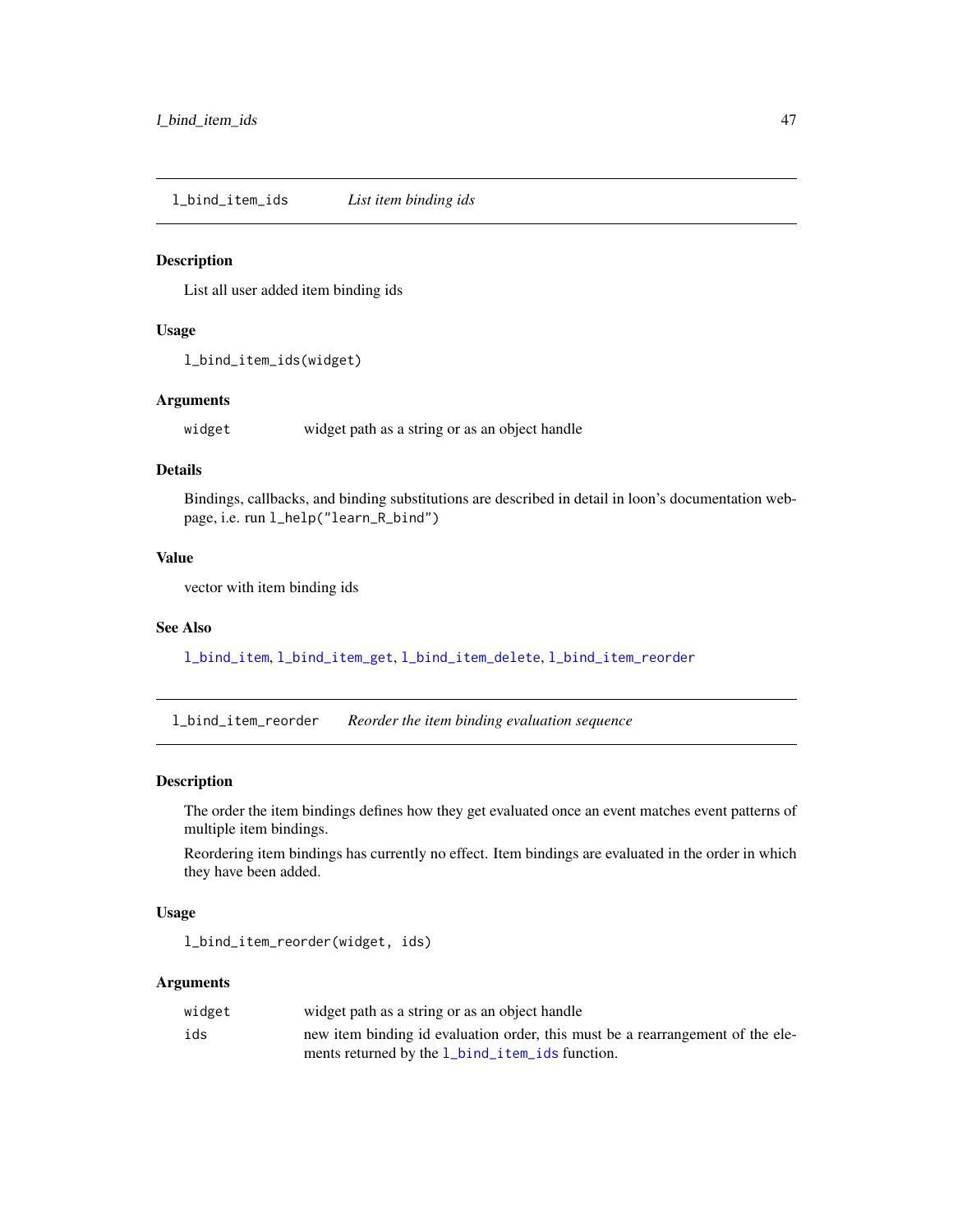# Details

Bindings, callbacks, and binding substitutions are described in detail in loon's documentation webpage, i.e. run l\_help("learn\_R\_bind")

### Value

vector with binding id evaluation order (same as the id argument)

### See Also

[l\\_bind\\_item](#page-43-1), [l\\_bind\\_item\\_ids](#page-46-0), [l\\_bind\\_item\\_get](#page-45-0), [l\\_bind\\_item\\_delete](#page-44-0)

<span id="page-47-0"></span>l\_bind\_layer *Add a layer binding*

# Description

Creates a binding that evaluates a callback for particular changes in the collection of layers of a display.

#### Usage

l\_bind\_layer(widget, event, callback)

## Arguments

| widget   | widget path as a string or as an object handle                                                                                                                                                                                                                            |
|----------|---------------------------------------------------------------------------------------------------------------------------------------------------------------------------------------------------------------------------------------------------------------------------|
| event    | a vector with one or more of the following evnets: 'add', 'delete', 'move',<br>'hide', 'show', 'relabel'                                                                                                                                                                  |
| callback | callback function is an R function which is called by the Tcl interpreter if the<br>event of interest happens. Note that in loon the callback functions support dif-<br>ferent optional arguments depending on the binding type, read the details for<br>more information |

# Details

Bindings, callbacks, and binding substitutions are described in detail in loon's documentation webpage, i.e. run l\_help("learn\_R\_bind")

# Value

layer binding id

# See Also

[l\\_bind\\_layer\\_ids](#page-49-0), [l\\_bind\\_layer\\_get](#page-48-0), [l\\_bind\\_layer\\_delete](#page-48-1), [l\\_bind\\_layer\\_reorder](#page-50-0)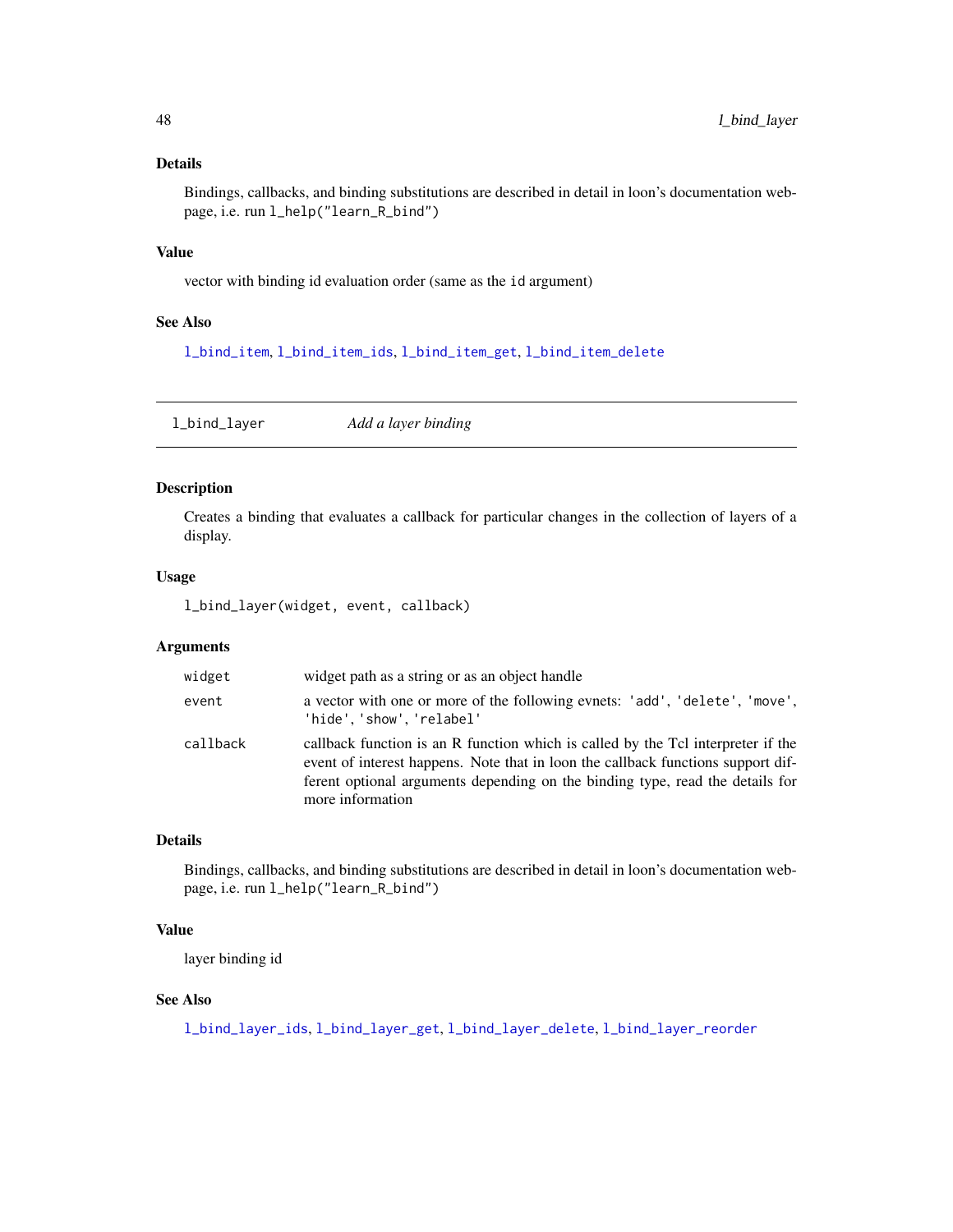<span id="page-48-1"></span>l\_bind\_layer\_delete *Delete a layer binding*

### Description

Remove a layer binding

### Usage

l\_bind\_layer\_delete(widget, id)

### Arguments

| widget | widget path as a string or as an object handle |
|--------|------------------------------------------------|
| id     | layer binding id                               |

# Details

Bindings, callbacks, and binding substitutions are described in detail in loon's documentation webpage, i.e. run l\_help("learn\_R\_bind")

# See Also

[l\\_bind\\_layer](#page-47-0), [l\\_bind\\_layer\\_ids](#page-49-0), [l\\_bind\\_layer\\_get](#page-48-0), [l\\_bind\\_layer\\_reorder](#page-50-0)

<span id="page-48-0"></span>l\_bind\_layer\_get *Get the event pattern and callback Tcl code of a layer binding*

# Description

This function returns the registered event pattern and the Tcl callback code that the Tcl interpreter evaluates after a event occurs that matches the event pattern.

### Usage

l\_bind\_layer\_get(widget, id)

### Arguments

| widget | widget path as a string or as an object handle |
|--------|------------------------------------------------|
| id     | layer binding id                               |

### Details

Bindings, callbacks, and binding substitutions are described in detail in loon's documentation webpage, i.e. run l\_help("learn\_R\_bind")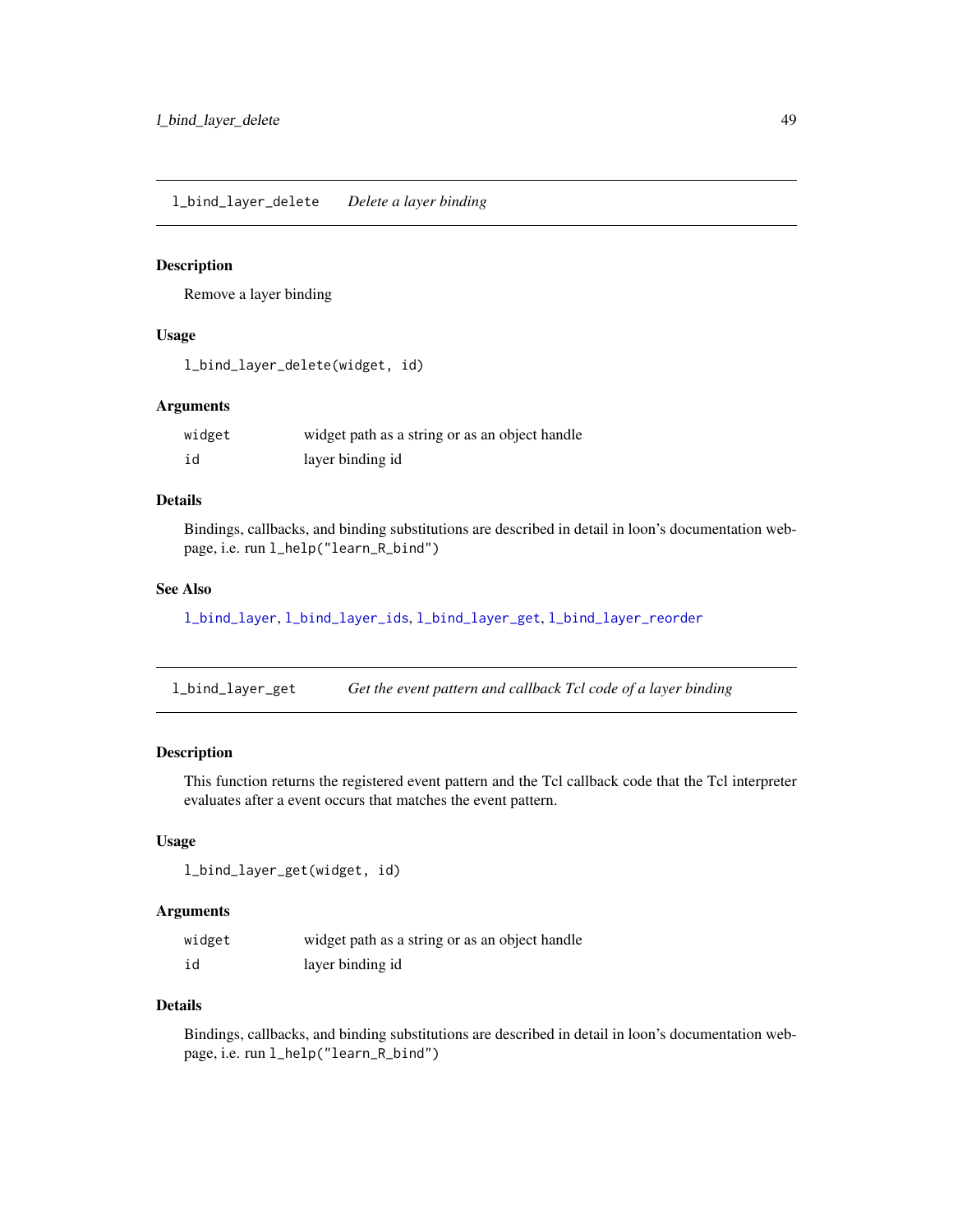# Value

Character vector of length two. First element is the event pattern, the second element is the Tcl callback code.

# See Also

[l\\_bind\\_layer](#page-47-0), [l\\_bind\\_layer\\_ids](#page-49-0), [l\\_bind\\_layer\\_delete](#page-48-1), [l\\_bind\\_layer\\_reorder](#page-50-0)

<span id="page-49-0"></span>l\_bind\_layer\_ids *List layer binding ids*

# Description

List all user added layer binding ids

## Usage

l\_bind\_layer\_ids(widget)

### Arguments

widget widget path as a string or as an object handle

### Details

Bindings, callbacks, and binding substitutions are described in detail in loon's documentation webpage, i.e. run l\_help("learn\_R\_bind")

### Value

```
vector with layer binding ids
```
# See Also

[l\\_bind\\_layer](#page-47-0), [l\\_bind\\_layer\\_get](#page-48-0), [l\\_bind\\_layer\\_delete](#page-48-1), [l\\_bind\\_layer\\_reorder](#page-50-0)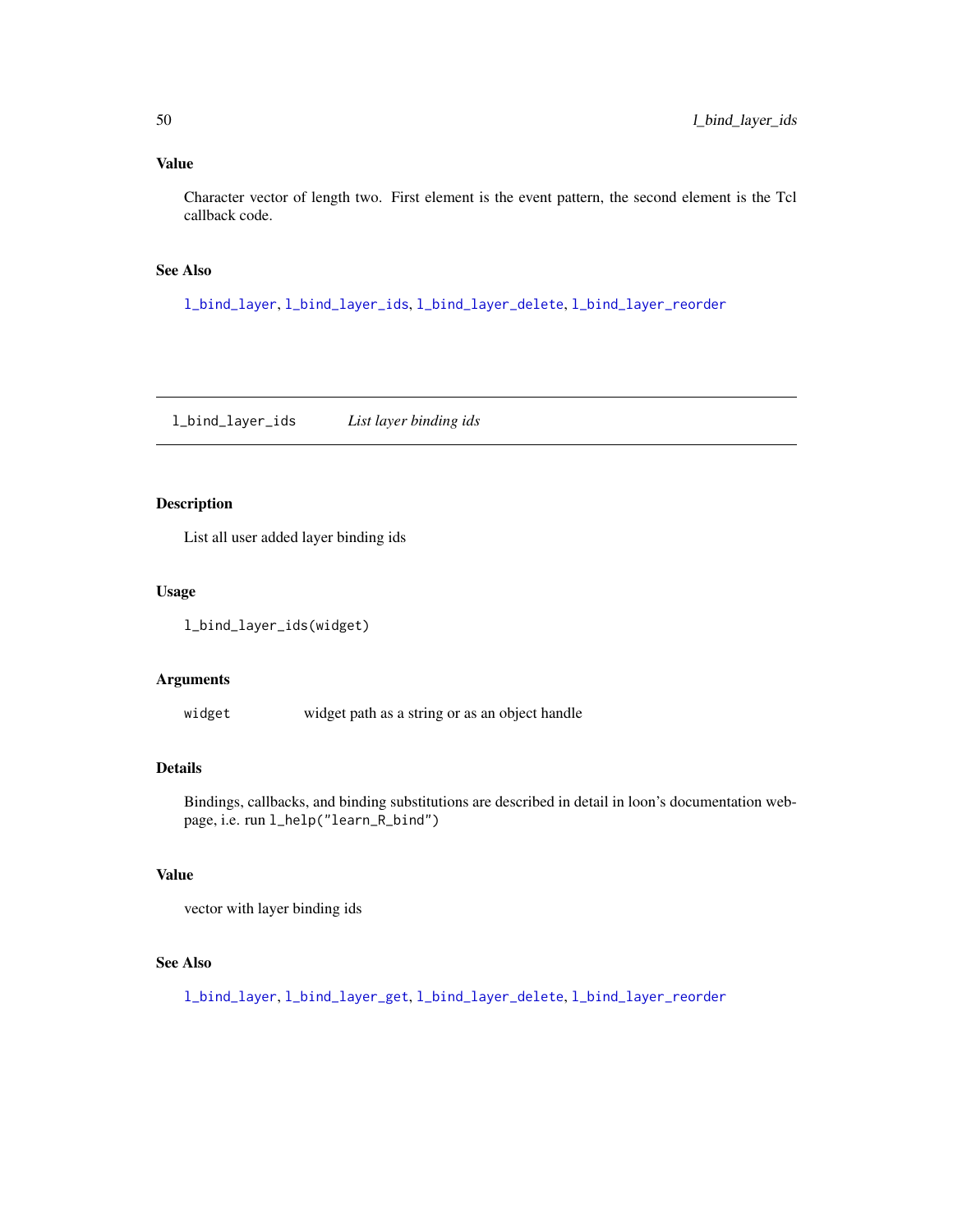<span id="page-50-0"></span>l\_bind\_layer\_reorder *Reorder the layer binding evaluation sequence*

### Description

The order the layer bindings defines how they get evaluated once an event matches event patterns of multiple layer bindings.

### Usage

l\_bind\_layer\_reorder(widget, ids)

### Arguments

| widget | widget path as a string or as an object handle                                  |
|--------|---------------------------------------------------------------------------------|
| ids    | new layer binding id evaluation order, this must be a rearrangement of the ele- |
|        | ments returned by the 1_bind_layer_ids function.                                |

# Details

Bindings, callbacks, and binding substitutions are described in detail in loon's documentation webpage, i.e. run l\_help("learn\_R\_bind")

# Value

vector with binding id evaluation order (same as the id argument)

### See Also

[l\\_bind\\_layer](#page-47-0), [l\\_bind\\_layer\\_ids](#page-49-0), [l\\_bind\\_layer\\_get](#page-48-0), [l\\_bind\\_layer\\_delete](#page-48-1)

<span id="page-50-1"></span>l\_bind\_navigator *Add a navigator binding*

# Description

Creates a binding that evaluates a callback for particular changes in the collection of navigators of a display.

### Usage

l\_bind\_navigator(widget, event, callback)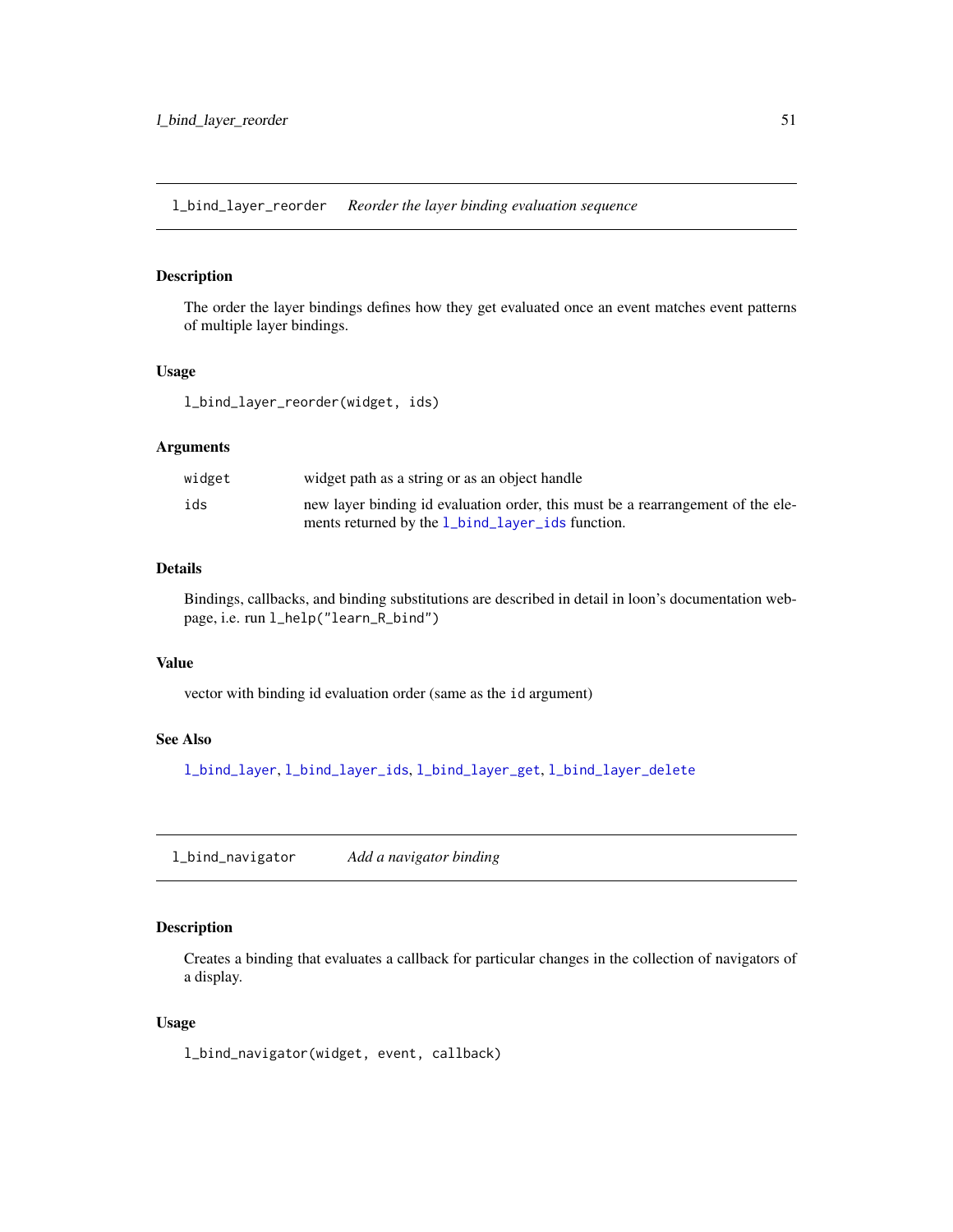### Arguments

| widget   | widget path as a string or as an object handle                                                                                                                                                                                                                            |
|----------|---------------------------------------------------------------------------------------------------------------------------------------------------------------------------------------------------------------------------------------------------------------------------|
| event    | a vector with one or more of the following evnets: 'add', 'delete', 'relabel'                                                                                                                                                                                             |
| callback | callback function is an R function which is called by the Tcl interpreter if the<br>event of interest happens. Note that in loon the callback functions support dif-<br>ferent optional arguments depending on the binding type, read the details for<br>more information |

# Details

Bindings, callbacks, and binding substitutions are described in detail in loon's documentation webpage, i.e. run l\_help("learn\_R\_bind")

# Value

navigator binding id

# See Also

[l\\_bind\\_navigator\\_ids](#page-52-0), [l\\_bind\\_navigator\\_get](#page-52-1), [l\\_bind\\_navigator\\_delete](#page-51-0), [l\\_bind\\_navigator\\_reorder](#page-53-0)

<span id="page-51-0"></span>l\_bind\_navigator\_delete

*Delete a navigator binding*

### Description

Remove a navigator binding

# Usage

l\_bind\_navigator\_delete(widget, id)

## Arguments

| widget | widget path as a string or as an object handle |
|--------|------------------------------------------------|
| id     | navigator binding id                           |

# Details

Bindings, callbacks, and binding substitutions are described in detail in loon's documentation webpage, i.e. run l\_help("learn\_R\_bind")

### See Also

[l\\_bind\\_navigator](#page-50-1), [l\\_bind\\_navigator\\_ids](#page-52-0), [l\\_bind\\_navigator\\_get](#page-52-1), [l\\_bind\\_navigator\\_reorder](#page-53-0)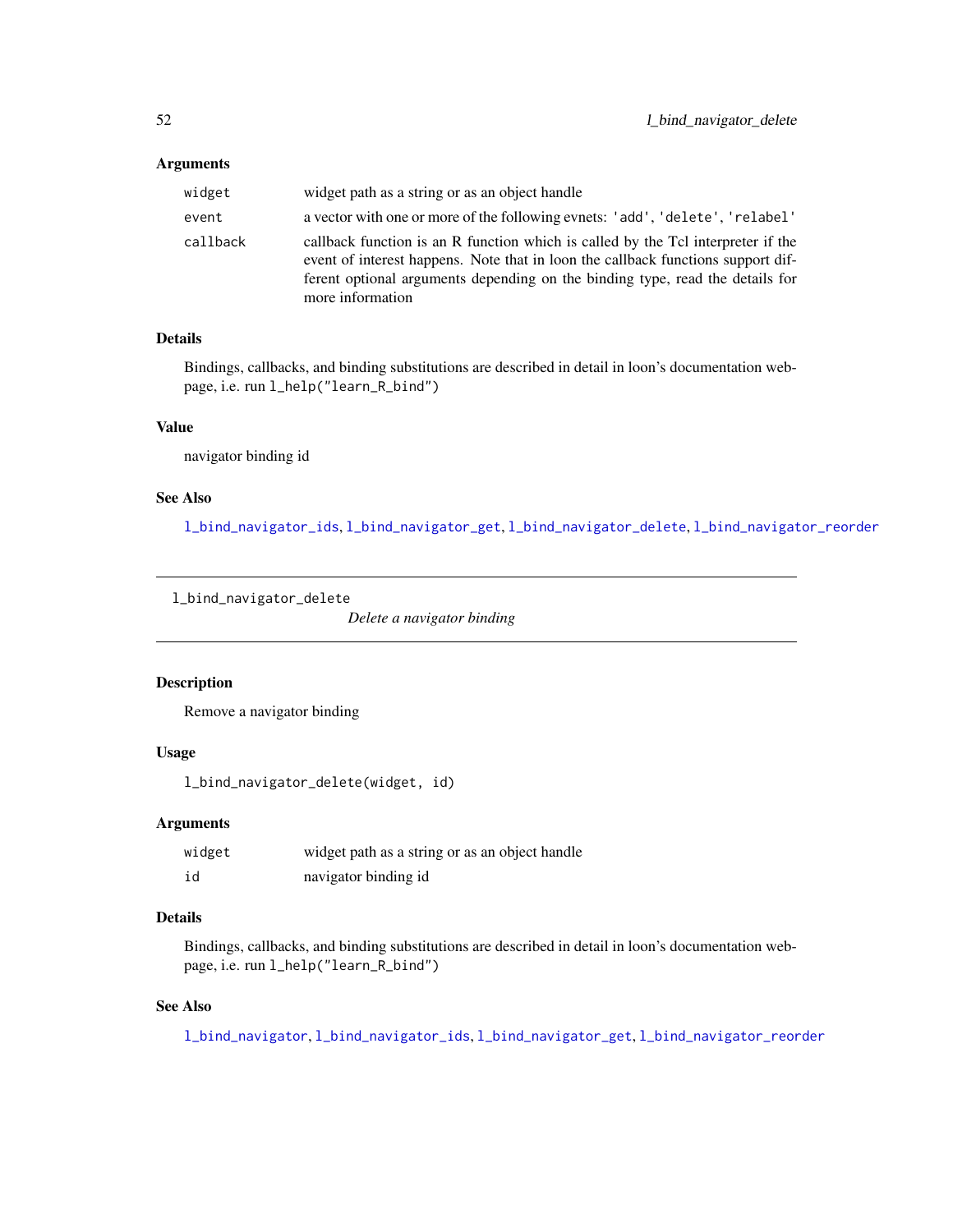<span id="page-52-1"></span>l\_bind\_navigator\_get *Get the event pattern and callback Tcl code of a navigator binding*

#### Description

This function returns the registered event pattern and the Tcl callback code that the Tcl interpreter evaluates after a event occurs that matches the event pattern.

### Usage

```
l_bind_navigator_get(widget, id)
```
### Arguments

| widget | widget path as a string or as an object handle |
|--------|------------------------------------------------|
| id     | navigator binding id                           |

### Details

Bindings, callbacks, and binding substitutions are described in detail in loon's documentation webpage, i.e. run l\_help("learn\_R\_bind")

### Value

Character vector of length two. First element is the event pattern, the second element is the Tcl callback code.

## See Also

[l\\_bind\\_navigator](#page-50-1), [l\\_bind\\_navigator\\_ids](#page-52-0), [l\\_bind\\_navigator\\_delete](#page-51-0), [l\\_bind\\_navigator\\_reorder](#page-53-0)

<span id="page-52-0"></span>l\_bind\_navigator\_ids *List navigator binding ids*

# Description

List all user added navigator binding ids

### Usage

```
l_bind_navigator_ids(widget)
```
#### Arguments

widget widget path as a string or as an object handle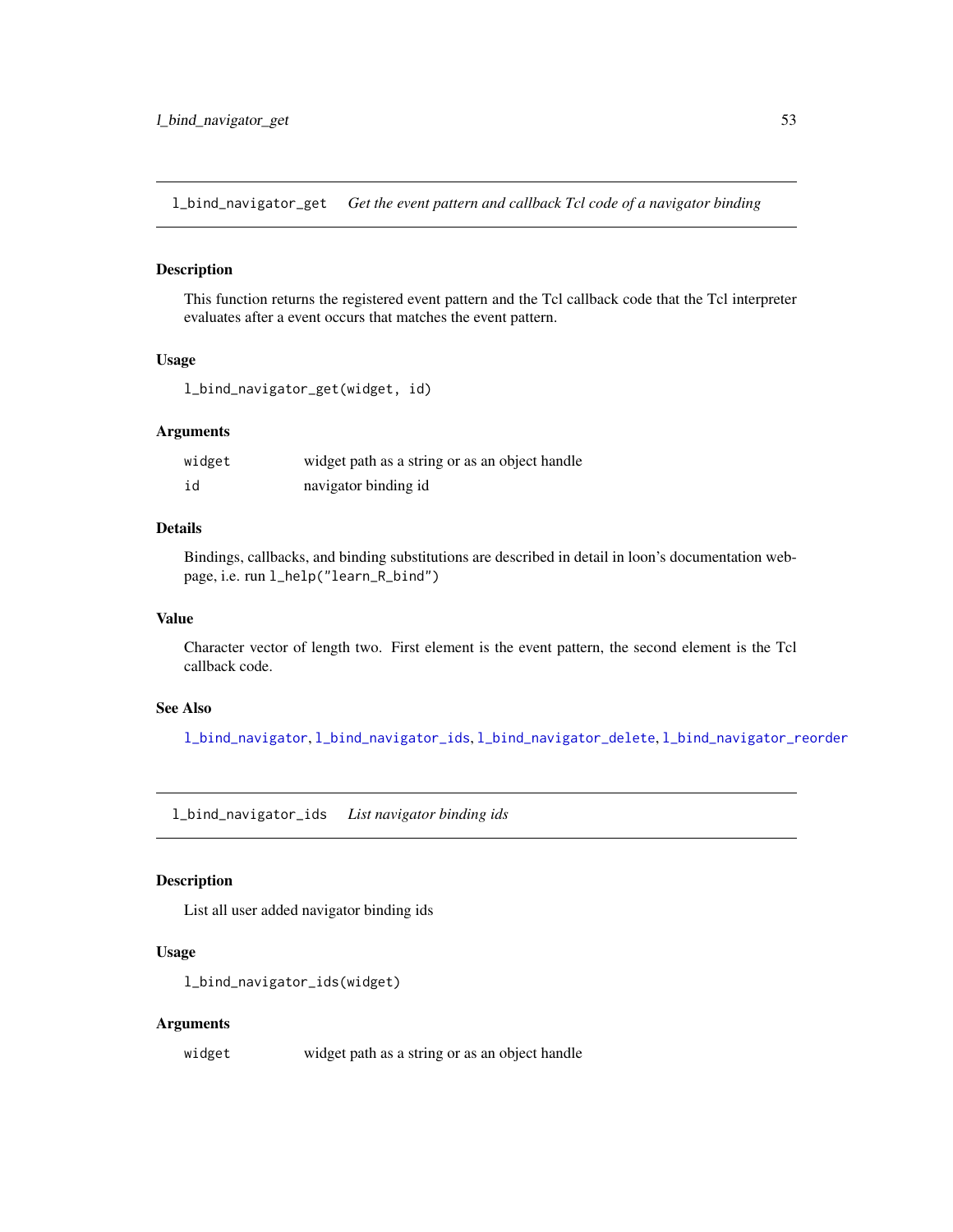### Details

Bindings, callbacks, and binding substitutions are described in detail in loon's documentation webpage, i.e. run l\_help("learn\_R\_bind")

# Value

vector with navigator binding ids

### See Also

[l\\_bind\\_navigator](#page-50-1), [l\\_bind\\_navigator\\_get](#page-52-1), [l\\_bind\\_navigator\\_delete](#page-51-0), [l\\_bind\\_navigator\\_reorder](#page-53-0)

<span id="page-53-0"></span>l\_bind\_navigator\_reorder

*Reorder the navigator binding evaluation sequence*

# Description

The order the navigator bindings defines how they get evaluated once an event matches event patterns of multiple navigator bindings.

#### Usage

l\_bind\_navigator\_reorder(widget, ids)

# Arguments

| widget | widget path as a string or as an object handle                                 |
|--------|--------------------------------------------------------------------------------|
| ids    | new navigator binding id evaluation order, this must be a rearrangement of the |
|        | elements returned by the $1$ -bind-navigator-ids function.                     |

# Details

Bindings, callbacks, and binding substitutions are described in detail in loon's documentation webpage, i.e. run l\_help("learn\_R\_bind")

# Value

vector with binding id evaluation order (same as the id argument)

#### See Also

[l\\_bind\\_navigator](#page-50-1), [l\\_bind\\_navigator\\_ids](#page-52-0), [l\\_bind\\_navigator\\_get](#page-52-1), [l\\_bind\\_navigator\\_delete](#page-51-0)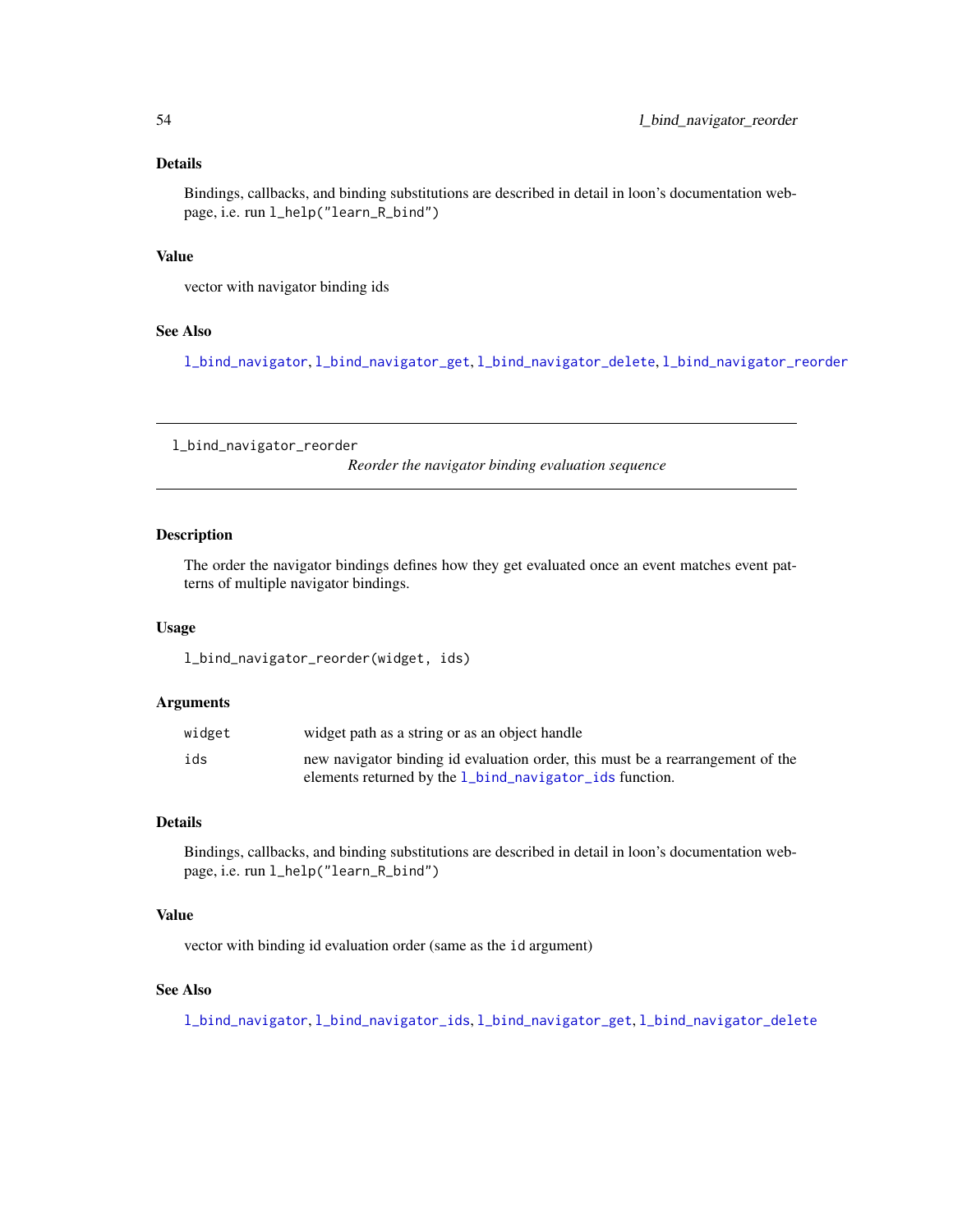<span id="page-54-1"></span>

# Description

The callback of a state change binding is evaluated when certain states change, as specified at binding creation.

#### Usage

l\_bind\_state(target, event, callback)

# Arguments

| target   | either an object of class loon or a vector that specifies the widget, layer, glyph,<br>navigator or context completely. The widget is specified by the widget path<br>name (e.g. '.10.plot'), the remaining objects by their ids.                                         |
|----------|---------------------------------------------------------------------------------------------------------------------------------------------------------------------------------------------------------------------------------------------------------------------------|
| event    | vector with state names                                                                                                                                                                                                                                                   |
| callback | callback function is an R function which is called by the Tcl interpreter if the<br>event of interest happens. Note that in loon the callback functions support dif-<br>ferent optional arguments depending on the binding type, read the details for<br>more information |

# Details

Bindings, callbacks, and binding substitutions are described in detail in loon's documentation webpage, i.e. run l\_help("learn\_R\_bind")

#### Value

state change binding id

### See Also

[l\\_info\\_states](#page-121-0), [l\\_bind\\_state\\_ids](#page-56-0), [l\\_bind\\_state\\_get](#page-55-0), [l\\_bind\\_state\\_delete](#page-54-0), [l\\_bind\\_state\\_reorder](#page-56-1)

<span id="page-54-0"></span>l\_bind\_state\_delete *Delete a state binding*

# Description

Remove a state binding

#### Usage

l\_bind\_state\_delete(target, id)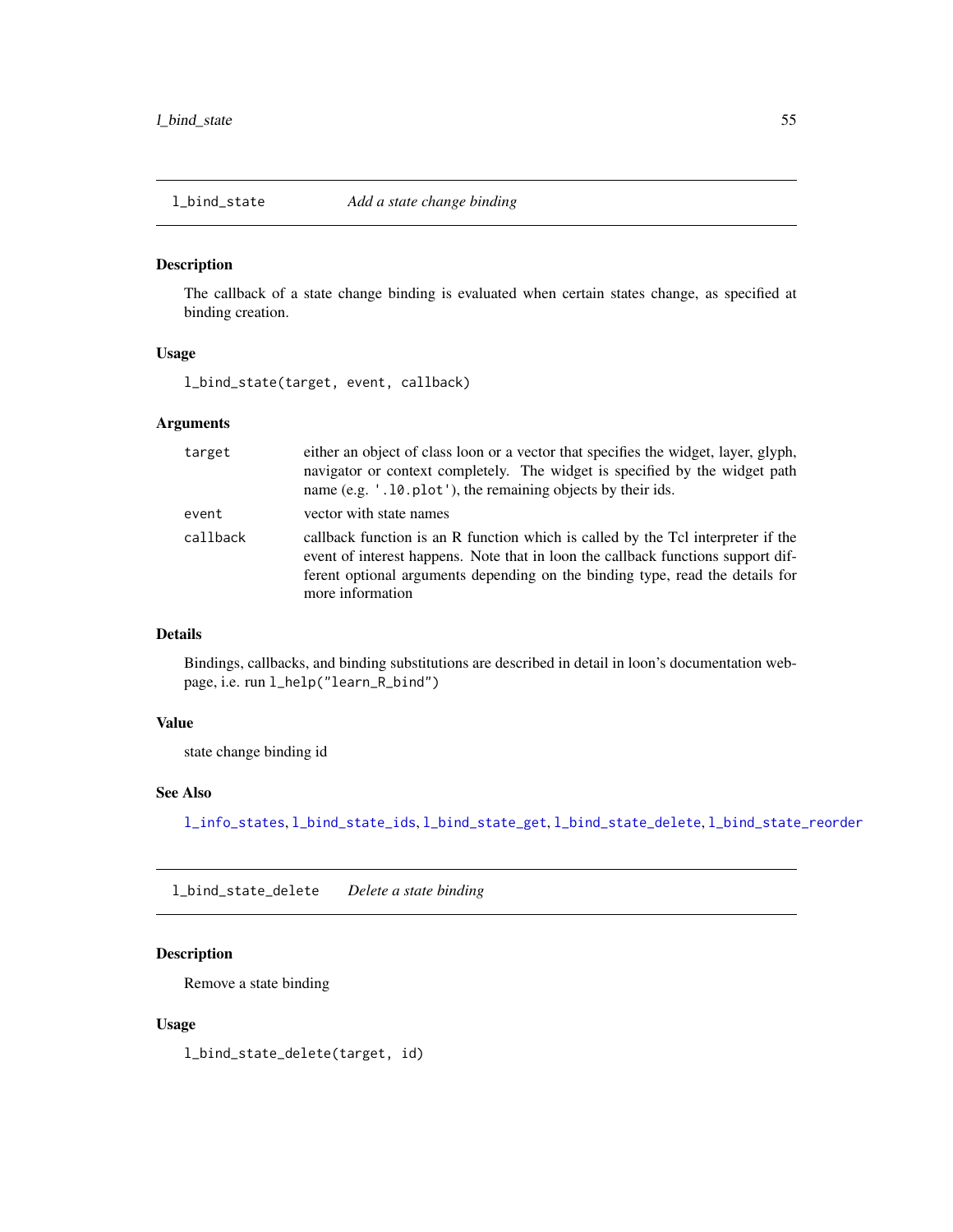### **Arguments**

| target | either an object of class loon or a vector that specifies the widget, layer, glyph,<br>navigator or context completely. The widget is specified by the widget path<br>name (e.g. '.10. plot'), the remaining objects by their ids. |
|--------|------------------------------------------------------------------------------------------------------------------------------------------------------------------------------------------------------------------------------------|
| id     | state binding id                                                                                                                                                                                                                   |

# Details

Bindings, callbacks, and binding substitutions are described in detail in loon's documentation webpage, i.e. run l\_help("learn\_R\_bind")

# See Also

[l\\_bind\\_state](#page-54-1), [l\\_bind\\_state\\_ids](#page-56-0), [l\\_bind\\_state\\_get](#page-55-0), [l\\_bind\\_state\\_reorder](#page-56-1)

<span id="page-55-0"></span>l\_bind\_state\_get *Get the event pattern and callback Tcl code of a state binding*

### Description

This function returns the registered event pattern and the Tcl callback code that the Tcl interpreter evaluates after a event occurs that matches the event pattern.

#### Usage

```
l_bind_state_get(target, id)
```
# Arguments

| target | either an object of class loon or a vector that specifies the widget, layer, glyph, |
|--------|-------------------------------------------------------------------------------------|
|        | navigator or context completely. The widget is specified by the widget path         |
|        | name (e.g. '.10. plot'), the remaining objects by their ids.                        |
| id     | state binding id                                                                    |

# Details

Bindings, callbacks, and binding substitutions are described in detail in loon's documentation webpage, i.e. run l\_help("learn\_R\_bind")

### Value

Character vector of length two. First element is the event pattern, the second element is the Tcl callback code.

# See Also

[l\\_bind\\_state](#page-54-1), [l\\_bind\\_state\\_ids](#page-56-0), [l\\_bind\\_state\\_delete](#page-54-0), [l\\_bind\\_state\\_reorder](#page-56-1)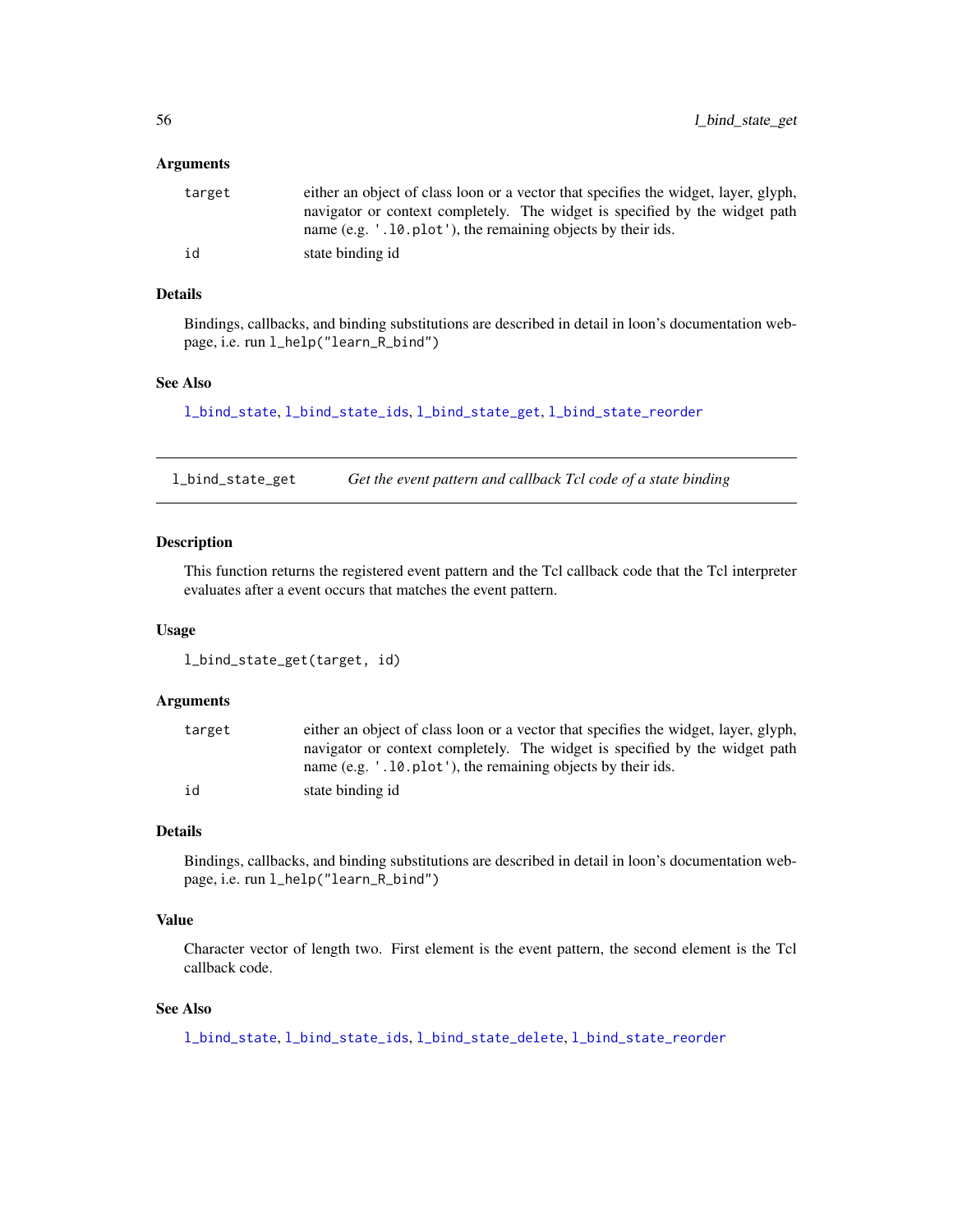#### <span id="page-56-0"></span>Description

List all user added state binding ids

# Usage

l\_bind\_state\_ids(target)

#### Arguments

target either an object of class loon or a vector that specifies the widget, layer, glyph, navigator or context completely. The widget is specified by the widget path name (e.g. '.l0.plot'), the remaining objects by their ids.

# Details

Bindings, callbacks, and binding substitutions are described in detail in loon's documentation webpage, i.e. run l\_help("learn\_R\_bind")

### Value

vector with state binding ids

## See Also

[l\\_bind\\_state](#page-54-1), [l\\_bind\\_state\\_get](#page-55-0), [l\\_bind\\_state\\_delete](#page-54-0), [l\\_bind\\_state\\_reorder](#page-56-1)

<span id="page-56-1"></span>l\_bind\_state\_reorder *Reorder the state binding evaluation sequence*

# Description

The order the state bindings defines how they get evaluated once an event matches event patterns of multiple state bindings.

#### Usage

l\_bind\_state\_reorder(target, ids)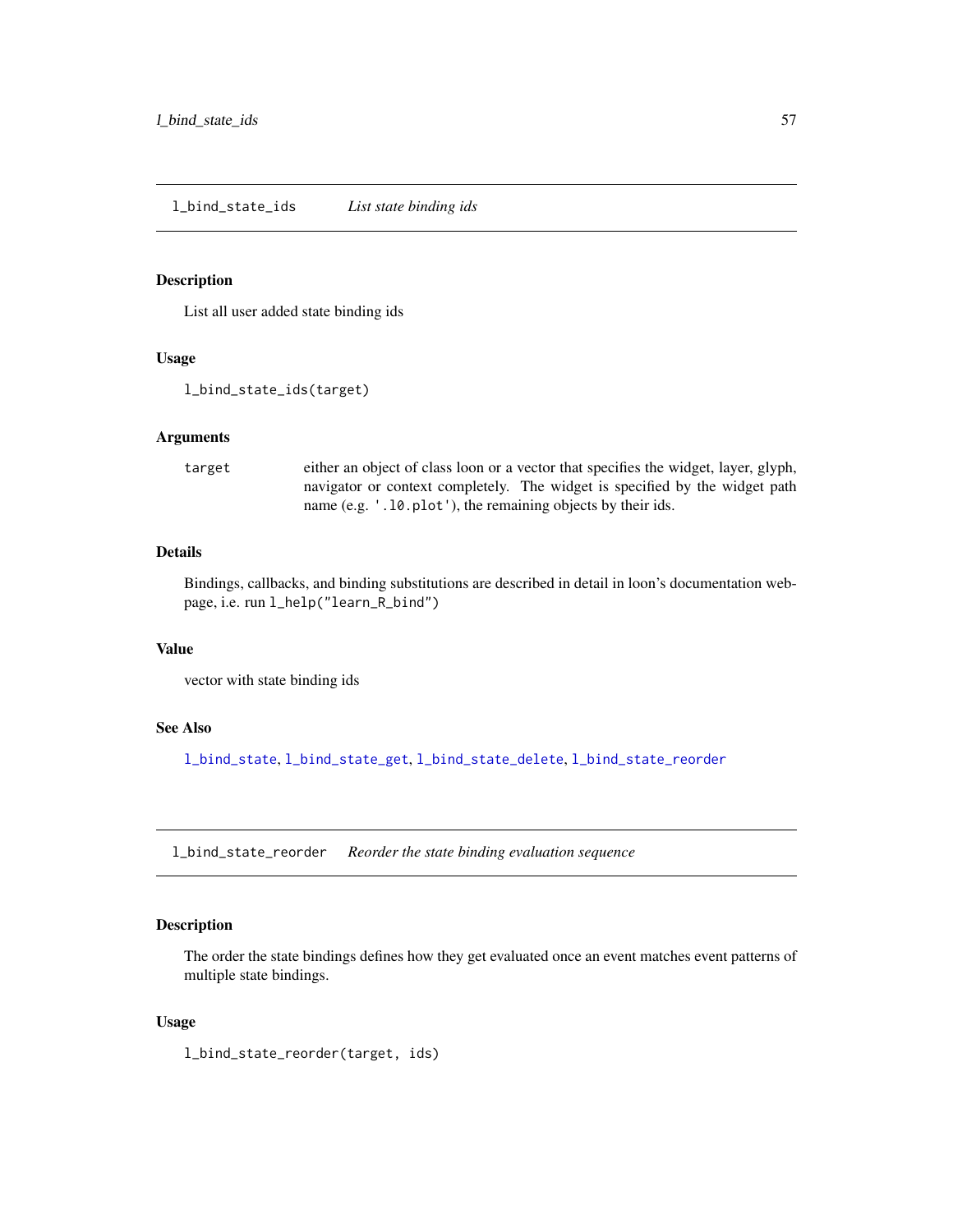#### Arguments

| target | either an object of class loon or a vector that specifies the widget, layer, glyph,<br>navigator or context completely. The widget is specified by the widget path<br>name (e.g. '.10. plot'), the remaining objects by their ids. |
|--------|------------------------------------------------------------------------------------------------------------------------------------------------------------------------------------------------------------------------------------|
| ids    | new state binding id evaluation order, this must be a rearrangement of the ele-<br>ments returned by the 1_bind_state_ids function.                                                                                                |

# Details

Bindings, callbacks, and binding substitutions are described in detail in loon's documentation webpage, i.e. run l\_help("learn\_R\_bind")

### Value

vector with binding id evaluation order (same as the id argument)

### See Also

[l\\_bind\\_state](#page-54-1), [l\\_bind\\_state\\_ids](#page-56-0), [l\\_bind\\_state\\_get](#page-55-0), [l\\_bind\\_state\\_delete](#page-54-0)

| breaks |  |
|--------|--|

Gets the boundaries of the histogram bins containing active points.

### Description

Queries the histogram and returns the ids of all active points in each bin that contains active points.

### Usage

```
l_breaks(widget)
```
## Arguments

widget A loon histogram widget.

### Value

A named list of the minimum and maximum values of the boundaries for each active bins in the histogram.

#### See Also

[l\\_getBinData](#page-75-0), [l\\_getBinIds](#page-76-0), [l\\_binCut](#page-31-0)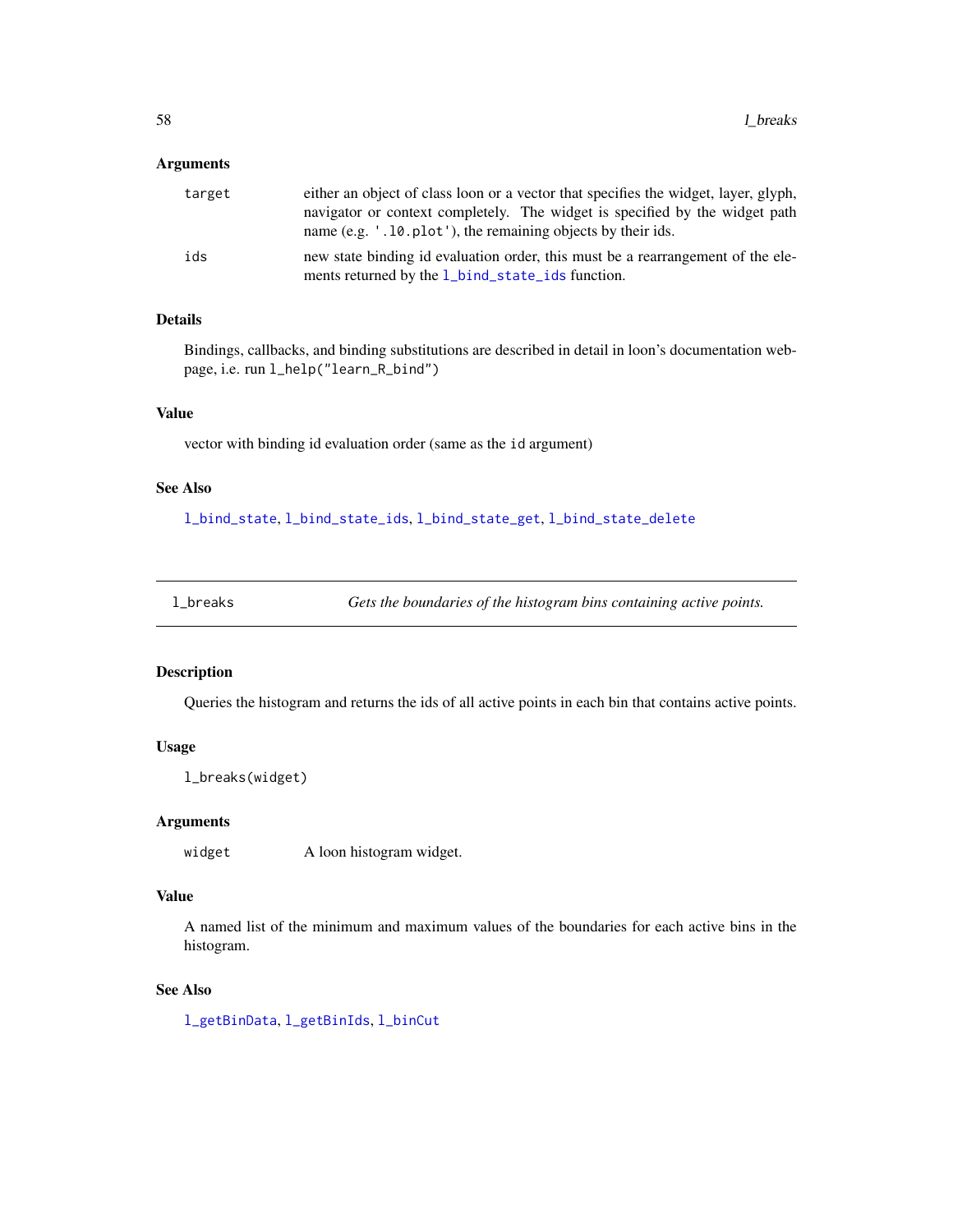<span id="page-58-0"></span>

### Description

All of loon's displays have plot states. Plot states specify what is displayed, how it is displayed and if and how the plot is linked with other loon plots. Layers, glyphs, navigators and contexts have states too (also refered to as plot states). This function queries a single plot state.

### Usage

```
l_cget(target, state)
```
# Arguments

| target | either an object of class loon or a vector that specifies the widget, layer, glyph, |
|--------|-------------------------------------------------------------------------------------|
|        | navigator or context completely. The widget is specified by the widget path         |
|        | name (e.g. '.10. plot'), the remaining objects by their ids.                        |
| state  | state name                                                                          |

# See Also

[l\\_configure](#page-60-0), [l\\_info\\_states](#page-121-0), [l\\_create\\_handle](#page-68-0)

#### Examples

```
if(interactive()){
p <- l_plot(iris, color = iris$Species)
l_cget(p, "color")
p['selected']
}
```

| l_colRemoveAlpha | Convert color representations having an alpha transparency level to 6 |
|------------------|-----------------------------------------------------------------------|
|                  | digit color representations                                           |

# Description

Colors in the standard tk used by loon do not allow for alpha transparency. This function allows loon to use color palettes (e.g. 1\_setColorList) that produce colors with alpha transparency by simply using only the rgb.

### Usage

l\_colRemoveAlpha(col)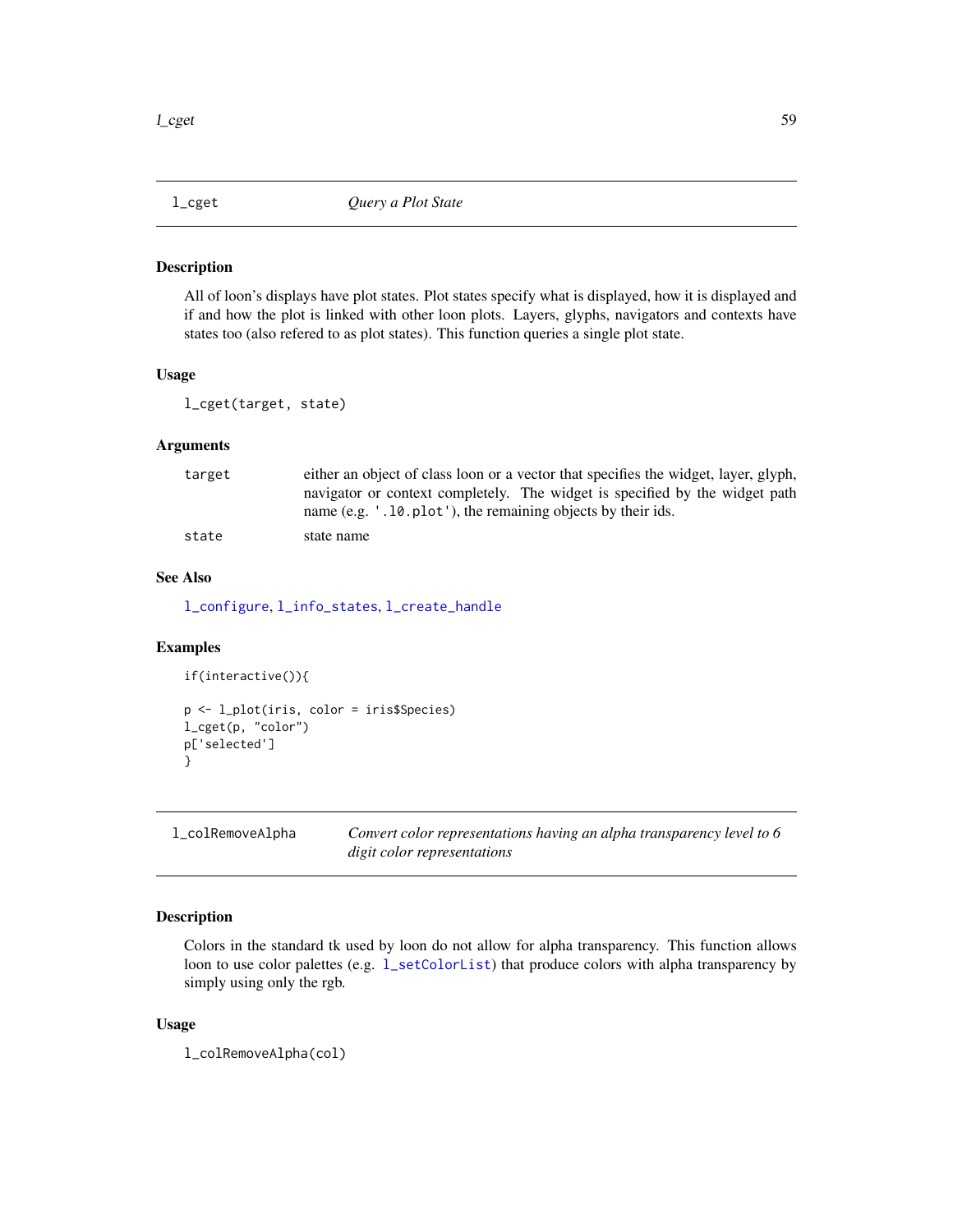### Arguments

col a vector of colors (potentially) containing an alpha level

# Examples

x <- l\_colRemoveAlpha(rainbow(6)) # Also works with ordinary color string representations # since it just extracts the rgb values from the colors. x <- l\_colRemoveAlpha(c("red", "blue", "green", "orange")) x

l\_compoundPaths *Get the set of basic path types for loon plots.*

### Description

Loon's plots are constructed in TCL and identified with a path string appearing in the window containing the plot. The path string begins with a unique identifier for the plot and ends with a suffix describing the type of loon plot being displayed.

The path identifying the plot is the string concatenation of both the identifier and the type.

This function returns the set of the loon path types for compound loon plots.

# Usage

l\_compoundPaths()

# Value

character vector of the compound path types.

#### See Also

[l\\_basePaths](#page-30-0)[l\\_loonWidgets](#page-178-0) [l\\_getFromPath](#page-77-0)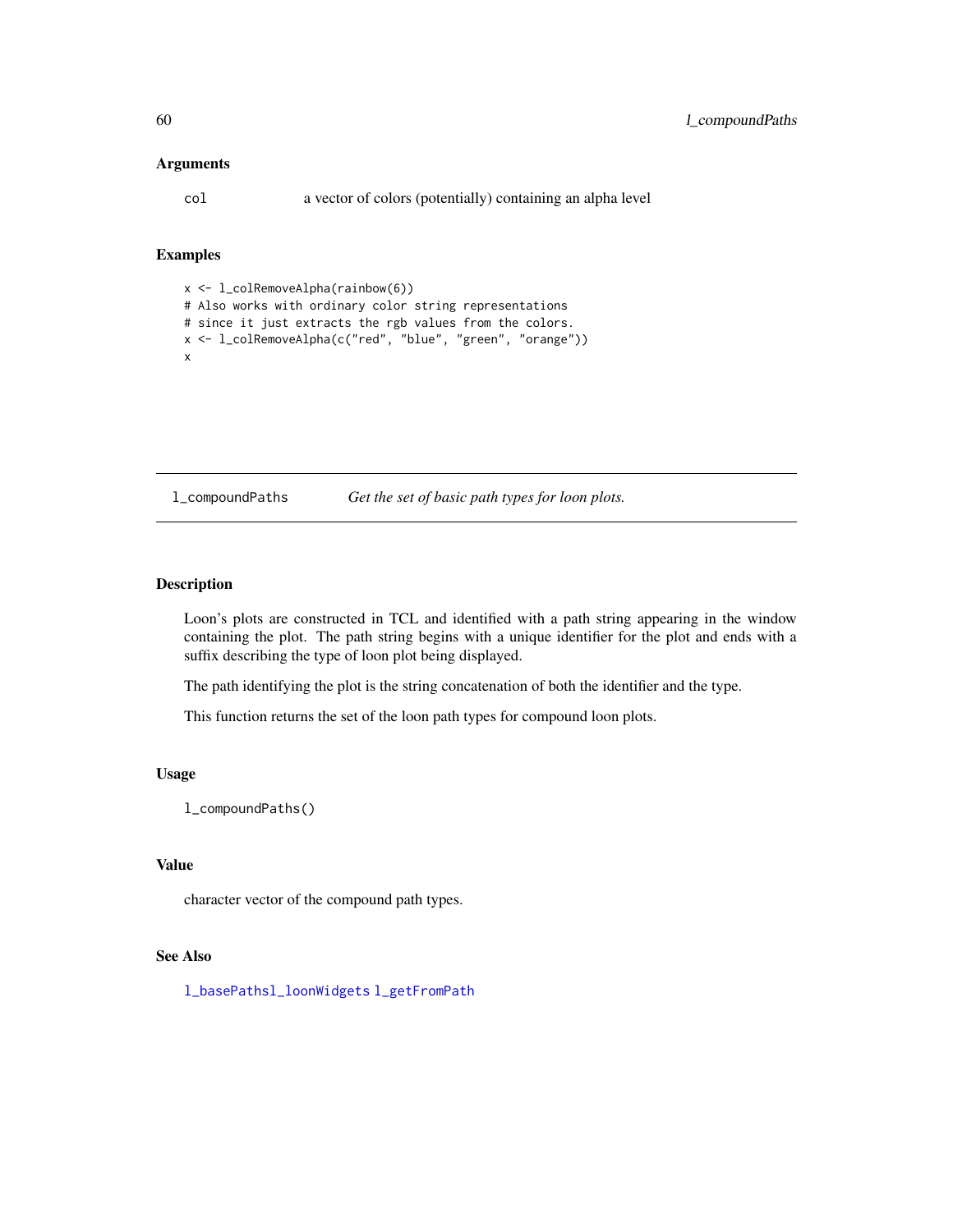<span id="page-60-0"></span>

### Description

All of loon's displays have plot states. Plot states specify what is displayed, how it is displayed and if and how the plot is linked with other loon plots. Layers, glyphs, navigators and contexts have states too (also refered to as plot states). This function modifies one or multiple plot states.

### Usage

l\_configure(target, ...)

### Arguments

| target                  | either an object of class loon or a vector that specifies the widget, layer, glyph, |
|-------------------------|-------------------------------------------------------------------------------------|
|                         | navigator or context completely. The widget is specified by the widget path         |
|                         | name (e.g. '.10. plot'), the remaining objects by their ids.                        |
| $\cdot$ $\cdot$ $\cdot$ | state=value pairs                                                                   |

## See Also

[l\\_cget](#page-58-0), [l\\_info\\_states](#page-121-0), [l\\_create\\_handle](#page-68-0)

#### Examples

```
if(interactive()){
```

```
p <- l_plot(iris, color = iris$Species)
l_configure(p, color='red')
p['size'] <- ifelse(iris$Species == "versicolor", 2, 8)
}
```
<span id="page-60-1"></span>l\_context\_add\_context2d

*Create a context2d navigator context*

#### Description

A context2d maps every location on a 2d space graph to a list of xvars and a list of yvars such that, while moving the navigator along the graph, as few changes as possible take place in xvars and yvars.

Contexts are in more detail explained in the webmanual accessible with [l\\_help](#page-112-0). Please read the section on context by running l\_help("learn\_R\_display\_graph.html#contexts").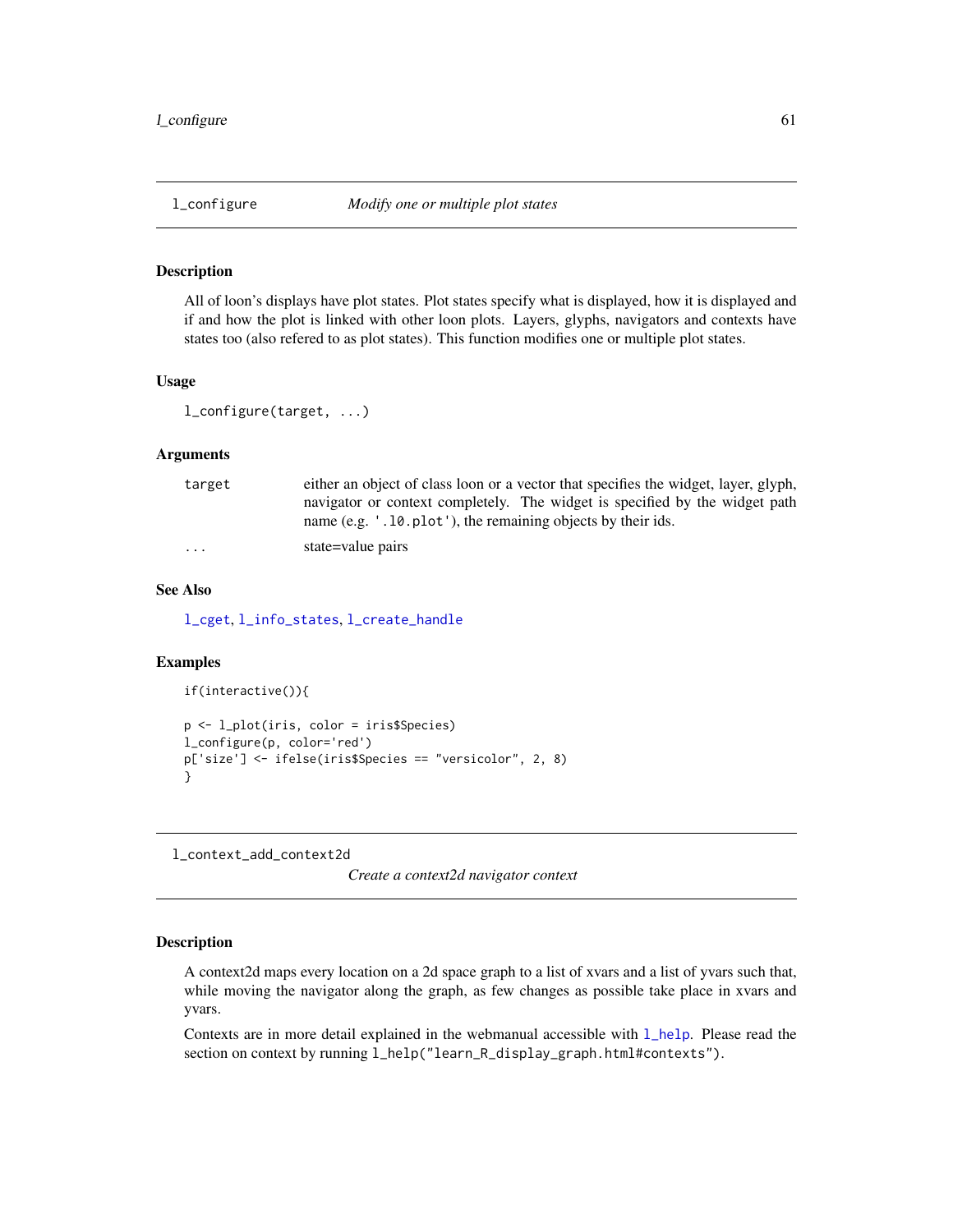#### Usage

l\_context\_add\_context2d(navigator, ...)

### **Arguments**

| navigator | navigator handle object                      |
|-----------|----------------------------------------------|
| .         | arguments passed on to modify context states |

### Value

context handle

### See Also

[l\\_info\\_states](#page-121-0), [l\\_context\\_ids](#page-64-0), [l\\_context\\_add\\_geodesic2d](#page-61-0), [l\\_context\\_add\\_slicing2d](#page-62-0), [l\\_context\\_getLabel](#page-63-0), [l\\_context\\_relabel](#page-64-1)

<span id="page-61-0"></span>l\_context\_add\_geodesic2d

*Create a geodesic2d navigator context*

#### Description

Geodesic2d maps every location on the graph as an orthogonal projection of the data onto a twodimensional subspace. The nodes then represent the sub-space spanned by a pair of variates and the edges either a 3d- or 4d-transition of one scatterplot into another, depending on how many variates the two nodes connected by the edge share (see Hurley and Oldford 2011). The geodesic2d context inherits from the context2d context.

Contexts are in more detail explained in the webmanual accessible with  $1$  help. Please read the section on context by running l\_help("learn\_R\_display\_graph.html#contexts").

#### Usage

l\_context\_add\_geodesic2d(navigator, ...)

### Arguments

| navigator | navigator handle object                      |
|-----------|----------------------------------------------|
| $\cdots$  | arguments passed on to modify context states |

# Value

context handle

## See Also

[l\\_info\\_states](#page-121-0), [l\\_context\\_ids](#page-64-0), [l\\_context\\_add\\_context2d](#page-60-1), [l\\_context\\_add\\_slicing2d](#page-62-0), [l\\_context\\_getLabel](#page-63-0), [l\\_context\\_relabel](#page-64-1)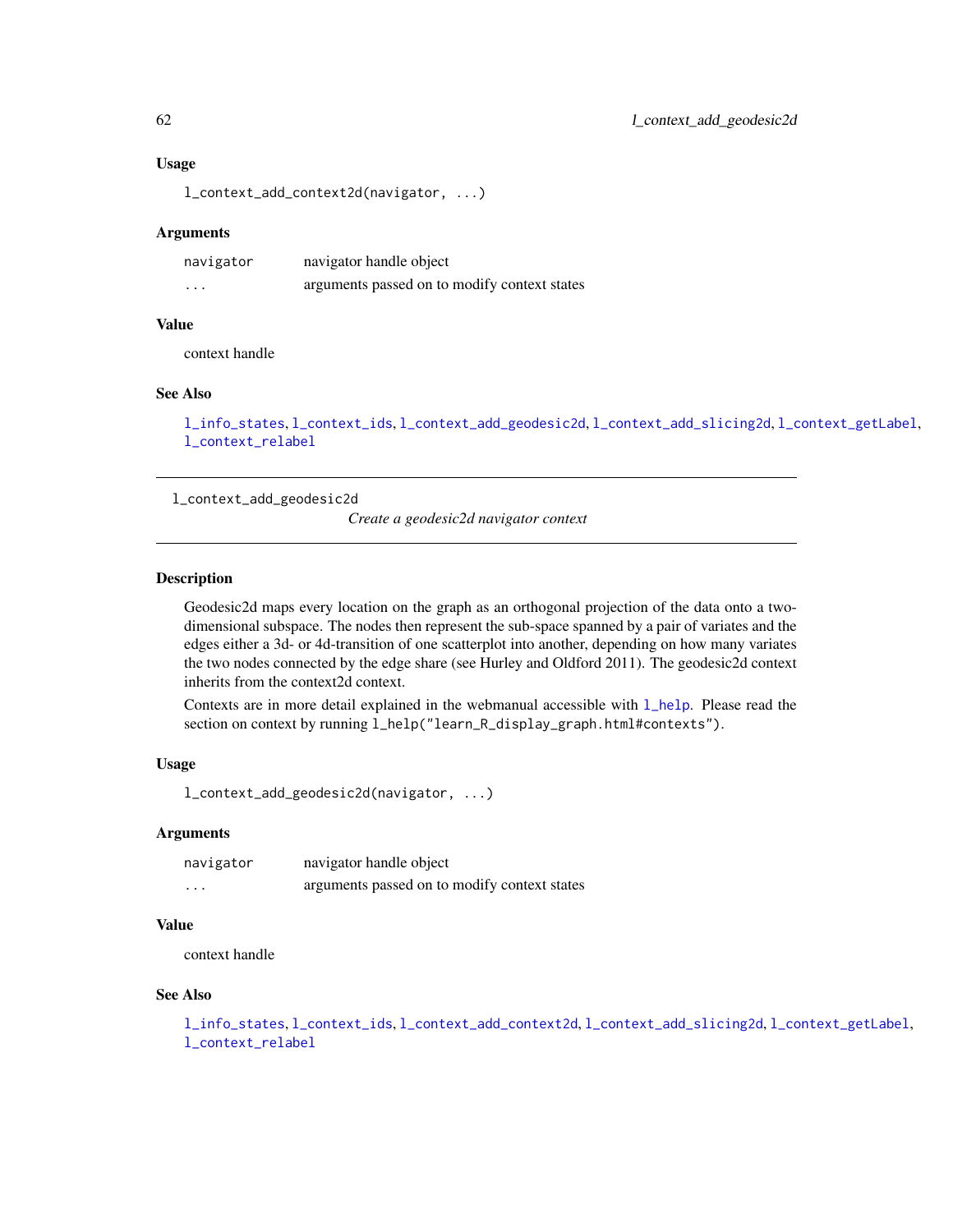<span id="page-62-0"></span>l\_context\_add\_slicing2d

*Create a slicind2d navigator context*

# Description

The slicing2d context implements slicing using navigation graphs and a scatterplot to condition on one or two variables.

Contexts are in more detail explained in the webmanual accessible with [l\\_help](#page-112-0). Please read the section on context by running  $l_{\text{help}}("learn_R_display_{graph}.\text{html# contexts").}$ 

# Usage

```
l_context_add_slicing2d(navigator, ...)
```
### Arguments

| navigator | navigator handle object                      |
|-----------|----------------------------------------------|
| $\cdots$  | arguments passed on to modify context states |

### Value

context handle

```
if(interactive()){
names(oliveAcids) <- c('p','p1','s','o','l','l1','a','e')
nodes <- apply(combn(names(oliveAcids),2),2,
               function(x)paste(x, collapse=':'))
G <- completegraph(nodes)
g \leftarrow l<sup>graph</sup>(G)
nav <- l_navigator_add(g)
con <- l_context_add_slicing2d(nav, data=oliveAcids)
# symmetric range proportion around nav['proportion']
con['proportion'] <- 0.2
con['conditioning4d'] <- "union"
con['conditioning4d'] <- "intersection"
}
```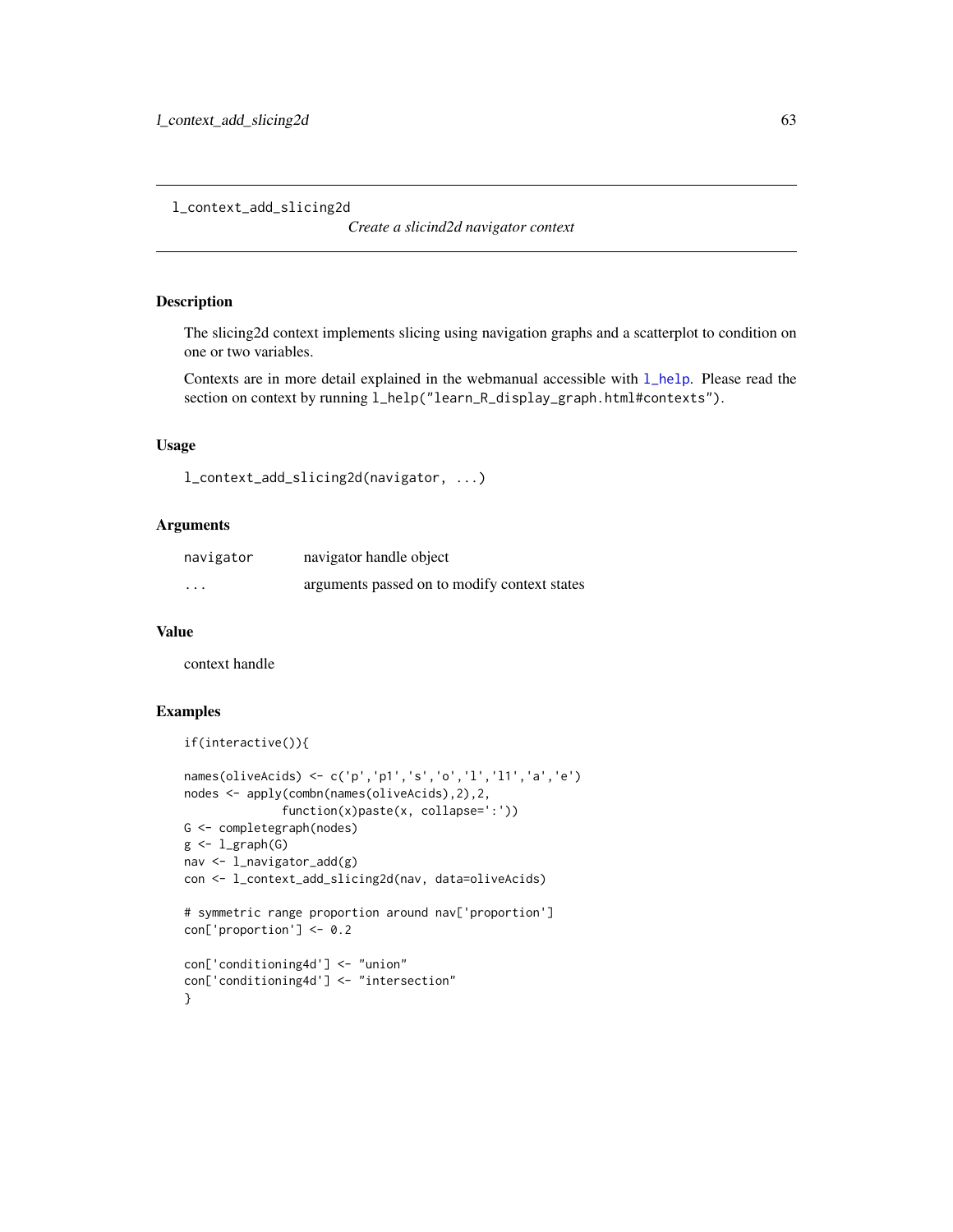<span id="page-63-1"></span>l\_context\_delete *Delete a context from a navigator*

#### Description

Navigators can have multiple contexts. This function removes a context from a navigator.

## Usage

```
l_context_delete(navigator, id)
```
### Arguments

| navigator | navigator hanlde |
|-----------|------------------|
| id        | context id       |

# Details

For more information run: l\_help("learn\_R\_display\_graph.html#contexts")

#### See Also

[l\\_context\\_ids](#page-64-0), [l\\_context\\_add\\_context2d](#page-60-1), [l\\_context\\_add\\_geodesic2d](#page-61-0), [l\\_context\\_add\\_slicing2d](#page-62-0), [l\\_context\\_getLabel](#page-63-0), [l\\_context\\_relabel](#page-64-1)

<span id="page-63-0"></span>l\_context\_getLabel *Query the label of a context*

### Description

Context labels are eventually used in the context inspector. This function queries the label of a context.

### Usage

```
l_context_getLabel(navigator, id)
```
### Arguments

| navigator | navigator hanlde |
|-----------|------------------|
| id        | context id       |

# Details

For more information run: l\_help("learn\_R\_display\_graph.html#contexts")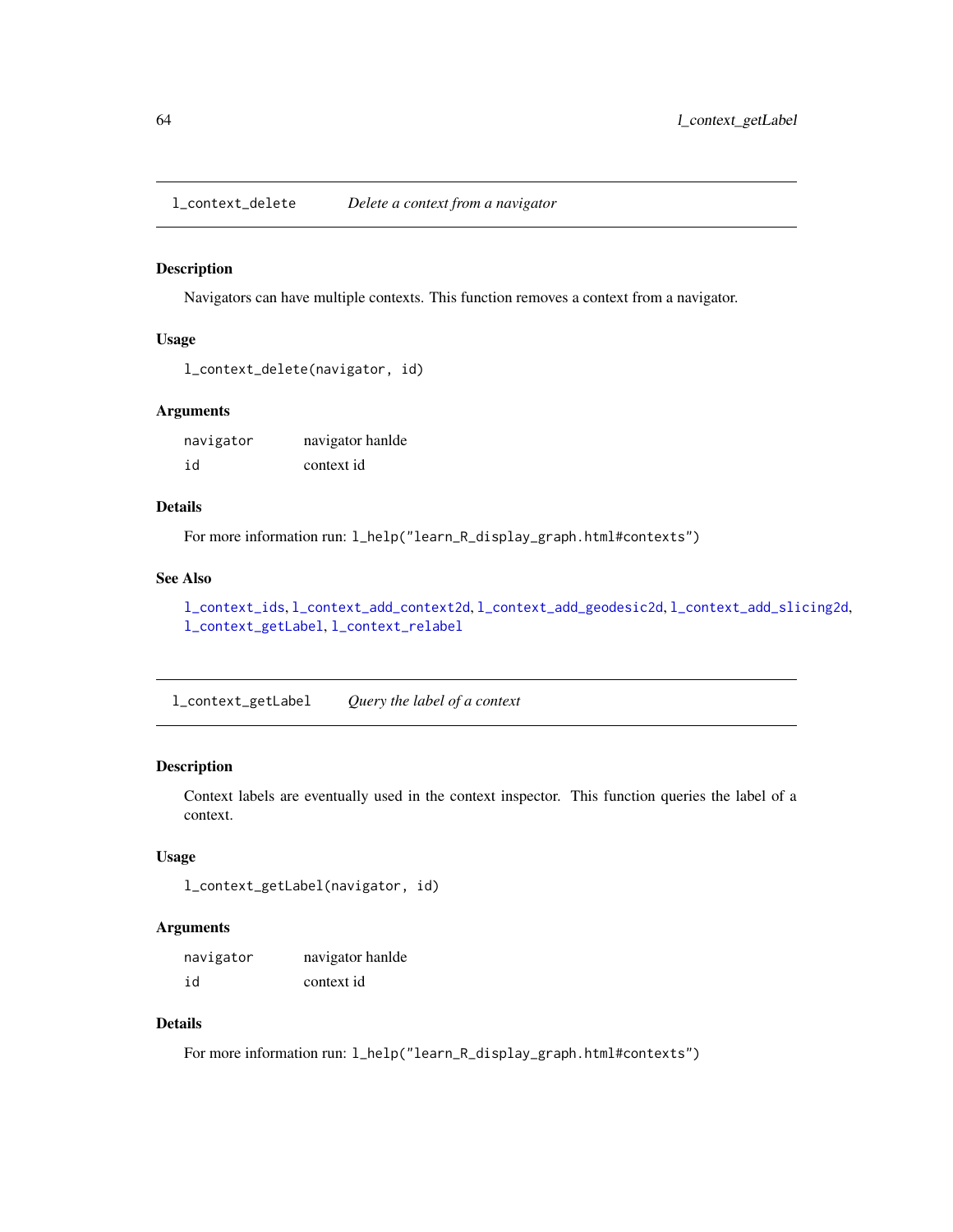# l\_context\_ids 65

# See Also

[l\\_context\\_getLabel](#page-63-0), [l\\_context\\_add\\_context2d](#page-60-1), [l\\_context\\_add\\_geodesic2d](#page-61-0), [l\\_context\\_add\\_slicing2d](#page-62-0), [l\\_context\\_delete](#page-63-1)

<span id="page-64-0"></span>l\_context\_ids *List context ids of a navigator*

### Description

Navigators can have multiple contexts. This function list the context ids of a navigator.

#### Usage

l\_context\_ids(navigator)

### Arguments

navigator navigator hanlde

### Details

For more information run: l\_help("learn\_R\_display\_graph.html#contexts")

# See Also

```
l_context_delete, l_context_add_context2d, l_context_add_geodesic2d, l_context_add_slicing2d,
l_context_getLabel, l_context_relabel
```
<span id="page-64-1"></span>l\_context\_relabel *Change the label of a context*

# Description

Context labels are eventually used in the context inspector. This function relabels a context.

## Usage

l\_context\_relabel(navigator, id, label)

### Arguments

| navigator | navigator hanlde    |
|-----------|---------------------|
| id        | context id          |
| label     | context label shown |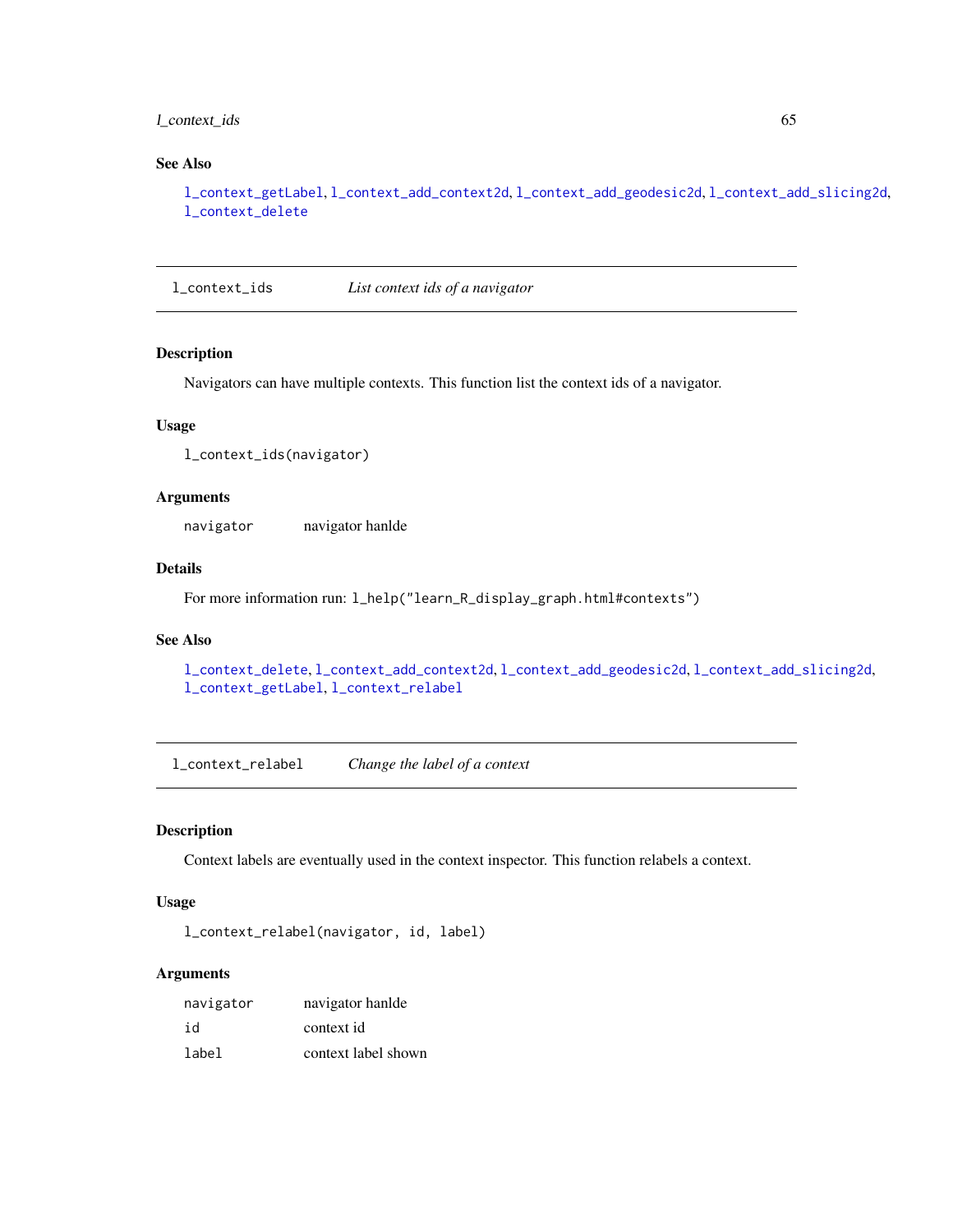# Details

For more information run: l\_help("learn\_R\_display\_graph.html#contexts")

# See Also

[l\\_context\\_getLabel](#page-63-0), [l\\_context\\_add\\_context2d](#page-60-1), [l\\_context\\_add\\_geodesic2d](#page-61-0), [l\\_context\\_add\\_slicing2d](#page-62-0), [l\\_context\\_delete](#page-63-1)

| l_copyStates | A generic function to transfer the values of the states of one 'loon' |
|--------------|-----------------------------------------------------------------------|
|              | structure to another.                                                 |

# Description

l\_copyStates reads the values of the states of the 'source' and assigns them to the states of the same name on the 'target'.

# Usage

```
l_copyStates(
 source,
  target,
 states = NULL,
  exclude = NULL,
  excludeBasicStates = TRUE,
  returnNames = FALSE
)
```
# Arguments

| source             | the 'loon' object providing the values of the states.                                                                                                                                                                                                                                                                                                                                                                                                                                                                                                                                                                                                                  |
|--------------------|------------------------------------------------------------------------------------------------------------------------------------------------------------------------------------------------------------------------------------------------------------------------------------------------------------------------------------------------------------------------------------------------------------------------------------------------------------------------------------------------------------------------------------------------------------------------------------------------------------------------------------------------------------------------|
| target             | the 'loon' object whose states are assigned the values of the 'sources' states of<br>the same name.                                                                                                                                                                                                                                                                                                                                                                                                                                                                                                                                                                    |
| states             | a character vector of the states to be copied. If 'NULL' (the default), then<br>all states in common (excluding those identified by exclusion parameters) are<br>copied from the 'source' to the 'target'.                                                                                                                                                                                                                                                                                                                                                                                                                                                             |
| exclude            | a character vector naming those common states to be excluded from copying.<br>Default is NULL.                                                                                                                                                                                                                                                                                                                                                                                                                                                                                                                                                                         |
| excludeBasicStates |                                                                                                                                                                                                                                                                                                                                                                                                                                                                                                                                                                                                                                                                        |
|                    | a logical indicating whether certain basic states are to be excluded from the copy<br>(if 'TRUE', the default). These states include those derived from data variables<br>(like "x", "xTemp", "zoomX", "panX", "deltaX", "xlabel", and the "y" counter-<br>parts) since these values determine coordinates in the plot and so are typically<br>not to be copied. Similarly "swapAxes" is one of these basic states because in<br>1_compound plots such as 1_pairs() swapping axes can wreak havoc if unin-<br>tended. Finally, an important pair of basic states to exclude are "linking Key"<br>and "linkingGroup" since such changes require proper synchronization. |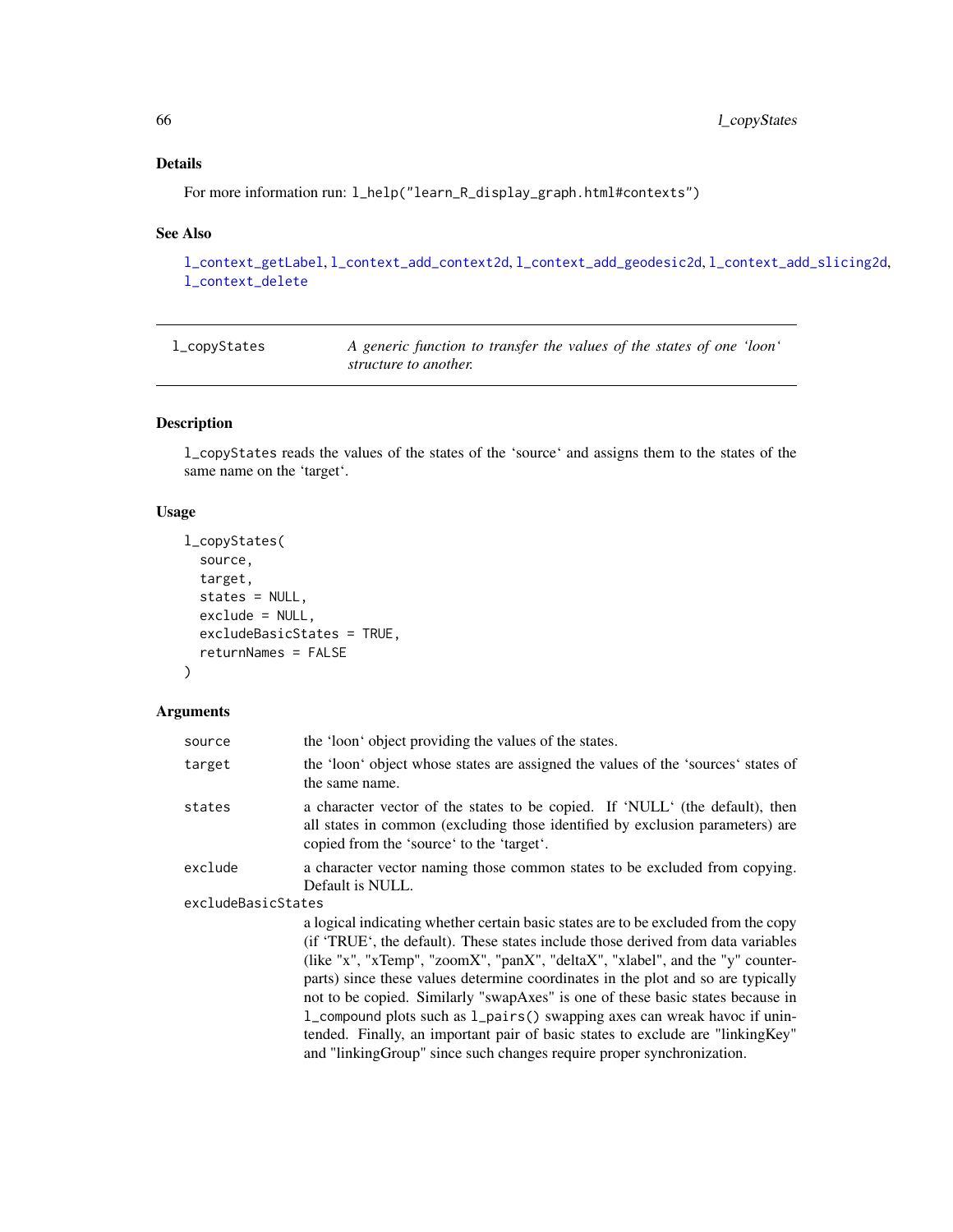|             | Setting 'excludeBasicStates = $TRUE'$ is a simple way to avoid copying the val-<br>ues of these basic states. Setting 'excludeBasicStates = FALSE' will allow these<br>to be copied as well. |
|-------------|----------------------------------------------------------------------------------------------------------------------------------------------------------------------------------------------|
| returnNames | a logical to indicate whether to return the names of all states successfully copied<br>for all plots. Default is 'FALSE'                                                                     |

# Value

a character vector of the names of the states successfully copied (for each plot whose states were affected), or NULL if none were copied or 'returnNames == FALSE'.

# See Also

[l\\_saveStates](#page-232-0) [l\\_info\\_states](#page-121-0) [saveRDS](#page-0-0)

```
if(interactive()){
# Source and target are `l_plots`
   p \leftarrow \text{with}(iris,l.plot(x = Sepal.Width, y = Petal.Width,color = Species, glyph = "ccircle",
                size = 10, showGuides = TRUE,
                title = "Edgar Anderson's Iris data"
                )
           \mathcal{L}p2 \le - with(iris,
          l.plot(x = Sepal.length, y = Petal.length,title = "Fisher's Iris data"
                  )
               \lambda# Copy the states of p to p2
# First just the size and title
   l_copyStates(source = p, target = p2,
                 states = c("size", "title")
                 \lambda# Copy all but those associated with the variables
   l_{\text{copyStates}}(source = p, target = p2)# Suppose p had a linkingGroup, say "Edgar"
   l_configure(p, linkingGroup = "Edgar", sync = "push")
# To force this linkingGroup to be copied to a new plot
   p3 <- with(iris,
          l.plot(x = Sepal.length, y = Petal.length,title = "Fisher's Iris data"
                  )
              \lambdal_{\text{copyStates}}(source = p, target = p3,states = c("linkingGroup"),
                 # To allow this to happen:
```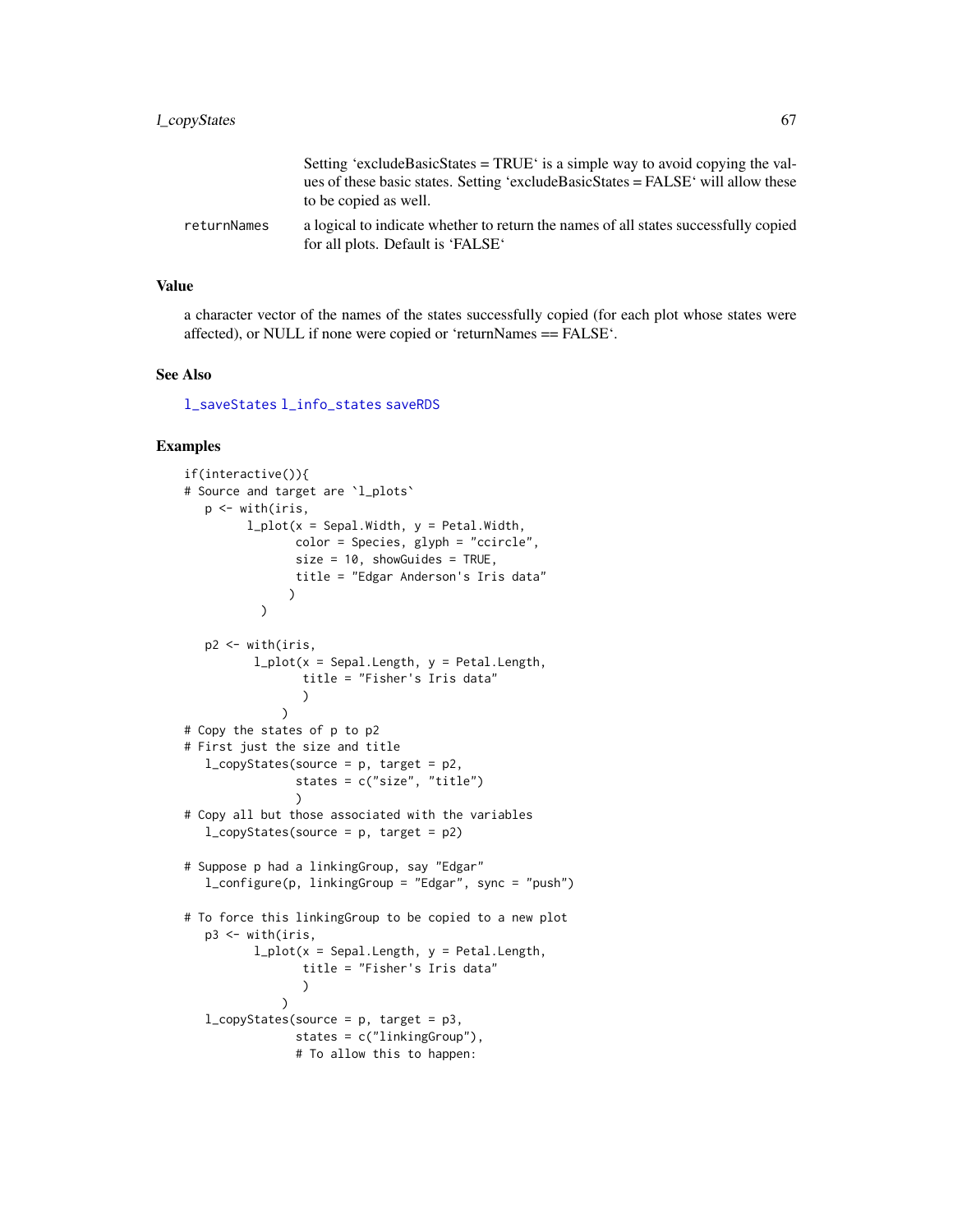```
excludeBasicStates = FALSE
             )
h \leftarrow \text{with}(iris,l_hist((Petal.Width * Petal.Length),
                 showStackedColors = TRUE,
                 yshows = "density")
                 )
l_copyStates(source = p, target = h)
sa <- l_serialaxes(iris, axes = "parallel")
l_copyStates(p, sa)
pp <- l_pairs(iris, showHistograms = TRUE)
l_copyStates(p, pp) # makes no copy (not one to one)
pp2 <- l_pairs(iris,
               color = iris$Species,
               showGuides = TRUE,
               title ="Iris data",
               glyph = "ctriangle")
l_copyStates(pp2, pp)
l_copyStates(pp2, p)
```
l\_createCompoundGrob *For the target compound loon plot, creates the final grob from the class of the 'target' and the 'arrangeGrob.args'*

## Description

}

For the target compound loon plot, creates the final grob from the class of the 'target' and the 'arrangeGrob.args'

### Usage

l\_createCompoundGrob(target, arrangeGrob.args)

# Arguments

target the (compound) loon plot arrangeGrob.args

arguments as described by 'gridExtra::arrangeGrob()'

# Value

a grob (or list of grobs) that can be handed to 'gTree()' as 'children = gList(returnedValue)' as the final grob constructed for the compound loon plot. Default for an 'l\_compound' is to simply execute 'gridExtra::arrangeGrob(arrangeGrob.args)'.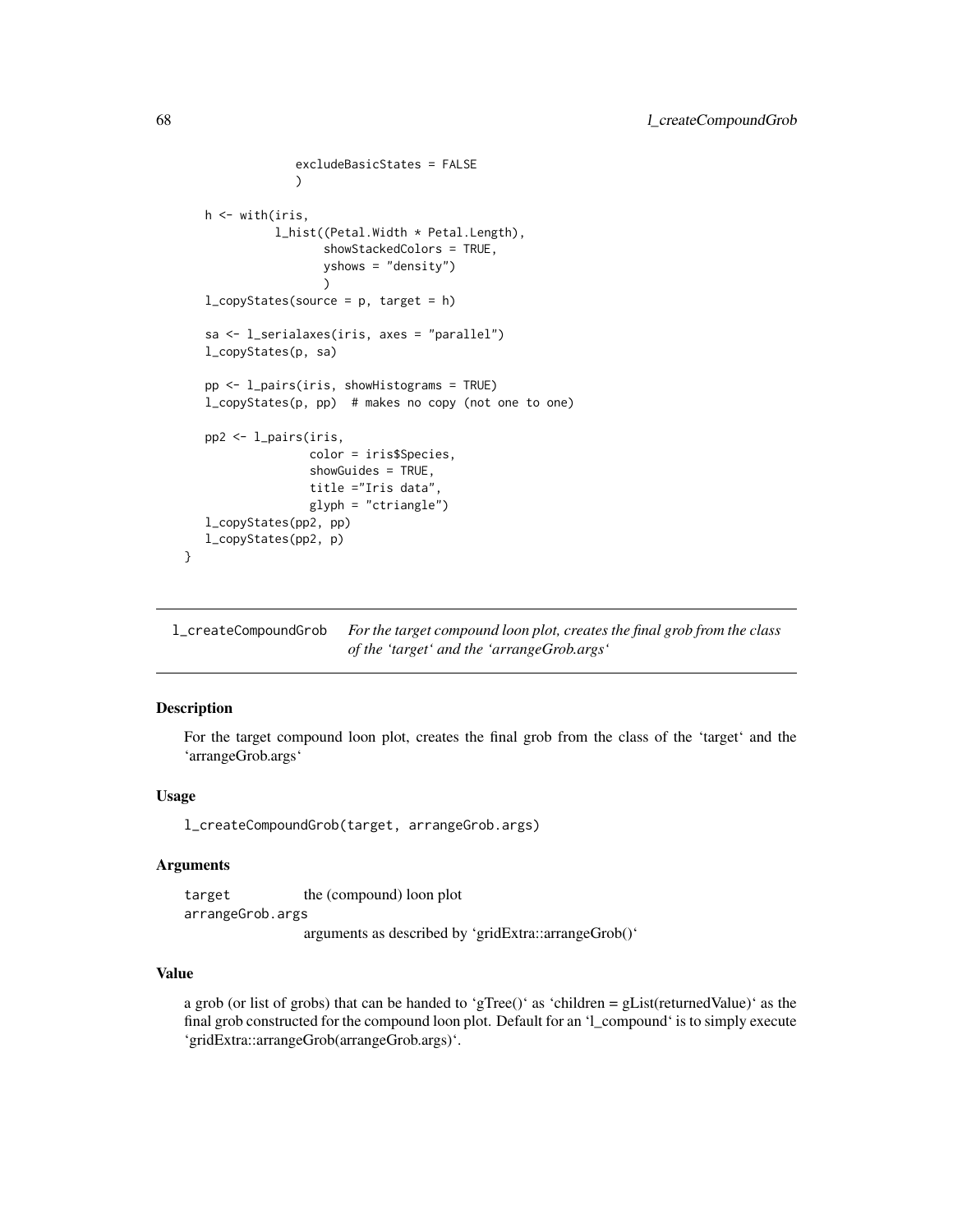#### <span id="page-68-0"></span>Description

This function can be used to create the loon object handles from a vector of the widget path name and the object ids (in the order of the parent-child relationships).

# Usage

```
l_create_handle(target)
```
#### Arguments

target loon object specification (e.g. ".l0.plot")

#### Details

loon's plot handles are useful to query and modify plot states via the command line.

For more information run: l\_help("learn\_R\_intro.html#re-creating-object-handles")

#### See Also

[l\\_getFromPath](#page-77-0)

```
if(interactive()){
```

```
# plot handle
p <- l_plot(x=1:3, y=1:3)
p_new <- l_create_handle(unclass(p))
p_new['showScales']
# glyph handle
gl <- l_glyph_add_text(p, text=LETTERS[1:3])
gl_new <- l_create_handle(c(as.vector(p), as.vector(gl)))
gl_new['text']
# layer handle
l <- l_layer_rectangle(p, x=c(1,3), y=c(1,3), color='yellow', index='end')
l_new <- l_create_handle(c(as.vector(p), as.vector(l)))
l_new['color']
# navigator handle
g <- l_graph(linegraph(completegraph(LETTERS[1:3])))
nav <- l_navigator_add(g)
```

```
nav_new <- l_create_handle(c(as.vector(g), as.vector(nav)))
```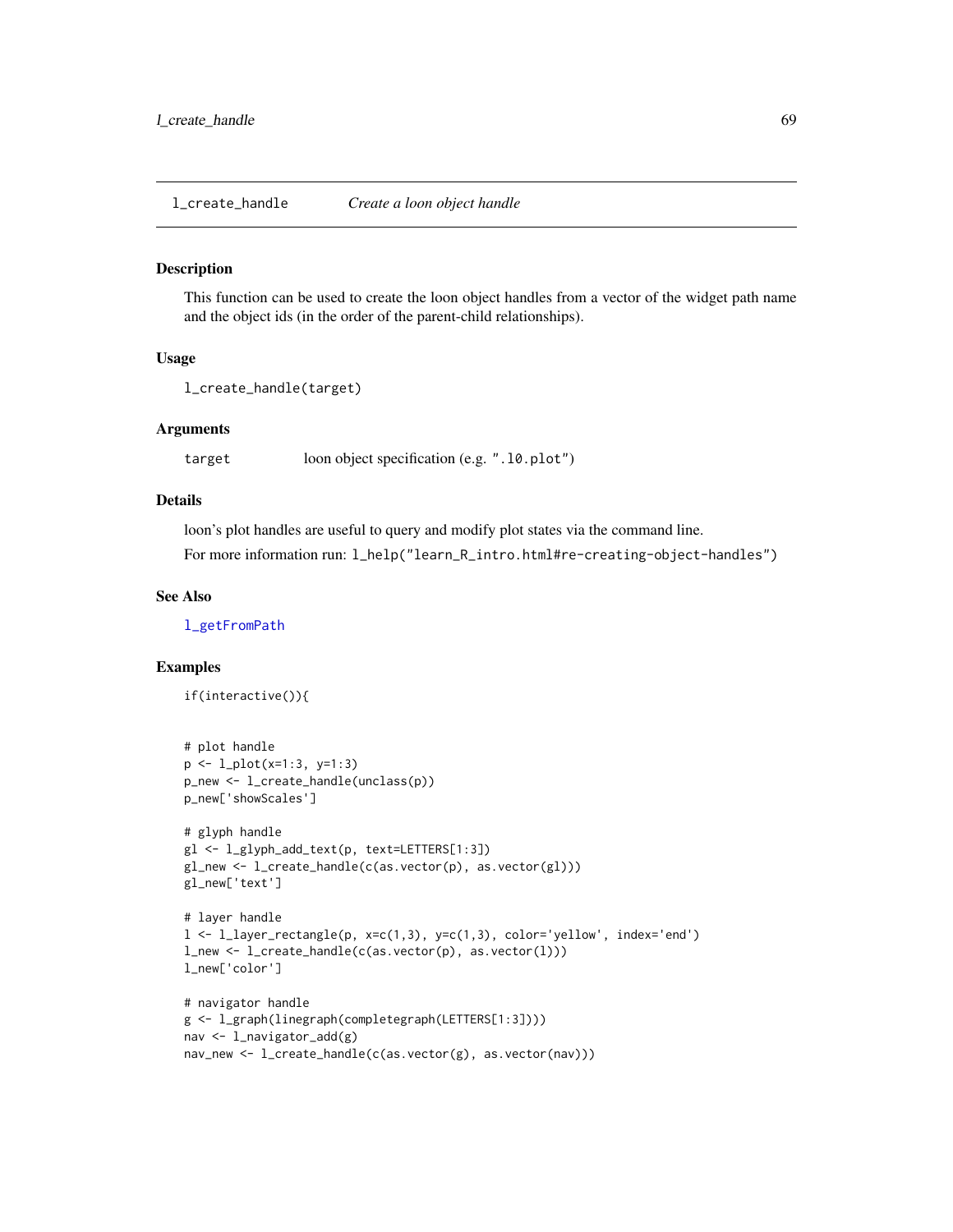```
nav_new['from']
# context handle
con <- l_context_add_context2d(nav)
con_new <- l_create_handle(c(as.vector(g), as.vector(nav), as.vector(con)))
con_new['separator']
}
```
<span id="page-69-0"></span>l\_currentindex *Get layer-relative index of the item below the mouse cursor*

### Description

Checks if there is a visual item below the mouse cursor and if there is, it returns the index of the visual item's position in the corresponding variable dimension of its layer.

# Usage

```
l_currentindex(widget)
```
### Arguments

widget widget path as a string or as an object handle

# Details

For more details see l\_help("learn\_R\_bind.html#item-bindings")

# Value

index of the visual item's position in the corresponding variable dimension of its layer

# See Also

[l\\_bind\\_item](#page-43-1), [l\\_currenttags](#page-70-0)

```
if(interactive()){
p <- l_plot(iris[,1:2], color=iris$Species)
printEntered <- function(W) {
    cat(paste('Entered point ', l_currentindex(W), '\n'))
}
printLeave <- function(W) {
   cat(paste('Left point ', l_currentindex(W), '\n'))
```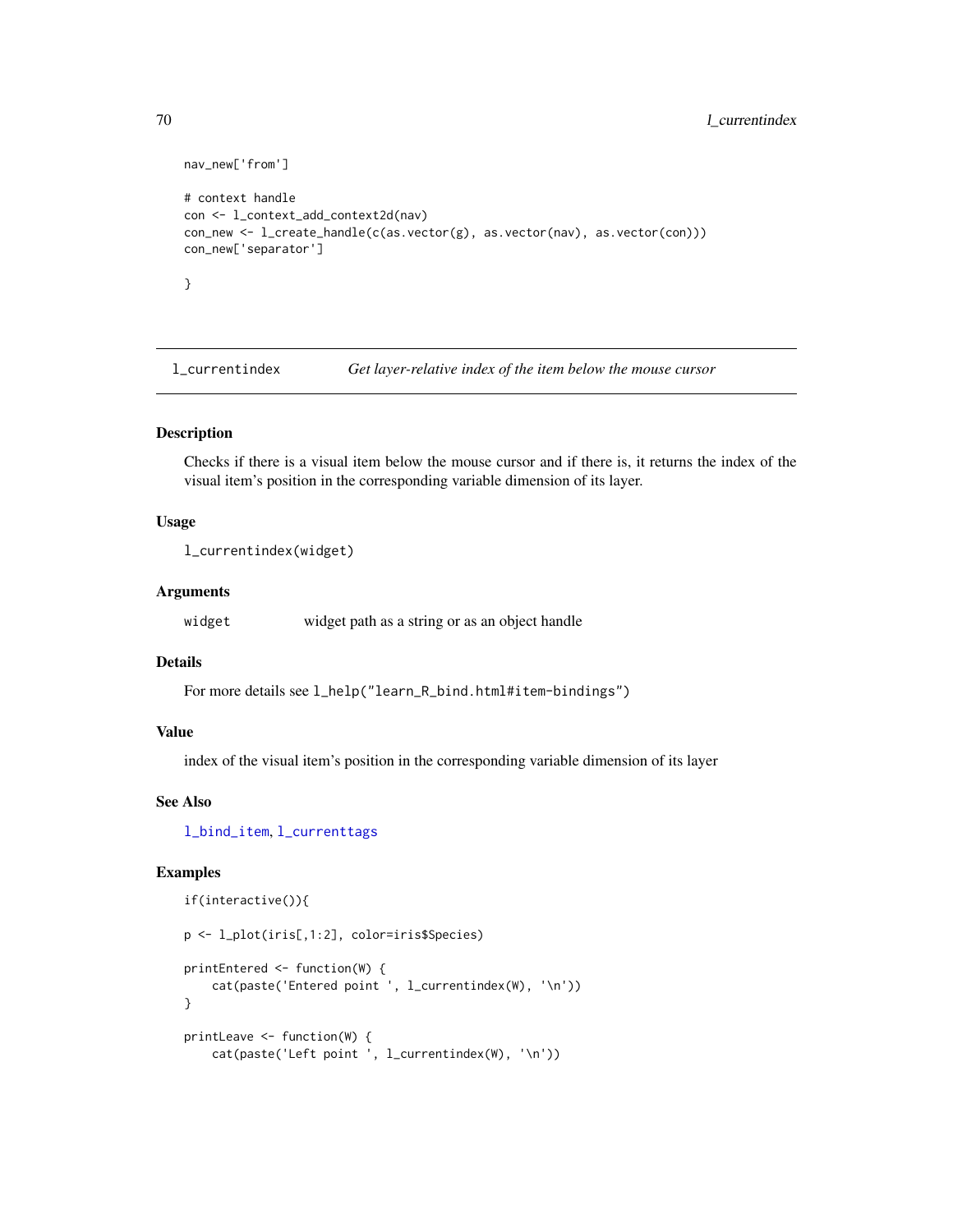l\_currenttags 71

```
}
l_bind_item(p, tags='model&&point', event='<Enter>',
            callback=function(W) {printEntered(W)})
l_bind_item(p, tags='model&&point', event='<Leave>',
            callback=function(W) {printLeave(W)})
}
```
<span id="page-70-0"></span>l\_currenttags *Get tags of the item below the mouse cursor*

# Description

Retrieves the tags of the visual item that at the time of the function evaluation is below the mouse cursor.

### Usage

l\_currenttags(widget)

# Arguments

widget widget path as a string or as an object handle

# Details

For more details see l\_help("learn\_R\_bind.html#item-bindings")

# Value

vector with item tags of visual

# See Also

[l\\_bind\\_item](#page-43-1), [l\\_currentindex](#page-69-0)

```
if(interactive()){
printTags <- function(W) {
    print(l_currenttags(W))
}
p <- l_plot(x=1:3, y=1:3, title='Query Visual Item Tags')
l_bind_item(p, 'all', '<ButtonPress>', function(W)printTags(W))
}
```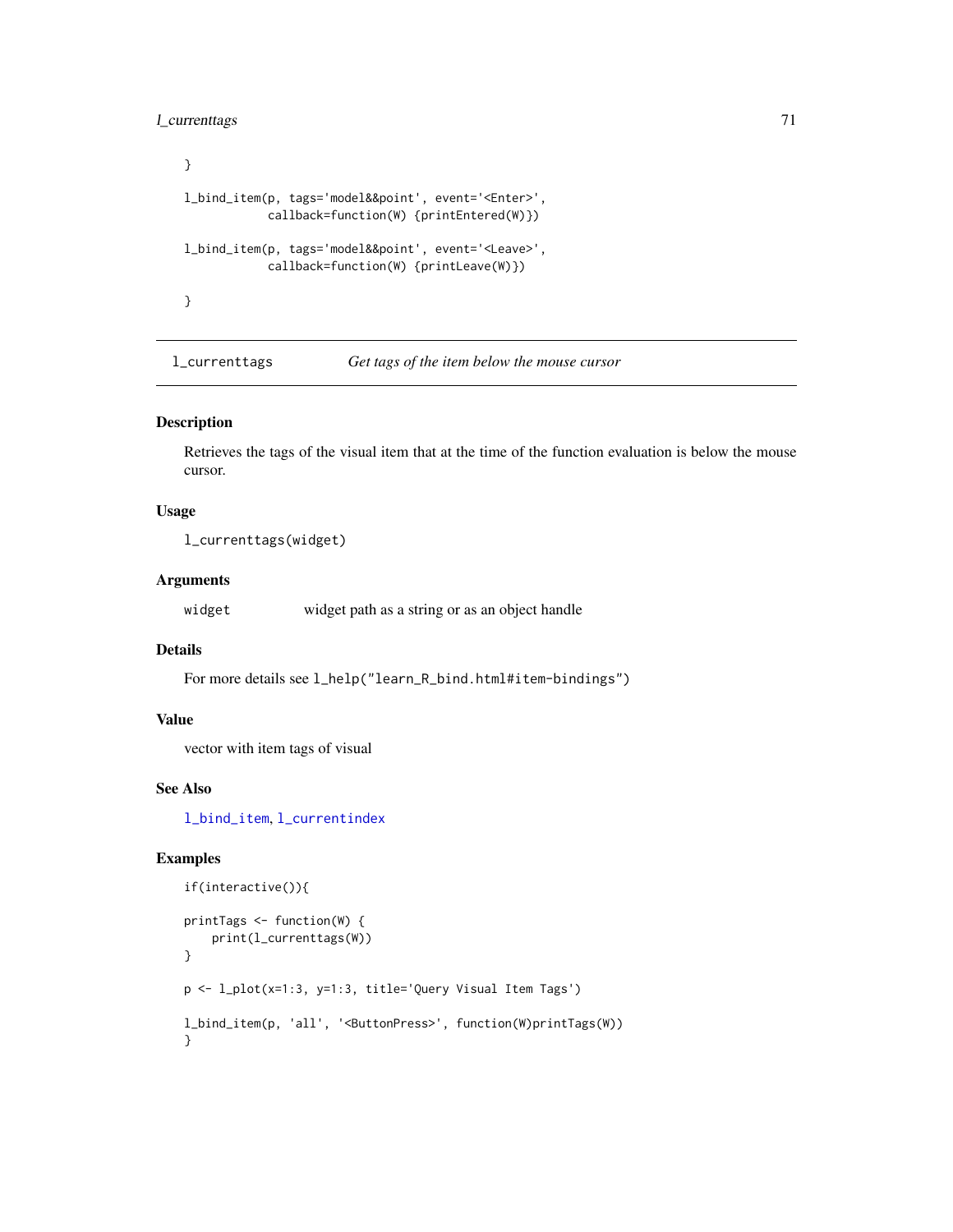# Description

This is a helper function to convert an R data.frame object to a Tcl data frame object. This function is useful when changing a data state with  $l$ <sub>configure.</sub>

#### Usage

l\_data(data)

# Arguments

data a data.frame object

#### Value

a string that represents with data.frame with a Tcl dictionary data structure.

l\_export *Export a loon plot as an image*

### Description

The supported image formats are dependent on the system environment. Plots can always be exported to the PostScript format. Exporting displays as .pdfs is only possible when the command line tool epstopdf is installed. Finally, exporting to either png, jpg, bmp, tiff or gif requires the Img Tcl extension. When choosing one of the formats that depend on the Img extension, it is possible to export any Tk widget as an image including inspectors.

### Usage

```
l_export(widget, filename, width, height)
```
#### Arguments

| widget   | widget path as a string or as an object handle |
|----------|------------------------------------------------|
| filename | path of output file                            |
| width    | image width in pixels                          |
| height   | image height in pixels                         |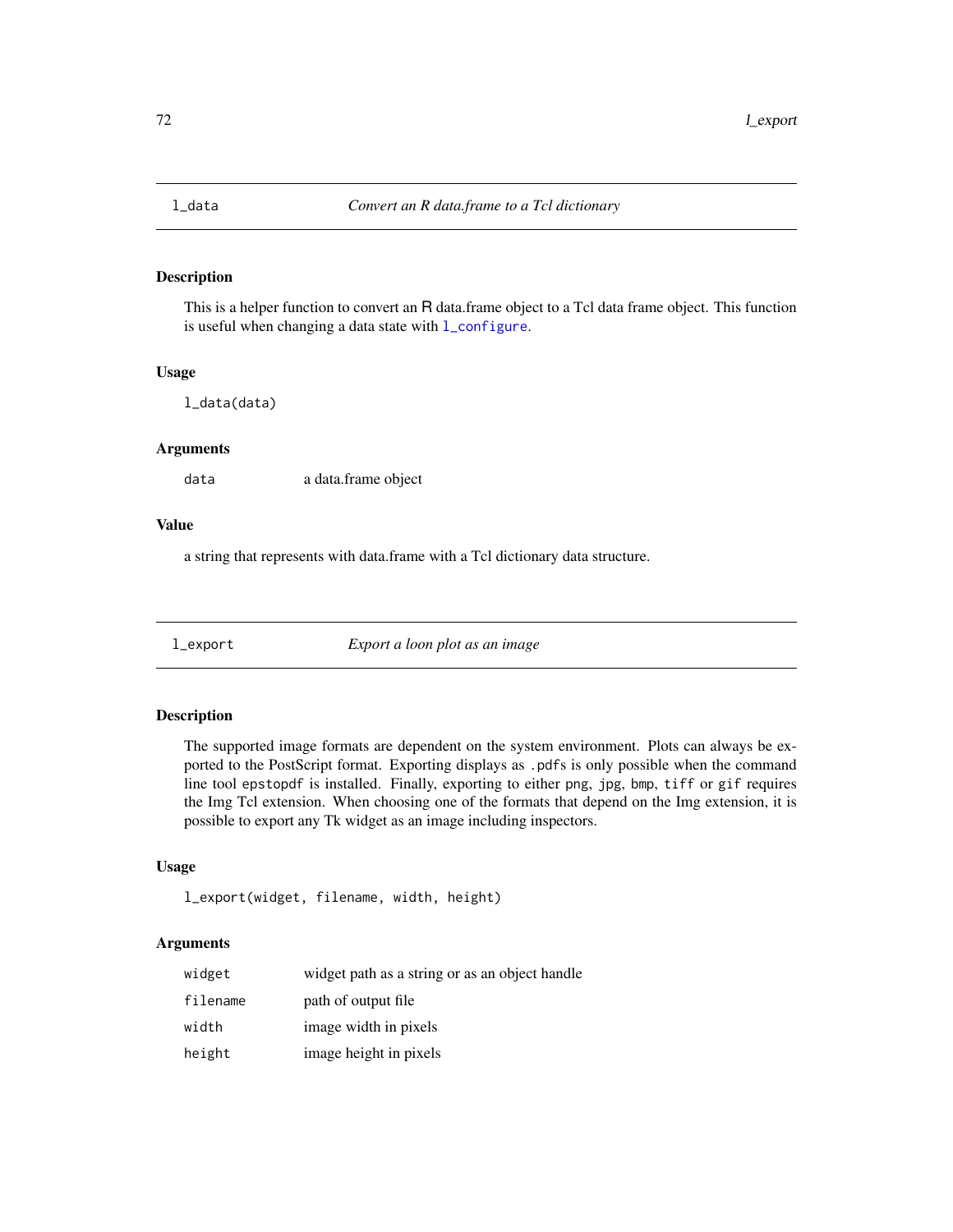### Details

Note that the CTRL-P key combination opens a dialog to export the graphic.

The native export format is to ps as this is what the Tk canvas offers. If the the  $1$ <sub>export fails with</sub> other formats then please resort to a screen capture method for the moment.

#### Value

path to the exported file

# See Also

[l\\_export\\_valid\\_formats](#page-72-0), [plot.loon](#page-265-0)

<span id="page-72-0"></span>l\_export\_valid\_formats

*Return a list of the available image formats when exporting a loon plot*

# Description

The supported image formats are dependent on the system environment. Plots can always be exported to the Postscript format. Exporting displays as .pdfs is only possible when the command line tool epstopdf is installed. Finally, exporting to either png, jpg, bmp, tiff or gif requires the Img Tcl extension. When choosing one of the formats that depend on the Img extension, it is possible to export any Tk widget as an image including inspectors.

### Usage

```
l_export_valid_formats()
```
#### Value

a vector with the image formats available for exporting a loon plot.

l\_facet *Layout Facets across multiple panels*

#### Description

It takes a loon widget and forms a matrix of loon widget facets.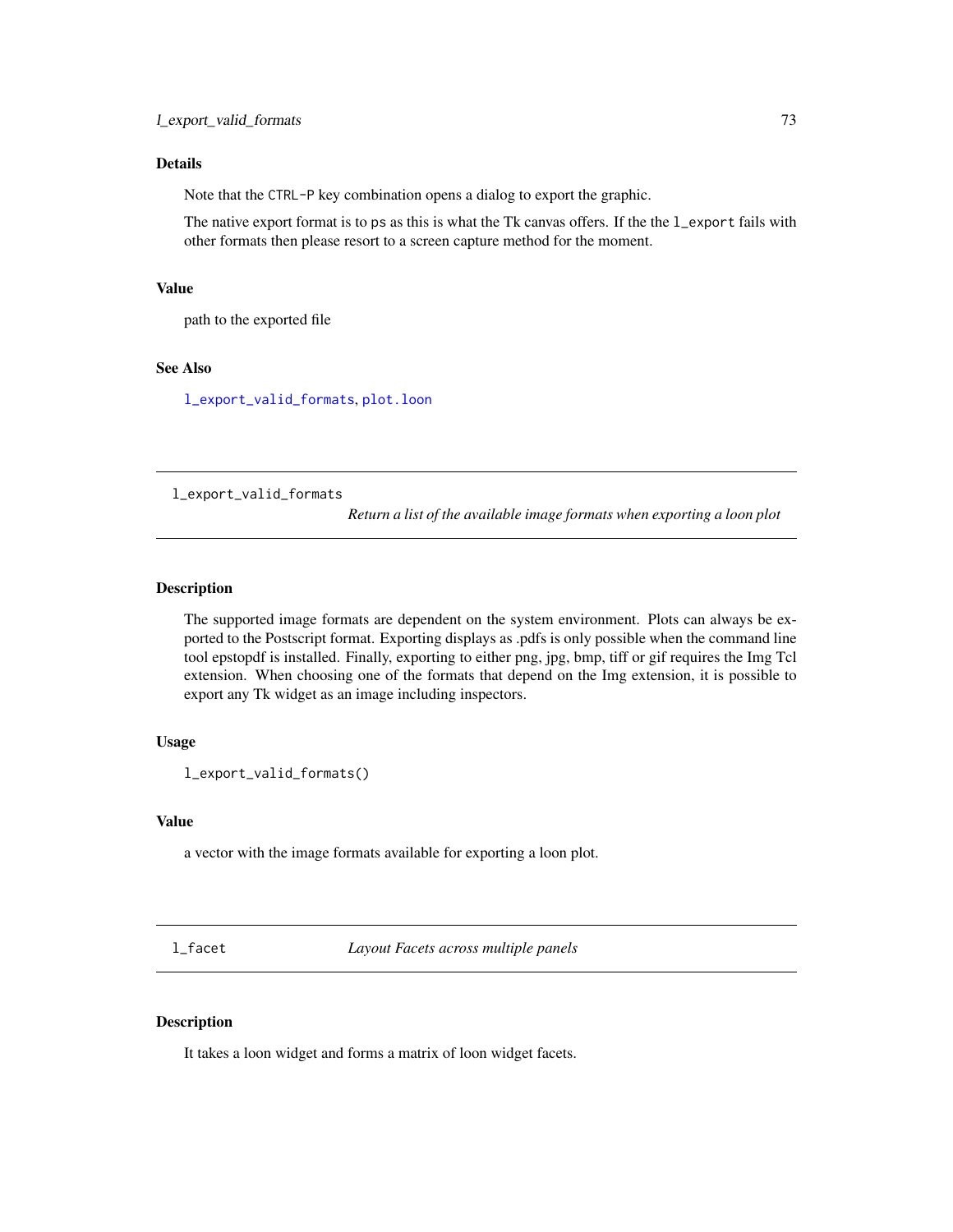# Usage

```
l_facet(widget, by, layout = c("grid", "wrap", "separate"), ...)## S3 method for class 'loon'
l_facet(
  widget,
 by,
  layout = c("grid", "wrap", "separate"),connectedScales = c("cross", "row", "column", "both", "x", "y", "none"),
  linkingGroup,
 nrow = NULL,ncol = NULL,inheritLayers = TRUE,
  labelLocation = c("top", "right"),
  labelBackground = "gray80",
  labelForeground = "black",
  labelBorderwidth = 2,
  labelRelief = c("groove", "flat", "raised", "sunken", "ridge", "solid"),
  parent = NULL,
  ...
\mathcal{L}## S3 method for class 'l_serialaxes'
l_facet(
 widget,
 by,
  layout = c("grid", "wrap", "separate"),
  linkingGroup,
  nrow = NULL,ncol = NULL,labelLocation = c("top", "right"),
  labelBackground = "gray80",
  labelForeground = "black",
  labelBorderwidth = 2,
  labelRelief = c("groove", "flat", "raised", "sunken", "ridge", "solid"),
 parent = NULL,
  ...
\mathcal{L}
```

| widget    | A loon widget                                                                                                                                           |
|-----------|---------------------------------------------------------------------------------------------------------------------------------------------------------|
| by        | loon plot can be separated by some variables into mutiple panels. This argument<br>can take a vector, a list of same lengths or a data. frame as input. |
| layout    | layout facets as 'grid', 'wrap' or 'separate'                                                                                                           |
| $\ddotsc$ | named arguments to modify the 'loon' widget states                                                                                                      |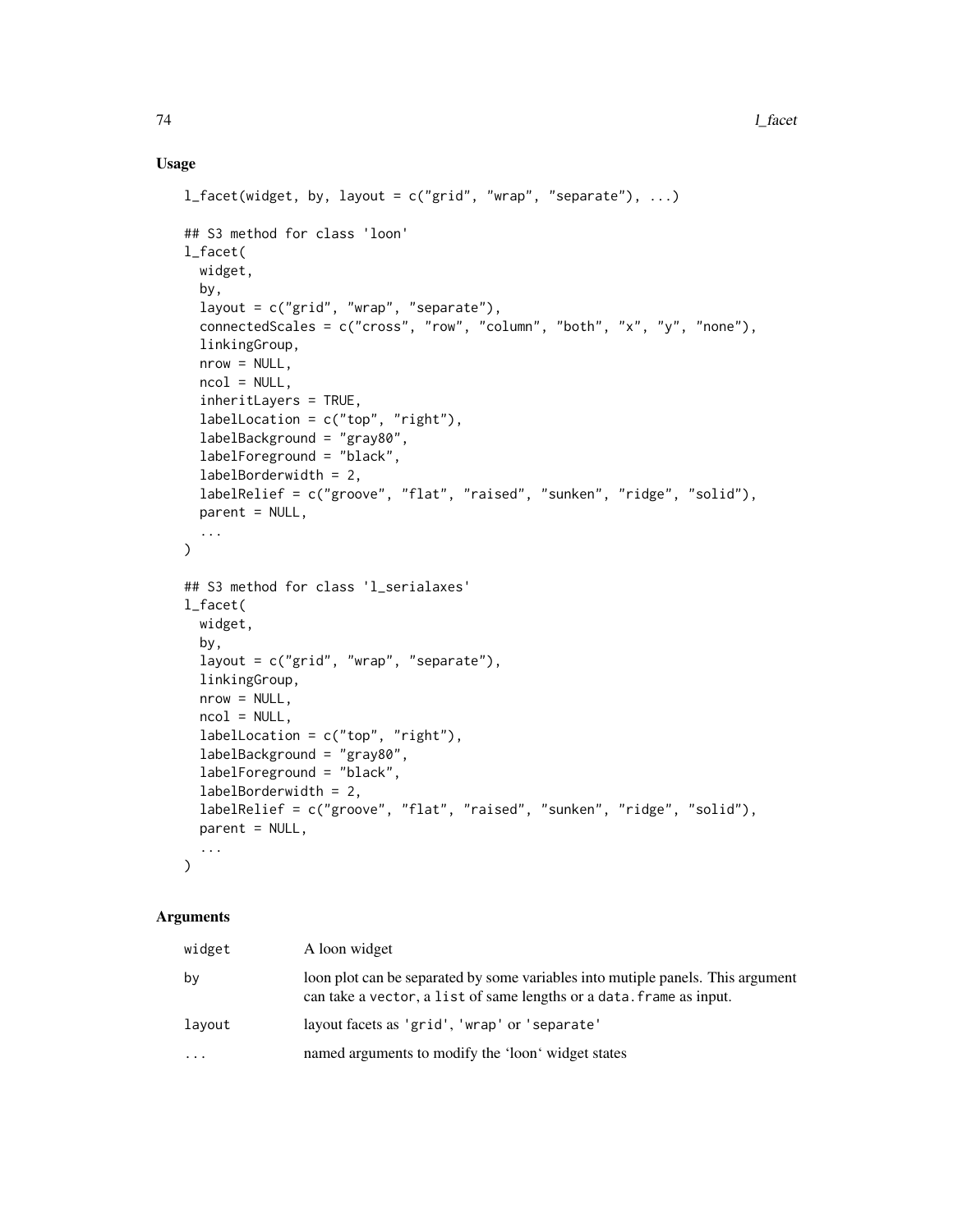#### l\_facet 75

connectedScales Determines how the scales of the facets are to be connected depending on which layout is used. For each value of layout, the scales are connected as follows: • layout = "wrap": Across all facets, when connectedScales is – "x", then only the "x" scales are connected – "y", then only the "y" scales are connected – "both", both "x" and "y" scales are connected – "none", neither "x" nor "y" scales are connected. For any other value, only the "y" scale is connected. • layout = "grid": Across all facets, when connectedScales is – "cross", then only the scales in the same row and the same column are connected – "row", then both "x" and "y" scales of facets in the same row are connected – "column", then both "x" and "y" scales of facets in the same column are connected – "x", then all of the "x" scales are connected (regardless of column) – "y", then all of the "y" scales are connected (regardless of row) – "both", both "x" and "y" scales are connected in all facets – "none", neither "x" nor "y" scales are connected in any facets. linkingGroup A linkingGroup for widgets. If missing, default would be a paste of "layout" and the current tk path number. nrow The number of layout rows ncol The number of layout columns inheritLayers Logical value. Should widget layers be inherited into layout panels? labelLocation Labels location. • Length two vector for layout grid. The first one is used to determine the position of column labels ('top' or 'bottom'). The second one is used to determine the position of row labels ('right' or 'left'). • Length one vector for layout wrap, 'top' or 'bottom'. labelBackground Label background color labelForeground Label foreground color labelBorderwidth Label border width labelRelief Label relief parent parent widget path

# Value

an 'l\_facet' object (an 'l\_compound' object), being a list with named elements, each representing a separate interactive plot. The names of the plots should be self explanatory and a list of all plots can be accessed from the 'l\_facet' object via 'l\_getPlots()'.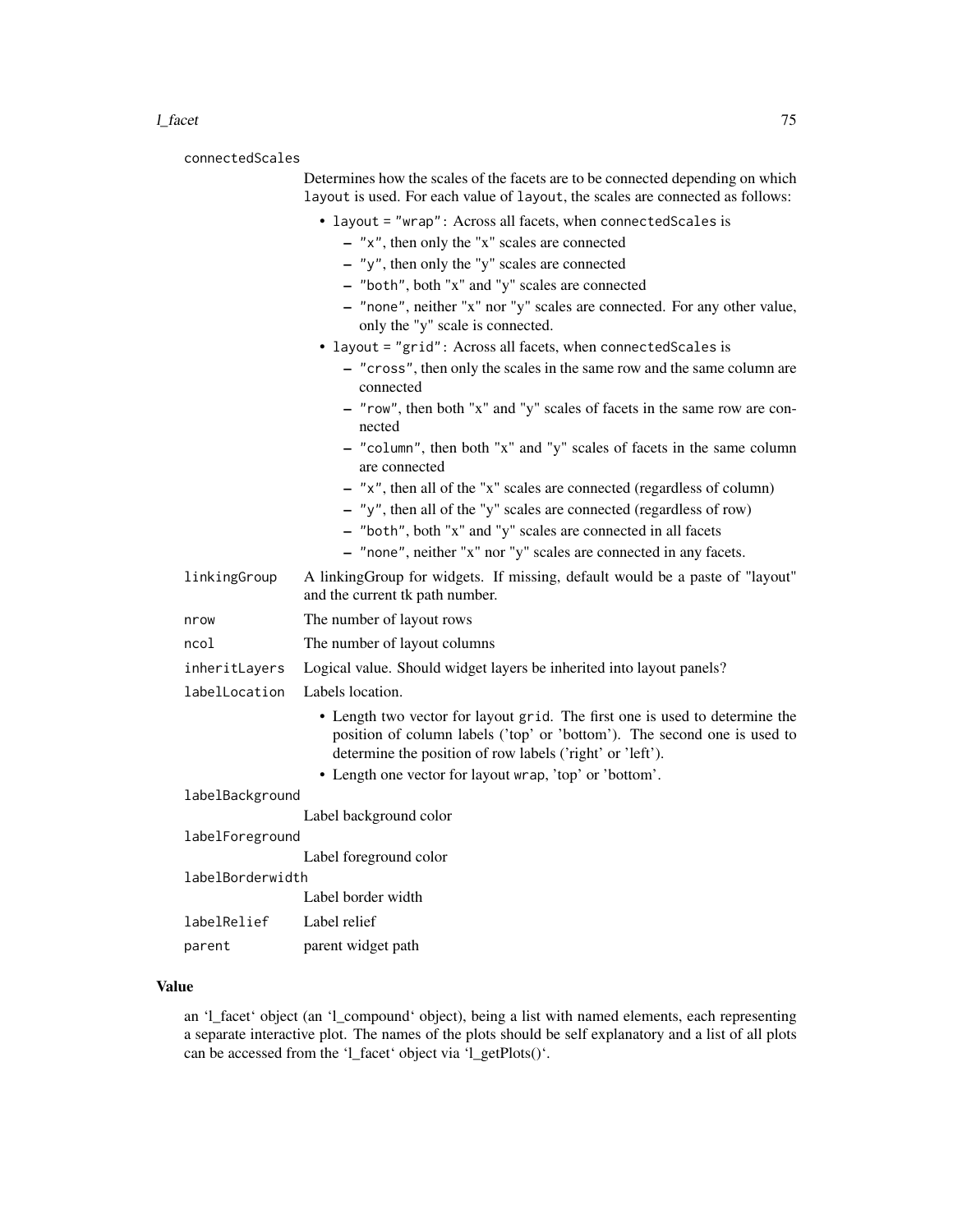### Examples

```
if(interactive()) {
 library(maps)
 p <- with(quakes, l_plot(long, lat, linkingGroup = "quakes"))
 p["color"][quakes$mag < 5 & quakes$mag >= 4] <- "lightgreen"
 p["color"][quakes$mag < 6 & quakes$mag >= 5] <- "lightblue"
 p["color"][quakes$mag >= 6] <- "firebrick"
 # A Fiji map
 NZFijiMap <- map("world2", regions = c("New Zealand", "Fiji"), plot = FALSE)
 l_layer(p, NZFijiMap,
          label = "New Zealand and Fiji",
          color = "forestgreen",
          index = "end")
 fp \leftarrow l_facet(p, by = "color", layout = "grid",
                linkingGroup = "quakes")
}
if(interactive()) {
# serialaxes facets
s <- l_serialaxes(iris, color = iris$Species,
                  scaling = "observation")
fs \leftarrow 1_facet(s, layout = "wrap", by = iris$Species)# The linkingGroup can be printed or accessed by
l_configure(s, linkingGroup = fs[[1]]['linkingGroup'], sync = "pull")
}
```

```
l_getBinData Get information on current bins from a histogram
```
### Description

Queries the histogram and returns information about all active cases contained by the histogram's bins.

### Usage

```
l_getBinData(widget)
```
#### Arguments

widget A loon histogram widget.

# Value

A nested list of the bins in the histogram which contain active points. Each bin is a list of the counts, the point indices, and the minimum  $(x0)$  and maximum  $(x1)$  of that bin. Loon histogram bins are open on the left and closed on the right by default, namely " $(x0, x1]$ ". The counts and the points further identify the number and ids of all points, those which are selected, and those of each colour in that bin (identified by their hex12 colour from tcl).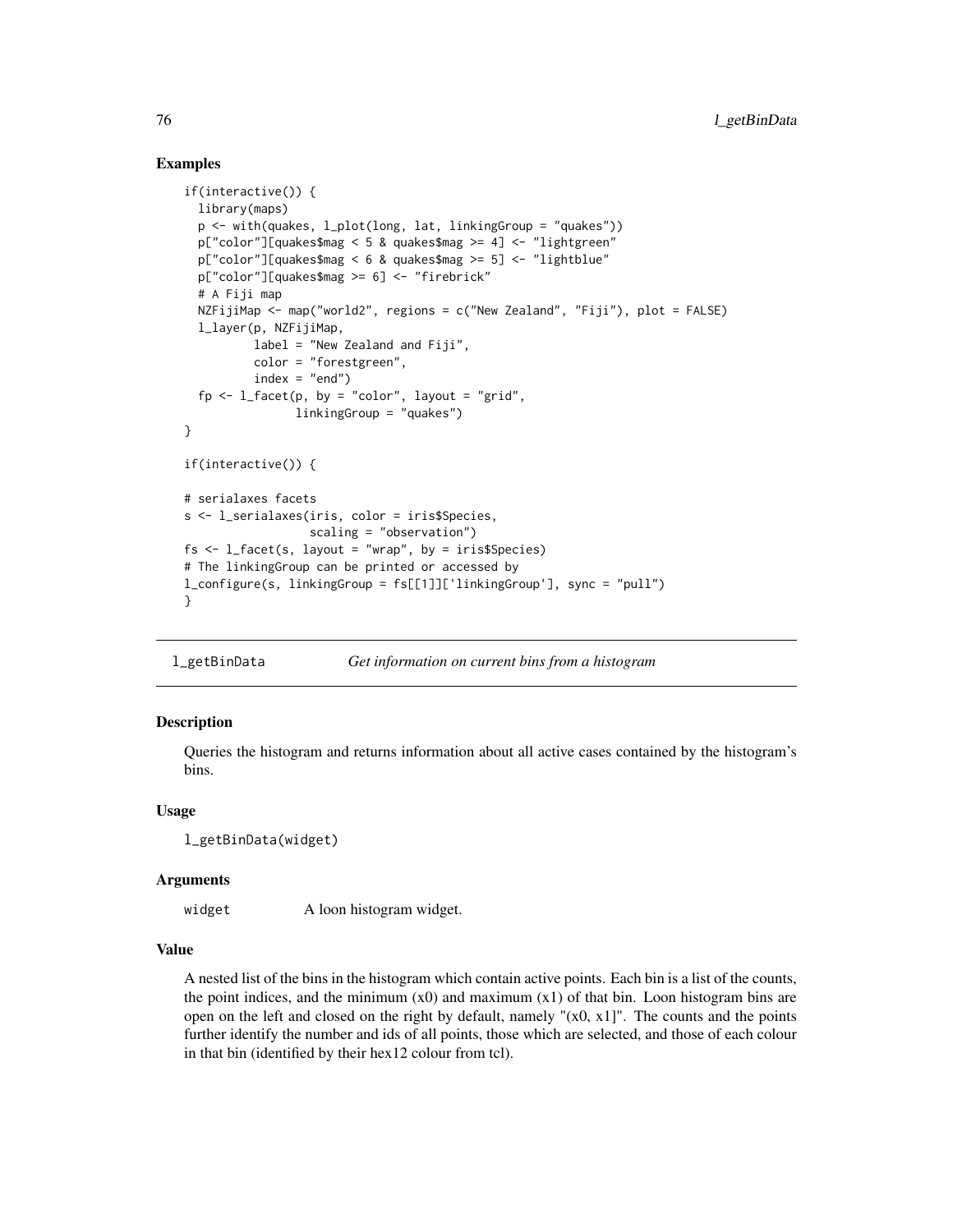# l\_getBinIds 77

# See Also

[l\\_getBinIds](#page-76-0), [l\\_breaks](#page-57-0), [l\\_binCut](#page-31-0)

<span id="page-76-0"></span>l\_getBinIds *Gets the ids of the active points in each bin of a histogram*

#### Description

Queries the histogram and returns the ids of all active points in each bin that contains active points.

#### Usage

l\_getBinIds(widget)

#### Arguments

widget A loon histogram widget.

# Value

A named list of the bins in the histogram and the ids of their active points.

### See Also

[l\\_getBinData](#page-75-0), [l\\_breaks](#page-57-0), [l\\_binCut](#page-31-0)

l\_getColorList *Get loon's color mapping list*

### Description

The color mapping list is used by loon to convert nominal values to color values, see the documentation for [l\\_setColorList](#page-245-0).

### Usage

l\_getColorList()

# Value

a vector with hex-encoded colors

### See Also

[l\\_setColorList](#page-245-0)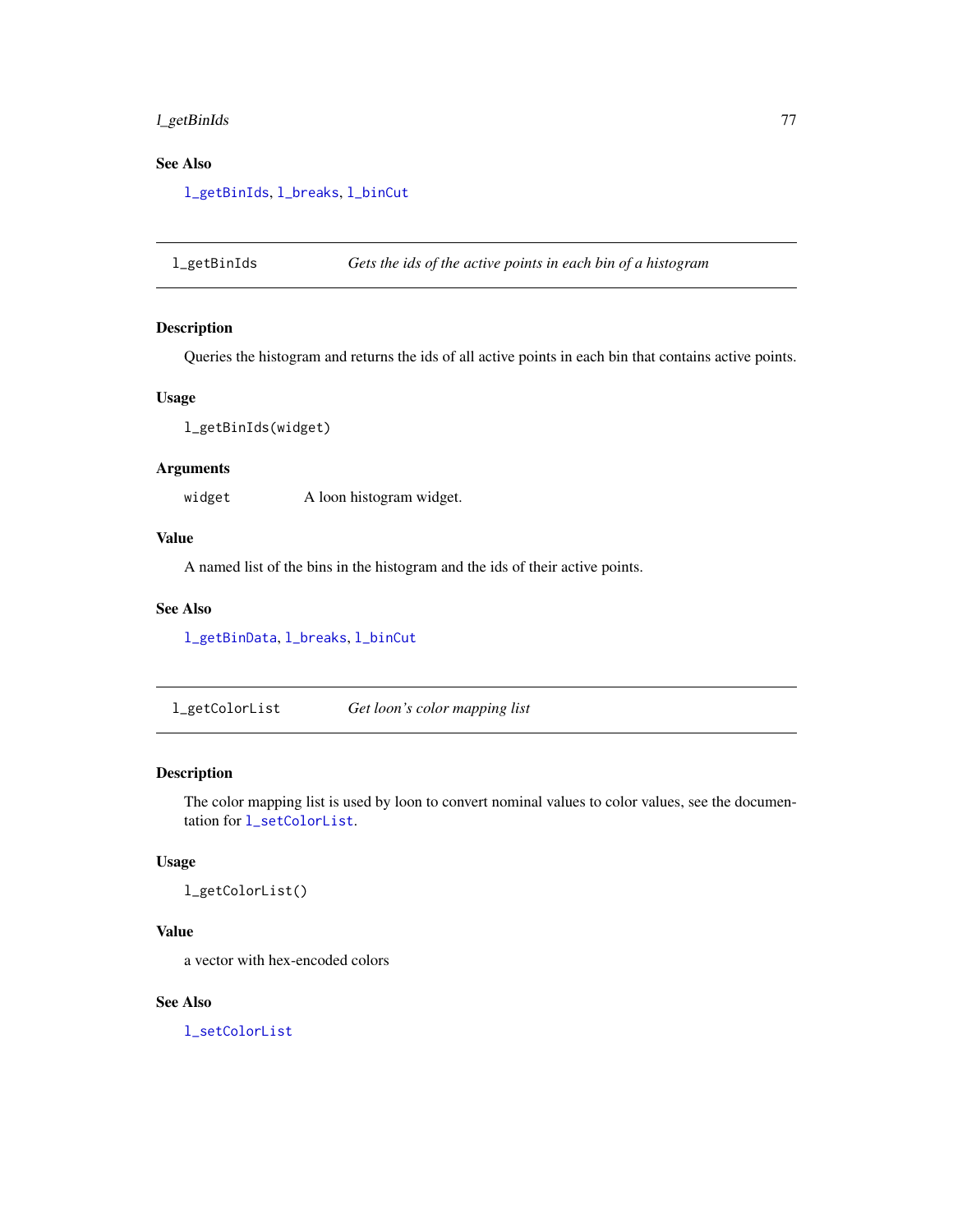### Description

This function can be used to create the loon objects from a valid widget path name. The main difference from l\_create\_handle is that l\_getFromPath can take a loon compound widget path but l\_create\_handle cannot.

#### Usage

```
l_getFromPath(target)
```
### Arguments

target loon object specification (e.g. ".l0.plot")

#### Details

For more information run: l\_help("learn\_R\_intro.html#re-creating-object-handles")

### See Also

[l\\_create\\_handle](#page-68-0) [l\\_loonWidgets](#page-178-0)

### Examples

```
## Not run:
l_pairs(iris, showHistogram = TRUE)
# The path can be found at the top of tk title
# Suppose it is the first loon widget, this path should be ".l0.pairs"
p <- l_create_handle(".l0.pairs") # error
p <- l_getFromPath(".l0.pairs")
```
## End(Not run)

l\_getGraph *Extract a loongraph or graph object from loon's graph display*

#### **Description**

The graph display represents a graph with the nodes, from, to, and isDirected plot states. This function creates a loongraph or a graph object using these states.

### Usage

l\_getGraph(widget, asloongraph = TRUE)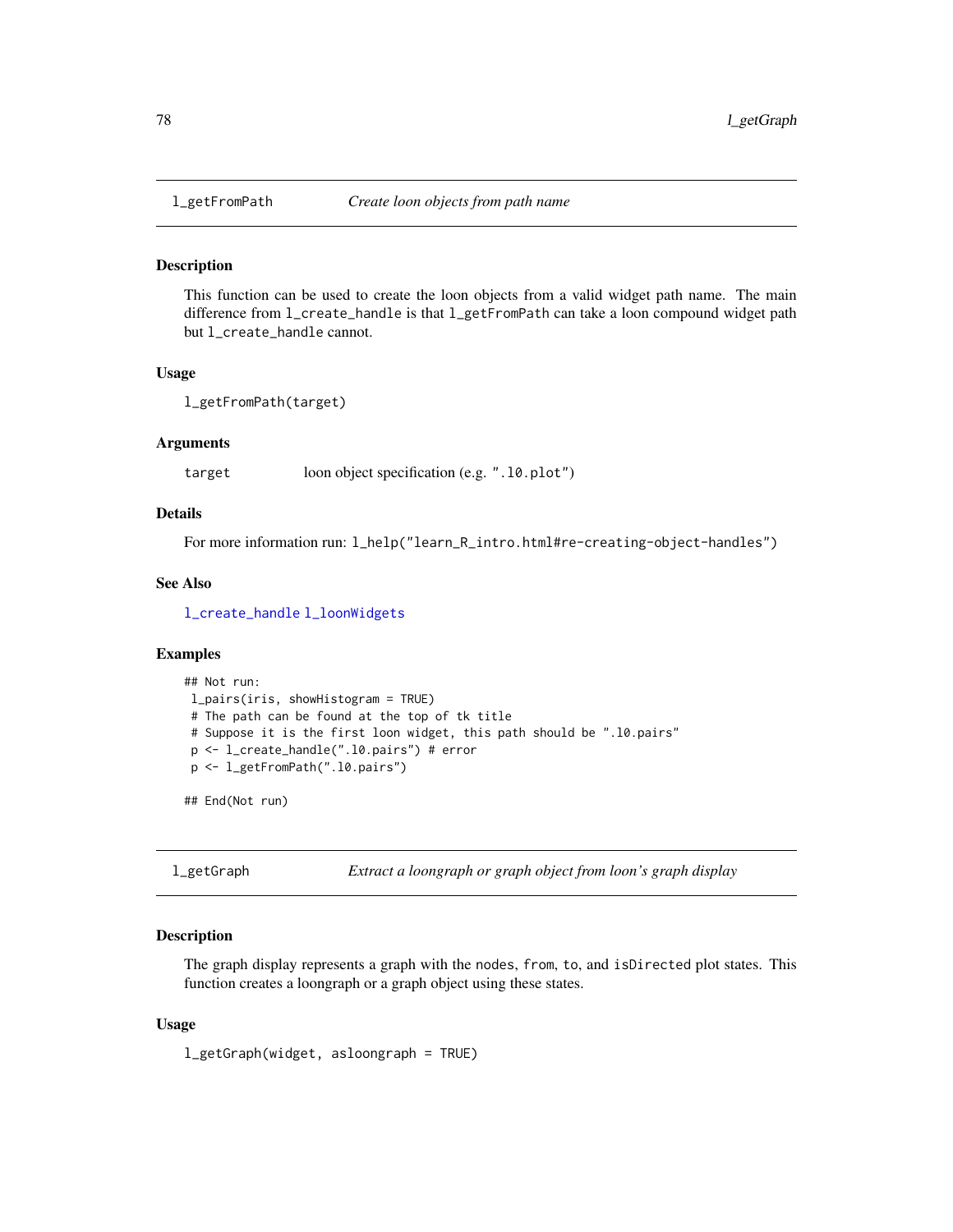# l\_getLinkedStates 79

# Arguments

| widget      | a graph widget handle                                                        |
|-------------|------------------------------------------------------------------------------|
| asloongraph | boolean, if TRUE then the function returns a loongraph object, otherwise the |
|             | function returns a graph object defined in the graph R package.              |

# Value

a loongraph or a graph object

#### See Also

[l\\_graph](#page-100-0), [loongraph](#page-22-0)

l\_getLinkedStates *Query the States that are Linked with Loon's Standard Linking Model*

# Description

Loon's standard linking model is based on three levels, the linkingGroup and linkingKey states and the *used linkable states*. See the details in the documentation for  $1$ \_setLinkedStates.

# Usage

```
l_getLinkedStates(widget)
```
### Arguments

widget widget path as a string or as an object handle

### Value

vector with state names that are linked states

# See Also

[l\\_setLinkedStates](#page-250-0)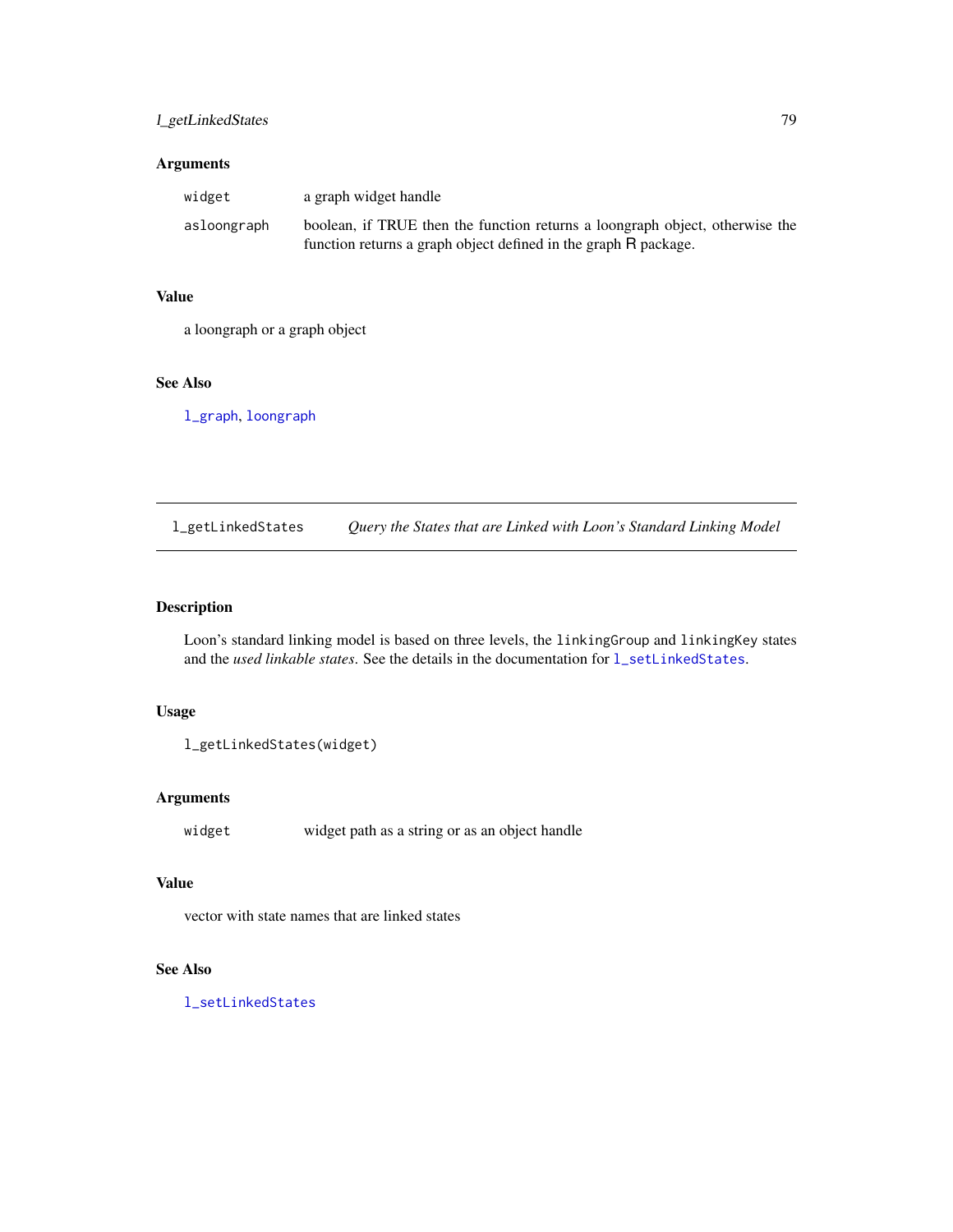### Description

For the target compound loon plot, determines location (only and excluding the grobs) arguments to pass to 'gridExtra::arrangeGrob()'

# Usage

```
l_getLocations(target)
## S3 method for class 'l_facet'
l_getLocations(target)
## S3 method for class 'l_pairs'
l_getLocations(target)
## S3 method for class 'l_ts'
l_getLocations(target)
```
### Arguments

target the (compound) loon plot whose locations are needed lay it out.

### Value

a list of an appropriate subset of the named location arguments 'c("ncol", "nrow", "layout\_matrix", "heights", "widths")'. There are as many heights and widths as there are plots returned by  $l_g$ etPlots(); these specify the relative height and width of each plot in the display. layout\_matrix is an nrow by ncol matrix whose entries identify the location of each plot in l\_getPlots() by their index.

### Examples

```
if(interactive()) {
```

```
pp <- l_pairs(iris, showHistograms = TRUE)
ll <- l_getLocations(pp)
nplots <- length(l_getPlots(pp))
# the plots returned by l_getPlots(pp) are positioned
# in order by the layout_matrix
# ll$layout_matrix TODO
}
```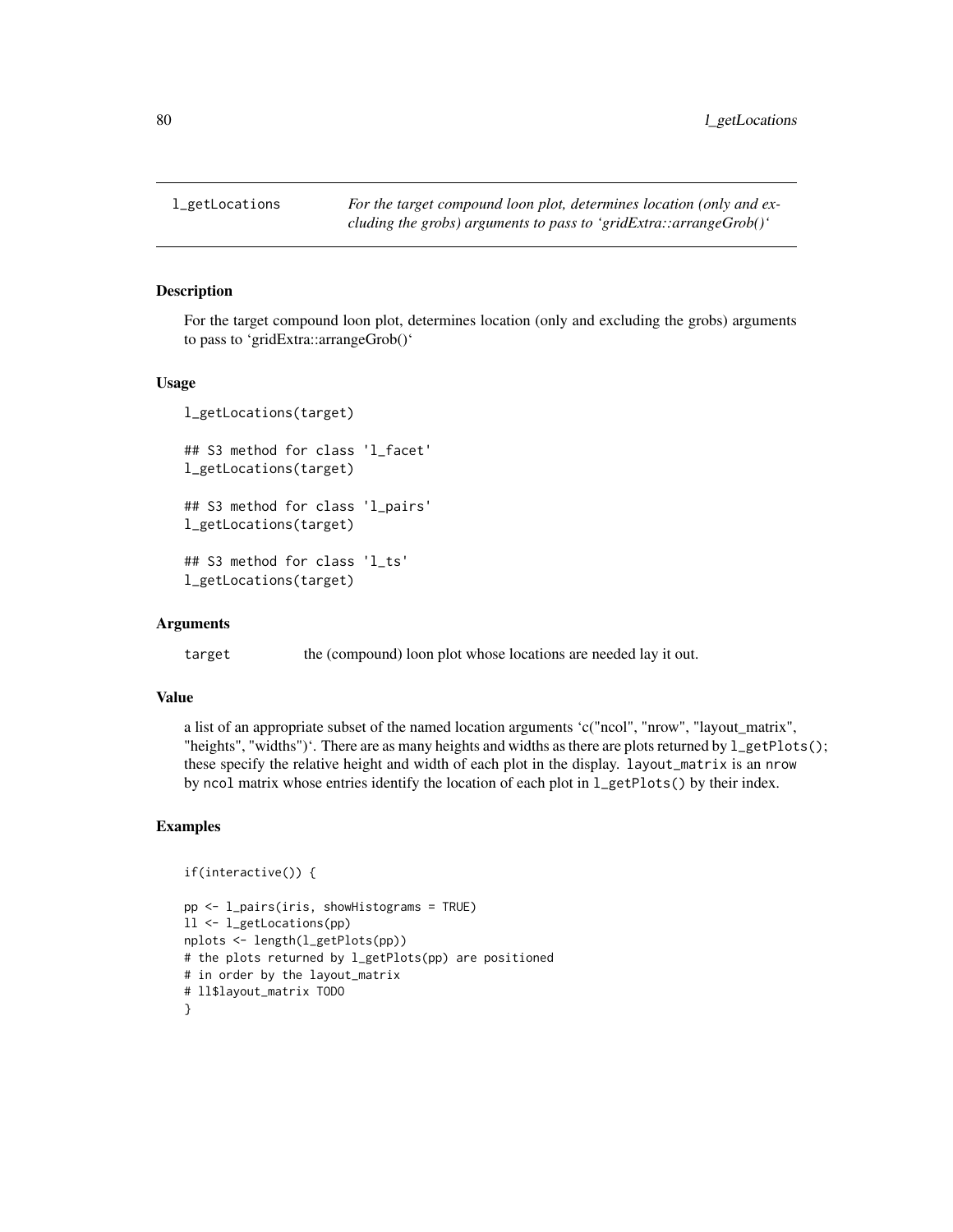<span id="page-80-1"></span>

# Description

All of loon's displays access a set of common options. This function accesses and returns the current value of the named option.

### Usage

```
l_getOption(option)
```
# Arguments

option the name of the option being queried.

# Value

the value of the named option.

### See Also

[l\\_getOptionNames](#page-80-0), [l\\_userOptions](#page-256-0), [l\\_userOptionDefault](#page-256-1), [l\\_setOption](#page-251-0)

# Examples

```
l_getOption("background")
```
<span id="page-80-0"></span>l\_getOptionNames *Get the names of all loon display options*

# Description

All of loon's displays access a set of common options. This function accesses and returns the names of all loon options.

# Usage

l\_getOptionNames()

### Value

a vector of all loon display option names.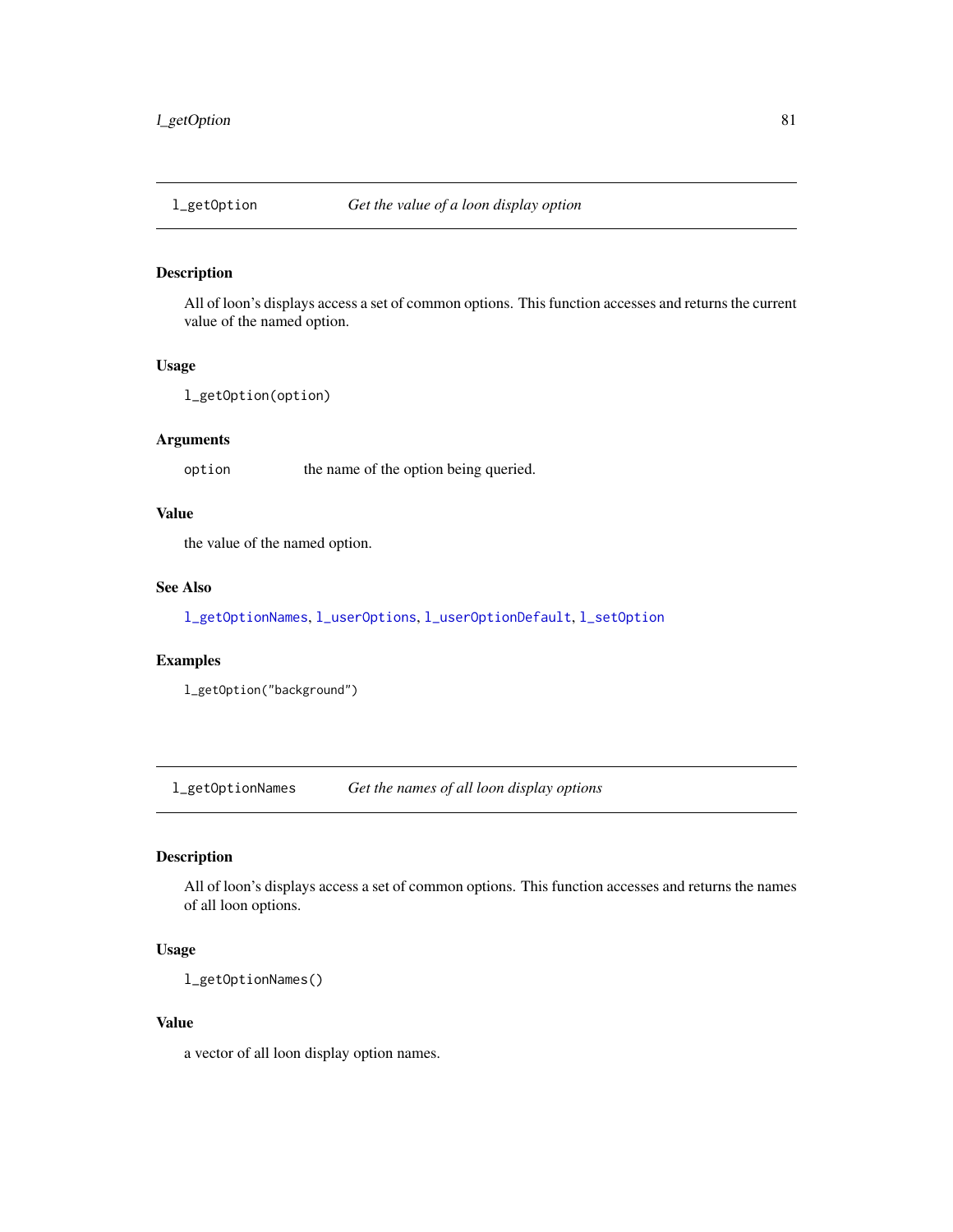# See Also

[l\\_getOption](#page-80-1), [l\\_userOptions](#page-256-0), [l\\_userOptionDefault](#page-256-1), [l\\_setOption](#page-251-0)

# Examples

l\_getOptionNames()

l\_getPlots *For the target compound loon plot, determines all the loon plots in that compound plot.*

### Description

For the target compound loon plot, determines all the loon plots in that compound plot.

### Usage

```
l_getPlots(target)
## S3 method for class 'l_facet'
l_getPlots(target)
## S3 method for class 'l_pairs'
l_getPlots(target)
## S3 method for class 'l_ts'
l_getPlots(target)
```
# Arguments

target the (compound) loon plot to be laid out.

# Value

a list of the named arguments and their values to be passed to 'gridExtra::arrangeGrob()'.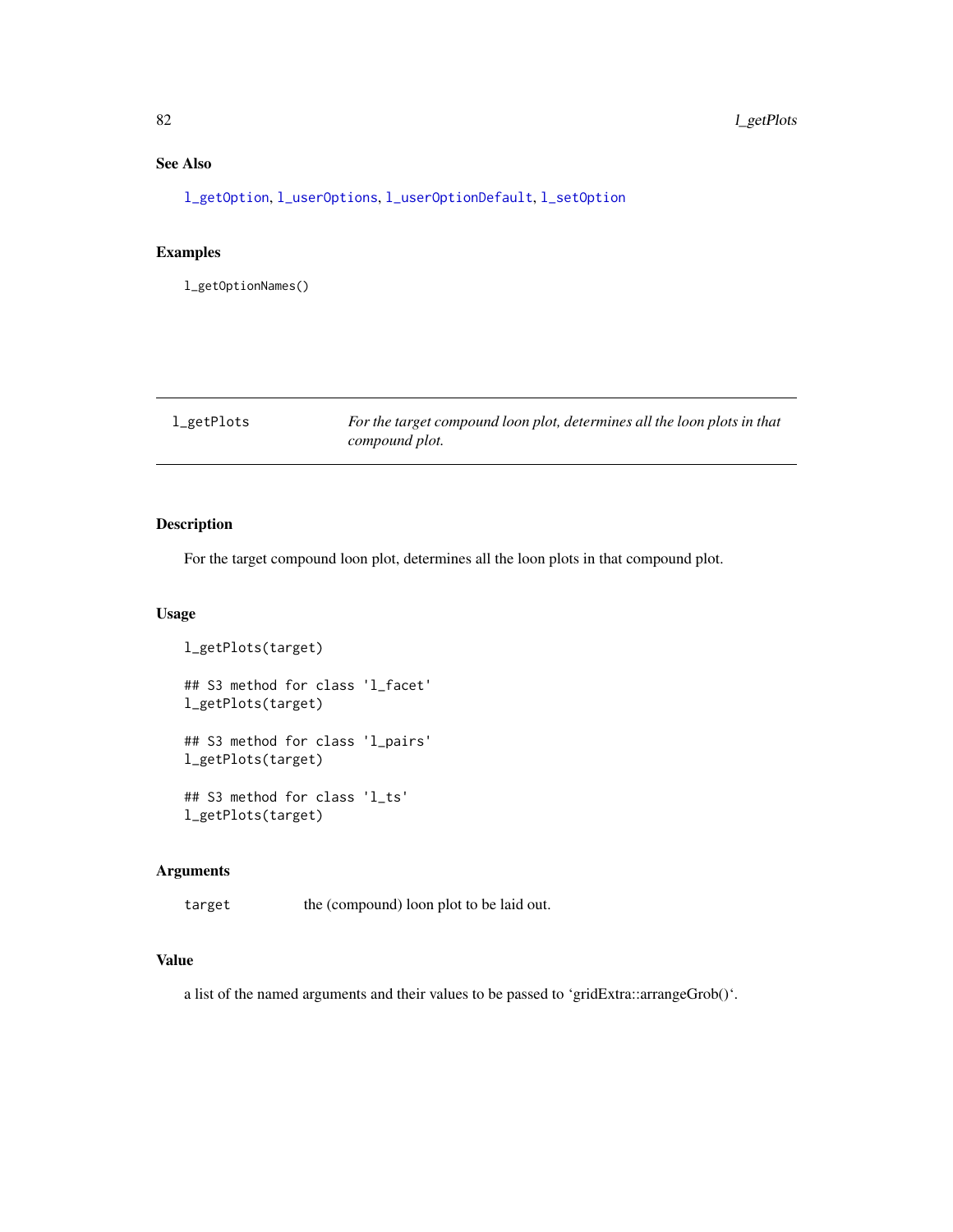<span id="page-82-0"></span>l\_getSavedStates *Retrieve saved plot states from the named file.*

#### **Description**

l\_getSavedStates reads a file created by l\_saveStates() containing the saved info states of a loon plot returning a loon object of class "1\_savedStates". This is helpful, for example, when using RMarkdown or some other notebooking facility to recreate an earlier saved loon plot so as to present it in the document.

Note that if the plot saved was an "l\_compound" then l\_getSavedStates will return a list of the plots with each list item being the saved states of the corresponding plots.

### Usage

```
l_getSavedStates(file = stop("missing name of file"), ...)
```
### Arguments

| file     | a connection or the name of the file where the "1_savedStates" R object is to |
|----------|-------------------------------------------------------------------------------|
|          | be read from (as in readRDS().                                                |
| $\cdots$ | further arguments passed to readRDS().                                        |

# Value

a list of class 'l\_savedStates' containing the states and their values. Also has an attribute 'l\_plot\_class' which contains the class vector of the plot 'p'

#### See Also

[l\\_getSavedStates](#page-82-0) [l\\_copyStates](#page-65-0) [l\\_info\\_states](#page-121-0) [readRDS](#page-0-0) [saveRDS](#page-0-0)

### Examples

```
if(interactive()){
#
# Suppose you have some plot that you created like
p <- l_plot(iris, showGuides = TRUE)
#
# and coloured groups by hand (using the mouse and inspector)
# so that you ended up with these colours:
p["color"] <- rep(c( "lightgreen", "firebrick","skyblue"),
                  each = 50)
#
# Having determined the colours you could save them (and other states)
# in a file of your choice, here some tempfile:
myFileName <- tempfile("myPlot", fileext = ".rds")
#
# Save the named states of p
```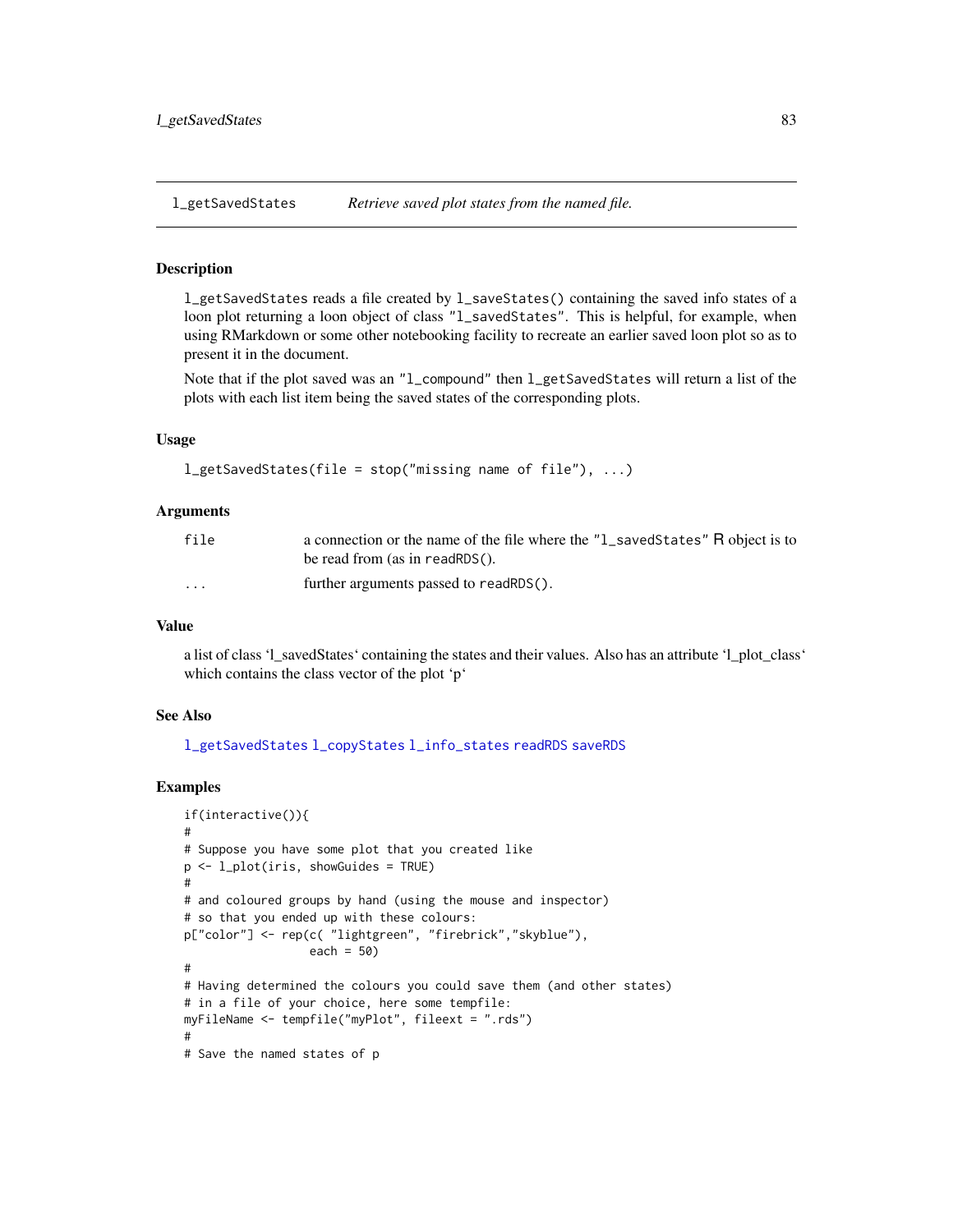```
l_saveStates(p,
             states = c("color", "active", "selected"),
             file = myFileName)
#
# These can later be retrieved and used on a new plot
# (say in RMarkdown) to set the new plot's values to those
# previously determined interactively.
p_new <- l_plot(iris, showGuides = TRUE)
p_saved_info <- l_getSavedStates(myFileName)
#
# We can tell what kind of plot was saved
attr(p_saved_info, "l_plot_class")
#
# The result is a list of class "l_savedStates" which
# contains the names of the
p_new["color"] <- p_saved_info$color
#
# The result is that p_new looks like p did
# (after your interactive exploration)
# and can now be plotted as part of the document
plot(p_new)
#
# For compound plots, the info_states are saved for each plot
pp <- l_pairs(iris)
myPairsFile <- tempfile("myPairsPlot", fileext = ".rds")
#
# Save the names states of pp
l_saveStates(pp,
             states = c("color", "active", "selected"),
             file = myPairsFile)
pairs_info <- l_getSavedStates(myPairsFile)
#
# For compound plots, the info states for all constitutent
# plots are saved. The result is a list of class "l_savedStates"
# whose elements are the named plots as "l_savedStates"
# themselves.
#
# The names of the plots which were saved
names(pairs_info)
#
# And the names of the info states whose values were saved for
# the first plot
names(pairs_info$x2y1)
#
# While it is generally recommended to access (or assign) saved
# state values using the $ sign accessor, paying attention to the
# nested list structure of an "l_savedStates" object (especially for
# l_compound plots), R's square bracket notation [] has also been
# specialized to allow a syntactically simpler (but less precise)
# access to the contents of an l_savedStates object.
#
# For example,
p_saved_info["color"]
```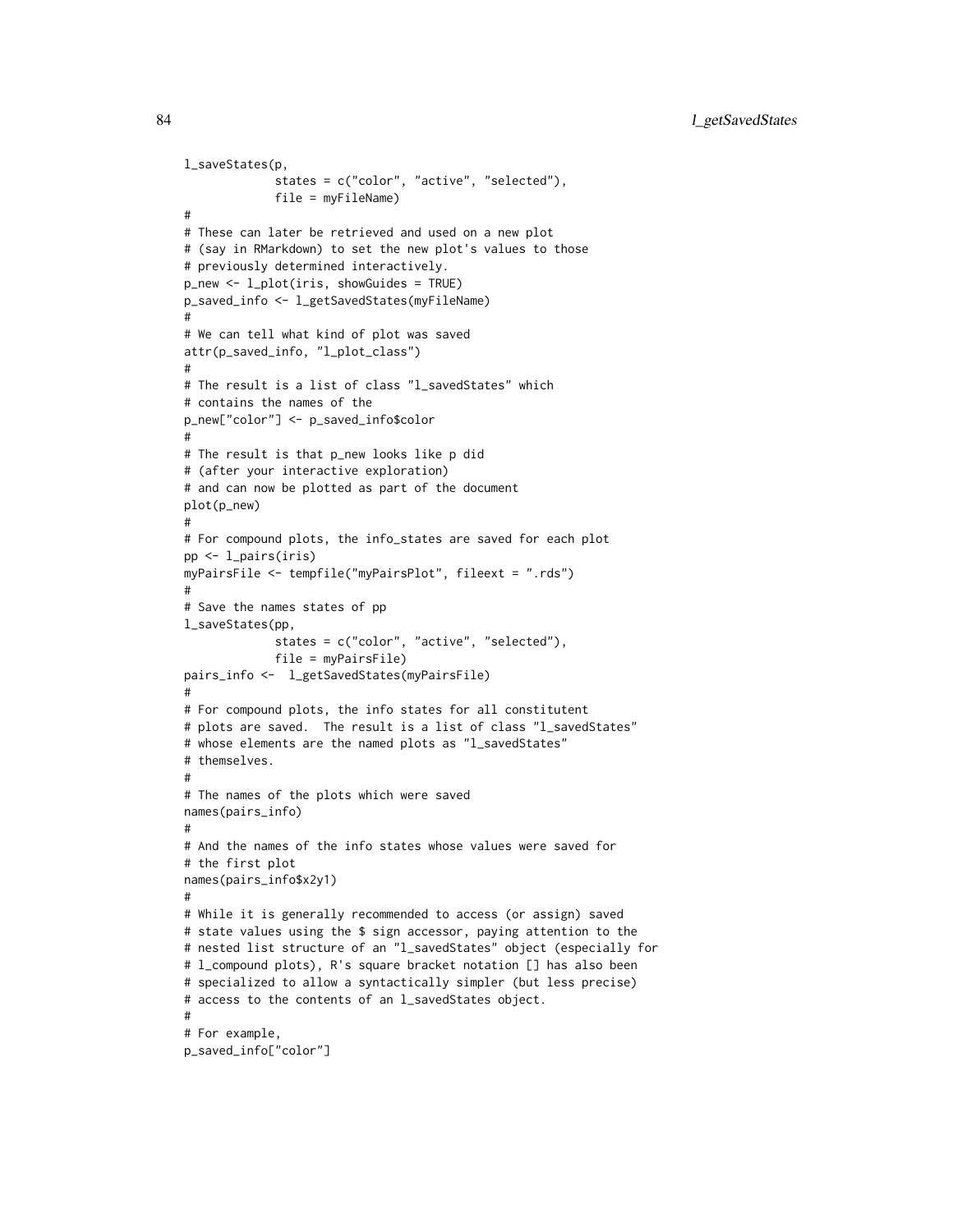l\_get\_arrangeGrobArgs 85

```
#
# returns the saved "color" as a vector of colours.
#
# In contrast,
pairs_info["x2y1"]
# returns the l_savedStates object of the states of the plot named "x2y1",
# but
pairs_info["color"]
# returns a LIST of colour vectors, by plot as they were named in pairs_info
#
# As a consequence, the following two are equivalent,
pairs_info["x2y1"]["color"]
# finds the value of "color" from an "l_savedStates" object
# whereas
pairs_info["color"][["x2y1"]]
# finds the value of "x2y1" from a "list" object
#
# Also, setting a state of an "l_savedStates" is possible
# (though not generally recommended; better to save the states again)
#
p_saved_info["color"] <- rep("red", 150)
# changes the saved state "color" on p_saved_info
# whereas
pairs_info["color"] <- rep("red", 150)
# will set the red color for any plot within pairs_info having "color" saved.
# In this way the assignment function via [] is trying to be clever
# for l_savedStates for compound plots and so may have unintentional
# consequences if the user is not careful.
# Generally, one does not want/need to change the value of saved states.
# Instead, the states would be saved again from the interactive plot
# if change is necessary.
# Alternatively, more nuanced and careful control is maintained using
# the $ selectors for lists.
}
```
l\_get\_arrangeGrobArgs *For the target (compound) loon plot, determines all arguments (i.e. including the grobs) to be passed to 'gridExtra::arrangeGrob()' so as to determine the layout in 'grid' graphics.*

### **Description**

For the target (compound) loon plot, determines all arguments (i.e. including the grobs) to be passed to 'gridExtra::arrangeGrob()' so as to determine the layout in 'grid' graphics.

### Usage

l\_get\_arrangeGrobArgs(target)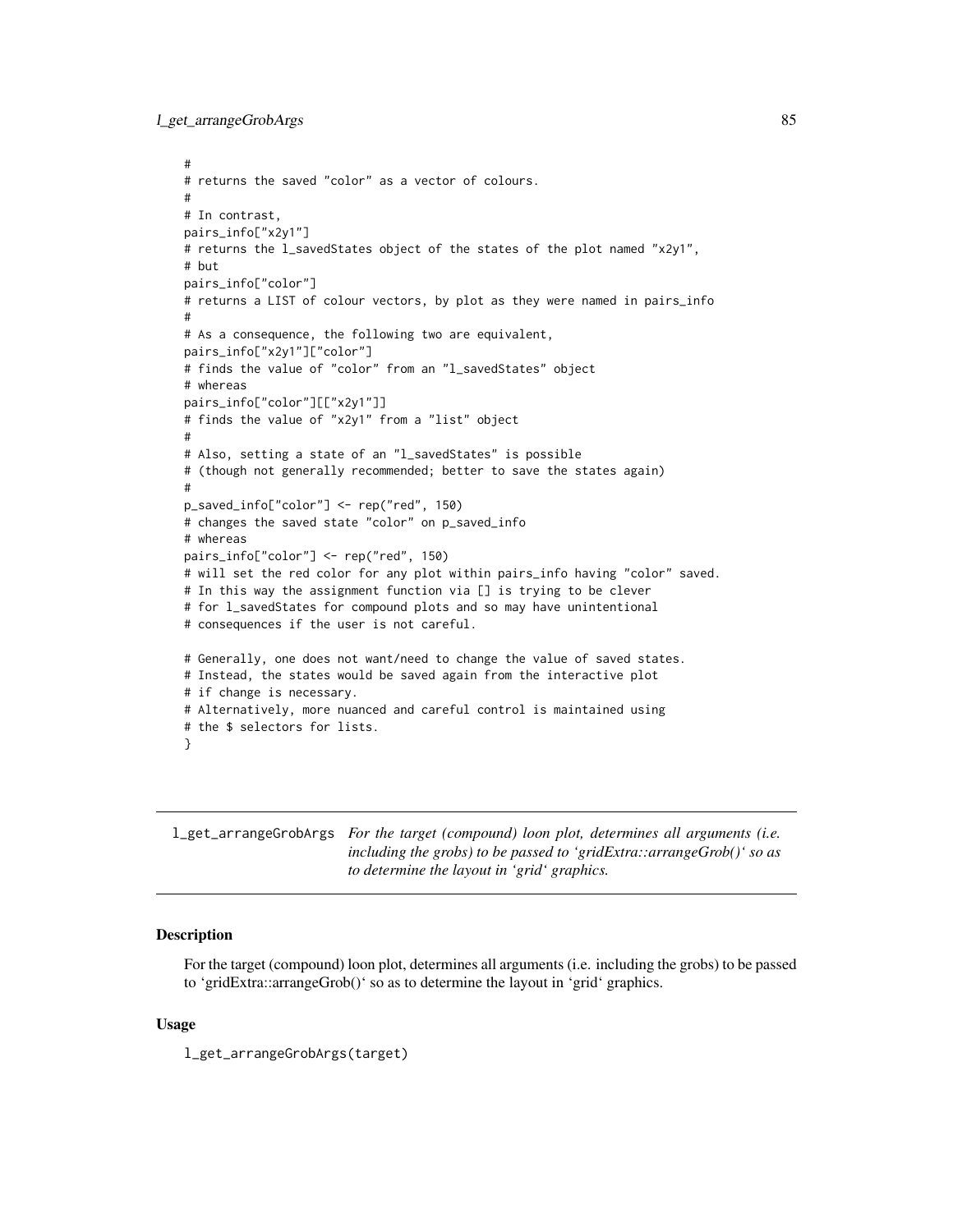### Arguments

target the (compound) loon plot to be laid out.

# Value

a list of the named arguments and their values to be passed to 'gridExtra::arrangeGrob()'.

l\_glyphs\_inspector *Create a Glyphs Inspector*

# Description

Inpectors provide graphical user interfaces to oversee and modify plot states

# Usage

l\_glyphs\_inspector(parent = NULL, ...)

# Arguments

| parent                  | parent widget path |
|-------------------------|--------------------|
| $\cdot$ $\cdot$ $\cdot$ | state arguments    |

### Value

widget handle

# See Also

[l\\_create\\_handle](#page-68-0)

# Examples

```
if(interactive()){
```

```
i <- l_glyphs_inspector()
}
```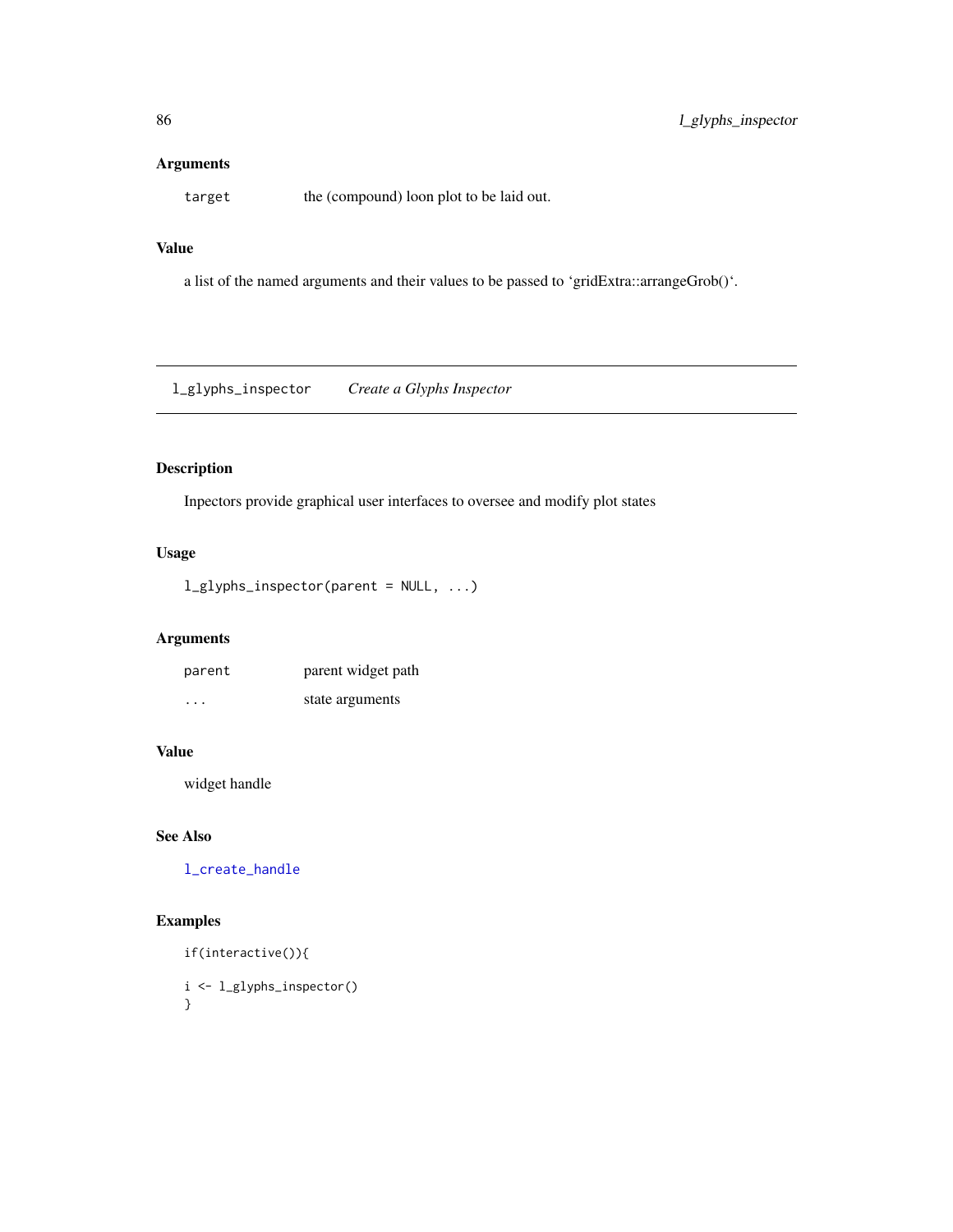l\_glyphs\_inspector\_image

*Create a Image Glyph Inspector*

# Description

Inpectors provide graphical user interfaces to oversee and modify plot states

# Usage

l\_glyphs\_inspector\_image(parent = NULL, ...)

# Arguments

| parent  | parent widget path |
|---------|--------------------|
| $\cdot$ | state arguments    |

# Value

widget handle

### See Also

[l\\_create\\_handle](#page-68-0)

# Examples

if(interactive()){

i <- l\_glyphs\_inspector\_image() }

l\_glyphs\_inspector\_pointrange *Create a Pointrange Glyph Inspector*

# Description

Inpectors provide graphical user interfaces to oversee and modify plot states

### Usage

l\_glyphs\_inspector\_pointrange(parent = NULL, ...)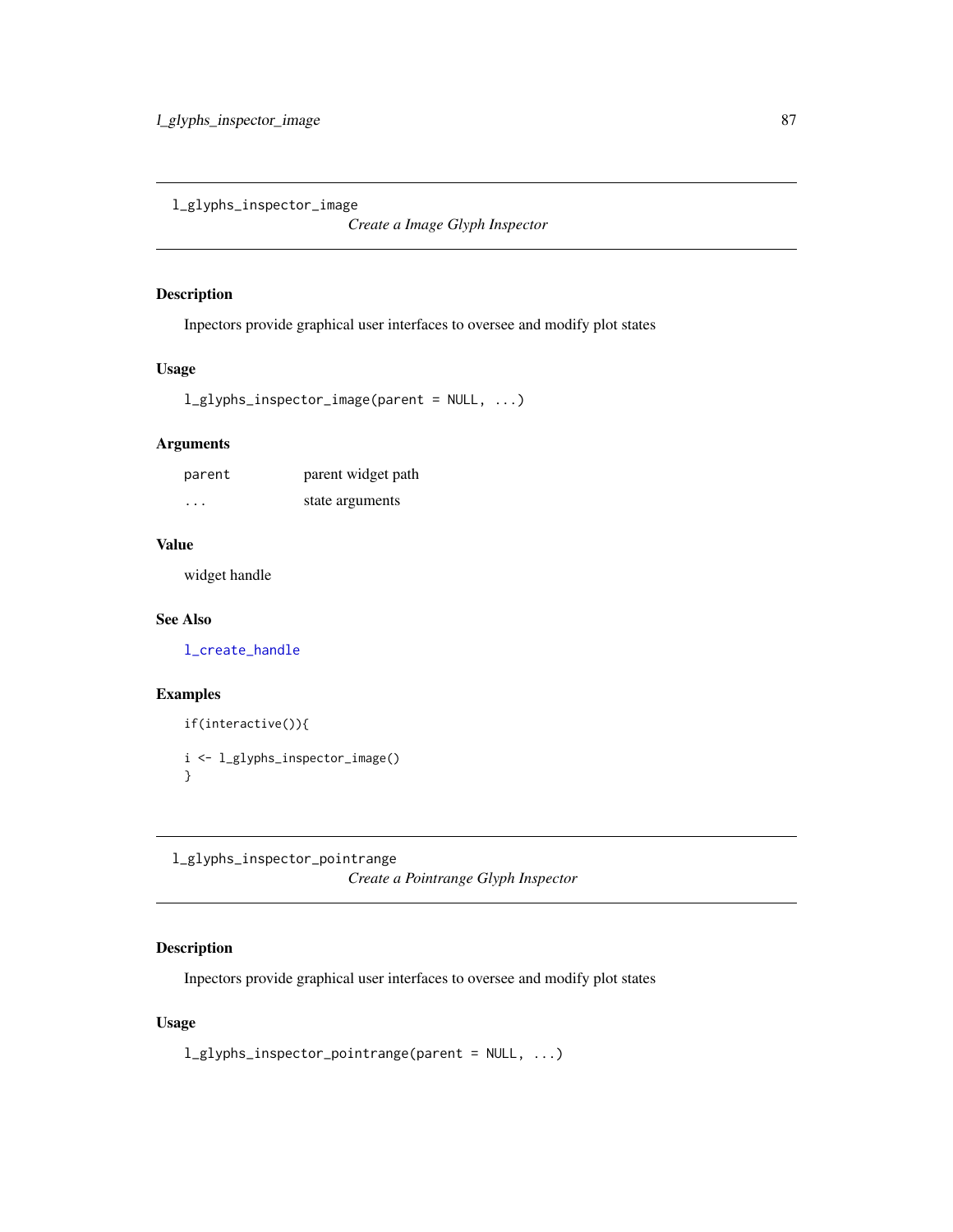# Arguments

| parent  | parent widget path |
|---------|--------------------|
| $\cdot$ | state arguments    |

# Value

widget handle

# See Also

[l\\_create\\_handle](#page-68-0)

# Examples

```
if(interactive()){
i <- l_glyphs_inspector_pointrange()
}
```
l\_glyphs\_inspector\_serialaxes

*Create a Serialaxes Glyph Inspector*

### Description

Inpectors provide graphical user interfaces to oversee and modify plot states

# Usage

```
l_glyphs_inspector_serialaxes(parent = NULL, ...)
```
# Arguments

| parent | parent widget path |
|--------|--------------------|
| .      | state arguments    |

# Value

widget handle

# See Also

[l\\_create\\_handle](#page-68-0)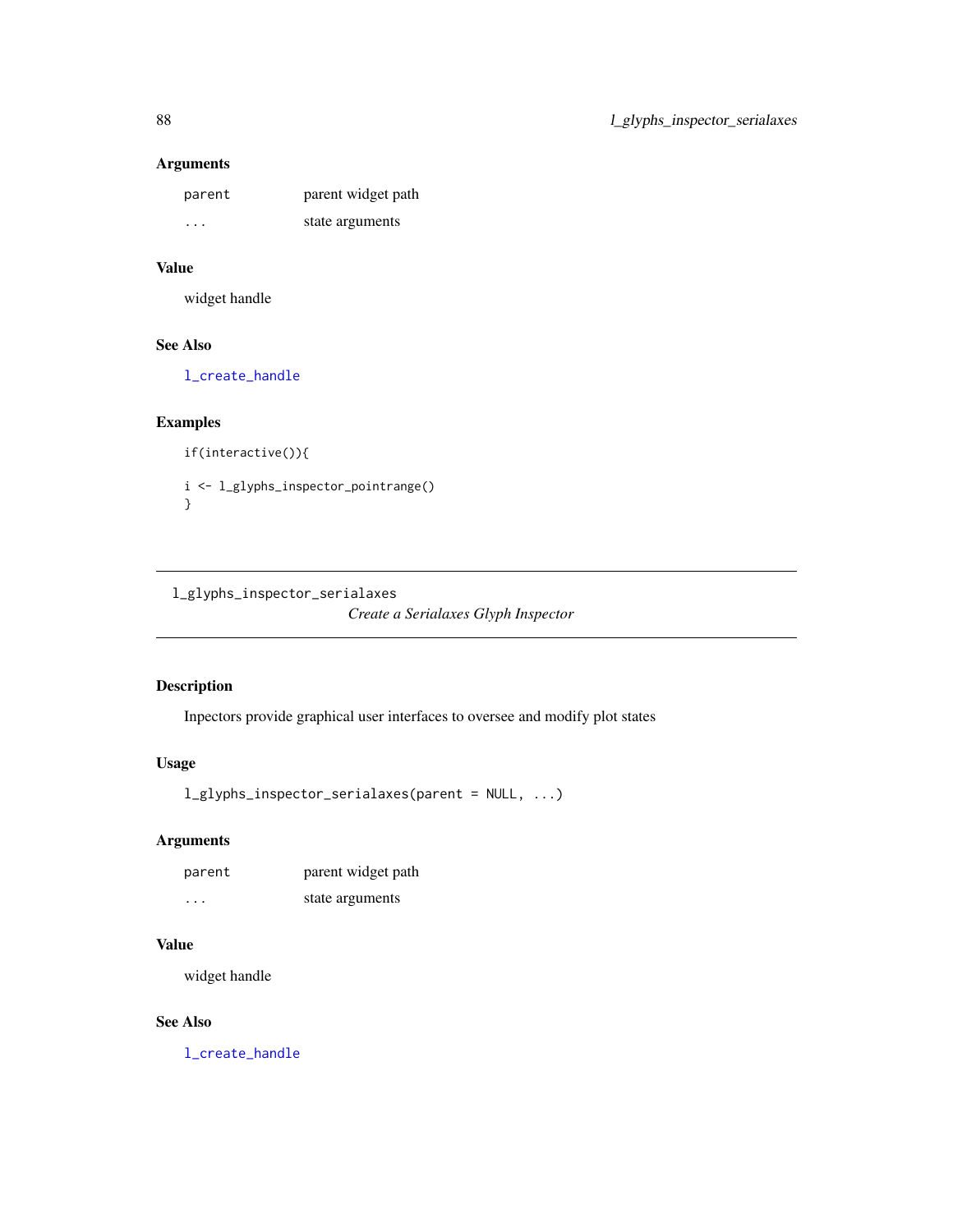# l\_glyphs\_inspector\_text 89

# Examples

if(interactive()){ i <- l\_glyphs\_inspector\_serialaxes() }

l\_glyphs\_inspector\_text

*Create a Text Glyph Inspector*

# Description

Inpectors provide graphical user interfaces to oversee and modify plot states

# Usage

l\_glyphs\_inspector\_text(parent = NULL, ...)

# Arguments

| parent | parent widget path |
|--------|--------------------|
| .      | state arguments    |

# Value

widget handle

# See Also

[l\\_create\\_handle](#page-68-0)

# Examples

```
if(interactive()){
```
i <- l\_glyphs\_inspector\_text() }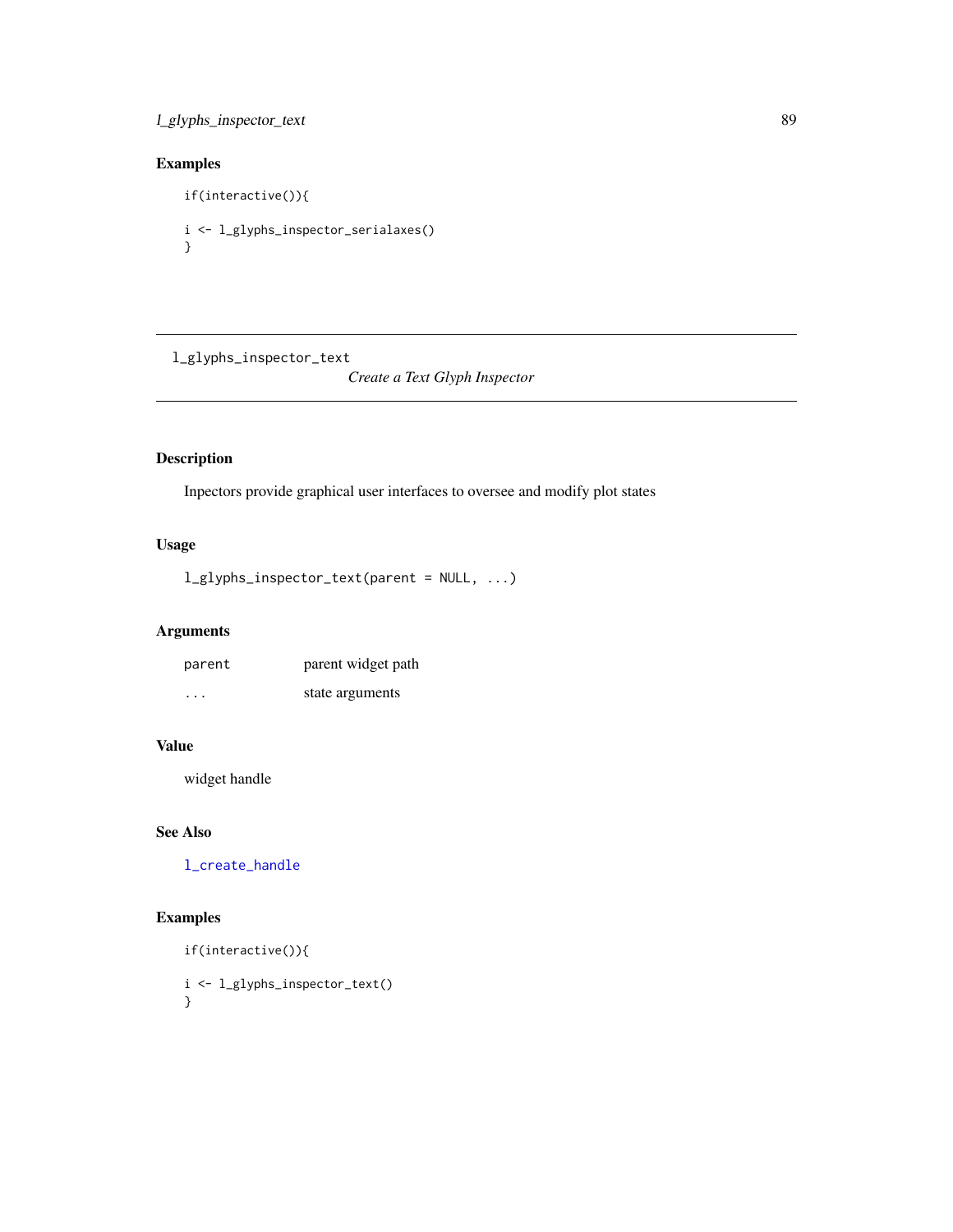<span id="page-89-0"></span>

#### Description

Generic method for adding user-defined glyphs. See details for more information about nonprimitive and primitive glyphs.

### Usage

l\_glyph\_add(widget, type, ...)

### Arguments

| widget                  | widget path as a string or as an object handle |
|-------------------------|------------------------------------------------|
| type                    | object used for method dispatch                |
| $\cdot$ $\cdot$ $\cdot$ | arguments passed on to method                  |

# Details

The scatterplot and graph displays both have the n-dimensional state 'glyph' that assigns each data point or graph node a glyph (i.e. a visual representation).

Loon distinguishes between primitive and non-primitive glyphs: the primitive glyphs are always available for use whereas the non-primitive glyphs need to be first specified and added to a plot before they can be used.

The primitive glyphs are:

'circle', 'ocircle', 'ccircle' 'square', 'osquare', 'csquare' 'triangle', 'otriangle', 'ctriangle' 'diamond', 'odiamond', 'cdiamond'

Note that the letter 'o' stands for outline only, and the letter 'c' stands for contrast and adds an outline with the 'foreground' color (black by default).

The non-primitive glyph types and their creator functions are:

| Type        | R creator function     |
|-------------|------------------------|
| Text        | l_glyph_add_text       |
| Serialaxes  | l_glyph_add_serialaxes |
| Pointranges | l_glyph_add_pointrange |
| Images      | l_glyph_add_image      |
| Polygon     | l_glyph_add_polygon    |

When adding non-primitive glyphs to a display, the number of glyphs needs to match the dimension n of the plot. In other words, a glyph needs to be defined for each observations. See in the examples.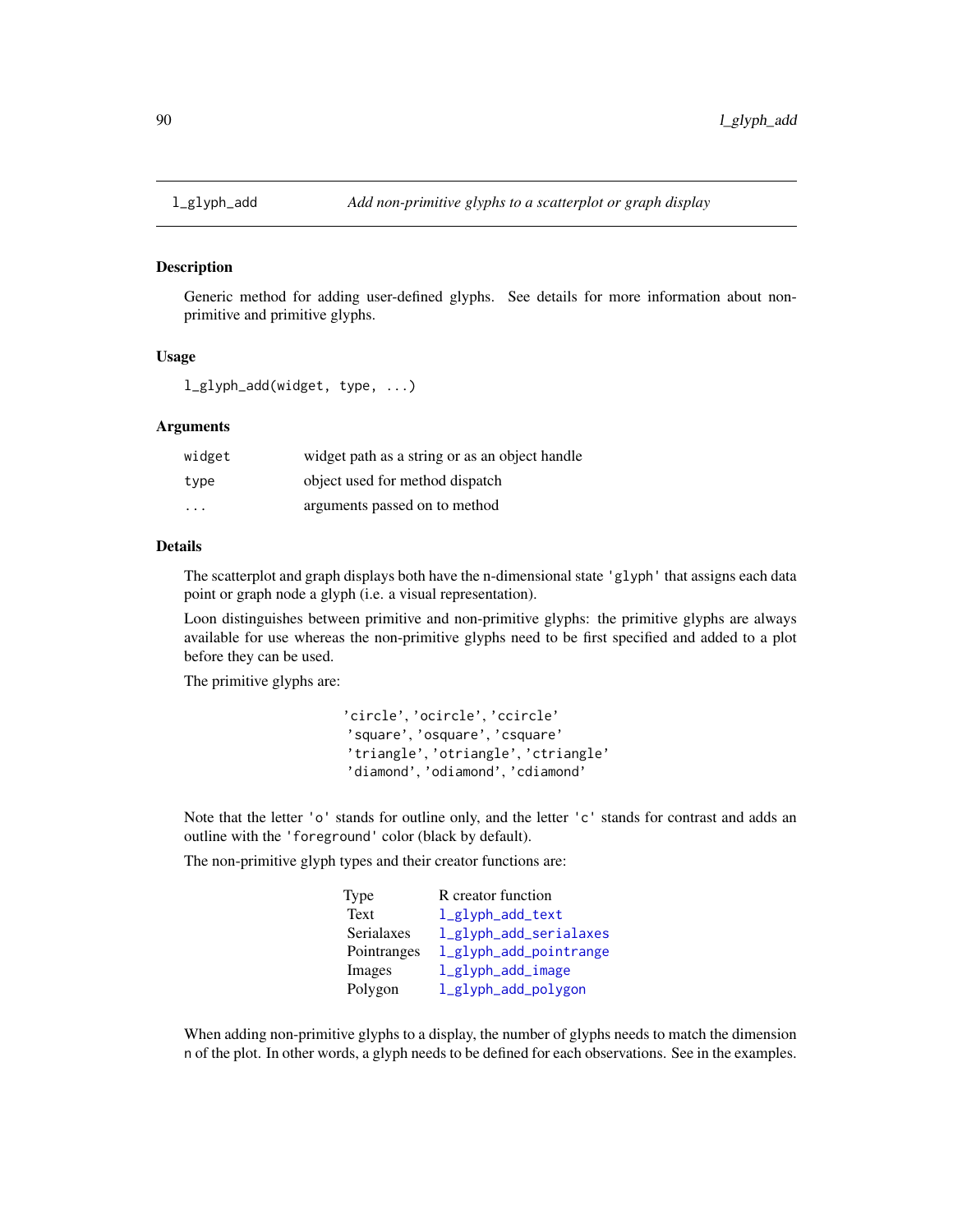# l\_glyph\_add.default 91

Currently loon does not support compound glyphs. However, it is possible to cunstruct an arbitrary glyph using any system and save it as a png and then re-import them as as image glyphs using [l\\_glyph\\_add\\_image](#page-91-0).

For more information run: l\_help("learn\_R\_display\_plot.html#glyphs")

#### Value

String with glyph id. Every set of non-primitive glyphs has an id (character).

# See Also

[l\\_glyph\\_add\\_text](#page-96-0), [l\\_make\\_glyphs](#page-180-0)

```
Other glyph functions: l_glyph_add.default(), l_glyph_add_image(), l_glyph_add_pointrange(),
l_glyph_add_polygon(), l_glyph_add_serialaxes(), l_glyph_add_text(), l_glyph_delete(),
l_glyph_getLabel(), l_glyph_getType(), l_glyph_ids(), l_glyph_relabel(), l_primitiveGlyphs()
```
### Examples

```
if(interactive()){
```

```
# Simple Example with Text Glyphs
p <- with(olive, l_plot(stearic, eicosenoic, color=Region))
g <- l_glyph_add_text(p, text=olive$Area, label="Area")
p['glyph'] <- g
## Not run:
demo("l_glyphs", package="loon")
## End(Not run)
# create a plot that demonstrates the primitive glyphs and the text glyphs
p <- l_plot(x=1:15, y=rep(0,15), size=10, showLabels=FALSE)
text_glyph <- l_glyph_add_text(p, text=letters [1:15])
p['glyph'] < - c('circle', 'ocircle', 'ccircle',
    'square', 'osquare' , 'csquare',
    'triangle', 'otriangle', 'ctriangle',
    'diamond', 'odiamond', 'cdiamond',
    rep(text_glyph, 3)
)
}
```
<span id="page-90-0"></span>l\_glyph\_add.default *Default method for adding non-primitive glyphs*

### **Description**

Generic function to write new glyph types using loon's primitive glyphs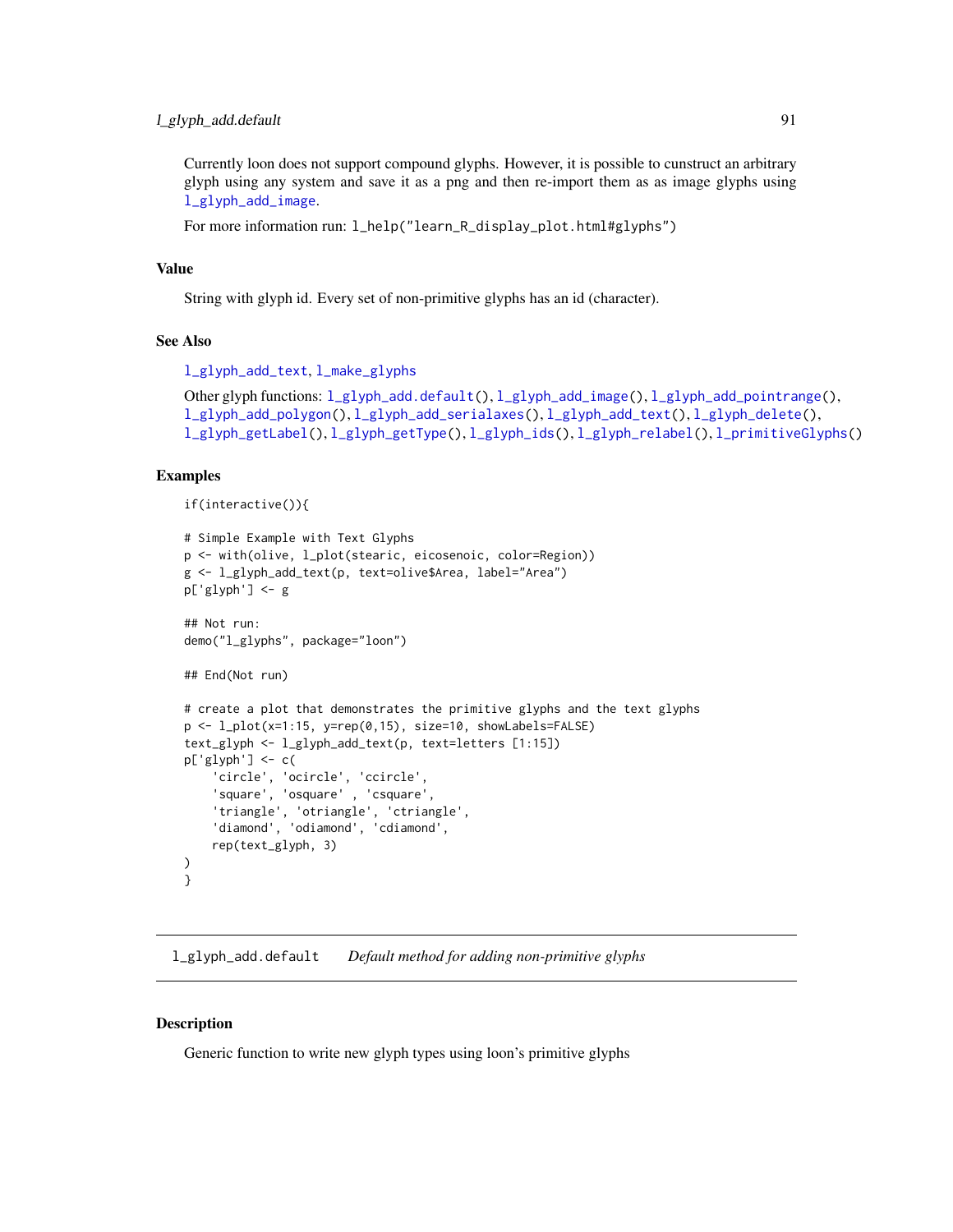### Usage

```
## Default S3 method:
l_glyph_add(widget, type, label = "", ...)
```
# Arguments

| widget    | widget path as a string or as an object handle                                                             |
|-----------|------------------------------------------------------------------------------------------------------------|
| type      | loon-native non-primitive glyph type, one of 'text', 'serialaxes', 'image',<br>'[polygon', or 'pointrange' |
| label     | label of a glyph (currently shown only in the glyph inspector)                                             |
| $\ddotsc$ | state arguments                                                                                            |

# See Also

```
Other glyph functions: l_glyph_add_image(), l_glyph_add_pointrange(), l_glyph_add_polygon(),
l_glyph_add_serialaxes(), l_glyph_add_text(), l_glyph_add(), l_glyph_delete(), l_glyph_getLabel(),
l_glyph_getType(), l_glyph_ids(), l_glyph_relabel(), l_primitiveGlyphs()
```
<span id="page-91-0"></span>l\_glyph\_add\_image *Add an image glyphs*

### Description

Image glyphs are useful to show pictures or other sophisticated compound glyphs. Note that images in the Tk canvas support transparancy.

### Usage

l\_glyph\_add\_image(widget, images, label = "", ...)

# Arguments

| widget   | widget path as a string or as an object handle                                                  |
|----------|-------------------------------------------------------------------------------------------------|
| images   | Tk image references, see the 1_image_import_array and 1_image_import_files<br>helper functions. |
| label    | label of a glyph (currently shown only in the glyph inspector)                                  |
| $\cdots$ | state arguments                                                                                 |

# Details

For more information run: l\_help("learn\_R\_display\_plot.html#images")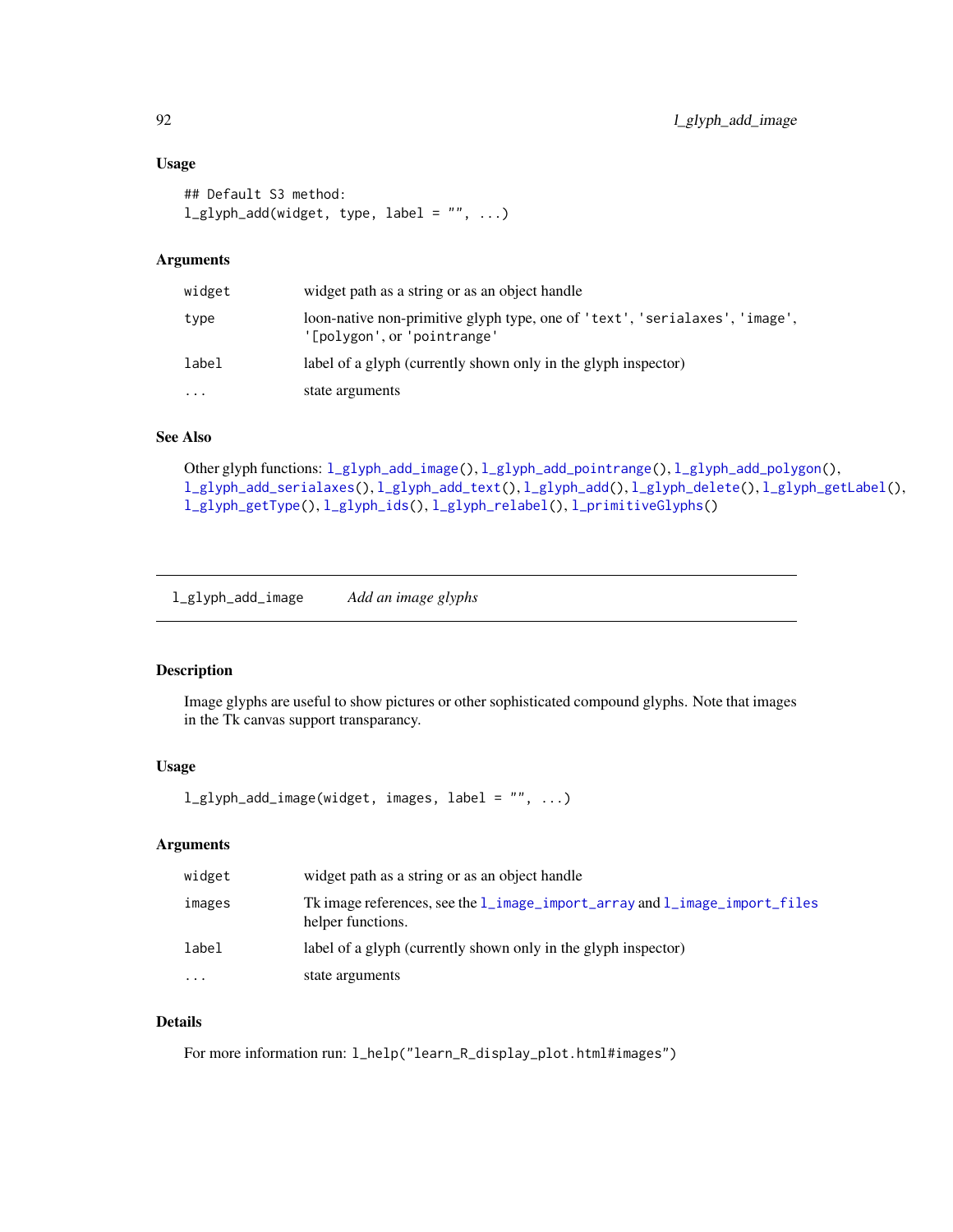# See Also

[l\\_glyph\\_add](#page-89-0), [l\\_image\\_import\\_array](#page-119-0), [l\\_image\\_import\\_files](#page-120-0), [l\\_make\\_glyphs](#page-180-0)

```
Other glyph functions: l_glyph\_add.default(), l_glyph\_add\_pointrange(), l_glyph\_add\_polygon(),l_glyph_add_serialaxes(), l_glyph_add_text(), l_glyph_add(), l_glyph_delete(), l_glyph_getLabel(),
l_glyph_getType(), l_glyph_ids(), l_glyph_relabel(), l_primitiveGlyphs()
```
### Examples

```
if(interactive()){
```

```
p <- with(olive, l_plot(palmitic ~ stearic, color = Region))
img_paths <- list.files(file.path(find.package(package = 'loon'), "images"), full.names = TRUE)
imgs <- setNames(l_image_import_files(img_paths),
                 tools::file_path_sans_ext(basename(img_paths)))
i <- pmatch(gsub("^[[:alpha:]]+-","", olive$Area), names(imgs), duplicates.ok = TRUE)
g <- l_glyph_add_image(p, imgs[i], label="Flags")
p['glyph'] <- g
}
```
<span id="page-92-0"></span>l\_glyph\_add\_pointrange

*Add a Pointrange Glyph*

### Description

Pointrange glyphs show a filled circle at the x-y location and also a y-range.

# Usage

```
l_glyph_add_pointrange(
  widget,
  ymin,
  ymax,
  linewidth = 1,showArea = TRUE,
  label = ",
  ...
\lambda
```

| widget    | widget path as a string or as an object handle |
|-----------|------------------------------------------------|
| ymin      | vector with lower y-yalue of the point range.  |
| ymax      | vector with upper y-yalue of the point range.  |
| linewidth | line with in pixel.                            |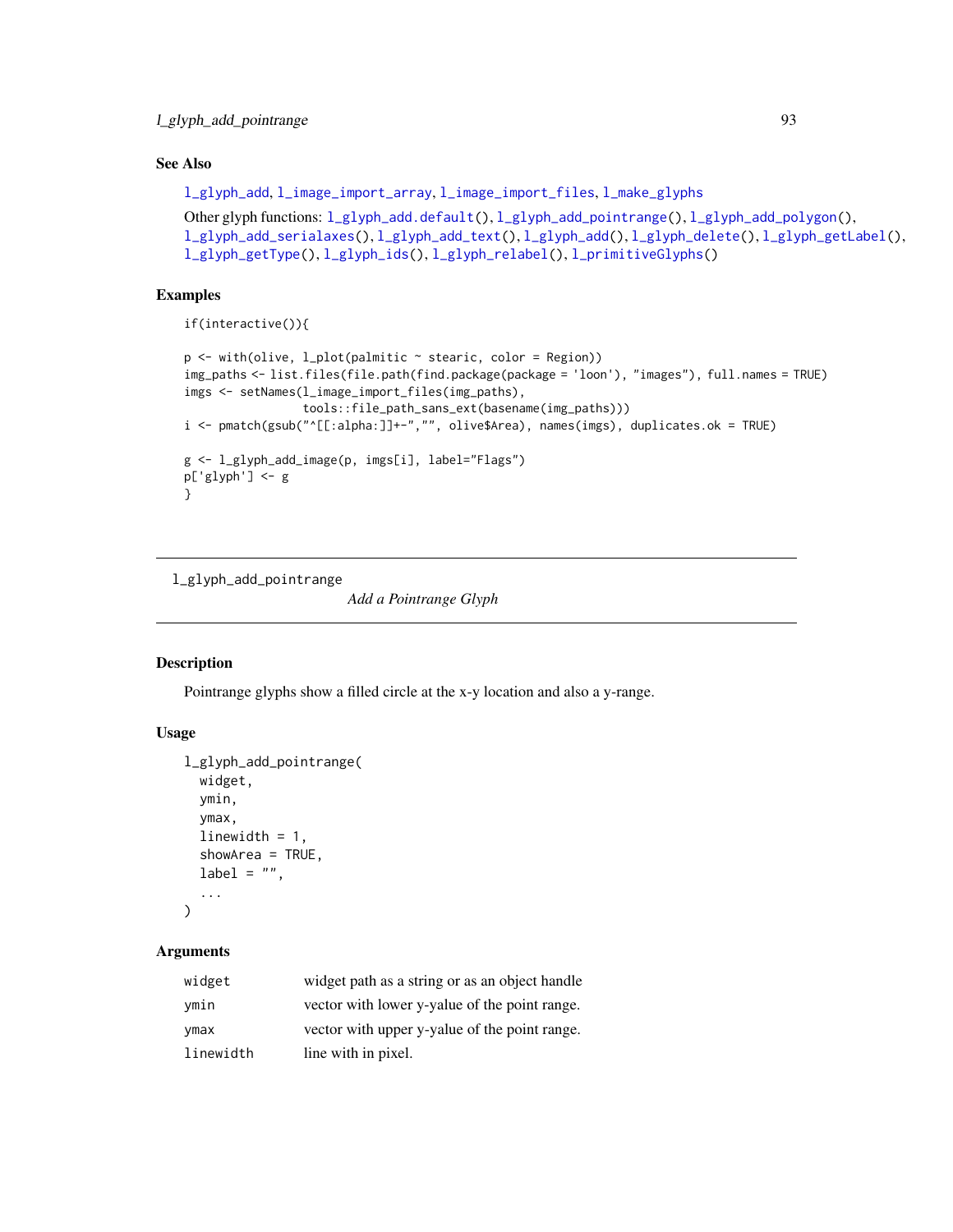| showArea | boolean, show a filled point or just the outline point         |
|----------|----------------------------------------------------------------|
| label    | label of a glyph (currently shown only in the glyph inspector) |
| $\cdots$ | state arguments                                                |

# See Also

[l\\_glyph\\_add](#page-89-0)

```
Other glyph functions: l_glyph_add.default(), l_glyph_add_image(), l_glyph_add_polygon(),
l_glyph_add_serialaxes(), l_glyph_add_text(), l_glyph_add(), l_glyph_delete(), l_glyph_getLabel(),
l_glyph_getType(), l_glyph_ids(), l_glyph_relabel(), l_primitiveGlyphs()
```
### Examples

```
if(interactive()){
p \leftarrow 1\_plot(x = 1:3, color = c('red', 'blue', 'green'), showScales=TRUE)g <- l_glyph_add_pointrange(p, ymin=(1:3)-(1:3)/5, ymax=(1:3)+(1:3)/5)
p['glyph'] <- g
}
```
<span id="page-93-0"></span>l\_glyph\_add\_polygon *Add a Polygon Glyph*

### Description

Add one polygon per scatterplot point.

### Usage

```
l_glyph_add_polygon(
 widget,
  x,
  y,
  linewidth = 1,
  showArea = TRUE,
 label = ""....
)
```

| widget | widget path as a string or as an object handle                                                          |
|--------|---------------------------------------------------------------------------------------------------------|
| X      | nested list of x-coordinates of polygons (relative to), one list element for each<br>scatterplot point. |
| y      | nested list of y-coordinates of polygons, one list element for each scatterplot<br>point.               |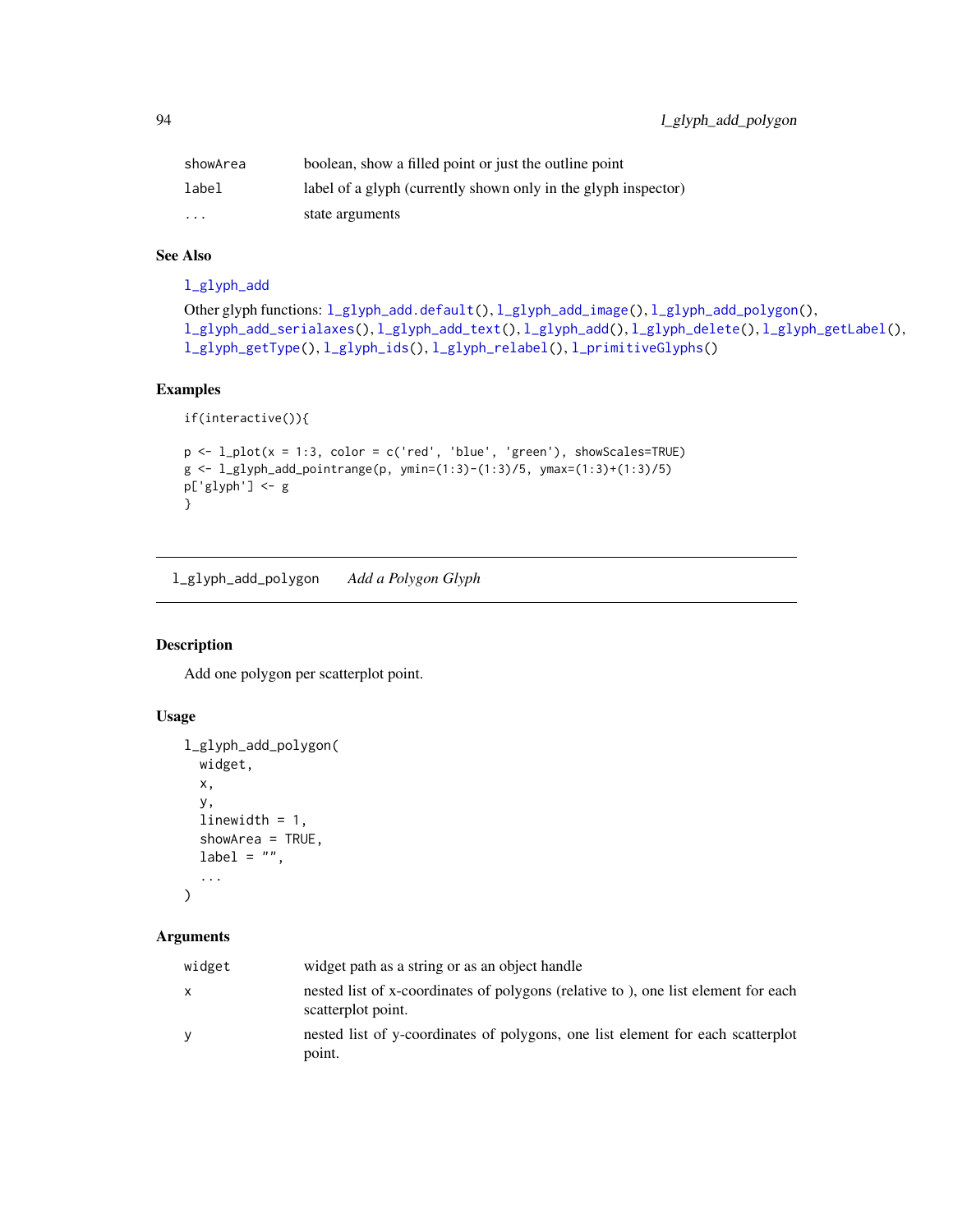| linewidth | linewidth of outline.                                          |
|-----------|----------------------------------------------------------------|
| showArea  | boolean, show a filled polygon or just the outline             |
| label     | label of a glyph (currently shown only in the glyph inspector) |
| $\cdots$  | state arguments                                                |

# Details

A polygon can be a useful point glyph to visualize arbitrary shapes such as airplanes, animals and shapes that are not available in the primitive glyph types (e.g. cross). The  $1_{g}$ lyphs demo has an example of polygon glyphs which we reuse here.

### See Also

[l\\_glyph\\_add](#page-89-0)

```
Other glyph functions: l_glyph_add.default(), l_glyph_add_image(), l_glyph_add_pointrange(),
l_glyph_add_serialaxes(), l_glyph_add_text(), l_glyph_add(), l_glyph_delete(), l_glyph_getLabel(),
l_glyph_getType(), l_glyph_ids(), l_glyph_relabel(), l_primitiveGlyphs()
```
### Examples

```
if(interactive()){
```

```
x_star <-
   c(-0.000864304235090734, 0.292999135695765, 0.949870354364736,
      0.474503025064823, 0.586862575626621, -0.000864304235090734,
      -0.586430423509075, -0.474070872947277, -0.949438202247191,
      -0.29256698357822)
y_star <-
    c(-1, -0.403630077787381, -0.308556611927398, 0.153846153846154,
      0.808556611927398, 0.499567847882455, 0.808556611927398,
      0.153846153846154, -0.308556611927398, -0.403630077787381)
x cross <-c(-0.258931143762604, -0.258931143762604, -0.950374531835206,
      -0.950374531835206, -0.258931143762604, -0.258931143762604,
      0.259651397291847, 0.259651397291847, 0.948934024776722,
      0.948934024776722, 0.259651397291847, 0.259651397291847)
y_cross <-
    c(-0.950374531835206, -0.258931143762604, -0.258931143762604,
      0.259651397291847, 0.259651397291847, 0.948934024776722,
      0.948934024776722, 0.259651397291847, 0.259651397291847,
      -0.258931143762604, -0.258931143762604, -0.950374531835206)
x_hexagon <-
    c(0.773552290406223, 0, -0.773552290406223, -0.773552290406223,
      0, 0.773552290406223)
y_hexagon <-
    c(0.446917314894843, 0.894194756554307, 0.446917314894843,
      -0.447637568424085, -0.892754249495822, -0.447637568424085)
```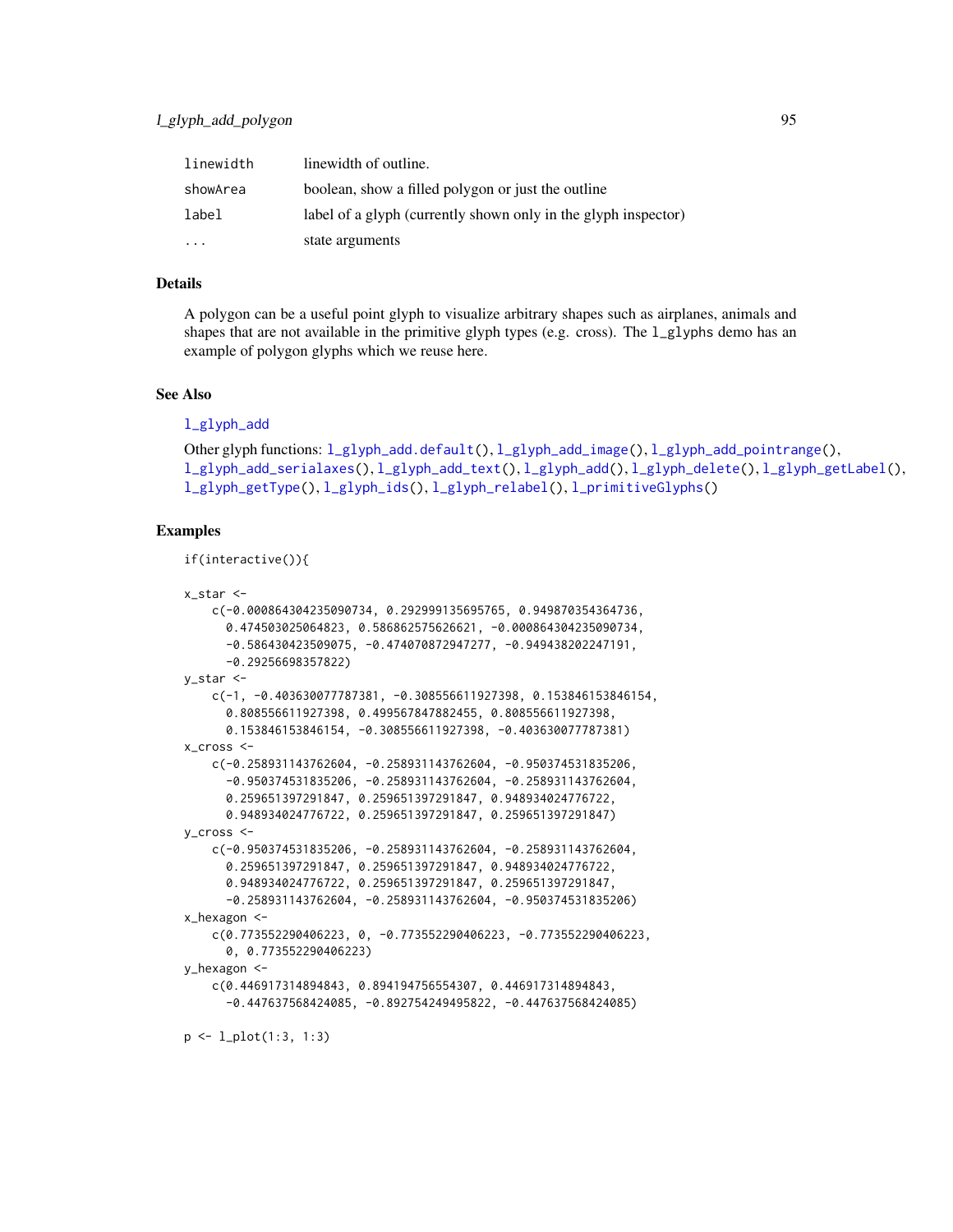```
gl \leftarrow l_glyph\_add\_polygon(p, x = list(x\_star, x\_cross, x\_hexagon),y = list(y_star, y_cross, y_hexagon))
p['glyph'] <- gl
gl['showArea'] <- FALSE
}
```
<span id="page-95-0"></span>l\_glyph\_add\_serialaxes

*Add a Serialaxes Glyph*

# Description

Serialaxes glyph show either a star glyph or a parralel coordinate glyph for each point.

# Usage

```
l_glyph_add_serialaxes(
 widget,
 data,
  sequence,
  linewidth = 1,
  scaling = "variable",
  axesLayout = "radial",
  showAxes = FALSE,
  axesColor = "gray70",
  showEnclosing = FALSE,
 bboxColor = "gray70",
  label = "",...
)
```

| widget     | widget path as a string or as an object handle                                                                                          |  |
|------------|-----------------------------------------------------------------------------------------------------------------------------------------|--|
| data       | a data frame with numerical data only                                                                                                   |  |
| sequence   | vector with variable names that defines the axes sequence                                                                               |  |
| linewidth  | linewidth of outline                                                                                                                    |  |
| scaling    | one of 'variable', 'data', 'observation' or 'none' to specify how the data is scaled.<br>See Details and Examples for more information. |  |
| axesLayout | either "radial" or "parallel"                                                                                                           |  |
| showAxes   | boolean to indicate whether axes should be shown or not                                                                                 |  |
| axesColor  | color of axes                                                                                                                           |  |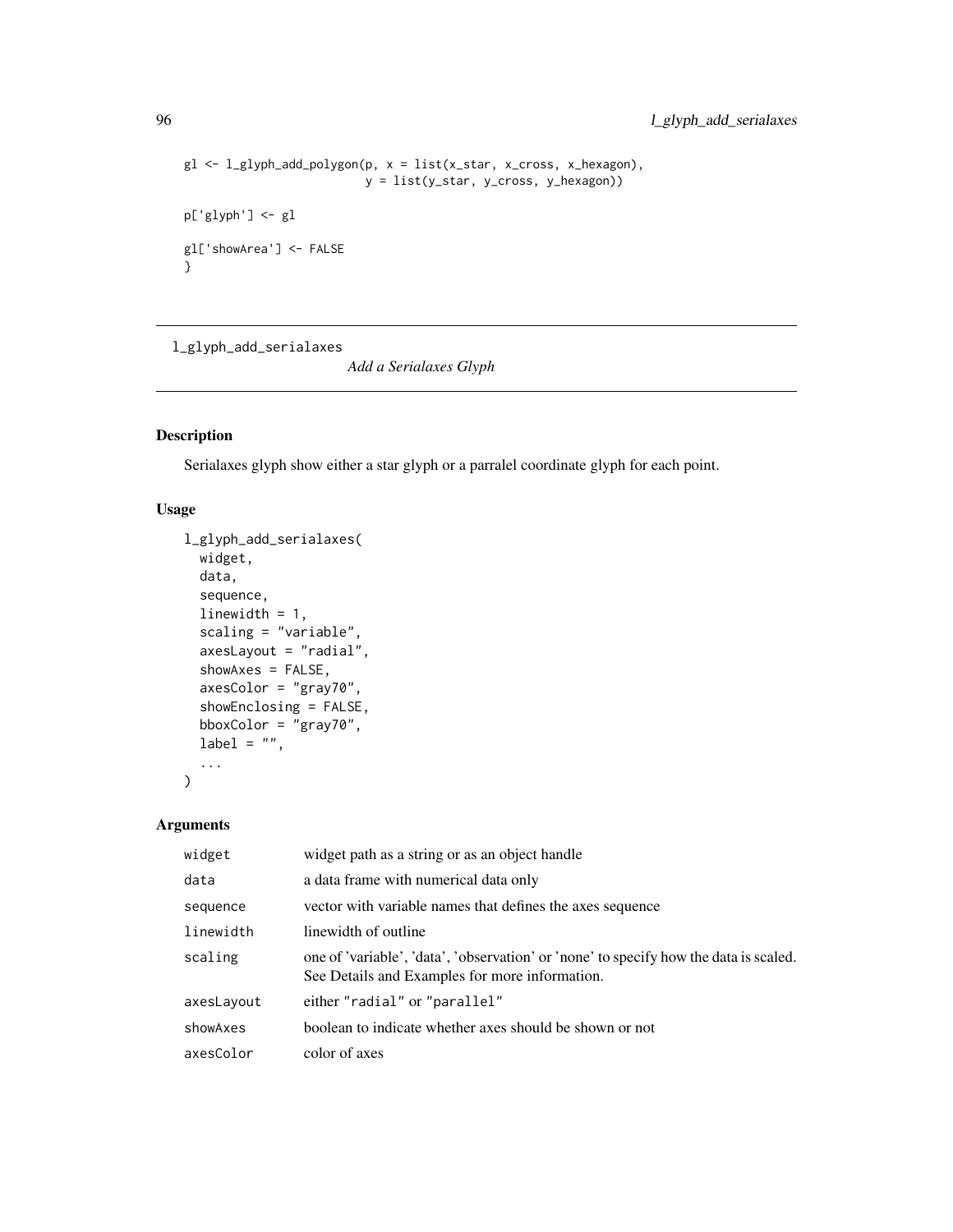| showEnclosing | boolean, circle (axesLayout=radial) or square (axesLayout=parallel) to show       |  |
|---------------|-----------------------------------------------------------------------------------|--|
|               | bounding box/circle of the glyph (or showing unit circle or rectangle with height |  |
|               | 1 if scaling=none)                                                                |  |
| bboxColor     | color of bounding box/circle                                                      |  |
| label         | label of a glyph (currently shown only in the glyph inspector)                    |  |
| $\cdots$      | state arguments                                                                   |  |

# See Also

```
Other glyph functions: l_glyph_add.default(), l_glyph_add_image(), l_glyph_add_pointrange(),
l_glyph_add_polygon(), l_glyph_add_text(), l_glyph_add(), l_glyph_delete(), l_glyph_getLabel(),
l_glyph_getType(), l_glyph_ids(), l_glyph_relabel(), l_primitiveGlyphs()
```
# Examples

```
if(interactive()){
p <- with(olive, l_plot(oleic, stearic, color=Area))
gs <- l_glyph_add_serialaxes(p, data=olive[,-c(1,2)], showArea=FALSE)
p['glyph'] <- gs
}
```
<span id="page-96-0"></span>l\_glyph\_add\_text *Add a Text Glyph*

#### Description

Each text glyph can be a multiline string.

### Usage

```
l_glyph_add_text(widget, text, label = "", ...)
```
# Arguments

| widget | widget path as a string or as an object handle                                                                        |
|--------|-----------------------------------------------------------------------------------------------------------------------|
| text   | the text strings for each observartion. If the object is a factor then the labels get<br>extracted with as character. |
| label  | label of a glyph (currently shown only in the glyph inspector)                                                        |
| .      | state arguments                                                                                                       |

# See Also

[l\\_glyph\\_add](#page-89-0)

Other glyph functions: [l\\_glyph\\_add.default\(](#page-90-0)), [l\\_glyph\\_add\\_image\(](#page-91-0)), [l\\_glyph\\_add\\_pointrange\(](#page-92-0)), [l\\_glyph\\_add\\_polygon\(](#page-93-0)), [l\\_glyph\\_add\\_serialaxes\(](#page-95-0)), [l\\_glyph\\_add\(](#page-89-0)), [l\\_glyph\\_delete\(](#page-97-0)), [l\\_glyph\\_getLabel\(](#page-97-1)), [l\\_glyph\\_getType\(](#page-98-0)), [l\\_glyph\\_ids\(](#page-98-1)), [l\\_glyph\\_relabel\(](#page-99-0)), [l\\_primitiveGlyphs\(](#page-229-0))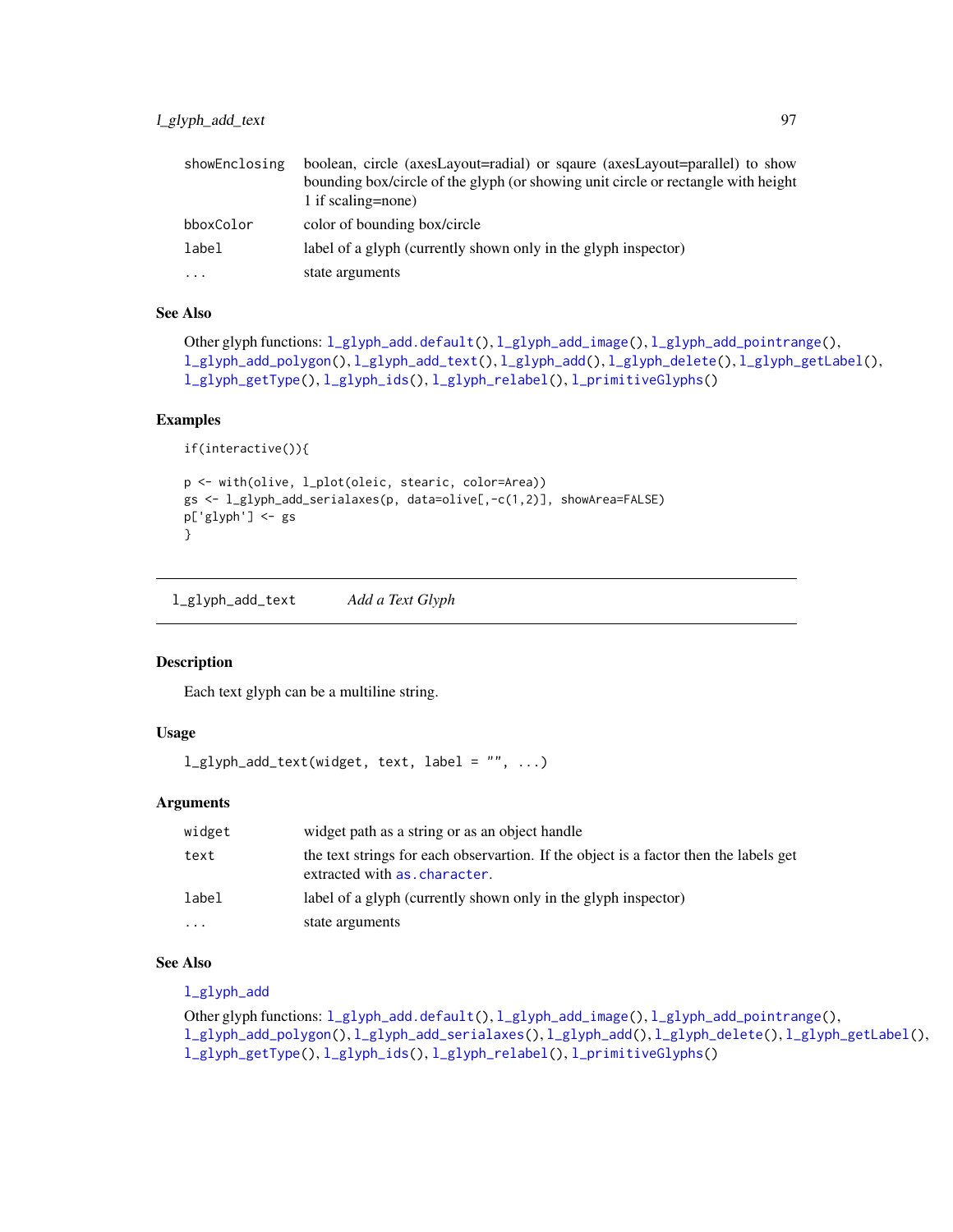### Examples

if(interactive()){

```
p <- l_plot(iris, color = iris$Species)
g <- l_glyph_add_text(p, iris$Species, "test_label")
p['glyph'] <- g
}
```
<span id="page-97-0"></span>l\_glyph\_delete *Delete a Glyph*

### Description

Delete a glyph from the plot.

### Usage

```
l_glyph_delete(widget, id)
```
# Arguments

| widget | widget path as a string or as an object handle |
|--------|------------------------------------------------|
| id     | glyph id                                       |

# See Also

[l\\_glyph\\_add](#page-89-0)

```
Other glyph functions: l_glyph_add.default(), l_glyph_add_image(), l_glyph_add_pointrange(),
l_glyph_add_polygon(), l_glyph_add_serialaxes(), l_glyph_add_text(), l_glyph_add(),
l_glyph_getLabel(), l_glyph_getType(), l_glyph_ids(), l_glyph_relabel(), l_primitiveGlyphs()
```
<span id="page-97-1"></span>l\_glyph\_getLabel *Get Glyph Label*

# Description

Returns the label of a glyph

### Usage

l\_glyph\_getLabel(widget, id)

| widget | widget path as a string or as an object handle |
|--------|------------------------------------------------|
| id     | glyph id                                       |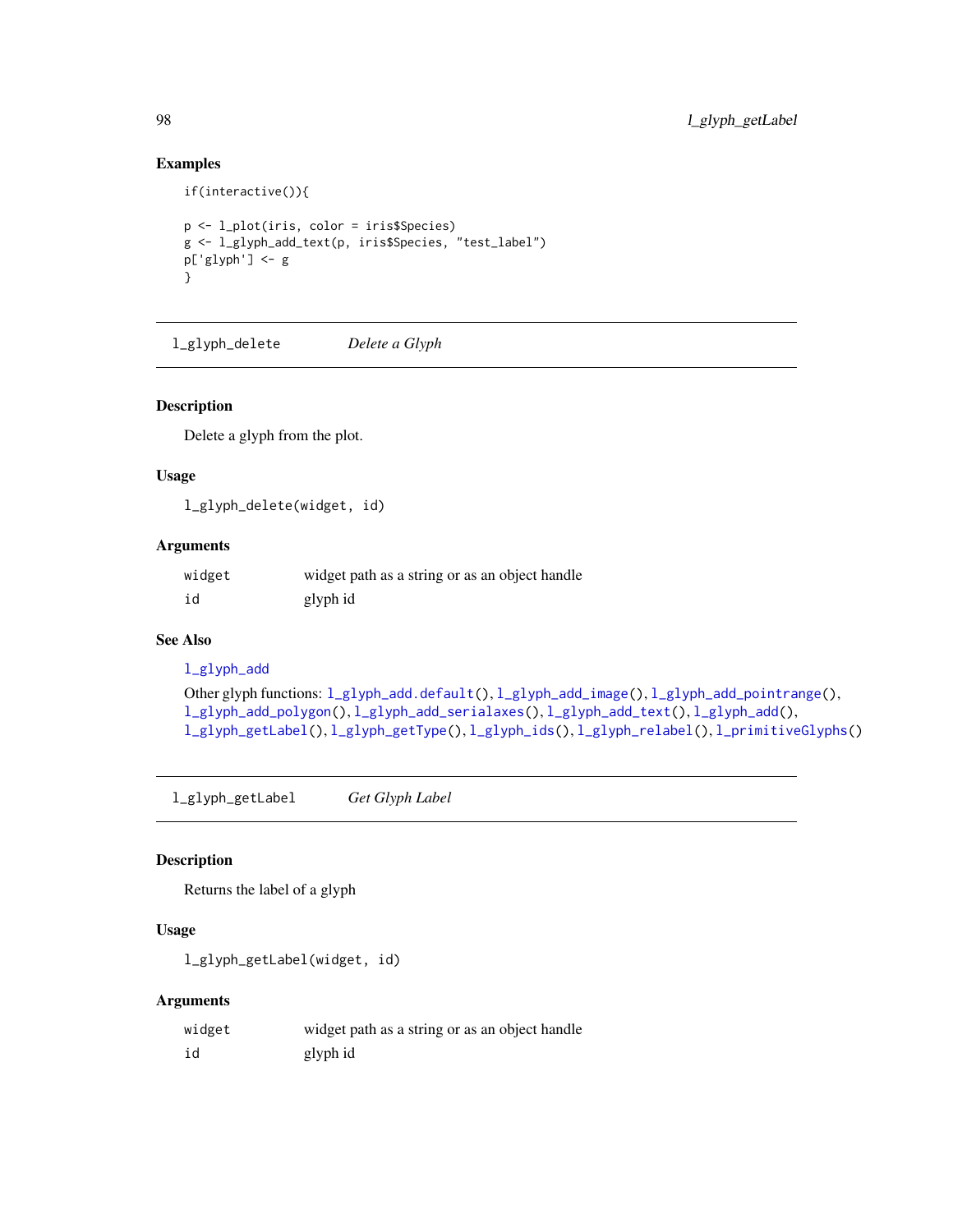# l\_glyph\_getType 99

# See Also

```
l_glyph_add, l_glyph_ids, l_glyph_relabel
Other glyph functions: l_glyph_add.default(), l_glyph_add_image(), l_glyph_add_pointrange(),
l_glyph_add_polygon(), l_glyph_add_serialaxes(), l_glyph_add_text(), l_glyph_add(),
l_glyph_delete(), l_glyph_getType(), l_glyph_ids(), l_glyph_relabel(), l_primitiveGlyphs()
```
<span id="page-98-0"></span>l\_glyph\_getType *Get Glyph Type*

### Description

Query the type of a glyph

### Usage

l\_glyph\_getType(widget, id)

# Arguments

| widget | widget path as a string or as an object handle |
|--------|------------------------------------------------|
| id     | glyph id                                       |

### See Also

[l\\_glyph\\_add](#page-89-0)

```
Other glyph functions: l_glyph_add.default(), l_glyph_add_image(), l_glyph_add_pointrange(),
l_glyph_add_polygon(), l_glyph_add_serialaxes(), l_glyph_add_text(), l_glyph_add(),
l_glyph_delete(), l_glyph_getLabel(), l_glyph_ids(), l_glyph_relabel(), l_primitiveGlyphs()
```
<span id="page-98-1"></span>l\_glyph\_ids *List glyphs ids*

### Description

List all the non-primitive glyph ids attached to display.

### Usage

l\_glyph\_ids(widget)

#### Arguments

widget widget path as a string or as an object handle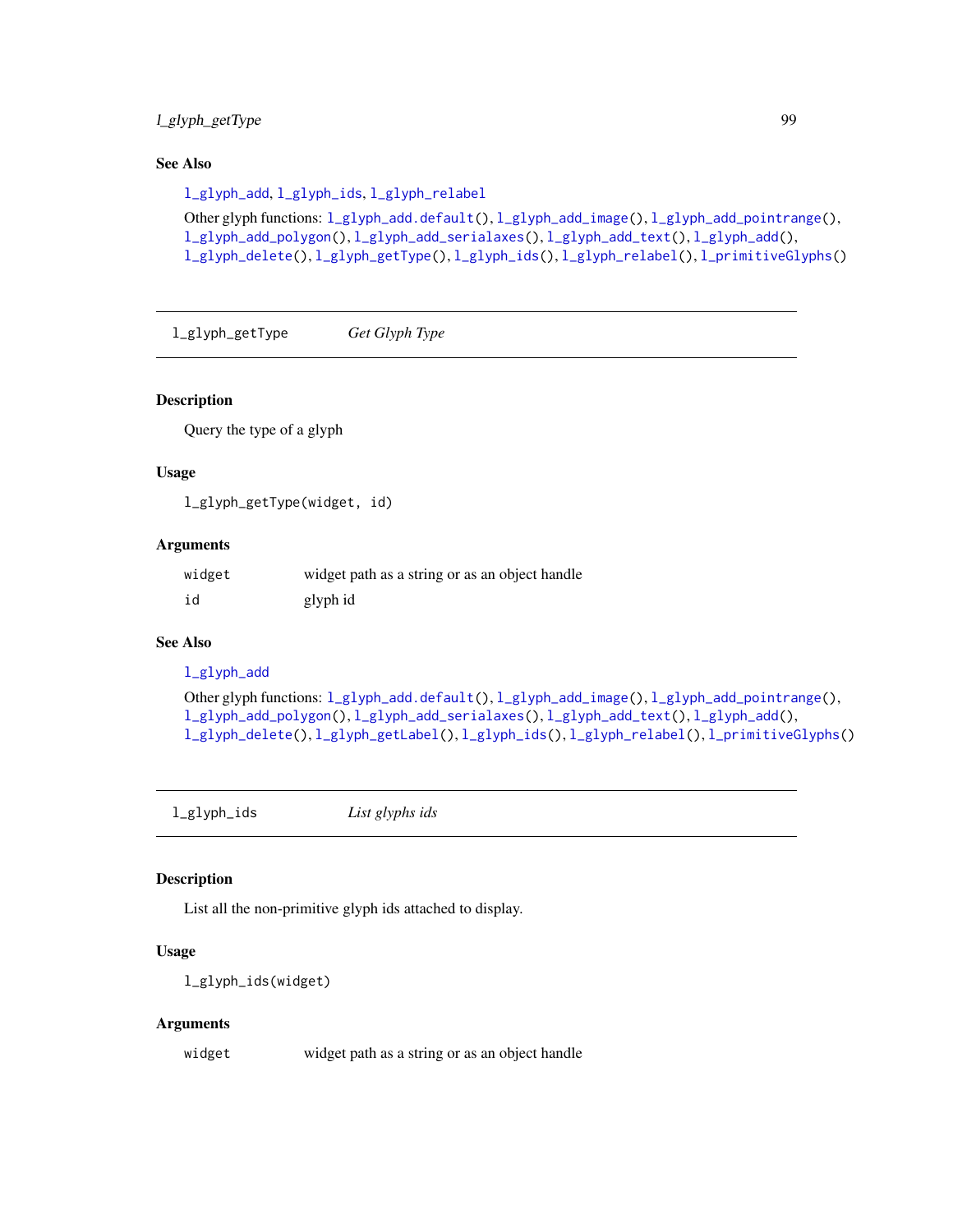# See Also

### [l\\_glyph\\_add](#page-89-0)

```
Other glyph functions: l_glyph_add.default(), l_glyph_add_image(), l_glyph_add_pointrange(),
l_glyph_add_polygon(), l_glyph_add_serialaxes(), l_glyph_add_text(), l_glyph_add(),
l_glyph_delete(), l_glyph_getLabel(), l_glyph_getType(), l_glyph_relabel(), l_primitiveGlyphs()
```
<span id="page-99-0"></span>l\_glyph\_relabel *Relabel Glyph*

# Description

Change the label of a glyph. Note that the label is only displayed in the glyph inspector.

### Usage

l\_glyph\_relabel(widget, id, label)

#### Arguments

| widget | widget path as a string or as an object handle |
|--------|------------------------------------------------|
| id     | glyph id                                       |
| label  | new label                                      |

# See Also

```
Other glyph functions: l_glyph_add.default(), l_glyph_add_image(), l_glyph_add_pointrange(),
l_glyph_add_polygon(), l_glyph_add_serialaxes(), l_glyph_add_text(), l_glyph_add(),
l_glyph_delete(), l_glyph_getLabel(), l_glyph_getType(), l_glyph_ids(), l_primitiveGlyphs()
```
# Examples

```
if(interactive()){
```

```
p <- l_plot(iris, color = iris$Species)
g <- l_glyph_add_text(p, iris$Species, "test_label")
p['glyph'] <- g
l_glyph_relabel(p, g, "Species")
}
```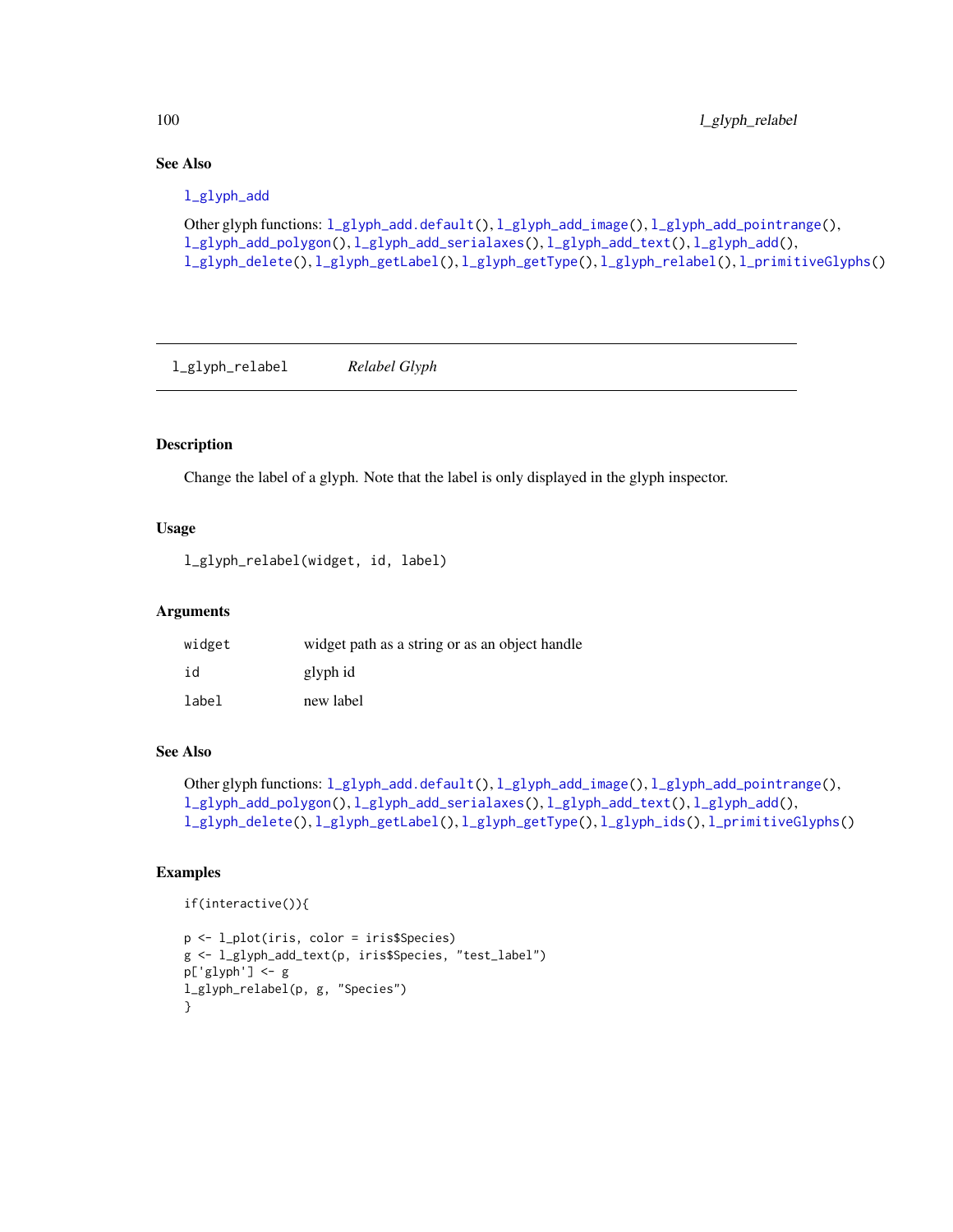<span id="page-100-0"></span>

# Description

Interactive graphs in loon are currently most often used for navigation graphs.

### Usage

```
l_{\text{graph}(nodes = NULL, ...)}
```
### Arguments

| nodes                   | object for method dispatch     |
|-------------------------|--------------------------------|
| $\cdot$ $\cdot$ $\cdot$ | arguments passed on to methods |

# Details

For more information run: l\_help("learn\_R\_display\_graph.html#graph")

### Value

graph handle

### See Also

[l\\_graph.graph](#page-101-0), [l\\_graph.loongraph](#page-102-0), [l\\_graph.default](#page-100-1)

<span id="page-100-1"></span>l\_graph.default *Create a graph display based on node names and from-to edges list*

### Description

This default method uses the loongraph display states as arguments to create a graph display.

# Usage

## Default S3 method:  $l$ graph(nodes = "", from = "", to = "", parent = NULL, ...)

| nodes  | vector with nodenames                                 |
|--------|-------------------------------------------------------|
| from   | vector with node names of the from-to pairs for edges |
| to     | vector with node names of the from-to pairs for edges |
| parent | parent widget of graph display                        |
| .      | arguments to modify the graph display state           |
|        |                                                       |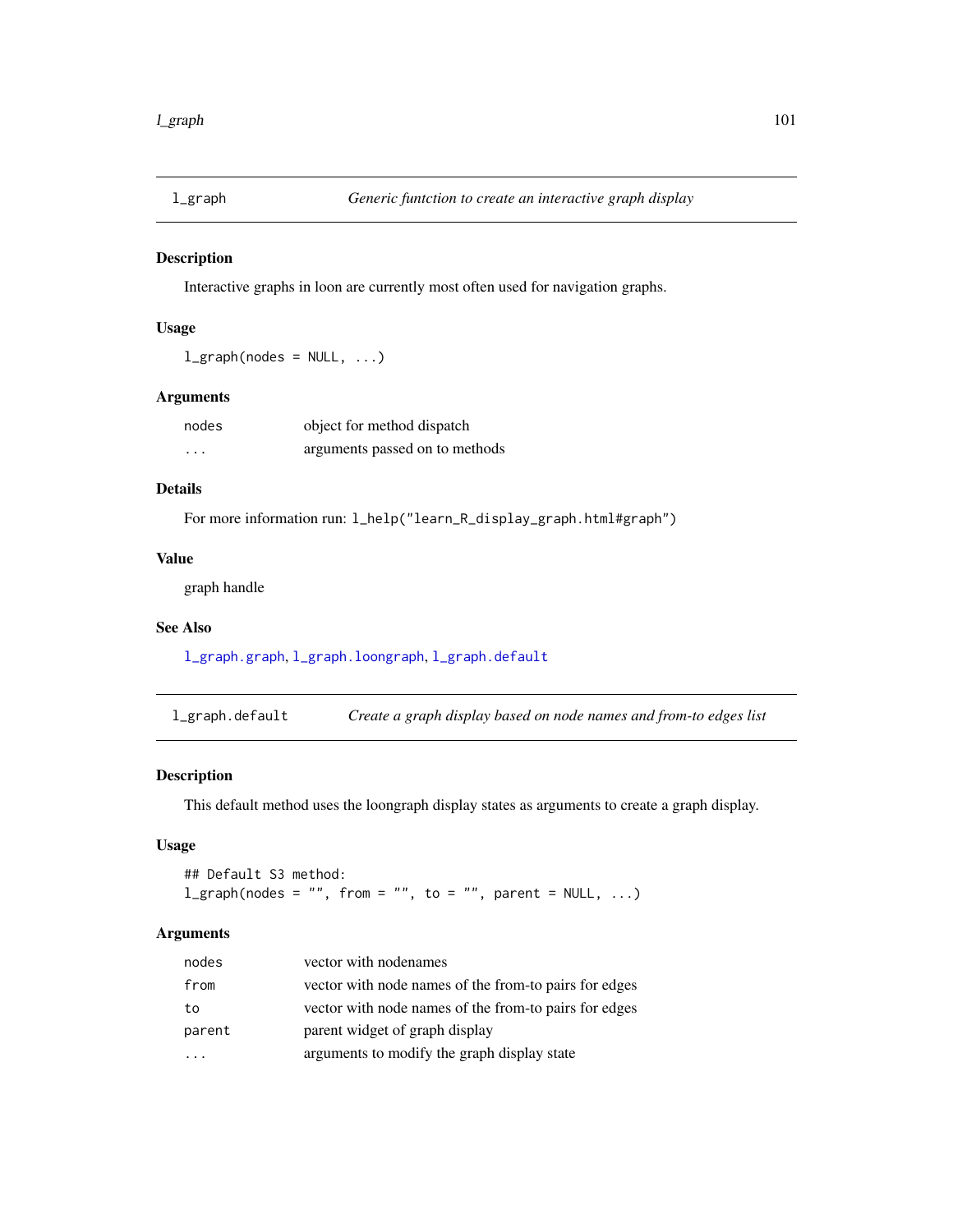# Details

For more information run: l\_help("learn\_R\_display\_graph.html#graph")

### Value

graph handle

# See Also

[loongraph](#page-22-0), [l\\_graph](#page-100-0), [l\\_info\\_states](#page-121-0), [l\\_graph.graph](#page-101-0)

<span id="page-101-0"></span>l\_graph.graph *Create a graph display based on a graph object*

# Description

Graph objects are defined in the graph R package.

### Usage

## S3 method for class 'graph' l\_graph(nodes, ...)

# Arguments

| nodes | a graph object created with the functions in the graph R package. |
|-------|-------------------------------------------------------------------|
| .     | arguments to modify the graph display state                       |

# Details

For more information run: l\_help("learn\_R\_display\_graph.html#graph")

# Value

graph handle

# See Also

[l\\_graph](#page-100-0), [l\\_info\\_states](#page-121-0), [l\\_graph.loongraph](#page-102-0)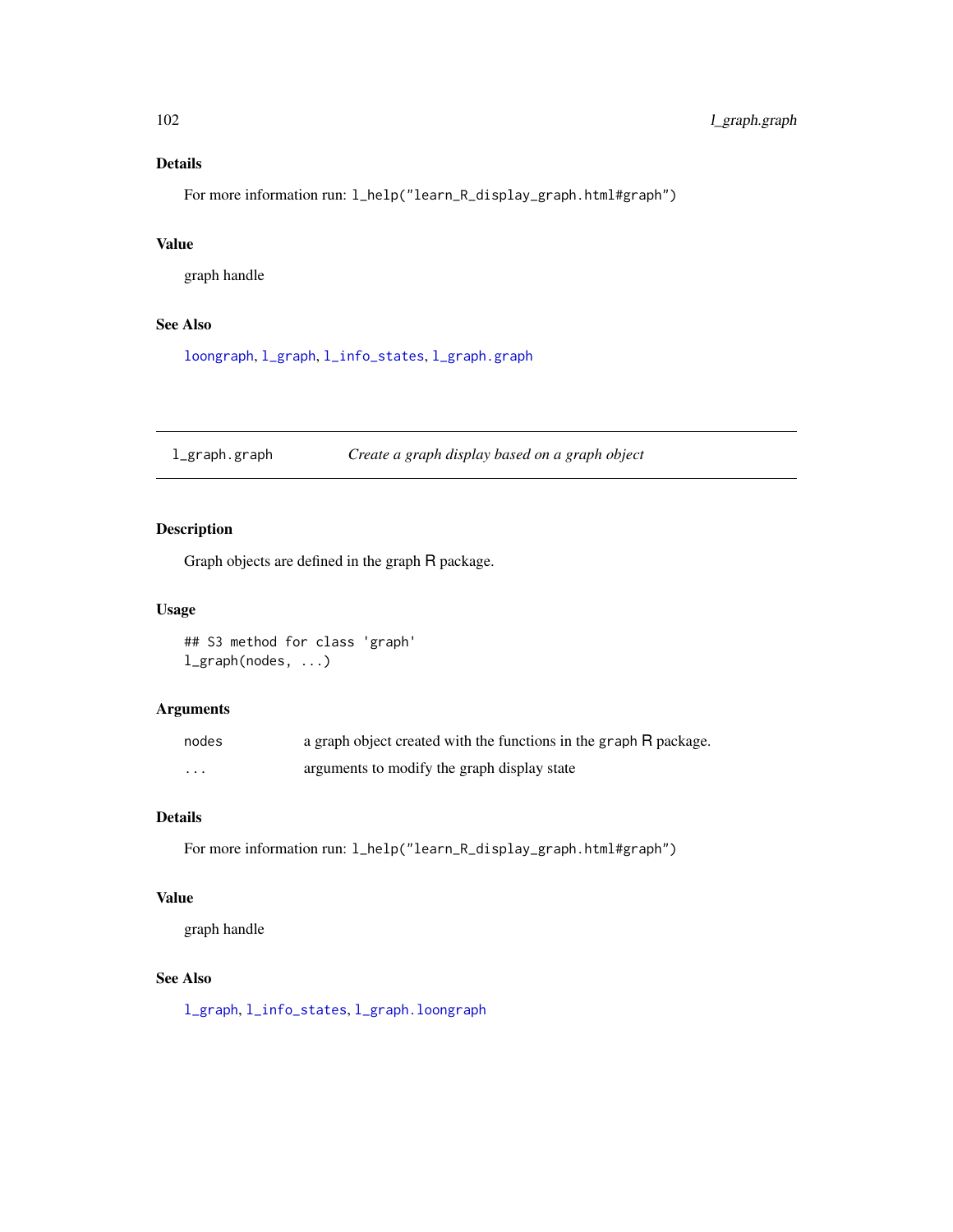<span id="page-102-0"></span>l\_graph.loongraph *Create a graph display based on a loongraph object*

# Description

Loongraphs can be created with the [loongraph](#page-22-0) function.

# Usage

## S3 method for class 'loongraph' l\_graph(nodes, ...)

# Arguments

| nodes | a loongraph object created with the loongraph function. |
|-------|---------------------------------------------------------|
| .     | arguments to modify the graph display state             |

# Details

For more information run: l\_help("learn\_R\_display\_graph.html#graph")

# Value

graph handle

### See Also

[loongraph](#page-22-0), [l\\_graph](#page-100-0), [l\\_info\\_states](#page-121-0), [l\\_graph.graph](#page-101-0)

<span id="page-102-1"></span>l\_graphswitch *Create a graphswitch widget*

# Description

The graphswitch provides a graphical user interface for changing the graph in a graph display interactively.

# Usage

 $l$ graphswitch(activewidget = "", parent = NULL, ...)

| activewidget            | widget handle of a graph display |
|-------------------------|----------------------------------|
| parent                  | parent widget path               |
| $\cdot$ $\cdot$ $\cdot$ | widget states                    |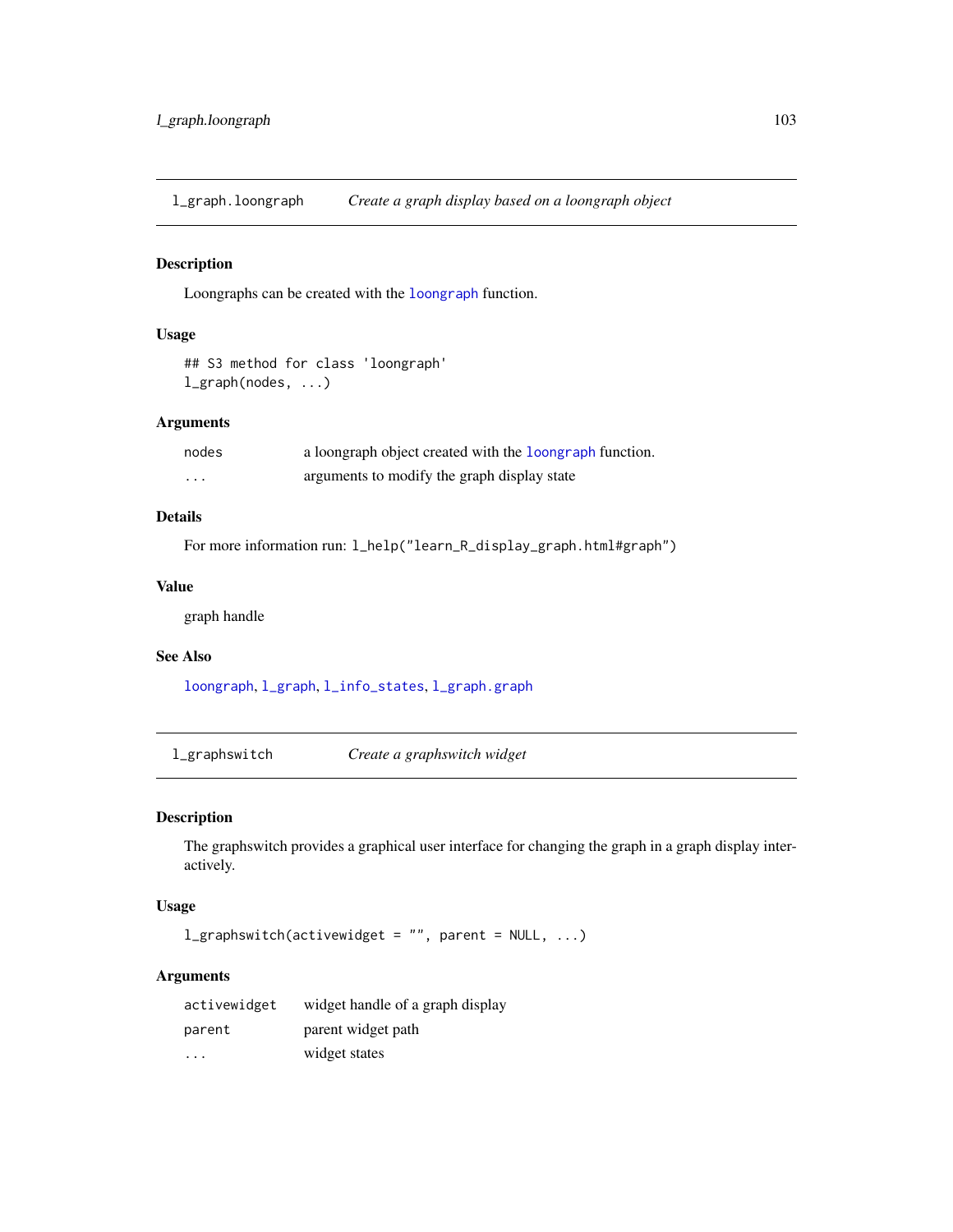# Details

For more information run: l\_help("learn\_R\_display\_graph.html#graph-switch-widget")

# See Also

[l\\_graphswitch\\_add](#page-103-0), [l\\_graphswitch\\_ids](#page-108-0), [l\\_graphswitch\\_delete](#page-106-0), [l\\_graphswitch\\_relabel](#page-109-0), [l\\_graphswitch\\_getLabel](#page-107-0), [l\\_graphswitch\\_move](#page-108-1), [l\\_graphswitch\\_reorder](#page-109-1), [l\\_graphswitch\\_set](#page-110-0), [l\\_graphswitch\\_get](#page-107-1)

<span id="page-103-0"></span>l\_graphswitch\_add *Add a graph to a graphswitch widget*

# Description

This is a generic function to add a graph to a graphswitch widget.

# Usage

```
l_graphswitch_add(widget, graph, ...)
```
# Arguments

| widget | widget path as a string or as an object handle |
|--------|------------------------------------------------|
| graph  | a graph or a loongraph object                  |
| .      | arguments passed on to method                  |

# Details

```
For more information run: l_help("learn_R_display_graph.html#graph-switch-widget")
```
# Value

id for graph in the graphswitch widget

#### See Also

[l\\_graphswitch](#page-102-1)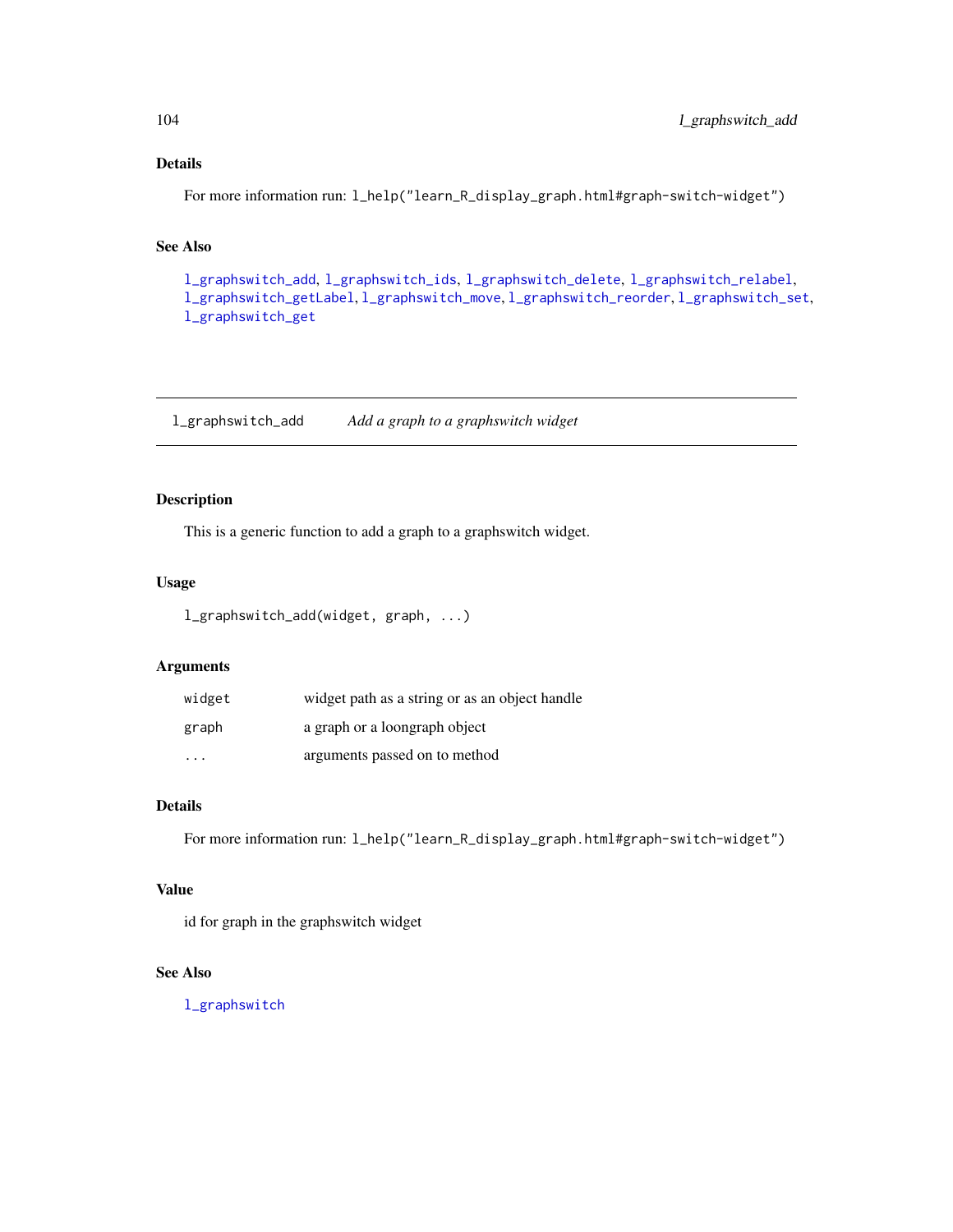l\_graphswitch\_add.default

*Add a graph that is defined by node names and a from-to edges list*

# Description

This default method uses the loongraph display states as arguments to add a graph to the graphswitch widget.

# Usage

```
## Default S3 method:
l_graphswitch_add(
  widget,
  graph,
  from,
  to,
  isDirected,
  label = "",
  index = "end",...
\mathcal{L}
```
# Arguments

| widget     | graphswitch widget handle (or widget path)                                                                                |
|------------|---------------------------------------------------------------------------------------------------------------------------|
| graph      | a vector with the node names, i.e. this argument gets passed on as the nodes<br>argument to creat a loongraph like object |
| from       | vector with node names of the from-to pairs for edges                                                                     |
| to         | vector with node names of the from-to pairs for edges                                                                     |
| isDirected | boolean to indicate whether the from-to-list defines directed or undirected edges                                         |
| label      | string with label for graph                                                                                               |
| index      | position of graph in the graph list                                                                                       |
| $\ddotsc$  | additional arguments are not used for this methiod                                                                        |

# Value

id for graph in the graphswitch widget

# See Also

[l\\_graphswitch](#page-102-1)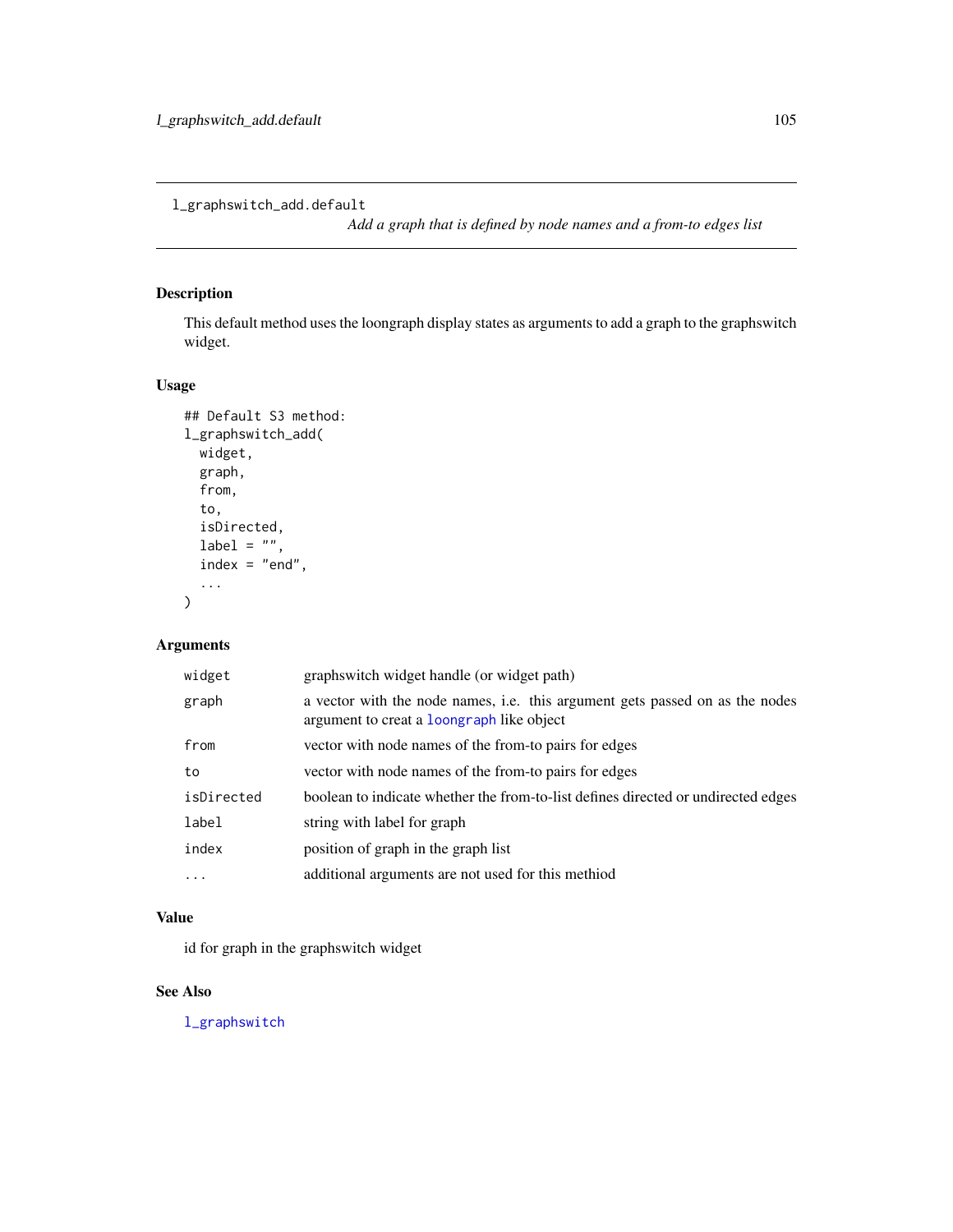```
l_graphswitch_add.graph
```
*Add a graph to the graphswitch widget using a graph object*

# Description

Graph objects are defined in the graph R package.

# Usage

```
## S3 method for class 'graph'
l_graphswitch_add(widget, graph, label = "", index = "end", ...)
```
# Arguments

| widget | graphswitch widget handle (or widget path)                        |
|--------|-------------------------------------------------------------------|
| graph  | a graph object created with the functions in the graph R package. |
| label  | string with label for graph                                       |
| index  | position of graph in the graph list                               |
|        | additional arguments are not used for this methiod                |

# Value

id for graph in the graphswitch widget

### See Also

[l\\_graphswitch](#page-102-1)

l\_graphswitch\_add.loongraph

*Add a graph to the graphswitch widget using a loongraph object*

# Description

Loongraphs can be created with the [loongraph](#page-22-0) function.

# Usage

```
## S3 method for class 'loongraph'
lgraphswitch_add(widget, graph, label = "", index = "end", ...)
```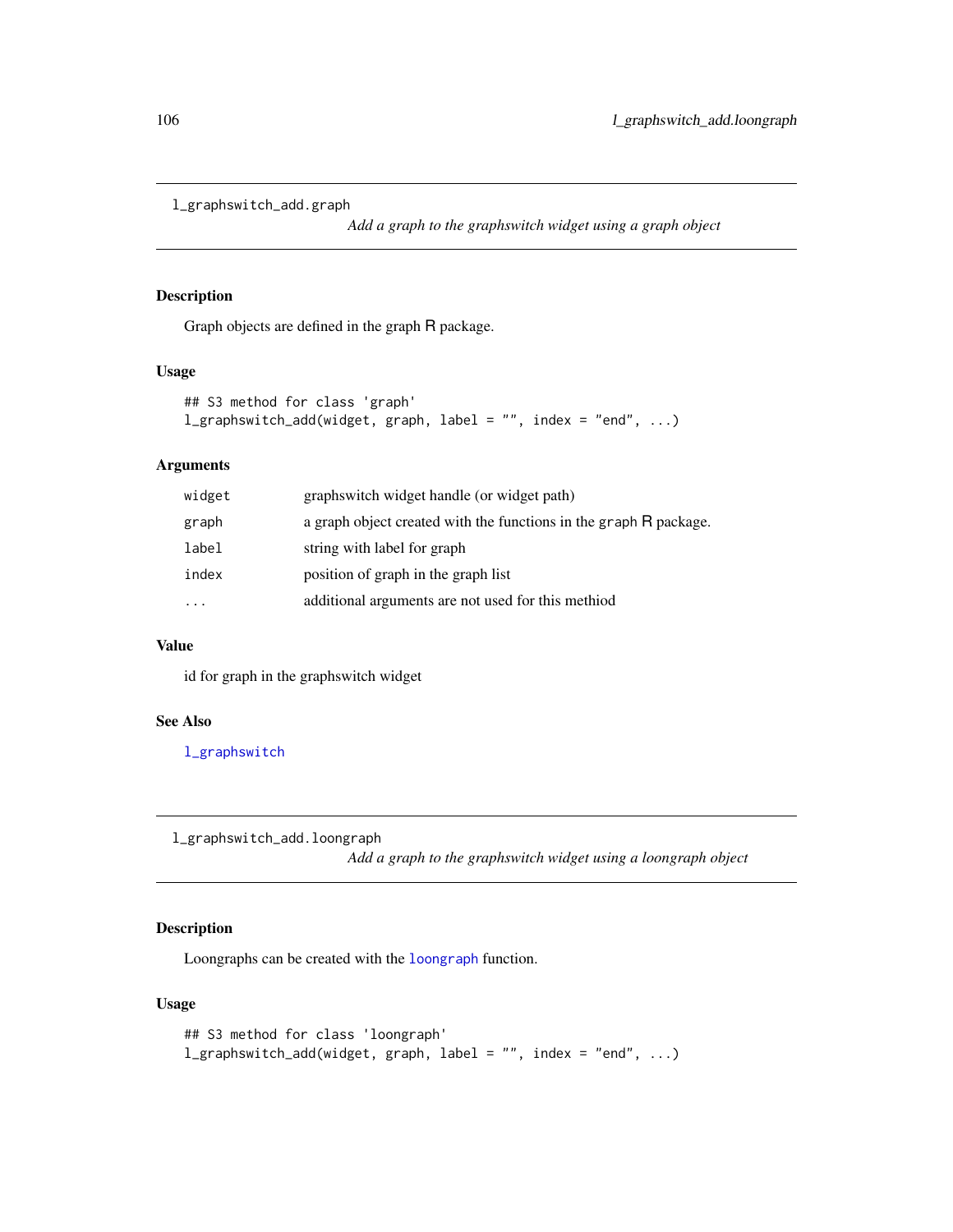# l\_graphswitch\_delete 107

# Arguments

| widget | graphswitch widget handle (or widget path)         |
|--------|----------------------------------------------------|
| graph  | a loongraph object                                 |
| label  | string with label for graph                        |
| index  | position of graph in the graph list                |
|        | additional arguments are not used for this methiod |

# Value

id for graph in the graphswitch widget

# See Also

[l\\_graphswitch](#page-102-1)

<span id="page-106-0"></span>l\_graphswitch\_delete *Delete a graph from the graphswitch widget*

# Description

Remove a a graph from the graphswitch widget

# Usage

l\_graphswitch\_delete(widget, id)

# Arguments

| widget | graphswitch widget handle (or widget path) |
|--------|--------------------------------------------|
| id     | of the graph                               |

# See Also

[l\\_graphswitch](#page-102-1)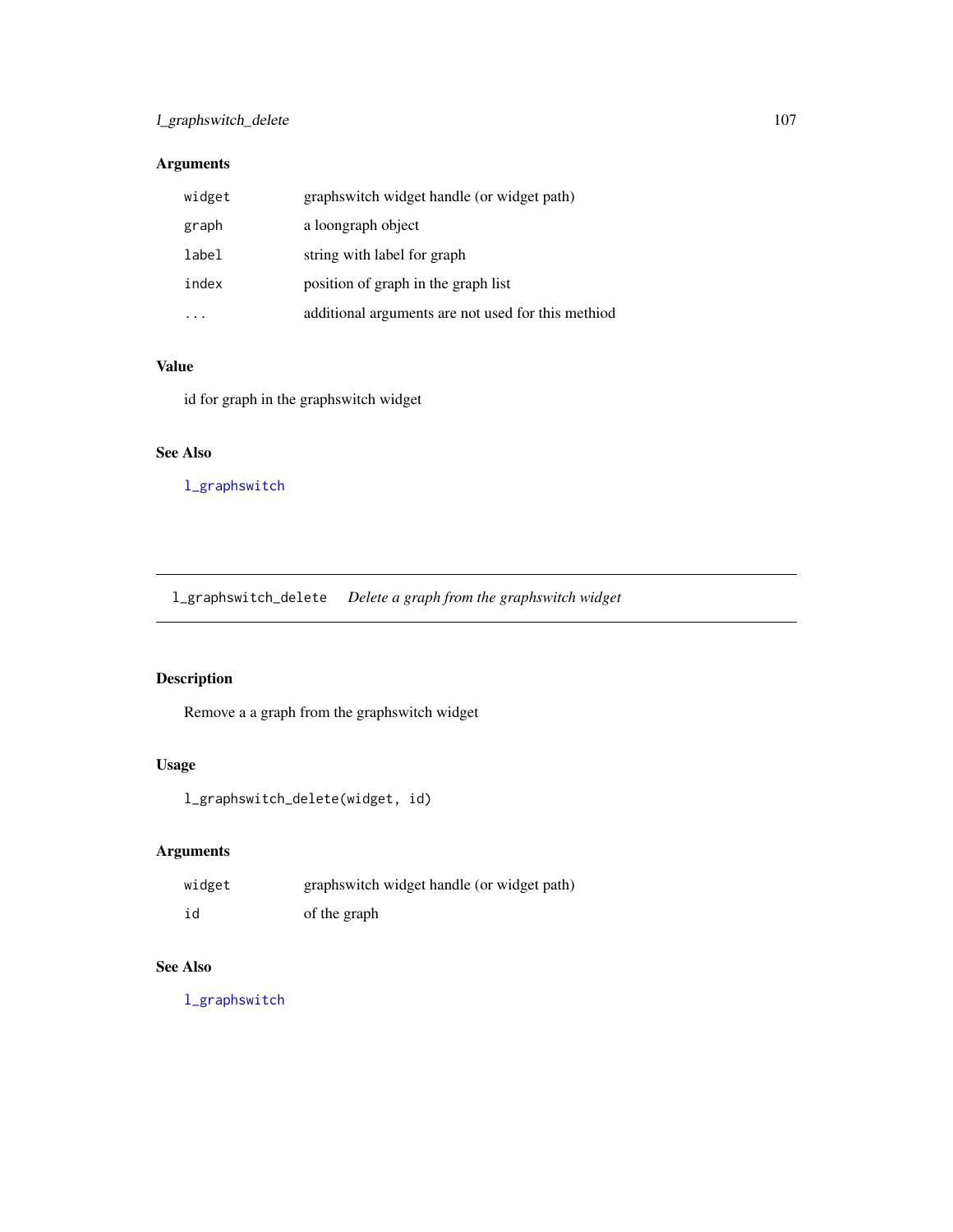<span id="page-107-1"></span>l\_graphswitch\_get *Return a Graph as a loongraph Object*

### Description

Graphs can be extracted from the graphswitch widget as loongraph objects.

# Usage

```
l_graphswitch_get(widget, id)
```
# Arguments

| widget | graphswitch widget handle (or widget path) |
|--------|--------------------------------------------|
| id     | of the graph                               |

# See Also

[l\\_graphswitch](#page-102-1), [loongraph](#page-22-0)

<span id="page-107-0"></span>l\_graphswitch\_getLabel

*Query Label of a Graph in the Graphswitch Widget*

# Description

The graphs in the graphswitch widgets have labels. Use this function to query the label of a graph.

# Usage

```
l_graphswitch_getLabel(widget, id)
```
# Arguments

| widget | graphswitch widget handle (or widget path) |
|--------|--------------------------------------------|
| id     | of the graph                               |

### See Also

[l\\_graphswitch](#page-102-1)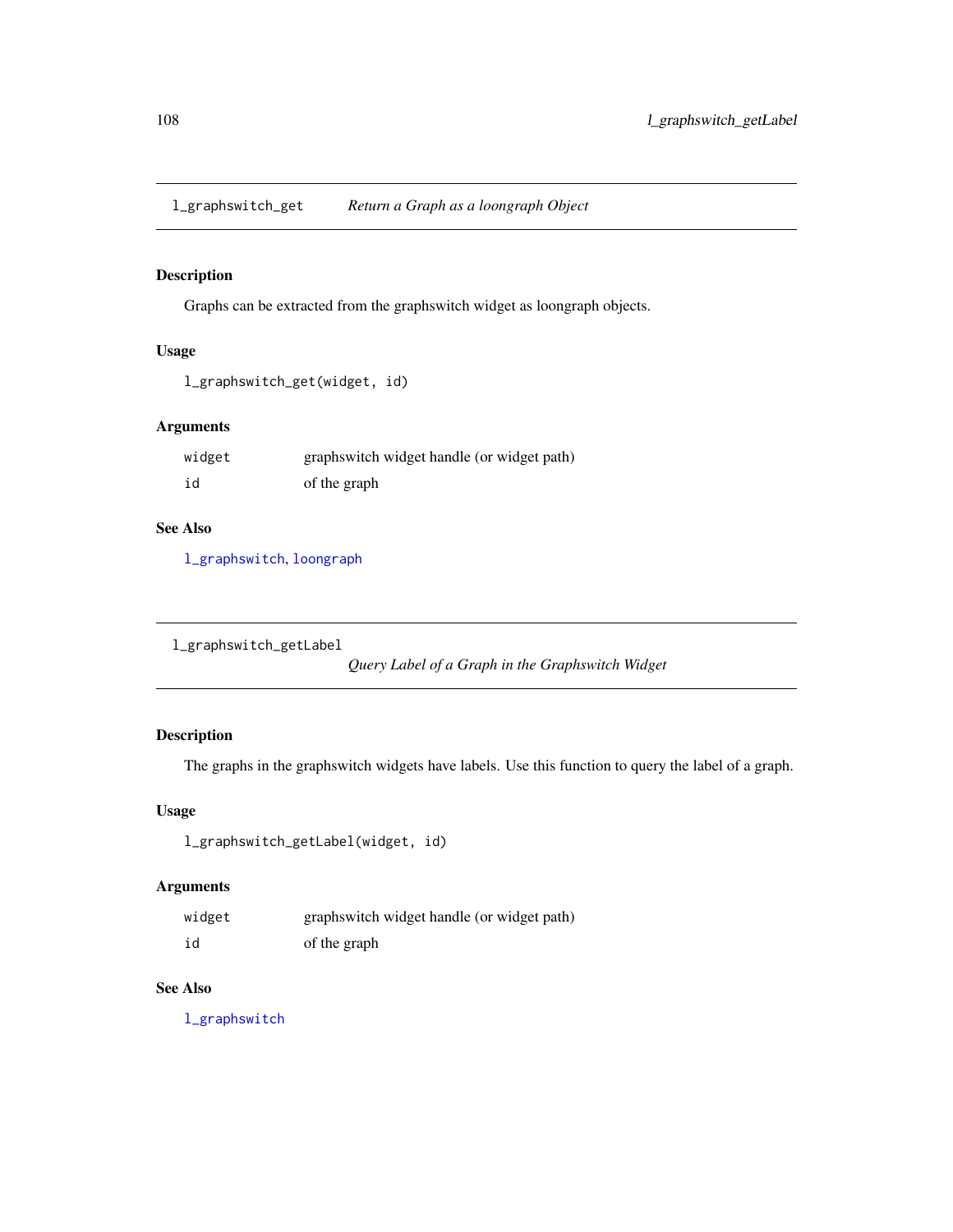<span id="page-108-0"></span>l\_graphswitch\_ids *List the ids of the graphs in the graphswitch widget*

### Description

Every graph in the graphswitch widget has an id. This function returns these ids preserving the oder of how the graphs are listed in the graphswitch.

## Usage

```
l_graphswitch_ids(widget)
```
## Arguments

widget graphswitch widget handle (or widget path)

l\_graphswitch\_move *Move a Graph in the Graph List*

## Description

Change the postion in of a graph in the graphswitch widget.

## Usage

```
l_graphswitch_move(widget, id, index)
```
## Arguments

| widget | graphswitch widget handle (or widget path)                                                 |
|--------|--------------------------------------------------------------------------------------------|
| id     | of the graph                                                                               |
| index  | position of the graph as a positive integer, "start" and "end" are also valid<br>keywords. |

### See Also

[l\\_graphswitch](#page-102-0)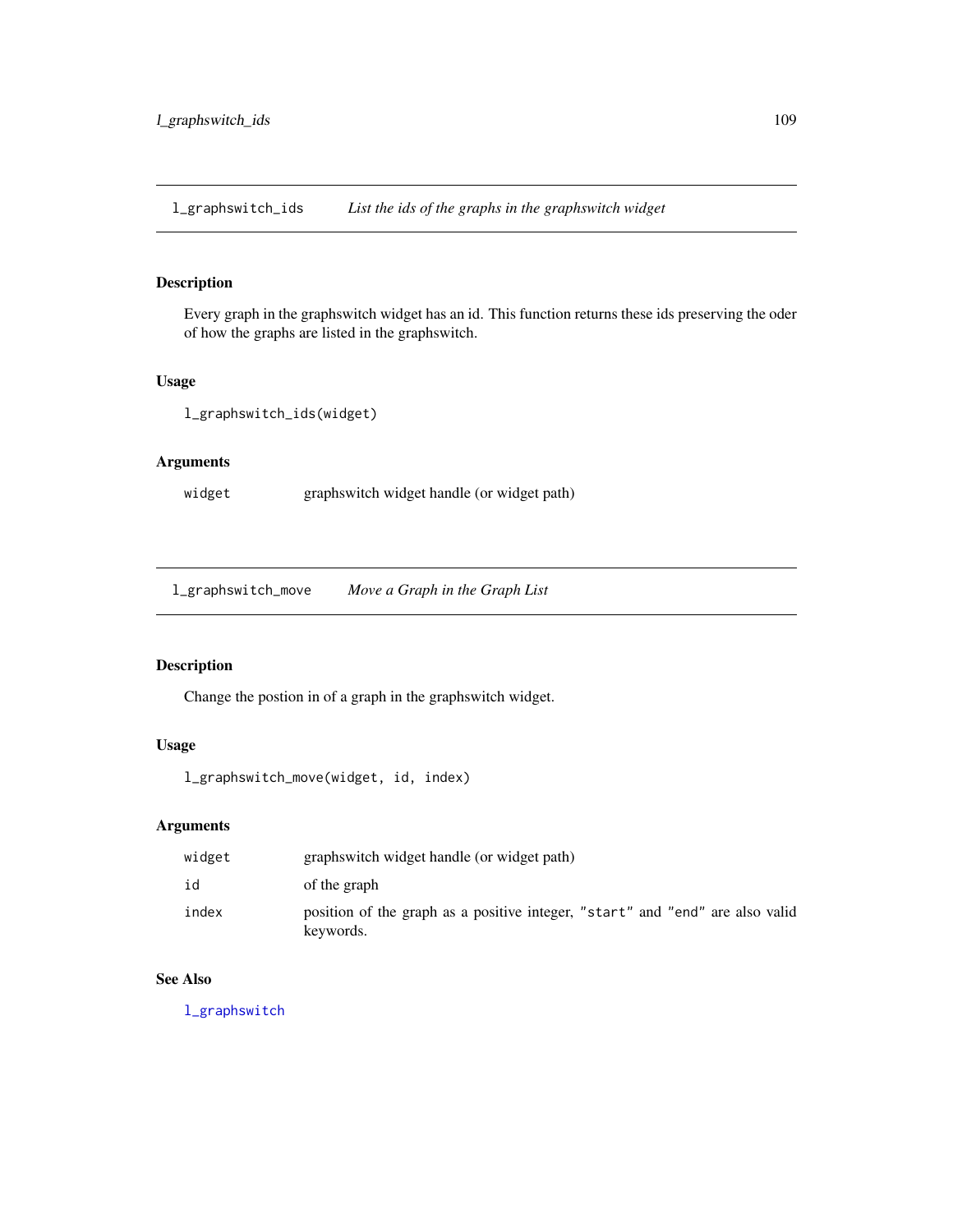l\_graphswitch\_relabel *Relabel a Graph in the Graphswitch Widget*

## Description

The graphs in the graphswitch widgets have labels. Use this function the relabel a graph.

### Usage

```
l_graphswitch_relabel(widget, id, label)
```
# Arguments

| widget | graphswitch widget handle (or widget path) |
|--------|--------------------------------------------|
| id     | of the graph                               |
| label  | string with label of graph                 |

#### See Also

[l\\_graphswitch](#page-102-0)

l\_graphswitch\_reorder *Reorder the Positions of the Graphs in the Graph List*

## Description

Define a new graph order in the graph list.

### Usage

```
l_graphswitch_reorder(widget, ids)
```
# Arguments

| widget | graphswitch widget handle (or widget path)                                                  |  |
|--------|---------------------------------------------------------------------------------------------|--|
| ids    | vector with all graph ids from the graph widget. Use 1_graphswitch_ids to<br>query the ids. |  |

# See Also

[l\\_graphswitch](#page-102-0)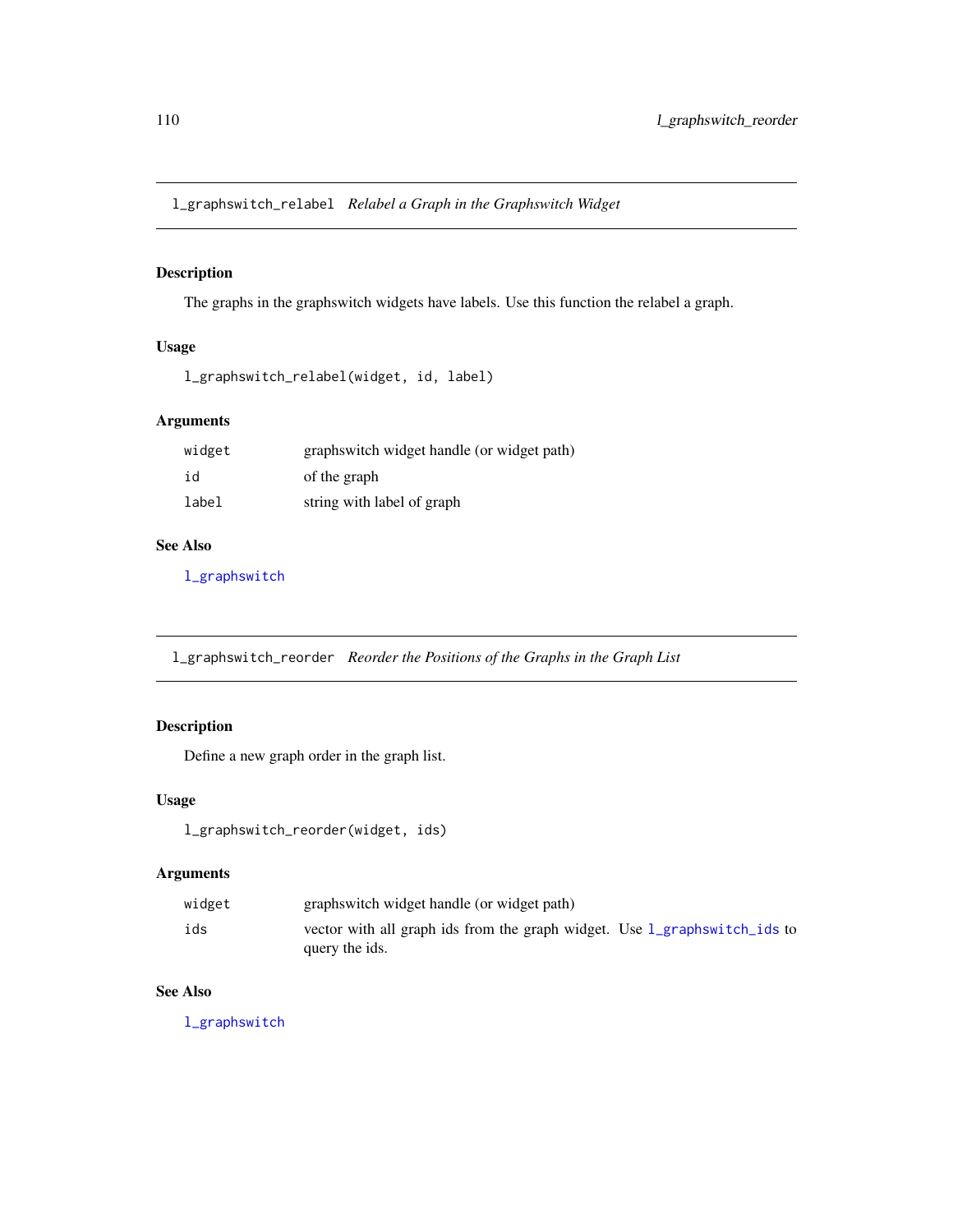l\_graphswitch\_set *Change the Graph shown in the Active Graph Widget*

## Description

The activewidget state holds the widget handle of a graph display. This function replaces the graph in the activewidget with one of the graphs in the graphswitch widget.

## Usage

```
l_graphswitch_set(widget, id)
```
## Arguments

| widget | graphswitch widget handle (or widget path) |
|--------|--------------------------------------------|
| id     | of the graph                               |

## See Also

[l\\_graphswitch](#page-102-0)

l\_graph\_inspector *Create a Graph Inspector*

## Description

Inpectors provide graphical user interfaces to oversee and modify plot states

# Usage

l\_graph\_inspector(parent = NULL, ...)

### Arguments

| parent | parent widget path |
|--------|--------------------|
| .      | state arguments    |

## Value

widget handle

## See Also

[l\\_create\\_handle](#page-68-0)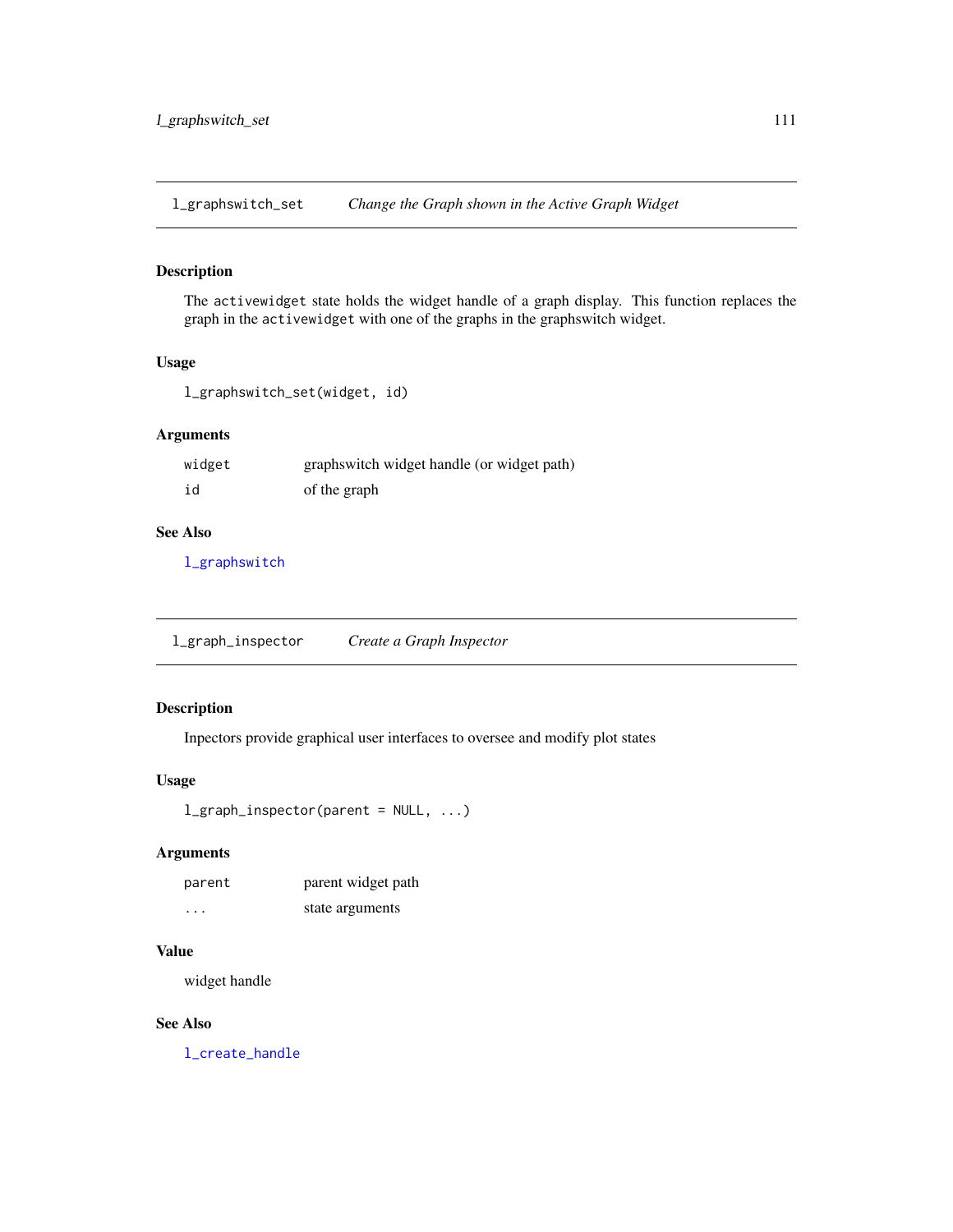# Examples

```
if(interactive()){
i <- l_graph_inspector()
}
```
l\_graph\_inspector\_analysis

*Create a Graph Analysis Inspector*

# Description

Inpectors provide graphical user interfaces to oversee and modify plot states

## Usage

l\_graph\_inspector\_analysis(parent = NULL, ...)

## Arguments

| parent                  | parent widget path |
|-------------------------|--------------------|
| $\cdot$ $\cdot$ $\cdot$ | state arguments    |

# Value

widget handle

# See Also

[l\\_create\\_handle](#page-68-0)

# Examples

if(interactive()){

i <- l\_graph\_inspector\_analysis() }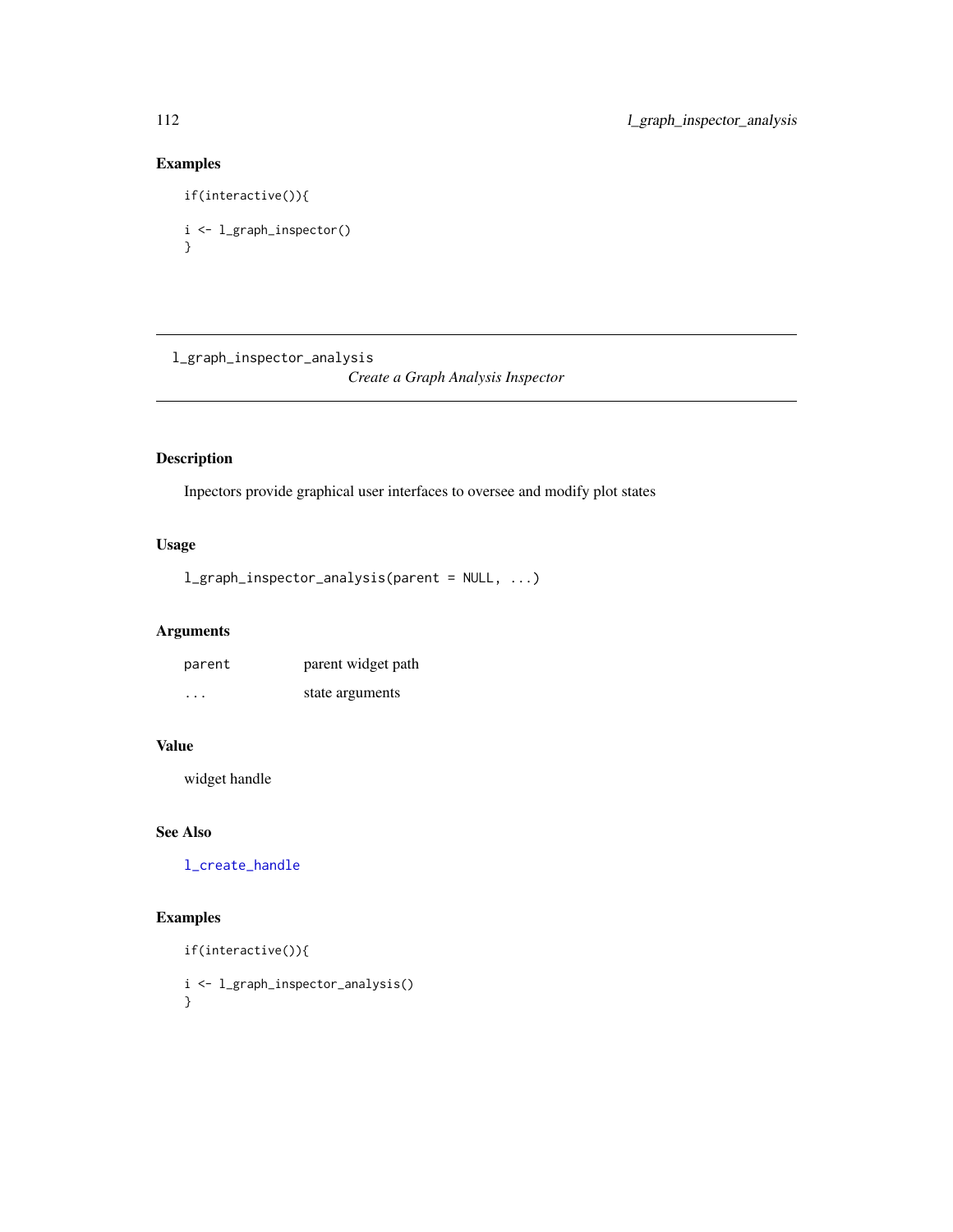l\_graph\_inspector\_navigators

*Create a Graph Navigator Inspector*

### Description

Inpectors provide graphical user interfaces to oversee and modify plot states

#### Usage

```
l_graph_inspector_navigators(parent = NULL, ...)
```
## Arguments

| parent | parent widget path |
|--------|--------------------|
| .      | state arguments    |

#### Value

widget handle

### See Also

[l\\_create\\_handle](#page-68-0)

### Examples

```
if(interactive()){
i <- l_graph_inspector_navigators()
```
}

| ٧<br>× |  |
|--------|--|
|--------|--|

l\_help *Open a browser with loon's combined (TCL and R) documentation website*

### Description

l\_help opens a browser with the relevant page on the official combined loon documentation website at <http://great-northern-diver.github.io/loon/>.

#### Usage

 $l_{\text{help}}(page = "index", ...)$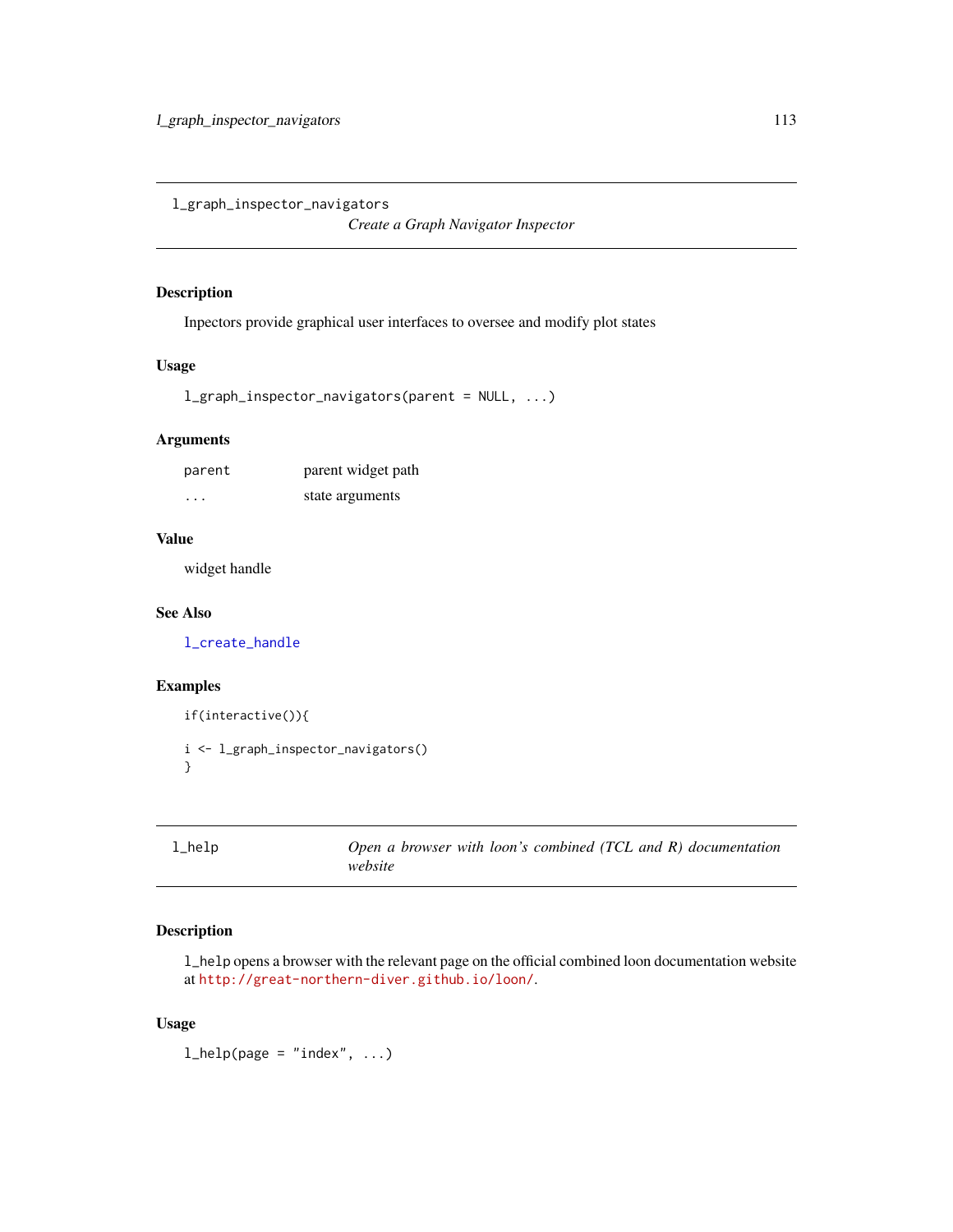114 latex left the state of the state of the state of the state of the state of the state of the state of the state of the state of the state of the state of the state of the state of the state of the state of the state of

### Arguments

| page     | relative path to a page, the .html part may be omitted      |
|----------|-------------------------------------------------------------|
| $\cdots$ | arguments forwarded to browseURL, e.g. to specify a browser |

## See Also

[help](#page-0-0), [l\\_web](#page-257-0) for R manual or web R manual

## Examples

```
## Not run:
l_help()
l_help("learn_R_intro")
l_help("learn_R_display_hist")
l_help("learn_R_bind")
# jump to a section
l_help("learn_R_bind.html#list-reorder-delete-bindings")
```
## End(Not run)

| l hexcolor | Convert color names to their 12 digit hexadecimal color representa- |
|------------|---------------------------------------------------------------------|
|            | tion                                                                |

## Description

Color names in loon will be mapped to colors according to the Tk color specifications and are normalized to a 12 digit hexadecimal color representation.

### Usage

```
l_hexcolor(color)
```
## Arguments

color a vector with color names

# Value

a character vector with the 12 digit hexadecimal color strings.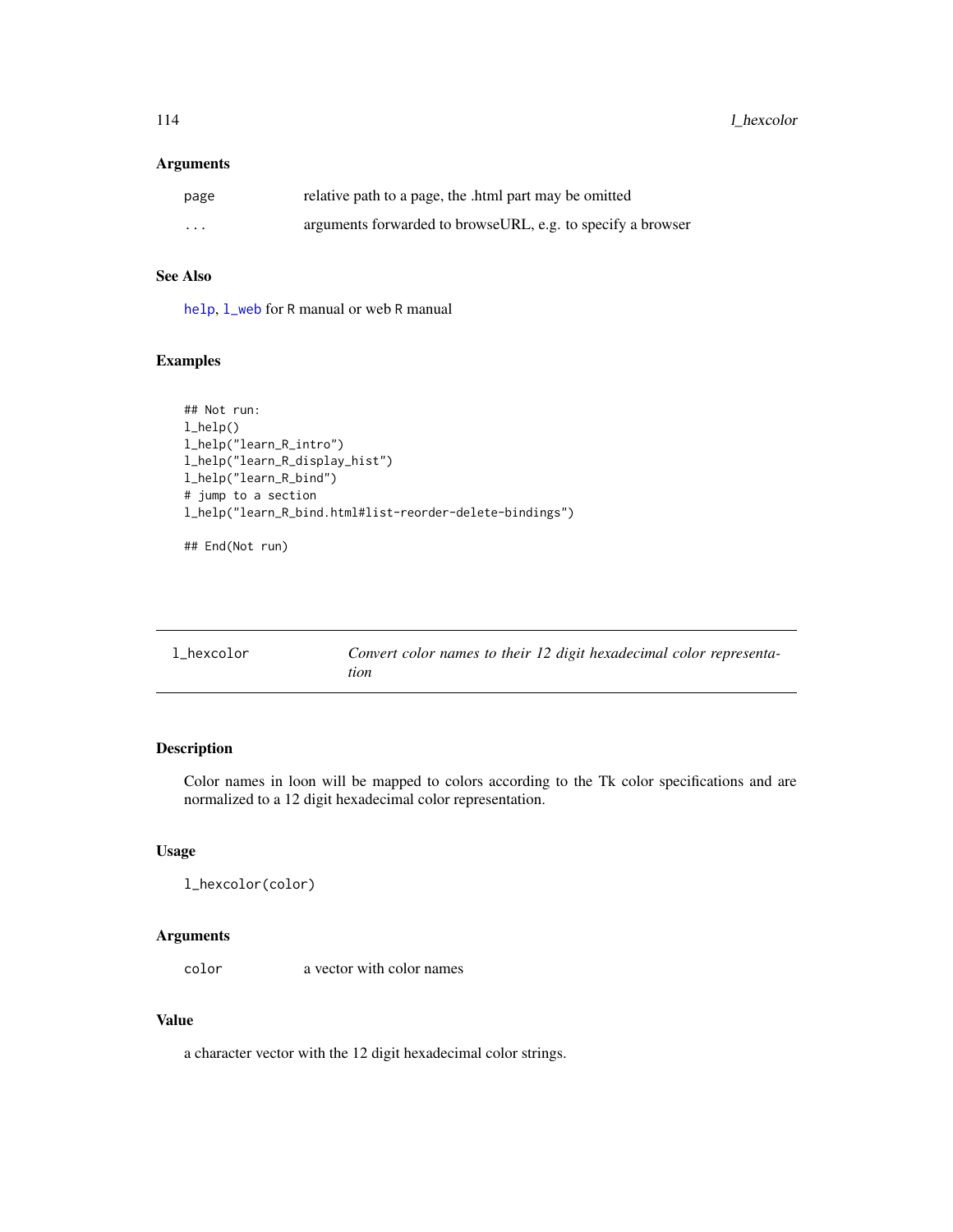#### l\_hist 115

## Examples

```
p <- l_plot(1:2)
p['color'] <- 'red'
p['color']
l_hexcolor('red')
}
```
if(interactive()){

#### l\_hist *Create an interactive histogram*

## Description

l\_hist is a generic function for creating an interactive histogram display that can be linked with loon's other displays

## Usage

```
l_hist(
 x,
  yshows = c("frequency", "density"),
 by = NULL,
  layout = c("grid", "wrap", "separate"),
  connectedScales = c("cross", "row", "column", "both", "x", "y", "none"),
  showStackedColors = TRUE,
  origin = NULL,
 binwidth = NULL,
  showBinHandle = FALSE,
  color = l_getOption("color"),
  active = TRUE,selected = FALSE,
 xlabel = NULL,parent = NULL,
  ...
\mathcal{L}
```

| x      | vector with numerical data to perform the binning on x,                                                                                                  |
|--------|----------------------------------------------------------------------------------------------------------------------------------------------------------|
| vshows | one of "frequency" (default) or "density"                                                                                                                |
| bv     | loon plot can be separated by some variables into multiple panels. This argument<br>can take a vector, a list of same lengths or a data. frame as input. |
| layout | layout facets as 'grid', 'wrap' or 'separate'                                                                                                            |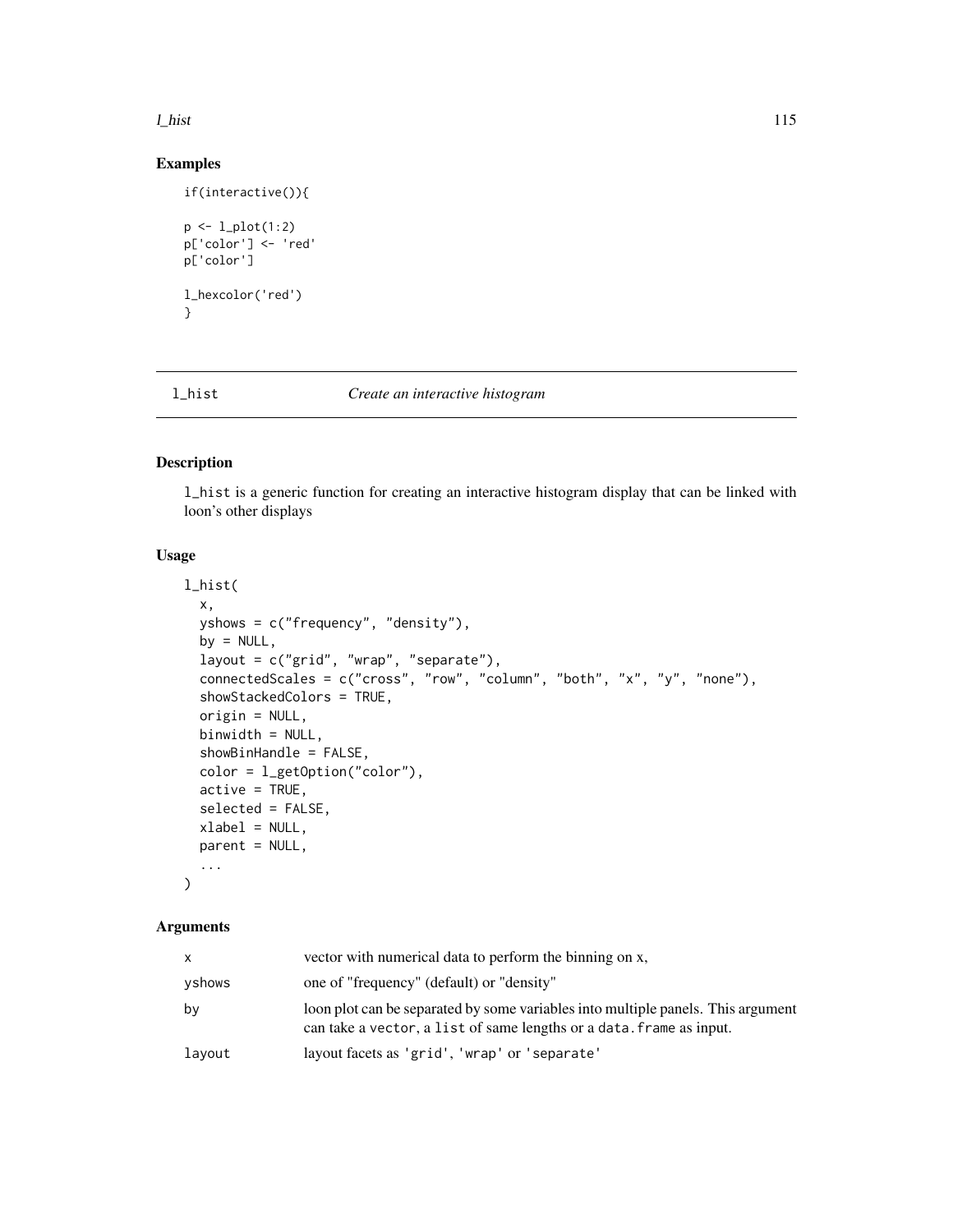| connectedScales   |                                                                                                                                                                                                                                                                                                                                 |
|-------------------|---------------------------------------------------------------------------------------------------------------------------------------------------------------------------------------------------------------------------------------------------------------------------------------------------------------------------------|
|                   | Determines how the scales of the facets are to be connected depending on which<br>layout is used. For each value of layout, the scales are connected as follows:                                                                                                                                                                |
|                   | • layout = "wrap": Across all facets, when connected Scales is                                                                                                                                                                                                                                                                  |
|                   | $-$ "x", then only the "x" scales are connected                                                                                                                                                                                                                                                                                 |
|                   | $-$ "y", then only the "y" scales are connected                                                                                                                                                                                                                                                                                 |
|                   | - "both", both "x" and "y" scales are connected                                                                                                                                                                                                                                                                                 |
|                   | - "none", neither "x" nor "y" scales are connected. For any other value,<br>only the "y" scale is connected.                                                                                                                                                                                                                    |
|                   | • layout = "grid": Across all facets, when connectedScales is                                                                                                                                                                                                                                                                   |
|                   | - "cross", then only the scales in the same row and the same column are<br>connected                                                                                                                                                                                                                                            |
|                   | - "row", then both "x" and "y" scales of facets in the same row are con-<br>nected                                                                                                                                                                                                                                              |
|                   | - "column", then both "x" and "y" scales of facets in the same column<br>are connected                                                                                                                                                                                                                                          |
|                   | - "x", then all of the "x" scales are connected (regardless of column)                                                                                                                                                                                                                                                          |
|                   | - "y", then all of the "y" scales are connected (regardless of row)                                                                                                                                                                                                                                                             |
|                   | - "both", both "x" and "y" scales are connected in all facets                                                                                                                                                                                                                                                                   |
|                   | - "none", neither "x" nor "y" scales are connected in any facets.                                                                                                                                                                                                                                                               |
| showStackedColors |                                                                                                                                                                                                                                                                                                                                 |
|                   | if TRUE (default) then bars will be coloured according to colours of the points;<br>if FALSE, then the bars will be a uniform colour except for highlighted points.                                                                                                                                                             |
| origin            | numeric scalar to define the binning origin                                                                                                                                                                                                                                                                                     |
| binwidth          | a numeric scalar to specify the binwidth If NULL binwidth is set using David<br>Scott's rule when x is numeric (namely 3.49 $*$ sd(x)/(n $\land$ (1/3)) if sd(x) > 0 and<br>1 if $sd(x) == 0$ and using the minumum numerical difference between factor<br>levels when x is a factor or a character vector (coerced to factor). |
| showBinHandle     | If TRUE, then an interactive "bin handle" appears on the plot whose movement<br>resets the origin and the binwidth. Default is FALSE                                                                                                                                                                                            |
| color             | colour fills of bins; colours are repeated until matching the number x. Default is<br>found using l_getOption("color").                                                                                                                                                                                                         |
| active            | a logical determining whether x appears or not (default is TRUE for all x). If a<br>logical vector is given of length equal to the number of x, then it identifies which<br>x appears (TRUE) and which does not (FALSE).                                                                                                        |
| selected          | a logical determining whether x appears selected at first (default is FALSE for<br>all $x$ ). If a logical vector is given of length equal to the number of $x$ , then it<br>identifies which x is (TRUE) and which is not (FALSE).                                                                                             |
| xlabel            | label to be used on the horizontal axis. If NULL, an attempt at a meaningful<br>label inferred from x will be made.                                                                                                                                                                                                             |
| parent            | parent widget path                                                                                                                                                                                                                                                                                                              |
| .                 | named arguments to modify the histogram plot states or layouts, see details.                                                                                                                                                                                                                                                    |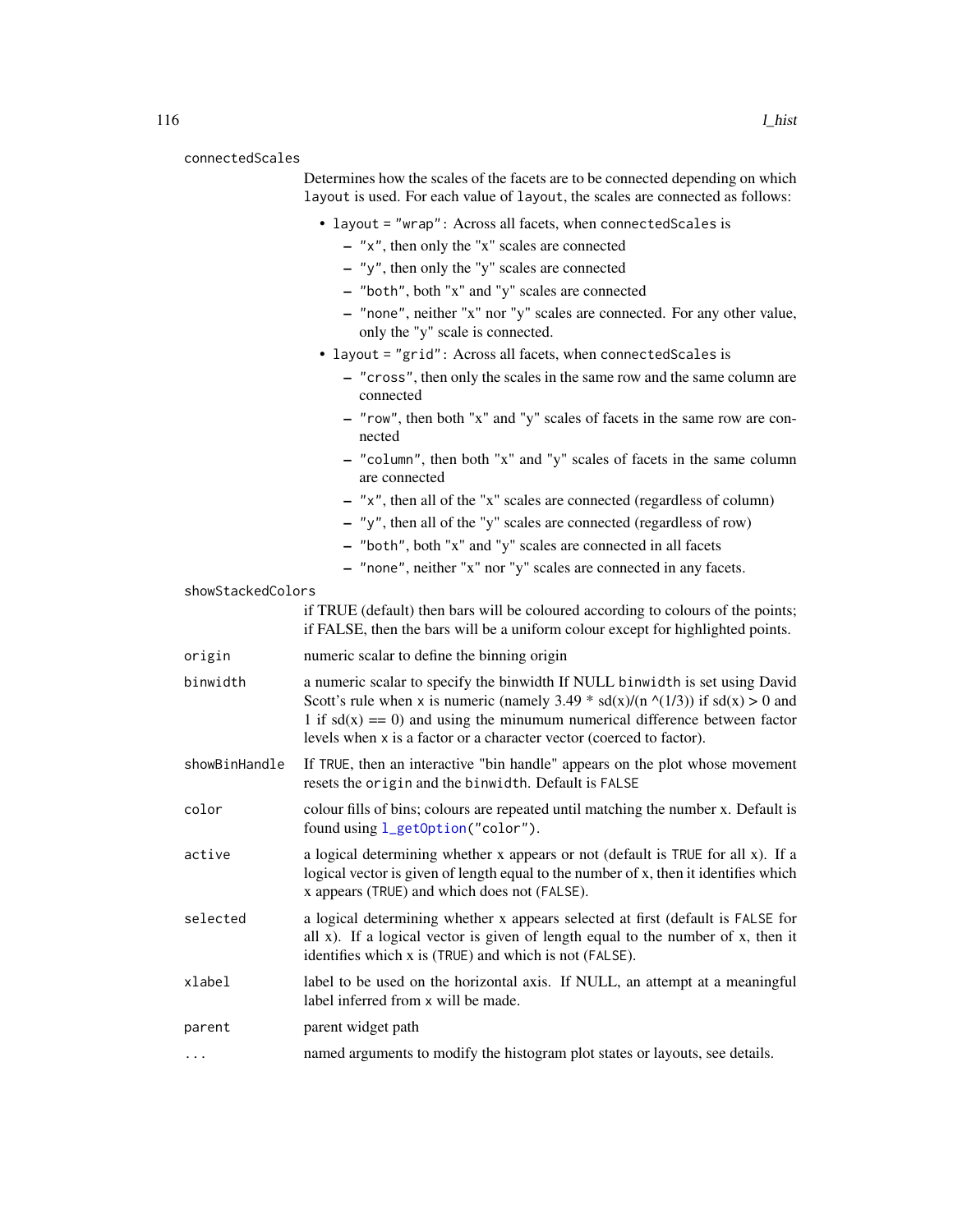#### l\_hist 117

### Details

- Note that when changing the yshows state from 'frequency' to 'density' you might have to use [l\\_scaleto\\_world](#page-238-0) to show the complete histogram in the plotting region.
- Some arguments to modify layouts can be passed through, e.g. "separate", "byrow", etc. Check [l\\_facet](#page-72-0) to see how these arguments work.

For more information run: l\_help("learn\_R\_display\_hist")

#### Value

widget handle

### See Also

[l\\_plot](#page-209-0)

#### Examples

```
if(interactive()){
```

```
h <- l_hist(iris$Sepal.Length)
names(h)
h["xlabel"] <- "Sepal length"
h["showOutlines"] <- FALSE
h["yshows"]
h["yshows"] <- "density"
l_scaleto_plot(h)
h["showStackedColors"] <- TRUE
h['color'] <- iris$Species
h["showStackedColors"] <- FALSE
h["showOutlines"] <- TRUE
h["showGuides"] <- TRUE
# link another plot with the previous plot
h['linkingGroup'] <- "iris_data"
h2 <- with(iris, l_hist(Petal.Width,
                        linkingGroup="iris_data",
                        showStackedColors = TRUE))
# Get an R (grid) graphics plot of the current loon plot
plot(h)
# or with more control about grid parameters
grid.loon(h)
```
# or to save the grid data structure (grob) for later use hg <- loonGrob(h)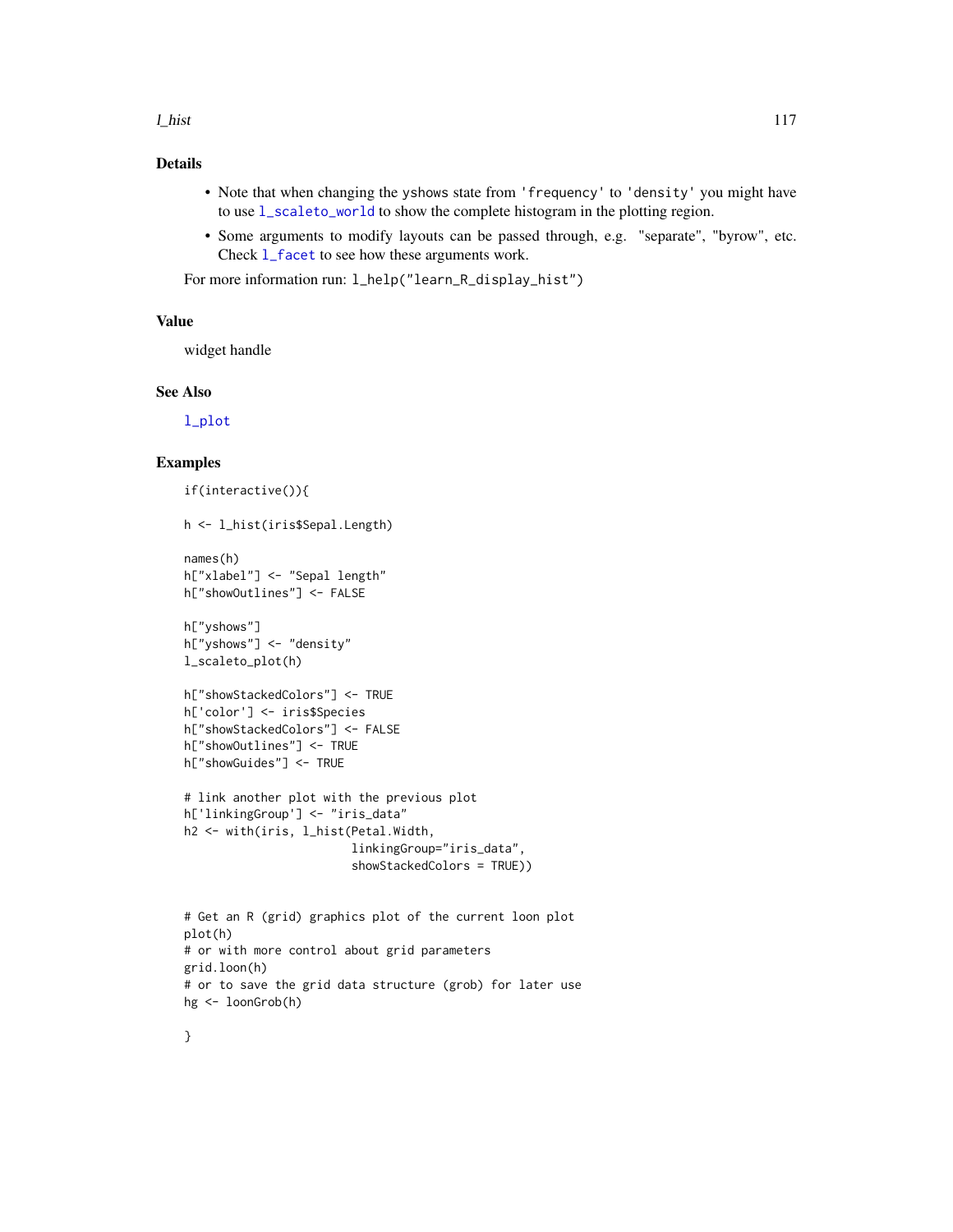l\_hist\_inspector *Create a Histogram Inspector*

### Description

Inpectors provide graphical user interfaces to oversee and modify plot states

## Usage

```
l_hist_inspector(parent = NULL, ...)
```
## Arguments

| parent | parent widget path |
|--------|--------------------|
| .      | state arguments    |

### Value

widget handle

# See Also

[l\\_create\\_handle](#page-68-0)

#### Examples

```
if(interactive()){
i <- l_hist_inspector()
}
```
l\_hist\_inspector\_analysis

*Create a Histogram Analysis Inspector*

## Description

Inpectors provide graphical user interfaces to oversee and modify plot states

## Usage

l\_hist\_inspector\_analysis(parent = NULL, ...)

| parent | parent widget path |
|--------|--------------------|
| .      | state arguments    |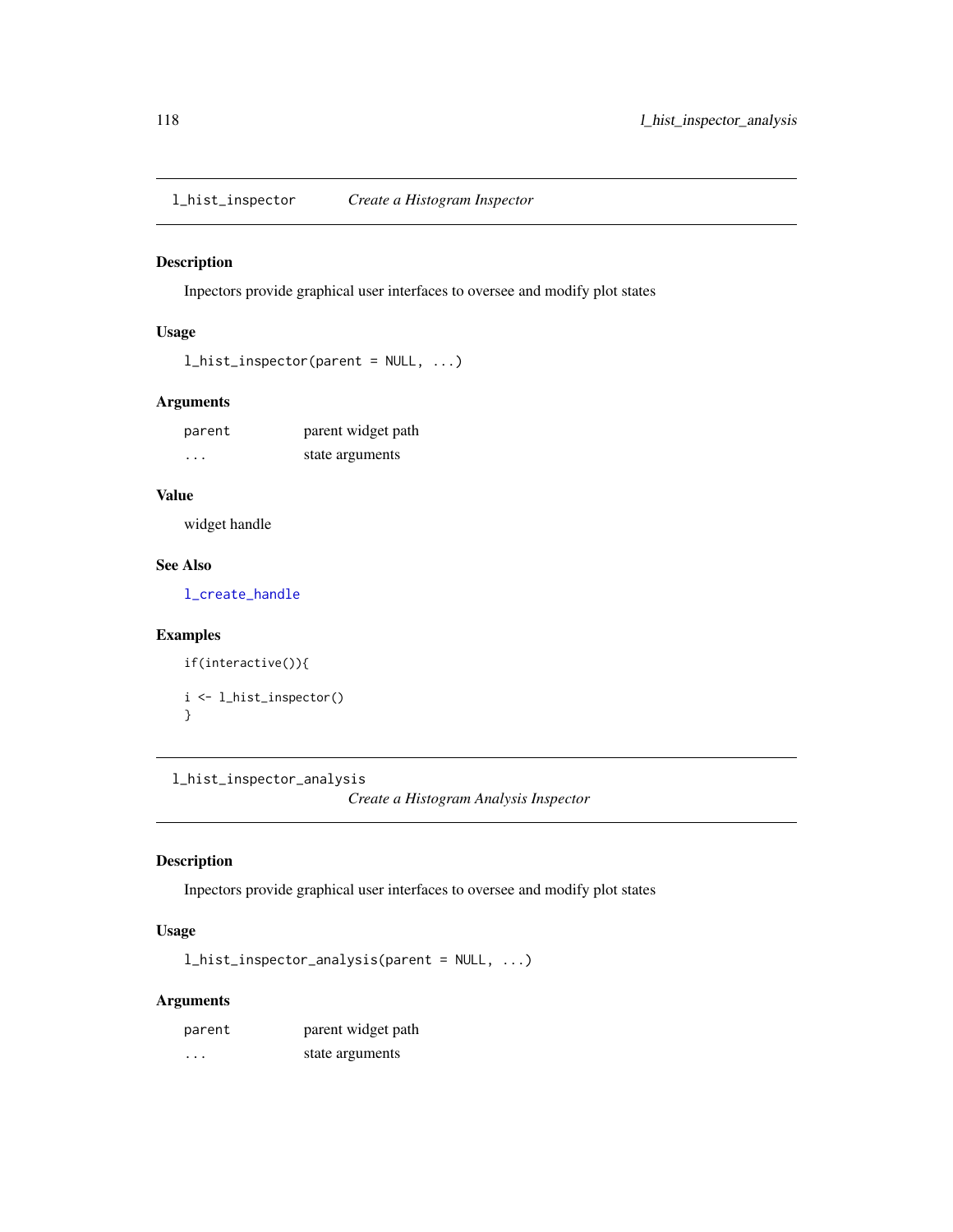## l\_imageviewer 119

## Value

widget handle

### See Also

[l\\_create\\_handle](#page-68-0)

### Examples

```
if(interactive()){
i <- l_hist_inspector_analysis()
}
```
#### <span id="page-118-0"></span>l\_imageviewer *Display Tcl Images in a Simple Image Viewer*

### Description

Loon provides a simple image viewer to browse through the specified tcl image objects.

The simple GUI supports either the use of the mouse or left and right arrow keys to switch the images to the previous or next image in the specified image vector.

The images are resized to fill the viewer window.

#### Usage

```
l_imageviewer(tclimages)
```
#### Arguments

tclimages Vector of tcl image object names.

## Value

the tclimages vector is returned

## Examples

```
if(interactive()){
```

```
img2 <- tkimage.create('photo', width=200, height=150)
tcl(img2, 'put', 'yellow', '-to', 0, 0, 199, 149)
tcl(img2, 'put', 'green', '-to', 40, 20, 130, 40)
img3 <- tkimage.create('photo', width=500, height=100)
tcl(img3, 'put', 'orange', '-to', 0, 0, 499, 99)
tcl(img3, 'put', 'green', '-to', 40, 80, 350, 95)
```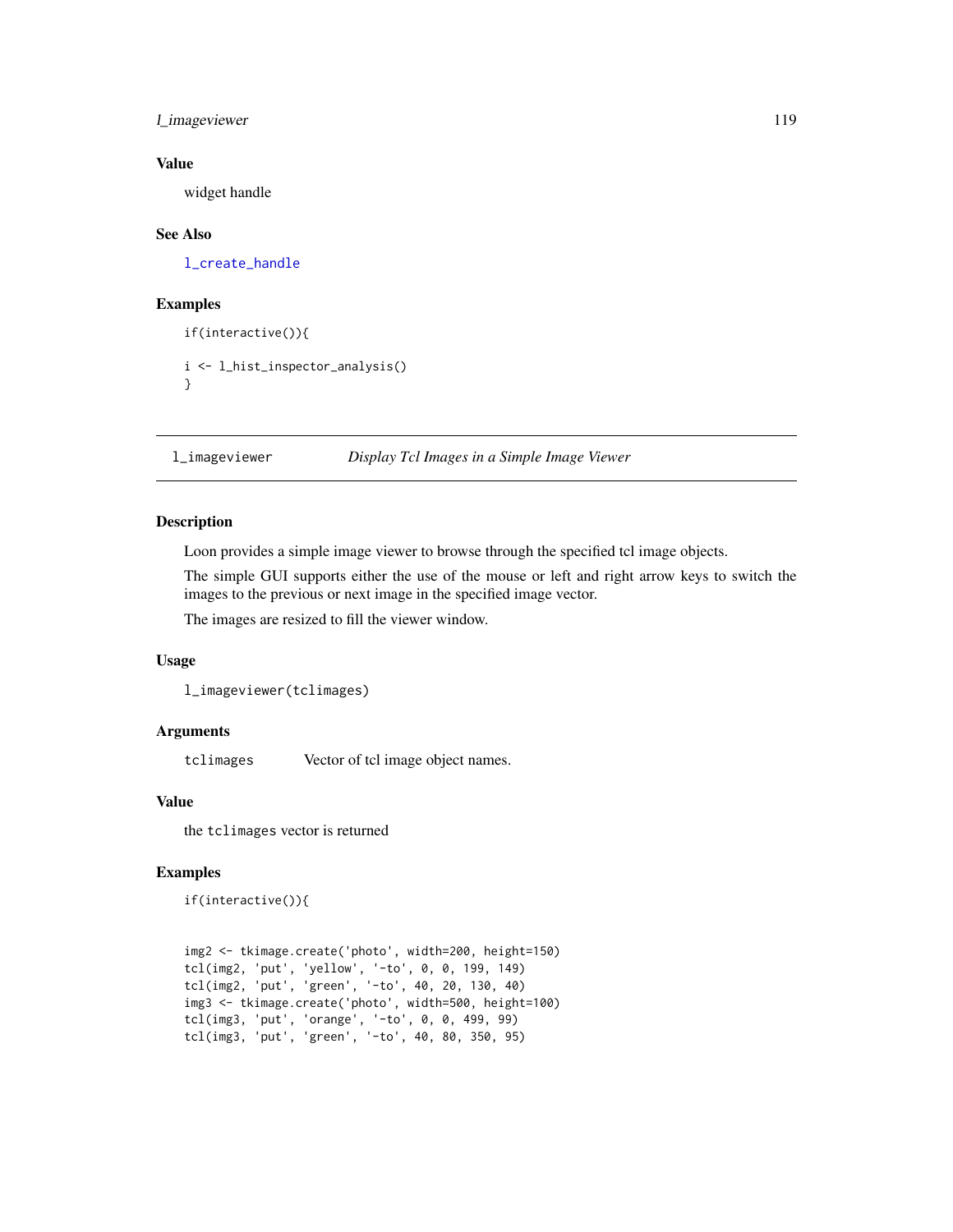```
l_imageviewer(c(tclvalue(img2), tclvalue(img3)))
}
```
<span id="page-119-0"></span>l\_image\_import\_array *Import Greyscale Images as Tcl images from an Array*

# Description

Import image grayscale data (0-255) with each image saved as a row or column of an array.

## Usage

```
l_image_import_array(
  array,
  width,
  height,
  img_in_row = TRUE,
  invert = FALSE,rotate = \theta\lambda
```
### Arguments

| array      | of 0-255 grayscale value data.                                 |
|------------|----------------------------------------------------------------|
| width      | of images in pixels.                                           |
| height     | of images in pixels.                                           |
| img_in_row | logical, TRUE if every row of the array represents an image    |
| invert     | logical, for 'invert=FALSE' 0=withe, for 'invert=TRUE' 0=black |
| rotate     | the image: one of $0, 90, 180$ , or $270$ degrees.             |

#### Details

Images in tcl are managed by the tcl interpreter and made accessible to the user via a handle, i.e. a function name of the form image1, image2, etc.

For more information run: l\_help("learn\_R\_display\_plot.html#images")

## Value

vector of image object names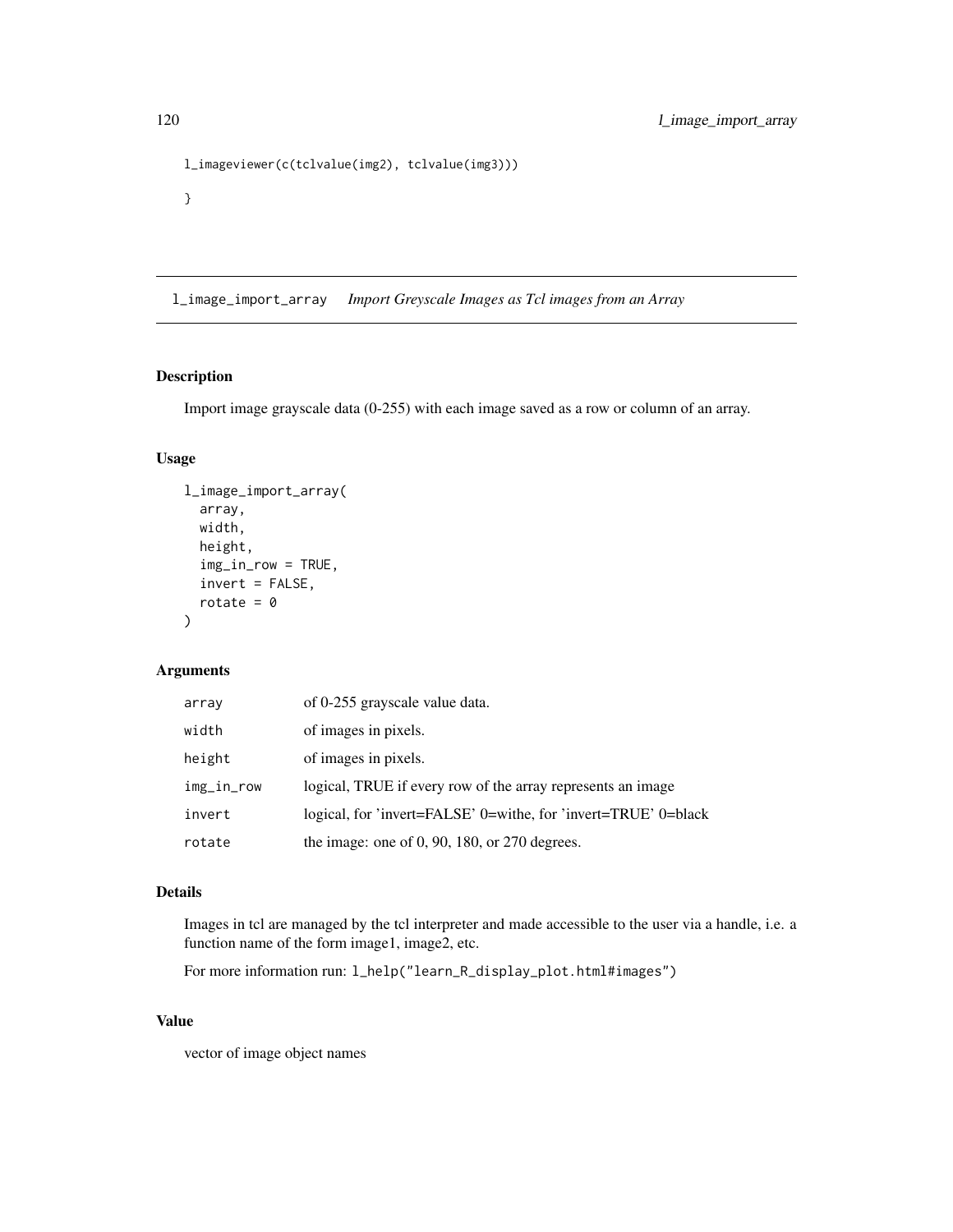## l\_image\_import\_files 121

# Examples

## Not run: # see demo("l\_ng\_images\_frey\_LLE") ## End(Not run)

l\_image\_import\_files *Import Image Files as Tk Image Objects*

## Description

Note that the supported image file formats depend on whether the Img Tk extension is installed.

## Usage

```
l_image_import_files(paths)
```
### Arguments

paths vector with paths to image files that are supported

# Details

For more information run: l\_help("learn\_R\_display\_plot.html#load-images")

## Value

vector of image object names

### See Also

[l\\_image\\_import\\_array](#page-119-0), [l\\_imageviewer](#page-118-0)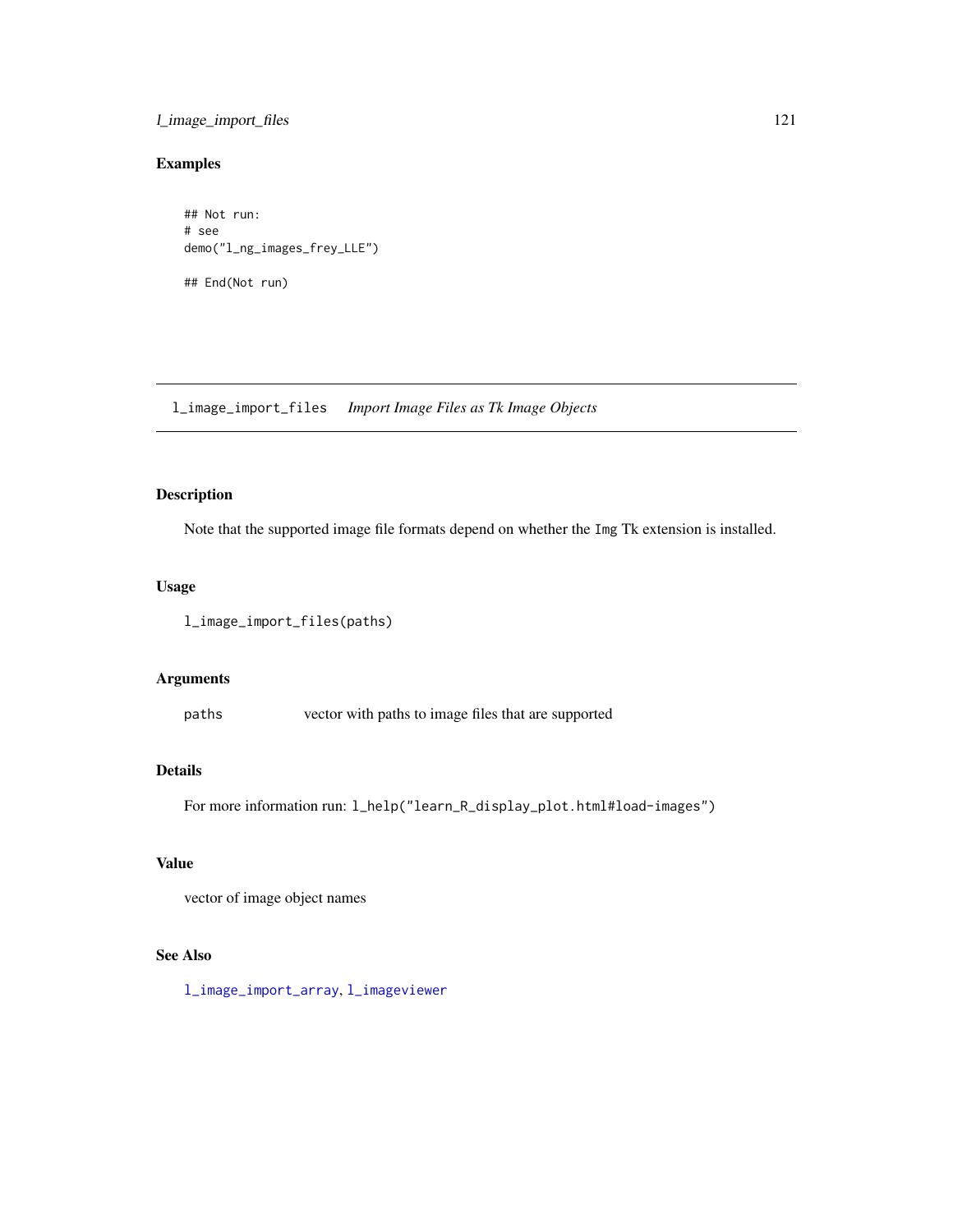<span id="page-121-0"></span>

#### Description

Loon's built-in object documentation. Can be used with every loon object that has plot states including plots, layers, navigators, contexts. This is a generic function.

### Usage

l\_info\_states(target, states = "all")

#### Arguments

| target | either an object of class loon or a vector that specifies the widget, layer, glyph,<br>navigator or context completely. The widget is specified by the widget path<br>name (e.g. '.10. plot'), the remaining objects by their ids. |
|--------|------------------------------------------------------------------------------------------------------------------------------------------------------------------------------------------------------------------------------------|
| states | vector with names of states. 'all' is treated as a keyword and results in return-<br>ing information on all plot states                                                                                                            |

### Value

a named nested list with one element per state. The list elements are also named lists with type, dimension, defaultvalue, and description elements containing the respective information.

#### See Also

Other loon interactive states: [l\\_plot.default\(](#page-212-0)), [l\\_plot\(](#page-209-0)), [l\\_state\\_names\(](#page-253-0)), [names.loon\(](#page-262-0))

### Examples

```
if(interactive()){
p <- l_plot(iris, linkingGroup="iris")
i <- l_info_states(p)
names(p)
names(i)
i$selectBy
l <- l_layer_rectangle(p, x=range(iris[,1]), y=range(iris[,2]), color="")
l_info_states(l)
h <- l_hist(iris$Sepal.Length, linkingGroup="iris")
l_info_states(h)
}
```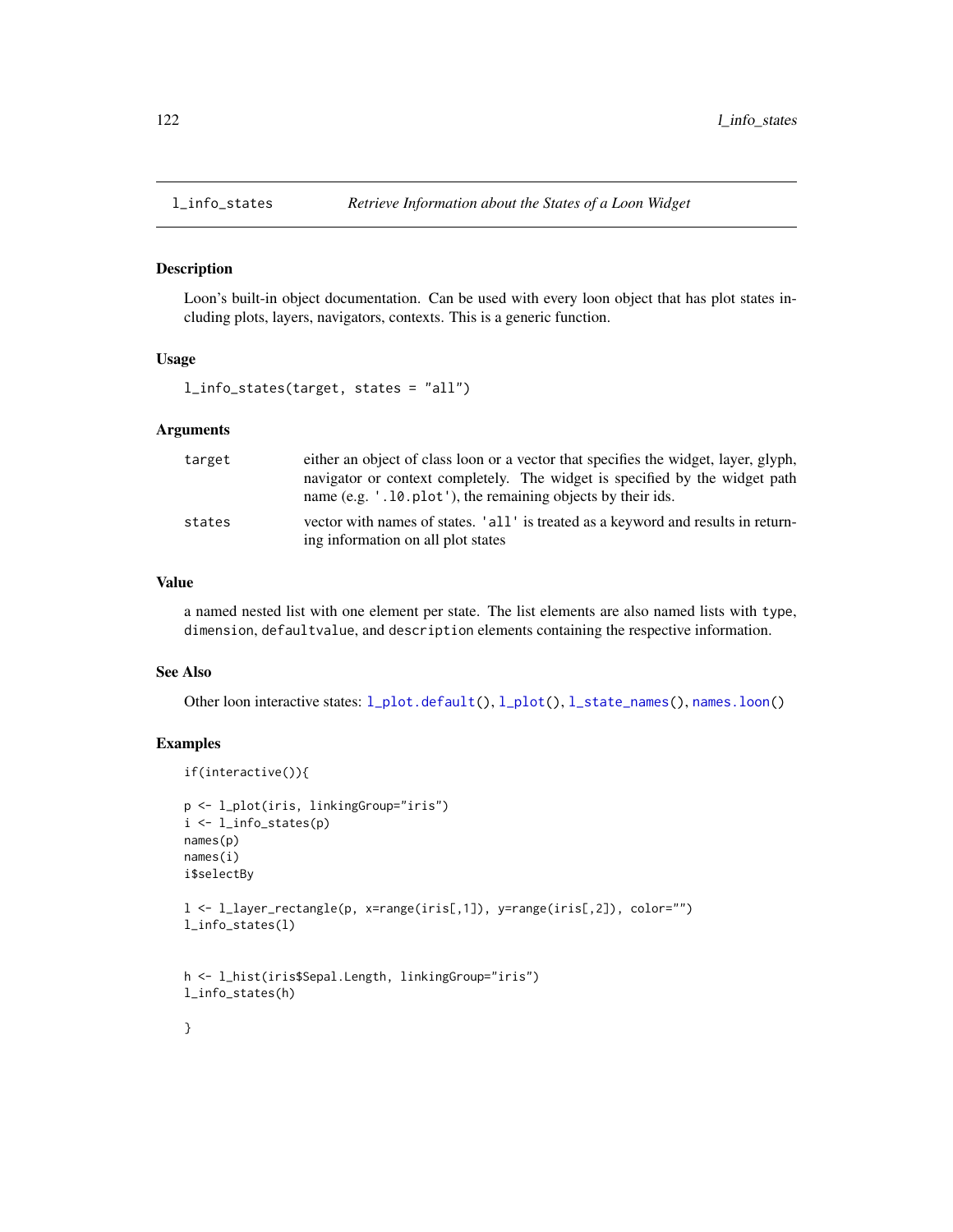## Description

This function can be useful to check whether a loon widget is has been closed by the user.

### Usage

```
l_isLoonWidget(widget)
```
## Arguments

widget widget path as a string or as an object handle

### Value

boolean, TRUE if the argument is a valid loon widget path, FALSE otherwise

<span id="page-122-0"></span>

l\_layer *Loon layers*

### Description

Loon supports layering of visuals and groups of visuals. The  $1$ <sub>-layer</sub> function is a generic method.

#### Usage

l\_layer(widget, x, ...)

## Arguments

| widget   | widget path as a string or as an object handle                               |
|----------|------------------------------------------------------------------------------|
|          | object that should be layered                                                |
| $\cdots$ | additional arguments, often state definition for the basic layering function |

## Details

loon's displays that use the main graphics model (i.e. histogram, scatterplot and graph displays) support layering of visual information. The following table lists the layer types and functions for layering on a display.

| <b>Type</b> | <b>Description</b>                      | <b>Creator Function</b> |
|-------------|-----------------------------------------|-------------------------|
| group       | a group can be a parent of other layers | l_layer_group           |
| polygon     | one polygon                             | l_layer_polygon         |
| text        | one text string                         | l_layer_text            |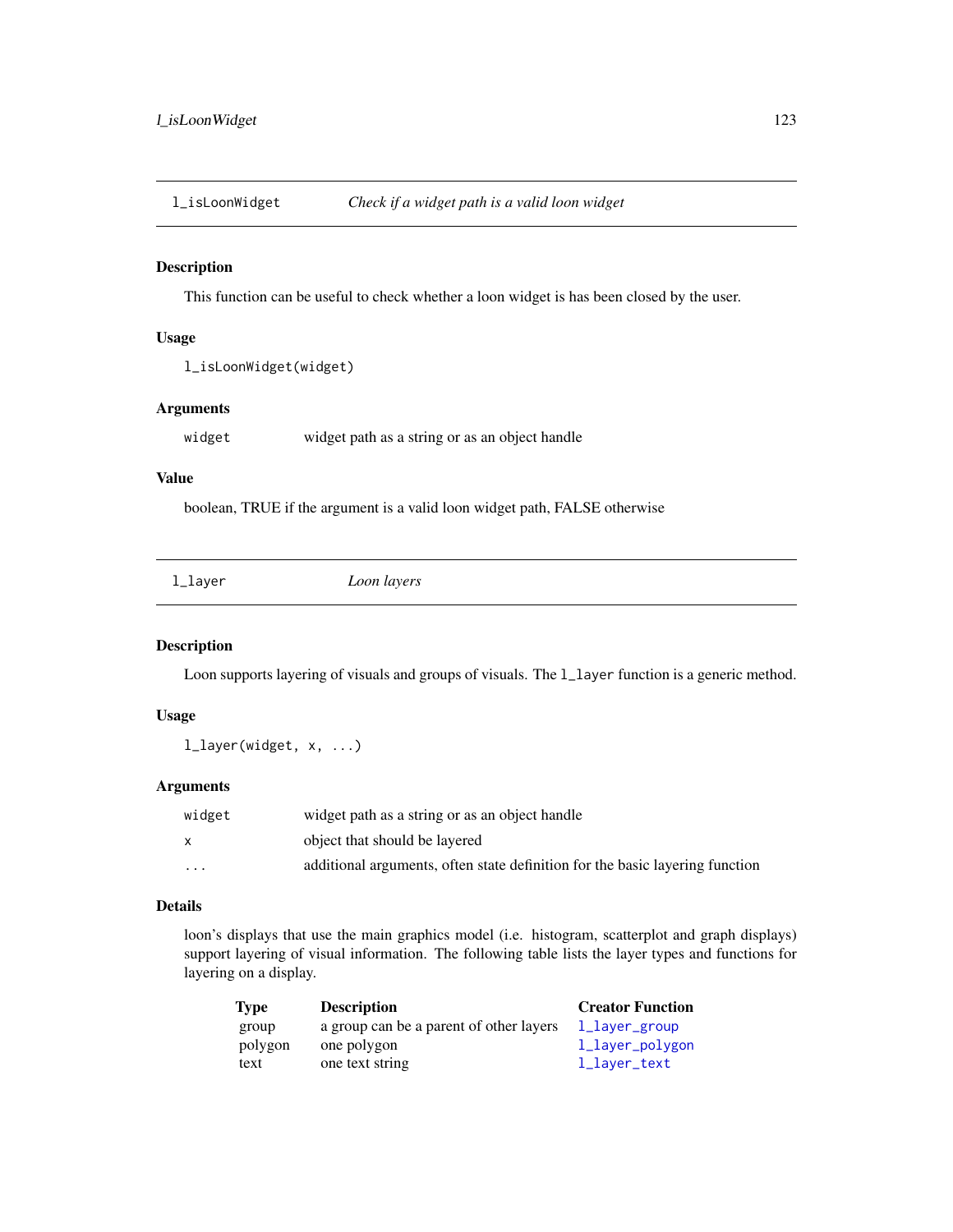#### 124 layer and the contract of the contract of the contract of the contract of the contract of the contract of the contract of the contract of the contract of the contract of the contract of the contract of the contract of

| line       | one line (i.e. connected line segments) | 1_layer_line       |
|------------|-----------------------------------------|--------------------|
| rectangle  | one rectangle                           | l_layer_rectangle  |
| oval       | one oval                                | l_layer_oval       |
| points     | n points (filled) circle                | l_layer_points     |
| texts      | n text strings                          | l_layer_text       |
| polygons   | n polygons                              | l_layer_polygons   |
| rectangles | n rectangles                            | l_layer_rectangles |
| lines      | n sets of connected line segments       | 1_layer_lines      |

Every layer within a display has a unique id. The visuals of the data in a display present the default layer of that display and has the layer id 'model'. For example, the 'model' layer of a scatterplot display visualizes the scatterplot glyphs. Functions useful to query layers are

| Function        | <b>Description</b> |  |
|-----------------|--------------------|--|
| $l$ layer $ids$ | List layer ids     |  |
| l_layer_getType | Get layer type     |  |

Layers are arranged in a tree structure with the tree root having the layer id 'root'. The rendering order of the layers is according to a depth-first traversal of the layer tree. This tree also maintains a label and a visibility flag for each layer. The layer tree, layer ids, layer labels and the visibility of each layer are visualized in the layers inspector. If a layer is set to be invisible then it is not rendered on the display. If a group layer is set to be invisible then all its children are not rendered; however, the visibility flag of the children layers remain unchanged. Relevant functions are:

| Function                | <b>Description</b>                                                                         |
|-------------------------|--------------------------------------------------------------------------------------------|
| 1_layer_getParent       | Get parent layer id of a layer                                                             |
| 1_layer_getChildren     | Get children of a group layer                                                              |
| 1_layer_index           | Get the order index of a layer among its siblings                                          |
| 1_layer_printTree       | Print out the layer tree                                                                   |
| l_layer_move            | Move a layer                                                                               |
| l_layer_lower           | Switch the layer place with its sibling to the right                                       |
| 1_layer_raise           | Switch the layer place with its sibling to the left                                        |
| l_layer_demote          | Moves the layer up to be a left sibling of its parent                                      |
| l_layer_promote         | Moves the layer to be a child of its right group layer sibling                             |
| 1_layer_hide            | Set the layers visibility flag to FALSE                                                    |
| l_layer_show            | Set the layers visibility flag to TRUE                                                     |
| l_layer_isVisible       | Return visibility flag of layer                                                            |
| 1_layer_layerVisibility | Returns logical value for whether layer is actually seen                                   |
| l_layer_groupVisibility | Returns all, part or none for expressing which part of the layers children are visible.    |
| l_layer_delete          | Delete a layer. If the layer is a group move all its children layers to the layers parent. |
| l_layer_expunge         | Delete layer and all its children layer.                                                   |
| l_layer_getLabel        | Get layer label.                                                                           |
| l_layer_relabel         | Change layer label.                                                                        |
| l_layer_bbox            | Get the bounding box of a layer.                                                           |

All layers have states that can be queried and modified using the same functions as the ones used for displays (i.e. [l\\_cget](#page-58-0), [l\\_configure](#page-60-0), `[` and `[<-`). The last group of layer types in the above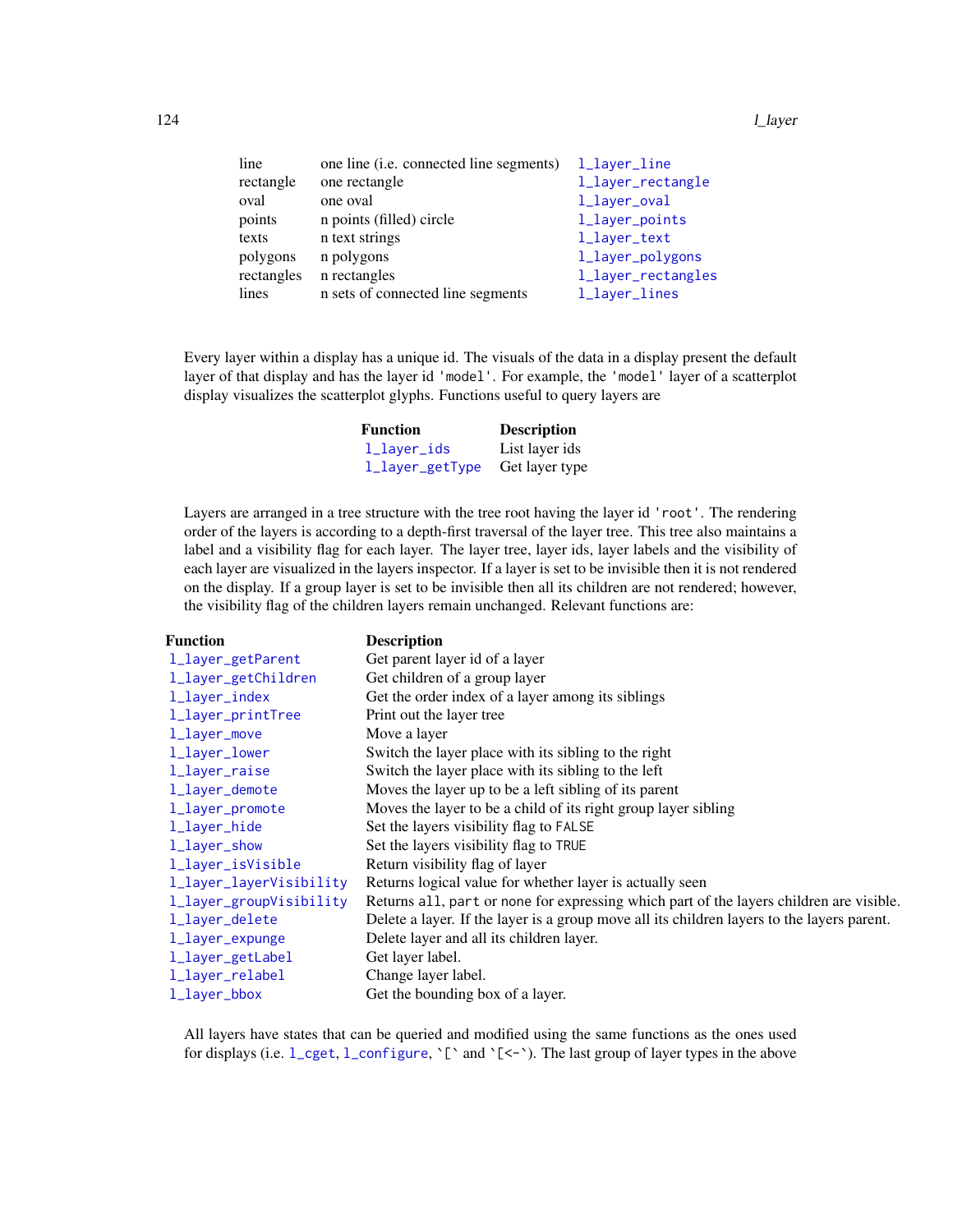## l\_layer.density 125

table have n-dimensional states, where the actual value of n can be different for every layer in a display.

The difference between the model layer and the other layers is that the model layer has a *selected* state, responds to selection gestures and supports linking.

For more information run: l\_help("learn\_R\_layer")

### Value

layer object handle, layer id

## See Also

[l\\_info\\_states](#page-121-0), [l\\_scaleto\\_layer](#page-237-0), [l\\_scaleto\\_world](#page-238-0)

#### Examples

```
if(interactive()){
# l_layer is a generic method
newFoo \leq function(x, y, ...) {
  r \leftarrow \text{list}(x=x, y=y, \ldots)class(r) <- 'foo'
  return(r)
}
l_layer.foo <- function(widget, x) {
    x$widget <- widget
    id <- do.call('l_layer_polygon', x)
    return(id)
}
p \leftarrow l\_plot()obj <- newFoo(x=c(1:6,6:2), y=c(3,1,0,0,1,3,3,5,6,6,5), color='yellow')
id \leftarrow 1_layer(p, obj)
l_scaleto_world(p)
}
```
l\_layer.density *Layer Method for Kernel Density Estimation*

### Description

Layer a line that represents a kernel density estimate.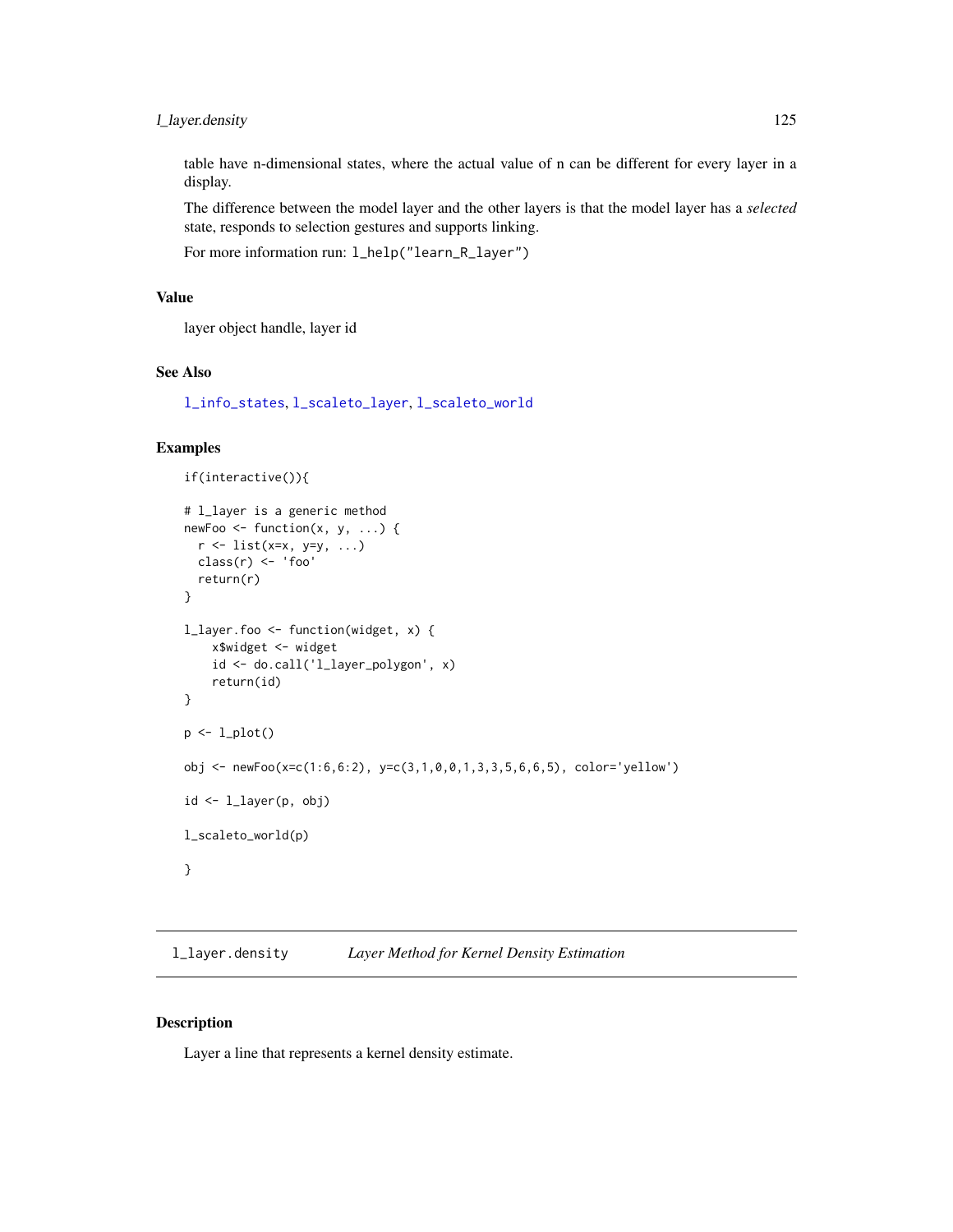# Usage

```
## S3 method for class 'density'
l_layer(widget, x, ...)
```
#### Arguments

| widget                  | widget path as a string or as an object handle                               |
|-------------------------|------------------------------------------------------------------------------|
|                         | object from density of class "density"                                       |
| $\cdot$ $\cdot$ $\cdot$ | additional arguments, often state definition for the basic layering function |

# Value

layer object handle, layer id

## See Also

[density](#page-0-0), [l\\_layer](#page-122-0)

## Examples

if(interactive()){

```
d <- density(faithful$eruptions, bw = "sj")
h \leq 1_{hist(x = faithful\eruptions, yshows="density")
l <- l_layer.density(h, d, color="steelblue", linewidth=3)
}
```
l\_layer.Line *Layer line in Line object*

## Description

Methods to plot map data defined in the [sp](#page-0-0) package

#### Usage

```
## S3 method for class 'Line'
l_layer(widget, x, ...)
```

| widget                  | widget widget path as a string or as an object handle  |
|-------------------------|--------------------------------------------------------|
| X                       | an object defined in the sp class                      |
| $\cdot$ $\cdot$ $\cdot$ | arguments forwarded to the relative $1$ layer function |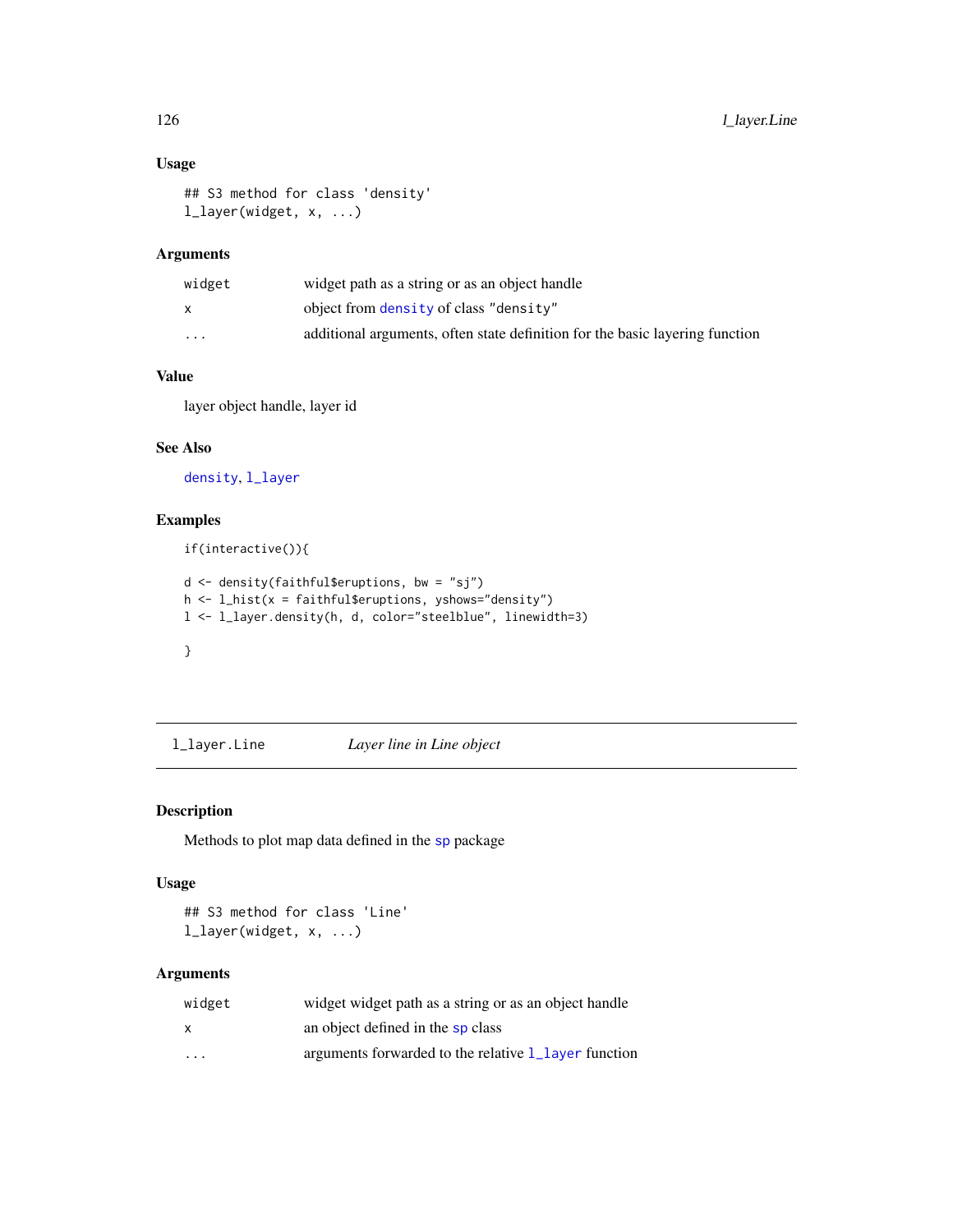## l\_layer.Lines 127

# Details

Note that currently loon does neither support holes and ring directions.

### Value

layer id

## References

Applied Spatial Data Analysis with R by Bivand, Roger S. and Pebesma, Edzer and Gomez-Rubio and Virgilio

#### See Also

[sp](#page-0-0), [l\\_layer](#page-122-0)

## Examples

```
if (interactive()) {
```

```
if (requireNamespace("rworldmap", quietly = TRUE)) {
   world <- rworldmap::getMap(resolution = "coarse")
   p <- l_plot()
    lmap <- l_layer(p, world, asSingleLayer=TRUE)
    l_scaleto_world(p)
   attr(lmap,'hole')
    attr(lmap,'NAME')
}
}
```
l\_layer.Lines *Layer lines in Lines object*

## Description

Methods to plot map data defined in the [sp](#page-0-0) package

### Usage

```
## S3 method for class 'Lines'
l_layer(widget, x, asSingleLayer = TRUE, ...)
```

| widget                  | widget widget path as a string or as an object handle                          |
|-------------------------|--------------------------------------------------------------------------------|
|                         | an object defined in the sp class                                              |
| asSingleLaver           | If TRUE then prefer a single layer over groups with nested 1-dimensinal layers |
| $\cdot$ $\cdot$ $\cdot$ | arguments forwarded to the relative $1$ layer function                         |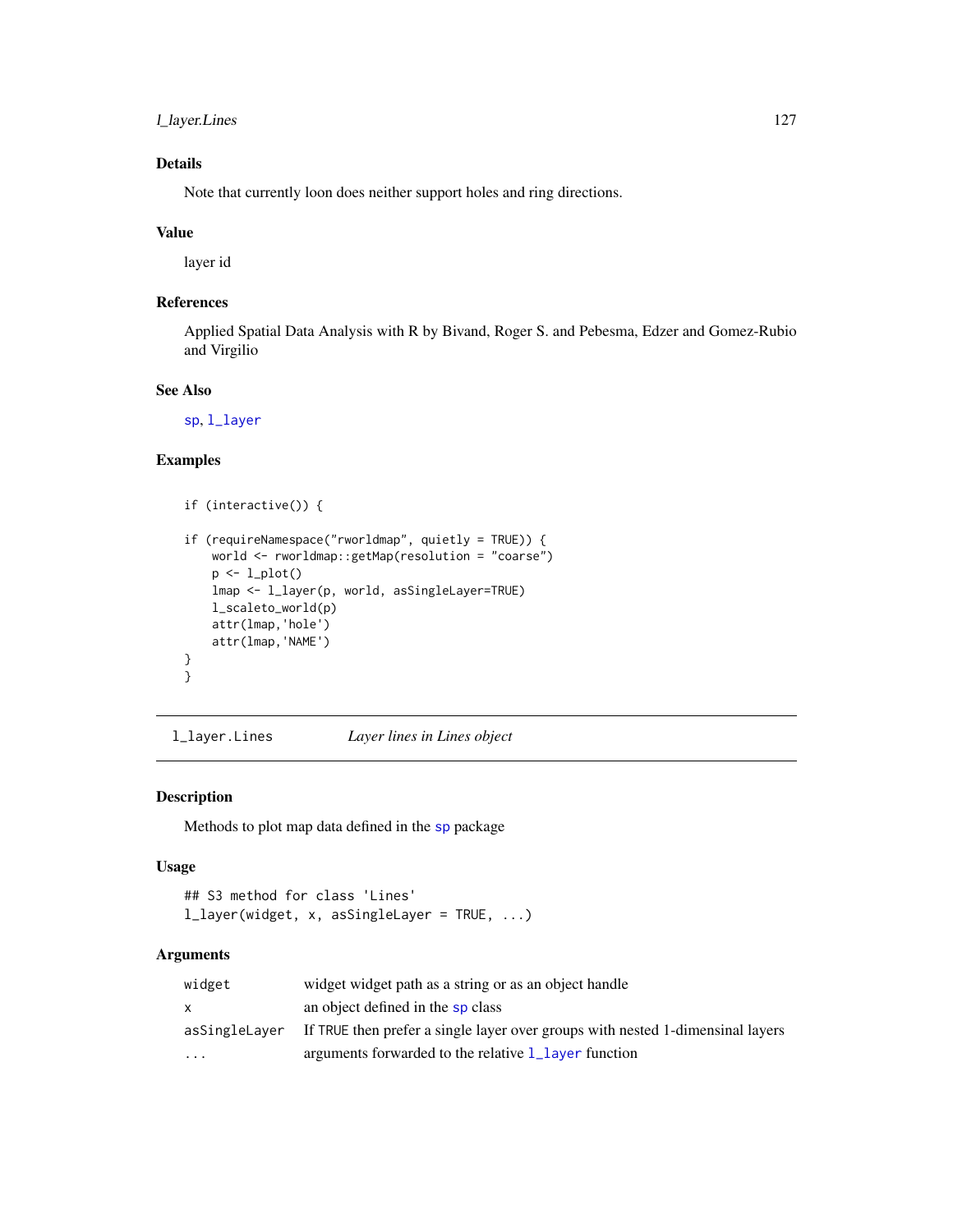### Details

Note that currently loon does neither support holes and ring directions.

#### Value

layer id

# References

Applied Spatial Data Analysis with R by Bivand, Roger S. and Pebesma, Edzer and Gomez-Rubio and Virgilio

## See Also

[sp](#page-0-0), [l\\_layer](#page-122-0)

### Examples

```
if (interactive()) {
```

```
if (requireNamespace("rworldmap", quietly = TRUE)) {
    world <- rworldmap::getMap(resolution = "coarse")
   p \leftarrow l\_plot()lmap <- l_layer(p, world, asSingleLayer=TRUE)
   l_scaleto_world(p)
    attr(lmap,'hole')
    attr(lmap,'NAME')
}
}
```
l\_layer.map *Add a Map of class map as Drawings to Loon plot*

### Description

The maps library provides some map data in polygon which can be added as drawings (currently with polygons) to Loon plots. This function adds map objects with class map from the maps library as background drawings.

### Usage

```
## S3 method for class 'map'
l_layer(
  widget,
  x,
  color = "",linecolor = "black",
```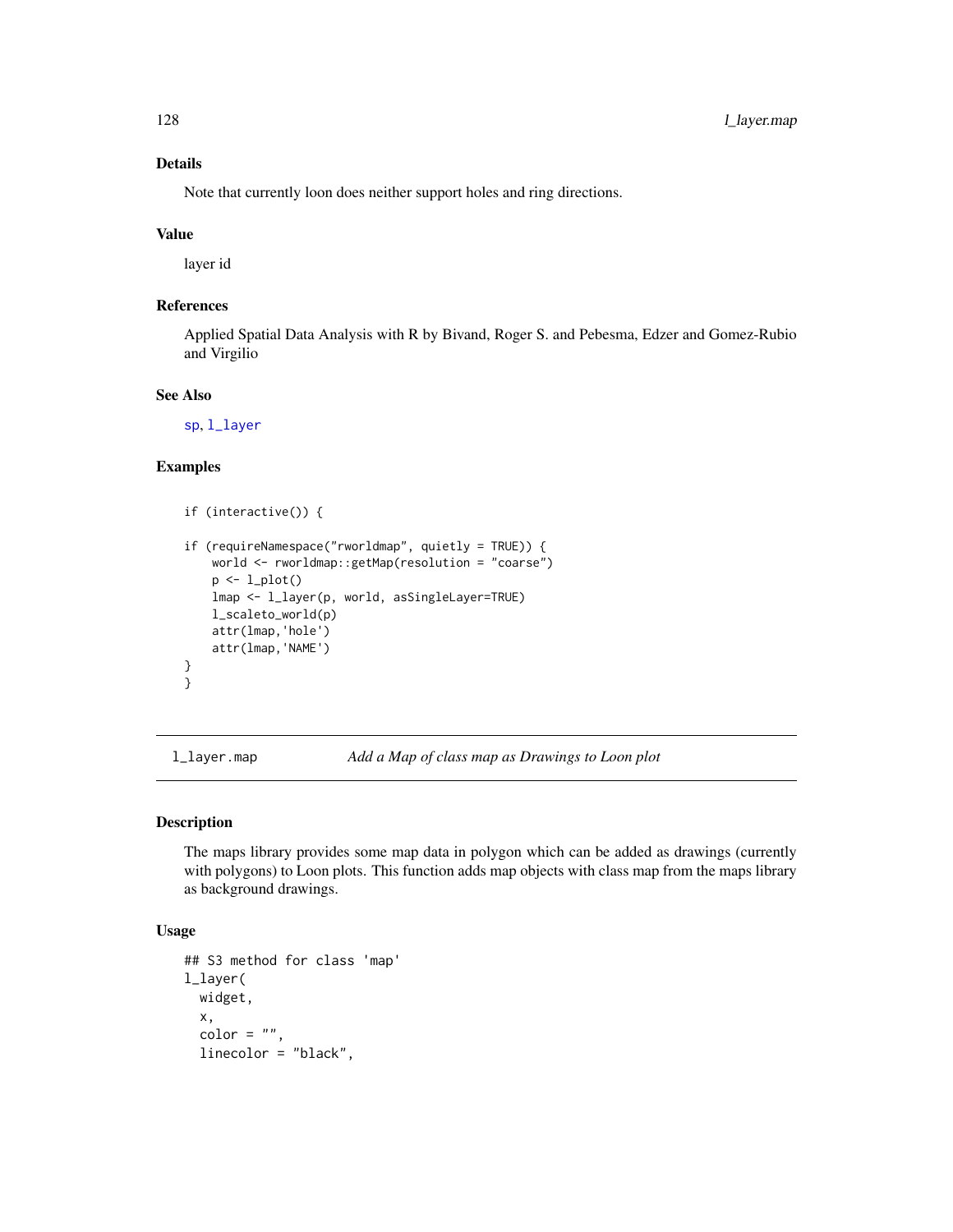## l\_layer.map 129

```
linewidth = 1,
label,
parent = "root",
index = 0,asSingleLayer = TRUE,
...
```
## Arguments

)

| widget        | widget path as a string or as an object handle                                                                                             |
|---------------|--------------------------------------------------------------------------------------------------------------------------------------------|
| X             | a map object of class map as defined in the maps R package                                                                                 |
| color         | fill color, if empty string "", then the fill is transparant                                                                               |
| linecolor     | outline color                                                                                                                              |
| linewidth     | linewidth of outline                                                                                                                       |
| label         | label used in the layers inspector                                                                                                         |
| parent        | parent widget path                                                                                                                         |
| index         | position among its siblings, valid values are $0, 1, 2, \ldots$ , 'end'                                                                    |
| asSingleLayer | if TRUE then all the polygons get placed in a n-dimension layer of type polygons.<br>Otherwise, if FALSE, each polygon gets its own layer. |
| .             | additional arguments are not used for this methiod                                                                                         |
|               |                                                                                                                                            |

# Value

If asSingleLayer=TRUE then returns layer id of polygons layer, otherwise group layer that contains polygon children layers.

## Examples

```
if(interactive()){
if (requireNamespace("maps", quietly = TRUE)) {
  canada <- maps::map("world", "Canada",
                       fill=TRUE, plot=FALSE)
 p \leftarrow l\_plot()l_map <- l_layer(p, canada,
                   asSingleLayer=TRUE, color = "cornsilk")
  l_map['color'] <- ifelse(grepl("lake", canada$names, TRUE),
                            "lightblue", "cornsilk")
 l_scaleto_layer(p, l_map)
 l_map['active'] <- FALSE
 l_map['active'] <- TRUE
 l_map['tag']
}
}
```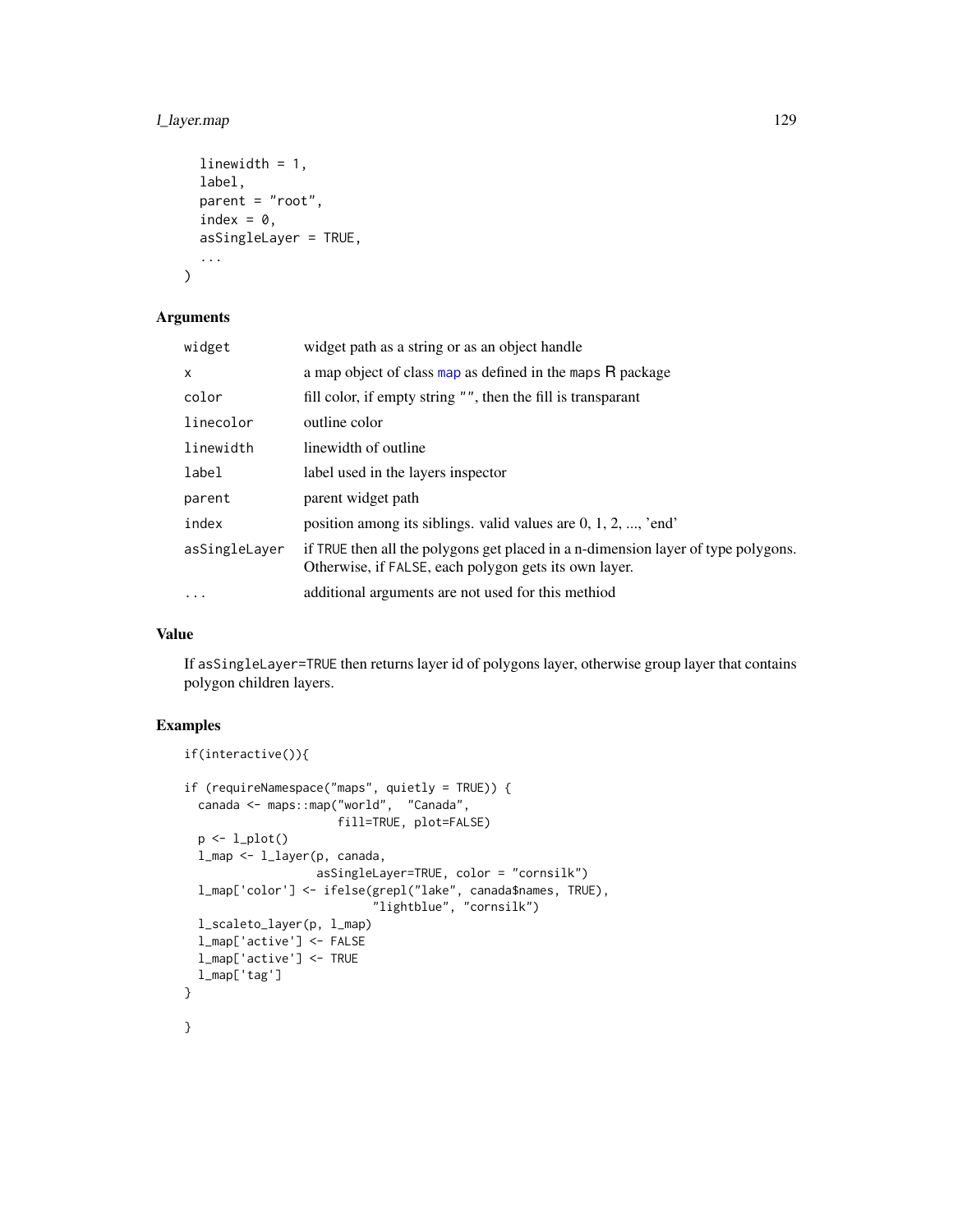### Description

Methods to plot map data defined in the [sp](#page-0-0) package

#### Usage

```
## S3 method for class 'Polygon'
l_layer(widget, x, ...)
```
#### Arguments

| widget | widget widget path as a string or as an object handle  |
|--------|--------------------------------------------------------|
| X      | an object defined in the sp class                      |
| .      | arguments forwarded to the relative $1$ layer function |

### Details

Note that currently loon does neither support holes and ring directions.

### Value

layer id

# References

Applied Spatial Data Analysis with R by Bivand, Roger S. and Pebesma, Edzer and Gomez-Rubio and Virgilio

### See Also

[sp](#page-0-0), [l\\_layer](#page-122-0)

#### Examples

```
if (interactive()) {
```

```
if (requireNamespace("rworldmap", quietly = TRUE)) {
   world <- rworldmap::getMap(resolution = "coarse")
    p \leftarrow l\_plot()lmap <- l_layer(p, world, asSingleLayer=TRUE)
   l_scaleto_world(p)
    attr(lmap,'hole')
    attr(lmap,'NAME')
}
}
```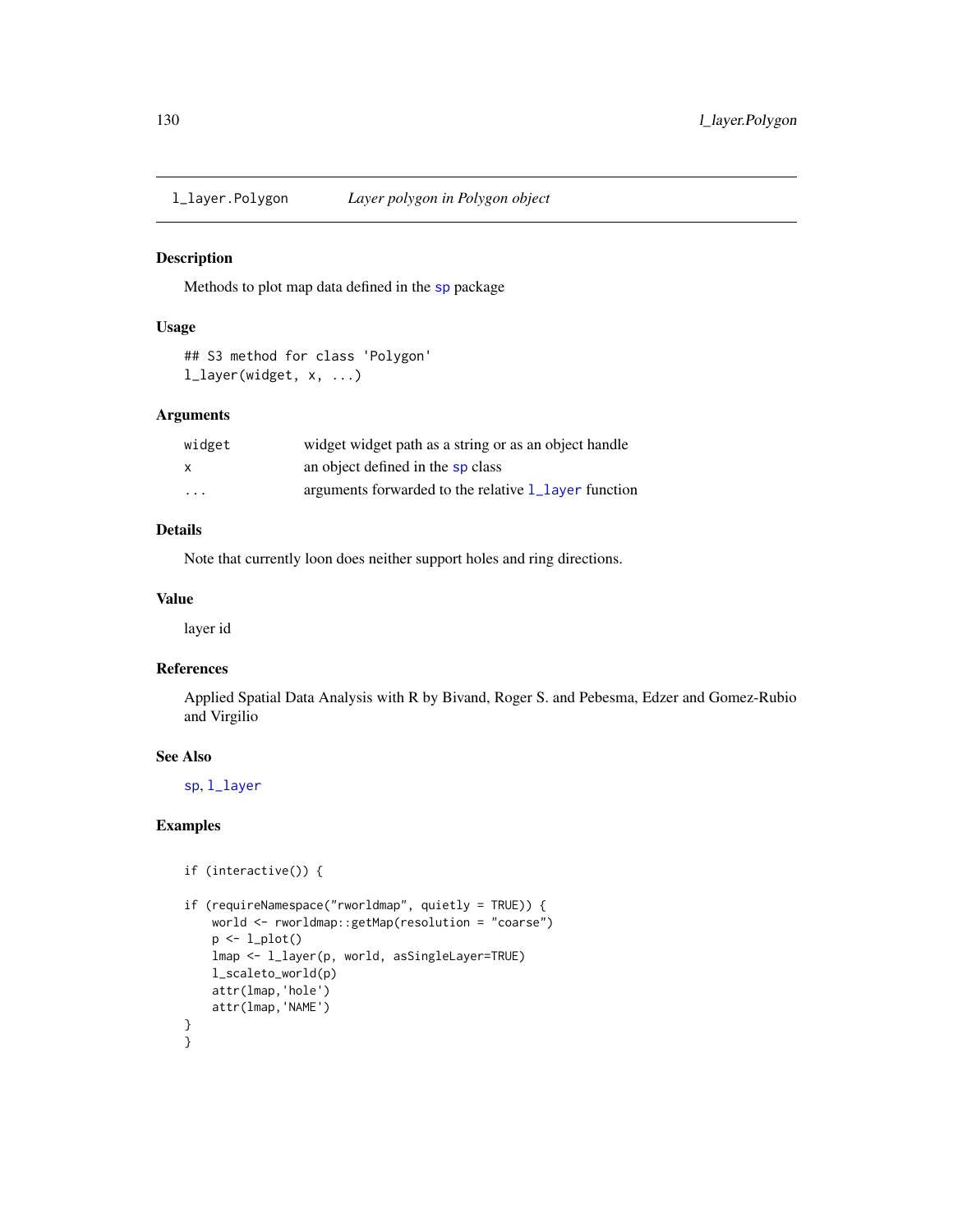l\_layer.Polygons *Layer polygons in Polygons object*

### Description

Methods to plot map data defined in the [sp](#page-0-0) package

### Usage

```
## S3 method for class 'Polygons'
l_layer(widget, x, asSingleLayer = TRUE, ...)
```
## Arguments

| widget        | widget widget path as a string or as an object handle                          |
|---------------|--------------------------------------------------------------------------------|
| X             | an object defined in the sp class                                              |
| asSingleLayer | If TRUE then prefer a single layer over groups with nested 1-dimensinal layers |
| $\cdots$      | arguments forwarded to the relative $1$ layer function                         |

## Details

Note that currently loon does neither support holes and ring directions.

## Value

layer id

## References

Applied Spatial Data Analysis with R by Bivand, Roger S. and Pebesma, Edzer and Gomez-Rubio and Virgilio

#### See Also

[sp](#page-0-0), [l\\_layer](#page-122-0)

## Examples

if (interactive()) {

```
if (requireNamespace("rworldmap", quietly = TRUE)) {
   world <- rworldmap::getMap(resolution = "coarse")
   p <- l_plot()
   lmap <- l_layer(p, world, asSingleLayer=TRUE)
   l_scaleto_world(p)
   attr(lmap,'hole')
   attr(lmap,'NAME')
```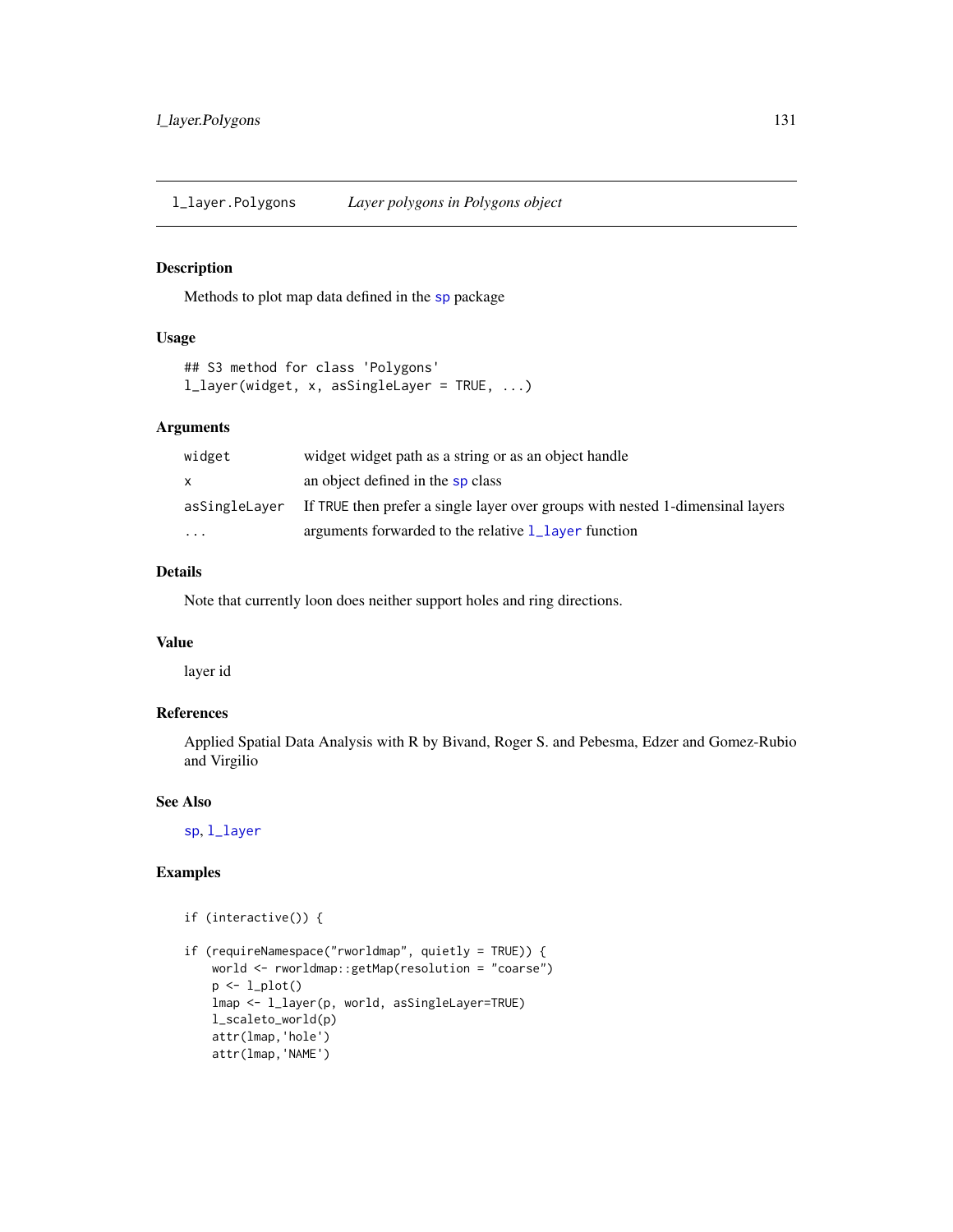} }

l\_layer.SpatialLines *Layer lines in SpatialLines object*

## Description

Methods to plot map data defined in the [sp](#page-0-0) package

## Usage

```
## S3 method for class 'SpatialLines'
l_layer(widget, x, asSingleLayer = TRUE, ...)
```
## Arguments

| widget        | widget widget path as a string or as an object handle                          |
|---------------|--------------------------------------------------------------------------------|
| X             | an object defined in the sp class                                              |
| asSingleLayer | If TRUE then prefer a single layer over groups with nested 1-dimensinal layers |
| $\cdots$      | arguments forwarded to the relative $1$ layer function                         |

### Details

Note that currently loon does neither support holes and ring directions.

#### Value

layer id

## References

Applied Spatial Data Analysis with R by Bivand, Roger S. and Pebesma, Edzer and Gomez-Rubio and Virgilio

# See Also

[sp](#page-0-0), [l\\_layer](#page-122-0)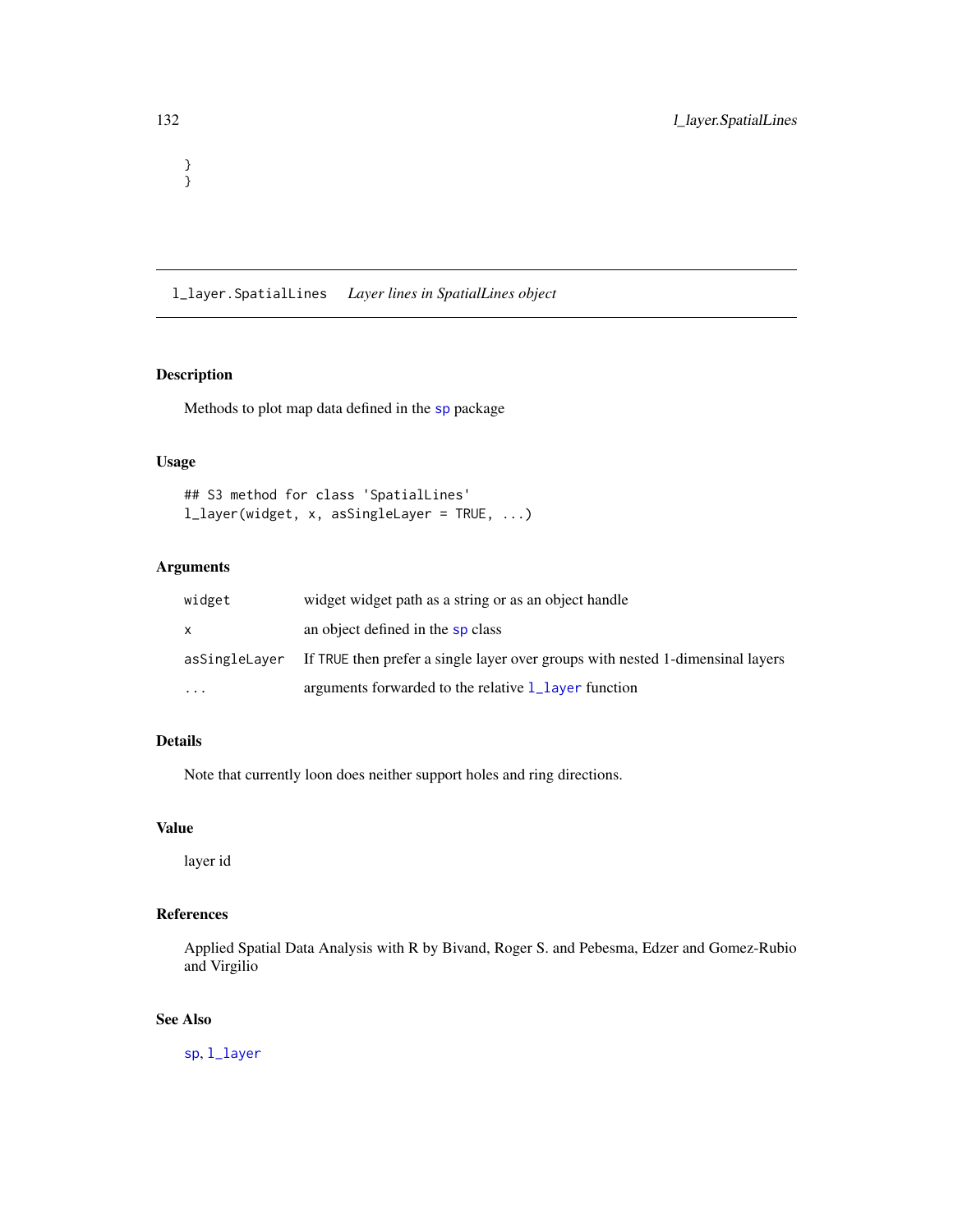## l\_layer.SpatialLinesDataFrame 133

## Examples

```
if (interactive()) {
if (requireNamespace("rworldmap", quietly = TRUE)) {
   world <- rworldmap::getMap(resolution = "coarse")
   p \leftarrow l\_plot()lmap <- l_layer(p, world, asSingleLayer=TRUE)
    l_scaleto_world(p)
   attr(lmap,'hole')
   attr(lmap,'NAME')
}
}
```

```
l_layer.SpatialLinesDataFrame
                         Layer lines in SpatialLinesDataFrame object
```
## Description

Methods to plot map data defined in the [sp](#page-0-0) package

#### Usage

```
## S3 method for class 'SpatialLinesDataFrame'
l_layer(widget, x, asSingleLayer = TRUE, ...)
```
### Arguments

| widget        | widget widget path as a string or as an object handle                          |
|---------------|--------------------------------------------------------------------------------|
| X.            | an object defined in the sp class                                              |
| asSingleLayer | If TRUE then prefer a single layer over groups with nested 1-dimensinal layers |
| $\ddotsc$     | arguments forwarded to the relative $1$ layer function                         |

## Details

Note that currently loon does neither support holes and ring directions.

## Value

layer id

#### References

Applied Spatial Data Analysis with R by Bivand, Roger S. and Pebesma, Edzer and Gomez-Rubio and Virgilio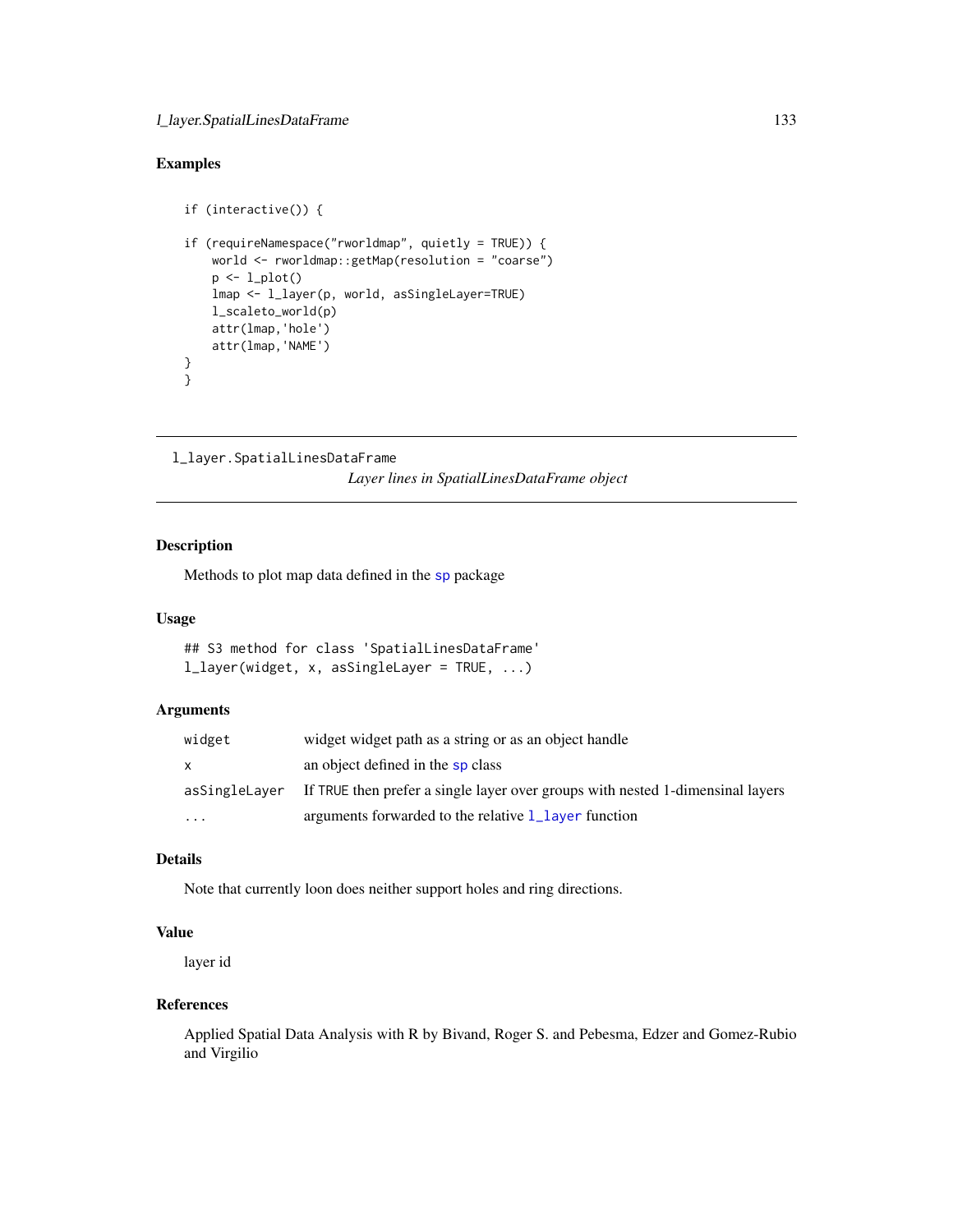## See Also

[sp](#page-0-0), [l\\_layer](#page-122-0)

# Examples

```
if (interactive()) {
if (requireNamespace("rworldmap", quietly = TRUE)) {
    world <- rworldmap::getMap(resolution = "coarse")
    p \leftarrow l\_plot()lmap <- l_layer(p, world, asSingleLayer=TRUE)
    l_scaleto_world(p)
    attr(lmap,'hole')
    attr(lmap,'NAME')
}
}
```
l\_layer.SpatialPoints *Layer points in SpatialPoints object*

### Description

Methods to plot map data defined in the [sp](#page-0-0) package

## Usage

```
## S3 method for class 'SpatialPoints'
l_layer(widget, x, asMainLayer = FALSE, ...)
```
#### Arguments

| widget      | widget widget path as a string or as an object handle                                                         |
|-------------|---------------------------------------------------------------------------------------------------------------|
| X           | an object defined in the sp class                                                                             |
| asMainLayer | if TRUE and the widget is a scatterplot widget, then points can be chosen to be<br>added to the 'model' layer |
| $\ddotsc$   | arguments forwarded to the relative $1$ layer function                                                        |

### Details

Note that currently loon does neither support holes and ring directions.

### Value

layer id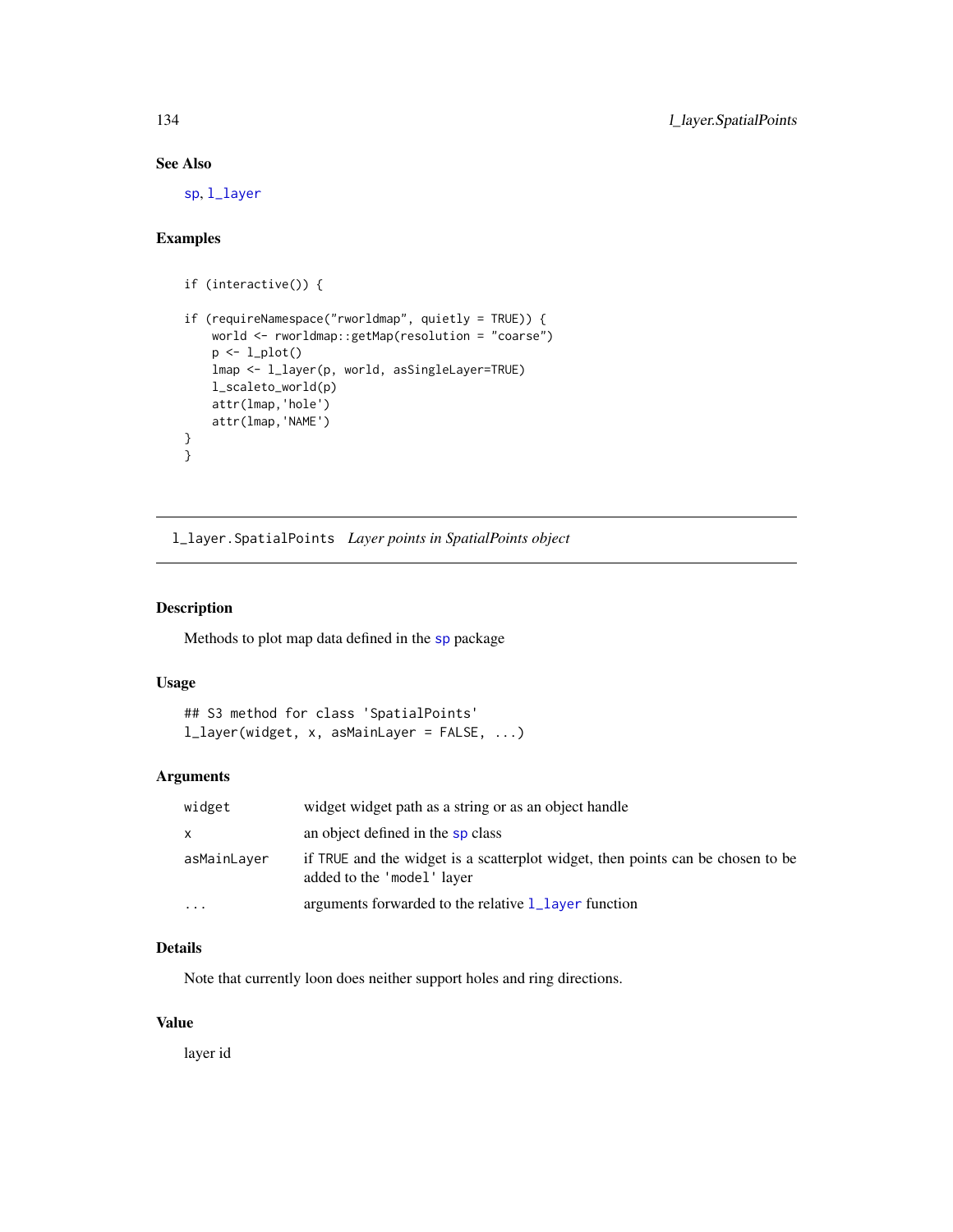## References

Applied Spatial Data Analysis with R by Bivand, Roger S. and Pebesma, Edzer and Gomez-Rubio and Virgilio

## See Also

[sp](#page-0-0), [l\\_layer](#page-122-0)

## Examples

```
if (interactive()) {
if (requireNamespace("rworldmap", quietly = TRUE)) {
   world <- rworldmap::getMap(resolution = "coarse")
   p <- l_plot()
   lmap <- l_layer(p, world, asSingleLayer=TRUE)
   l_scaleto_world(p)
   attr(lmap,'hole')
   attr(lmap,'NAME')
}
}
```
l\_layer.SpatialPointsDataFrame

*Layer points in SpatialPointsDataFrame object*

# Description

Methods to plot map data defined in the [sp](#page-0-0) package

## Usage

```
## S3 method for class 'SpatialPointsDataFrame'
l_layer(widget, x, asMainLayer = FALSE, ...)
```
## Arguments

| widget      | widget widget path as a string or as an object handle                                                         |
|-------------|---------------------------------------------------------------------------------------------------------------|
| X           | an object defined in the sp class                                                                             |
| asMainLayer | if TRUE and the widget is a scatterplot widget, then points can be chosen to be<br>added to the 'model' layer |
| $\cdots$    | arguments forwarded to the relative $1$ layer function                                                        |

### Details

Note that currently loon does neither support holes and ring directions.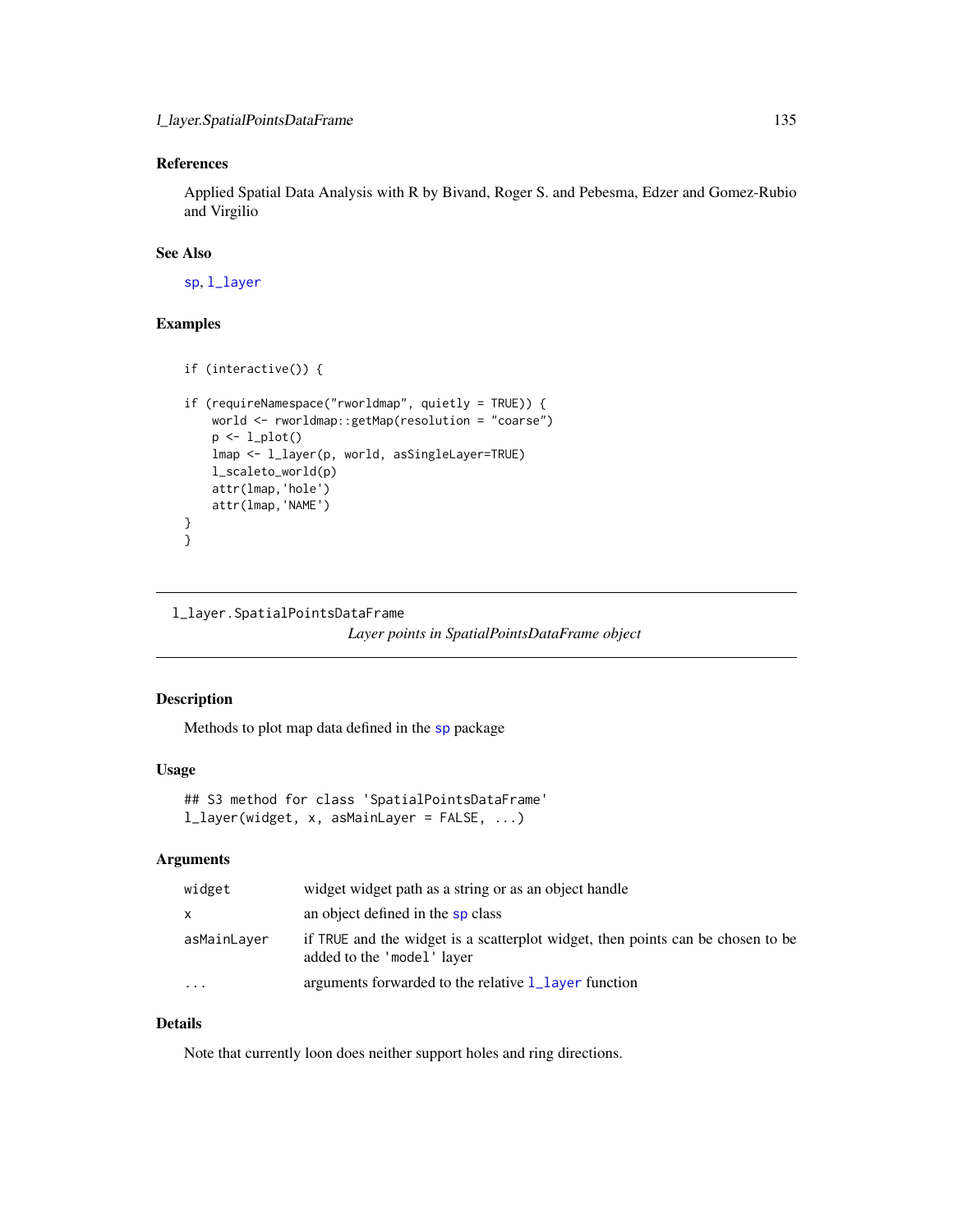## Value

layer id

## References

Applied Spatial Data Analysis with R by Bivand, Roger S. and Pebesma, Edzer and Gomez-Rubio and Virgilio

## See Also

[sp](#page-0-0), [l\\_layer](#page-122-0)

## Examples

```
if (interactive()) {
if (requireNamespace("rworldmap", quietly = TRUE)) {
    world <- rworldmap::getMap(resolution = "coarse")
   p \leftarrow l\_plot()lmap <- l_layer(p, world, asSingleLayer=TRUE)
   l_scaleto_world(p)
   attr(lmap,'hole')
   attr(lmap,'NAME')
}
}
```
l\_layer.SpatialPolygons

*Layer polygons in SpatialPolygons object*

## Description

Methods to plot map data defined in the [sp](#page-0-0) package

## Usage

```
## S3 method for class 'SpatialPolygons'
l_layer(widget, x, asSingleLayer = TRUE, ...)
```

| widget        | widget widget path as a string or as an object handle                          |
|---------------|--------------------------------------------------------------------------------|
| X.            | an object defined in the sp class                                              |
| asSingleLayer | If TRUE then prefer a single layer over groups with nested 1-dimensinal layers |
| $\cdots$      | arguments forwarded to the relative 1_layer function                           |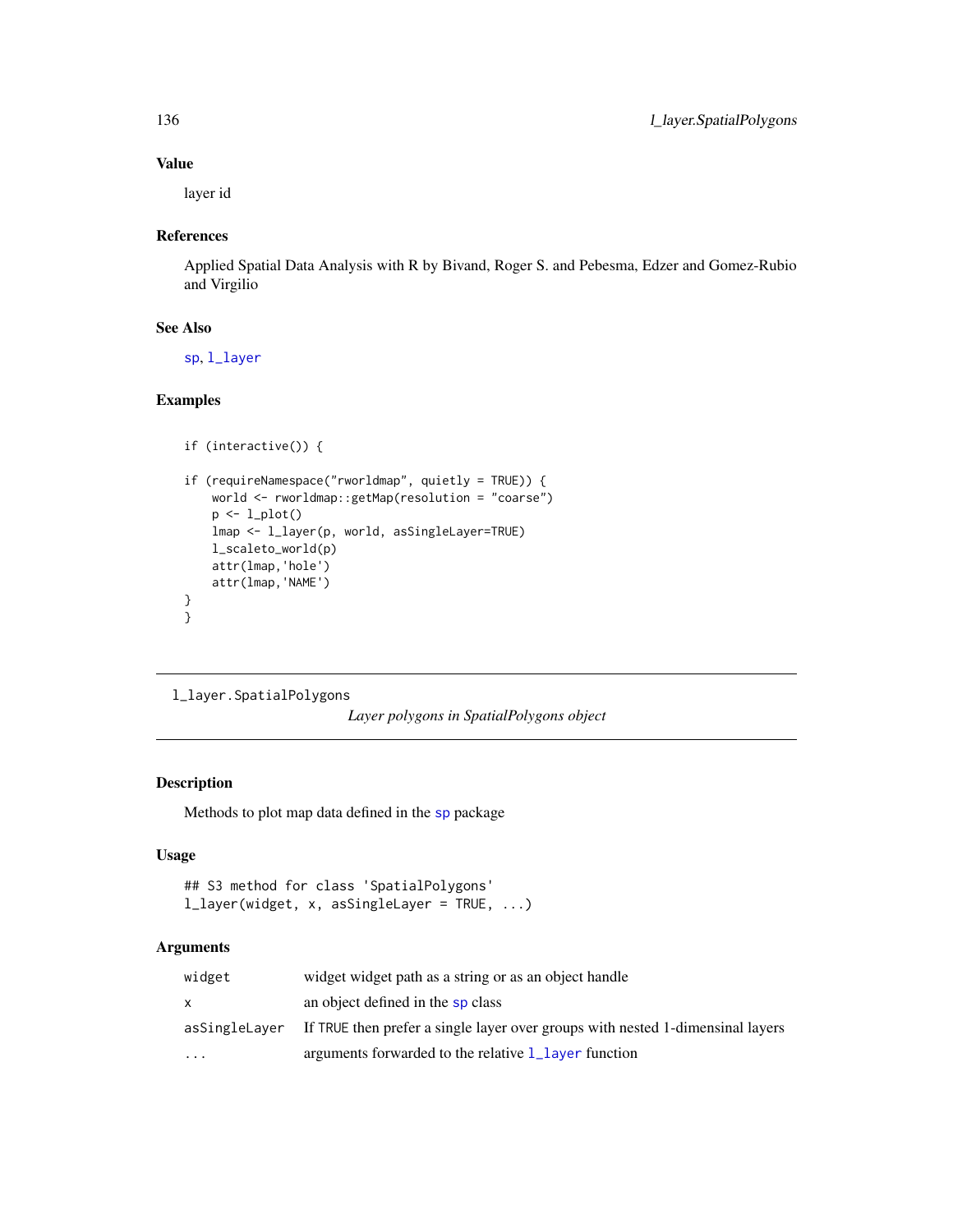# Details

Note that currently loon does neither support holes and ring directions.

### Value

layer id

# References

Applied Spatial Data Analysis with R by Bivand, Roger S. and Pebesma, Edzer and Gomez-Rubio and Virgilio

#### See Also

[sp](#page-0-0), [l\\_layer](#page-122-0)

## Examples

```
if (interactive()) {
```

```
if (requireNamespace("rworldmap", quietly = TRUE)) {
    world <- rworldmap::getMap(resolution = "coarse")
    p \leftarrow l\_plot()lmap <- l_layer(p, world, asSingleLayer=TRUE)
    l_scaleto_world(p)
    attr(lmap,'hole')
   attr(lmap,'NAME')
}
}
```
l\_layer.SpatialPolygonsDataFrame

*Layer polygons in SpatialPolygonDataFrame*

## Description

Methods to plot map data defined in the [sp](#page-0-0) package

## Usage

```
## S3 method for class 'SpatialPolygonsDataFrame'
l_layer(widget, x, asSingleLayer = TRUE, ...)
```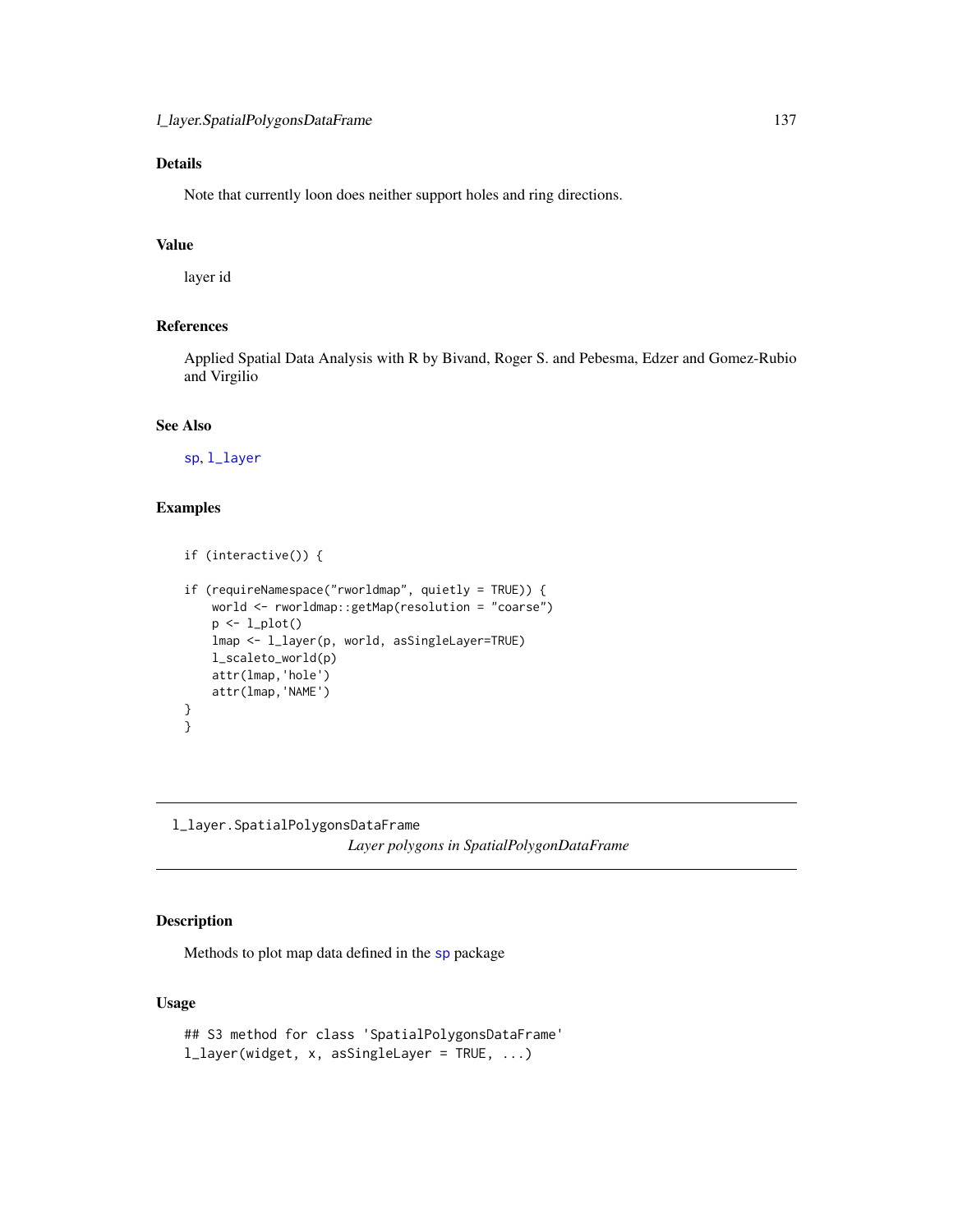## Arguments

| widget        | widget widget path as a string or as an object handle                          |
|---------------|--------------------------------------------------------------------------------|
| x.            | an object defined in the sp class                                              |
| asSingleLayer | If TRUE then prefer a single layer over groups with nested 1-dimensinal layers |
| $\ddotsc$     | arguments forwarded to the relative $1$ layer function                         |

## Details

Note that currently loon does neither support holes and ring directions.

# Value

layer id

## References

Applied Spatial Data Analysis with R by Bivand, Roger S. and Pebesma, Edzer and Gomez-Rubio and Virgilio

## See Also

[sp](#page-0-0), [l\\_layer](#page-122-0)

## Examples

```
if (interactive()) {
if (requireNamespace("rworldmap", quietly = TRUE)) {
    world <- rworldmap::getMap(resolution = "coarse")
   p <- l_plot()
   lmap <- l_layer(p, world, asSingleLayer=TRUE)
   l_scaleto_world(p)
   attr(lmap,'hole')
   attr(lmap,'NAME')
}
}
```
l\_layers\_inspector *Create a Layers Inspector*

## Description

Inpectors provide graphical user interfaces to oversee and modify plot states

### Usage

l\_layers\_inspector(parent = NULL, ...)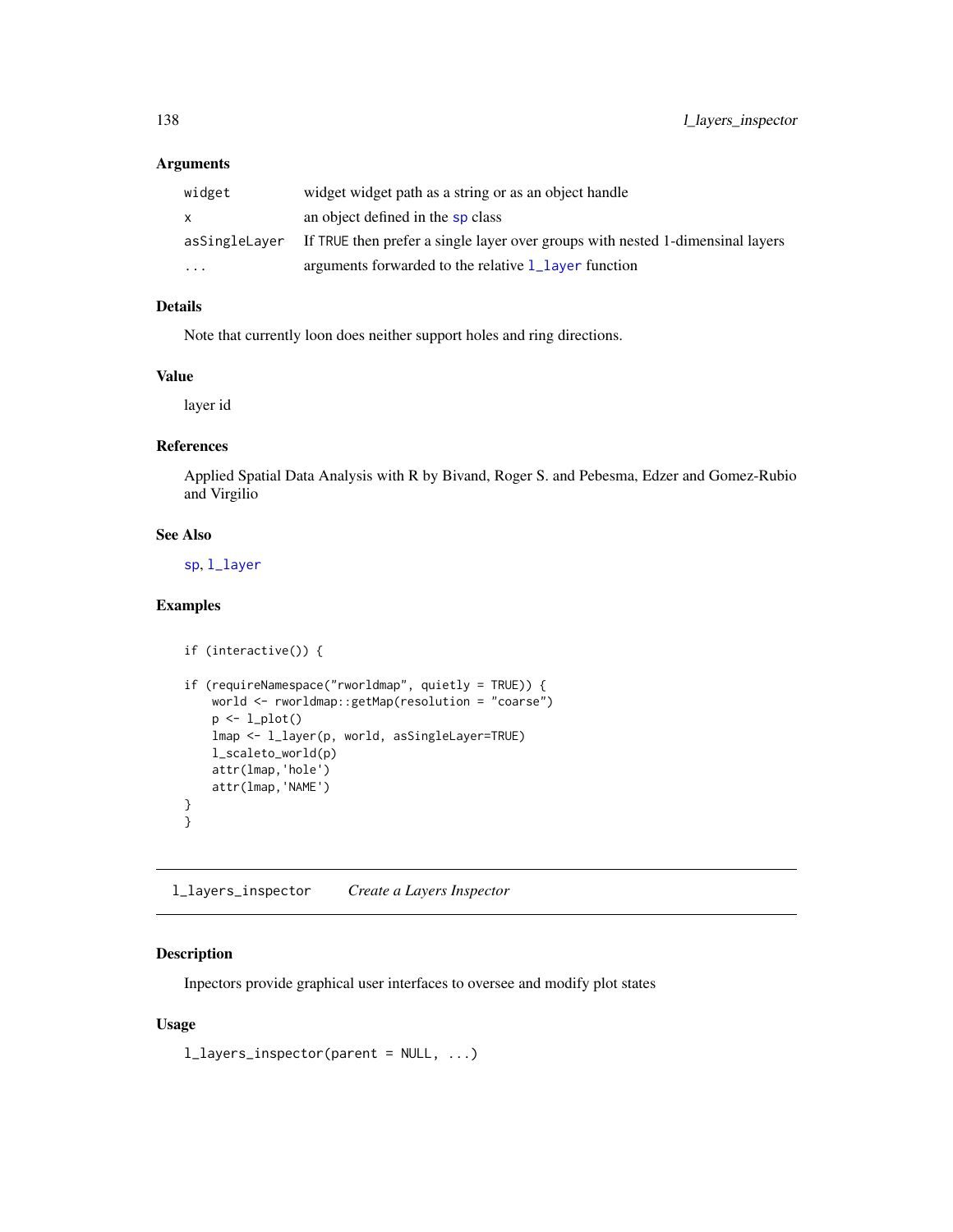## l\_layer\_bbox 139

## Arguments

| parent | parent widget path |
|--------|--------------------|
| .      | state arguments    |

# Value

widget handle

## See Also

[l\\_create\\_handle](#page-68-0)

## Examples

```
if(interactive()){
i <- l_layers_inspector()
}
```
<span id="page-138-0"></span>l\_layer\_bbox *Get the bounding box of a layer.*

# Description

The bounding box of a layer returns the coordinates of the smallest rectangle that encloses all the elements of the layer.

### Usage

```
l_layer_bbox(widget, layer = "root")
```
## Arguments

| widget | widget path or layer object of class '1_layer'                                                |
|--------|-----------------------------------------------------------------------------------------------|
| laver  | layer id. If the widget argument is of class '1_layer' then the layer argument<br>is not used |

# Value

Numeric vector of length 4 with (xmin, ymin, xmax, ymax) of the bounding box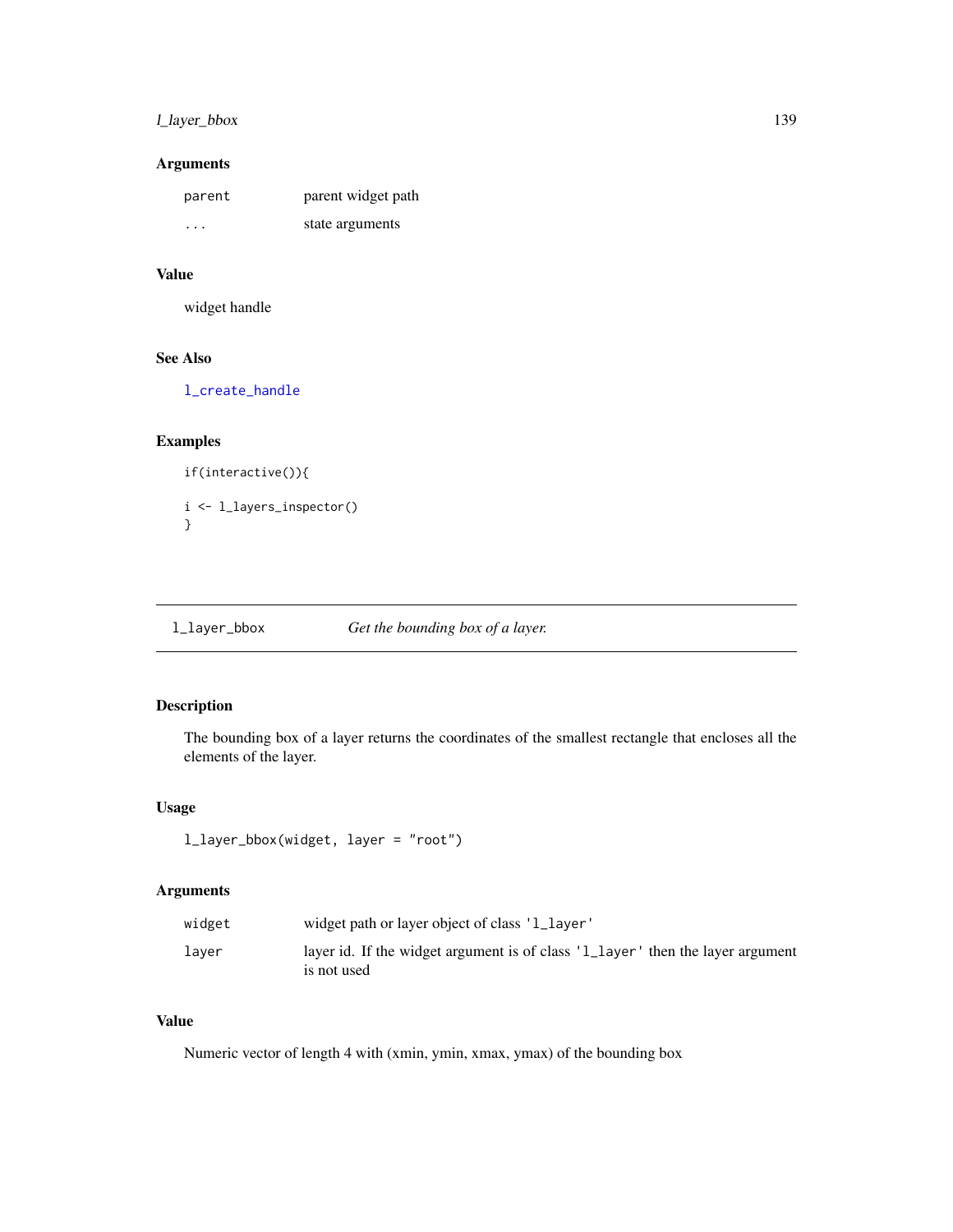## Examples

```
if(interactive()){
p <- with(iris, l_plot(Sepal.Length ~ Sepal.Width, color=Species))
l_layer_bbox(p, layer='model')
l <- l_layer_rectangle(p, x=0:1, y=30:31)
l_layer_bbox(p, l)
l_layer_bbox(p, 'root')
}
```
l\_layer\_contourLines *Layer Contour Lines*

## Description

This function is a wrapper around [contourLines](#page-0-0) that adds the countourlines to a loon plot which is based on the cartesian coordinate system.

#### Usage

```
l_layer_contourLines(
 widget,
  x = \text{seq}(0, 1, \text{length.out} = \text{now}(z)),y = seq(0, 1, length.out = ncol(z)),z,
 nlevels = 10,
  levels = pretty(range(z, na.rm = TRUE), nlevels),
  asSingleLayer = TRUE,
 parent = "root",index = "end",...
)
```

| widget   | widget path as a string or as an object handle                                                                                                                                                                                                                                                             |
|----------|------------------------------------------------------------------------------------------------------------------------------------------------------------------------------------------------------------------------------------------------------------------------------------------------------------|
| $\times$ | locations of grid lines at which the values in z are measured. These must be in<br>ascending order. By default, equally spaced values from 0 to 1 are used. If $x$ is<br>a list, its components $x$ \$x and $x$ \$y are used for x and y, respectively. If the list<br>has component z this is used for z. |
| y        | see description for the x argument                                                                                                                                                                                                                                                                         |
| z        | a matrix containing the values to be plotted (NAs are allowed). Note that x can<br>be used instead of z for convenience.                                                                                                                                                                                   |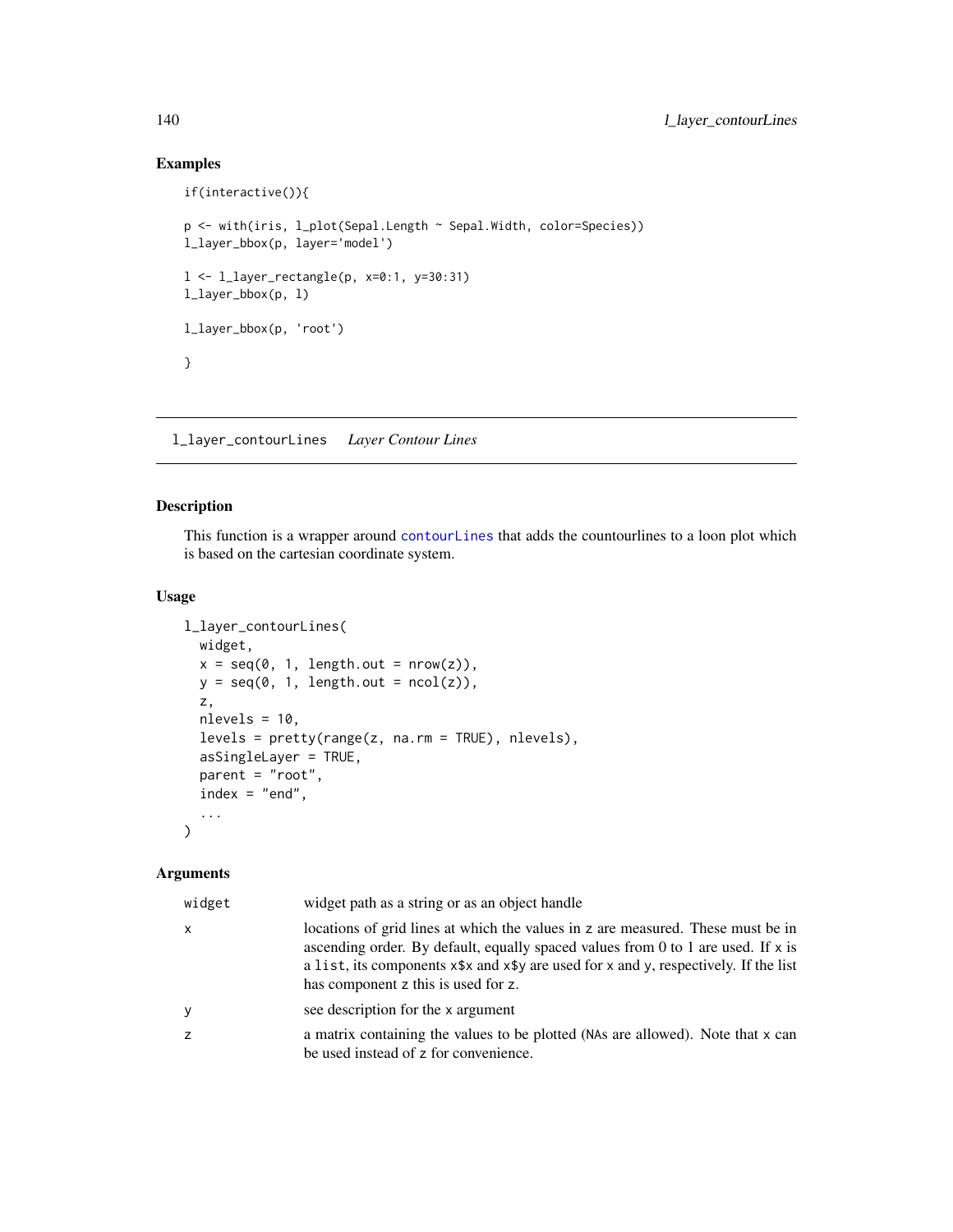## l\_layer\_delete 141

| nlevels       | number of contour levels desired <b>iff</b> levels is not supplied.                                                        |
|---------------|----------------------------------------------------------------------------------------------------------------------------|
| levels        | numeric vector of levels at which to draw contour lines.                                                                   |
| asSingleLayer | if TRUE a lines layer is used for the line, otherwise if FALSE a group with nested<br>line layers for each line is created |
| parent        | parent widget path                                                                                                         |
| index         | position among its siblings, valid values are $0, 1, 2, \ldots$ , 'end'                                                    |
| $\cdots$      | argumnets forwarded to $1$ layer line                                                                                      |

## Details

For more information run: l\_help("learn\_R\_layer.html#countourlines-heatimage-rasterimage")

#### Value

layer id of group or lines layer

#### Examples

```
if(interactive()){
p \leftarrow l\_plot()x <- 10*1:nrow(volcano)
y <- 10*1:ncol(volcano)
lcl <- l_layer_contourLines(p, x, y, volcano)
l_scaleto_world(p)
if (requireNamespace("MASS", quietly = TRUE)) {
 p1 <- with(iris, l_plot(Sepal.Length~Sepal.Width, color=Species))
 lcl <- with(iris, l_layer_contourLines(p1, MASS::kde2d(Sepal.Width,Sepal.Length)))
 p2 <- with(iris, l_plot(Sepal.Length~Sepal.Width, color=Species))
 layers <- sapply(split(cbind(iris, color=p2['color']), iris$Species), function(dat) {
       kest <- with(dat, MASS::kde2d(Sepal.Width,Sepal.Length))
       l_layer_contourLines(p2, kest, color=as.character(dat$color[1]), linewidth=2,
            label=paste0(as.character(dat$Species[1]), " contours"))
 })
}
}
```
<span id="page-140-0"></span>l\_layer\_delete *Delete a layer*

#### Description

All but the 'model' and the 'root' layer can be dynamically deleted. If a group layer gets deleted with  $l$ <sub>-layer\_delete then all</sub> its children layers get moved into their grandparent group layer.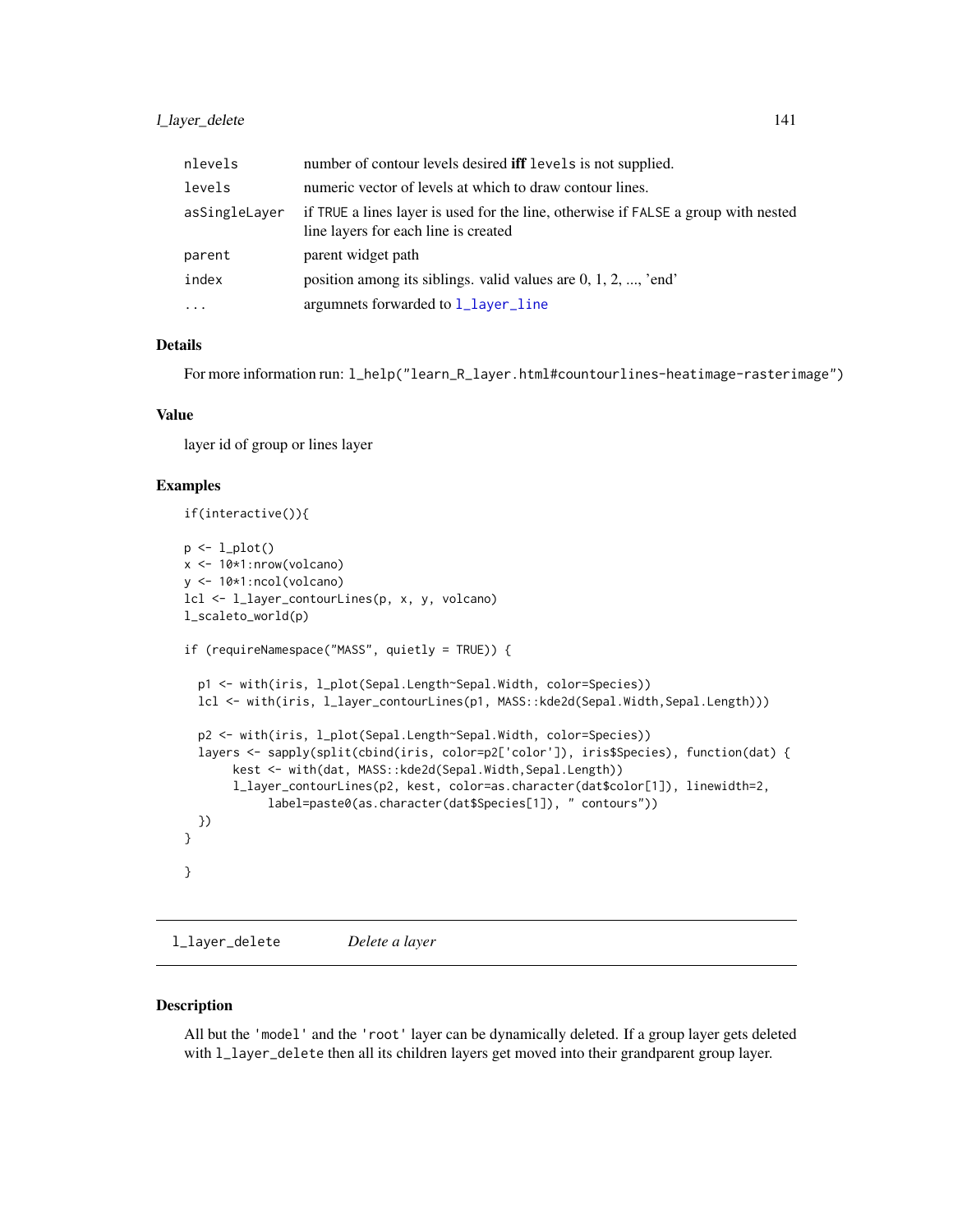## Usage

l\_layer\_delete(widget, layer)

## Arguments

| widget | widget path or layer object of class '1_layer'                                                |
|--------|-----------------------------------------------------------------------------------------------|
| laver  | layer id. If the widget argument is of class '1_layer' then the layer argument<br>is not used |

# Value

0 if success otherwise the function throws an error

## See Also

[l\\_layer](#page-122-0), [l\\_info\\_states](#page-121-0)

### Examples

```
if(interactive()){
p <- l_plot()
11 \leftarrow 1 layer_rectangle(p, x = 0:1, y = 0:1, color='red')
l_layer_delete(l1)
12 \le -1 layer_rectangle(p, x = 0:1, y = 0:1, color='yellow')
l_layer_delete(p,l2)
}
```
<span id="page-141-0"></span>l\_layer\_demote *Moves the layer to be a child of its right group layer sibling*

## Description

Moves the layer up the layer tree (away from the root layer) if there is a sibling group layer to the right of the layer.

### Usage

l\_layer\_demote(widget, layer)

| widget | widget path or layer object of class '1_layer'                                                |
|--------|-----------------------------------------------------------------------------------------------|
| laver  | layer id. If the widget argument is of class '1_layer' then the layer argument<br>is not used |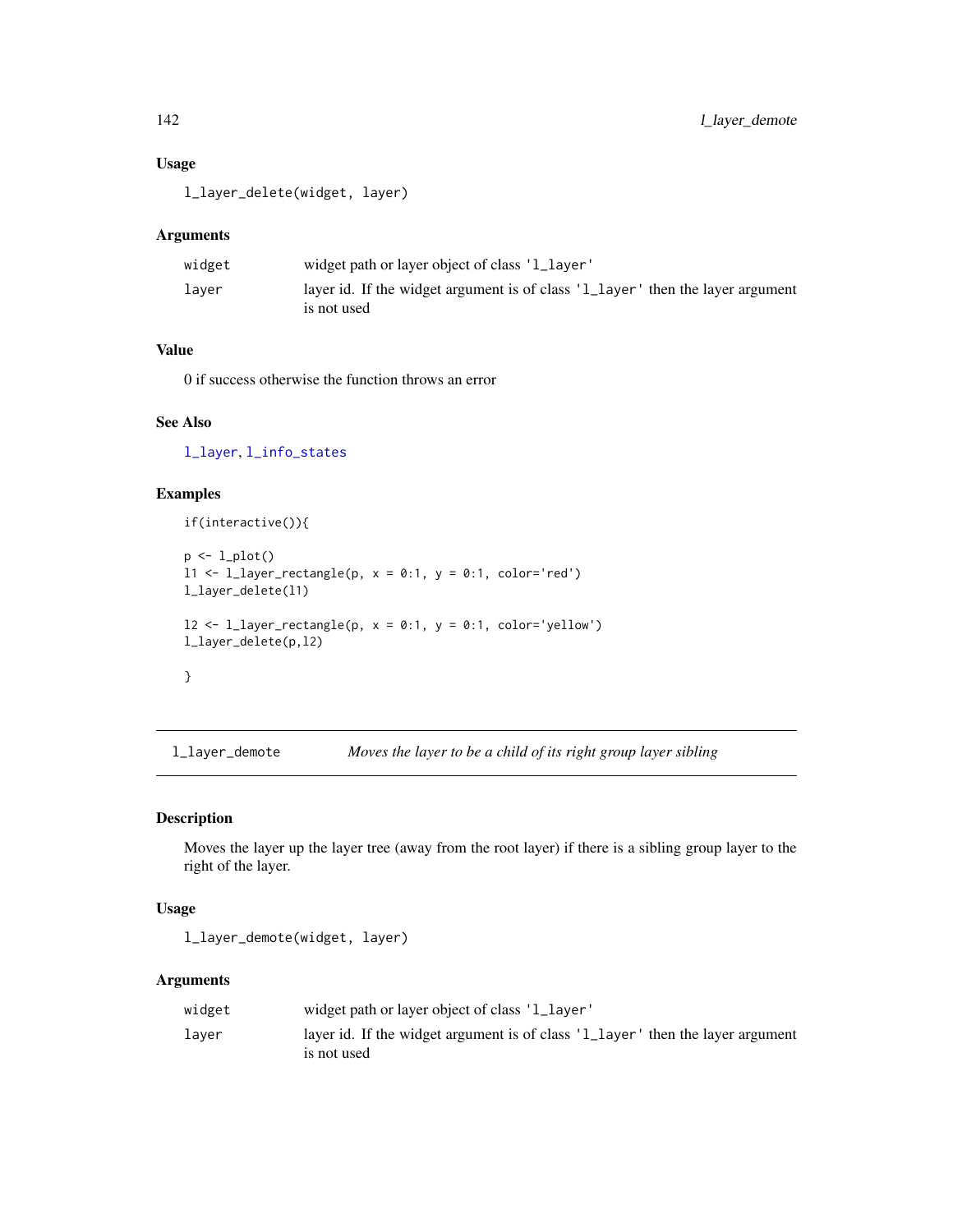l\_layer\_expunge 143

# Value

0 if success otherwise the function throws an error

# Examples

```
if(interactive()){
p <- l_plot()
g1 <- l_layer_group(p)
g2 <- l_layer_group(p, parent=g1)
l1 <- l_layer_oval(p, x=0:1, y=0:1)
l_layer_printTree(p)
l_layer_demote(p, l1)
l_layer_printTree(p)
l_layer_demote(p, l1)
l_layer_printTree(p)
}
```
<span id="page-142-0"></span>l\_layer\_expunge *Delete a layer and all its descendants*

### Description

Delete a group layer and all it's descendants. Note that the 'model' layer cannot be deleted.

# Usage

```
l_layer_expunge(widget, layer)
```
### Arguments

| widget | widget path or layer object of class '1_layer'                                                |
|--------|-----------------------------------------------------------------------------------------------|
| laver  | layer id. If the widget argument is of class '1_layer' then the layer argument<br>is not used |

### Value

0 if success otherwise the function throws an error

#### See Also

[l\\_layer](#page-122-0), [l\\_layer\\_delete](#page-140-0)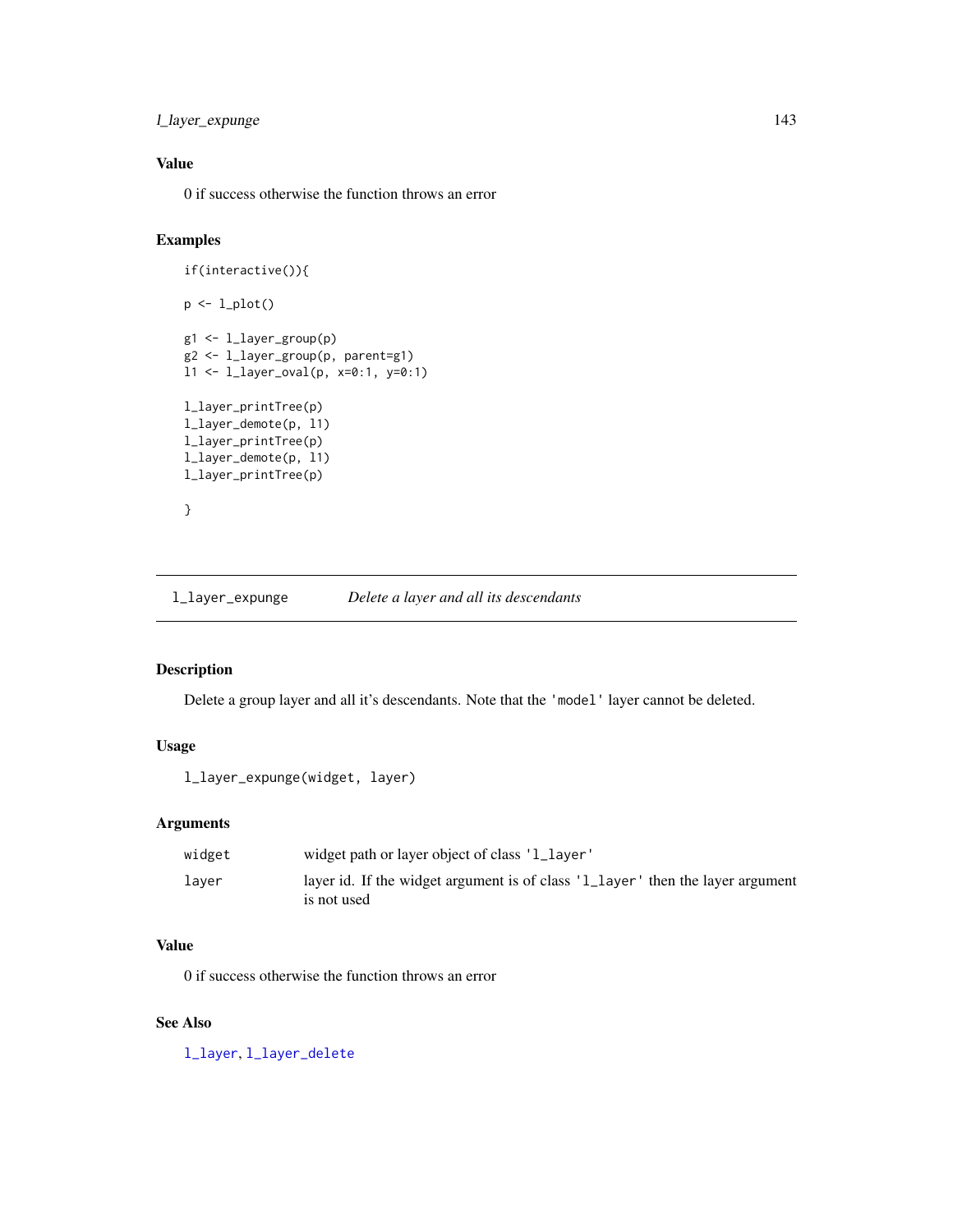## Examples

```
if(interactive()){
p \leftarrow l\_plot()g <- l_layer_group(p)
l1 <- l_layer_rectangle(p, x=0:1, y=0:1, parent=g, color="", linecolor="orange", linewidth=2)
12 \leftarrow 1_layer_line(p, x=c(0,.5,1), y=c(0,1,0), parent=g, color="blue")
l_layer_expunge(p, g)
# or l_layer_expunge(g)
}
```
<span id="page-143-0"></span>l\_layer\_getChildren *Get children of a group layer*

### Description

Returns the ids of a group layer's children.

## Usage

```
l_layer_getChildren(widget, layer = "root")
```
#### Arguments

| widget | widget path or layer object of class '1_layer'                                                |
|--------|-----------------------------------------------------------------------------------------------|
| laver  | layer id. If the widget argument is of class '1_layer' then the layer argument<br>is not used |

## Value

Character vector with ids of the childrens. To create layer handles (i.e. objects of class 'l\_layer') use the [l\\_create\\_handle](#page-68-0) function.

## See Also

[l\\_layer](#page-122-0), [l\\_layer\\_getParent](#page-145-1)

#### Examples

```
if(interactive()){
p \leftarrow l\_plot()g <- l_layer_group(p)
l1 <- l_layer_rectangle(p, x=0:1, y=0:1, parent=g)
```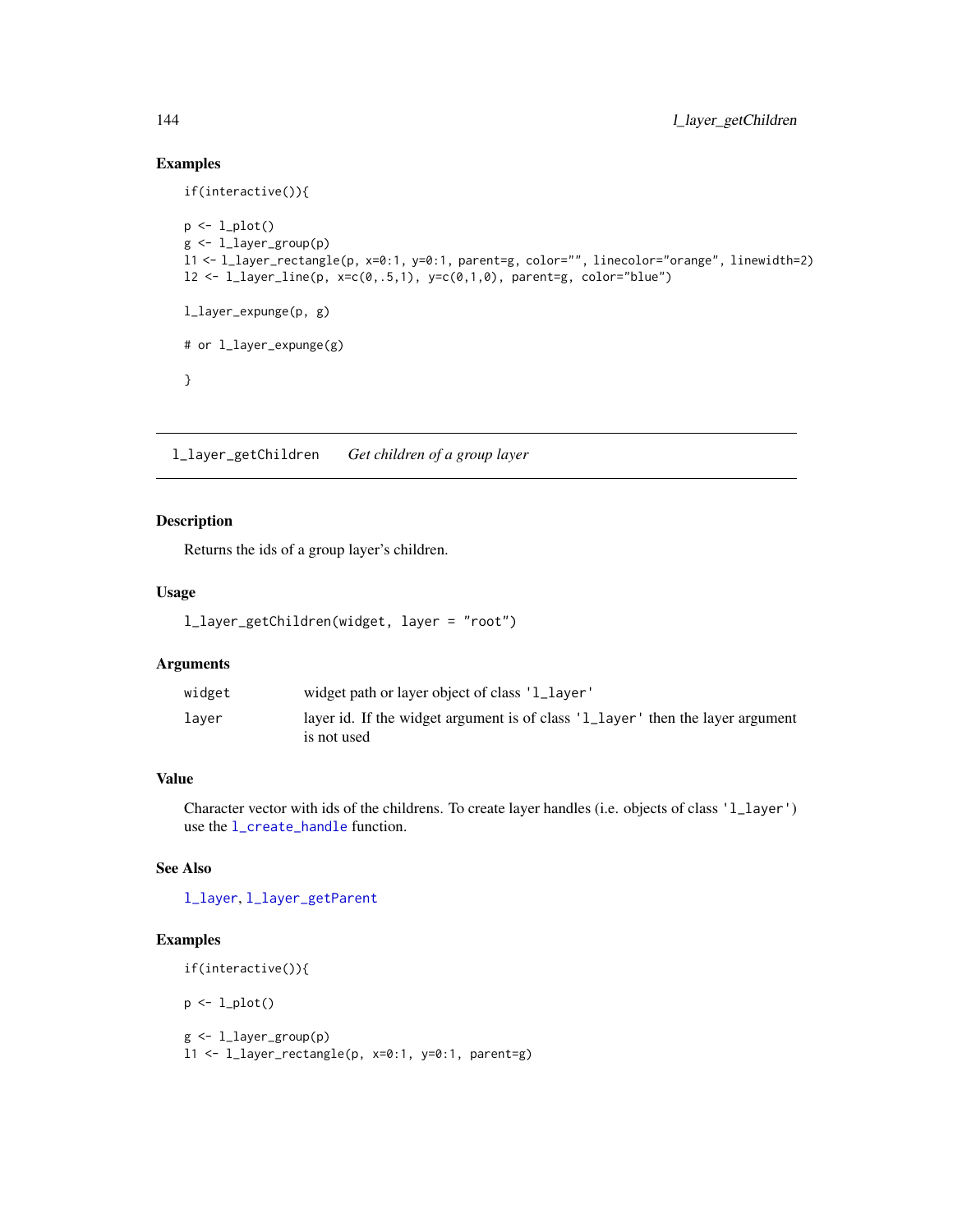## l\_layer\_getLabel 145

```
l2 <- l_layer_oval(p, x=0:1, y=0:1, color='thistle', parent=g)
l_layer_getChildren(p, g)
}
```
<span id="page-144-0"></span>l\_layer\_getLabel *Get layer label.*

#### Description

Layer labels are useful to identify layer in the layer inspector. The layer label can be initially set at layer creation with the label argument.

#### Usage

l\_layer\_getLabel(widget, layer)

## Arguments

| widget | widget path or layer object of class '1_layer'                                                |
|--------|-----------------------------------------------------------------------------------------------|
| laver  | layer id. If the widget argument is of class '1_layer' then the layer argument<br>is not used |

#### Details

Note that the layer label is not a state of the layer itself, instead is information that is part of the layer collection (i.e. its parent widget).

# Value

Named vector of length 1 with layer label as value and layer id as name.

#### See Also

[l\\_layer](#page-122-0), [l\\_layer\\_relabel](#page-173-0)

if(interactive()){

## Examples

```
p <- l_plot()
l1 <- l_layer_rectangle(p, x=0:1, y=0:1, label="a rectangle")
l_layer_getLabel(p, 'model')
l_layer_getLabel(p, l1)
```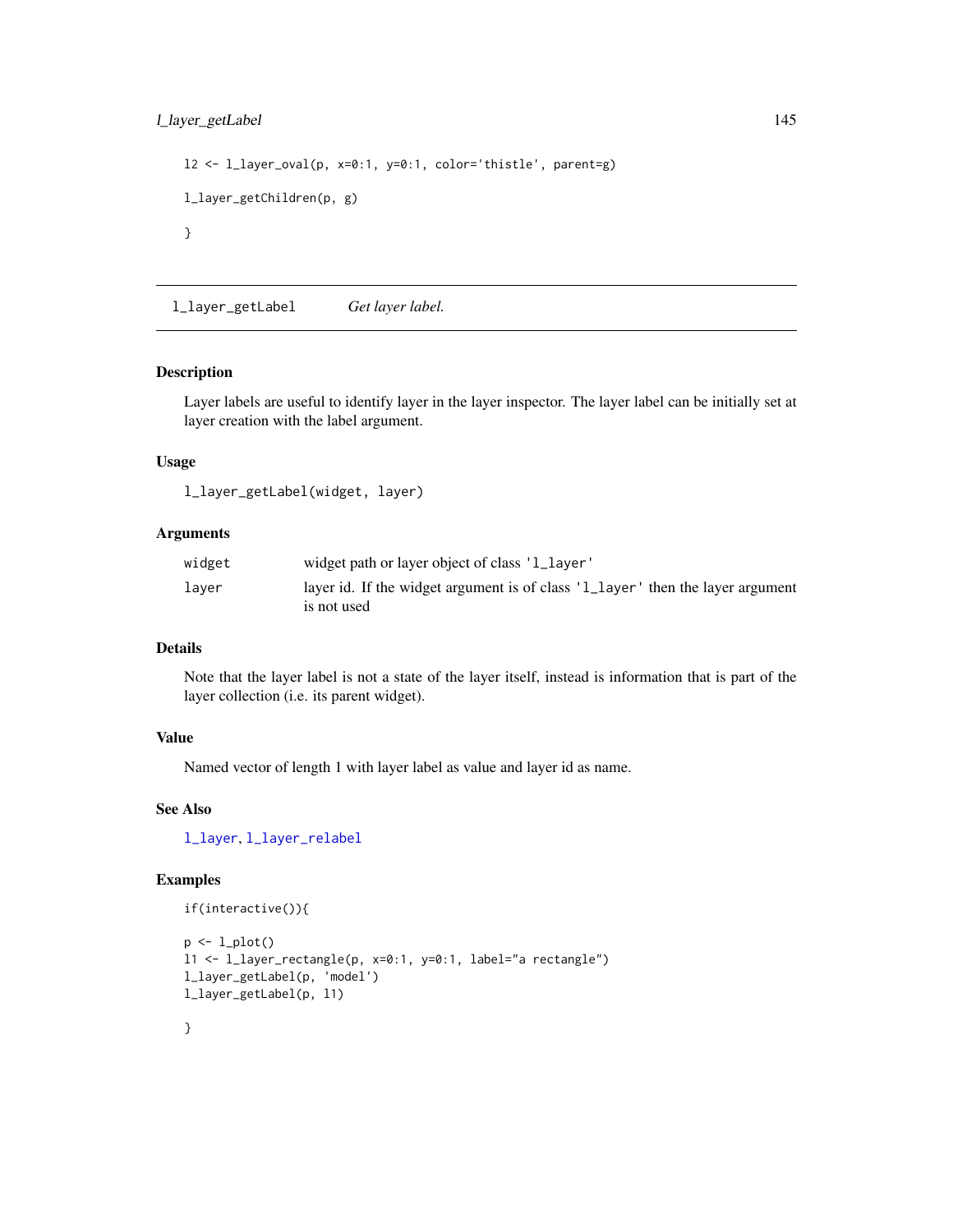<span id="page-145-0"></span>l\_layer\_getParent *Get parent layer id of a layer*

## Description

The toplevel parent is the 'root' layer.

## Usage

l\_layer\_getParent(widget, layer)

## Arguments

| widget | widget path or layer object of class '1_layer'                                                |
|--------|-----------------------------------------------------------------------------------------------|
| laver  | layer id. If the widget argument is of class '1_layer' then the layer argument<br>is not used |

## See Also

[l\\_layer](#page-122-0), [l\\_layer\\_getChildren](#page-143-0)

## Examples

```
if(interactive()){
p <- with(iris, l_plot(Sepal.Length ~ Sepal.Width, color=Species))
l_layer_getParent(p, 'model')
}
```
l\_layer\_getType *Get layer type*

#### Description

To see the manual page of [l\\_layer](#page-122-0) for all the primitive layer types.

#### Usage

```
l_layer_getType(widget, layer)
```

| widget | widget path or layer object of class '1_layer'                                                |
|--------|-----------------------------------------------------------------------------------------------|
| laver  | layer id. If the widget argument is of class '1_layer' then the layer argument<br>is not used |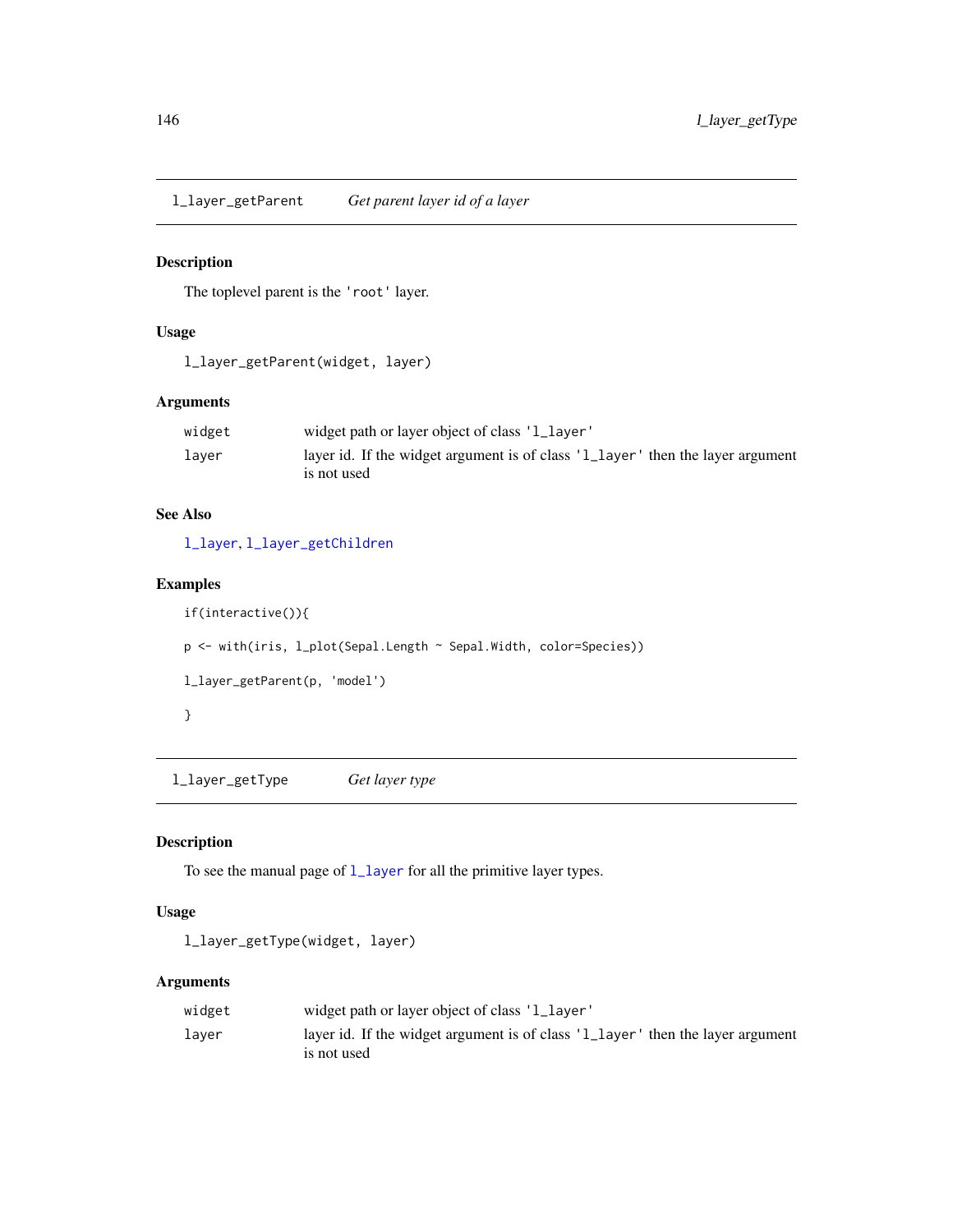## l\_layer\_group 147

## Details

For more information run: l\_help("learn\_R\_layer")

## Value

```
One of: 'group', 'polygon', 'text', 'line', 'rectangle', 'oval', 'points', 'texts', 'polygons',
'rectangles', 'lines' and 'scatterplot', 'histogram', 'serialaxes' and 'graph'.
```
## See Also

[l\\_layer](#page-122-0)

### Examples

```
if(interactive()){
p \leftarrow l\_plot()l <- l_layer_rectangle(p, x=0:1, y=0:1)
l_layer_getType(p, l)
l_layer_getType(p, 'model')
```
}

l\_layer\_group *layer a group node*

#### Description

Loon's displays that are based on Cartesian coordinates (i.e. scatterplot, histogram and graph display) allow for layering visual information including polygons, text and rectangles.

A group layer can contain other layers. If the group layer is invisible, then so are all its children.

## Usage

```
l_layer_group(widget, label = "group", parent = "root", index = 0)
```
## Arguments

| widget | widget path name as a string                 |
|--------|----------------------------------------------|
| label  | label used in the layers inspector           |
| parent | group layer                                  |
| index  | of the newly added layer in its parent group |

## Details

For more information run: l\_help("learn\_R\_layer")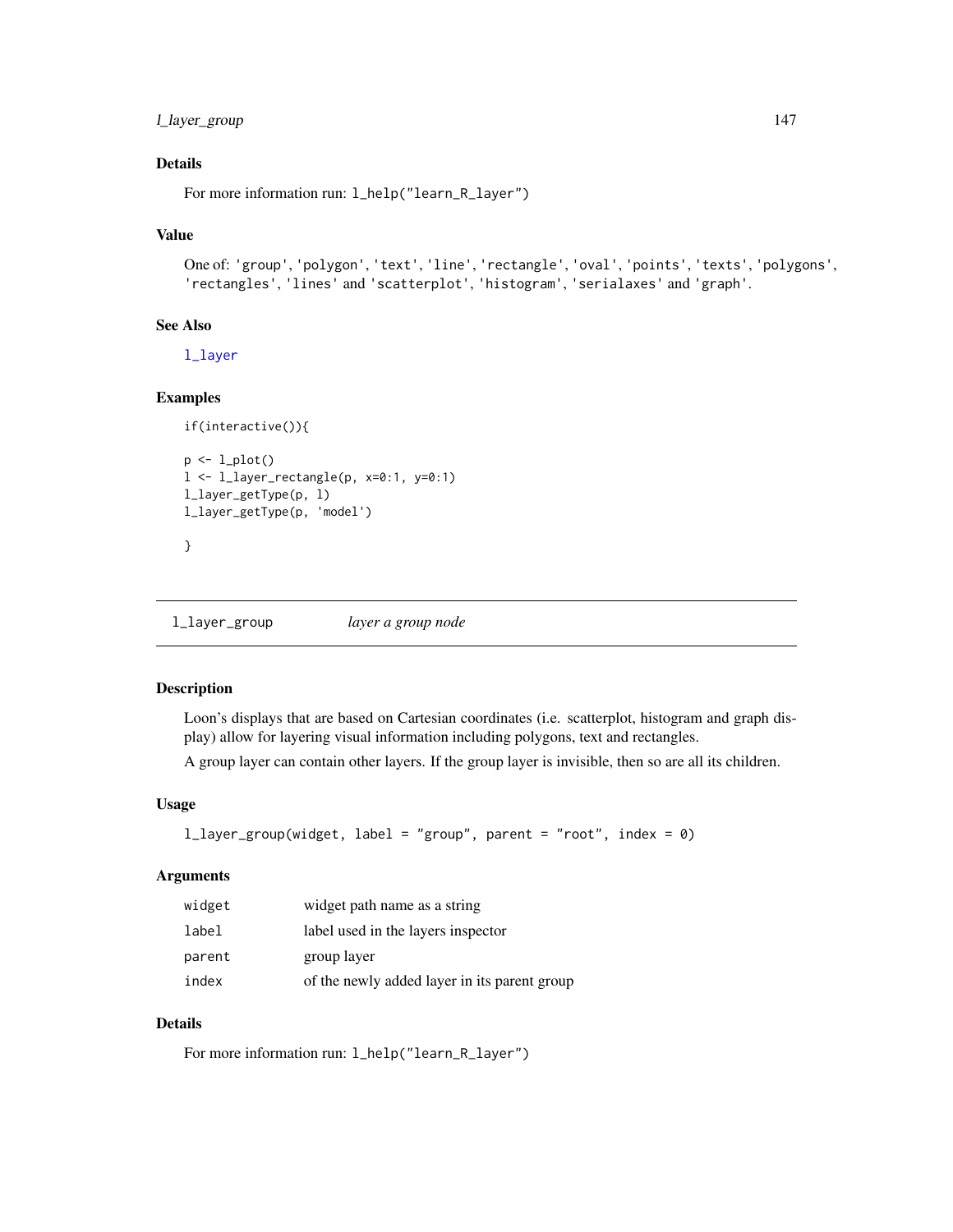## Value

layer object handle, layer id

## See Also

[l\\_layer](#page-122-0), [l\\_info\\_states](#page-121-0)

## Examples

```
if (interactive()){
p \leftarrow l\_plot(x=c(1,10,1.5,7,4.3,9,5,2,8),y=c(1,10,7,3,4,3.3,8,3,4),
             title="Demo Layers")
id.g <- l_layer_group(p, "A Layer Group")
id.pts <- l_layer_points(p, x=c(3,6), y=c(4,7), color="red", parent=id.g)
l_scaleto_layer(p, id.pts)
l_configure(id.pts, x=c(-5,5,12), y=c(-2,-5,18), color="lightgray")
}
```
<span id="page-147-0"></span>l\_layer\_groupVisibility

*Queries visibility status of decendants*

#### Description

Query whether all, part or none of the group layers descendants are visible.

## Usage

```
l_layer_groupVisibility(widget, layer)
```
#### Arguments

| widget | widget path or layer object of class '1_layer'                                                |
|--------|-----------------------------------------------------------------------------------------------|
| laver  | layer id. If the widget argument is of class '1_layer' then the layer argument<br>is not used |

## Details

Visibile layers are rendered, invisible ones are not. If any ancestor of a layer is set to be invisible then the layer is not rendered either. The layer visibility flag can be checked with [l\\_layer\\_isVisible](#page-153-0) and the actual visibility (i.e. are all the ancesters visibile too) can be checked with  $1$ \_layer\_layerVisibility.

Note that layer visibility is not a state of the layer itself, instead is information that is part of the layer collection (i.e. its parent widget).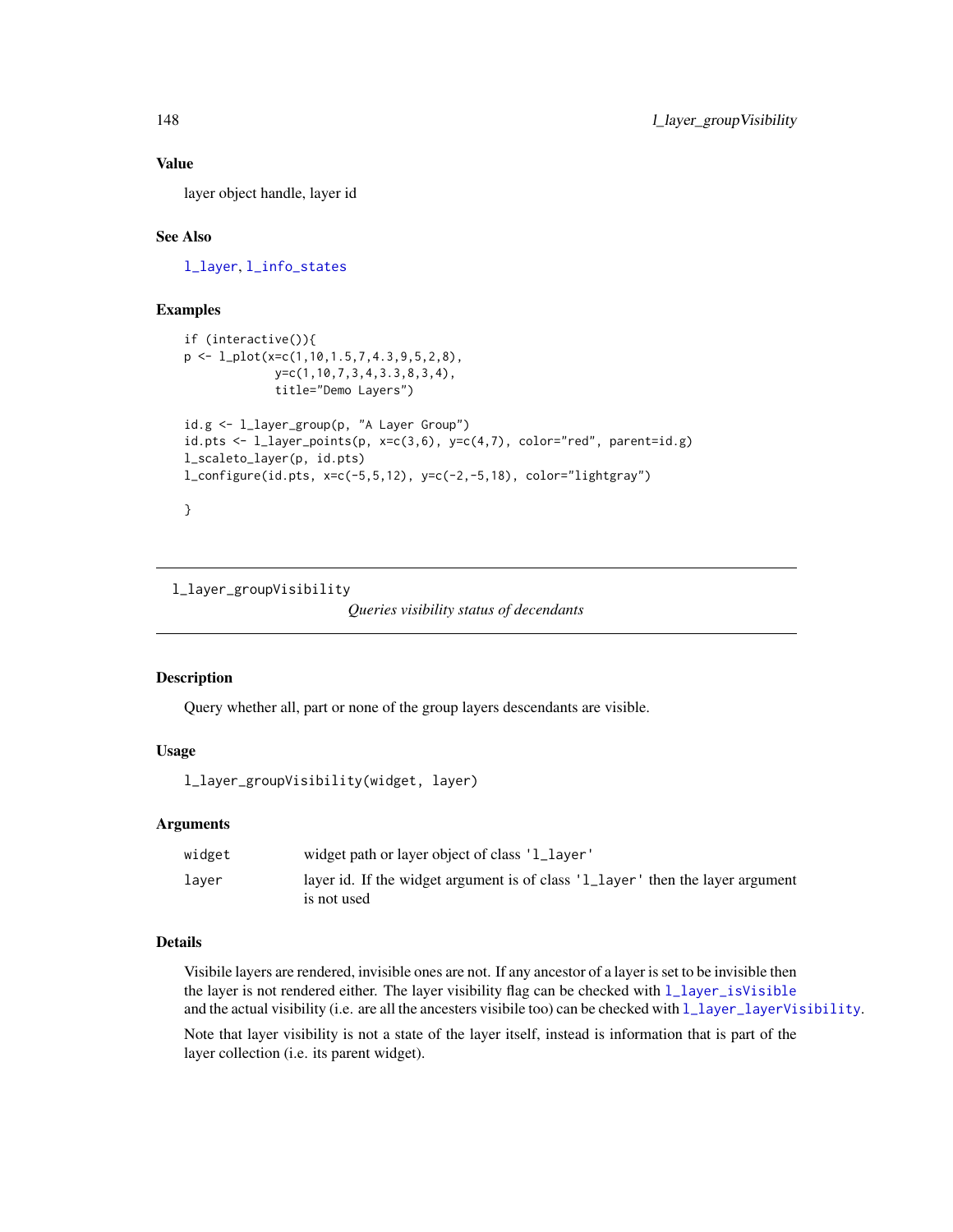# Value

'all', 'part' or 'none' depending on the visibility status of the descendants.

## See Also

[l\\_layer](#page-122-0), [l\\_layer\\_show](#page-174-0), [l\\_layer\\_hide](#page-150-0), [l\\_layer\\_isVisible](#page-153-0), [l\\_layer\\_layerVisibility](#page-154-0)

# Examples

```
if(interactive()){
p <- l_plot()
g <- l_layer_group(p)
l1 <- l_layer_rectangle(p, x=0:1, y=0:1, parent=g)
l2 <- l_layer_oval(p, x=0:1, y=0:1, parent=g)
l_layer_groupVisibility(p, g)
l_layer_hide(p, l2)
l_layer_groupVisibility(p, g)
l_layer_hide(p, l1)
l_layer_groupVisibility(p, g)
l_layer_hide(p, g)
l_layer_groupVisibility(p, g)
}
```
l\_layer\_heatImage *Display a Heat Image*

## Description

This function is very similar to the [image](#page-0-0) function. It works with every loon plot which is based on the cartesian coordinate system.

# Usage

```
l_layer_heatImage(
 widget,
 x = seq(0, 1, length.out = nrow(z)),y = seq(0, 1, length.out = ncol(z)),z,
 zlim = range(z[is.findte(z)]),xlim = range(x),
 ylim = range(y),
  col = grDevices::heat.colors(12),
 breaks,
```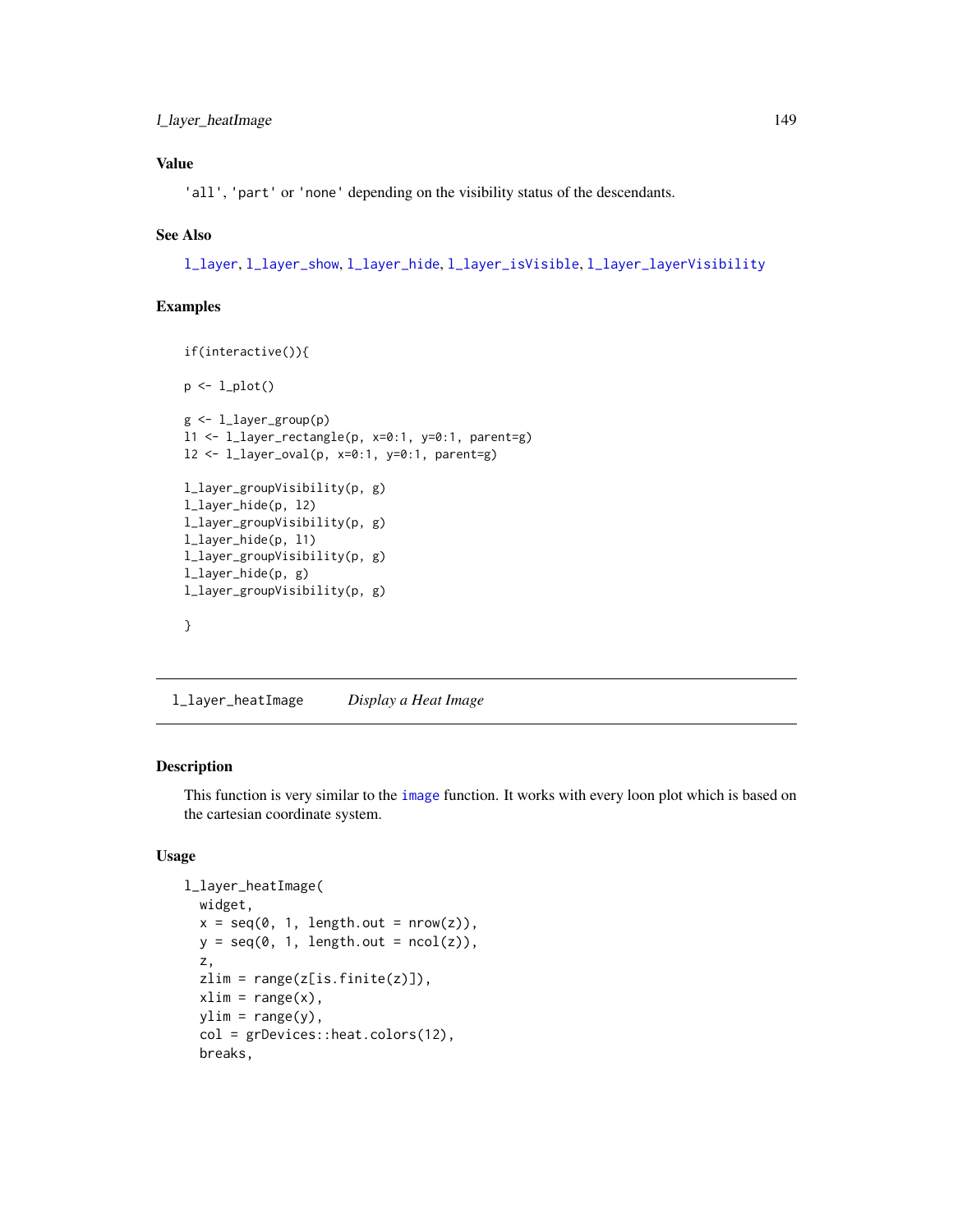```
oldstyle = FALSE,
  useRaster,
  index = "end",parent = "root",
  ...
\mathcal{L}
```
## Arguments

| widget    | widget path as a string or as an object handle                                                                                                                                                                                                                                                                                        |
|-----------|---------------------------------------------------------------------------------------------------------------------------------------------------------------------------------------------------------------------------------------------------------------------------------------------------------------------------------------|
| X         | locations of grid lines at which the values in z are measured. These must be<br>finite, non-missing and in (strictly) ascending order. By default, equally spaced<br>values from 0 to 1 are used. If x is a list, its components x\$x and x\$y are used<br>for x and y, respectively. If the list has component z this is used for z. |
| У         | see description for the x argument above                                                                                                                                                                                                                                                                                              |
| z         | a numeric or logical matrix containing the values to be plotted (NAs are allowed).<br>Note that x can be used instead of z for convenience.                                                                                                                                                                                           |
| zlim      | the minimum and maximum z values for which colors should be plotted, de-<br>faulting to the range of the finite values of z. Each of the given colors will be<br>used to color an equispaced interval of this range. The <i>midpoints</i> of the intervals<br>cover the range, so that values just outside the range will be plotted. |
| xlim      | range for the plotted x values, defaulting to the range of x                                                                                                                                                                                                                                                                          |
| ylim      | range for the plotted y values, defaulting to the range of y                                                                                                                                                                                                                                                                          |
| col       | a list of colors such as that generated by hcl. colors, gray. colors or similar<br>functions.                                                                                                                                                                                                                                         |
| breaks    | a set of finite numeric breakpoints for the colours: must have one more break-<br>point than colour and be in increasing order. Unsorted vectors will be sorted,<br>with a warning.                                                                                                                                                   |
| oldstyle  | logical. If true the midpoints of the colour intervals are equally spaced, and<br>zlim[1] and zlim[2] were taken to be midpoints. The default is to have colour<br>intervals of equal lengths between the limits.                                                                                                                     |
| useRaster | logical; if TRUE a bitmap raster is used to plot the image instead of polygons. The<br>grid must be regular in that case, otherwise an error is raised. For the behaviour<br>when this is not specified, see 'Details'.                                                                                                               |
| index     | position among its siblings. valid values are $0, 1, 2, \ldots$ , 'end'                                                                                                                                                                                                                                                               |
| parent    | parent widget path                                                                                                                                                                                                                                                                                                                    |
|           | argumnets forwarded to 1_layer_line                                                                                                                                                                                                                                                                                                   |

# Details

For more information run: l\_help("learn\_R\_layer.html#countourlines-heatimage-rasterimage")

# Value

layer id of group or rectangles layer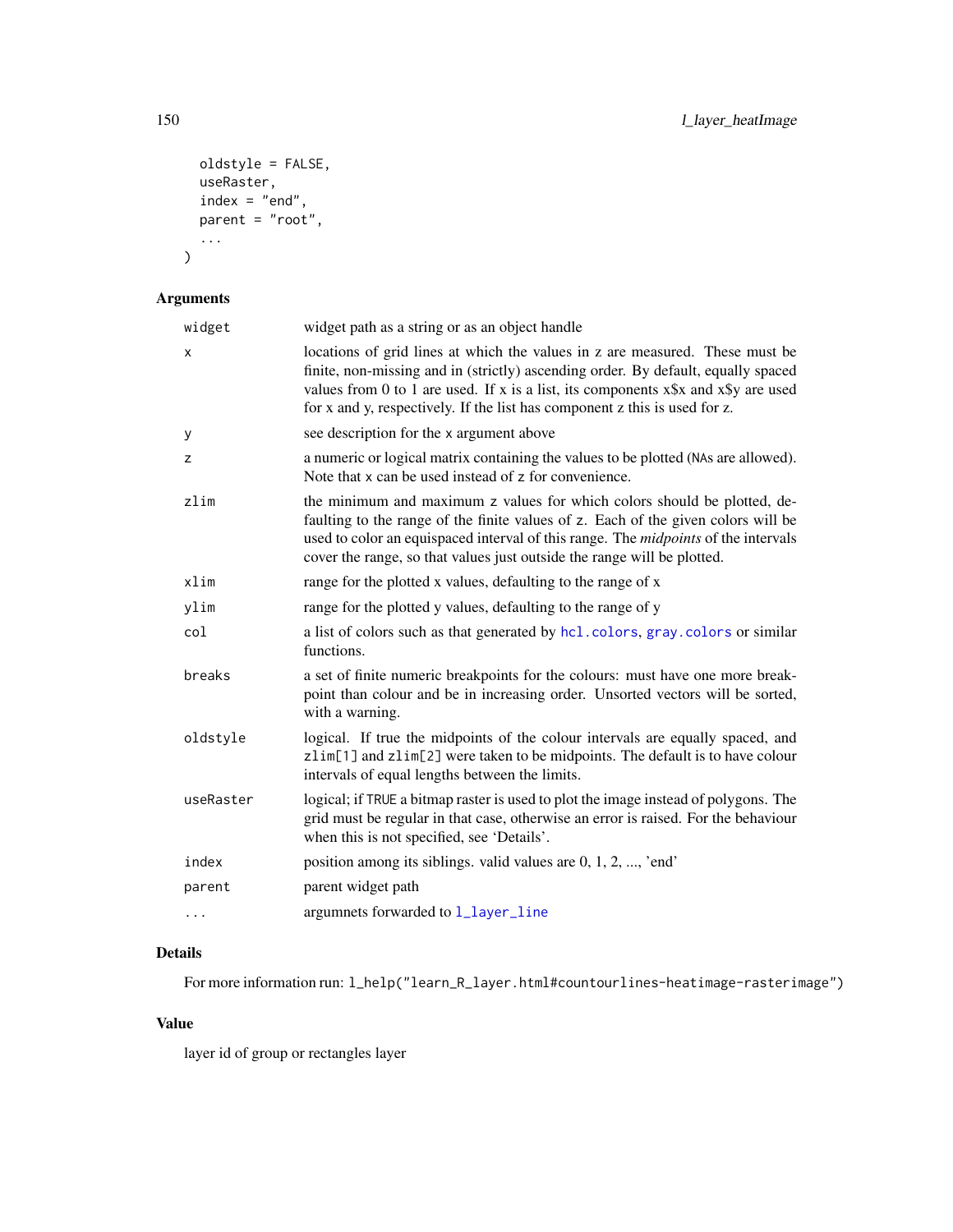## l\_layer\_hide 151

# Examples

```
if(interactive()){
if (requireNamespace("MASS", quietly = TRUE)) {
  kest <- with(iris, MASS::kde2d(Sepal.Width,Sepal.Length))
  image(kest)
  contour(kest, add=TRUE)
  p \leftarrow l\_plot()lcl <- l_layer_contourLines(p, kest, label='contour lines')
  limg <- l_layer_heatImage(p, kest, label='heatmap')
  l_scaleto_world(p)
}
# from examples(image)
x <- y <- seq(-4*pi, 4*pi, len = 27)
r <- sqrt(outer(x^2, y^2, "+"))
p1 <- l_plot()
l\_layer\_heatImage(p1, z = z \leftarrow cos(r^2)*exp(-r/6), col = gray((0:32)/32))l_scaleto_world(p1)
image(z = z \le cos(r^2)*exp(-r/6), col = gray((0:32)/32))}
```
<span id="page-150-0"></span>l\_layer\_hide *Hide a Layer*

## Description

A hidden layer is not rendered. If a group layer is set to be hidden then all its descendants are not rendered either.

#### Usage

l\_layer\_hide(widget, layer)

| widget | widget path or layer object of class '1_layer'                                                |
|--------|-----------------------------------------------------------------------------------------------|
| laver  | layer id. If the widget argument is of class '1_layer' then the layer argument<br>is not used |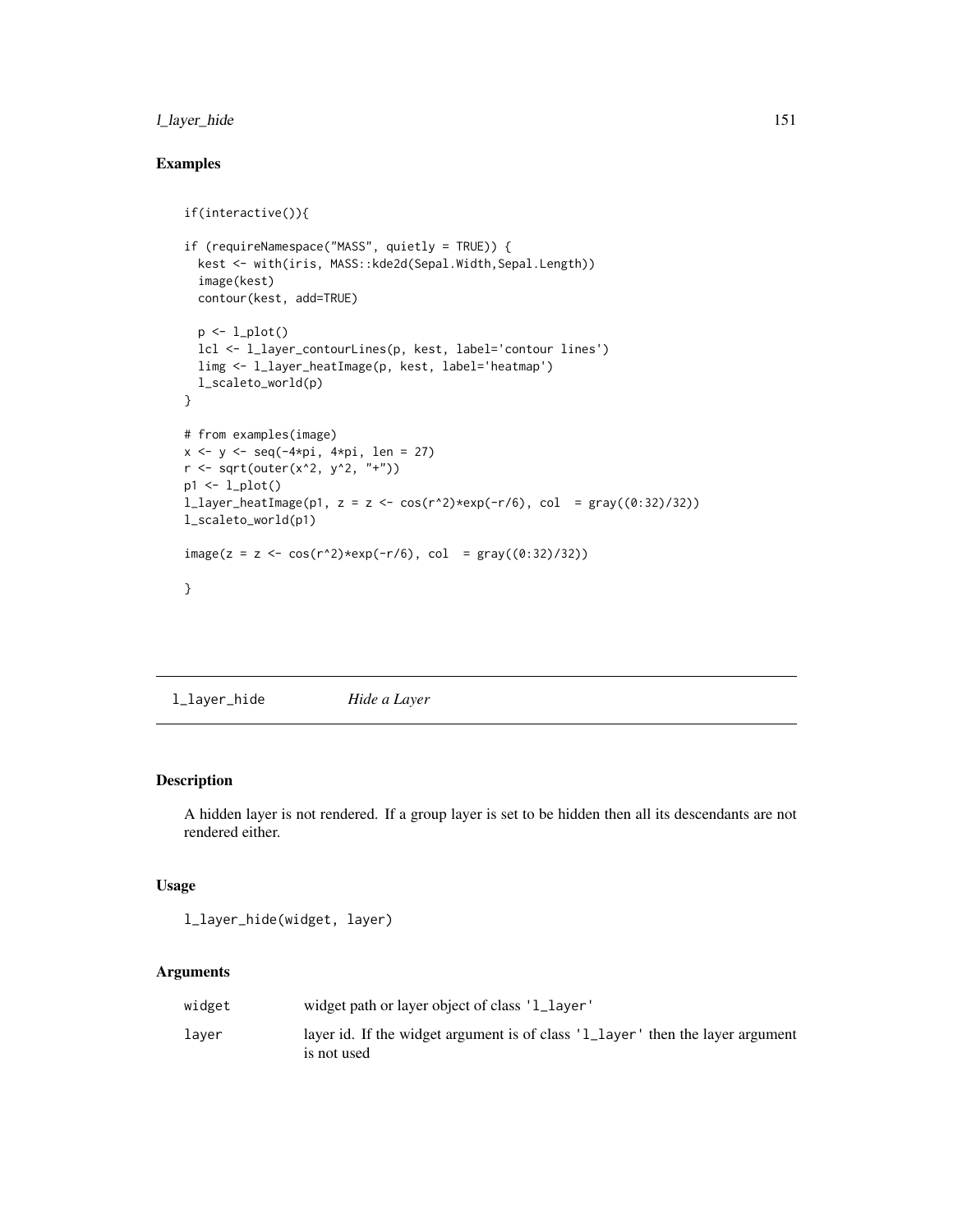## Details

Visibile layers are rendered, invisible ones are not. If any ancestor of a layer is set to be invisible then the layer is not rendered either. The layer visibility flag can be checked with [l\\_layer\\_isVisible](#page-153-0) and the actual visibility (i.e. are all the ancesters visibile too) can be checked with  $1$ <sup>l</sup>ayer\_layerVisibility.

Note that layer visibility is not a state of the layer itself, instead is information that is part of the layer collection (i.e. its parent widget).

# Value

0 if success otherwise the function throws an error

## See Also

```
l_layer, l_layer_show, l_layer_isVisible, l_layer_layerVisibility, l_layer_groupVisibility
```
## Examples

```
if(interactive()){
p \leftarrow l\_plot()l <- l_layer_rectangle(p, x=0:1, y=0:1, color="steelblue")
l_layer_hide(p, l)
}
```
l\_layer\_ids *List ids of layers in Plot*

## Description

Every layer within a display has a unique id. This function returns a list of all the layer ids for a widget.

#### Usage

```
l_layer_ids(widget)
```
#### Arguments

widget widget path as a string or as an object handle

# **Details**

For more information run: l\_help("learn\_R\_layer.html#add-move-delete-layers")

## Value

vector with layer ids in rendering order. To create a layer handle object use  $1$ <sub>create\_handle.</sub>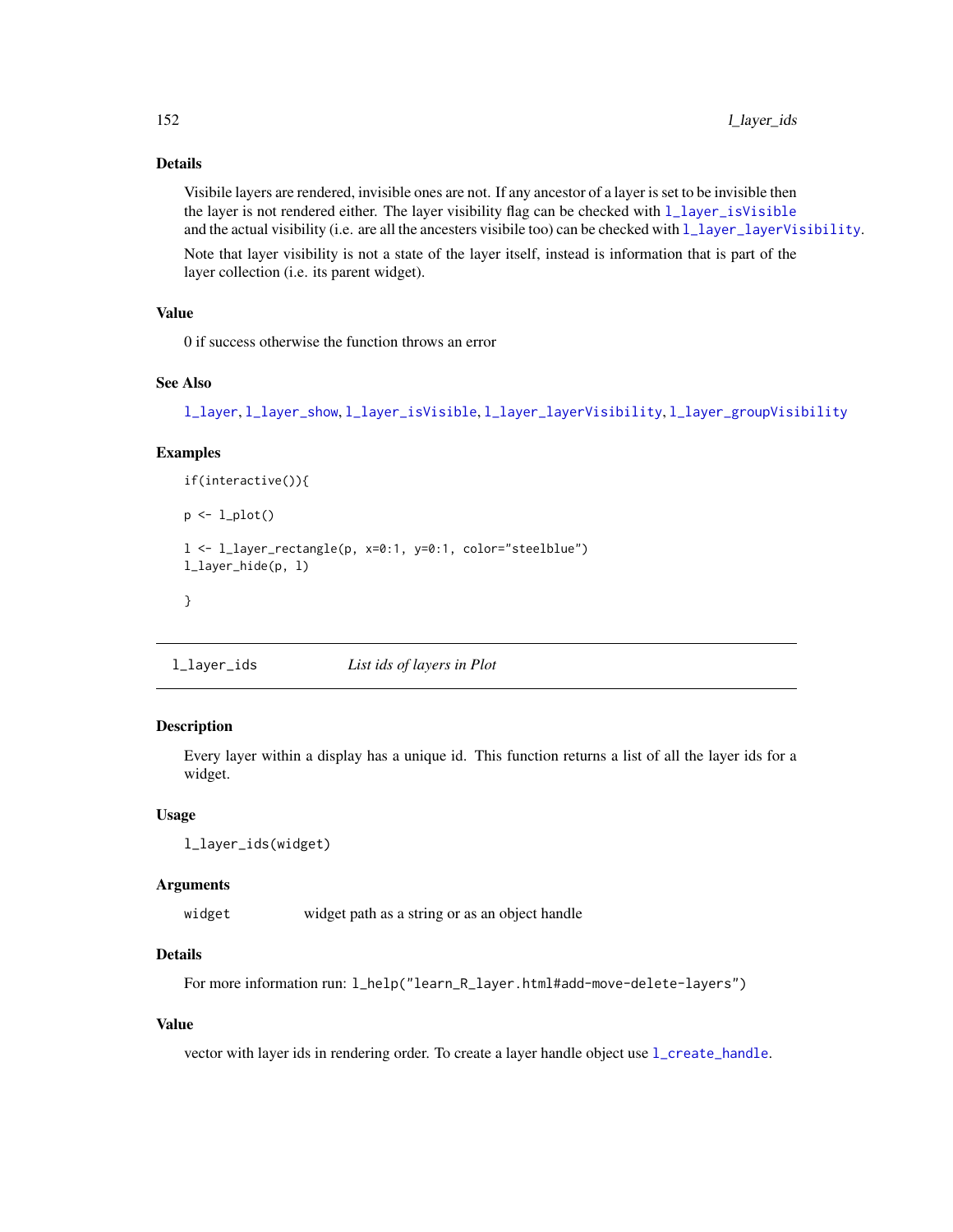l\_layer\_ids 153

## See Also

[l\\_layer](#page-122-0), [l\\_info\\_states](#page-121-0)

## Examples

```
if (interactive()){
set.seed(500)
x < - rnorm(30)
y \le -4 + 3*x + \text{norm}(30)fit \leftarrow \text{lm}(y \sim x)xseq \leftarrow seq(min(x)-1, max(x)+1, length.out = 50)fit_line <- predict(fit, data.frame(x=range(xseq)))
ci <- predict(fit, data.frame(x=xseq),
               interval="confidence", level=0.95)
pi <- predict(fit, data.frame(x=xseq),
              interval="prediction", level=0.95)
p <- l_plot(y~x, color='black', showScales=TRUE, showGuides=TRUE)
gLayer <- l_layer_group(
    p, label="simple linear regression",
    parent="root", index="end"
)
fitLayer <- l_layer_line(
    p, x=range(xseq), y=fit_line, color="#04327F",
    linewidth=4, label="fit", parent=gLayer
)
ciLayer <- l_layer_polygon(
    p,
    x = c(xseq, rev(xseq)),y = c(cil,'lwr'], rev(cil,'upr']),
    color = "#96BDFF", linecolor="",
    label = "95 % confidence interval",
    parent = gLayer, index='end'
)
piLayer <- l_layer_polygon(
    p,
    x = c(xseq, rev(xseq)),y = c(pi[,'lwr'], rev(pi[,'upr'])),
    color = "#E2EDFF", linecolor="",
    label = "95 % prediction interval",
    parent = gLayer, index='end'
\mathcal{L}l_info_states(piLayer)
}
```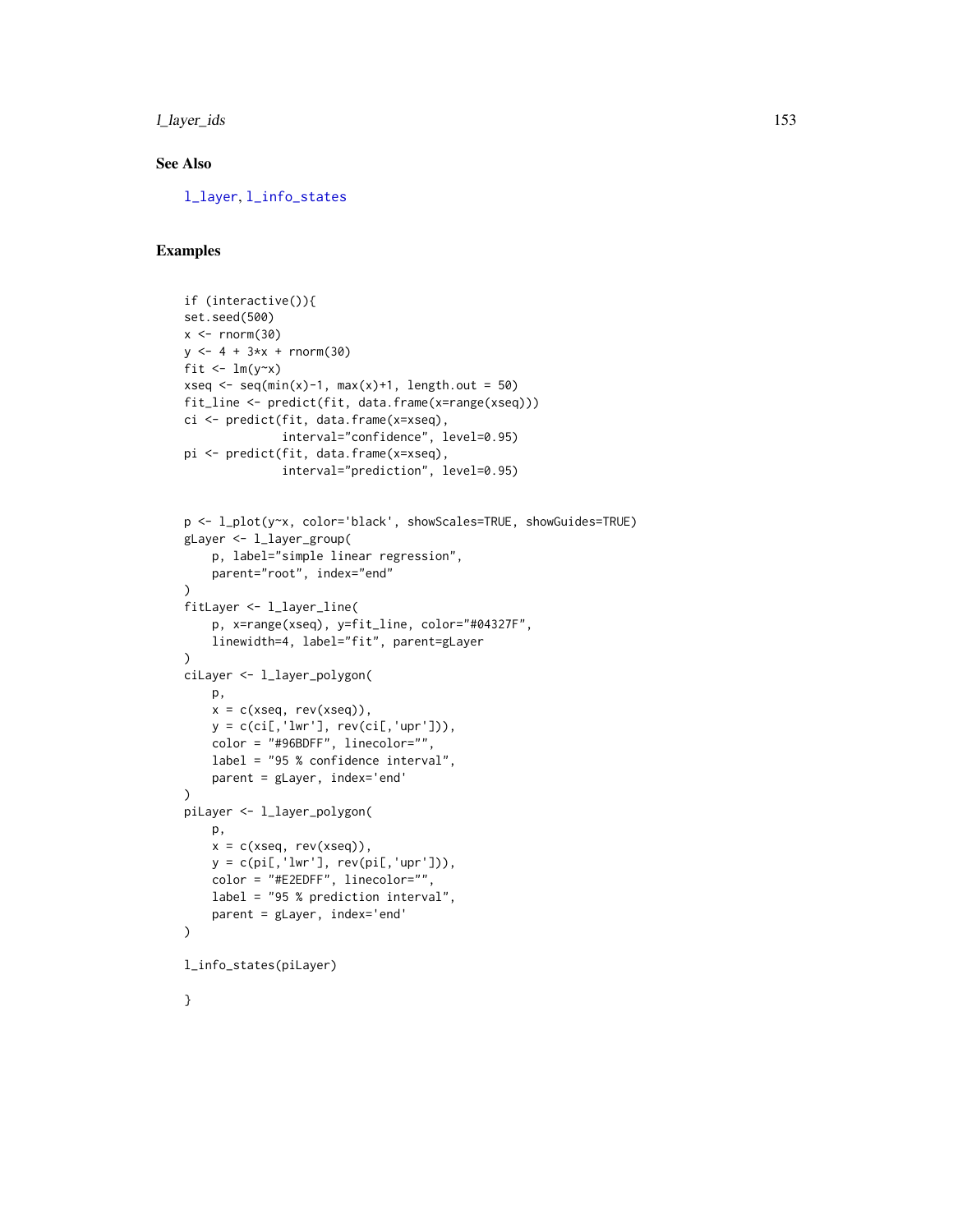<span id="page-153-1"></span>

## Description

The index determines the rendering order of the children layers of a parent. The layer with index=0 is rendered first.

## Usage

```
l_layer_index(widget, layer)
```
# Arguments

| widget | widget path or layer object of class '1_layer'                                                |
|--------|-----------------------------------------------------------------------------------------------|
| laver  | layer id. If the widget argument is of class '1_layer' then the layer argument<br>is not used |

## Details

Note that the index for layers is 0 based.

## Value

numeric value

## See Also

[l\\_layer](#page-122-0), [l\\_layer\\_move](#page-159-0)

<span id="page-153-0"></span>l\_layer\_isVisible *Return visibility flag of layer*

## Description

Hidden or invisible layers are not rendered. This function queries whether a layer is visible/rendered or not.

#### Usage

```
l_layer_isVisible(widget, layer)
```

| widget | widget path or layer object of class '1_layer'                                                |
|--------|-----------------------------------------------------------------------------------------------|
| laver  | layer id. If the widget argument is of class '1_layer' then the layer argument<br>is not used |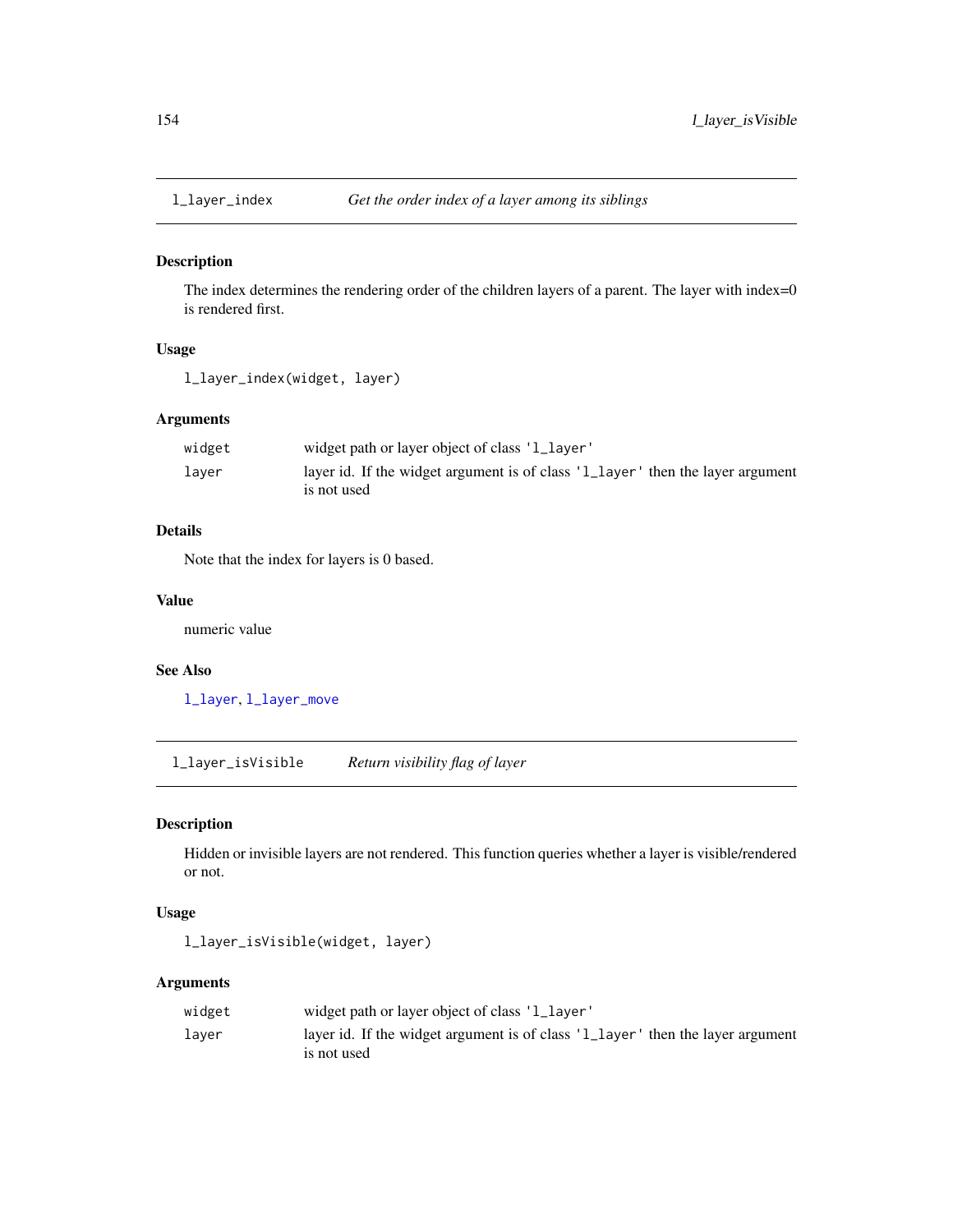## Details

Visibile layers are rendered, invisible ones are not. If any ancestor of a layer is set to be invisible then the layer is not rendered either. The layer visibility flag can be checked with [l\\_layer\\_isVisible](#page-153-0) and the actual visibility (i.e. are all the ancesters visibile too) can be checked with  $1$ \_layer\_layerVisibility.

Note that layer visibility is not a state of the layer itself, instead is information that is part of the layer collection (i.e. its parent widget).

## Value

TRUE or FALSE depending whether the layer is visible or not.

#### See Also

[l\\_layer](#page-122-0), [l\\_layer\\_show](#page-174-0), [l\\_layer\\_hide](#page-150-0), [l\\_layer\\_layerVisibility](#page-154-0), [l\\_layer\\_groupVisibility](#page-147-0)

#### Examples

```
if(interactive()){
p \leftarrow l\_plot()l <- l_layer_rectangle(p, x=0:1, y=0:1)
l_layer_isVisible(p, l)
l_layer_hide(p, l)
l_layer_isVisible(p, l)
}
```
<span id="page-154-0"></span>l\_layer\_layerVisibility

*Returns logical value for whether layer is actually seen*

## Description

Although the visibility flag for a layer might be set to TRUE it won't be rendered as on of its ancestor group layer is set to be invisible. The l\_layer\_visibility returns TRUE if the layer and all its ancestor layers have their visibility flag set to true and the layer is actually rendered.

#### Usage

```
l_layer_layerVisibility(widget, layer)
```

| widget | widget path or layer object of class '1_layer'                                                |
|--------|-----------------------------------------------------------------------------------------------|
| laver  | layer id. If the widget argument is of class '1_layer' then the layer argument<br>is not used |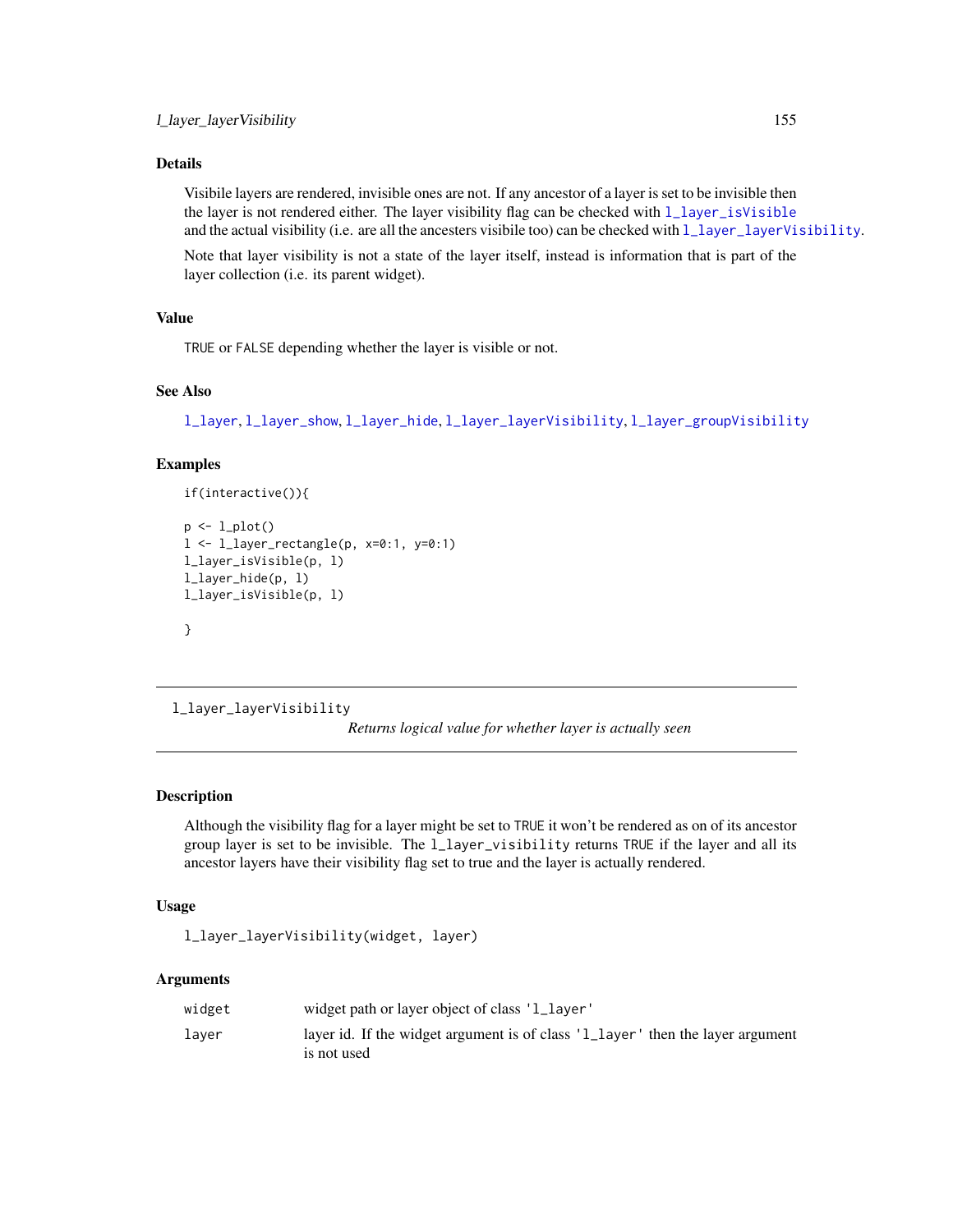## Details

Visibile layers are rendered, invisible ones are not. If any ancestor of a layer is set to be invisible then the layer is not rendered either. The layer visibility flag can be checked with [l\\_layer\\_isVisible](#page-153-0) and the actual visibility (i.e. are all the ancesters visibile too) can be checked with  $1$  layer\_layerVisibility.

Note that layer visibility is not a state of the layer itself, instead is information that is part of the layer collection (i.e. its parent widget).

## Value

TRUE if the layer and all its ancestor layers have their visibility flag set to true and the layer is actually rendered, otherwise FALSE.

# See Also

[l\\_layer](#page-122-0), [l\\_layer\\_show](#page-174-0), [l\\_layer\\_hide](#page-150-0), [l\\_layer\\_isVisible](#page-153-0), [l\\_layer\\_groupVisibility](#page-147-0)

<span id="page-155-0"></span>l\_layer\_line *Layer a line*

## Description

Loon's displays that are based on Cartesian coordinates (i.e. scatterplot, histogram and graph display) allow for layering visual information including polygons, text and rectangles.

#### Usage

```
l_layer_line(
  widget,
  x,
  y = NULL,
  color = "black",
  linewidth = 1,
  dash = ",
  label = "line",parent = "root",
  index = 0,
  ...
)
```

| widget | widget path name as a string                                                                                                                                                       |
|--------|------------------------------------------------------------------------------------------------------------------------------------------------------------------------------------|
| X      | the coordinates of line. Alternatively, a single plotting structure, function or<br>any $R$ object with a plot method can be provided as $x$ and $y$ are passed on to<br>xy.coords |
| y      | the y coordinates of the line, optional if x is an appropriate structure.                                                                                                          |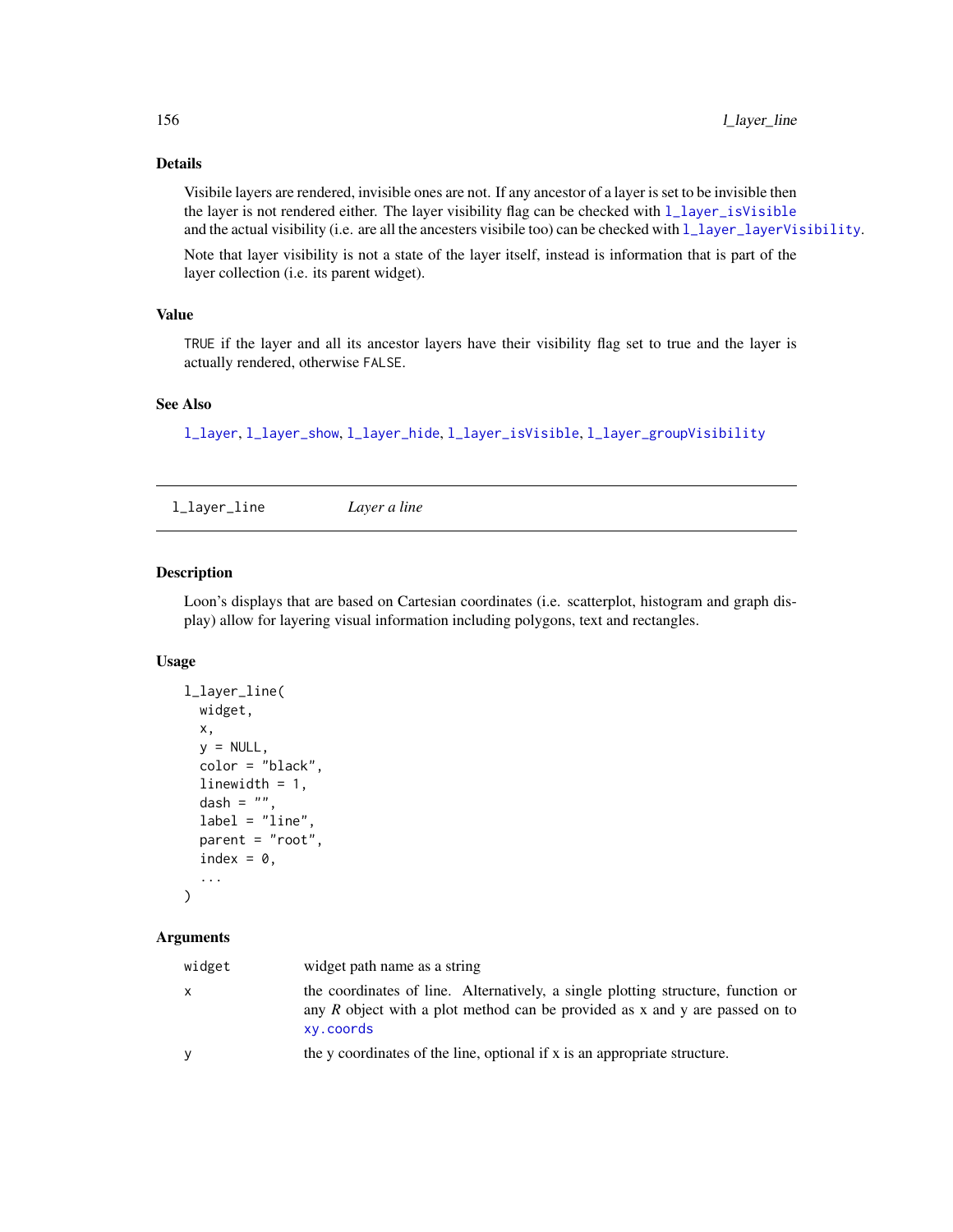## l\_layer\_lines 157

| color     | color of line                                                                    |
|-----------|----------------------------------------------------------------------------------|
| linewidth | linewidth of outline.                                                            |
| dash      | dash pattern of line, see https://www.tcl.tk/man/tcl8.6/TkCmd/canvas.<br>htm#M26 |
| label     | label used in the layers inspector                                               |
| parent    | group layer                                                                      |
| index     | of the newly added layer in its parent group                                     |
| $\cdots$  | additional state initialization arguments, see l_info_states                     |

## Details

For more information run: l\_help("learn\_R\_layer")

# Value

layer object handle, layer id

## See Also

[l\\_layer](#page-122-0), [l\\_info\\_states](#page-121-0)

## Examples

```
if(interactive()){
p \leftarrow l\_plot()l <- l_layer_line(p, x=c(1,2,3,4), y=c(1,3,2,4), color='red', linewidth=2)
l_scaleto_world(p)
# object
p \leftarrow l\_plot()l <- l_layer_line(p, x=nhtemp)
l_scaleto_layer(l)
}
```
l\_layer\_lines *Layer lines*

## Description

Loon's displays that are based on Cartesian coordinates (i.e. scatterplot, histogram and graph display) allow for layering visual information including polygons, text and rectangles.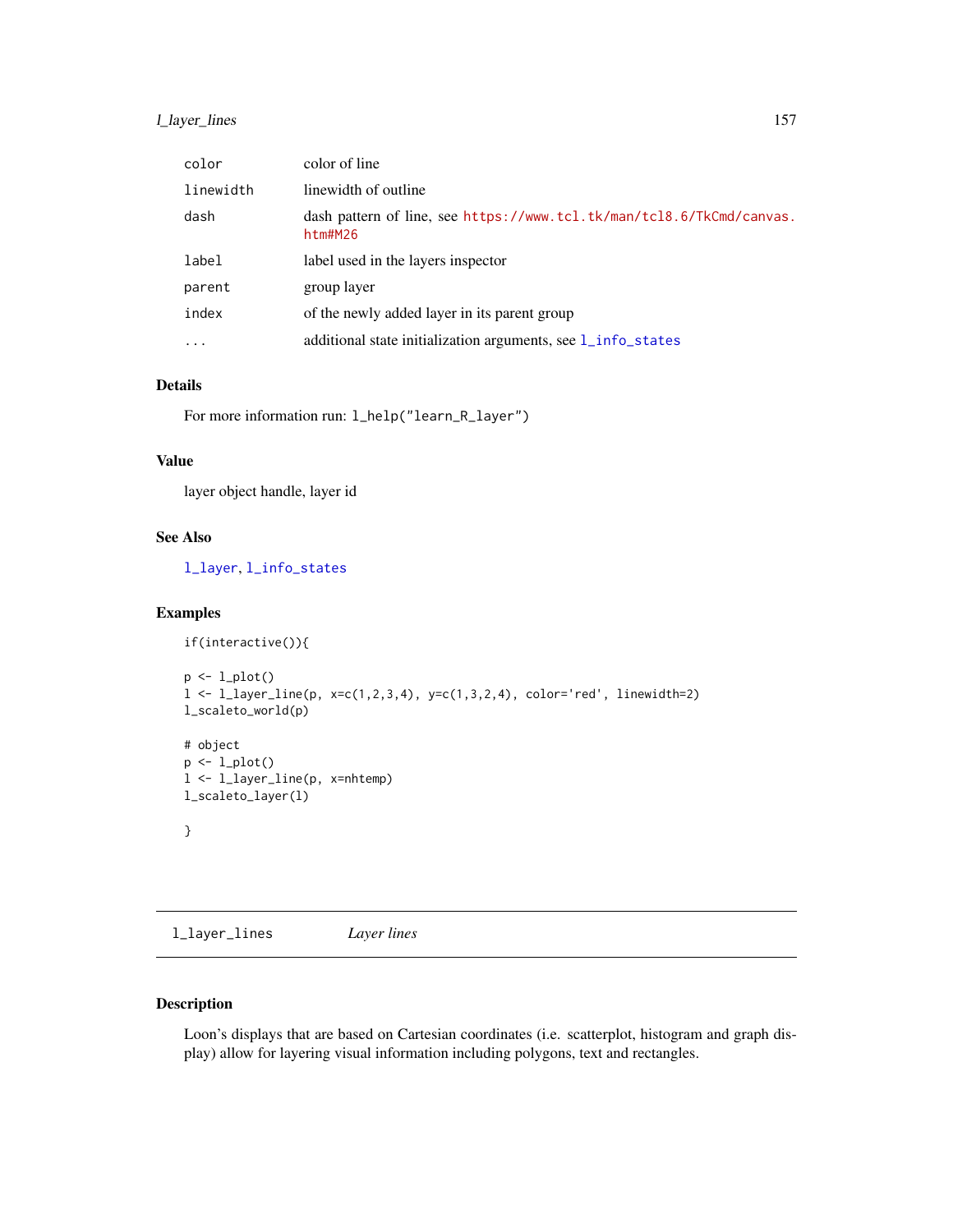# Usage

```
l_layer_lines(
  widget,
  x,
  y,
  color = "black",
  linewidth = 1,
  label = "lines",parent = "root",index = 0,group = NULL,
  active = TRUE,...
\mathcal{L}
```
# Arguments

| widget    | widget path name as a string                                                   |
|-----------|--------------------------------------------------------------------------------|
| X         | list with vectors with x coordinates                                           |
| у         | list with vectors with y coordinates                                           |
| color     | color of lines                                                                 |
| linewidth | vector with line widths                                                        |
| label     | label used in the layers inspector                                             |
| parent    | group layer                                                                    |
| index     | of the newly added layer in its parent group                                   |
| group     | separate x vector or y vector into a list by group.                            |
| active    | a logical determining whether objects appear or not (default is TRUE for all). |
| $\cdot$   | additional state initialization arguments, see 1_info_states                   |

# Details

For more information run: l\_help("learn\_R\_layer")

# Value

layer object handle, layer id

# See Also

[l\\_layer](#page-122-0), [l\\_info\\_states](#page-121-0)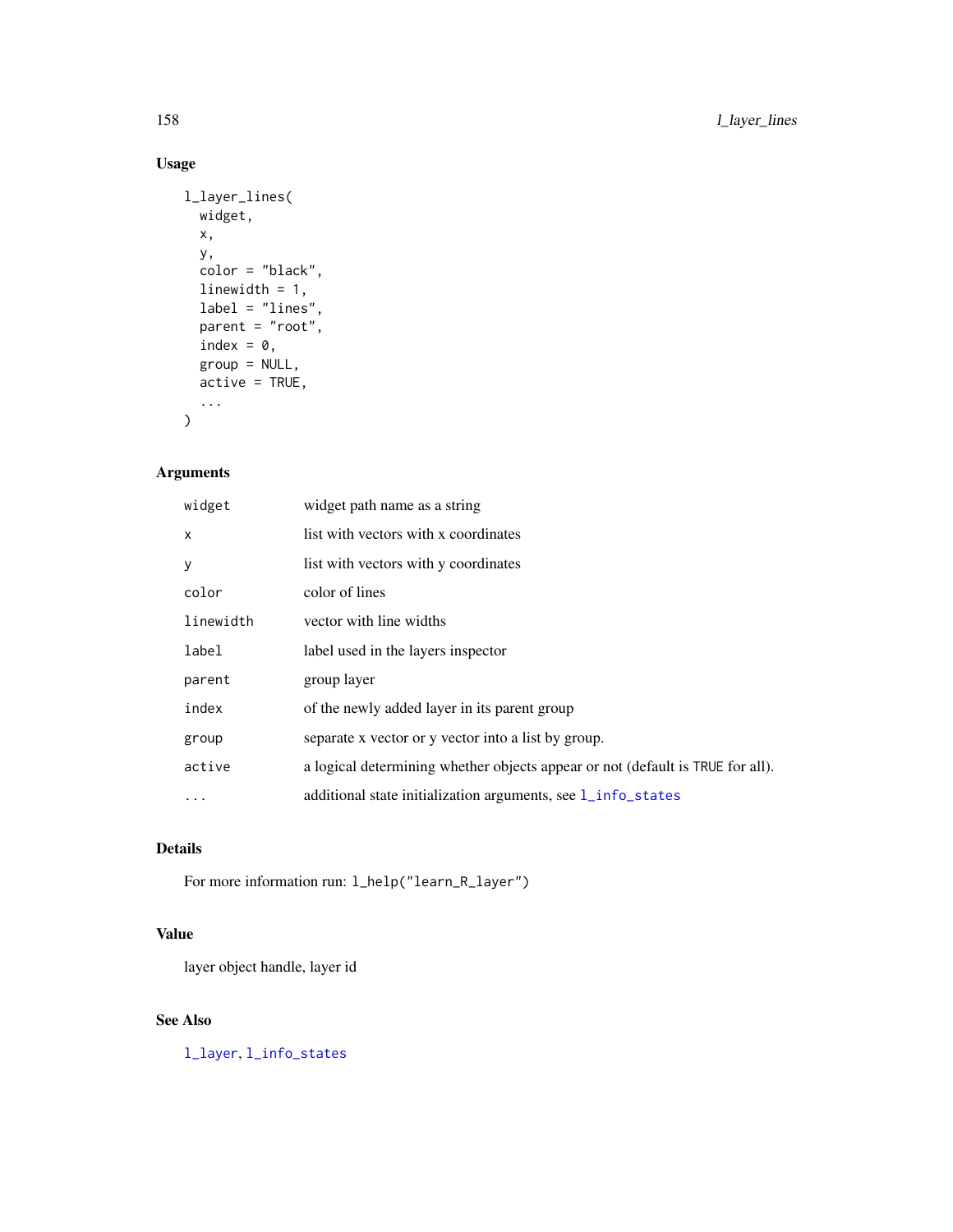## l\_layer\_lower 159

## Examples

if(interactive()){

```
s <- Filter(function(df)nrow(df) > 1, split(UsAndThem, UsAndThem$Country))
sUaT <- Map(function(country){country[order(country$Year),]} , s)
xcoords <- Map(function(x)x$Year, sUaT)
ycoords <- Map(function(x)x$LifeExpectancy, sUaT)
region <- sapply(sUaT, function(x)as.character(x$Geographic.Region[1]))
p <- l_plot(showItemLabels=TRUE)
l <- l_layer_lines(p, xcoords, ycoords, itemLabel=names(sUaT), color=region)
l_scaleto_layer(l)
# Set groups
p <- l_plot(showItemLabels=TRUE)
1 <- 1_layer_lines(p,
                   x = c((0:4)/10, rep(.5, 5), (10:6)/10, rep(.5, 5)),y = c(rep(.5, 5), (10:6/10), rep(.5, 5), (0:4)/10),group = rep(1:5, 4),linewidth = 4,
                   col = l_getColorList()[1:5])l_scaleto_layer(l)
}
```
<span id="page-158-0"></span>l\_layer\_lower *Switch the layer place with its sibling to the right*

#### **Description**

Change the layers position within its parent layer group by increasing the index of the layer by one if possible. This means that the raised layer will be rendered before (or on below) of its sibling layer to the right.

## Usage

l\_layer\_lower(widget, layer)

#### Arguments

| widget | widget path or layer object of class '1_layer'                                                |
|--------|-----------------------------------------------------------------------------------------------|
| laver  | layer id. If the widget argument is of class '1_layer' then the layer argument<br>is not used |

#### Value

0 if success otherwise the function throws an error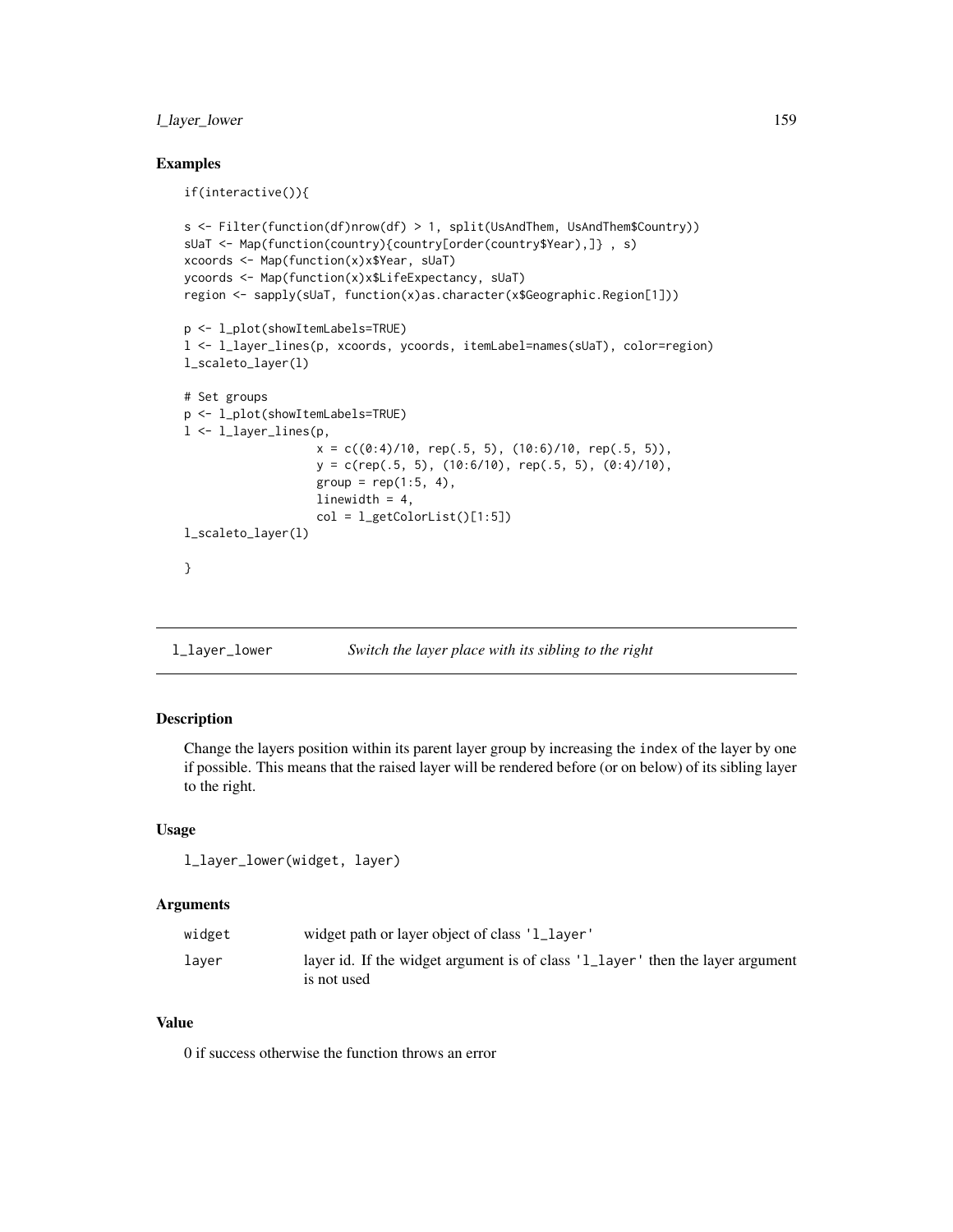# See Also

[l\\_layer](#page-122-0), [l\\_layer\\_raise](#page-168-0), [l\\_layer\\_move](#page-159-0)

## Examples

```
if(interactive()){
p \leftarrow l\_plot()l1 <- l_layer_rectangle(p, x=0:1, y=0:1)
l2 <- l_layer_oval(p, x=0:1, y=0:1, color='thistle')
l_aspect(p) <- 1
l_layer_lower(p, l2)
}
```
<span id="page-159-0"></span>l\_layer\_move *Move a layer*

## Description

The postition of a layer in the layer tree determines the rendering order. That is, the non-group layers are rendered in order of a Depth-first traversal of the layer tree. The toplevel group layer is called 'root'.

## Usage

```
l_layer_move(widget, layer, parent, index = "0")
```
## Arguments

| widget | widget path or layer object of class '1_layer'                                                |
|--------|-----------------------------------------------------------------------------------------------|
| laver  | layer id. If the widget argument is of class '1_layer' then the layer argument<br>is not used |
| parent | if parent layer is not specified it is set to the current parent layer of the layer           |
| index  | position among its siblings, valid values are $0, 1, 2, \ldots$ 'end'                         |

# Value

0 if success otherwise the function throws an error

## See Also

[l\\_layer](#page-122-0), [l\\_layer\\_printTree](#page-166-0), [l\\_layer\\_index](#page-153-1)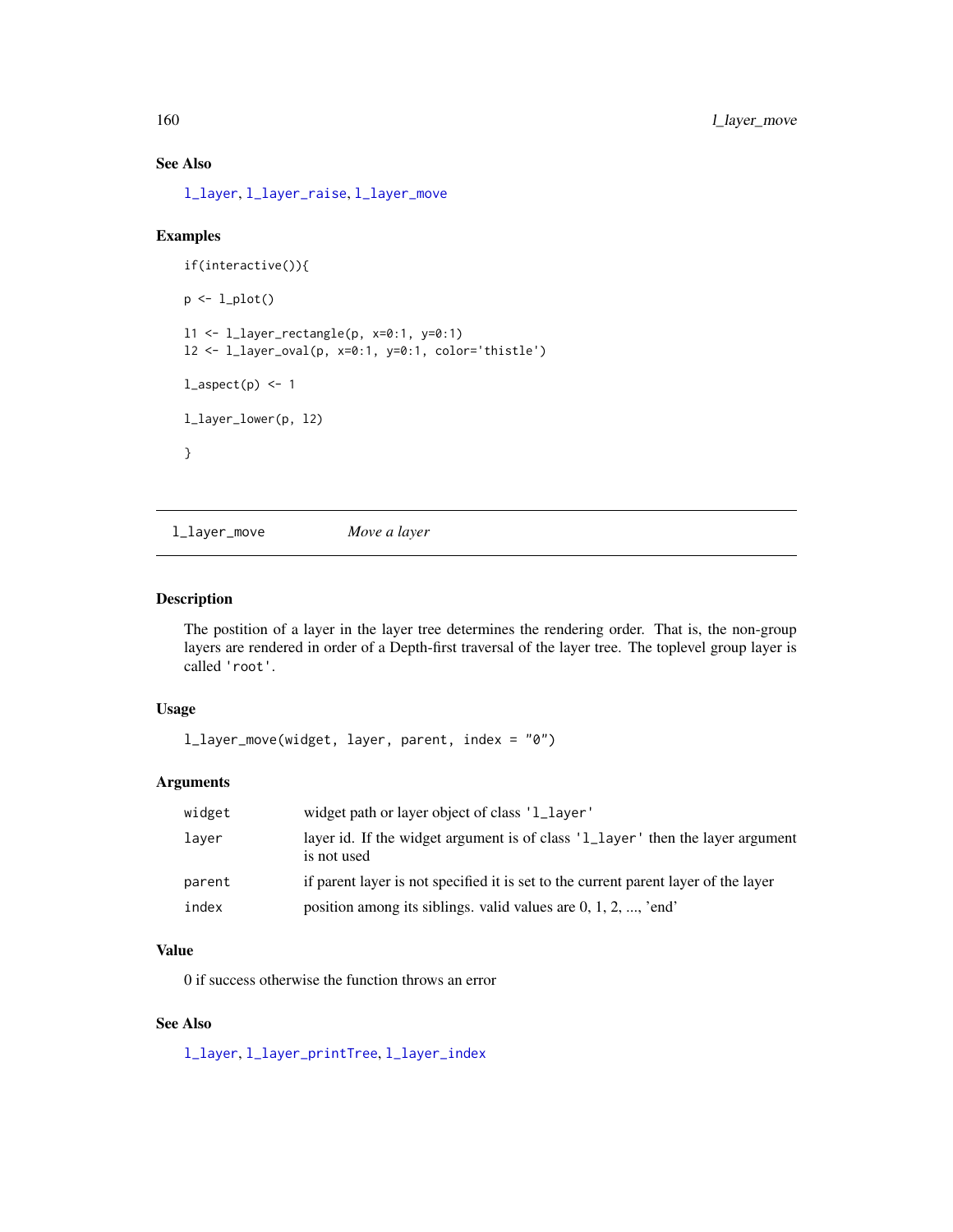## l\_layer\_oval 161

## Examples

```
if(interactive()){
p \leftarrow l\_plot()l <- l_layer_rectangle(p, x=0:1, y=0:1, color="steelblue")
g <- l_layer_group(p)
l_layer_printTree(p)
l_layer_move(l, parent=g)
l_layer_printTree(p)
l_layer_move(p, 'model', parent=g)
l_layer_printTree(p)
}
```
l\_layer\_oval *Layer a oval*

## Description

Loon's displays that are based on Cartesian coordinates (i.e. scatterplot, histogram and graph display) allow for layering visual information including polygons, text and rectangles.

## Usage

```
l_layer_oval(
 widget,
  x,
 y,
  color = "gray80",
  linecolor = "black",
  linewidth = 1,
  label = "oval",
  parent = "root",
  index = \theta,
  ...
)
```

| widget    | widget path name as a string                                 |
|-----------|--------------------------------------------------------------|
| x         | x coordinates                                                |
| У         | y coordinates                                                |
| color     | fill color, if empty string "", then the fill is transparant |
| linecolor | outline color                                                |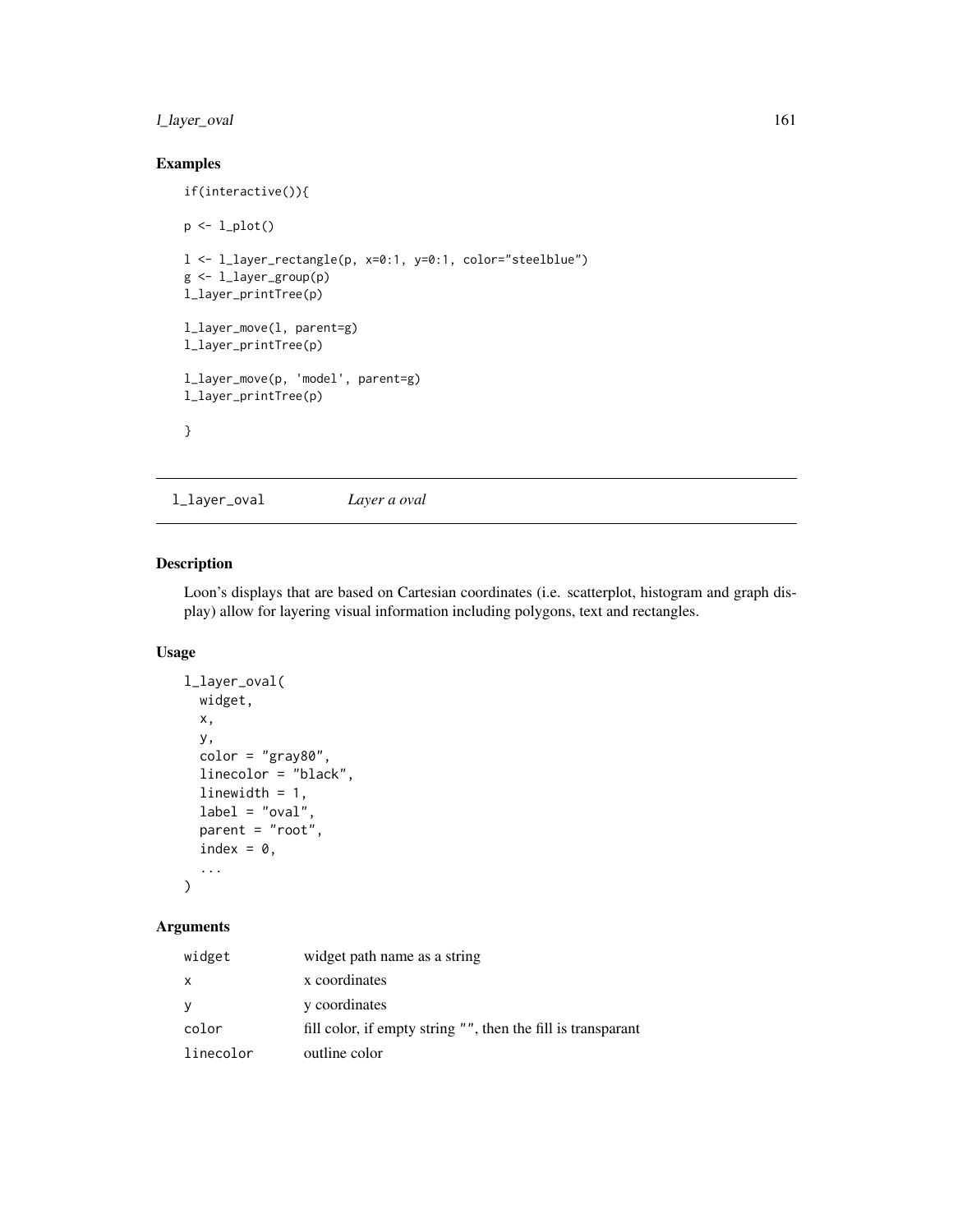| linewidth | linewidth of outline.                                        |
|-----------|--------------------------------------------------------------|
| label     | label used in the layers inspector                           |
| parent    | group layer                                                  |
| index     | of the newly added layer in its parent group                 |
| $\cdots$  | additional state initialization arguments, see 1_info_states |

# Details

For more information run: l\_help("learn\_R\_layer")

## Value

layer object handle, layer id

# See Also

[l\\_layer](#page-122-0), [l\\_info\\_states](#page-121-0)

## Examples

```
if(interactive()){
p \leftarrow l\_plot()l < -1layer_oval(p, c(1,5), c(2,12), color='steelblue')
```

```
l_configure(p, panX=0, panY=0, deltaX=20, deltaY=20)
```

```
}
```
l\_layer\_points *Layer points*

## Description

Loon's displays that are based on Cartesian coordinates (i.e. scatterplot, histogram and graph display) allow for layering visual information including polygons, text and rectangles. Scatter points layer

#### Usage

```
l_layer_points(
 widget,
 x,
 y = NULL,color = "gray60",size = 6,
 label = "points",
 parent = "root",
```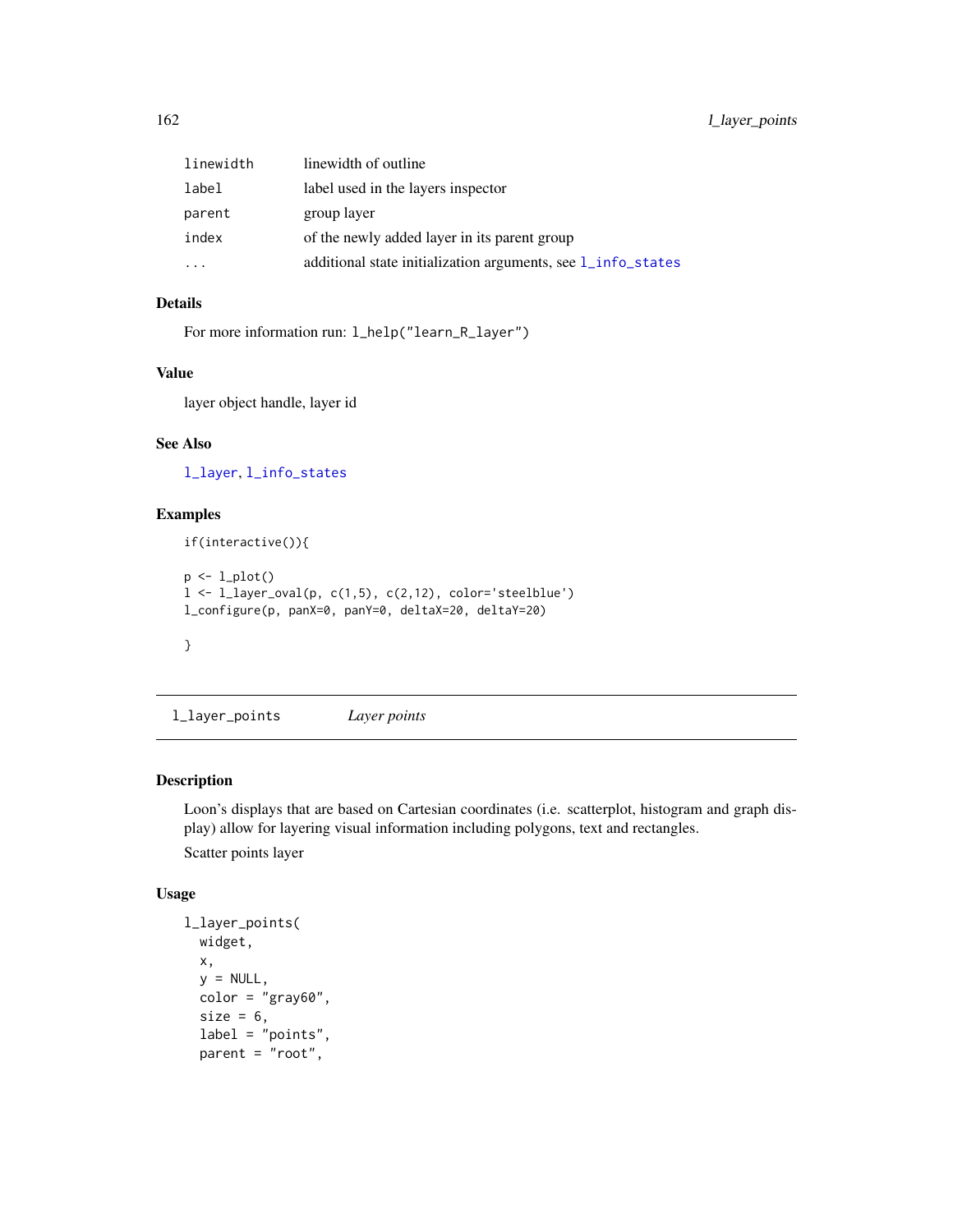## l\_layer\_polygon 163

```
index = \theta,
  active = TRUE,
   ...
\mathcal{L}
```
## Arguments

| widget path name as a string                                                                                                                                                       |
|------------------------------------------------------------------------------------------------------------------------------------------------------------------------------------|
| the coordinates of line. Alternatively, a single plotting structure, function or<br>any $R$ object with a plot method can be provided as $x$ and $y$ are passed on to<br>xy.coords |
| the y coordinates of the line, optional if x is an appropriate structure.                                                                                                          |
| color of points                                                                                                                                                                    |
| size point, as for scatterplot model layer                                                                                                                                         |
| label used in the layers inspector                                                                                                                                                 |
| group layer                                                                                                                                                                        |
| of the newly added layer in its parent group                                                                                                                                       |
| a logical determining whether objects appear or not (default is TRUE for all).                                                                                                     |
| additional state initialization arguments, see 1_info_states                                                                                                                       |
|                                                                                                                                                                                    |

# Details

For more information run: l\_help("learn\_R\_layer")

## Value

layer object handle, layer id

# See Also

[l\\_layer](#page-122-0), [l\\_info\\_states](#page-121-0)

l\_layer\_polygon *Layer a polygon*

# Description

Loon's displays that are based on Cartesian coordinates (i.e. scatterplot, histogram and graph display) allow for layering visual information including polygons, text and rectangles.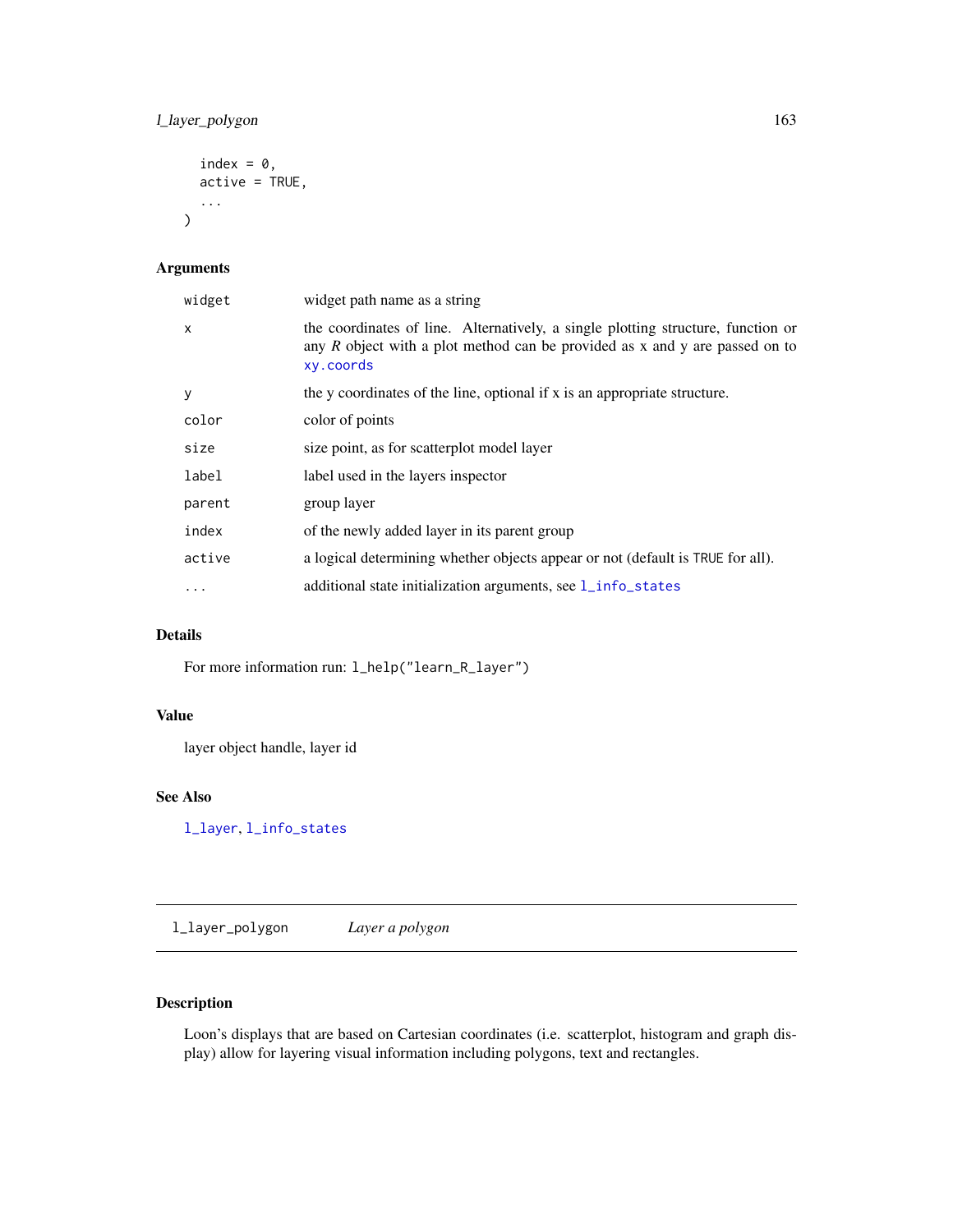# Usage

```
l_layer_polygon(
 widget,
 x,
 y,
  color = "gray80",linecolor = "black",
 linewidth = 1,
 label = "polygon",
 parent = "root",
 index = 0,...
\mathcal{L}
```
# Arguments

| widget       | widget path name as a string                                 |
|--------------|--------------------------------------------------------------|
| $\mathsf{x}$ | x coordinates                                                |
| y            | y coordinates                                                |
| color        | fill color, if empty string "", then the fill is transparant |
| linecolor    | outline color                                                |
| linewidth    | linewidth of outline                                         |
| label        | label used in the layers inspector                           |
| parent       | group layer                                                  |
| index        | of the newly added layer in its parent group                 |
| $\ddotsc$    | additional state initialization arguments, see 1_info_states |

# Details

For more information run: l\_help("learn\_R\_layer")

# Value

layer object handle, layer id

# See Also

[l\\_layer](#page-122-0), [l\\_info\\_states](#page-121-0)

## Examples

```
if (interactive()){
set.seed(500)
x < - rnorm(30)
y \le -4 + 3*x + \text{norm}(30)fit \leftarrow \text{lm}(y \sim x)
```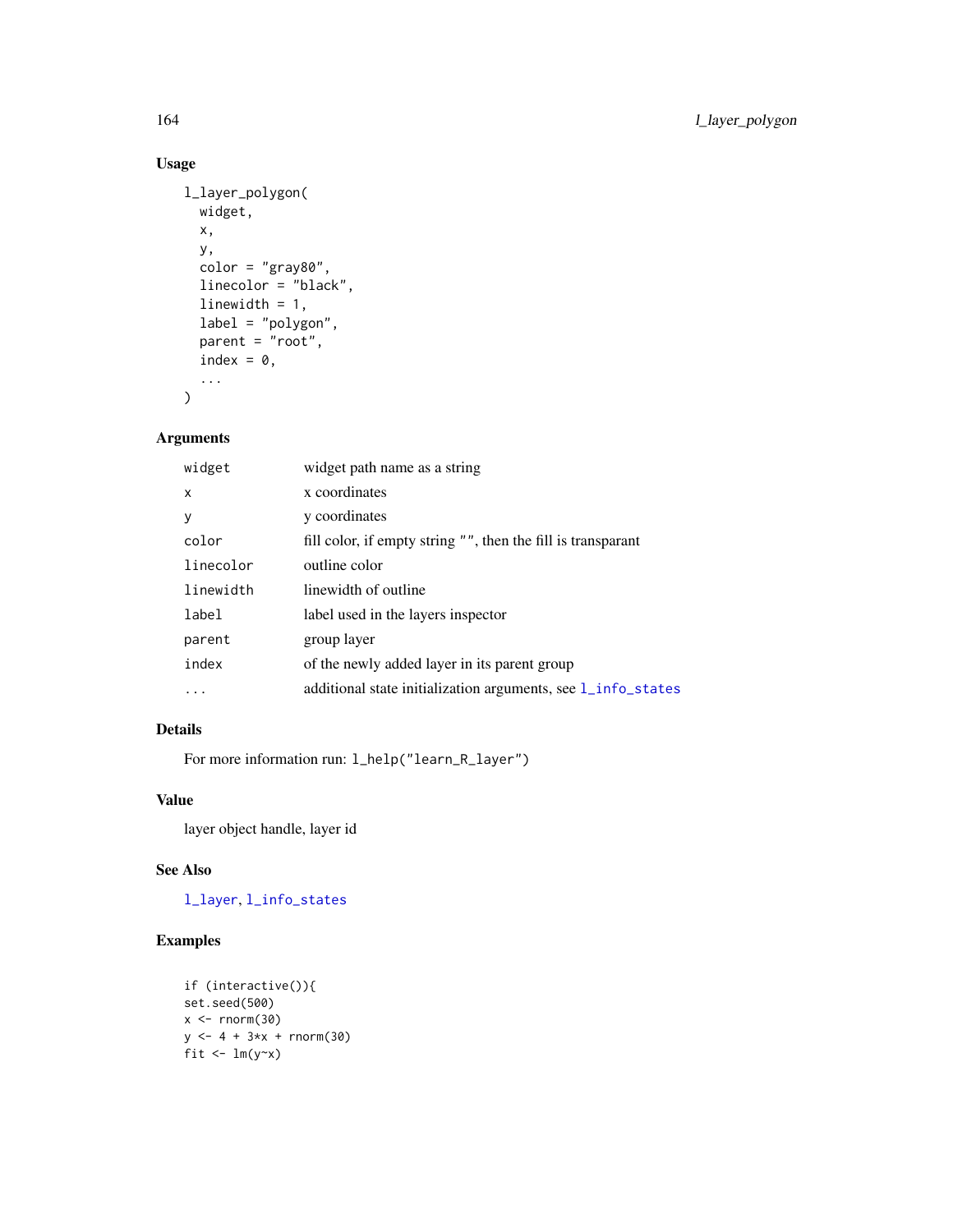```
xseq \leftarrow seq(min(x)-1, max(x)+1, length.out = 50)fit_line <- predict(fit, data.frame(x=range(xseq)))
ci <- predict(fit, data.frame(x=xseq),
              interval="confidence", level=0.95)
pi <- predict(fit, data.frame(x=xseq),
              interval="prediction", level=0.95)
p <- l_plot(y~x, color='black', showScales=TRUE, showGuides=TRUE)
gLayer <- l_layer_group(
    p, label="simple linear regression",
    parent="root", index="end"
)
fitLayer <- l_layer_line(
    p, x=range(xseq), y=fit_line, color="#04327F",
    linewidth=4, label="fit", parent=gLayer
)
ciLayer <- l_layer_polygon(
   p,
   x = c(xseq, rev(xseq)),y = c(cil,'lwr'], rev(cil,'upr']),
   color = "#96BDFF", linecolor="",
   label = "95 % confidence interval",
    parent = gLayer, index='end'
\mathcal{L}piLayer <- l_layer_polygon(
   p,
   x = c(xseq, rev(xseq)),y = c(pi[,'lwr'], rev(pi[,'upr'])),
   color = "#E2EDFF", linecolor="",
    label = "95 % prediction interval",
    parent = gLayer, index='end'
)
l_info_states(piLayer)
}
```
l\_layer\_polygons *Layer polygons*

## Description

Loon's displays that are based on Cartesian coordinates (i.e. scatterplot, histogram and graph display) allow for layering visual information including polygons, text and rectangles.

#### Usage

l\_layer\_polygons( widget,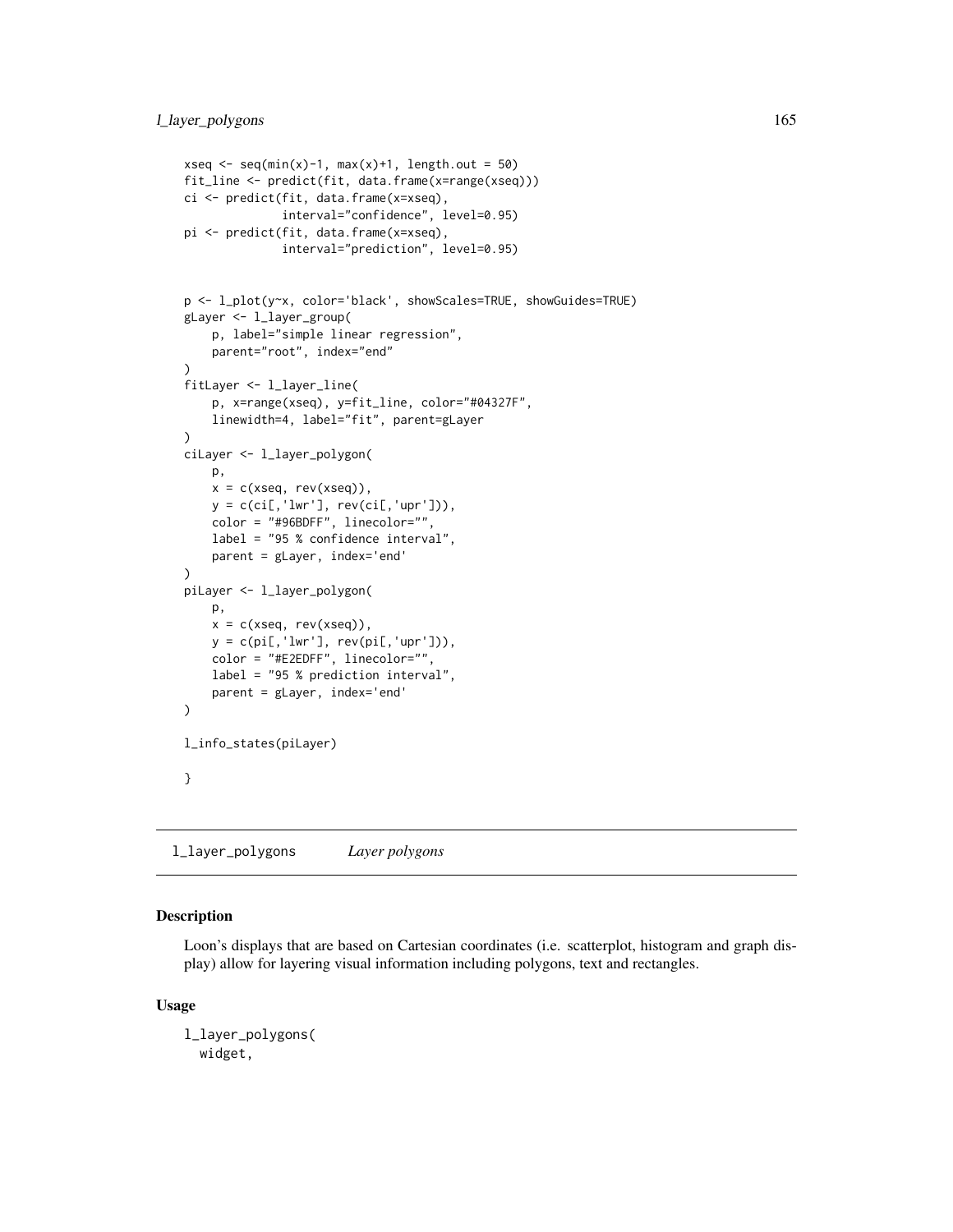```
x,
 y,
 color = "gray80",linecolor = "black",
 linewidth = 1,
 label = "polygons",
 parent = "root",
  index = 0,group = NULL,
 active = TRUE,
  ...
\mathcal{L}
```
## Arguments

| widget       | widget path name as a string                                                   |
|--------------|--------------------------------------------------------------------------------|
| $\mathsf{x}$ | list with vectors with x coordinates                                           |
| y            | list with vectors with y coordinates                                           |
| color        | vector with fill colors, if empty string "", then the fill is transparant      |
| linecolor    | vector with outline colors                                                     |
| linewidth    | vector with line widths                                                        |
| label        | label used in the layers inspector                                             |
| parent       | group layer                                                                    |
| index        | of the newly added layer in its parent group                                   |
| group        | separate x vector or y vector into a list by group.                            |
| active       | a logical determining whether objects appear or not (default is TRUE for all). |
| .            | additional state initialization arguments, see 1_info_states                   |

# Details

For more information run: l\_help("learn\_R\_layer")

## Value

layer object handle, layer id

## See Also

[l\\_layer](#page-122-0), [l\\_info\\_states](#page-121-0)

## Examples

if(interactive()){

p <- l\_plot()

l <- l\_layer\_polygons(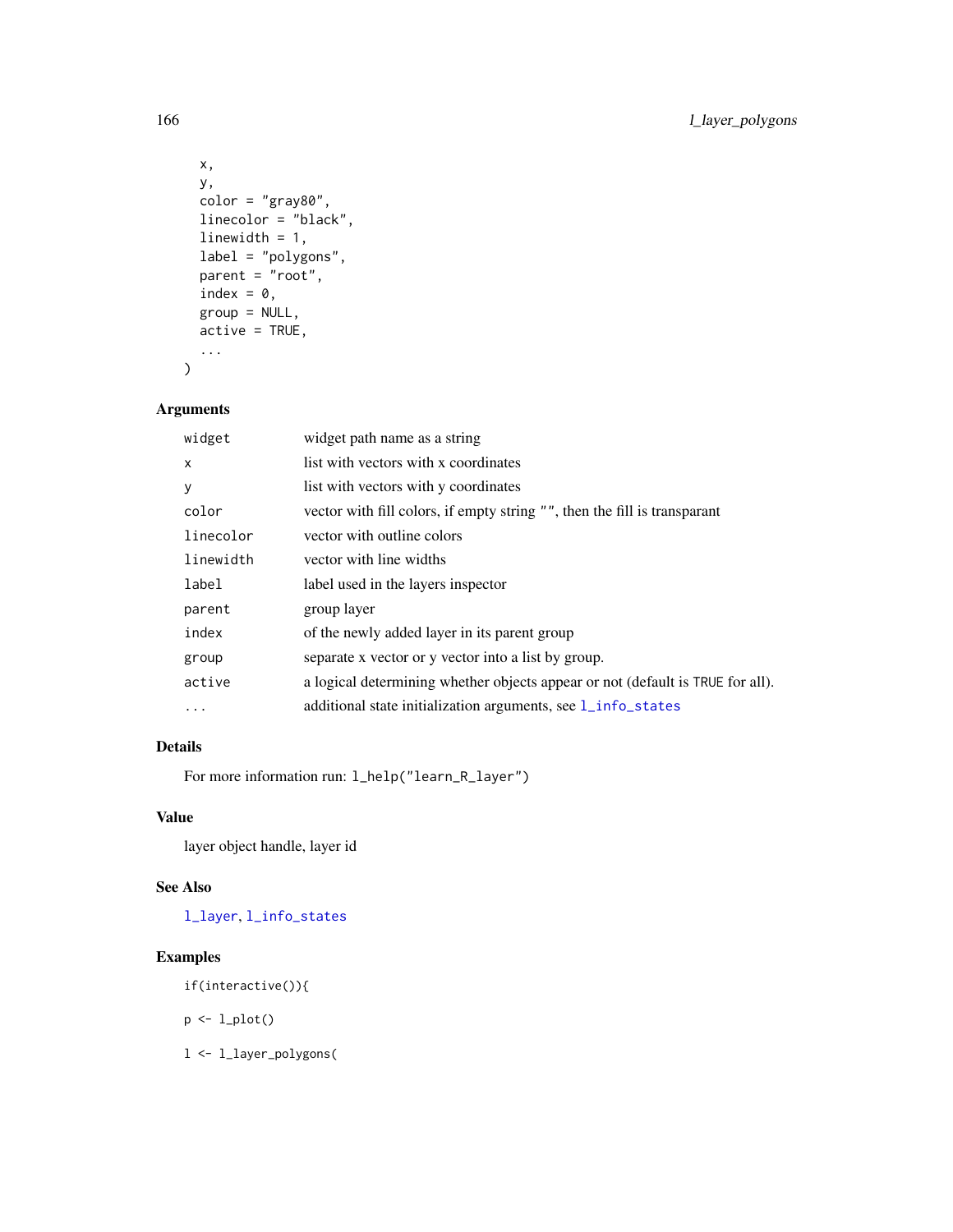```
p,
     x = list(c(1, 2, 1.5), c(3, 4, 6, 5, 2), c(1, 3, 5, 3)),y = list(c(1,1,2), c(1,1.5,1,4,2), c(3,5,6,4)),color = c('red', 'green', 'blue'),
     linecolor = ""
\mathcal{L}l_scaleto_world(p)
l_info_states(l, "color")
# Set groups
p \leftarrow l\_plot()l_layer_polygons(p,
                  x = c(1, 2, 1.5, 3, 4, 6, 5, 2, 1, 3, 5, 3),y = c(1, 1, 2, 1, 1.5, 1, 4, 2, 3, 5, 6, 4),
                  group = c(rep(1,3), rep(2,5), rep(3, 4)))l_scaleto_world(p)
}
```
<span id="page-166-0"></span>l\_layer\_printTree *Print the layer tree*

#### Description

Prints the layer tree (i.e. the layer ids) to the prompt. Group layers are prefixed with a '+'. The 'root' layer is not listed.

## Usage

```
l_layer_printTree(widget)
```
## Arguments

widget widget path as a string or as an object handle

## Value

empty string

## See Also

[l\\_layer](#page-122-0), [l\\_layer\\_getChildren](#page-143-0), [l\\_layer\\_getParent](#page-145-0)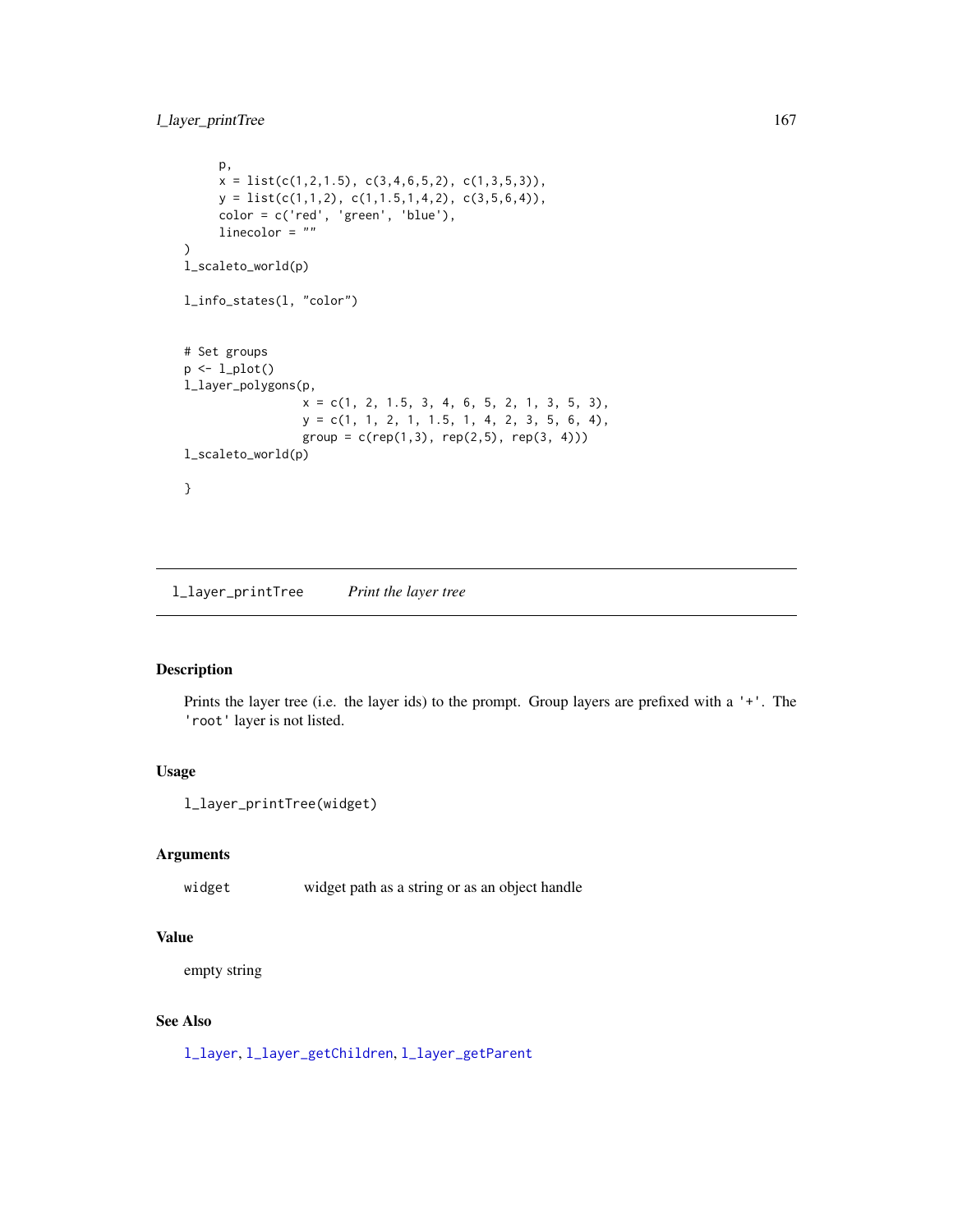# Examples

if(interactive()){

```
p \leftarrow l\_plot()l_layer_rectangle(p, x=0:1, y=0:1)
g <- l_layer_group(p)
l_layer_oval(p, x=0:1, y=0:1, parent=g)
l_layer_line(p, x=0:1, y=0:1, parent=g)
l_layer_printTree(p)
}
```
l\_layer\_promote *Moves the layer up to be a left sibling of its parent*

#### Description

Moves the layer down the layer tree (towards the root layer) if the parent layer is not the root layer.

#### Usage

l\_layer\_promote(widget, layer)

#### Arguments

| widget | widget path or layer object of class '1_layer'                                                |
|--------|-----------------------------------------------------------------------------------------------|
| laver  | layer id. If the widget argument is of class '1_layer' then the layer argument<br>is not used |

#### Value

0 if success otherwise the function throws an error

#### Examples

```
if(interactive()){
p \leftarrow l\_plot()g1 <- l_layer_group(p)
g2 <- l_layer_group(p, parent=g1)
l1 <- l_layer_oval(p, x=0:1, y=0:1, parent=g2)
l_layer_printTree(p)
l_layer_promote(p, l1)
l_layer_printTree(p)
l_layer_promote(p, l1)
l_layer_printTree(p)
```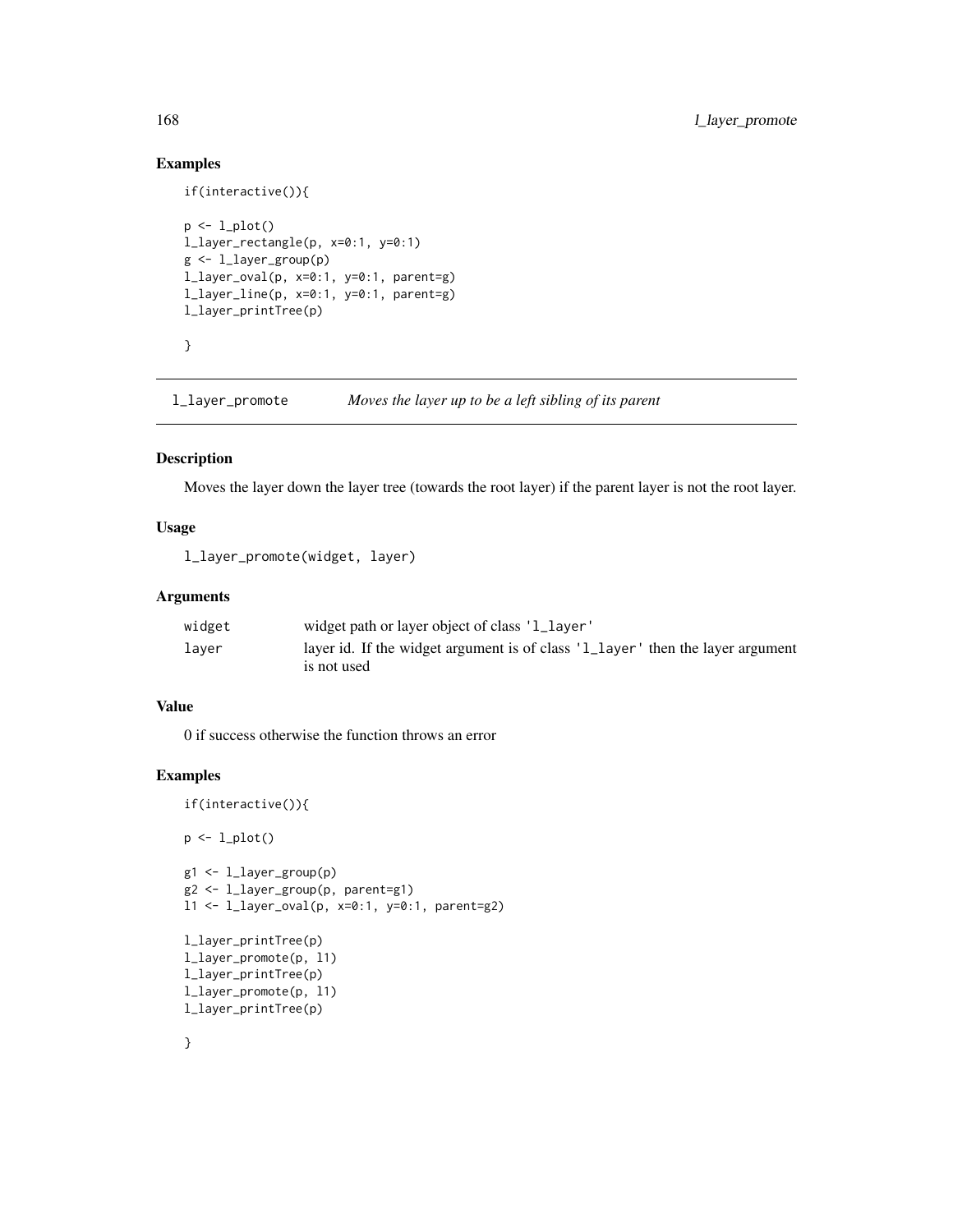## <span id="page-168-0"></span>Description

Change the layers position within its parent layer group by decreasing the index of the layer by one if possible. This means that the raised layer will be rendered after (or on top) of its sibling layer to the left.

## Usage

l\_layer\_raise(widget, layer)

## Arguments

| widget | widget path or layer object of class '1_layer'                                                |
|--------|-----------------------------------------------------------------------------------------------|
| laver  | layer id. If the widget argument is of class '1_layer' then the layer argument<br>is not used |

# Value

0 if success otherwise the function throws an error

# See Also

[l\\_layer](#page-122-0), [l\\_layer\\_lower](#page-158-0), [l\\_layer\\_move](#page-159-0)

## Examples

```
if(interactive()){
p <- l_plot()
l1 <- l_layer_rectangle(p, x=0:1, y=0:1)
l2 <- l_layer_oval(p, x=0:1, y=0:1, color='thistle')
l_aspect(p) <- 1
l_layer_raise(p, l1)
}
```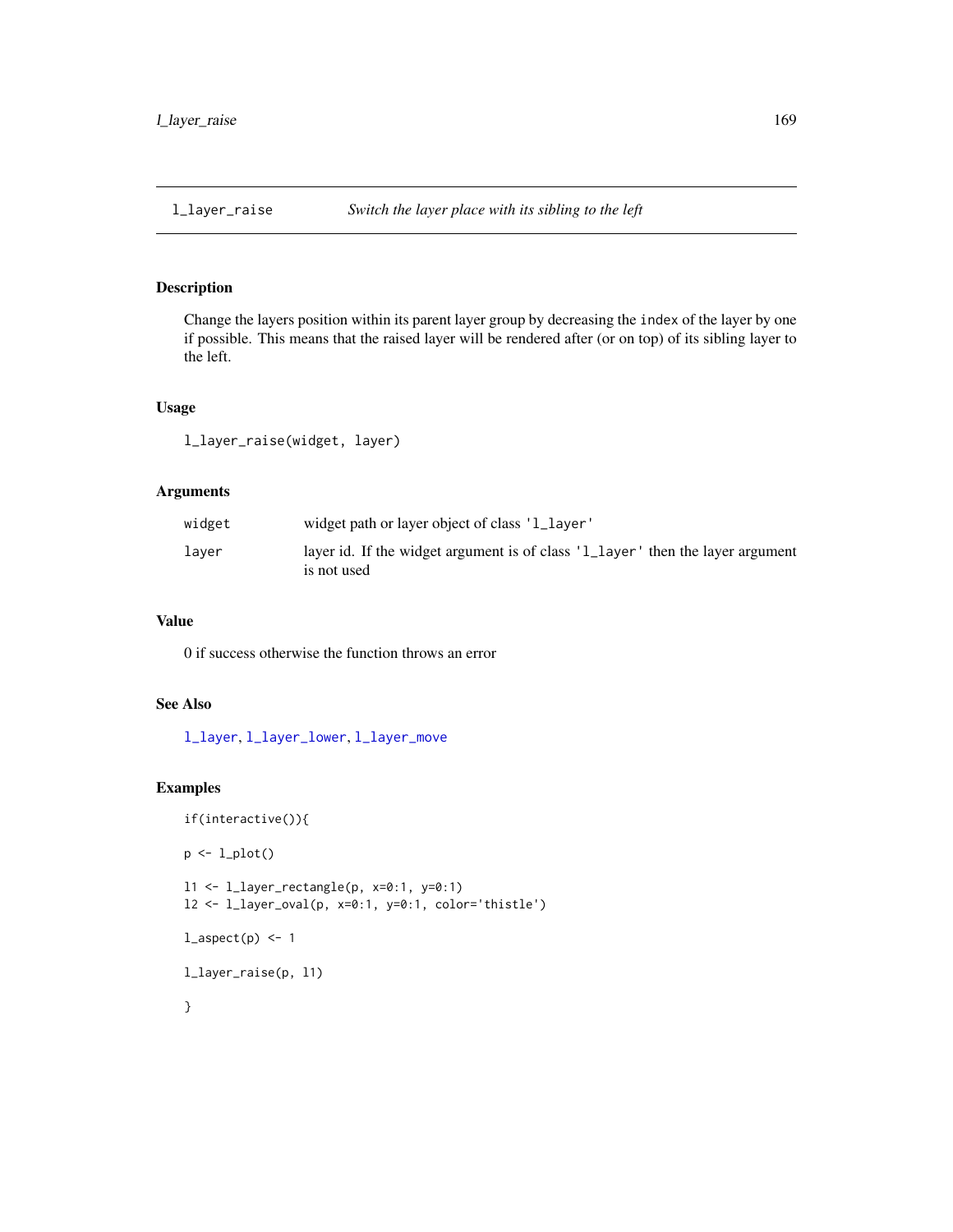## Description

This function is very similar to the [rasterImage](#page-0-0) function. It works with every loon plot which is based on the cartesian coordinate system.

## Usage

```
l_layer_rasterImage(
 widget,
  image,
 xleft,
 ybottom,
  xright,
 ytop,
  angle = 0,
  interpolate = FALSE,
 parent = "root",
  index = "end",...
)
```
# Arguments

| widget      | widget path as a string or as an object handle                                                              |
|-------------|-------------------------------------------------------------------------------------------------------------|
| image       | a raster object, or an object that can be coerced to one by as raster.                                      |
| xleft       | a vector (or scalar) of left x positions.                                                                   |
| ybottom     | a vector (or scalar) of bottom y positions.                                                                 |
| xright      | a vector (or scalar) of right x positions.                                                                  |
| ytop        | a vector (or scalar) of top y positions.                                                                    |
| angle       | angle of rotation (in degrees, anti-clockwise from positive x-axis, about the<br>bottom-left corner).       |
| interpolate | a logical vector (or scalar) indicating whether to apply linear interpolation to the<br>image when drawing. |
| parent      | parent widget path                                                                                          |
| index       | position among its siblings. valid values are 0, 1, 2, , 'end'                                              |
| $\cdots$    | argumnets forwarded to 1_layer_line                                                                         |

### Details

For more information run: l\_help("learn\_R\_layer.html#countourlines-heatimage-rasterimage")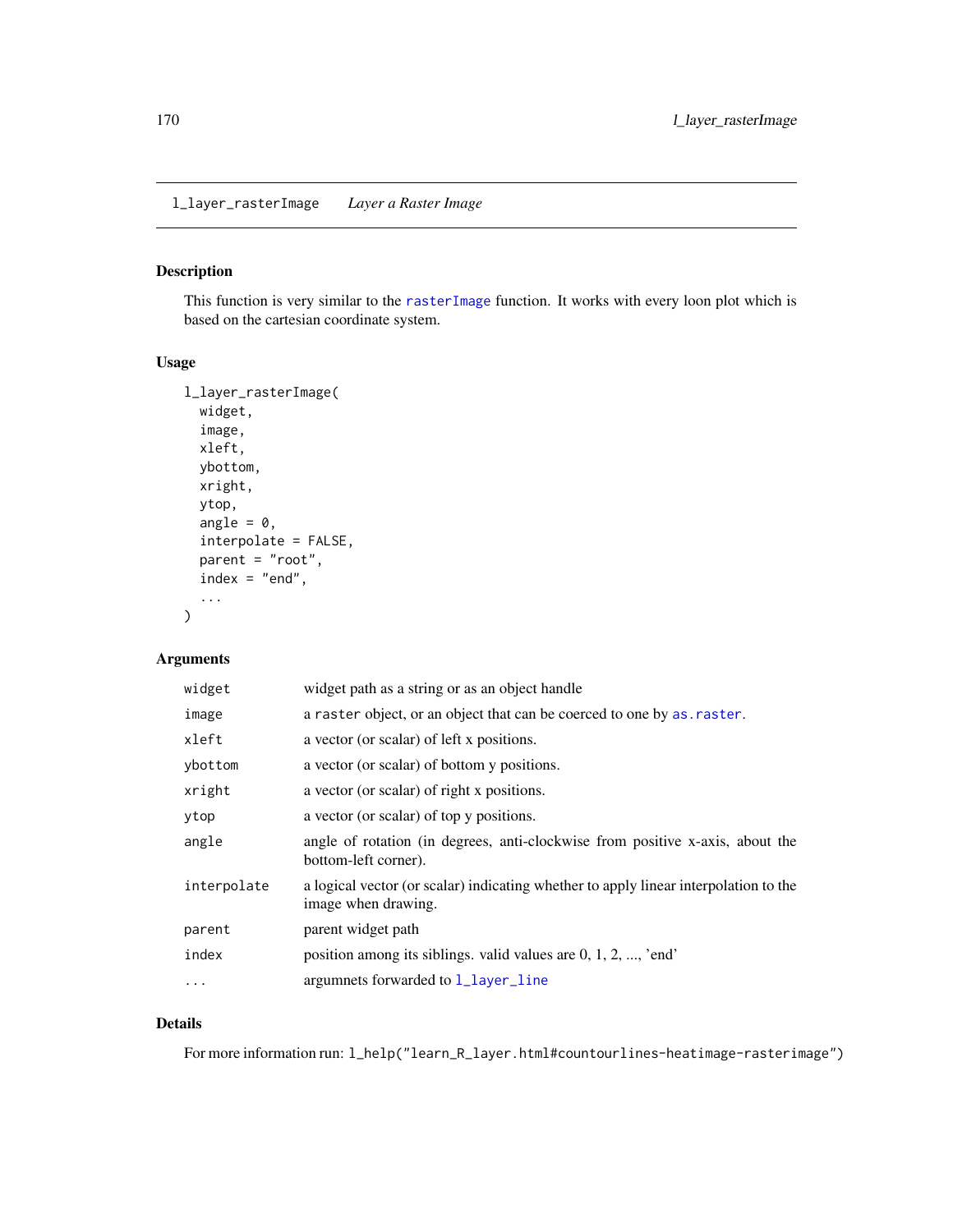```
l_layer_rectangle 171
```
## Value

layer id of group or rectangles layer

#### Examples

```
if(interactive()){
plot(1,1, xlim = c(0,1), ylim=c(0,1))mat <- matrix(c(0,0,0,0, 1,1), ncol=2)
rasterImage(mat, 0,0,1,1, interpolate = FALSE)
p \leftarrow l\_plot()l_layer_rasterImage(p, mat, 0,0,1,1)
l_scaleto_world(p)
image \leq as.raster(matrix(0:1, ncol = 5, nrow = 3))
p <- l_plot(showScales=TRUE, background="thistle", useLoonInspector=FALSE)
l_layer_rasterImage(p, image, 100, 300, 150, 350, interpolate = FALSE)
l_layer_rasterImage(p, image, 100, 400, 150, 450)
l_layer_rasterImage(p, image, 200, 300, 200 + 10, 300 + 10,
   interpolate = FALSE)
l_scaleto_world(p)
# from examples(rasterImage)
# set up the plot region:
op <- par(bg = "thistle")
plot(c(100, 250), c(300, 450), type = "n", xlab = "", ylab = "")rasterImage(image, 100, 300, 150, 350, interpolate = FALSE)
rasterImage(image, 100, 400, 150, 450)
rasterImage(image, 200, 300, 200 + 10, 300 + 10,
           interpolate = FALSE)
}
```
l\_layer\_rectangle *Layer a rectangle*

## Description

Loon's displays that are based on Cartesian coordinates (i.e. scatterplot, histogram and graph display) allow for layering visual information including polygons, text and rectangles.

## Usage

```
l_layer_rectangle(
 widget,
  x,
  y,
```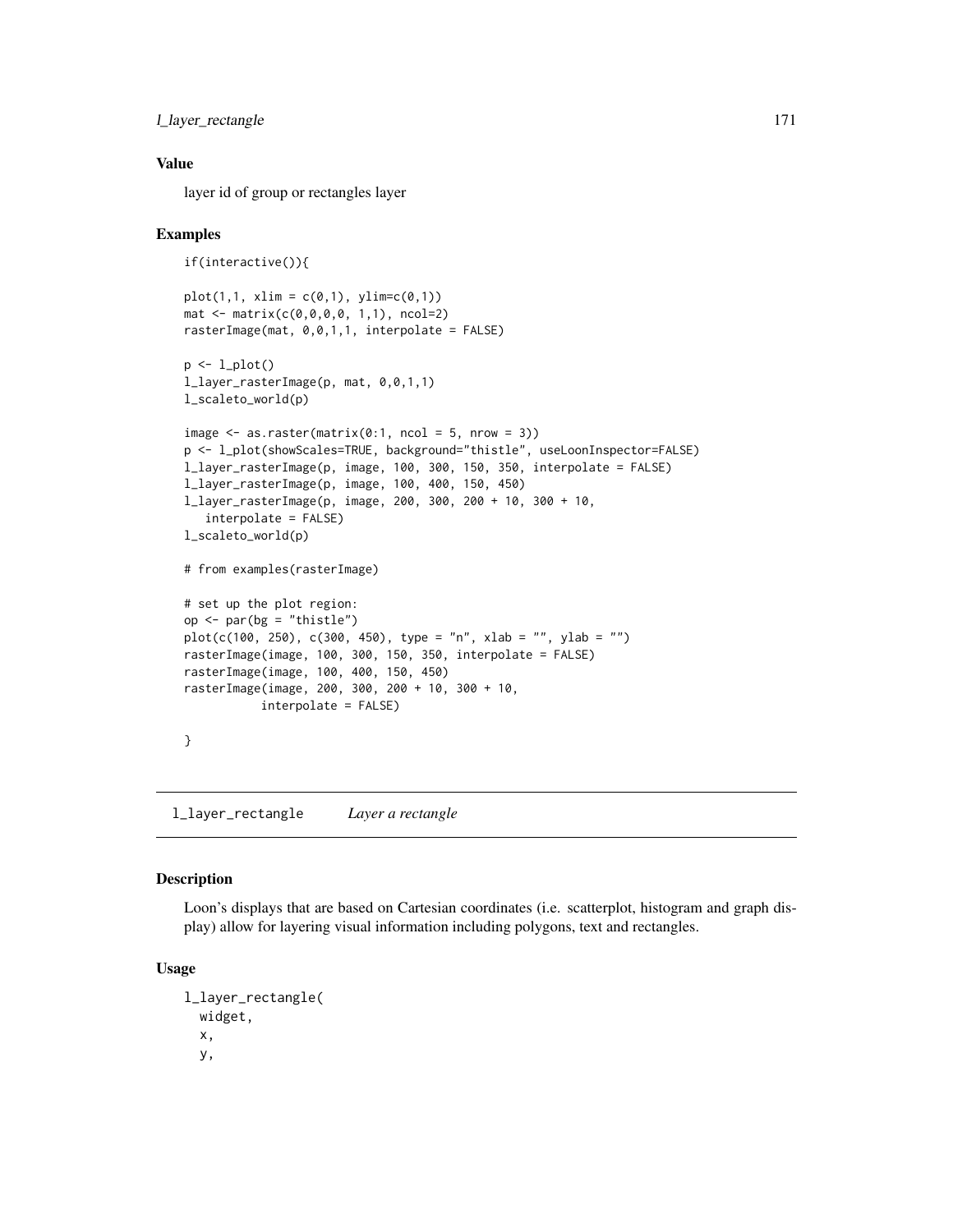```
color = "gray80",
  linecolor = "black",
 linewidth = 1,
 label = "rectangle",
 parent = "root",index = 0,...
\mathcal{L}
```
## Arguments

| widget       | widget path name as a string                                 |
|--------------|--------------------------------------------------------------|
| $\mathsf{x}$ | x coordinates                                                |
| y            | y coordinates                                                |
| color        | fill color, if empty string "", then the fill is transparant |
| linecolor    | outline color                                                |
| linewidth    | linewidth of outline.                                        |
| label        | label used in the layers inspector                           |
| parent       | group layer                                                  |
| index        | of the newly added layer in its parent group                 |
|              | additional state initialization arguments, see 1_info_states |
|              |                                                              |

# Details

For more information run: l\_help("learn\_R\_layer")

## Value

layer object handle, layer id

## See Also

[l\\_layer](#page-122-0), [l\\_info\\_states](#page-121-0)

## Examples

```
if(interactive()){
```

```
p <- l_plot()
l <- l_layer_rectangle(p, x=c(2,3), y=c(1,10), color='steelblue')
l_scaleto_layer(l)
```
# }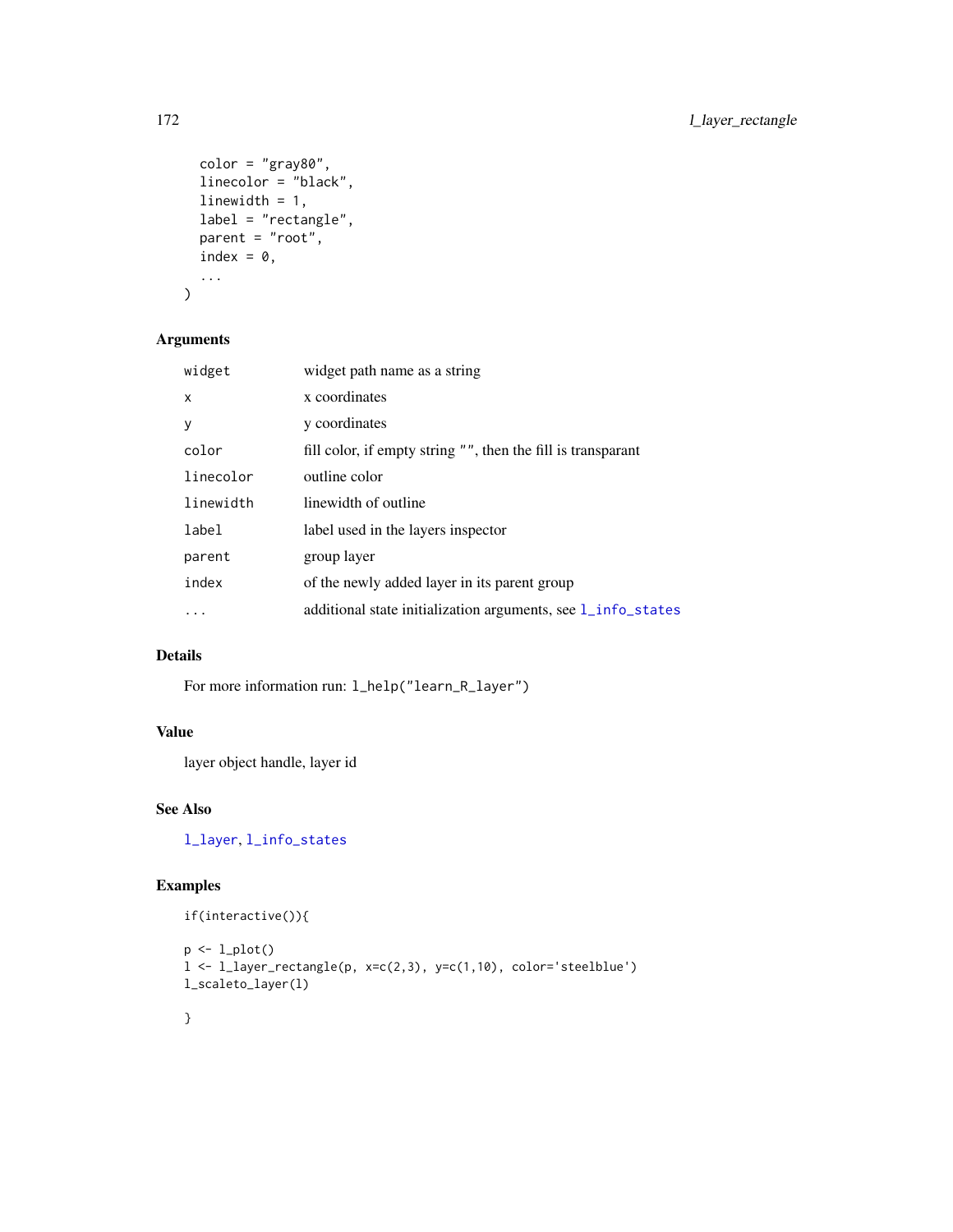## Description

Loon's displays that are based on Cartesian coordinates (i.e. scatterplot, histogram and graph display) allow for layering visual information including polygons, text and rectangles.

## Usage

```
l_layer_rectangles(
 widget,
 x,
 y,
  color = "gray80",
 linecolor = "black",
 linewidth = 1,
  label = "rectangles",
 parent = "root",
  index = 0,group = NULL,
  active = TRUE,...
)
```
# Arguments

| widget       | widget path name as a string                                                   |
|--------------|--------------------------------------------------------------------------------|
| $\mathsf{x}$ | list with vectors with x coordinates                                           |
| y            | list with vectors with y coordinates                                           |
| color        | vector with fill colors, if empty string "", then the fill is transparant      |
| linecolor    | vector with outline colors                                                     |
| linewidth    | vector with line widths                                                        |
| label        | label used in the layers inspector                                             |
| parent       | group layer                                                                    |
| index        | of the newly added layer in its parent group                                   |
| group        | separate x vector or y vector into a list by group.                            |
| active       | a logical determining whether objects appear or not (default is TRUE for all). |
| $\ddotsc$    | additional state initialization arguments, see 1_info_states                   |

## Details

For more information run: l\_help("learn\_R\_layer")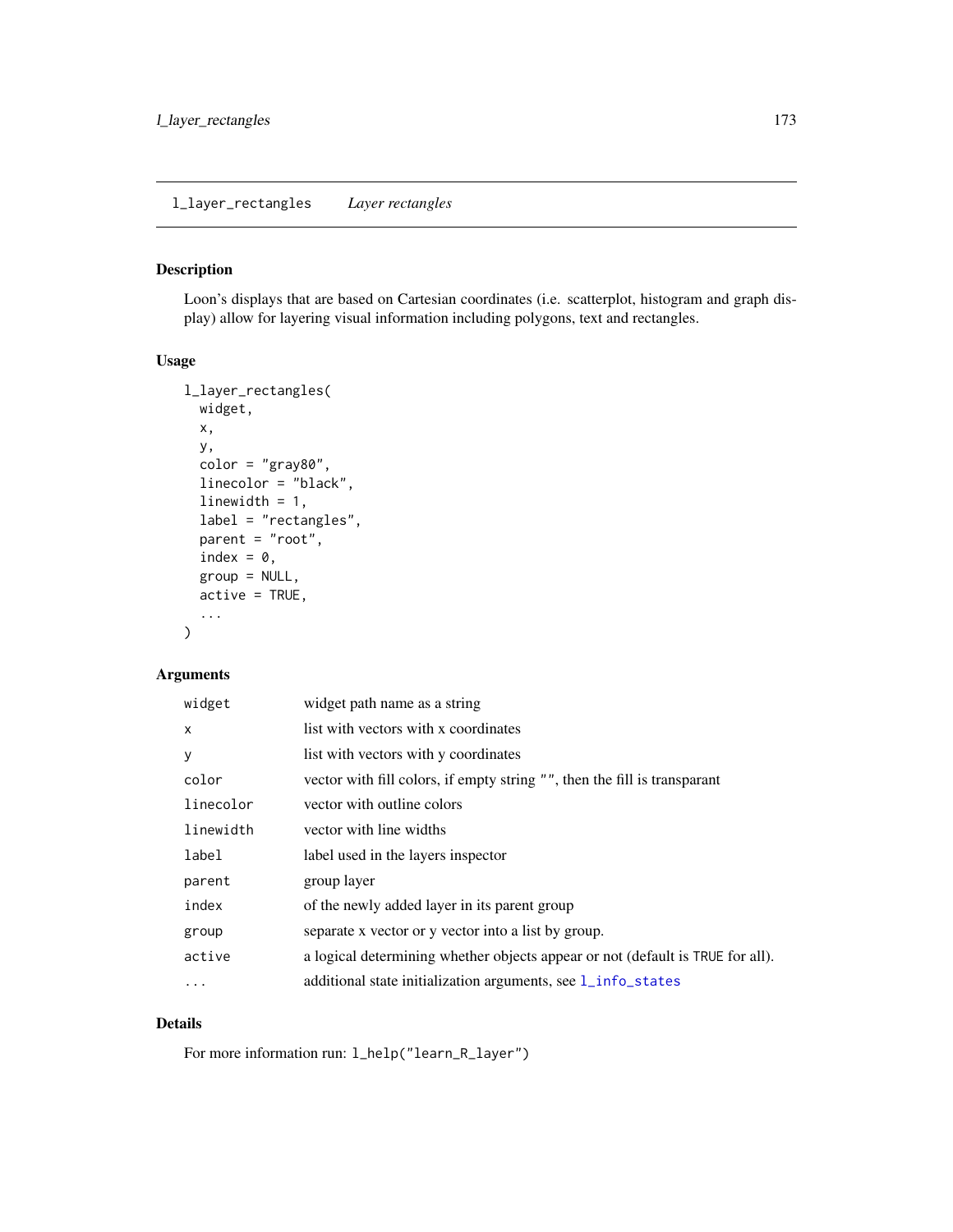## Value

layer object handle, layer id

## See Also

[l\\_layer](#page-122-0), [l\\_info\\_states](#page-121-0)

## Examples

```
if(interactive()){
p \leftarrow l\_plot()l <- l_layer_rectangles(
     p,
     x = list(c(0,1), c(1,2), c(2,3), c(5,6)),y = list(c(0,1), c(1,2), c(0,1), c(3,4)),color = c('red', 'blue', 'green', 'orange'),
     linecolor = "black"
)
l_scaleto_world(p)
l_info_states(l)
# Set groups
pp \leftarrow l\_plot(x = c(0,1,1,2,2,3,5,6),y = c(0,1,1,2,0,1,3,4)# x and y are inherited from pp
ll <- l_layer_rectangles(
     pp,
     group = rep(1:4, each = 2),color = c('red', 'blue', 'green', 'orange'),
     linecolor = "black"
)
l_scaleto_world(pp)
}
```
<span id="page-173-0"></span>l\_layer\_relabel *Change layer label*

## Description

Layer labels are useful to identify layer in the layer inspector. The layer label can be initially set at layer creation with the label argument.

## Usage

l\_layer\_relabel(widget, layer, label)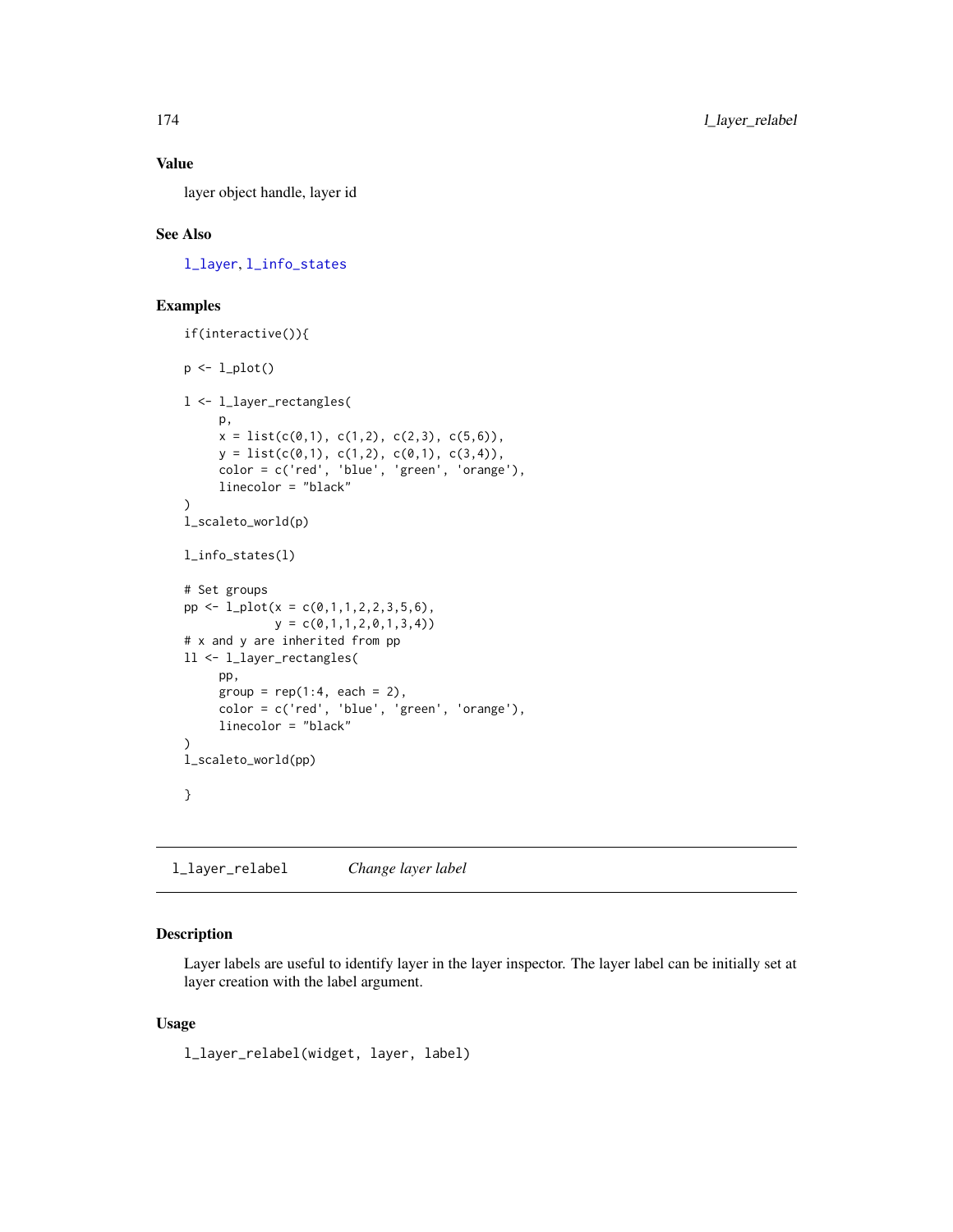## l\_layer\_show 175

## Arguments

| widget | widget path or layer object of class '1_layer'                                                |
|--------|-----------------------------------------------------------------------------------------------|
| laver  | layer id. If the widget argument is of class '1_layer' then the layer argument<br>is not used |
| label  | new label of layer                                                                            |

## Details

Note that the layer label is not a state of the layer itself, instead is information that is part of the layer collection (i.e. its parent widget).

## Value

0 if success otherwise the function throws an error

## See Also

[l\\_layer](#page-122-0), [l\\_layer\\_getLabel](#page-144-0)

## Examples

```
if(interactive()){
p \leftarrow l\_plot()l <- l_layer_rectangle(p, x=0:1, y=0:1, label="A rectangle")
l_layer_getLabel(p, l)
l_layer_relabel(p, l, label="A relabelled rectangle")
l_layer_getLabel(p, l)
}
```
<span id="page-174-0"></span>l\_layer\_show *Show or unhide a Layer*

# Description

Hidden or invisible layers are not rendered. This function unhides invisible layer so that they are rendered again.

### Usage

l\_layer\_show(widget, layer)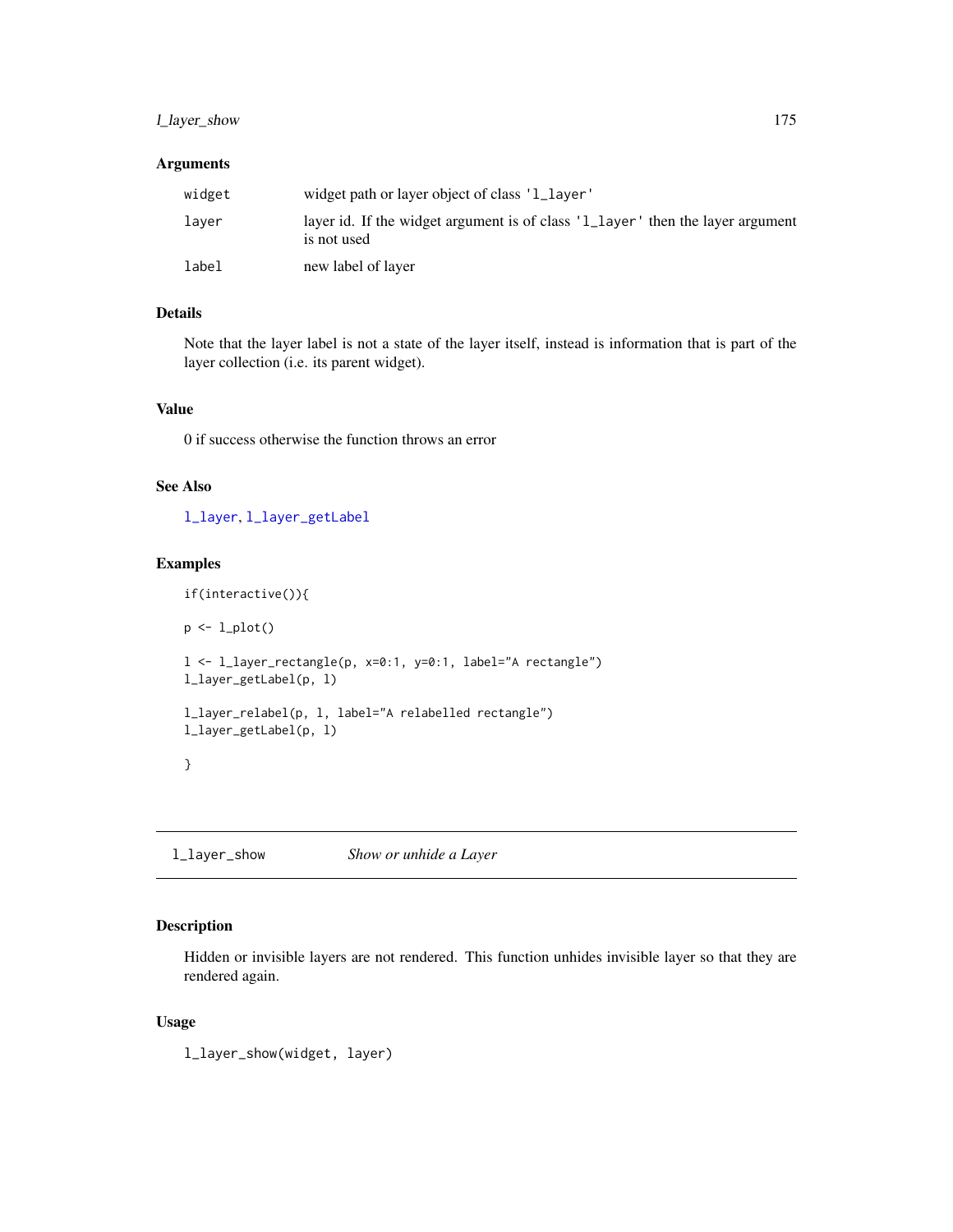#### **Arguments**

| widget | widget path or layer object of class '1_layer'                                                |
|--------|-----------------------------------------------------------------------------------------------|
| laver  | layer id. If the widget argument is of class '1_layer' then the layer argument<br>is not used |

## Details

Visibile layers are rendered, invisible ones are not. If any ancestor of a layer is set to be invisible then the layer is not rendered either. The layer visibility flag can be checked with [l\\_layer\\_isVisible](#page-153-0) and the actual visibility (i.e. are all the ancesters visibile too) can be checked with  $1$ \_layer\_layerVisibility.

Note that layer visibility is not a state of the layer itself, instead is information that is part of the layer collection (i.e. its parent widget).

## Value

0 if success otherwise the function throws an error

## See Also

[l\\_layer](#page-122-0), [l\\_layer\\_hide](#page-150-0), [l\\_layer\\_isVisible](#page-153-0), [l\\_layer\\_layerVisibility](#page-154-0), [l\\_layer\\_groupVisibility](#page-147-0)

## Examples

```
if(interactive()){
p \leftarrow l\_plot()l <- l_layer_rectangle(p, x=0:1, y=0:1, color="steelblue")
l_layer_hide(p, l)
l_layer_show(p, l)
}
```
l\_layer\_text *Layer a text*

## Description

Loon's displays that are based on Cartesian coordinates (i.e. scatterplot, histogram and graph display) allow for layering visual information including polygons, text and rectangles.

layer a single character string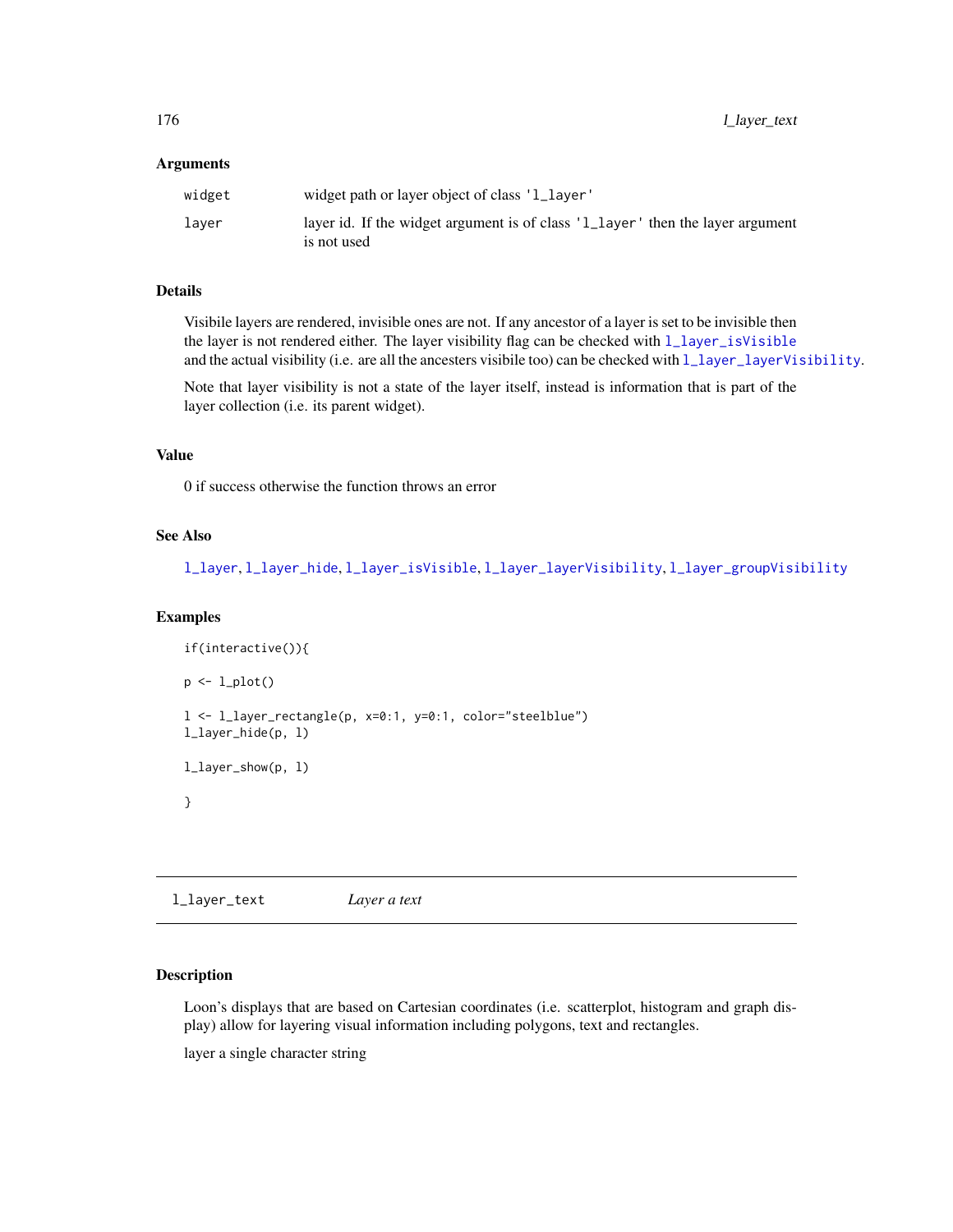## l\_layer\_text 177

# Usage

```
l_layer_text(
 widget,
 x,
 y,
  text,
 color = "gray60",
 size = 6,
 angle = 0,
 label = "text"parent = "root",
 index = 0,...
)
```
# Arguments

| widget | widget path name as a string                                 |
|--------|--------------------------------------------------------------|
| X      | coordinate                                                   |
| у      | coordinate                                                   |
| text   | character string                                             |
| color  | color of text                                                |
| size   | size of the font                                             |
| angle  | rotation of text                                             |
| label  | label used in the layers inspector                           |
| parent | group layer                                                  |
| index  | of the newly added layer in its parent group                 |
|        | additional state initialization arguments, see 1_info_states |

## Details

As a side effect of Tcl's text-based design, it is best to use l\_layer\_text if one would like to layer a single character string (and not [l\\_layer\\_texts](#page-177-0) with n=1).

For more information run: l\_help("learn\_R\_layer")

# Value

layer object handle, layer id

# See Also

[l\\_layer](#page-122-0), [l\\_info\\_states](#page-121-0)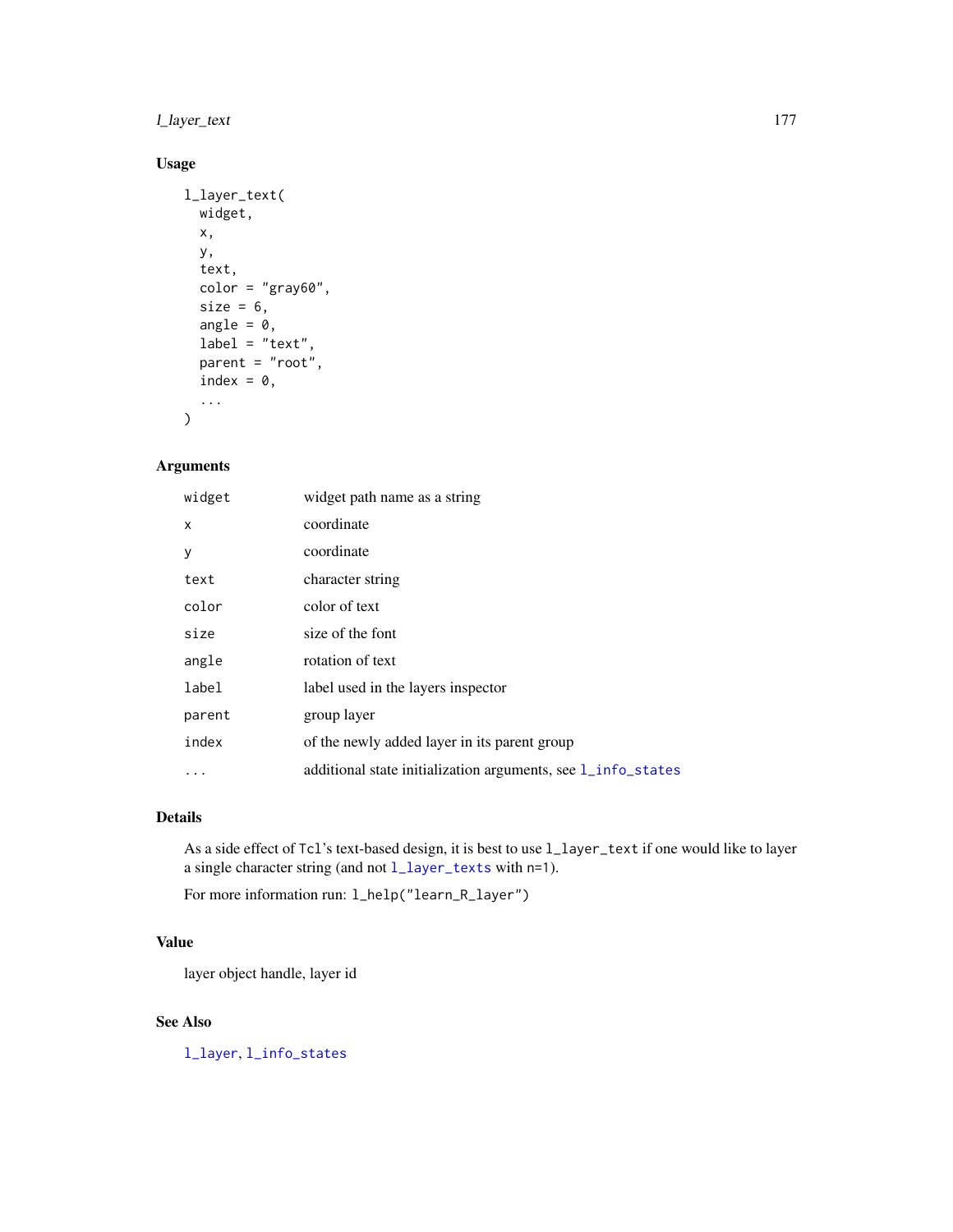# Examples

```
if(interactive()){
p \leftarrow l\_plot()l <- l_layer_text(p, 0, 0, "Hello World")
}
```
<span id="page-177-0"></span>l\_layer\_texts *Layer texts*

# Description

Loon's displays that are based on Cartesian coordinates (i.e. scatterplot, histogram and graph display) allow for layering visual information including polygons, text and rectangles.

Layer a vector of character strings.

## Usage

```
l_layer_texts(
 widget,
 x,
 y,
  text,
  color = "gray60",size = 6,
  angle = 0,
  anchor = "center",
  justify = "center",
  label = "texts",
 parent = "root",
  index = 0,active = TRUE,
  ...
\mathcal{L}
```

| widget | widget path name as a string |
|--------|------------------------------|
| x      | vector of x coordinates      |
| ٧      | vector of y coordinates      |
| text   | vector with text strings     |
| color  | color of text                |
| size   | font size                    |
| angle  | text rotation                |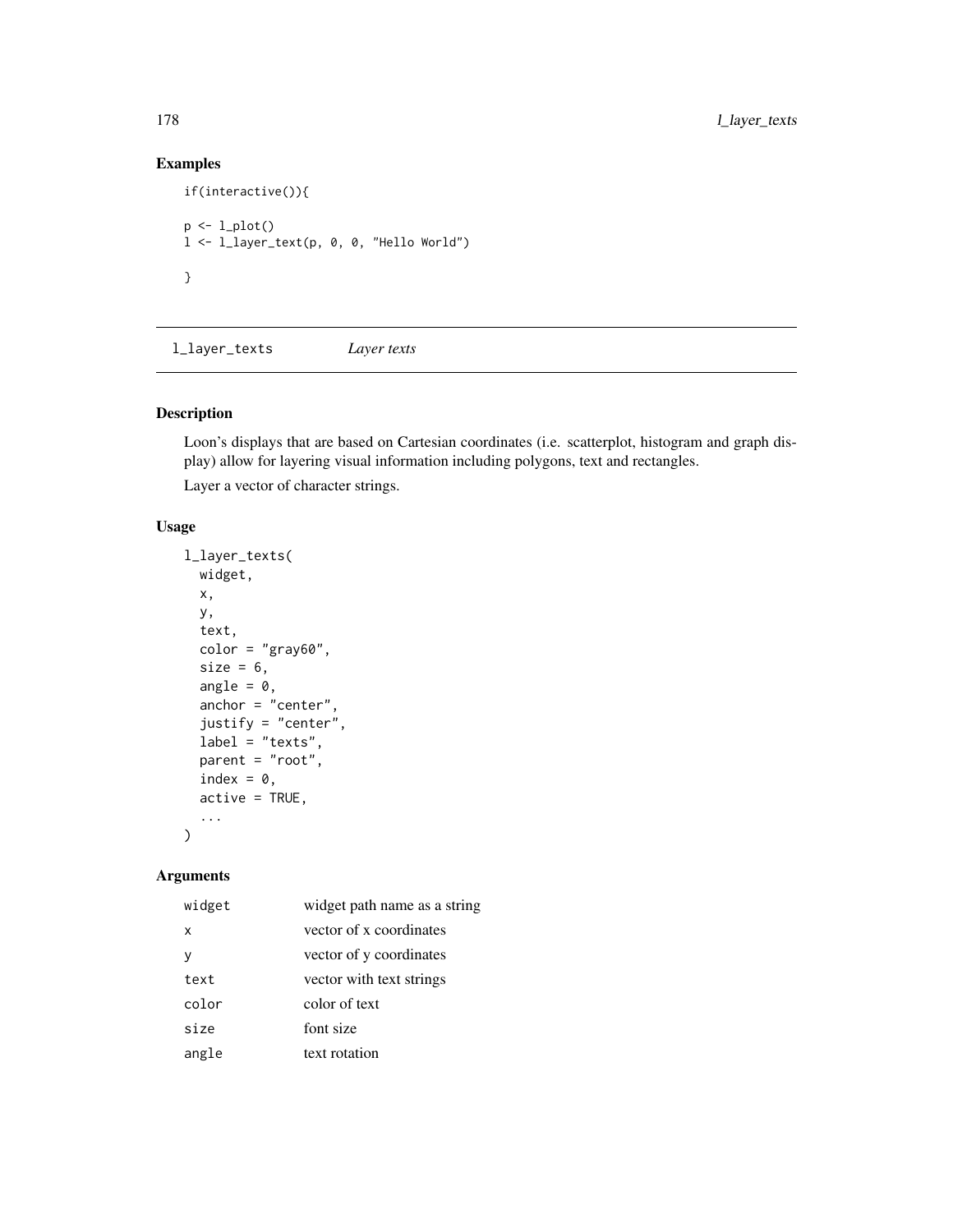## l\_loonWidgets 179

| anchor     | specifies how the information in a text is to be displayed in the widget. Must                                                                                                                                                                                                                                                                        |
|------------|-------------------------------------------------------------------------------------------------------------------------------------------------------------------------------------------------------------------------------------------------------------------------------------------------------------------------------------------------------|
|            | be one of the values c("n", "ne", "e", "se", "s", "sw", "w", "nw", "center). For<br>example, "nw" means display the information such that its top-left corner is at<br>the top-left corner of the widget.                                                                                                                                             |
| justify    | when there are multiple lines of text displayed in a widget, this option deter-<br>mines how the lines line up with each other. Must be one of c("left", "center",<br>"right"). "Left" means that the lines' left edges all line up, "center" means that<br>the lines' centers are aligned, and "right" means that the lines' right edges line<br>up. |
| label      | label used in the layers inspector                                                                                                                                                                                                                                                                                                                    |
| parent     | group layer                                                                                                                                                                                                                                                                                                                                           |
| index      | of the newly added layer in its parent group                                                                                                                                                                                                                                                                                                          |
| active     | a logical determining whether objects appear or not (default is TRUE for all).                                                                                                                                                                                                                                                                        |
| $\ddots$ . | additional state initialization arguments, see 1_info_states                                                                                                                                                                                                                                                                                          |

# Details

As a side effect of Tcl's text-based design, it is best to use l\_layer\_text if one would like to layer a single character string (and not [l\\_layer\\_texts](#page-177-0) with n=1).

For more information run: l\_help("learn\_R\_layer")

#### Value

layer object handle, layer id

#### See Also

[l\\_layer](#page-122-0), [l\\_info\\_states](#page-121-0)

#### Examples

```
if(interactive()){
p \leftarrow l\_plot()l <- l_layer_texts(p, x=1:3, y=3:1, text=c("This is", "a", "test"), size=20)
l_scaleto_world(p)
}
```
l\_loonWidgets *Get all active top level loon plots.*

## Description

Loon's plots are constructed in TCL and identified with a path string appearing in the window containing the plot.

If the plots were not saved on a variable, this function will look for all loon plots displayed and return their values in a list whose elements may then be assigned to R variables.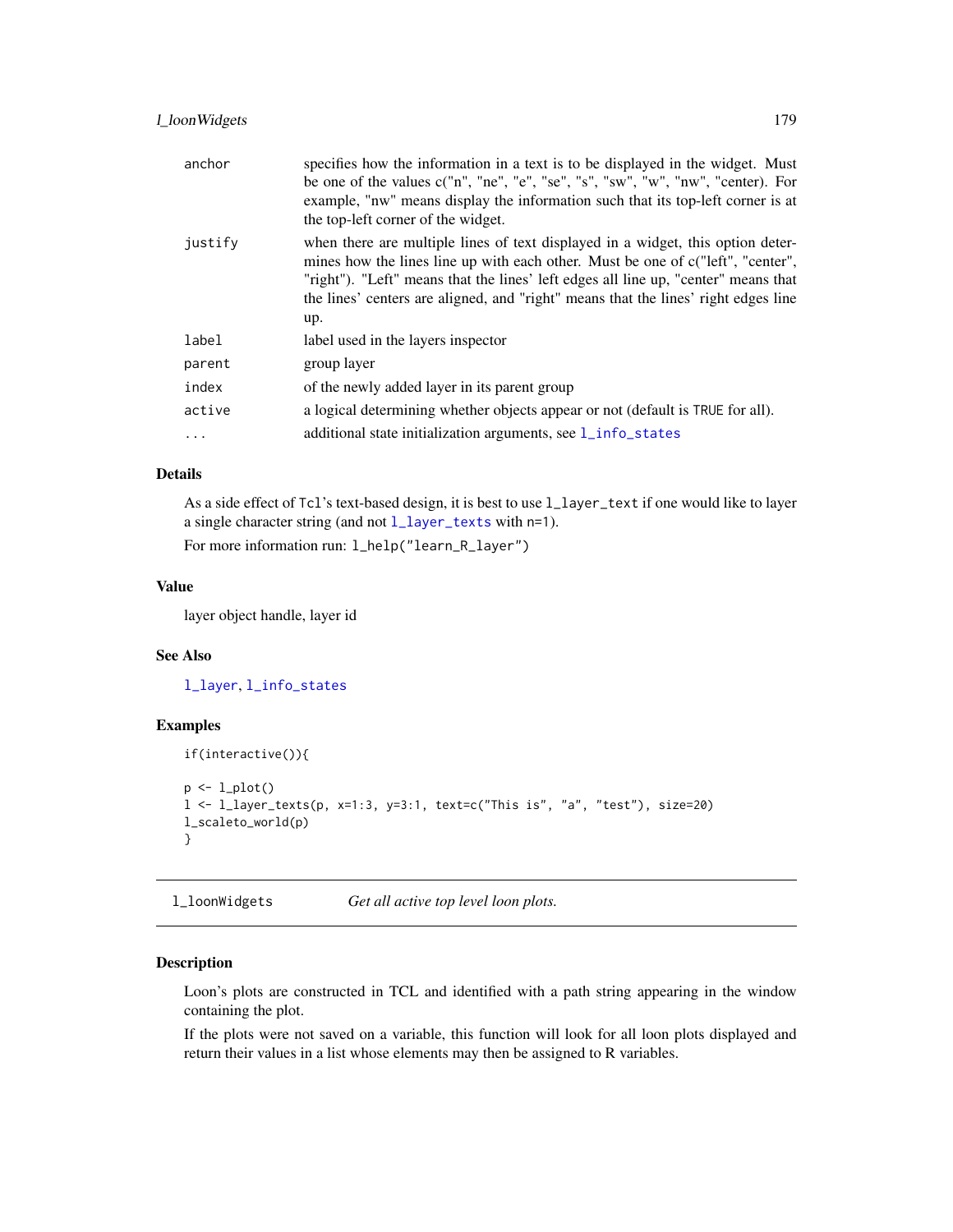## Usage

l\_loonWidgets(pathTypes)

#### Arguments

| pathTypes | an optional argument identifying the collection of path types that are to be re-<br>turned (if displayed). |
|-----------|------------------------------------------------------------------------------------------------------------|
|           | This must be a subset of the union of $1$ basePaths() and $1$ compoundPaths().                             |
|           | If it is missing, all $l$ basePaths() and $l$ compoundPaths() will be returned.                            |

## Value

list whose elements are named by, and contain the values of, the loon plot widgets. The list can be nested when loon plots (like  $1$ \_pairs) are compound in that they consist of more than one base loon plot.

#### See Also

[l\\_basePaths](#page-30-0)[l\\_compoundPaths](#page-59-0) [l\\_getFromPath](#page-77-0)

## Examples

```
if(interactive()){
l_plot(iris)
l_hist(iris)
l_hist(mtcars)
l_pairs(iris)
# The following will not be loonWidgets (neither is the inspector)
tt <- tktoplevel()
tkpack(l1 <- tklabel(tt, text = "Heave"), l2<- tklabel(tt, text = "Ho"))
#
# This will return loon widgets corresponding to plots
loonPlots <- l_loonWidgets()
names(loonPlots)
firstPlot <- loonPlots[[1]]
firstPlot["color"] <- "red"
histograms <- l_loonWidgets("hist")
lapply(histograms,
      FUN = function(hist) {
                hist["binwidth"] <- hist["binwidth"]/2
                l_scaleto_world(hist)
             }
             )
}
```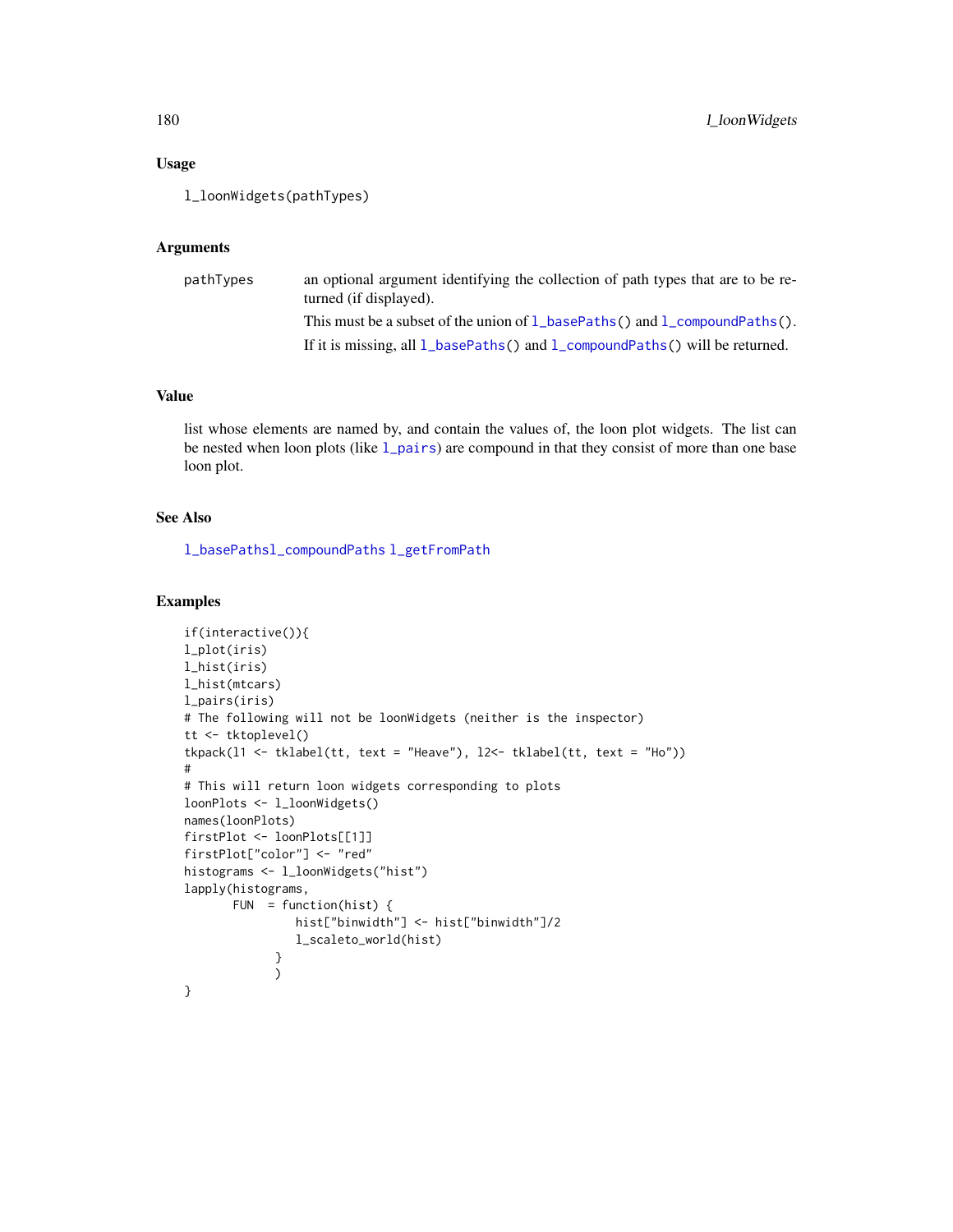The loon inspector is a singleton widget that provids an overview to view and modify the active plot.

#### Usage

l\_loon\_inspector(parent = NULL, ...)

#### Arguments

| parent   | parent widget path                  |
|----------|-------------------------------------|
| $\cdots$ | state arguments, see 1_info_states. |

# Details

For more information run: l\_help("learn\_R\_display\_inspectors")

#### Value

widget handle

# Examples

```
if(interactive()){
i <- l_loon_inspector()
}
```
l\_make\_glyphs *Make arbitrary glyphs with R graphic devices*

#### Description

Loon's primitive glyph types are limited in terms of compound shapes. With this function you can create each point glyph as a png and re-import it as a tk img object to be used as point glyphs in loon. See the examples.

#### Usage

```
l_make_glyphs(data, draw_fun, width = 50, height = 50, ...)
```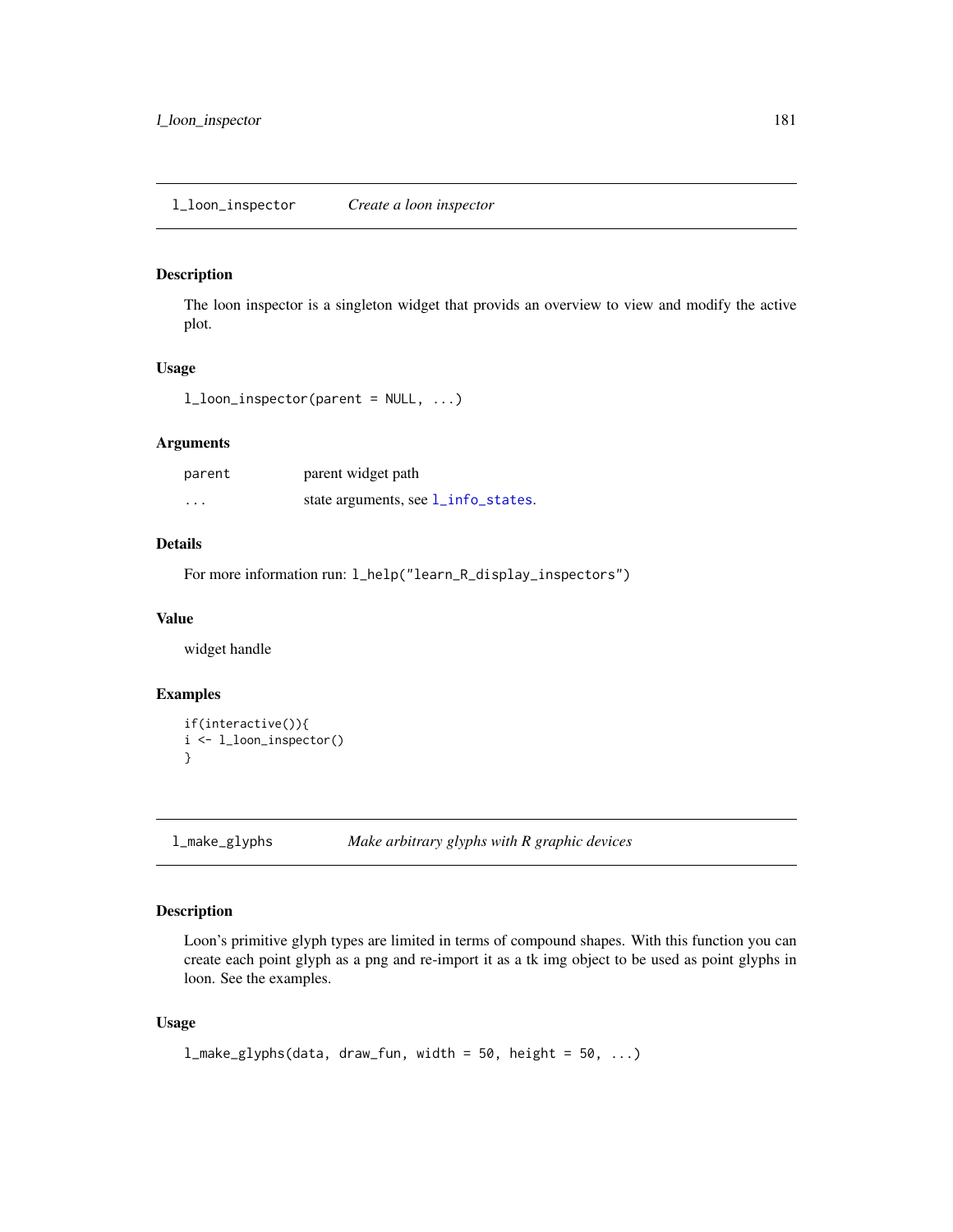#### Arguments

| data     | list where each element contains a data object used for the draw_fun                                     |
|----------|----------------------------------------------------------------------------------------------------------|
| draw_fun | function that draws a glyph using R base graphics or the grid (including ggplot2)<br>and lattice) engine |
| width    | width of each glyph in pixel                                                                             |
| height   | height of each glyph in pixel                                                                            |
| $\cdot$  | additional arguments passed on to the png function Note: type is not allowed in<br>this list.            |

#### Value

vector with tk img object references

# Examples

```
if(interactive()){
## Not run:
if (requireNamespace("maps", quietly = TRUE)) {
 data(minority)
 p <- l_plot(minority$long, minority$lat)
 canada <- maps::map("world", "Canada", fill=TRUE, plot=FALSE)
 l_map <- l_layer(p, canada, asSingleLayer=TRUE)
 l_scaleto_world(p)
 img <- l_make_glyphs(lapply(1:nrow(minority), function(i)minority[i,]), function(m) {
     par(mar=c(1,1,1,1)*.5)
     mat <- as.matrix(m[1,1:10]/max(m[1:10]))
     bar = mat,
             beside = FALSE,
             ylim = c(0,1),
             axes= FALSE,
             axisnames=FALSE)
 }, width=120, height=120)
 l_imageviewer(img)
 g <- l_glyph_add_image(p, img, "barplot")
 p['glyph'] <- g
}
## with grid
if (requireNamespace("grid", quietly = TRUE)) {
 li <- l_make_glyphs(runif(6), function(x) {
     if(any(x>1 | x<0))stop("out of range")
     grid::pushViewport(grid::plotViewport(grid::unit(c(1,1,1,1)*0, "points")))
```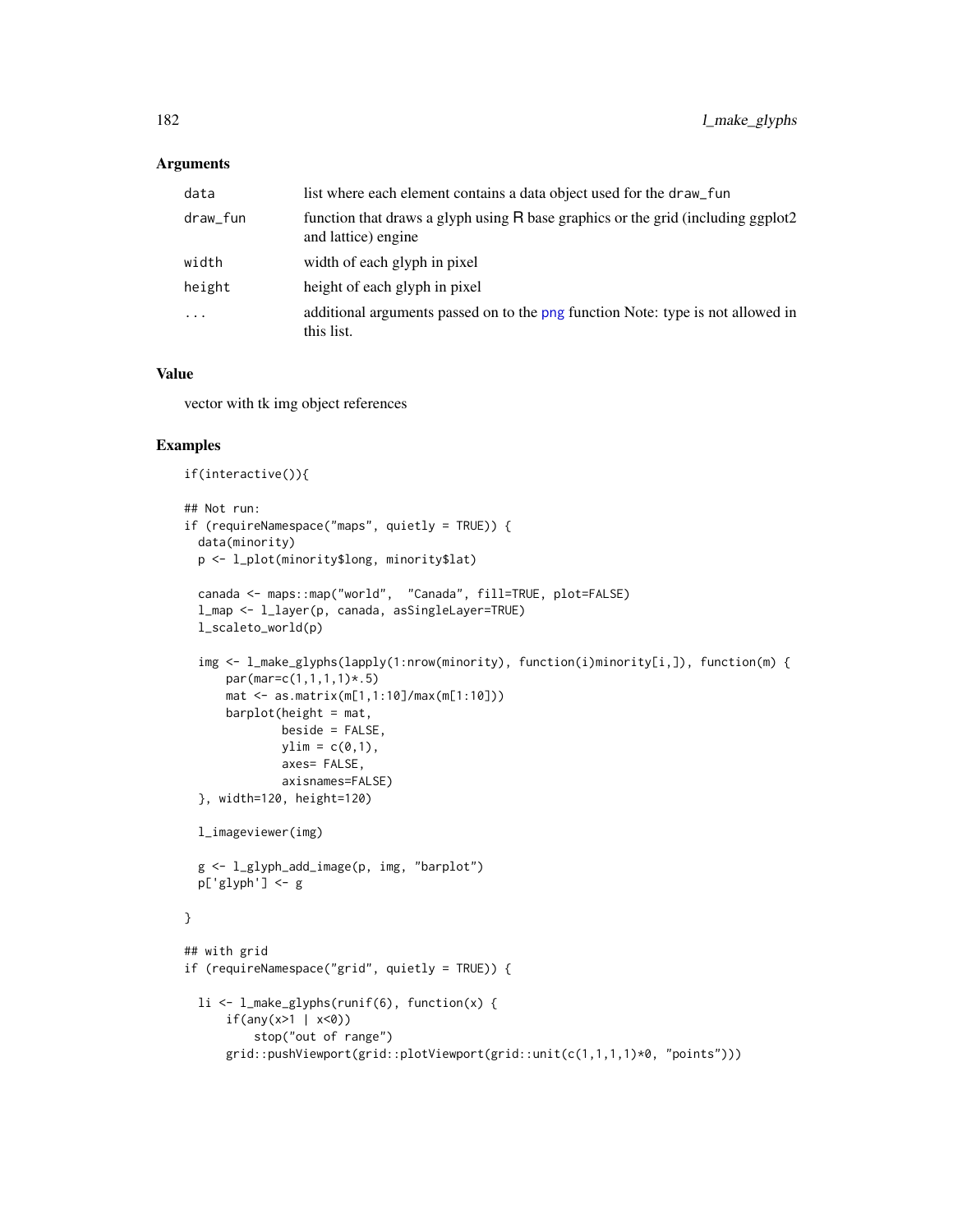```
grid::grid.rect(gp=grid::gpar(fill=NA))
      grid:grid.rect(0, 0, height = grid::unit(x, "npc"), just = c("left", "bottom"),gp=grid::gpar(col=NA, fill="steelblue"))
  })
  l_imageviewer(li)
  p \leftarrow l\_plot(1:6)g <- l_glyph_add_image(p, li, "bars")
  p['glyph'] <- g
}
## End(Not run)
## A more familiar example?
## The periodic table
data("elements", package = "loon.data")
# A draw function for each element
draw_element_box <- function(symbol,
                             name, number,
                             mass_number,
                             mass, col) {
   if (missing(col)) col <- "white"
   oldPar \leq par(bg = col, mar = rep(1, 4))
   plot(NA, xlim = c(0,1), ylim = c(0, 1), axes=FALSE, ann = FALSE)text(0.5, 0.6, labels = symbol, cex = 18)text(0.15, 1, labels = number, cex = 6, adj = c(0.5,1))text(0.5, 0.25, labels = name, cex = 6)text(0.5, 0.11, labels = mass_number, cex = 3)text(0.5, 0.01, labels = mass, cex = 3)box()
   par(oldPar)
   }
# Get the categories
colIDs <- paste(elements$Category, elements$Subcategory)
# Get a loon palette function
colFn <- color_loon()
# Get colors identified with categories
tableCols <- colFn(colIDs)
#
# A function to an element box image for each element.
make_element_boxes <- function(elements, cols, width = 500, height = 500) {
   if (missing(cols)) cols <- rep("white", nrow(elements))
   listOfElements <- lapply(1:nrow(elements),
                            FUN = function(i) {
                                list(vals = elements[i,],
```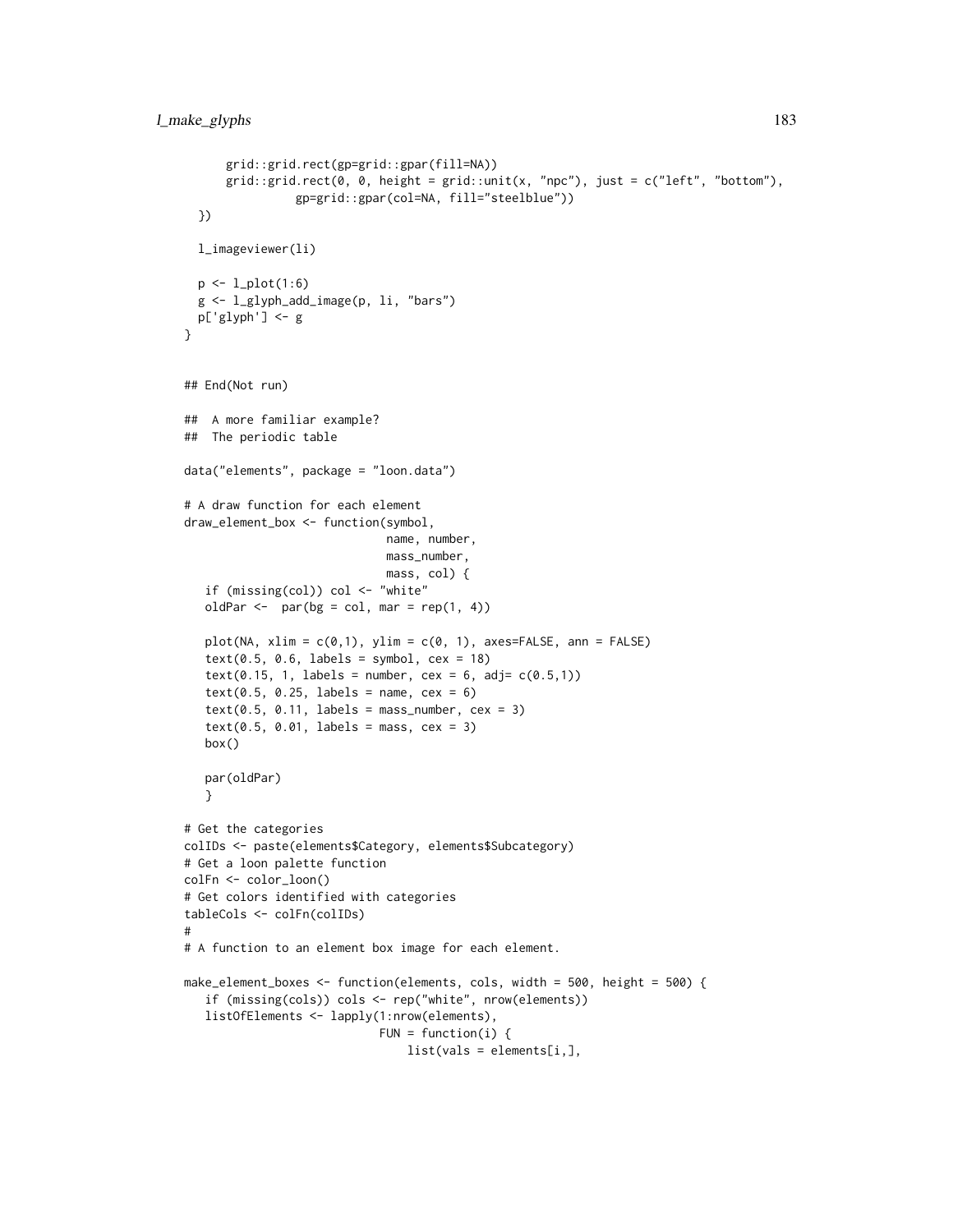```
col = cols[i])})
   # glyphs created here
   l_make_glyphs(listOfElements,
                 draw_fun = function(element){
                     x <- element$vals
                     col <- element$col
                     draw_element_box(symbol = x$Symbol,
                                      name = x$Name,
                                      number = x$Number,
                                      mass_number = x$Mass_number,
                                      mass = x$Mass,
                                      col = col},
                 width = width,height = height)}
# Construct the glyphs
boxGlyphs <- make_element_boxes(elements, cols = tableCols)
# Get a couple of plots
periodicTable <- l\_plot(x = elements x, y = elements y,xlabel = "", ylabel = "",title = "Periodic Table of the Elements",
                        linkingGroup = "elements",
                        color = tableCols)
# Add the images as possible glyphs
bg <- l_glyph_add_image(periodicTable,
                        images = boxGlyphs,
                        label = "Symbol boxes")
# Set this to be the glyph
periodicTable['glyph'] <- bg
#
# Get a second plot that shows the periodicity
#
# First some itemlabels
elementLabels <- with(elements,
                      paste(" ", Number, Symbol, "\n",
                             " ", Name, "\n",
                            " ", Mass
                            \lambda\mathcal{L}periodicPlot <- l_plot(x = elements$Mass, y = elements$Density,
                        xlabel = "Mass", ylabel = "Density",
                        itemLabel = elementLabels,
                        showItemLabels = TRUE,
                        linkingGroup = "elements",
                        color = tableCols)
```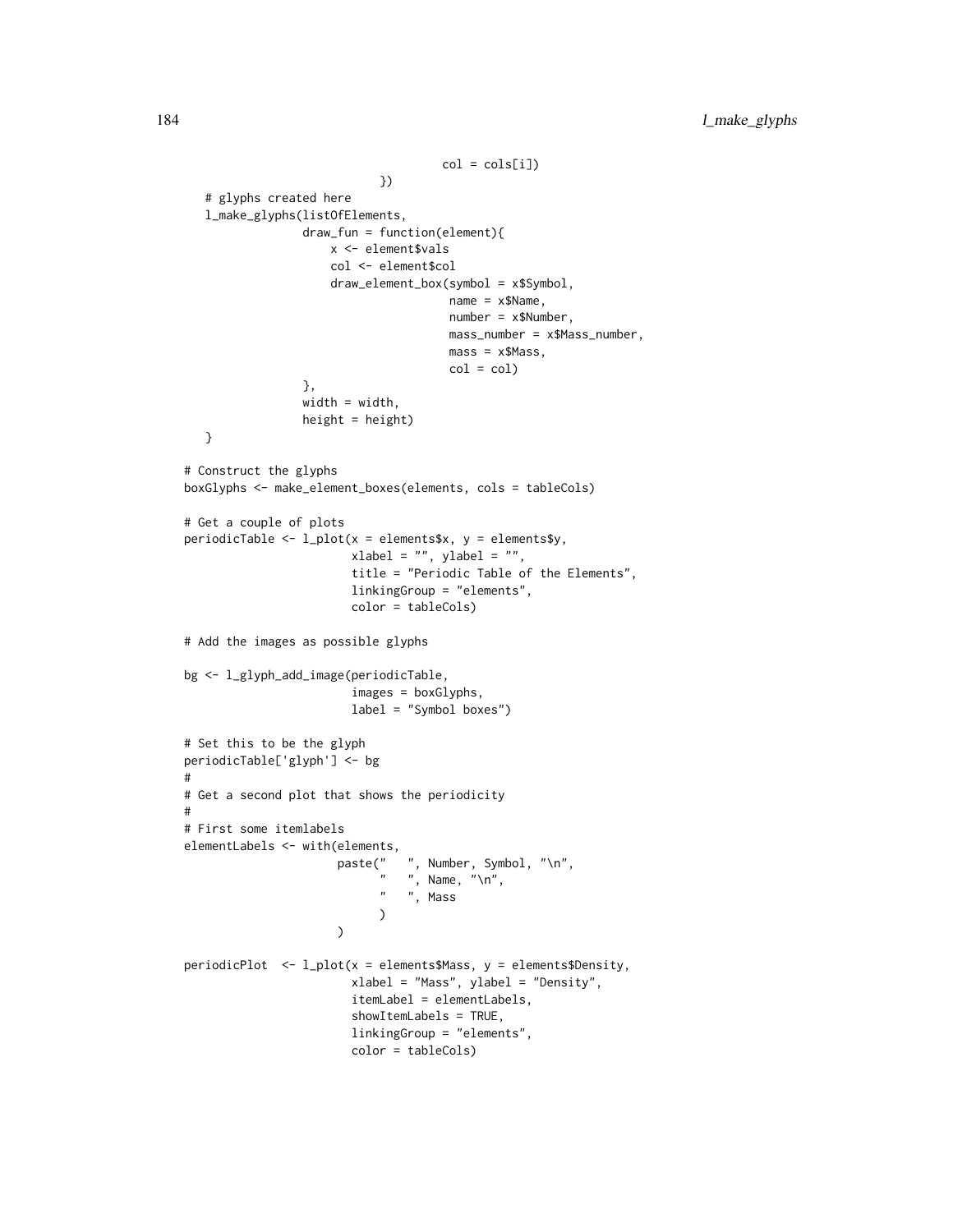# l\_move\_grid 185

```
# Add the images as possible glyphs to this plot as well
bg2 <- l_glyph_add_image(periodicPlot,
                         images = boxGlyphs,
                         label = "Symbol boxes")
# Could set this to be the glyph
periodicPlot['glyph'] <- bg2
}
```
# <span id="page-184-0"></span>l\_move\_grid *Arrange Points or Nodes on a Grid*

#### Description

Scatterplot and graph displays support interactive temporary relocation of single points (nodes for graphs).

#### Usage

```
l_move_grid(widget, which = "selected")
```
#### Arguments

| widget | plot or graph widget handle or widget path name                             |
|--------|-----------------------------------------------------------------------------|
| which  | either one of 'selected', 'active', 'all', or a boolean vector with a value |
|        | for each point.                                                             |

## Details

Moving the points temporarily saves the new point coordinates to the states xTemp and yTemp. The dimension of xTemp and yTemp is either  $\theta$  or n. If xTemp or yTemp are not of length  $\theta$  then they are required to be of length n, and the scatterplot will display those coordinates instead of the coordinates in x or y.

Note that the points can also be temporally relocated using mouse and keyboard gestures. That is, to move a single point or node press the CTRL key wile dragging a the point. To move the selected points press down the CTRL and Shift keys while dragging one of the selected points.

When distributing points horizontally or vertically, their order remains the same. When distributing points horizontally or vertically, their order remains the same. For example, when you distribute the point both horizontally and vertically, then the resulting scatterplot will be a plot of the y ranks versus the x ranks. The correlation on that plot will be Spearman's rho. When arranging points on a grid, some of the spatial ordering is preserved by first determining a grid size (i.e. a x b where a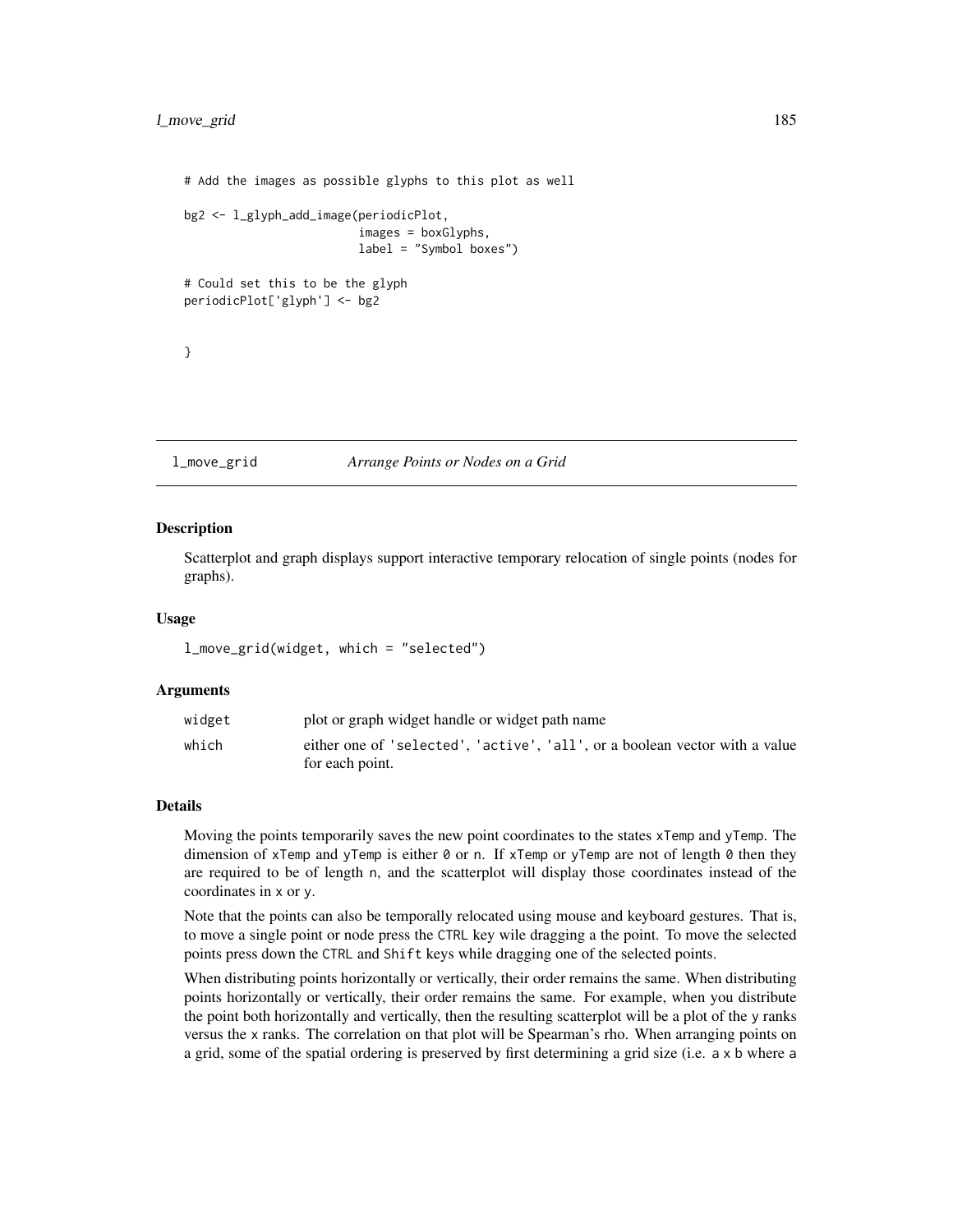and b are the same or close numbers) and then by taking the a smallest values in the y direction and arrange them by their x order in the first row, then repeat for the remaining points.

Also note the the loon inspector also has buttons for these temporary points/nodes movements.

### See Also

[l\\_move\\_valign](#page-189-0), [l\\_move\\_halign](#page-185-0), [l\\_move\\_vdist](#page-190-0), [l\\_move\\_hdist](#page-186-0), [l\\_move\\_grid](#page-184-0), [l\\_move\\_jitter](#page-187-0), [l\\_move\\_reset](#page-188-0)

<span id="page-185-0"></span>l\_move\_halign *Horizontally Align Points or Nodes*

# **Description**

Scatterplot and graph displays support interactive temporary relocation of single points (nodes for graphs).

### Usage

l\_move\_halign(widget, which = "selected")

### Arguments

| widget | plot or graph widget handle or widget path name                                                |
|--------|------------------------------------------------------------------------------------------------|
| which  | either one of 'selected', 'active', 'all', or a boolean vector with a value<br>for each point. |

### Details

Moving the points temporarily saves the new point coordinates to the states xTemp and yTemp. The dimension of xTemp and yTemp is either 0 or n. If xTemp or yTemp are not of length 0 then they are required to be of length n, and the scatterplot will display those coordinates instead of the coordinates in x or y.

Note that the points can also be temporally relocated using mouse and keyboard gestures. That is, to move a single point or node press the CTRL key wile dragging a the point. To move the selected points press down the CTRL and Shift keys while dragging one of the selected points.

When distributing points horizontally or vertically, their order remains the same. When distributing points horizontally or vertically, their order remains the same. For example, when you distribute the point both horizontally and vertically, then the resulting scatterplot will be a plot of the y ranks versus the x ranks. The correlation on that plot will be Spearman's rho. When arranging points on a grid, some of the spatial ordering is preserved by first determining a grid size (i.e. a x b where a and b are the same or close numbers) and then by taking the a smallest values in the y direction and arrange them by their x order in the first row, then repeat for the remaining points.

Also note the the loon inspector also has buttons for these temporary points/nodes movements.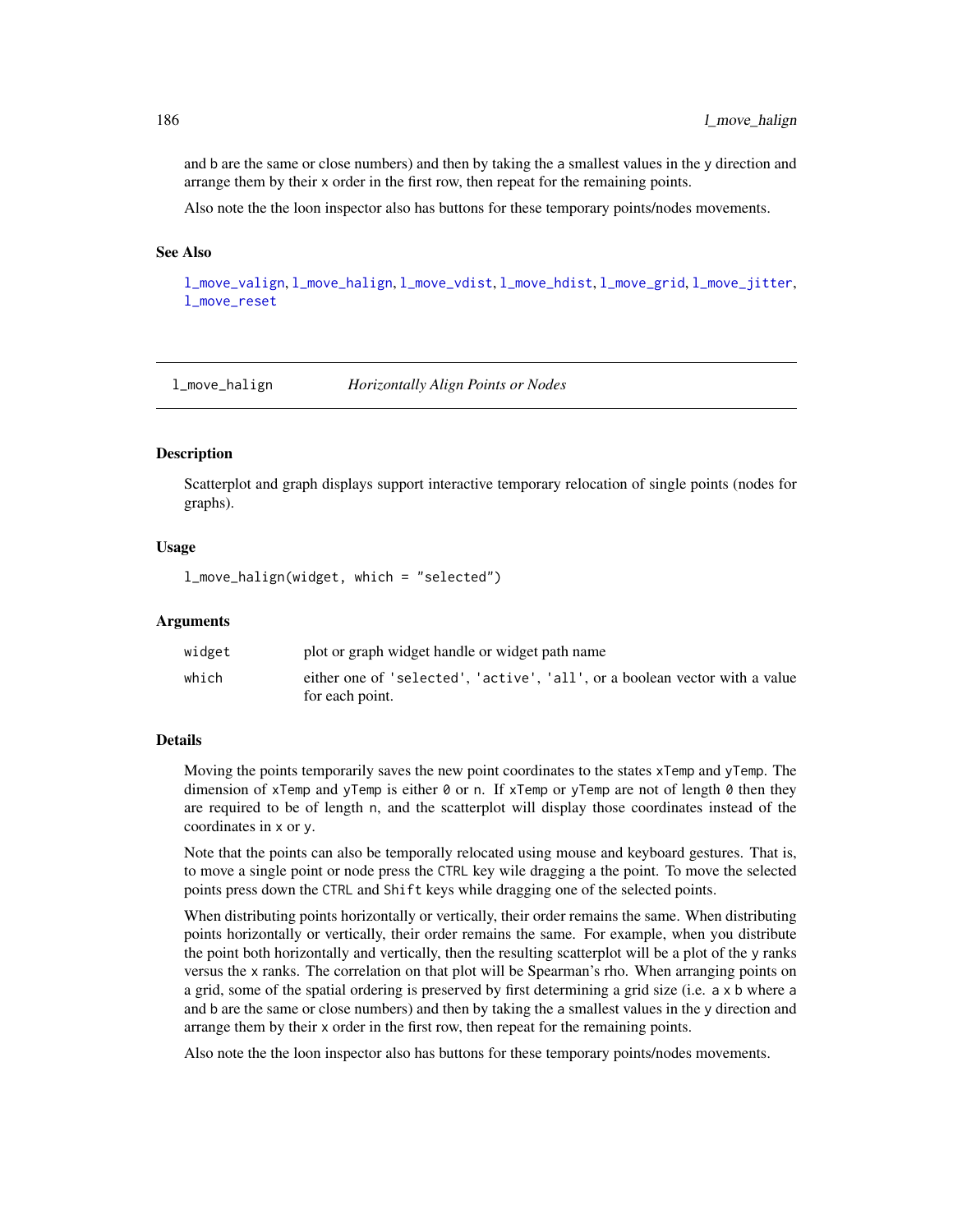#### l\_move\_hdist 187

#### See Also

[l\\_move\\_valign](#page-189-0), [l\\_move\\_halign](#page-185-0), [l\\_move\\_vdist](#page-190-0), [l\\_move\\_hdist](#page-186-0), [l\\_move\\_grid](#page-184-0), [l\\_move\\_jitter](#page-187-0), [l\\_move\\_reset](#page-188-0)

<span id="page-186-0"></span>

l\_move\_hdist *Horizontally Distribute Points or Nodes*

#### Description

Scatterplot and graph displays support interactive temporary relocation of single points (nodes for graphs).

### Usage

l\_move\_hdist(widget, which = "selected")

### Arguments

| widget | plot or graph widget handle or widget path name                             |
|--------|-----------------------------------------------------------------------------|
| which  | either one of 'selected', 'active', 'all', or a boolean vector with a value |
|        | for each point.                                                             |

### Details

Moving the points temporarily saves the new point coordinates to the states xTemp and yTemp. The dimension of xTemp and yTemp is either 0 or n. If xTemp or yTemp are not of length 0 then they are required to be of length n, and the scatterplot will display those coordinates instead of the coordinates in x or y.

Note that the points can also be temporally relocated using mouse and keyboard gestures. That is, to move a single point or node press the CTRL key wile dragging a the point. To move the selected points press down the CTRL and Shift keys while dragging one of the selected points.

When distributing points horizontally or vertically, their order remains the same. When distributing points horizontally or vertically, their order remains the same. For example, when you distribute the point both horizontally and vertically, then the resulting scatterplot will be a plot of the y ranks versus the x ranks. The correlation on that plot will be Spearman's rho. When arranging points on a grid, some of the spatial ordering is preserved by first determining a grid size (i.e. a x b where a and b are the same or close numbers) and then by taking the a smallest values in the y direction and arrange them by their x order in the first row, then repeat for the remaining points.

Also note the the loon inspector also has buttons for these temporary points/nodes movements.

#### See Also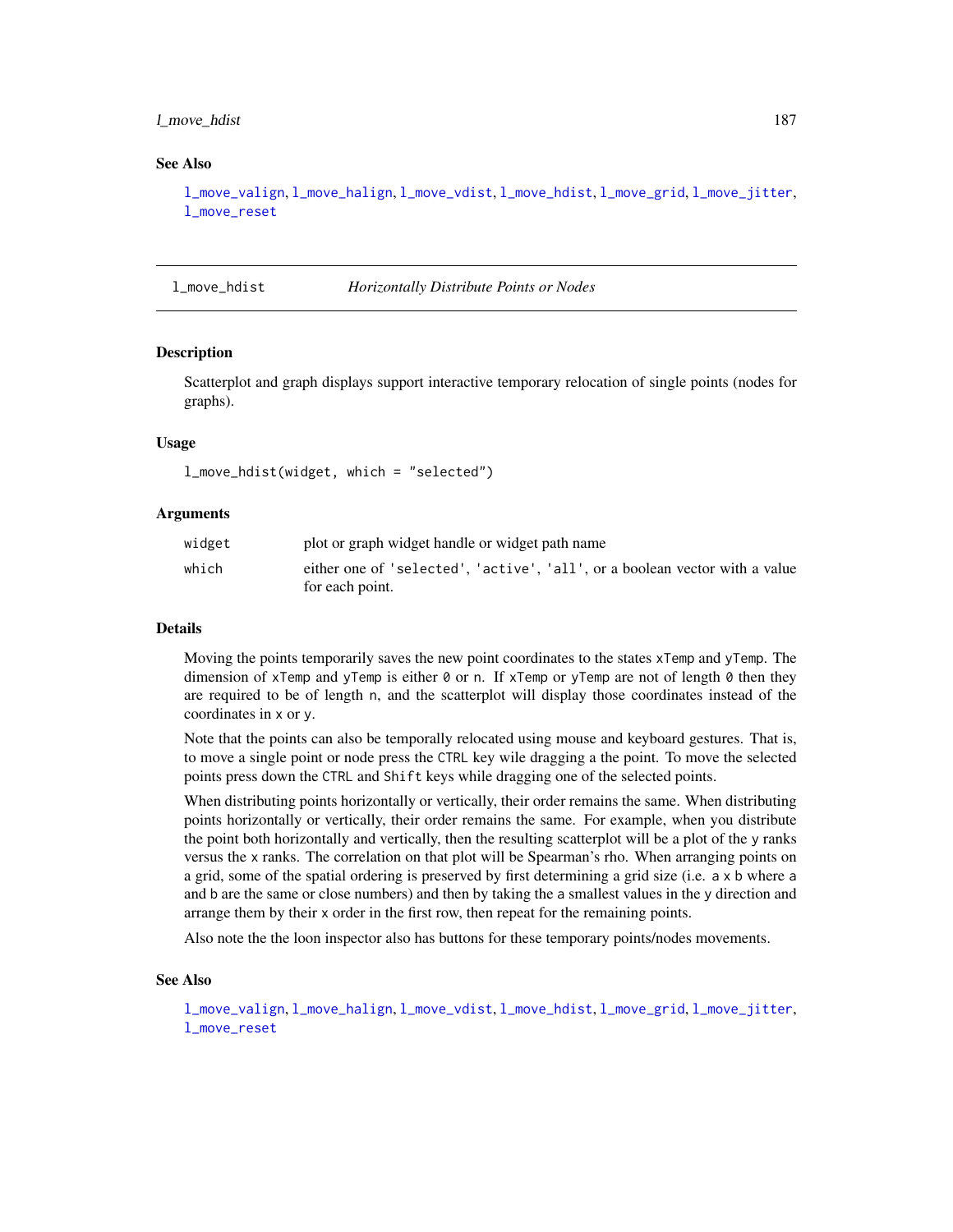<span id="page-187-0"></span>

Scatterplot and graph displays support interactive temporary relocation of single points (nodes for graphs).

#### Usage

```
l_move_jitter(widget, which = "selected", factor = 1, amount = "")
```
### Arguments

| widget | plot or graph widget handle or widget path name                                                                    |  |
|--------|--------------------------------------------------------------------------------------------------------------------|--|
| which  | either one of 'selected', 'active', 'all', or a boolean vector with a value<br>for each point.                     |  |
| factor | numeric.                                                                                                           |  |
| amount | numeric; if positive, used as <i>amount</i> (see below), otherwise, if $= 0$ the default is<br>factor $*$ $z/50$ . |  |
|        | Default (NULL): factor $\star$ d/5 where d is about the smallest difference between<br>x values.                   |  |

### Details

Moving the points temporarily saves the new point coordinates to the states xTemp and yTemp. The dimension of xTemp and yTemp is either 0 or n. If xTemp or yTemp are not of length 0 then they are required to be of length n, and the scatterplot will display those coordinates instead of the coordinates in x or y.

Note that the points can also be temporally relocated using mouse and keyboard gestures. That is, to move a single point or node press the CTRL key wile dragging a the point. To move the selected points press down the CTRL and Shift keys while dragging one of the selected points.

When distributing points horizontally or vertically, their order remains the same. When distributing points horizontally or vertically, their order remains the same. For example, when you distribute the point both horizontally and vertically, then the resulting scatterplot will be a plot of the y ranks versus the x ranks. The correlation on that plot will be Spearman's rho. When arranging points on a grid, some of the spatial ordering is preserved by first determining a grid size (i.e. a x b where a and b are the same or close numbers) and then by taking the a smallest values in the y direction and arrange them by their x order in the first row, then repeat for the remaining points.

Also note the the loon inspector also has buttons for these temporary points/nodes movements.

### See Also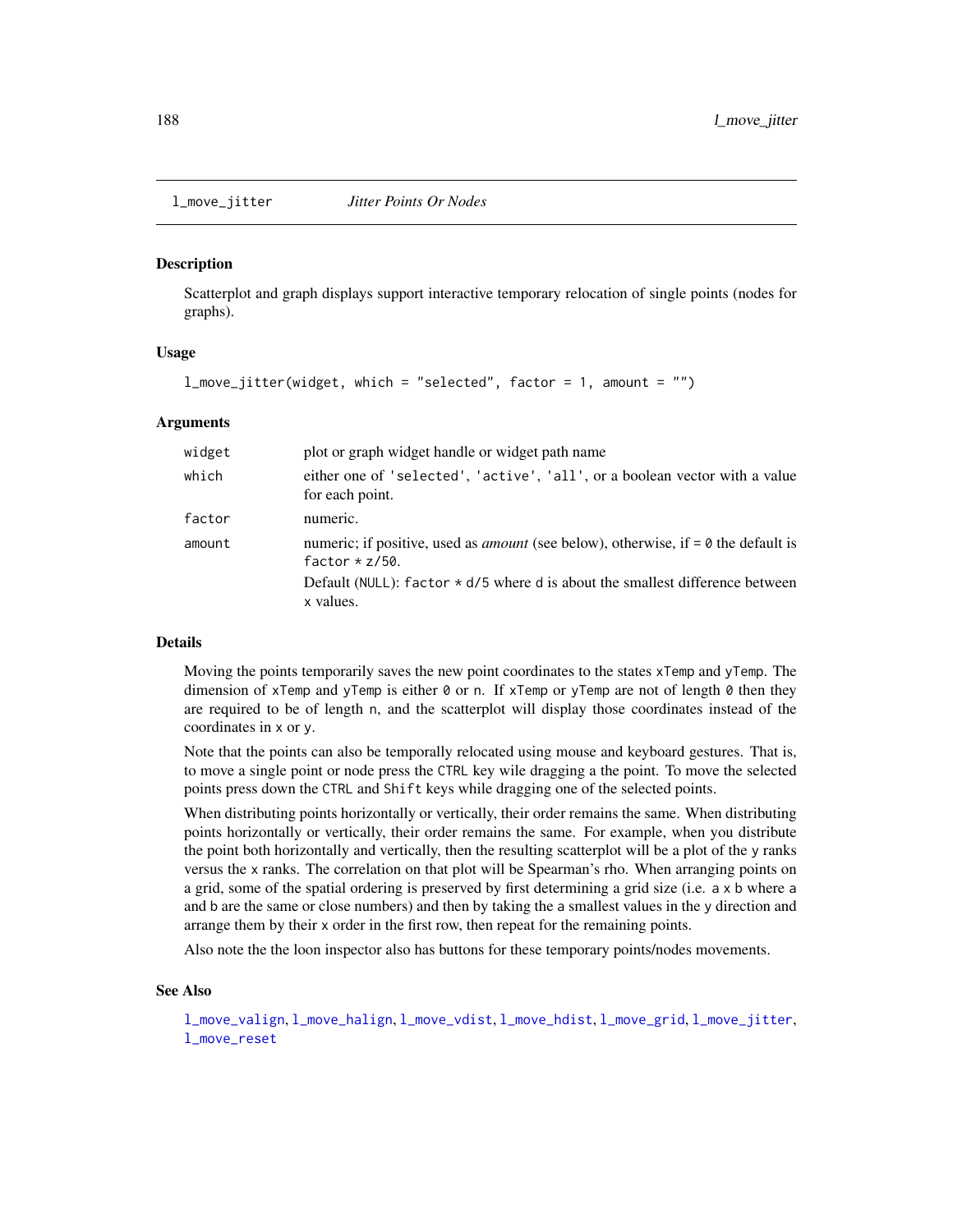<span id="page-188-0"></span>

Scatterplot and graph displays support interactive temporary relocation of single points (nodes for graphs).

### Usage

l\_move\_reset(widget, which = "selected")

### Arguments

| widget | plot or graph widget handle or widget path name                             |
|--------|-----------------------------------------------------------------------------|
| which  | either one of 'selected', 'active', 'all', or a boolean vector with a value |
|        | for each point.                                                             |

### Details

Moving the points temporarily saves the new point coordinates to the states xTemp and yTemp. The dimension of xTemp and yTemp is either 0 or n. If xTemp or yTemp are not of length 0 then they are required to be of length n, and the scatterplot will display those coordinates instead of the coordinates in x or y.

Note that the points can also be temporally relocated using mouse and keyboard gestures. That is, to move a single point or node press the CTRL key wile dragging a the point. To move the selected points press down the CTRL and Shift keys while dragging one of the selected points.

When distributing points horizontally or vertically, their order remains the same. When distributing points horizontally or vertically, their order remains the same. For example, when you distribute the point both horizontally and vertically, then the resulting scatterplot will be a plot of the y ranks versus the x ranks. The correlation on that plot will be Spearman's rho. When arranging points on a grid, some of the spatial ordering is preserved by first determining a grid size (i.e. a x b where a and b are the same or close numbers) and then by taking the a smallest values in the y direction and arrange them by their x order in the first row, then repeat for the remaining points.

Also note the the loon inspector also has buttons for these temporary points/nodes movements.

#### See Also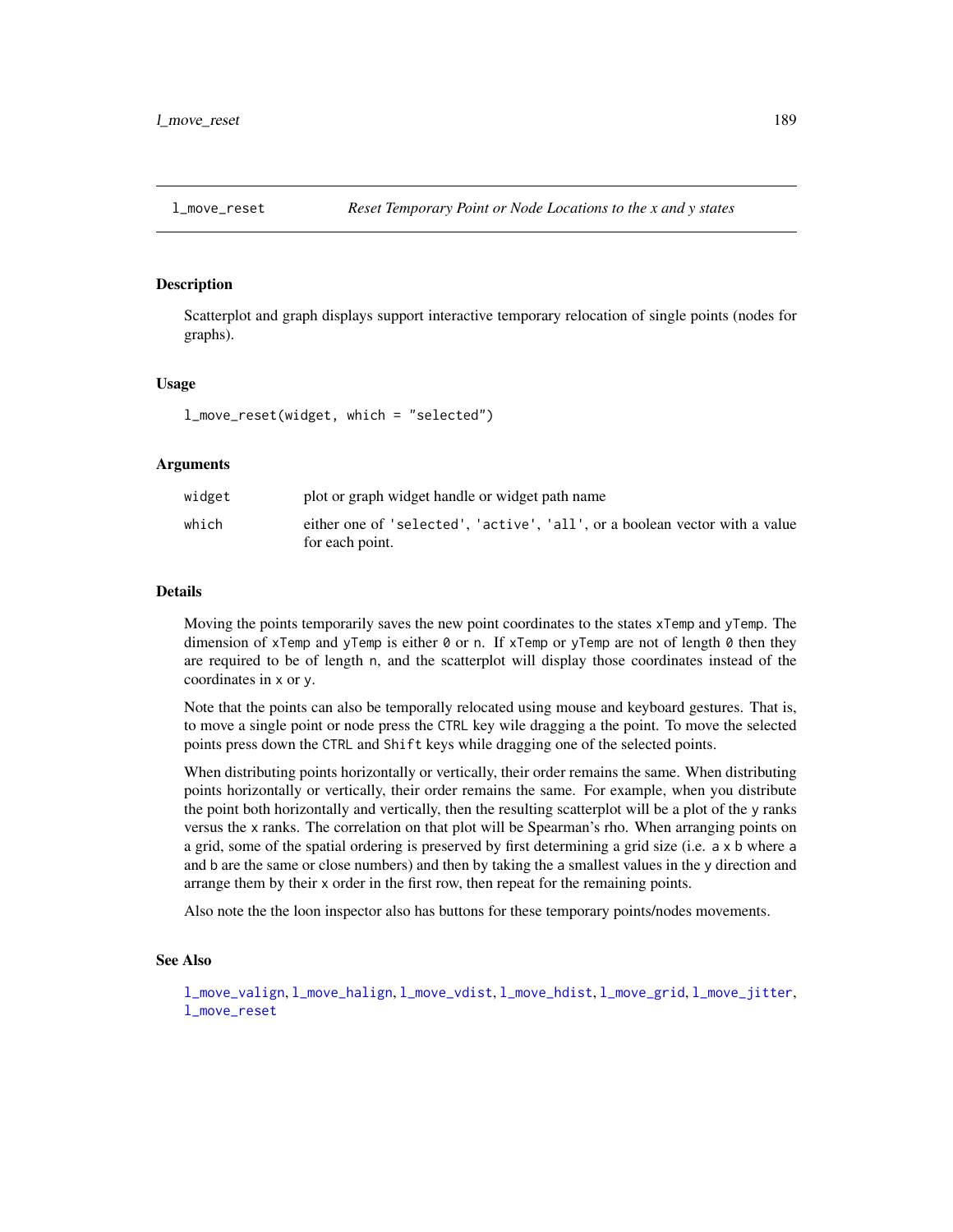<span id="page-189-0"></span>Scatterplot and graph displays support interactive temporary relocation of single points (nodes for graphs).

## Usage

l\_move\_valign(widget, which = "selected")

### Arguments

| widget | plot or graph widget handle or widget path name                             |
|--------|-----------------------------------------------------------------------------|
| which  | either one of 'selected', 'active', 'all', or a boolean vector with a value |
|        | for each point.                                                             |

### Details

Moving the points temporarily saves the new point coordinates to the states xTemp and yTemp. The dimension of xTemp and yTemp is either 0 or n. If xTemp or yTemp are not of length 0 then they are required to be of length n, and the scatterplot will display those coordinates instead of the coordinates in x or y.

Note that the points can also be temporally relocated using mouse and keyboard gestures. That is, to move a single point or node press the CTRL key wile dragging a the point. To move the selected points press down the CTRL and Shift keys while dragging one of the selected points.

When distributing points horizontally or vertically, their order remains the same. When distributing points horizontally or vertically, their order remains the same. For example, when you distribute the point both horizontally and vertically, then the resulting scatterplot will be a plot of the y ranks versus the x ranks. The correlation on that plot will be Spearman's rho. When arranging points on a grid, some of the spatial ordering is preserved by first determining a grid size (i.e. a x b where a and b are the same or close numbers) and then by taking the a smallest values in the y direction and arrange them by their x order in the first row, then repeat for the remaining points.

Also note the the loon inspector also has buttons for these temporary points/nodes movements.

#### See Also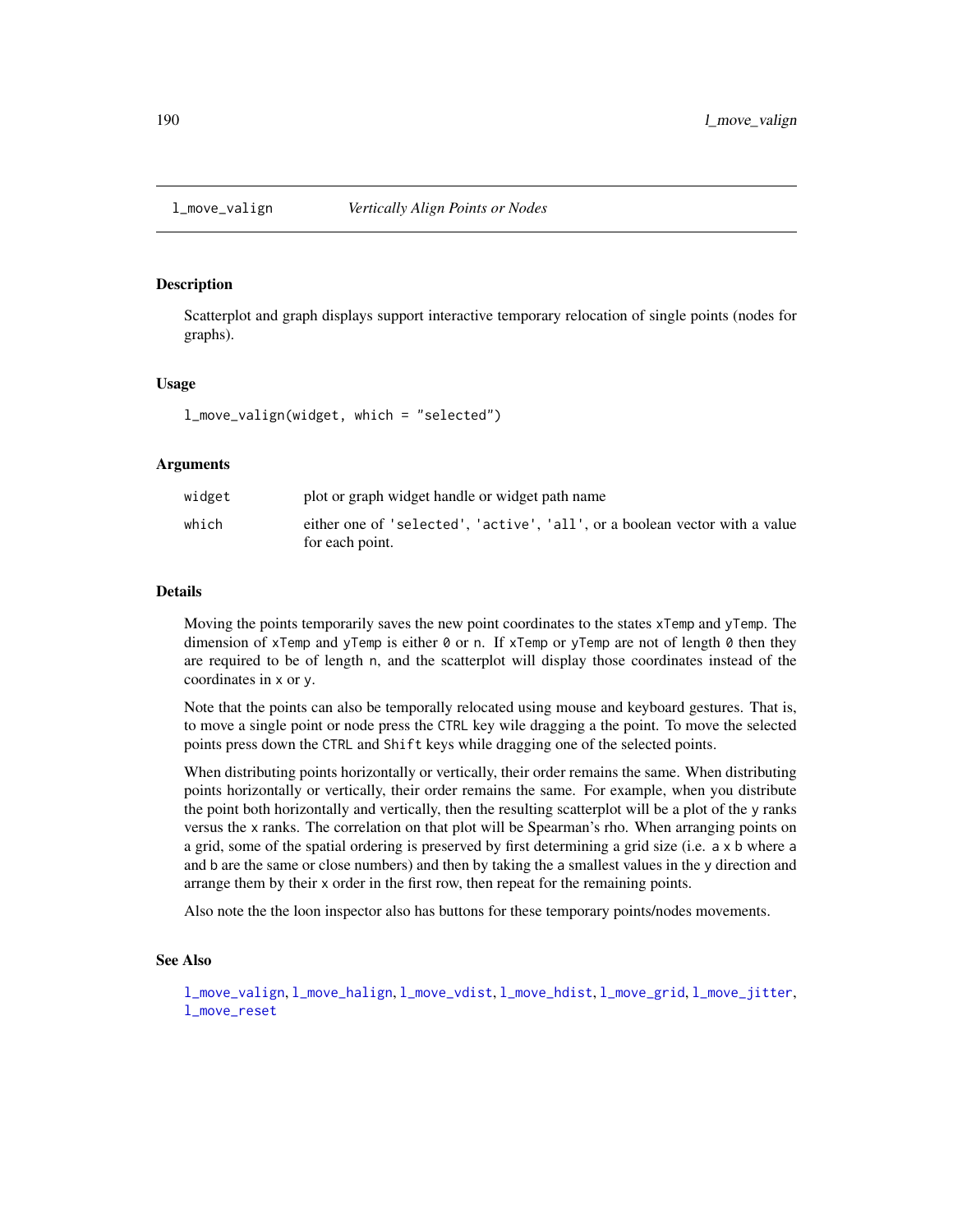<span id="page-190-0"></span>

Scatterplot and graph displays support interactive temporary relocation of single points (nodes for graphs).

## Usage

l\_move\_vdist(widget, which = "selected")

### Arguments

| widget | plot or graph widget handle or widget path name                             |
|--------|-----------------------------------------------------------------------------|
| which  | either one of 'selected', 'active', 'all', or a boolean vector with a value |
|        | for each point.                                                             |

### Details

Moving the points temporarily saves the new point coordinates to the states xTemp and yTemp. The dimension of xTemp and yTemp is either 0 or n. If xTemp or yTemp are not of length 0 then they are required to be of length n, and the scatterplot will display those coordinates instead of the coordinates in x or y.

Note that the points can also be temporally relocated using mouse and keyboard gestures. That is, to move a single point or node press the CTRL key wile dragging a the point. To move the selected points press down the CTRL and Shift keys while dragging one of the selected points.

When distributing points horizontally or vertically, their order remains the same. When distributing points horizontally or vertically, their order remains the same. For example, when you distribute the point both horizontally and vertically, then the resulting scatterplot will be a plot of the y ranks versus the x ranks. The correlation on that plot will be Spearman's rho. When arranging points on a grid, some of the spatial ordering is preserved by first determining a grid size (i.e. a x b where a and b are the same or close numbers) and then by taking the a smallest values in the y direction and arrange them by their x order in the first row, then repeat for the remaining points.

Also note the the loon inspector also has buttons for these temporary points/nodes movements.

#### See Also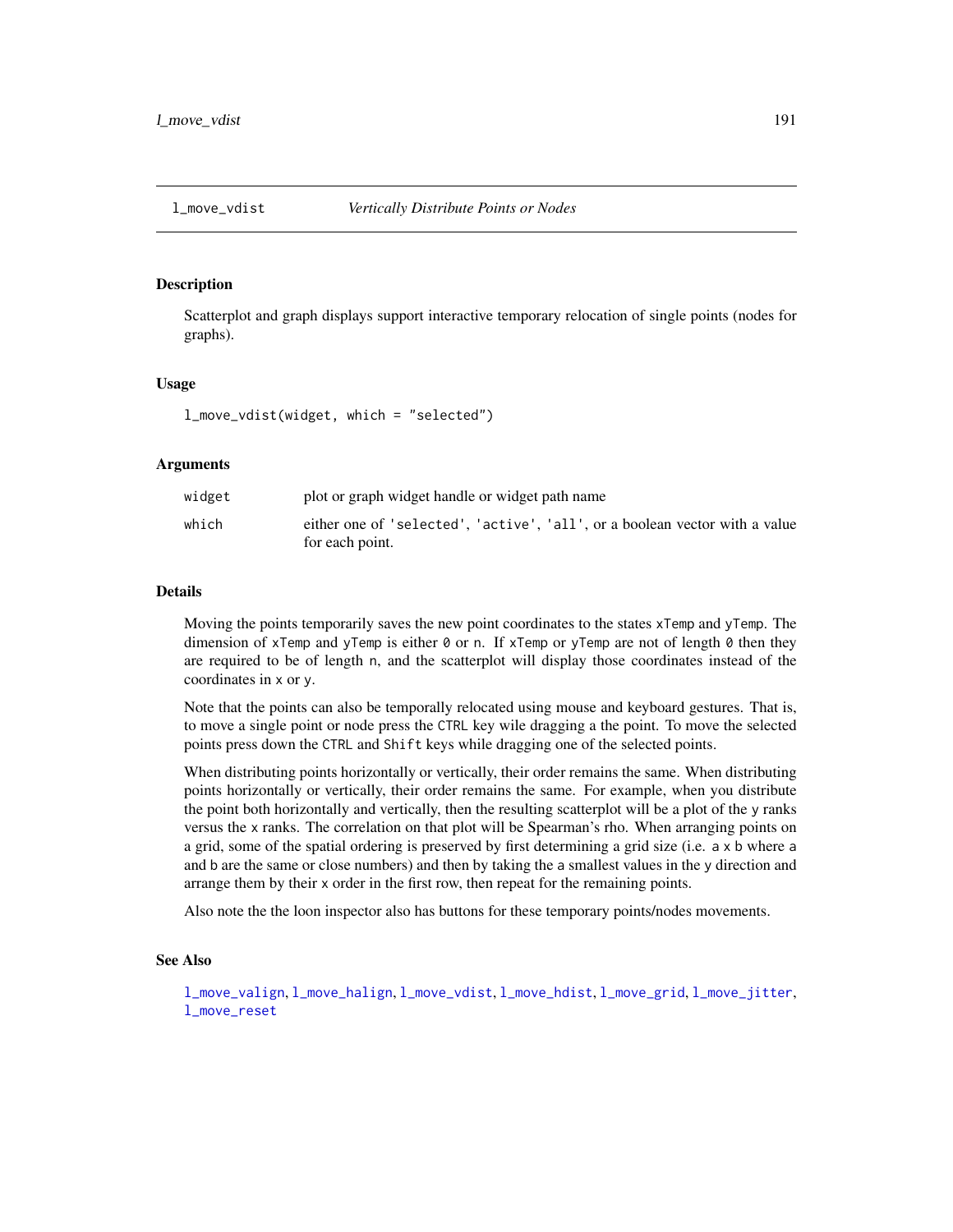<span id="page-191-0"></span>

Creates a navigation graph, a graphswitch, a navigator and a geodesic2d context added, and a scatterplot.

### Usage

```
l_navgraph(data, separator = ":", graph = NULL, ...)
```
## Arguments

| data      | a data.frame with numeric variables only                                                                                                                                       |
|-----------|--------------------------------------------------------------------------------------------------------------------------------------------------------------------------------|
| separator | string the separates variable names in 2d graph nodes                                                                                                                          |
| graph     | optional, graph or loongraph object with navigation graph. If the graph argument<br>is not used then a 3d and 4d transition graph and a complete transition graph is<br>added. |
| .         | arguments passed on to modify the scatterplot plot states                                                                                                                      |

## Details

For more information run: l\_help("learn\_R\_display\_graph.html#l\_navgraph")

### Value

named list with graph handle, plot handle, graphswitch handle, navigator handle, and context handle.

## Examples

```
if(interactive()){
```

```
ng <- l_navgraph(oliveAcids, color=olive$Area)
ng2 <- l_navgraph(oliveAcids, separator='-', color=olive$Area)
```
### }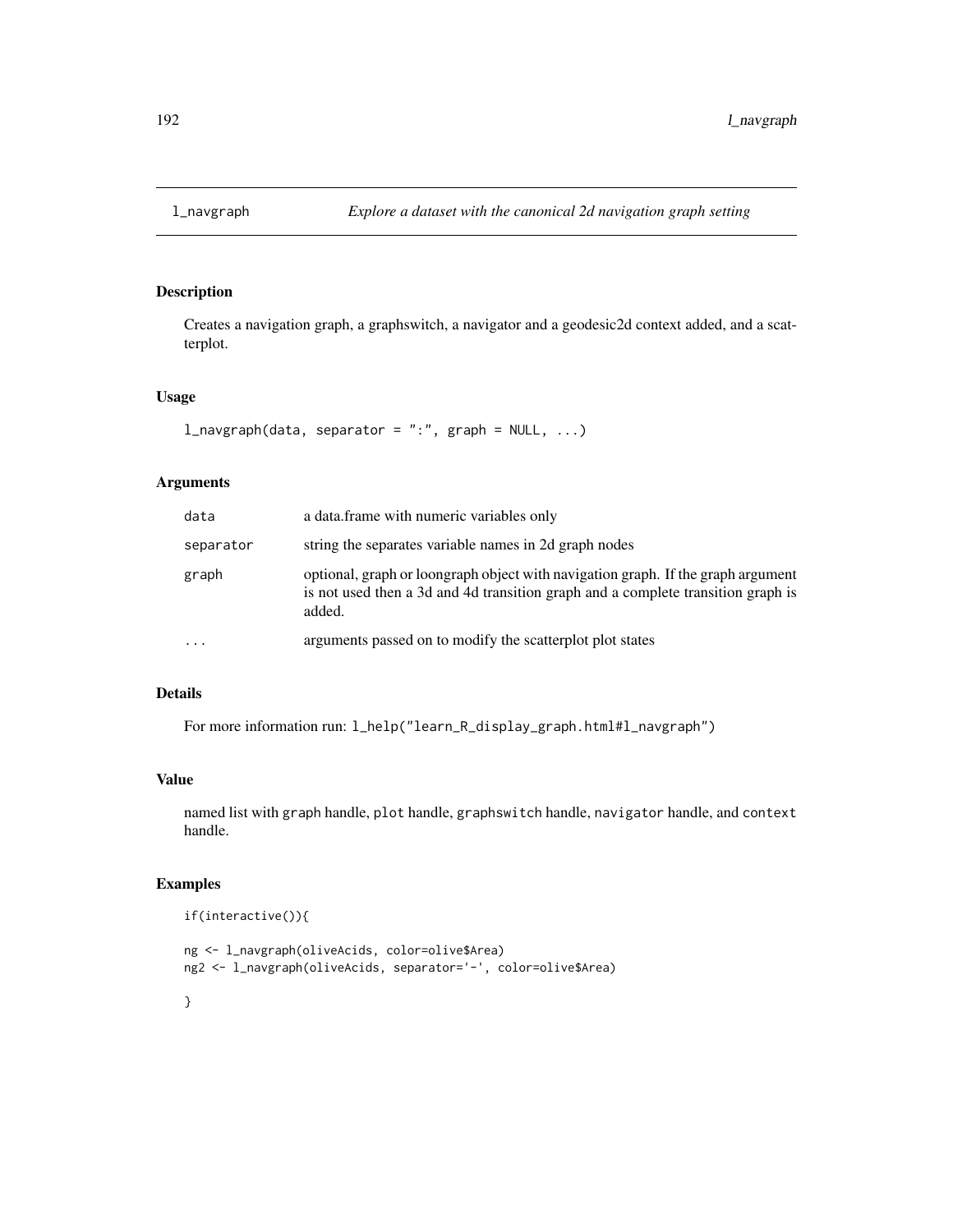<span id="page-192-0"></span>l\_navigator\_add *Add a Navigator to a Graph*

### Description

To turn a graph into a navigation graph you need to add one or more navigators. Navigator have their own set of states that can be queried and modified.

#### Usage

```
l_navigator_add(
  widget,
  from = ",
  to = ",
  proportion = 0,
  color = "orange",
  ...
\mathcal{L}
```
# Arguments

| widget     | graph widget                                                                                                                                                                                                                                                                                                                                                                                                                                                                                               |
|------------|------------------------------------------------------------------------------------------------------------------------------------------------------------------------------------------------------------------------------------------------------------------------------------------------------------------------------------------------------------------------------------------------------------------------------------------------------------------------------------------------------------|
| from       | The position of the navigator on the graph is defined by the states from, to and<br>proportion. The states from and to hold vectors of node names of the graph.<br>The proportion state is a number between and including $\theta$ and 1 and defines<br>how far the navigator is between the last element of from and the first element<br>of to. The to state can also be an empty string '' if there is no further node to<br>go to. Hence, the concatenation of from and to define a path on the graph. |
| to         | see descriptoin above for from                                                                                                                                                                                                                                                                                                                                                                                                                                                                             |
| proportion | see descriptoin above for from                                                                                                                                                                                                                                                                                                                                                                                                                                                                             |
| color      | of navigator                                                                                                                                                                                                                                                                                                                                                                                                                                                                                               |
|            | named arguments passed on to modify navigator states                                                                                                                                                                                                                                                                                                                                                                                                                                                       |
|            |                                                                                                                                                                                                                                                                                                                                                                                                                                                                                                            |

## Details

For more information run: l\_help("learn\_R\_display\_graph.html#navigators")

#### Value

navigator handle with navigator id

## See Also

[l\\_navigator\\_delete](#page-193-0), [l\\_navigator\\_ids](#page-194-0), [l\\_navigator\\_walk\\_path](#page-196-0), [l\\_navigator\\_walk\\_forward](#page-196-1), [l\\_navigator\\_walk\\_backward](#page-195-0), [l\\_navigator\\_relabel](#page-195-1), [l\\_navigator\\_getLabel](#page-193-1)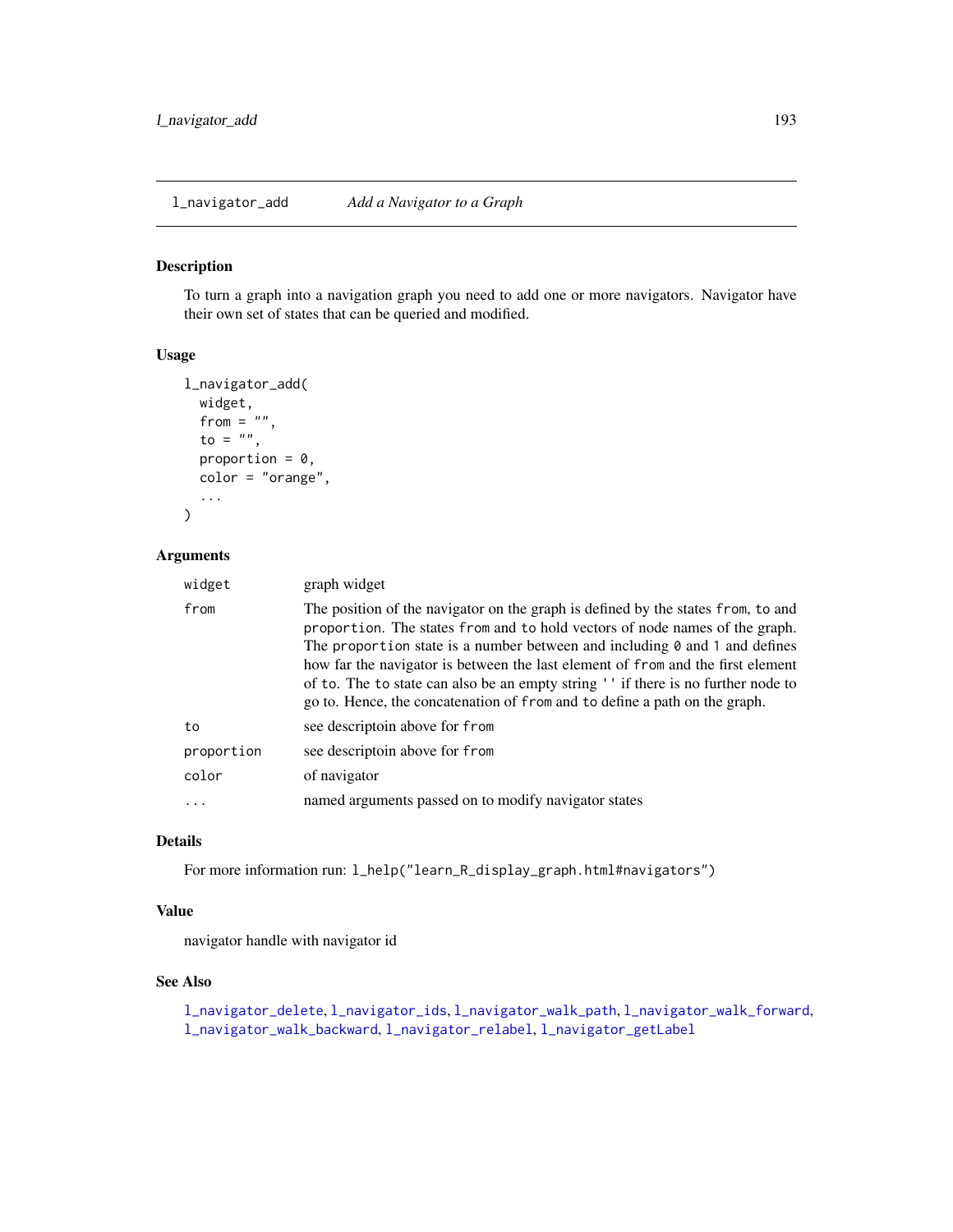<span id="page-193-0"></span>l\_navigator\_delete *Delete a Navigator*

# Description

Removes a navigator from a graph widget

# Usage

l\_navigator\_delete(widget, id)

# Arguments

| widget | graph widget                     |
|--------|----------------------------------|
| id     | navigator handle or navigator id |

# See Also

[l\\_navigator\\_add](#page-192-0)

<span id="page-193-1"></span>l\_navigator\_getLabel *Query the Label of a Navigator*

# Description

Returns the label of a navigator

# Usage

l\_navigator\_getLabel(widget, id)

# Arguments

| widget | graph widget handle |
|--------|---------------------|
| id     | navigator id        |

# See Also

[l\\_navigator\\_add](#page-192-0)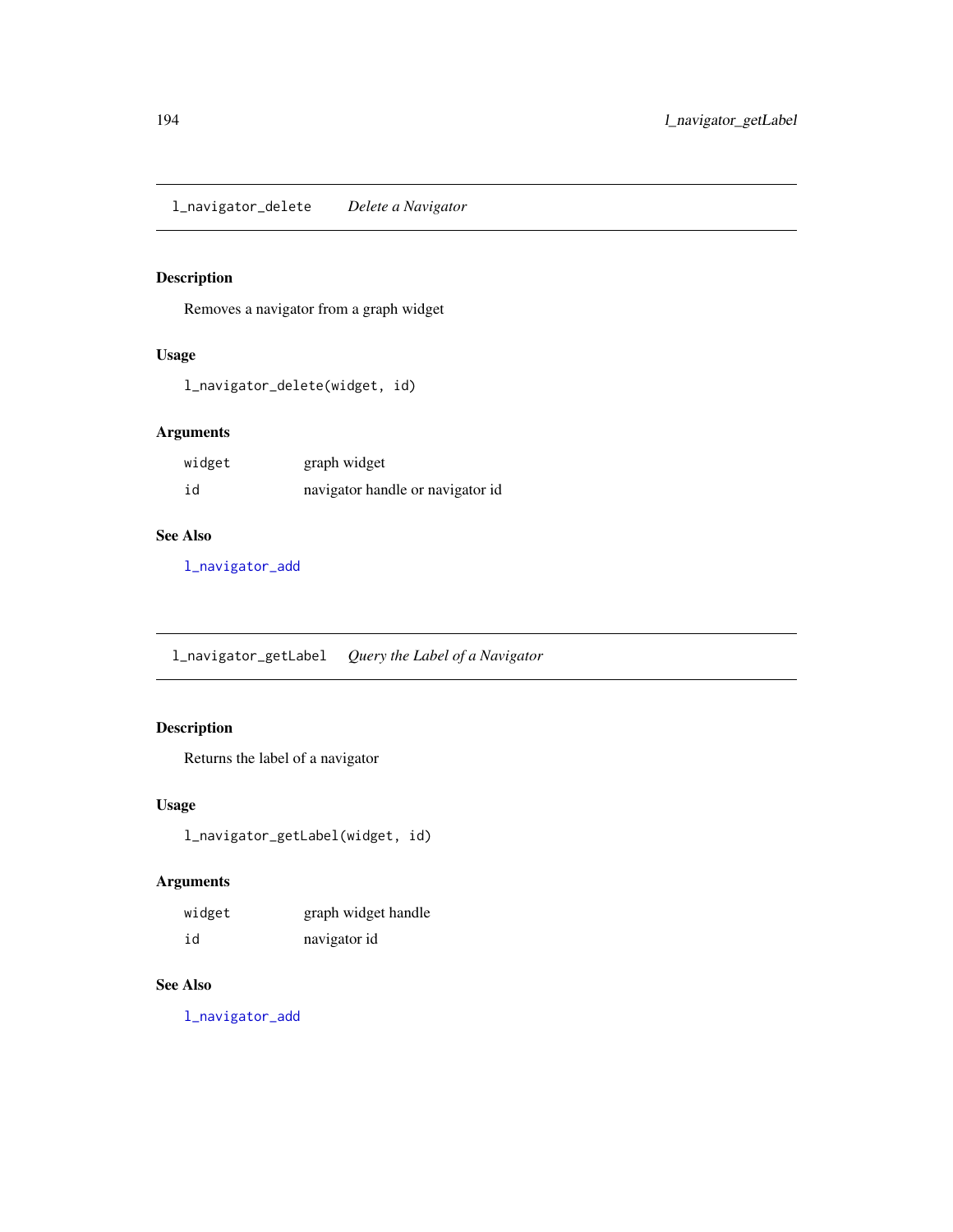l\_navigator\_getPath *Get the sequence of nodes of a navigator's current path*

# Description

Determines and returns the current path of the navigator.

# Usage

```
l_navigator_getPath(navigator)
```
# Arguments

navigator navigator handle

## Value

a vector of node names for the current path of the navigator

<span id="page-194-0"></span>l\_navigator\_ids *List Navigators*

# Description

Lists all navigators that belong to a graph

# Usage

```
l_navigator_ids(widget)
```
# Arguments

widget graph widget

# See Also

[l\\_navigator\\_add](#page-192-0)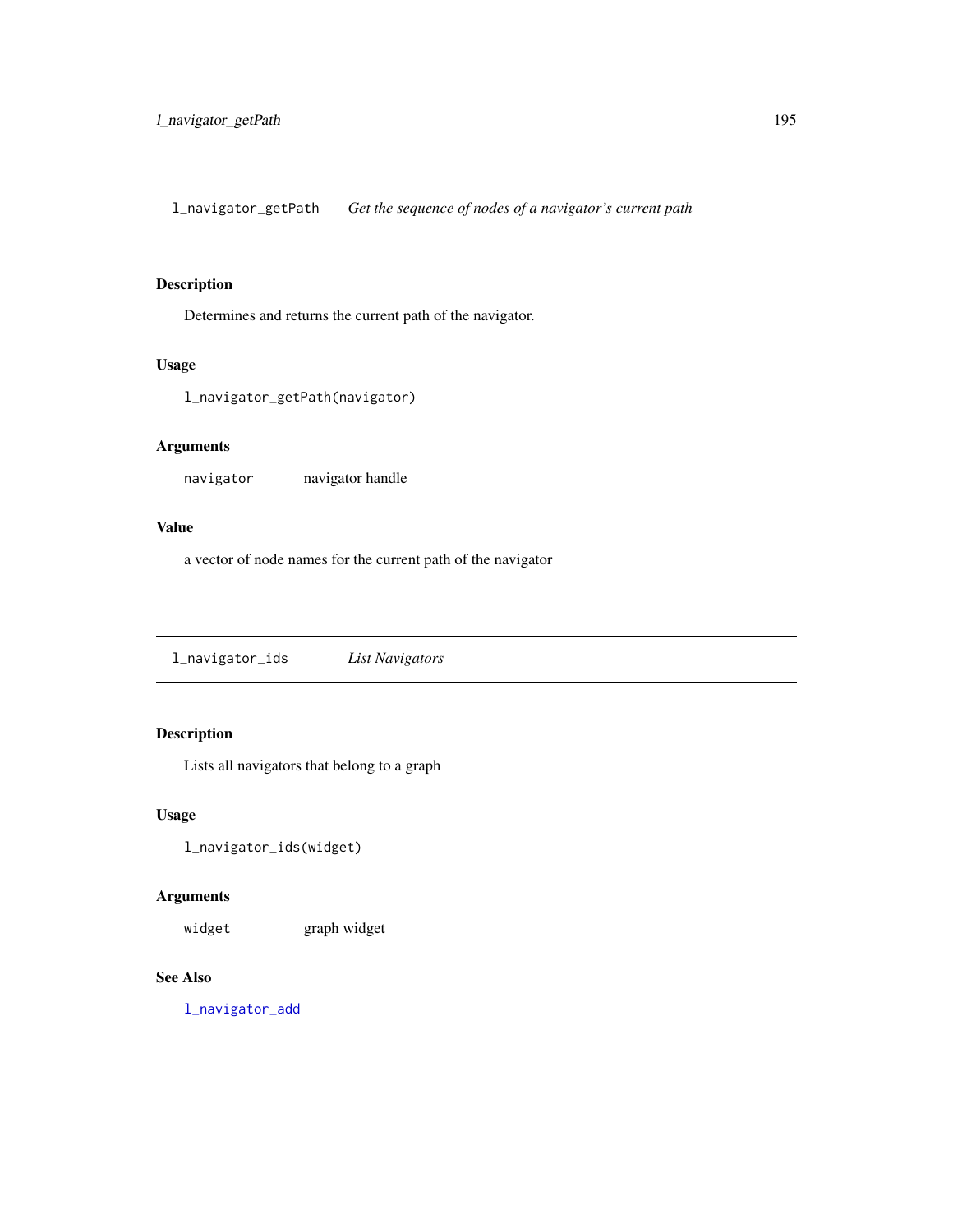<span id="page-195-1"></span>l\_navigator\_relabel *Modify the Label of a Navigator*

### Description

Change the navigator label

# Usage

l\_navigator\_relabel(widget, id, label)

# Arguments

| widget | graph widget handle    |
|--------|------------------------|
| id     | navigator id           |
| label  | new label of navigator |

## See Also

[l\\_navigator\\_add](#page-192-0)

```
l_navigator_walk_backward
```
*Have the Navigator Walk Backward on the Current Path*

# Description

Animate a navigator by having it walk on a path on the graph

### Usage

```
l_navigator_walk_backward(navigator, to = "")
```
# Arguments

| navigator | navigator handle                                                              |
|-----------|-------------------------------------------------------------------------------|
| to        | node name that is part of the active path backward where the navigator should |
|           | stop.                                                                         |

# Details

Note that navigators have the states animationPause and animationProportionIncrement to control the animation speed. Further, you can stop the animation when clicking somewhere on the graph display or by using the mouse scroll wheel.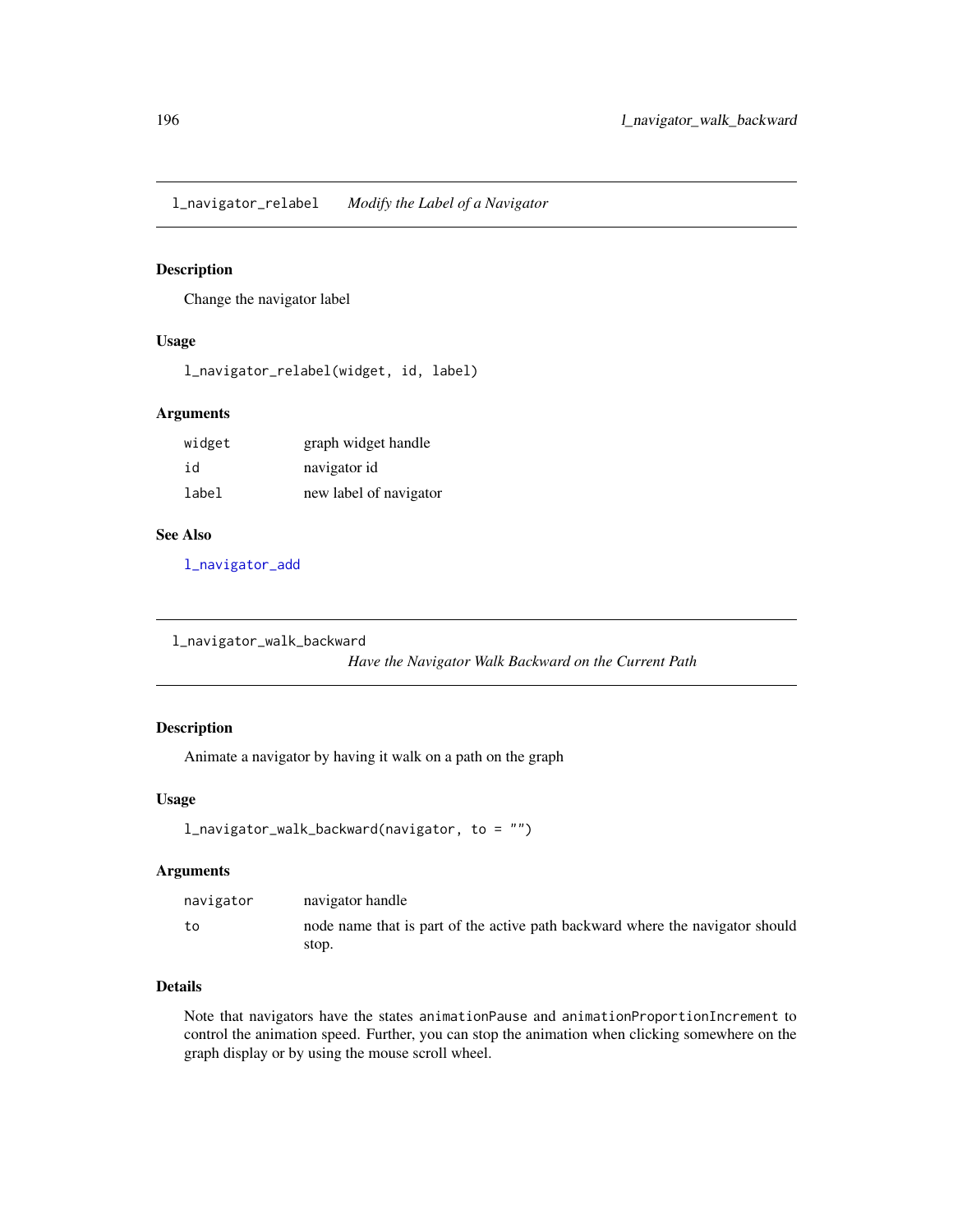## See Also

[l\\_navigator\\_add](#page-192-0)

```
l_navigator_walk_forward
```
*Have the Navigator Walk Forward on the Current Path*

# Description

Animate a navigator by having it walk on a path on the graph

# Usage

```
l_navigator_walk_forward(navigator, to = "")
```
### Arguments

| navigator | navigator handle                                                             |
|-----------|------------------------------------------------------------------------------|
| to        | node name that is part of the active path forward where the navigator should |
|           | stop.                                                                        |

## Details

Note that navigators have the states animationPause and animationProportionIncrement to control the animation speed. Further, you can stop the animation when clicking somewhere on the graph display or by using the mouse scroll wheel.

# See Also

[l\\_navigator\\_add](#page-192-0)

<span id="page-196-0"></span>l\_navigator\_walk\_path *Have the Navigator Walk a Path on the Graph*

## Description

Animate a navigator by having it walk on a path on the graph

### Usage

l\_navigator\_walk\_path(navigator, path)

## Arguments

| navigator | navigator handle                                                              |
|-----------|-------------------------------------------------------------------------------|
| path      | vector with node names of the host graph that form a valid path on that graph |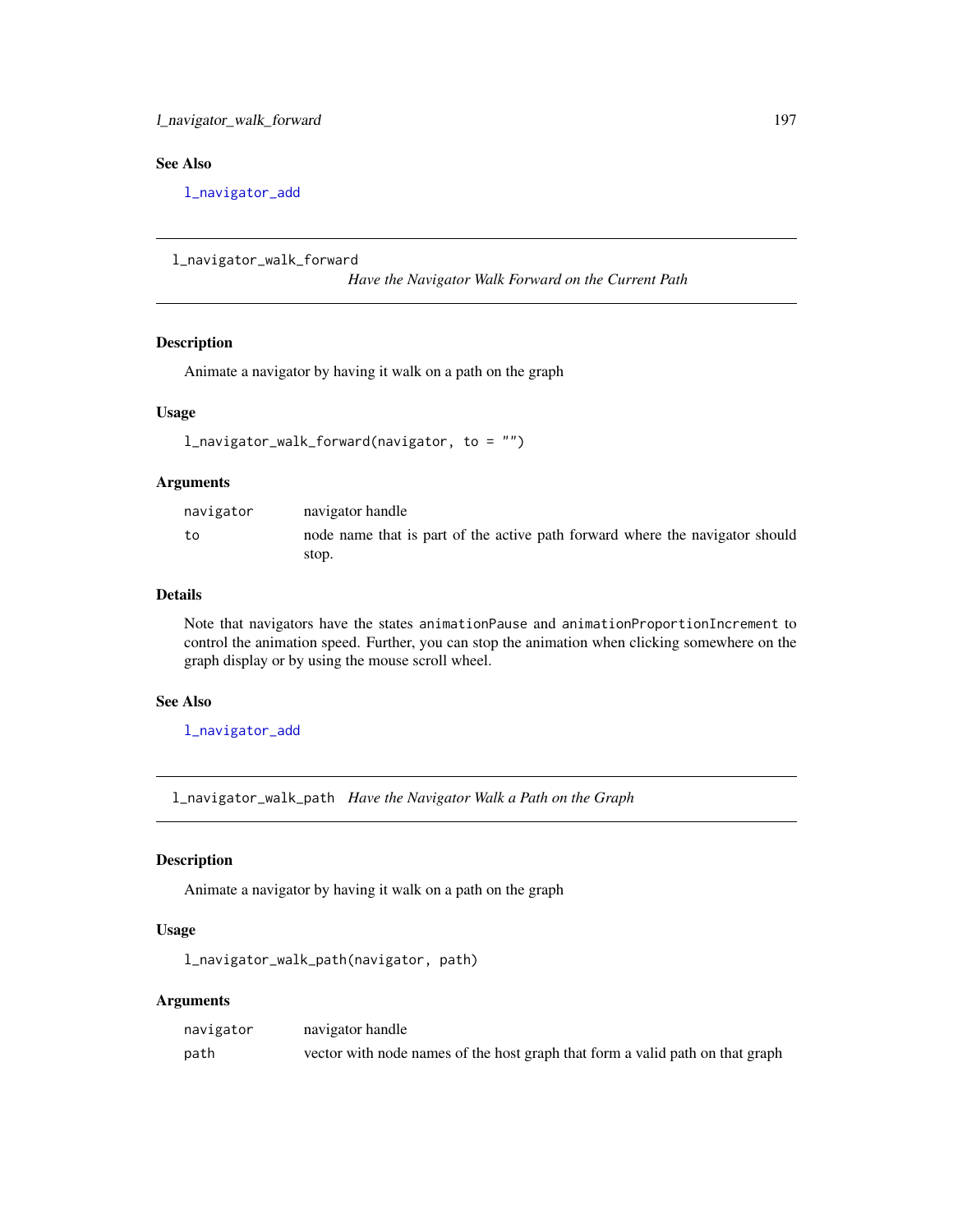# See Also

[l\\_navigator\\_add](#page-192-0)

l\_nDimStateNames *N dimensional state names access*

# Description

Get all n dimensional state names

# Usage

l\_nDimStateNames(loon\_plot)

# Arguments

loon\_plot A loon widget or the class name of a loon plot

# Examples

```
if(interactive()){
p \leftarrow l\_plot()l_nDimStateNames(p)
l_nDimStateNames("l_plot")
```
# }

l\_nestedTclList2Rlist *Convert a Nested Tcl List to an R List*

# Description

Helper function to work with R and Tcl

# Usage

```
l_nestedTclList2Rlist(tclobj, transform = function(x) {
   as.numeric(x)
})
```
# Arguments

| tclobj    | a tel object as returned by tcl or . Tcl.                      |
|-----------|----------------------------------------------------------------|
| transform | a function to transfrom the string output to another data type |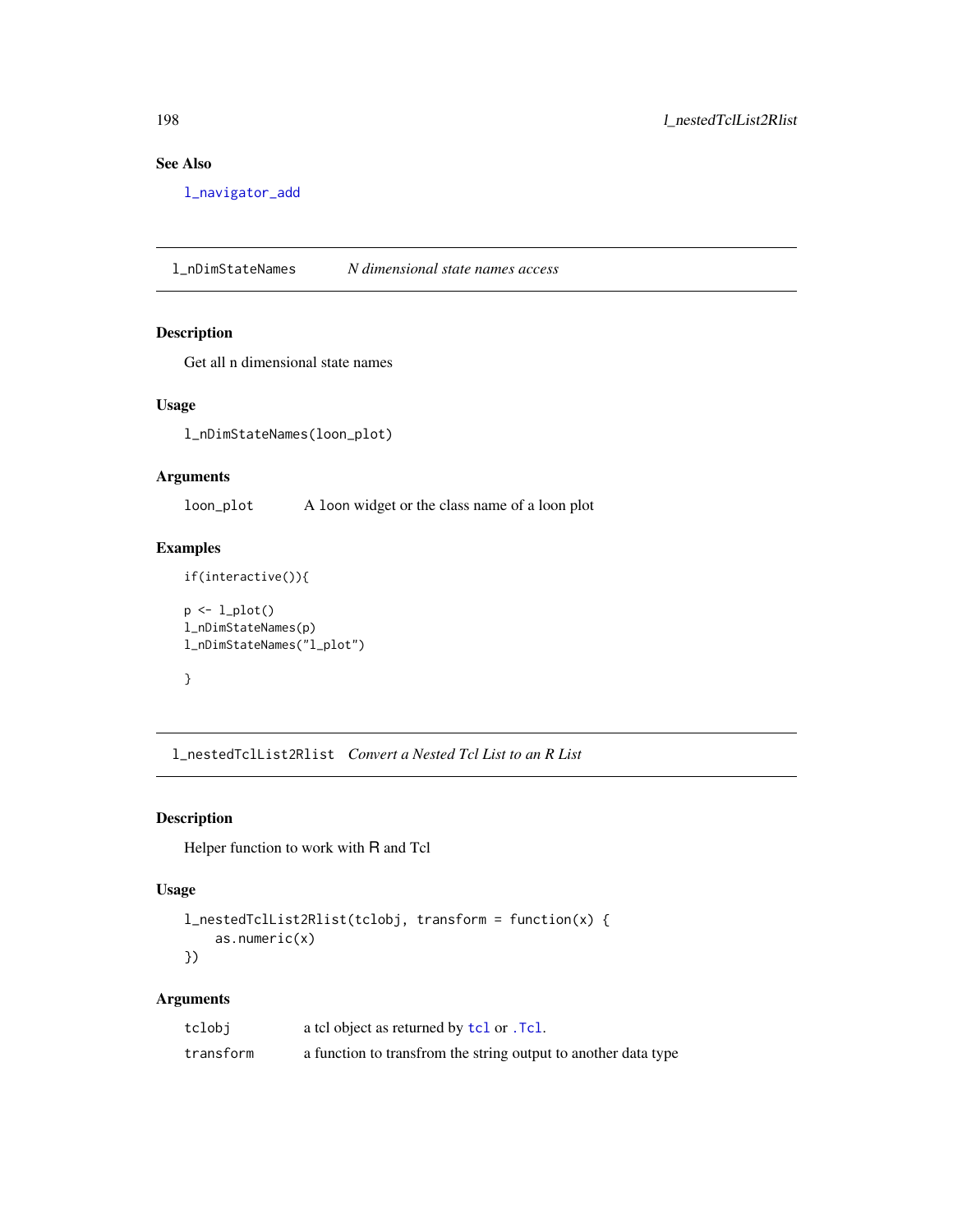l\_ng\_plots 199

# Value

a nested R list

# See Also

[l\\_Rlist2nestedTclList](#page-231-0)

# Examples

```
tclobj <- .Tcl('set a {{1 2 3} {2 3 4 4} {3 5 3 3}}')
l_nestedTclList2Rlist(tclobj)
```
<span id="page-198-0"></span>

| l_ng_plots | 2d navigation graph setup with with dynamic node fitering using a |  |  |  |  |  |
|------------|-------------------------------------------------------------------|--|--|--|--|--|
|            | scatterplot matrix                                                |  |  |  |  |  |

# Description

Generic function to create a navigation graph environment where user can filter graph nodes by selecting 2d spaces based on 2d measures displayed in a scatterplot matrix.

# Usage

l\_ng\_plots(measures, ...)

#### Arguments

| measures | object with measures are stored |
|----------|---------------------------------|
| $\cdots$ | argument passed on to methods   |

# Details

For more information run: l\_help("learn\_R\_display\_graph.html#l\_ng\_plots")

## See Also

[l\\_ng\\_plots.default](#page-199-0), [l\\_ng\\_plots.measures](#page-200-0), [l\\_ng\\_plots.scagnostics](#page-202-0), [measures1d](#page-259-0), [measures2d](#page-260-0), [scagnostics2d](#page-268-0), [l\\_ng\\_ranges](#page-203-0)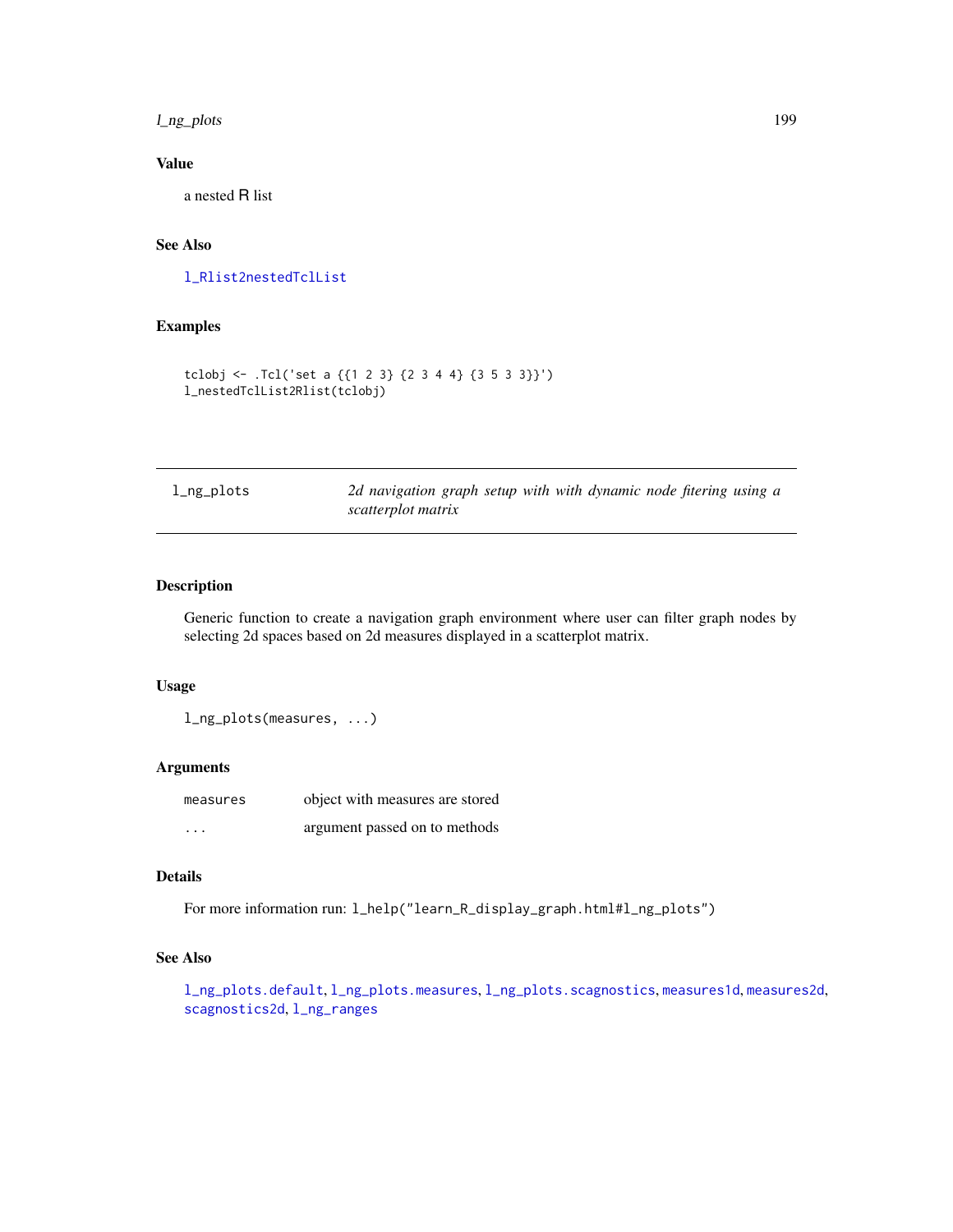<span id="page-199-0"></span>

Measures object is a matrix or data.frame with measures (columns) for variable pairs (rows) and rownames of the two variates separated by separator

#### Usage

```
## Default S3 method:
l<sub>ng</sub>_plots(measures, data, separator = ":", ...)
```
#### Arguments

| measures  | matrix or data. frame with measures (columns) for variable pairs (rows) and row-<br>names of the two variates separated by separator |
|-----------|--------------------------------------------------------------------------------------------------------------------------------------|
| data      | data frame for scatterplot                                                                                                           |
| separator | a string that separates the variable pair string into the individual variables                                                       |
| $\ddotsc$ | arguments passed on to configure the scatterplot                                                                                     |

### Details

For more information run: l\_help("learn\_R\_display\_graph.html#l\_ng\_plots")

### Value

named list with plots-, graph-, plot-, navigator-, and context handle. The list also contains the environment of the the function call in env.

# See Also

[l\\_ng\\_plots](#page-198-0), [l\\_ng\\_plots.measures](#page-200-0), [l\\_ng\\_plots.scagnostics](#page-202-0), [measures1d](#page-259-0), [measures2d](#page-260-0), [scagnostics2d](#page-268-0), [l\\_ng\\_ranges](#page-203-0)

# Examples

```
if(interactive()){
## Not run:
n < - 100dat <- data.frame(
   A = rnorm(n), B = rnorm(n), C = rnorm(n),D = rnorm(n), E = rnorm(n)\mathcal{L}m2d <- data.frame(
```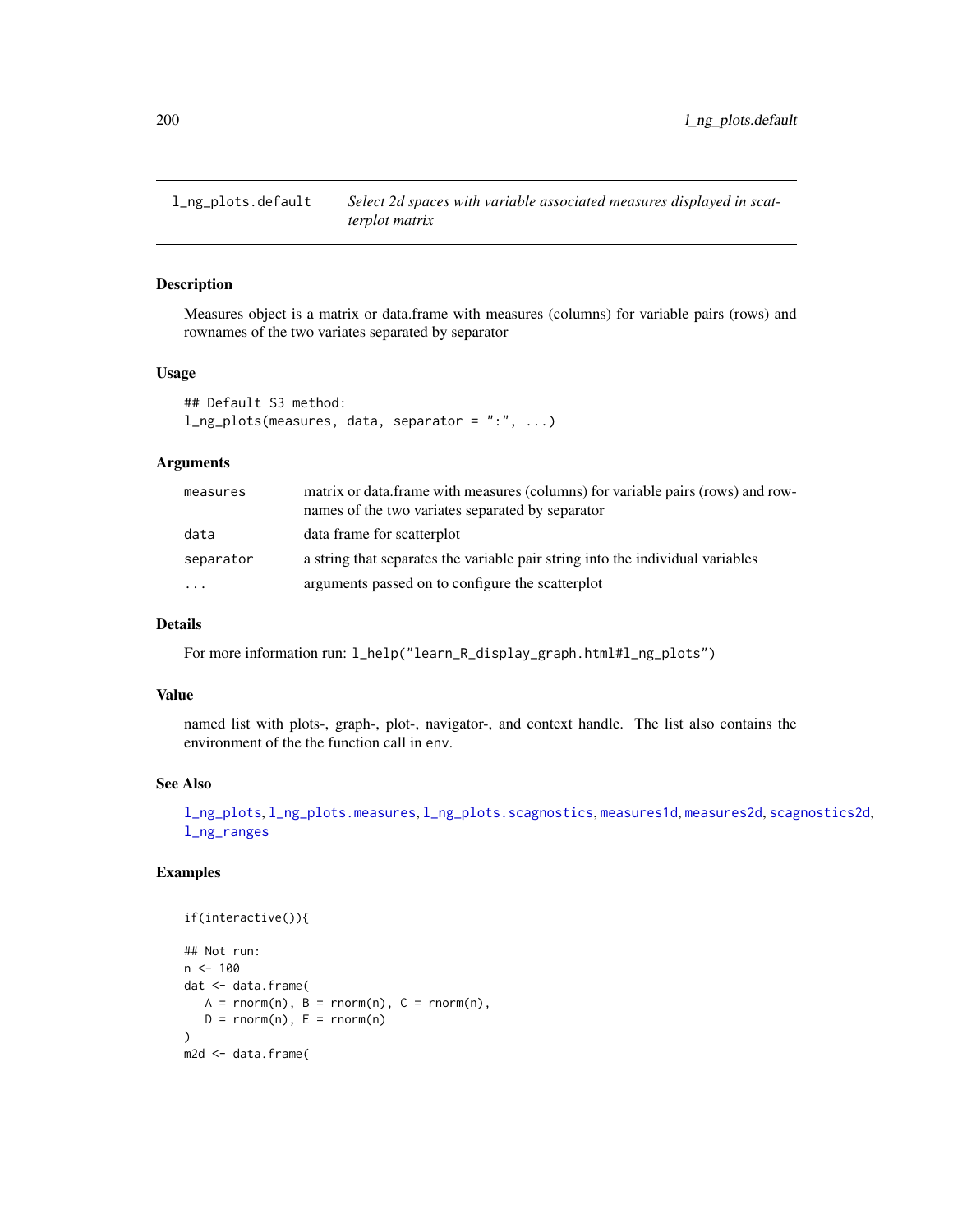```
cov = with(data, c(cov(A,B), cov(A,C), cov(B,D), cov(D,E), cov(A,E))),measure<sub>1</sub> = c(1, 3, 2, 1, 4),
    row.names = c('A:B', 'A:C', 'B:D', 'D:E', 'A:E')
)
# or m2d <- as.matrix(m2d)
nav <- l_ng_plots(measures=m2d, data=dat)
# only one measure
m < - m2d[, 1]names(m) <- row.names(m2d)
nav <- l_ng_plots(measures=m, data=dat)
m2d[c(1,2),1]
# one d measures
m1d <- data.frame(
    mean = sapply(dat, mean),
    median = sapply(dat, median),
    sd = sapply(dat, sd),
     q1 = sapply(dat, function(x)quantile(x, probs=0.25)),
     q3 = sapply(dat, function(x)quantile(x, probs=0.75)),
     row.names = names(dat)
)
nav <- l_ng_plots(m1d, dat)
## more involved
q1 <- function(x)as.vector(quantile(x, probs=0.25))
# be careful that the vector names are correct
nav <- l_ng_plots(sapply(oliveAcids, q1), oliveAcids)
## End(Not run)
}
```
<span id="page-200-0"></span>l\_ng\_plots.measures *2d Navigation Graph Setup with dynamic node fitering using a scatterplot matrix*

# Description

Measures object is of class measures. When using measure objects then the measures can be dynamically re-calculated for a subset of the data.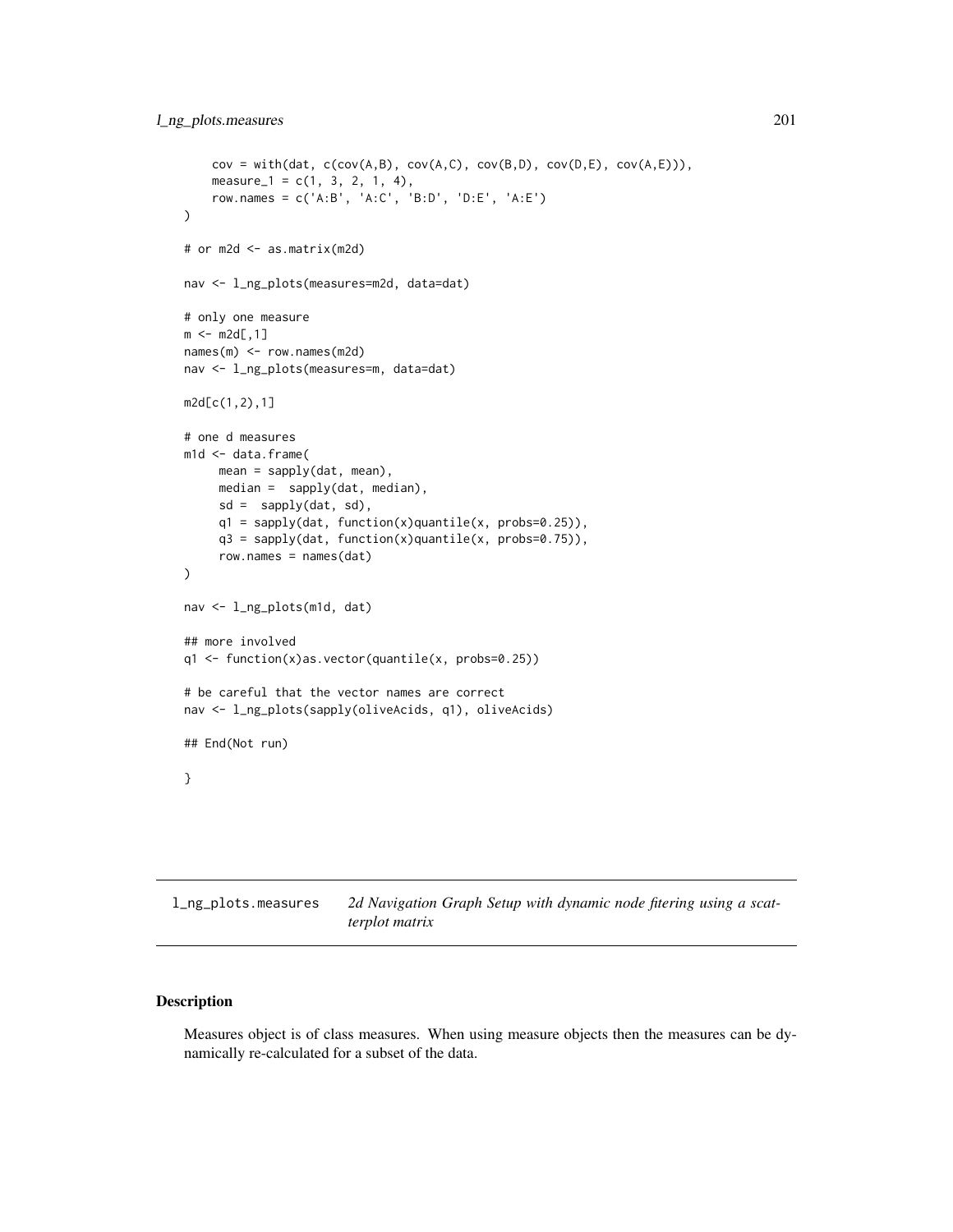#### Usage

```
## S3 method for class 'measures'
l_ng_plots(measures, ...)
```
### Arguments

| measures | object of class measures, see measures1d, measures2d. |
|----------|-------------------------------------------------------|
| $\cdots$ | arguments passed on to configure the scatterplot      |

#### Details

Note that we provide the [scagnostics2d](#page-268-0) function to create a measures object for the scagnostics measures.

For more information run: l\_help("learn\_R\_display\_graph.html#l\_ng\_plots")

### Value

named list with plots-, graph-, plot-, navigator-, and context handle. The list also contains the environment of the the function call in env.

#### See Also

[measures1d](#page-259-0), [measures2d](#page-260-0), [scagnostics2d](#page-268-0), [l\\_ng\\_plots](#page-198-0), [l\\_ng\\_ranges](#page-203-0)

## Examples

```
if(interactive()){
## Not run:
# 2d measures
scags <- scagnostics2d(oliveAcids, separator='**')
scags()
ng <- l_ng_plots(scags, color=olive$Area)
# 1d measures
scale@1 \leftarrow function(x){ (x-min(x))}/diff(range(x)) }m1d <- measures1d(sapply(iris[,-5], scale01),
     mean=mean, median=median, sd=sd,
     q1=function(x)as.vector(quantile(x, probs=0.25)),
     q3=function(x)as.vector(quantile(x, probs=0.75)))
m1d()
nav <- l_ng_plots(m1d, color=iris$Species)
# with only one measure
```
# with two measures nav <- l\_ng\_plots(measures1d(oliveAcids, sd=sd, mean=mean))

nav <- l\_ng\_plots(measures1d(oliveAcids, sd))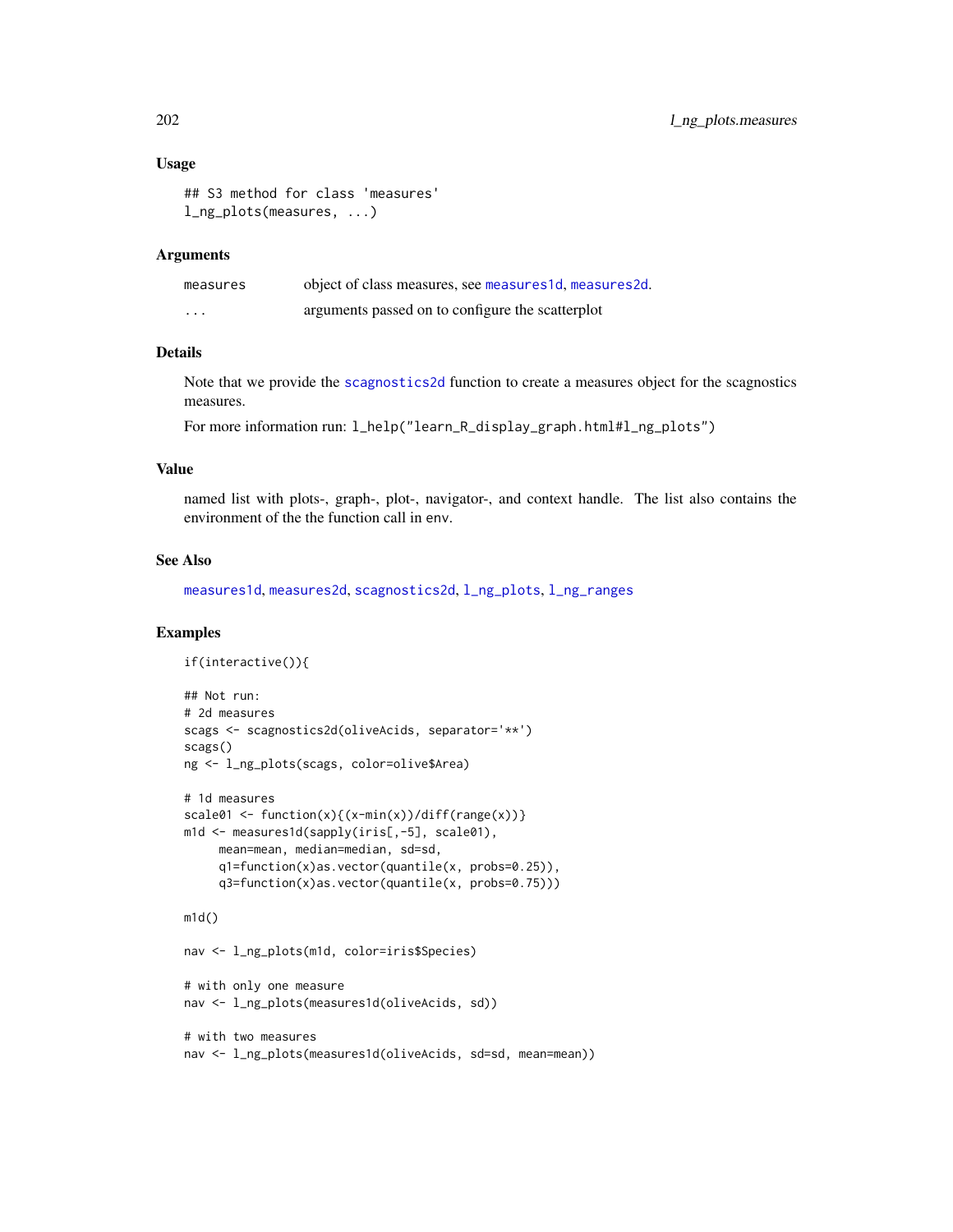## End(Not run)

}

```
l_ng_plots.scagnostics
```
*2d Navigation Graph Setup with dynamic node fitering based on scagnostic measures and by using a scatterplot matrix*

### Description

This method is useful when working with objects from the [scagnostics](#page-0-0) function from the scagnostics R package. In order to dynamically re-calcultate the scagnostic measures for a subset of the data use the [scagnostics2d](#page-268-0) measures creature function.

#### Usage

```
## S3 method for class 'scagnostics'
l_ng_plots(measures, data, separator = ":", ...)
```
#### Arguments

| measures             | objects from the scagnostics function from the scagnostics R package           |
|----------------------|--------------------------------------------------------------------------------|
| data                 | data frame for scatterplot                                                     |
| separator            | a string that separates the variable pair string into the individual variables |
| $\ddot{\phantom{0}}$ | arguments passed on to configure the scatterplot                               |

# Value

named list with plots-, graph-, plot-, navigator-, and context handle. The list also contains the environment of the the function call in env.

### See Also

[l\\_ng\\_plots](#page-198-0), [l\\_ng\\_plots.default](#page-199-0), [l\\_ng\\_plots.measures](#page-200-0), [measures1d](#page-259-0), [measures2d](#page-260-0), [scagnostics2d](#page-268-0), [l\\_ng\\_ranges](#page-203-0)

### Examples

```
if(interactive()){
```

```
## Not run:
library(scagnostics)
  scags <- scagnostics::scagnostics(oliveAcids)
  l_ng_plots(scags, oliveAcids, color=olive$Area)
```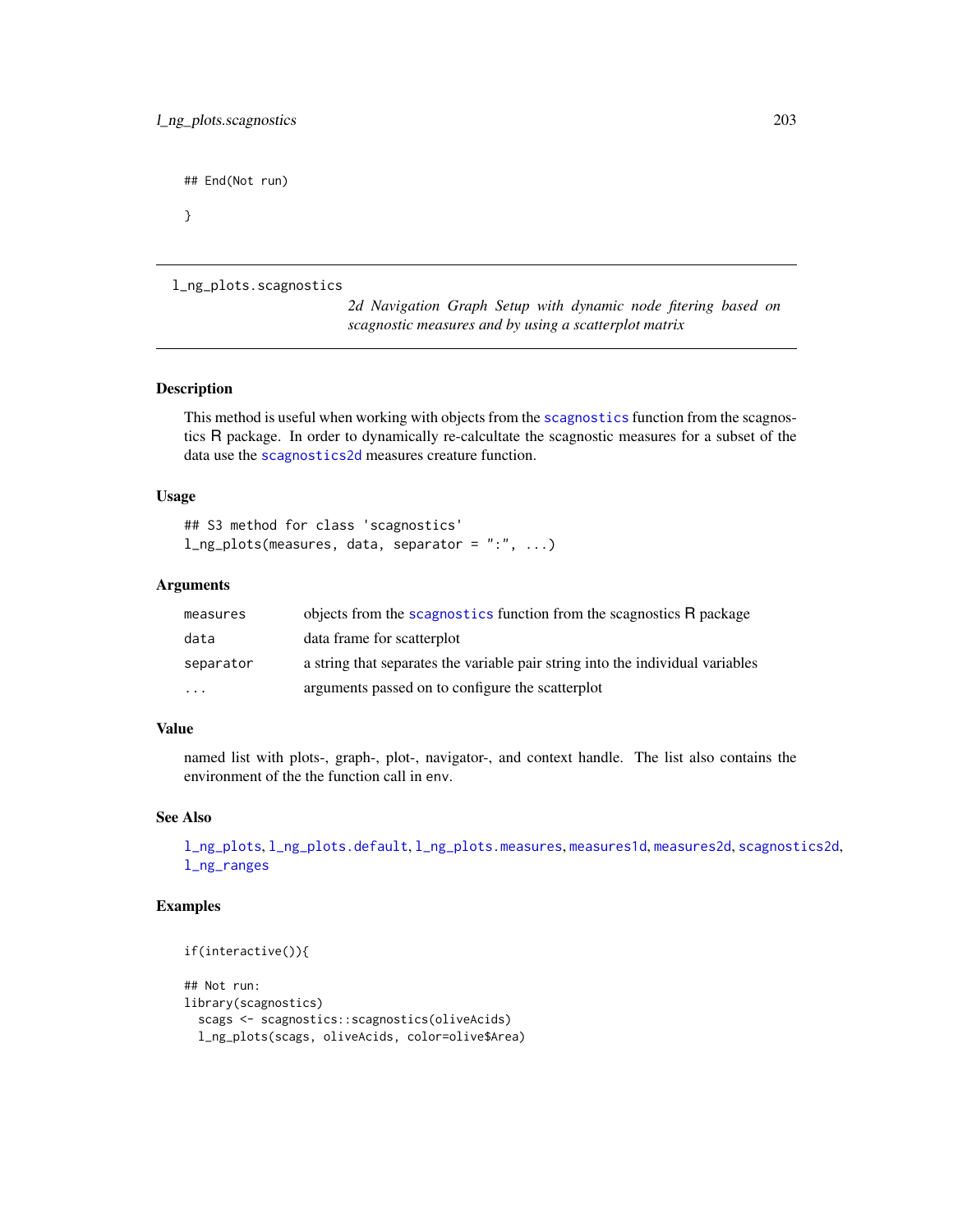```
## End(Not run)
```
}

<span id="page-203-0"></span>l\_ng\_ranges *2d navigation graph setup with with dynamic node fitering using a slider*

### Description

Generic function to create a navigation graph environment where user can filter graph nodes using as slider to select 2d spaces based on 2d measures.

#### Usage

l\_ng\_ranges(measures, ...)

#### Arguments

| measures | object with measures are stored |
|----------|---------------------------------|
| $\cdot$  | argument passed on to methods   |

# Details

For more information run: l\_help("learn\_R\_display\_graph.html#l\_ng\_ranges")

# See Also

[l\\_ng\\_ranges.default](#page-203-1), [l\\_ng\\_ranges.measures](#page-205-0), [l\\_ng\\_ranges.scagnostics](#page-206-0), [measures1d](#page-259-0), [measures2d](#page-260-0), [scagnostics2d](#page-268-0), [l\\_ng\\_ranges](#page-203-0)

<span id="page-203-1"></span>l\_ng\_ranges.default *Select 2d spaces with variable associated measures using a slider*

#### Description

Measures object is a matrix or data.frame with measures (columns) for variable pairs (rows) and rownames of the two variates separated by separator

#### Usage

```
## Default S3 method:
l_ng_ranges(measures, data, separator = ":", ...)
```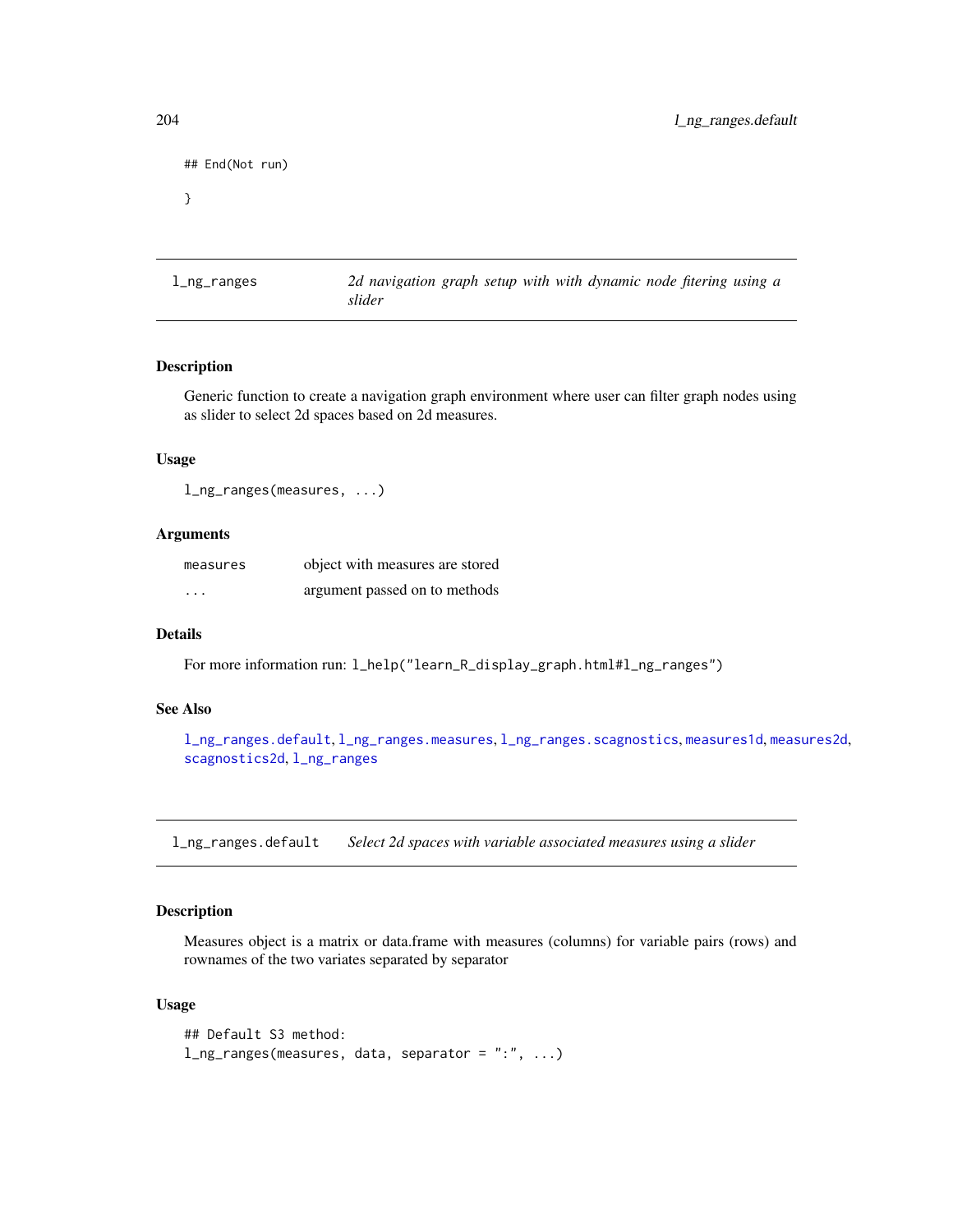#### Arguments

| measures  | matrix or data. frame with measures (columns) for variable pairs (rows) and row-<br>names of the two variates separated by separator |
|-----------|--------------------------------------------------------------------------------------------------------------------------------------|
| data      | data frame for scatterplot                                                                                                           |
| separator | a string that separates the variable pair string into the individual variables                                                       |
| $\ddotsc$ | arguments passed on to configure the scatterplot                                                                                     |

### Details

For more information run: l\_help("learn\_R\_display\_graph.html#l\_ng\_ranges")

### Value

named list with plots-, graph-, plot-, navigator-, and context handle. The list also contains the environment of the the function call in env.

## See Also

[l\\_ng\\_ranges](#page-203-0), [l\\_ng\\_ranges.measures](#page-205-0), [l\\_ng\\_ranges.scagnostics](#page-206-0), [measures1d](#page-259-0), [measures2d](#page-260-0), [scagnostics2d](#page-268-0), [l\\_ng\\_ranges](#page-203-0)

#### Examples

```
if (interactive()){
# Simple example with generated data
n < - 100dat <- data.frame(
  A = rnorm(n), B = rnorm(n), C = rnorm(n),D = rnorm(n), E = rnorm(n))
m2d <- data.frame(
    cor = with(data, c(cor(A,B), cor(A,C), cor(B,D), cor(D,E), cor(A,E))),my_measure = c(1, 3, 2, 1, 4),
    row.names = c('A:B', 'A:C', 'B:D', 'D:E', 'A:E')
\mathcal{L}# or m2d <- as.matrix(m2d)
nav <- l_ng_ranges(measures=m2d, data=dat)
# With 1d measures
m1d <- data.frame(
    mean = sapply(data, mean),median = sapply(dat, median),
     sd = sapply(dat, sd),
    q1 = sapply(dat, function(x)quantile(x, probs=0.25)),
    q3 = sapply(dat, function(x)quantile(x, probs=0.75)),
    row.names = names(dat)
)
```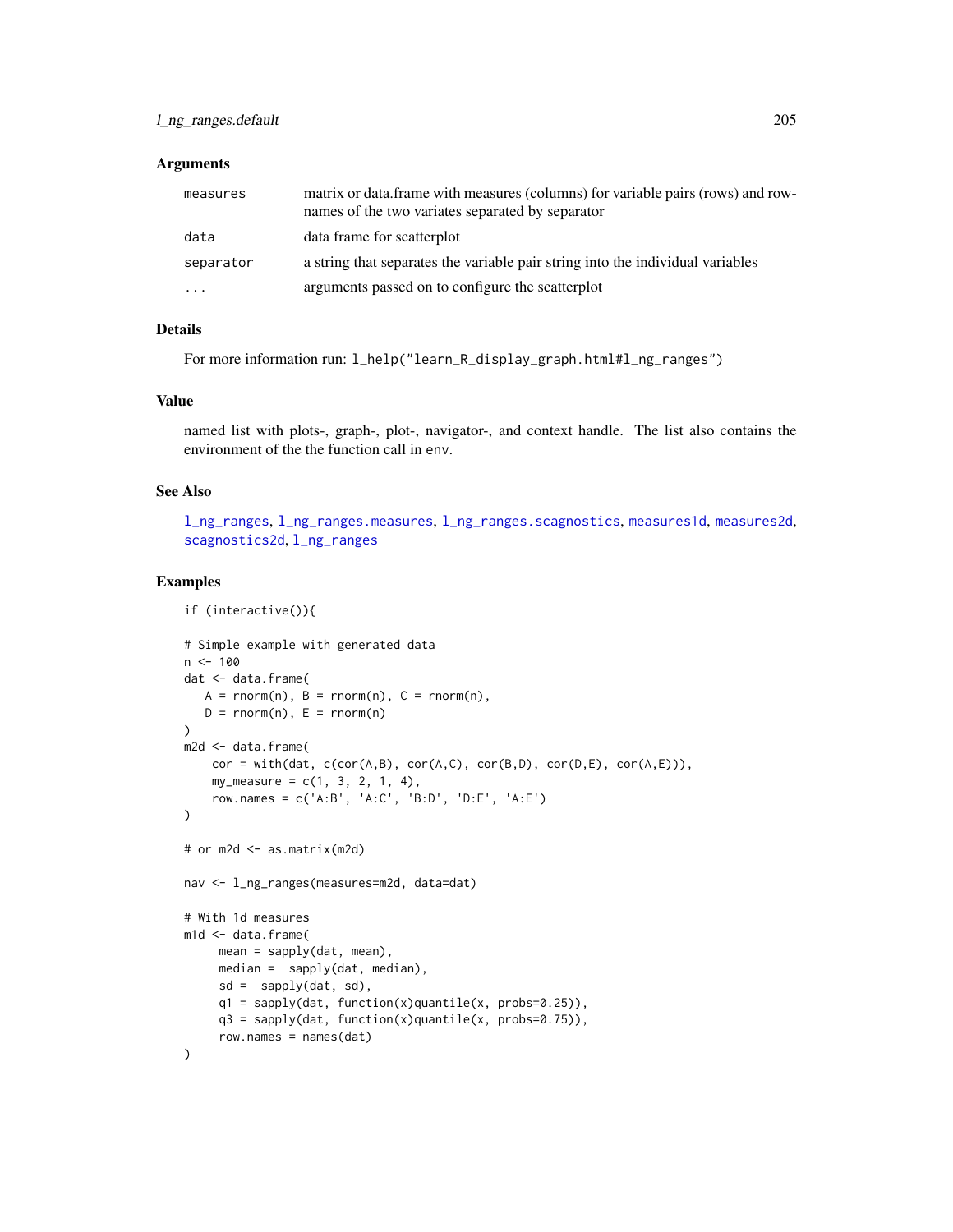```
nav <- l_ng_ranges(m1d, dat)
}
```
<span id="page-205-0"></span>l\_ng\_ranges.measures *2d Navigation Graph Setup with dynamic node fitering using a slider*

### Description

Measures object is of class measures. When using measure objects then the measures can be dynamically re-calculated for a subset of the data.

# Usage

## S3 method for class 'measures' l\_ng\_ranges(measures, ...)

### Arguments

| measures | object of class measures, see measures1d, measures2d. |
|----------|-------------------------------------------------------|
| .        | arguments passed on to configure the scatterplot      |

#### Details

Note that we provide the [scagnostics2d](#page-268-0) function to create a measures object for the scagnostics measures.

For more information run: l\_help("learn\_R\_display\_graph.html#l\_ng\_ranges")

## Value

named list with plots-, graph-, plot-, navigator-, and context handle. The list also contains the environment of the the function call in env.

### See Also

[measures1d](#page-259-0), [measures2d](#page-260-0), [scagnostics2d](#page-268-0), [l\\_ng\\_ranges](#page-203-0), [l\\_ng\\_plots](#page-198-0)

# Examples

if (interactive()){

```
# 2d measures
# s <- scagnostics2d(oliveAcids)
# nav <- l_ng_ranges(s, color=olive$Area)
# 1d measures
scale01 <- function(x){(x-min(x))/diff(range(x))}
```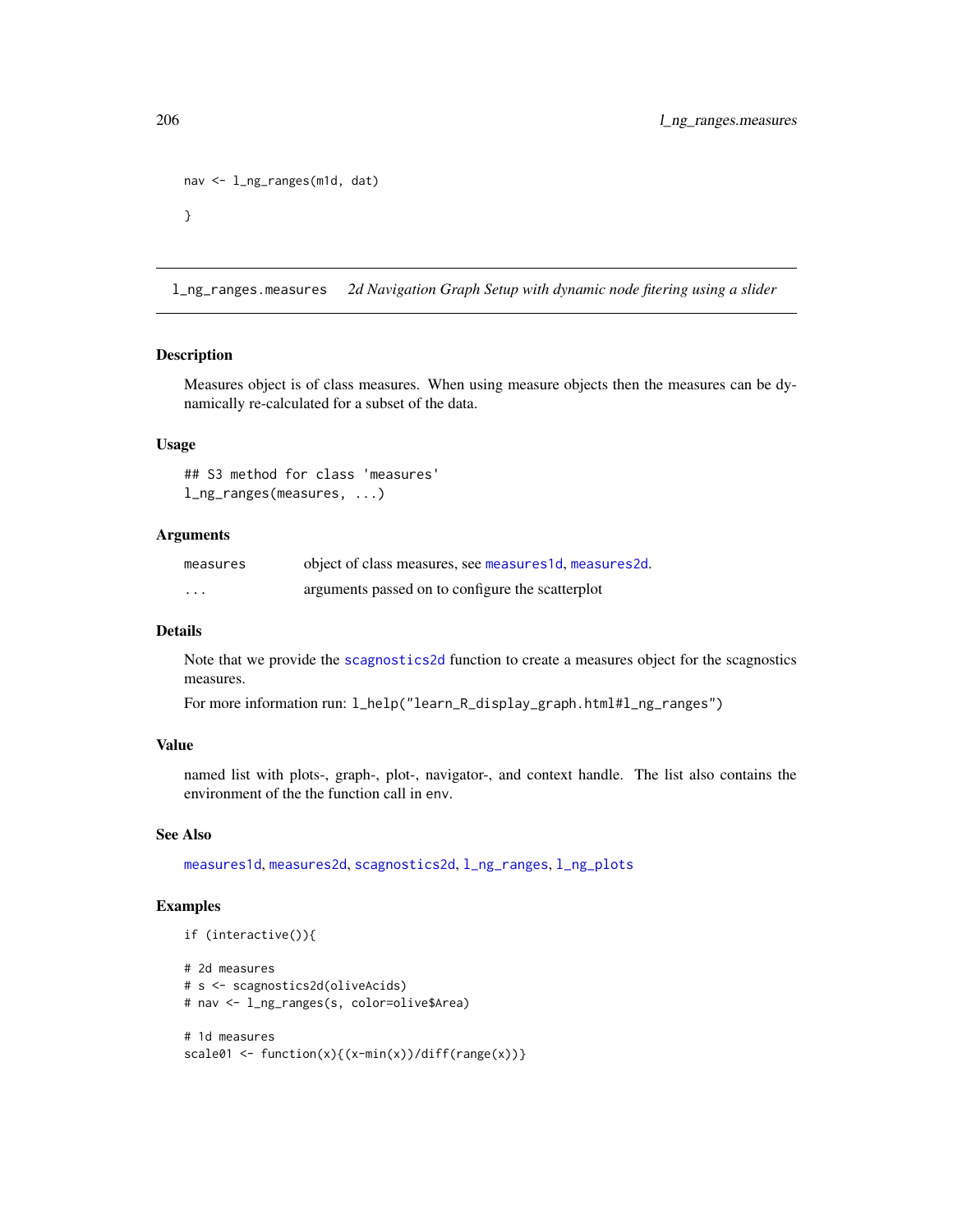```
m1d <- measures1d(sapply(iris[,-5], scale01),
     mean=mean, median=median, sd=sd,
     q1=function(x)as.vector(quantile(x, probs=0.25)),
     q3=function(x)as.vector(quantile(x, probs=0.75)))
m1d()
nav <- l_ng_ranges(m1d, color=iris$Species)
}
```
<span id="page-206-0"></span>l\_ng\_ranges.scagnostics

*2d Navigation Graph Setup with dynamic node fitering based on scagnostic measures and using a slider*

## Description

This method is useful when working with objects from the [scagnostics](#page-0-0) function from the scagnostics R package. In order to dynamically re-calcultate the scagnostic measures for a subset of the data use the [scagnostics2d](#page-268-0) measures creature function.

### Usage

## S3 method for class 'scagnostics'  $l$ <sub>ng</sub> $r$ anges(measures, data, separator = ":", ...)

#### Arguments

| measures  | objects from the scagnostics function from the scagnostics R package           |
|-----------|--------------------------------------------------------------------------------|
| data      | data frame for scatterplot                                                     |
| separator | a string that separates the variable pair string into the individual variables |
| $\ddotsc$ | arguments passed on to configure the scatterplot                               |

#### Details

For more information run: l\_help("learn\_R\_display\_graph.html#l\_ng\_ranges")

#### Value

named list with plots-, graph-, plot-, navigator-, and context handle. The list also contains the environment of the the function call in env.

#### See Also

[l\\_ng\\_ranges](#page-203-0), [l\\_ng\\_ranges.default](#page-203-1), [l\\_ng\\_ranges.measures](#page-205-0), [measures1d](#page-259-0), [measures2d](#page-260-0), [scagnostics2d](#page-268-0), [l\\_ng\\_ranges](#page-203-0)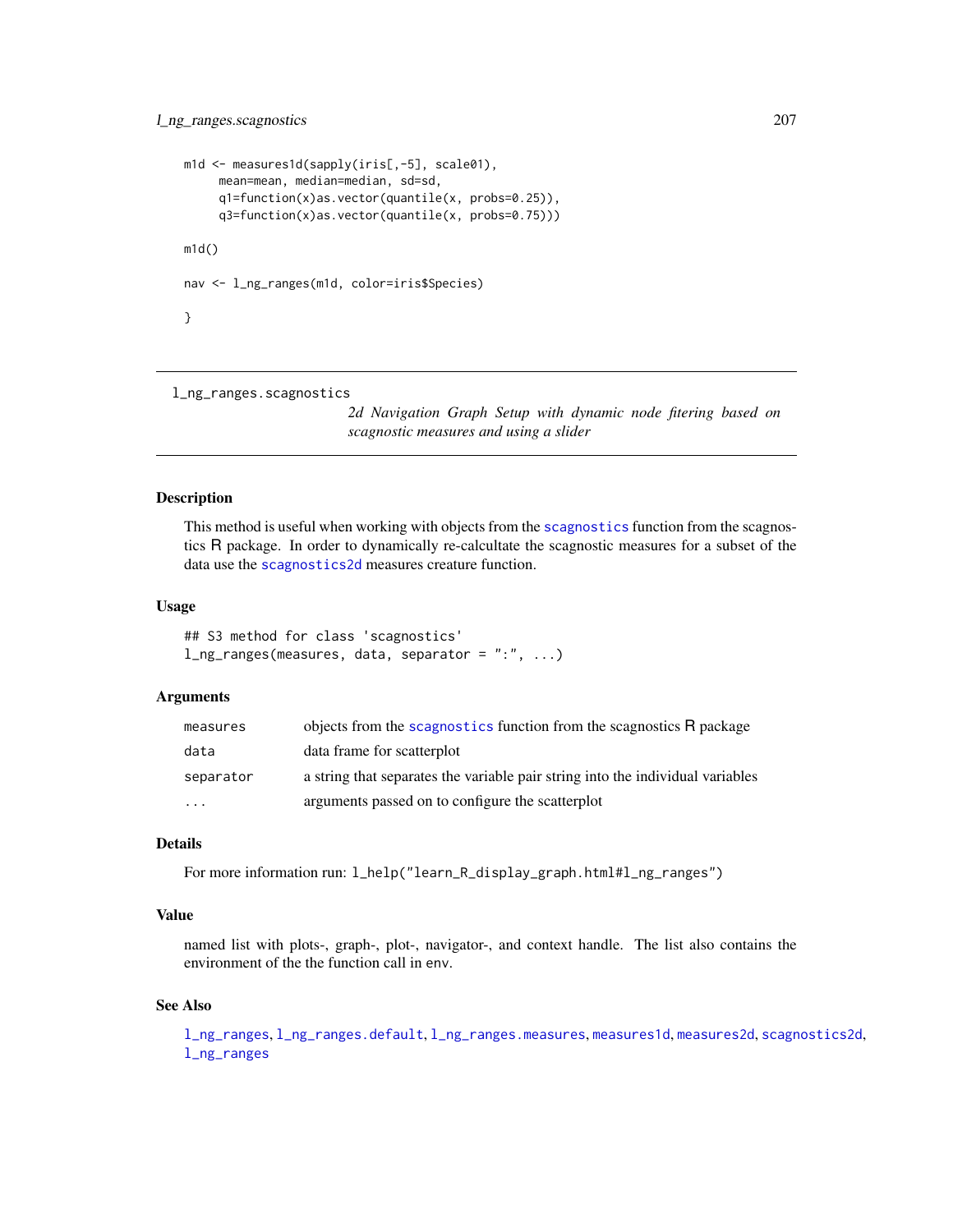208 l\_pairs and the contract of the contract of the contract of the contract of the contract of the contract of the contract of the contract of the contract of the contract of the contract of the contract of the contract o

# Examples

```
## Not run:
if (requireNamespace("scagnostics", quietly = TRUE)) {
  s <- scahnostics::scagnostics(oliveAcids)
  ng <- l_ng_ranges(s, oliveAcids, color=olive$Area)
}
## End(Not run)
```
<span id="page-207-0"></span>l\_pairs *An interactive scatterplot matrix*

# Description

Function creates a scatterplot matrix using loon's scatterplot widgets

# Usage

```
l_pairs(
  data,
  linkingGroup,
  linkingKey,
  showItemLabels = TRUE,
  itemLabel,
  showHistograms = FALSE,
  histLocation = c("edge", "diag"),
 histHeightProp = 1,
  histArgs = list(),
  showSerialAxes = FALSE,
  serialAxesArgs = list(),
  parent = NULL,
  ...
)
```
### Arguments

| data           | a data frame with numerical data to create the scatterplot matrix                                                                                           |
|----------------|-------------------------------------------------------------------------------------------------------------------------------------------------------------|
| linkingGroup   | string giving the linking Group for all plots. If missing, a default linking Group<br>will be determined from deparsing the data.                           |
| linkingKey     | a vector of strings to provide a linking identity for each row of the data data. frame.<br>If missing, a default linking Key will be $0:$ (nrows (data)-1). |
|                | showItemLabels TRUE, logical indicating whether its itemLabel pops up over a point when the<br>mouse hovers over it.                                        |
| itemLabel      | a vector of strings to be used as pop up information when the mouse hovers over<br>a point. If missing, the default itemLabel will be the row.names(data).  |
| showHistograms | logical (default FALSE) to show histograms of each variable or not                                                                                          |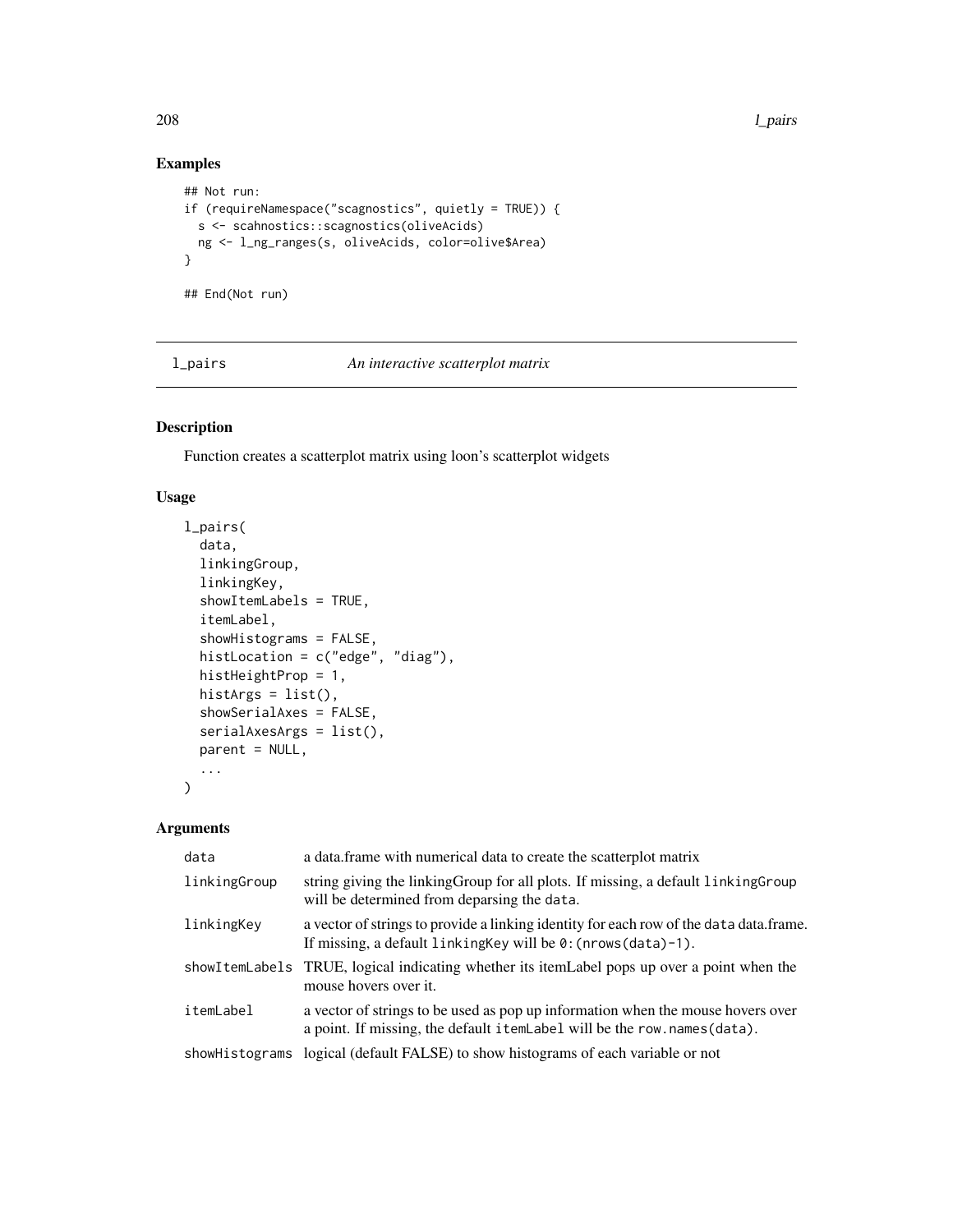#### l\_pairs 209

| histLocation | one "edge" or "diag", when showHistograms = TRUE                                                                                         |
|--------------|------------------------------------------------------------------------------------------------------------------------------------------|
|              | histHeightProp a positive number giving the height of the histograms as a proportion of the<br>height of the scatterplots                |
| histArgs     | additional arguments to modify the 'l hist' states                                                                                       |
|              | showSerialAxes logical (default FALSE) indication of whether to show a serial axes plot in the<br>bottom left of the pairs plot (or not) |
|              | serial Axes Args additional arguments to modify the 'l_serial axes' states                                                               |
| parent       | parent widget path                                                                                                                       |
| $\ddots$ .   | named arguments to modify the '1_plot' states of the scatterplots                                                                        |

#### Value

an 'l\_pairs' object (an 'l\_compound' object), being a list with named elements, each representing a separate interactive plot. The names of the plots should be self explanatory and a list of all plots can be accessed from the 'l\_pairs' object via 'l\_getPlots()'. All plots are linked by default (name taken from data set if not provided). Panning and zooming are constrained to work together within the scatterplot matrix (and histograms).

## See Also

[l\\_plot](#page-209-0) and [l\\_getPlots](#page-81-0)

### Examples

```
if(interactive()){
p <- l_pairs(iris[,-5], color=iris$Species, linkingGroup = "iris")
p <- l_pairs(iris[,-5], color=iris$Species, linkingGroup = "iris",
             showHistograms = TRUE, showSerialAxes = TRUE)
# plot names
names(p)
# Each plot must be accessed to make changes not managed through
# linking.
# E.g. to change the glyph on all scatterplots to open circles
for (plot in l_getPlots(p)) {
     if (is(plot, "l_plot")) {
         plot["glyph"] <- "ocircle"}
}
}
```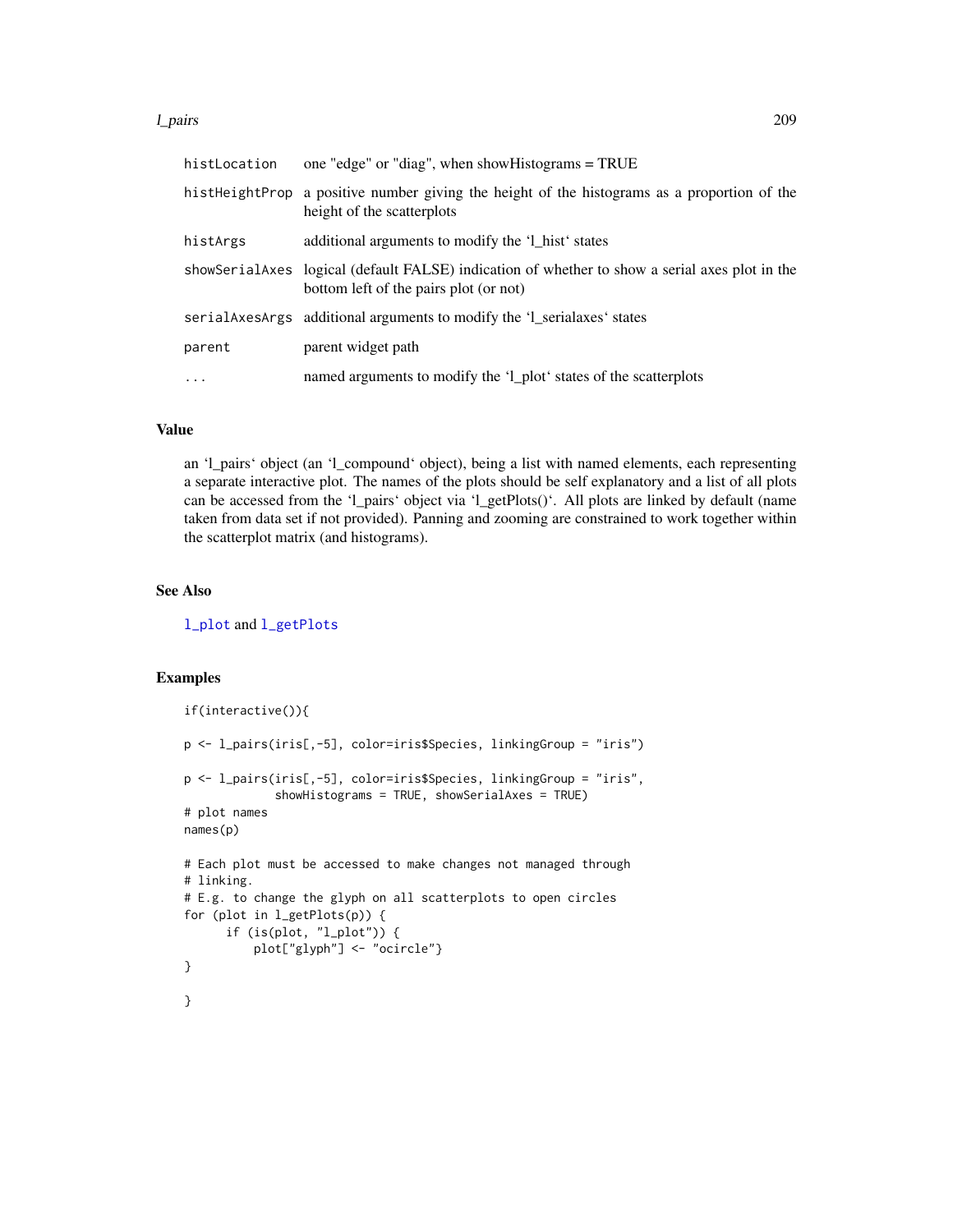<span id="page-209-0"></span>

l\_plot is a generic function for creating interactive visualization environments for R objects.

### Usage

 $l.plot(x, y, ...)$ 

### Arguments

| $\mathsf{X}$ | the coordinates of points in the $1$ -plot. Alternatively, a single plotting structure,<br>function, or any R object having an 1_plot method can be provided. |
|--------------|---------------------------------------------------------------------------------------------------------------------------------------------------------------|
| <b>V</b>     | the y coordinates of points in the $1$ -plot, optional if x is an appropriate struc-<br>ture.                                                                 |
| $\cdot$      | named arguments to modify plot states. See 1_info_states of any instantiated<br>1_plot for examples of names and values.                                      |

# Details

Like [plot](#page-0-0) in R, 1 plot is the generic plotting function for objects in loon. The default method [l\\_plot.default](#page-212-0) produces the interactive scatterplot in loon. This is the workhorse of 'loon' and is often a key part of many other displays (e.g. [l\\_pairs](#page-207-0) and [l\\_navgraph](#page-191-0)).

For example, the methods include  $l$ \_plot.default (the basic interactive scatterplot),  $l$ \_plot.density (layers output of [density](#page-0-0) in an empty scatterplot), [l\\_plot.map](#page-217-0) (layers a map in an empty scatterplot), and [l\\_plot.stl](#page-217-1) (a compound display of the output of [stl](#page-0-0)).

A complete list is had from methods(l\_plot).

To get started with loon it is recommended to follow the introductory loon vignette vignette(topic = "introduction",package = "loon") and to explore loon's website accessible via l\_help().

# Value

widget handle

# See Also

[l\\_plot\\_arguments](#page-224-0) and [l\\_plot.default](#page-212-0).

Other two-dimensional plotting functions: [l\\_plot.decomposed.ts\(](#page-210-0)), [l\\_plot.default\(](#page-212-0)), [l\\_plot.density\(](#page-215-0)), [l\\_plot.stl\(](#page-217-1))

Other loon interactive states: [l\\_info\\_states\(](#page-121-0)), [l\\_plot.default\(](#page-212-0)), [l\\_state\\_names\(](#page-253-0)), [names.loon\(](#page-262-0))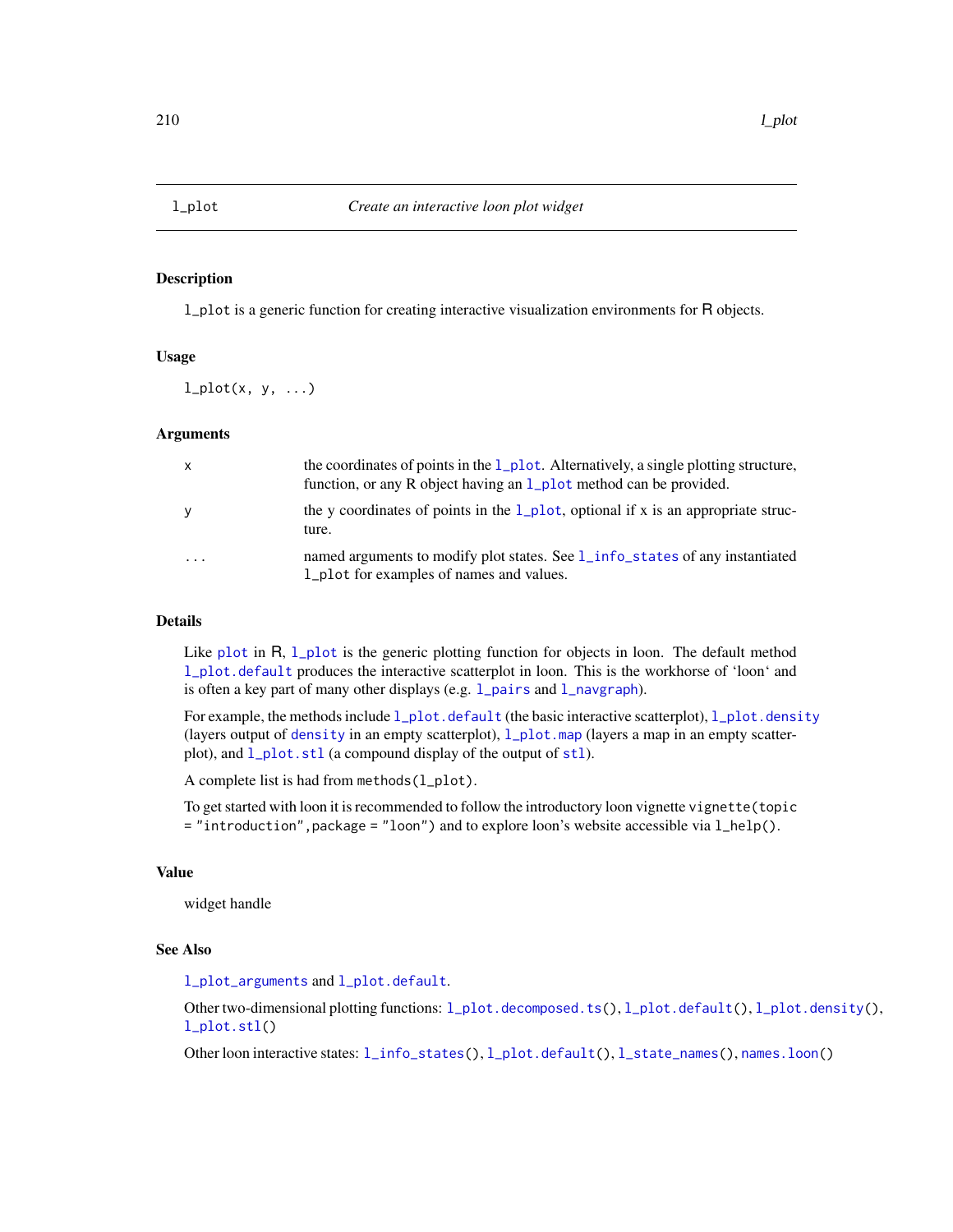# l\_plot.decomposed.ts 211

### Examples

```
if(interactive()){
# ordinary use
p <- with(iris, l_plot(Sepal.Width, Petal.Length, color=Species))
versi <- iris$Species == "versicolor"
p["glyph"][versi] <- "ctriangle"
# Get an R (grid) graphics plot of the current loon plot
plot(p)
# or with more control about grid parameters
grid.loon(p)
# or to save the grid data structure (grob) for later use
pg <- loonGrob(p)
# plot a density estimate
set.seed(314159)
ds <- density(rnorm(1000))
p \leftarrow 1\_plot(ds, title = "density estimate",xlabel = "x", ylabel = "density",
            showScales = TRUE)
plot(p)
}
```
<span id="page-210-0"></span>l\_plot.decomposed.ts *The* [l\\_plot](#page-209-0) *method for classical seasonal decomposition of a time series by moving averages (i.e. via* decompose()*)*

### Description

Creates a decomposed time series plot based on objects of class decomposed.ts

#### Usage

```
## S3 method for class 'decomposed.ts'
l_plot(
  x,
 y = NULL,xlabel = NULL,ylabel = NULL,
  title = NULL,
  tk_title = NULL,
  color = l_getOption("color"),
  size = 1_getOption("size"),
  lcolor = l_getOption("color"),
  linewidth = l_getOption("linewidth"),
```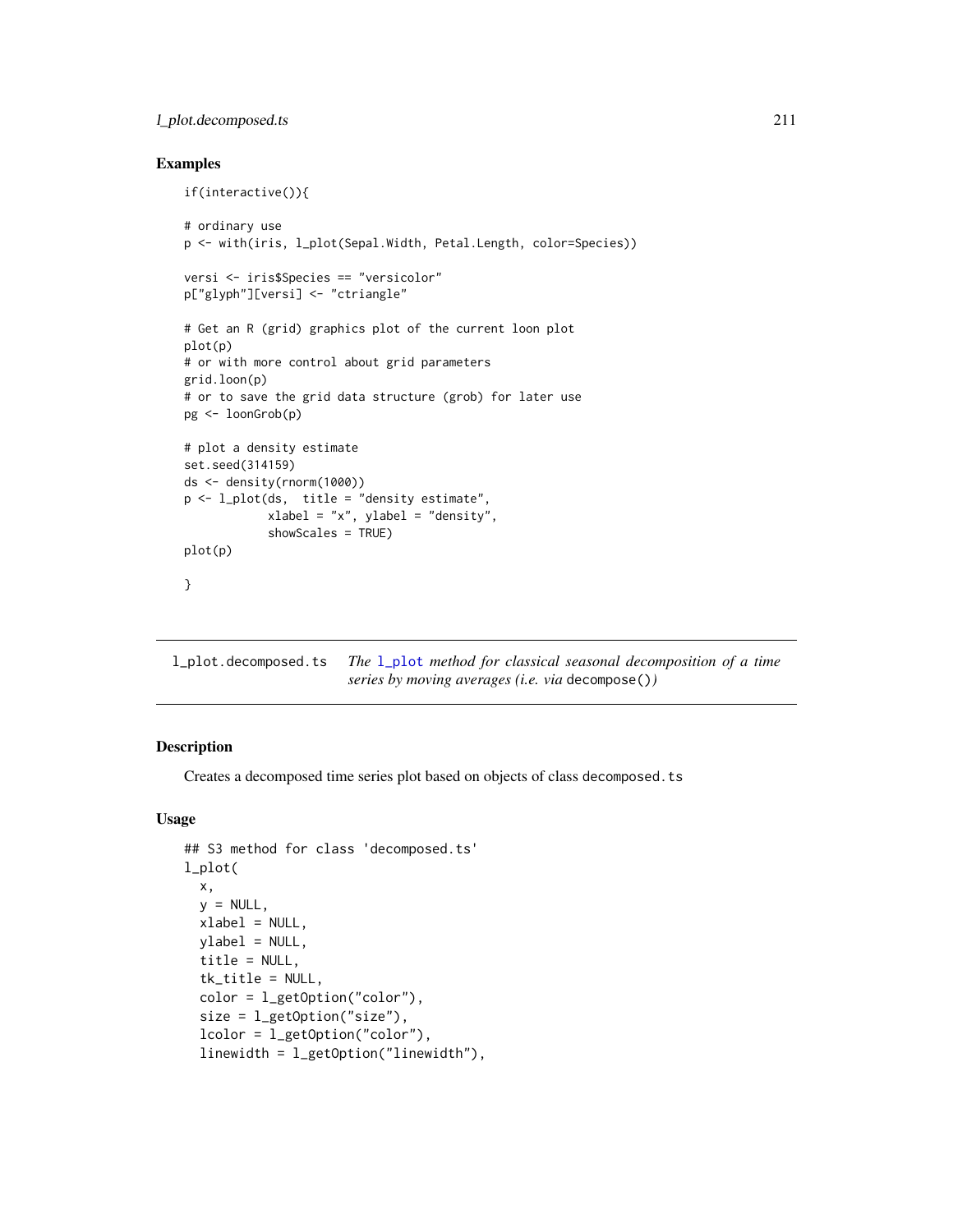```
linkingGroup = NULL,
  showScales = TRUE,
 showGuides = TRUE,
 showLabels = TRUE,
  ...
)
```
# Arguments

| $\boldsymbol{\mathsf{x}}$ | a decomposed. ts object                                                                                                                                                                                                                                                                                                                             |
|---------------------------|-----------------------------------------------------------------------------------------------------------------------------------------------------------------------------------------------------------------------------------------------------------------------------------------------------------------------------------------------------|
| У                         | NULL, ignored                                                                                                                                                                                                                                                                                                                                       |
| xlabel                    | the labels for the x axes. This is a length four character vector one for each: of<br>the original time series, the trend component, the seasonality component, and<br>the remainder. If of length 1, the label is repeated; if NULL, xlabel is "time".                                                                                             |
| vlabel                    | the labels for the vertical axes. This is a length four character vector one for<br>each: of the original time series, the trend component, the seasonality compo-<br>nent, and the remainder. If NULL, the default, ylabel will be c("data", "trend", "seasonality", "rema<br>if a character vector of length 1, the label is repeated four times. |
| title                     | an overall title for the entire display. If NULL (the default), the title will be<br>"Seasonal Trend Analysis".                                                                                                                                                                                                                                     |
| tk_title                  | provides an alternative window name to Tk's wm title. If NULL, stl will be<br>used.                                                                                                                                                                                                                                                                 |
| color                     | points colour of all time series. Default given by $l$ _getOption("color").                                                                                                                                                                                                                                                                         |
| size                      | points size of all time series. Default given by l_getOption("size").                                                                                                                                                                                                                                                                               |
| lcolor                    | line colour of all time series. Default given by $l_g$ etOption("color").                                                                                                                                                                                                                                                                           |
| linewidth                 | line width of all time series (incl. original and decomposed components. Default<br>given by l_getOption("linewidth").                                                                                                                                                                                                                              |
| linkingGroup              | name of linking group. If NULL, one is created from the data name and class<br>associated with stlOrDecomposedTS.                                                                                                                                                                                                                                   |
| showScales                | a logical as to whether to display the scales on all axes, default is TRUE.                                                                                                                                                                                                                                                                         |
| showGuides                | a logical as to whether to display background guide lines on all plots, default is<br>TRUE.                                                                                                                                                                                                                                                         |
| showLabels                | a logical as to whether to display axes labels on all plots, default is TRUE.                                                                                                                                                                                                                                                                       |
| $\cdots$                  | keyword value pairs passed off to 1_plot() which constructs each loon scatter-<br>plot component.                                                                                                                                                                                                                                                   |
|                           |                                                                                                                                                                                                                                                                                                                                                     |

# Value

A structure of class "l\_ts" containing four loon plots each representing a part of the decomposition by name: "original", "trend", "seasonal", and "remainder".

# See Also

Other two-dimensional plotting functions: [l\\_plot.default\(](#page-212-0)), [l\\_plot.density\(](#page-215-0)), [l\\_plot.stl\(](#page-217-1)), [l\\_plot\(](#page-209-0))

Other time series decomposition plotting functions: [l\\_plot.stl\(](#page-217-1)), [l\\_plot\\_ts\(](#page-228-0))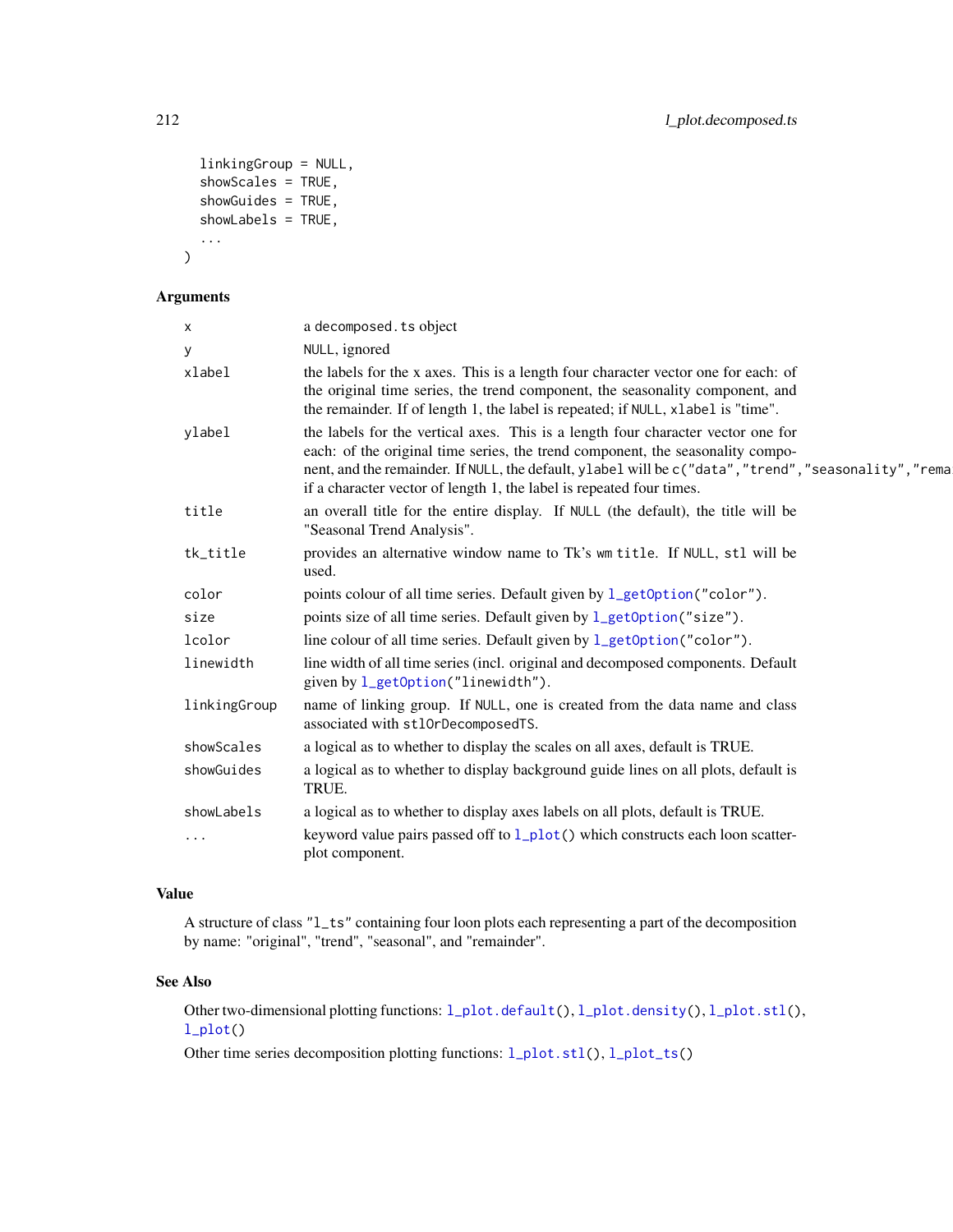# l\_plot.default 213

### Examples

```
if(interactive()){
decompose <- decompose(co2)
p <- l_plot(decompose, title = "Atmospheric carbon dioxide over Mauna Loa")
# names of plots in the display
names(p)
# names of states associated with the seasonality plot
names(p$seasonal)
# which can be set
p$seasonal['color'] <- "steelblue"
}
```
<span id="page-212-0"></span>l\_plot.default *The default* l\_plot *for plotting data*

### Description

Creates an interactive 2d scatterplot. Also, if no loon inspector is open then the l\_plot call will also open a loon inspector.

#### Usage

```
## Default S3 method:
l_plot(
  x,
  y = NULL,
 by = NULL,
  layout = c("grid", "wrap", "separate"),
  connectedScales = c("cross", "row", "column", "both", "x", "y", "none"),
  color = l_getOption("color"),
  glyph = l_getOption("glyph"),
  size = 1_getOption("size"),
  active = TRUE,selected = FALSE,
 xlabel,
 ylabel,
  title,
  showLabels = TRUE,
  showScales = FALSE,
  showGuides = TRUE,
  guidelines = l_getOption("guidelines"),
  guidesBackground = l_getOption("guidesBackground"),
  foreground = l_getOption("foreground"),
 background = l_getOption("background"),
 parent = NULL,
  ...
)
```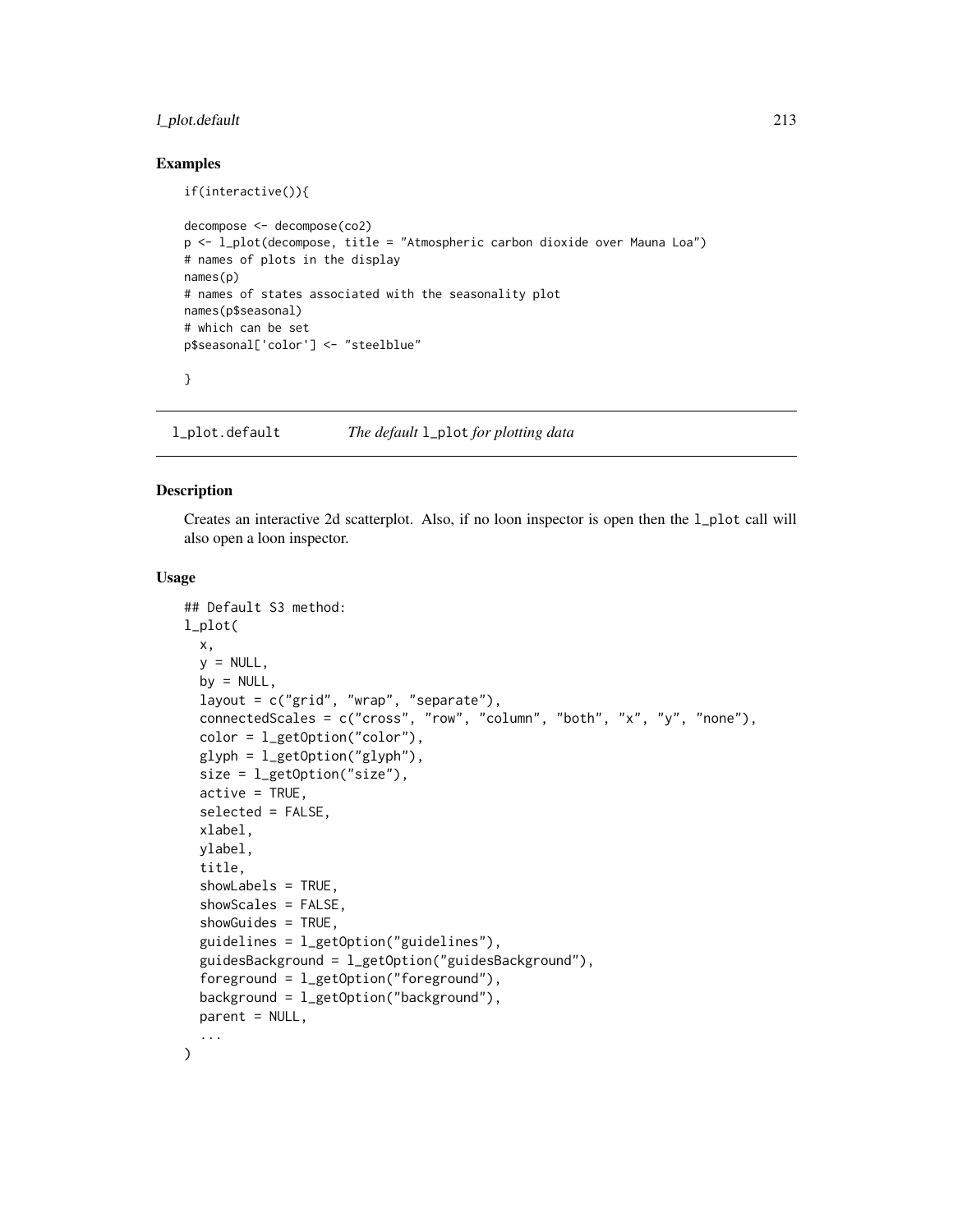# Arguments

| х               | the x and y arguments provide the x and y coordinates for the plot. Any reason-<br>able way of defining the coordinates is acceptable. See the function xy. coords<br>for details. If supplied separately, they must be of the same length.                                                                      |
|-----------------|------------------------------------------------------------------------------------------------------------------------------------------------------------------------------------------------------------------------------------------------------------------------------------------------------------------|
| У               | argument description is as for the x argument above.                                                                                                                                                                                                                                                             |
| by              | loon plot can be separated by some variables into multiple panels. This argument<br>can take a vector, a list of same lengths or a data. frame as input.                                                                                                                                                         |
| layout          | layout facets as 'grid', 'wrap' or 'separate'                                                                                                                                                                                                                                                                    |
| connectedScales |                                                                                                                                                                                                                                                                                                                  |
|                 | Determines how the scales of the facets are to be connected depending on which<br>layout is used. For each value of layout, the scales are connected as follows:                                                                                                                                                 |
|                 | • layout = "wrap": Across all facets, when connected Scales is                                                                                                                                                                                                                                                   |
|                 | $-$ "x", then only the "x" scales are connected                                                                                                                                                                                                                                                                  |
|                 | $-$ "y", then only the "y" scales are connected                                                                                                                                                                                                                                                                  |
|                 | - "both", both "x" and "y" scales are connected                                                                                                                                                                                                                                                                  |
|                 | - "none", neither "x" nor "y" scales are connected. For any other value,<br>only the "y" scale is connected.                                                                                                                                                                                                     |
|                 | • layout = "grid": Across all facets, when connectedScales is                                                                                                                                                                                                                                                    |
|                 | - "cross", then only the scales in the same row and the same column are<br>connected                                                                                                                                                                                                                             |
|                 | - "row", then both "x" and "y" scales of facets in the same row are con-<br>nected                                                                                                                                                                                                                               |
|                 | - "column", then both "x" and "y" scales of facets in the same column<br>are connected                                                                                                                                                                                                                           |
|                 | - "x", then all of the "x" scales are connected (regardless of column)                                                                                                                                                                                                                                           |
|                 | - "y", then all of the "y" scales are connected (regardless of row)                                                                                                                                                                                                                                              |
|                 | - "both", both "x" and "y" scales are connected in all facets                                                                                                                                                                                                                                                    |
|                 | - "none", neither "x" nor "y" scales are connected in any facets.                                                                                                                                                                                                                                                |
| color           | colours of points; colours are repeated until matching the number points. Default<br>is found using $l\_getOption("color")$ .                                                                                                                                                                                    |
| glyph           | shape of point; must be one of the primitive glyphs "circle", "ccircle", "ocircle",<br>"square", "csquare", "osquare", "triangle", "ctriangle", "otriangle", "diamond",<br>"cdiamond", or "odiamond". Prefixes "c" and "o" mean closed and open, respec-<br>tively. Default is found using l_getOption("glyph"). |
|                 | Non-primitive glyphs such as polygons, images, text, point ranges, and even<br>interactive glyphs like serial axes glyphs may be added, but only after the plot<br>has been created.                                                                                                                             |
| size            | size of the symbol (roughly in terms of area). Default is found using $l_getOption("size")$ .                                                                                                                                                                                                                    |
| active          | a logical determining whether points appear or not (default is TRUE for all points).<br>If a logical vector is given of length equal to the number of points, then it iden-<br>tifies which points appear (TRUE) and which do not (FALSE).                                                                       |
| selected        | a logical determining whether points appear selected at first (default is FALSE for<br>all points). If a logical vector is given of length equal to the number of points,<br>then it identifies which points are (TRUE) and which are not (FALSE).                                                               |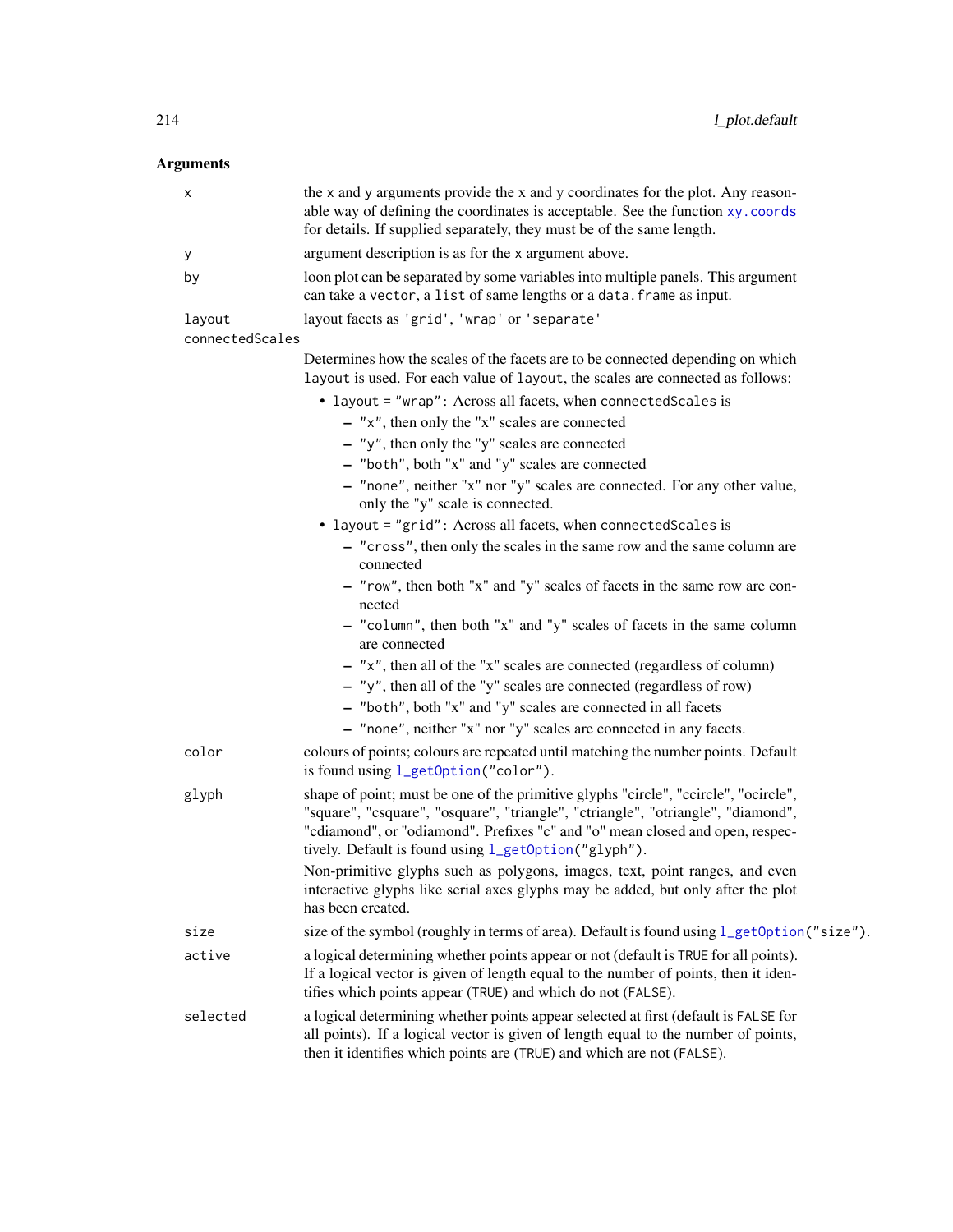# l\_plot.default 215

| xlabel           | Label for the horizontal $(x)$ axis. If missing, one will be inferred from x if<br>possible.                                                                                                                                          |
|------------------|---------------------------------------------------------------------------------------------------------------------------------------------------------------------------------------------------------------------------------------|
| ylabel           | Label for the vertical $(y)$ axis. If missing, one will be inferred from $y$ (or $x$ ) if<br>possible.                                                                                                                                |
| title            | Title for the plot, default is an empty string.                                                                                                                                                                                       |
| showLabels       | logical to determine whether axes label (and title) should be presented.                                                                                                                                                              |
| showScales       | logical to determine whether numerical scales should be presented on both axes.                                                                                                                                                       |
| showGuides       | logical to determine whether to present background guidelines to help determine<br>locations.                                                                                                                                         |
| guidelines       | colour of the guidelines shown when show Guides $=$ TRUE. Default is found using<br>l_getOption("guidelines").                                                                                                                        |
| guidesBackground |                                                                                                                                                                                                                                       |
|                  | colour of the background to the guidelines shown when show Guides = TRUE.<br>Default is found using 1_getOption("guidesBackground").                                                                                                  |
| foreground       | foreground colour used by all other drawing. Default is found using $1$ _getOption("foreground").                                                                                                                                     |
| background       | background colour used for the plot. Default is found using l_getOption("background").                                                                                                                                                |
| parent           | a valid Tk parent widget path. When the parent widget is specified (i.e. not<br>NULL) then the plot widget needs to be placed using some geometry manager<br>like tkpack or tkplace in order to be displayed. See the examples below. |
| $\cdots$         | named arguments to modify plot states or layouts, see details.                                                                                                                                                                        |

# Details

- The scatterplot displays a number of direct interactions with the mouse and keyboard, these include: zooming towards the mouse cursor using the mouse wheel, panning by right-click dragging and various selection methods using the left mouse button such as sweeping, brushing and individual point selection. See the documentation for [l\\_plot](#page-209-0) for more details about the interaction gestures.
- Some arguments to modify layouts can be passed through, e.g. "separate", "byrow", etc. Check [l\\_facet](#page-72-0) to see how these arguments work.

### See Also

# [l\\_plot\\_arguments](#page-224-0)

Other two-dimensional plotting functions: [l\\_plot.decomposed.ts\(](#page-210-0)), [l\\_plot.density\(](#page-215-0)), [l\\_plot.stl\(](#page-217-1)), [l\\_plot\(](#page-209-0))

Other loon interactive states: [l\\_info\\_states\(](#page-121-0)), [l\\_plot\(](#page-209-0)), [l\\_state\\_names\(](#page-253-0)), [names.loon\(](#page-262-0))

## Examples

if(interactive()){

# default use as scatterplot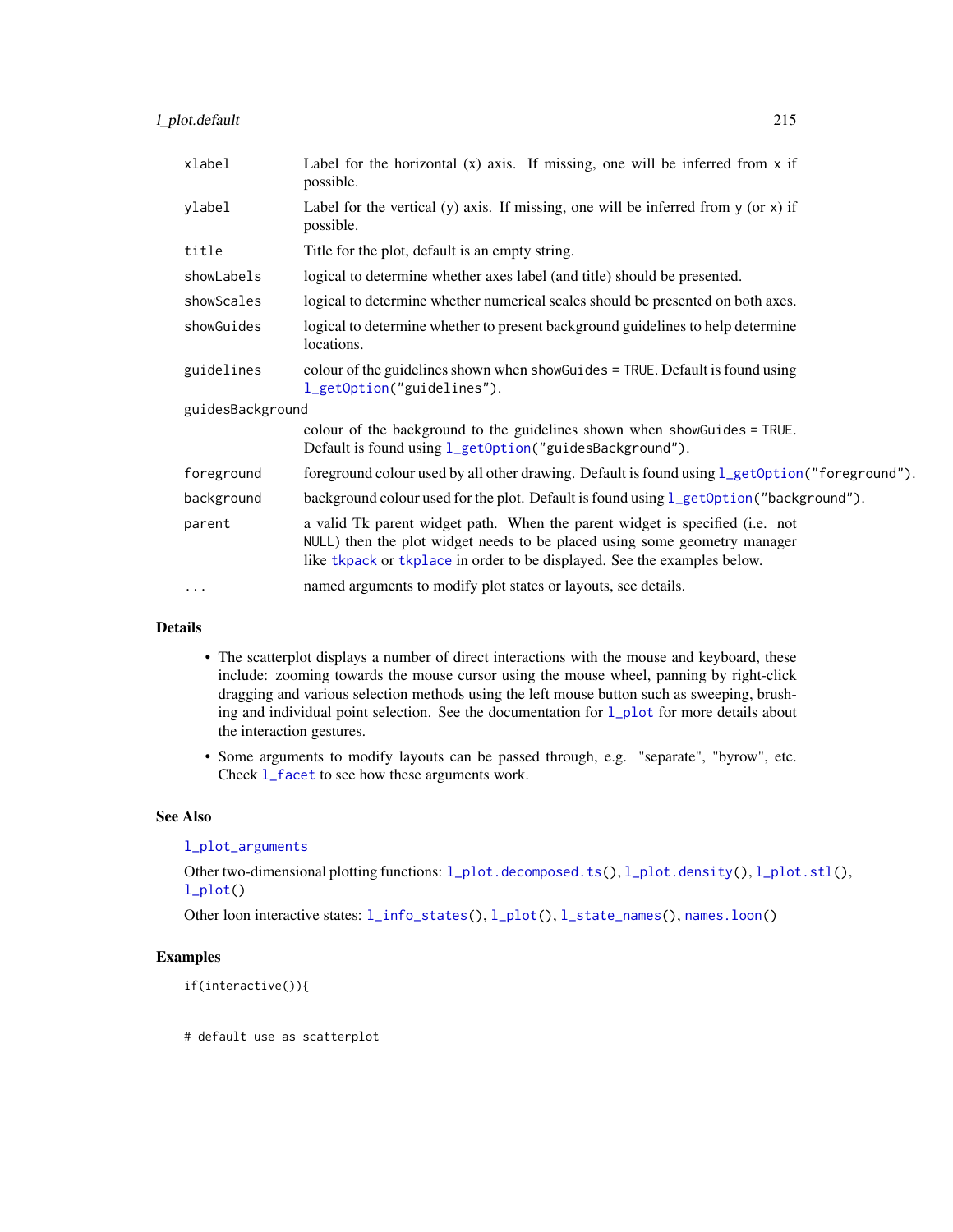```
p1 <- with(iris, l_plot(Sepal.Length, Sepal.Width, color=Species,
                        title = "First plot"))
# The names of the info states that can be
# accessed or set. They can also be given values as
# arguments to l_plot.default()
names(p1)
p1["size"] <- 10
p2 <- with(iris, l_plot(Petal.Length ~ Petal.Width,
                        linkingGroup="iris_data",
                        title = "Second plot",
                        showGuides = FALSE))
p2["showScales"] <- TRUE
# link first plot with the second plot requires
# l_configure to coordinate the synchroniztion
l_configure(p1, linkingGroup = "iris_data", sync = "push")
p1['selected'] <- iris$Species == "versicolor"
p2["glyph"][p1['selected']] <- "cdiamond"
gridExtra::grid.arrange(loonGrob(p1), loonGrob(p2), nrow = 1)
# Layout facets
p <- with(mtcars, l_plot(wt, mpg, by = cyl, layout = "wrap"))
# Use with other tk widgets
tt <- tktoplevel()
tktitle(tt) <- "Loon plots with custom layout"
p1 <- l_plot(parent=tt, x=c(1,2,3), y=c(3,2,1))
p2 \leq l\_plot(parent=tt, x=c(4,3,1), y=c(6,8,4))tkgrid(p1, row=0, column=0, sticky="nesw")
tkgrid(p2, row=0, column=1, sticky="nesw")
tkgrid.columnconfigure(tt, 0, weight=1)
tkgrid.columnconfigure(tt, 1, weight=1)
tkgrid.rowconfigure(tt, 0, weight=1)
}
```
<span id="page-215-0"></span>l\_plot.density *The* l\_plot *method for* density *objects.*

### **Description**

Creates an loon plot displaying contours of the supplied (kernel) density estimate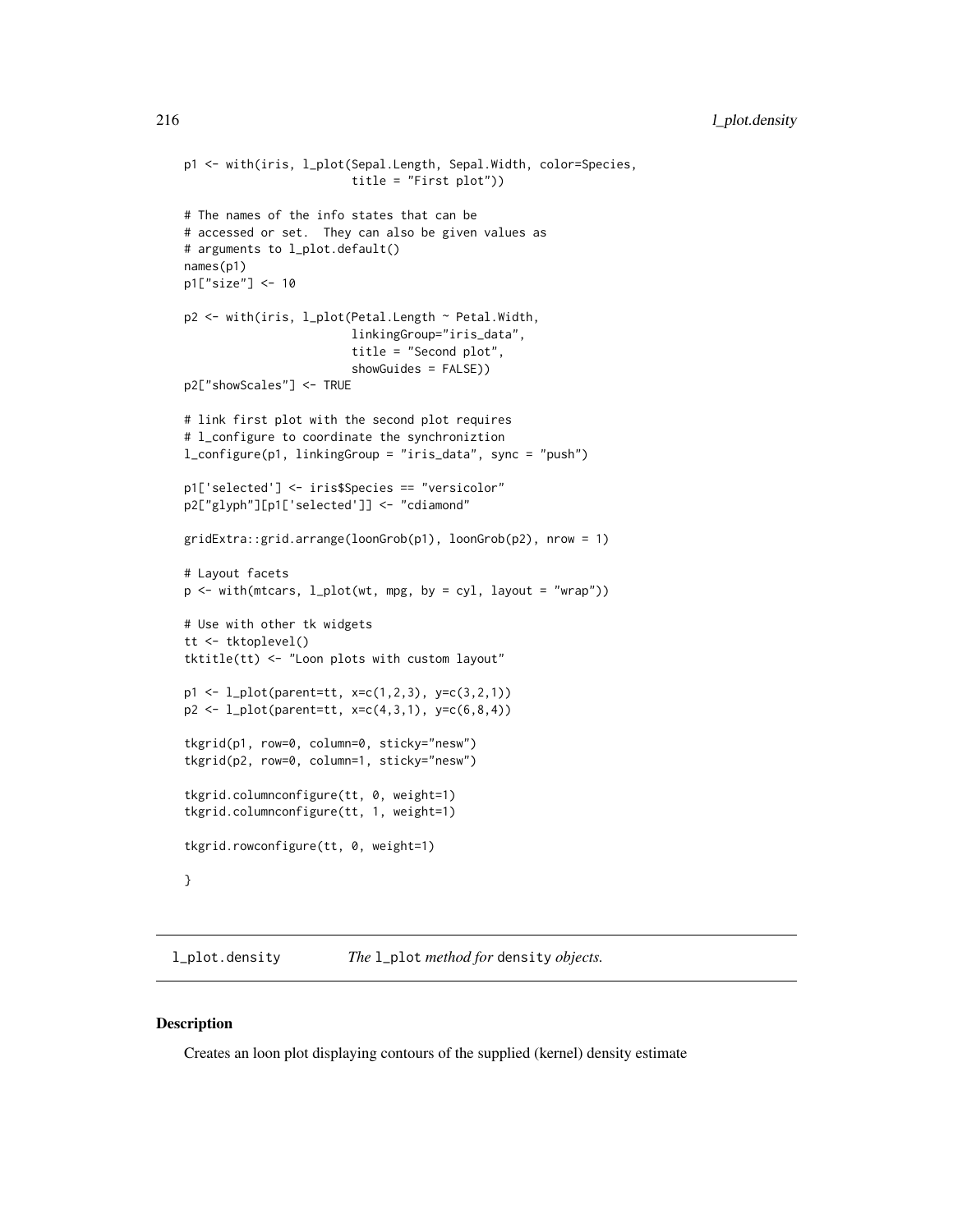### l\_plot.density 217

# Usage

```
## S3 method for class 'density'
l_plot(
  x,
  y = NULL,xlabel = NULL,
  ylabel = NULL,
  title = NULL,
  linewidth = l_getOption("linewidth"),
  color = l_getOption("color"),
  size = 1<sub>getOption</sub>("size"),
  ...
\mathcal{L}
```
## Arguments

| $\mathsf{x}$ | a density object                                                                                                                                                                  |
|--------------|-----------------------------------------------------------------------------------------------------------------------------------------------------------------------------------|
| У            | NULL, ignored.                                                                                                                                                                    |
| xlabel       | the graphical parameter xlabel labelling the x axis of the plot. If NULL (the de-<br>fault), an xlabel is created based on the information available from the density<br>objects. |
| ylabel       | the graphical parameter ylabel labelling the y axis of the plot. If NULL (the de-<br>fault), an ylabel is created based on the combination of data name and "density".            |
| title        | providing a title for the plot. If NULL (the default), the title will be the call which<br>produced the result.                                                                   |
| linewidth    | line width. Default is given by 1_get0ption("linewidth").                                                                                                                         |
| color        | line colour. Default is given by $l_g$ et0ption("color").                                                                                                                         |
| size         | points size. Default is given by 1_get0ption("size").                                                                                                                             |
| $\ddots$     | named arguments being states passed to 1_plot()                                                                                                                                   |

## See Also

## [l\\_layer.density](#page-124-0)

Other two-dimensional plotting functions: [l\\_plot.decomposed.ts\(](#page-210-0)), [l\\_plot.default\(](#page-212-0)), [l\\_plot.stl\(](#page-217-0)), [l\\_plot\(](#page-209-0))

## Examples

```
if(interactive()){
```

```
ds <- density(faithful$eruptions)
p <- l_plot(ds, color = "steelblue")
}
```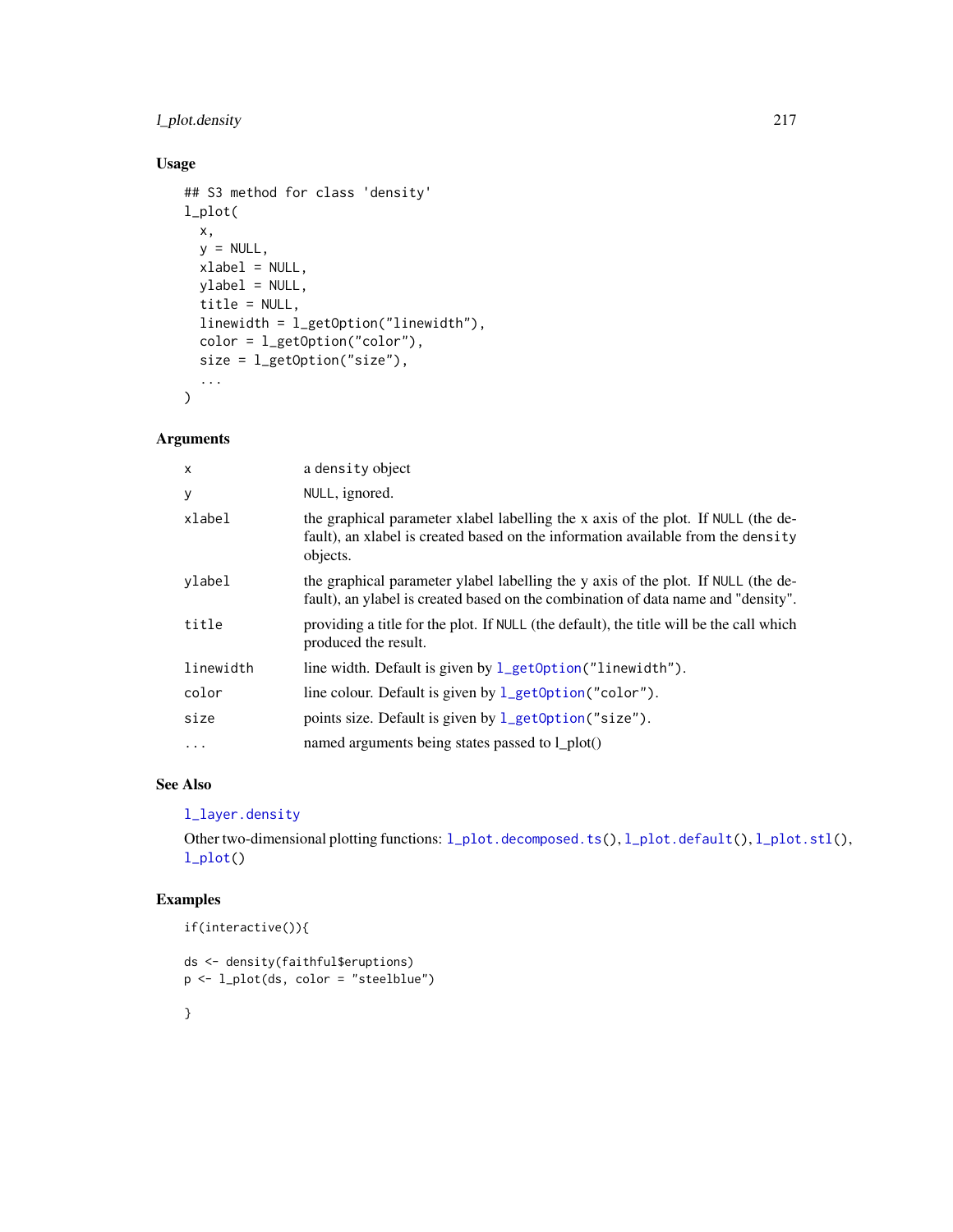### Description

Creates a scatterplot widget and layers the map in front.

### Usage

## S3 method for class 'map'  $l\_plot(x, \ldots)$ 

#### Arguments

| x        | object of class map (defined in the maps library) |
|----------|---------------------------------------------------|
| $\cdots$ | arguments forwarded to 1_layer.map                |

### Value

Scatterplot widget plot handle

### See Also

[l\\_layer](#page-122-0), [l\\_layer.map](#page-127-0), [map](#page-0-0)

### Examples

```
if(interactive()){
if (requireNamespace("maps", quietly = TRUE)) {
  p <- l_plot(maps::map('world', fill=TRUE, plot=FALSE))
}
}
```
<span id="page-217-0"></span>

| l_plot.stl | The 1_plot methods for seasonally decomposed by loess time series |
|------------|-------------------------------------------------------------------|
|            | <i>objects</i> ( <i>i.e.</i> via stl)                             |

## Description

Creates a decomposed time series plot based on objects of class stl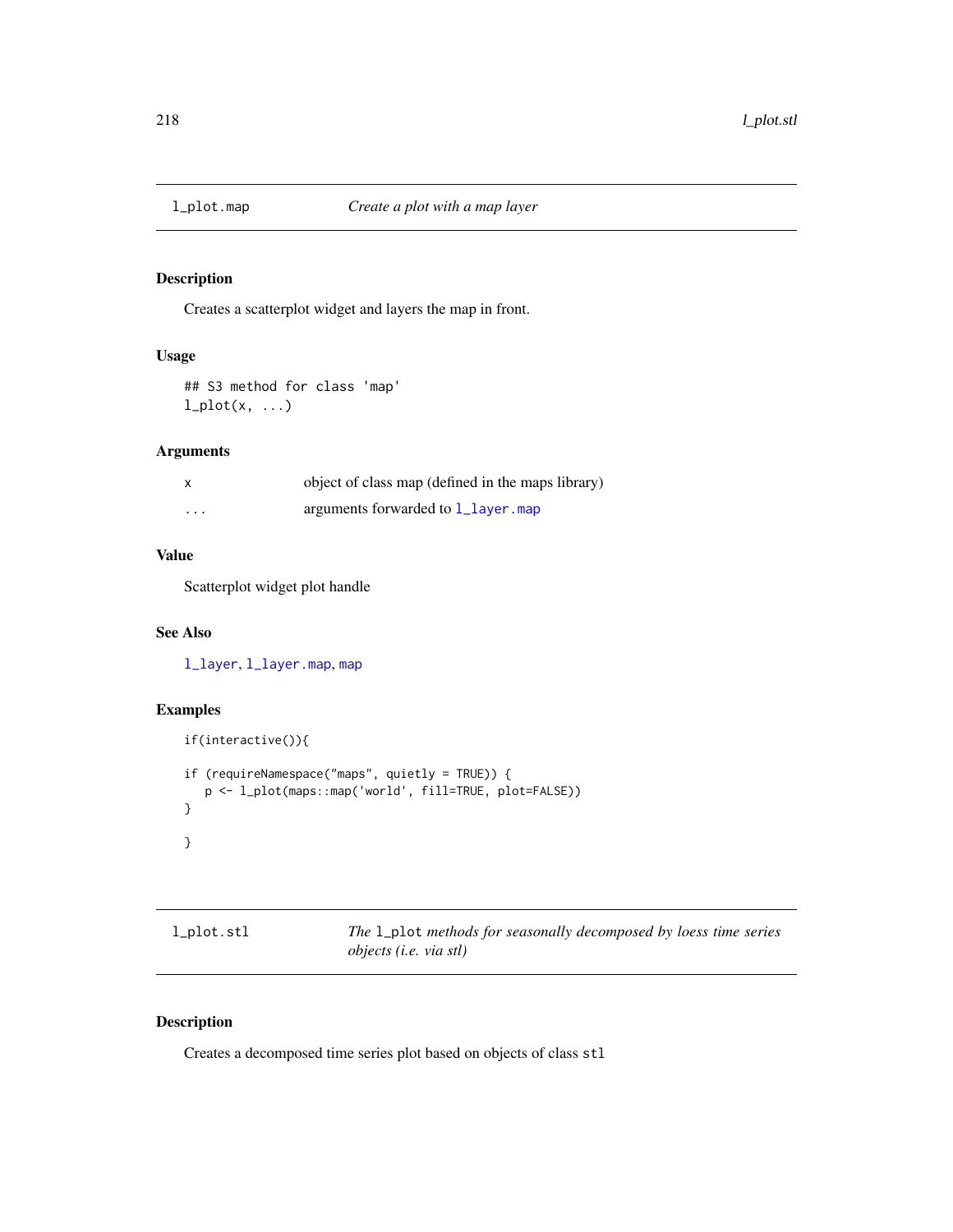#### l\_plot.stl 219

# Usage

```
## S3 method for class 'stl'
l_plot(
 x,
 y = NULL,xlabel = NULL,ylabel = NULL,
 title = NULL,
 tk_title = NULL,
 color = l_getOption("color"),
 size = 1_getOption("size"),
 lcolor = l_getOption("color"),
 linewidth = l_getOption("linewidth"),
 linkingGroup = NULL,
  showScales = TRUE,
  showGuides = TRUE,
 showLabels = TRUE,
  ...
```

```
\mathcal{L}
```
# Arguments

| X            | an stl object                                                                                                                                                                                                                                                                                                                                       |
|--------------|-----------------------------------------------------------------------------------------------------------------------------------------------------------------------------------------------------------------------------------------------------------------------------------------------------------------------------------------------------|
| У            | NULL, ignored                                                                                                                                                                                                                                                                                                                                       |
| xlabel       | the labels for the x axes. This is a length four character vector one for each: of<br>the original time series, the trend component, the seasonality component, and<br>the remainder. If of length 1, the label is repeated; if NULL, xlabel is "time".                                                                                             |
| ylabel       | the labels for the vertical axes. This is a length four character vector one for<br>each: of the original time series, the trend component, the seasonality compo-<br>nent, and the remainder. If NULL, the default, ylabel will be c("data", "trend", "seasonality", "rema<br>if a character vector of length 1, the label is repeated four times. |
| title        | an overall title for the entire display. If NULL (the default), the title will be<br>"Seasonal Trend Analysis".                                                                                                                                                                                                                                     |
| tk_title     | provides an alternative window name to Tk's wm title. If NULL, stl will be<br>used.                                                                                                                                                                                                                                                                 |
| color        | points colour of all time series. Default is given by $l_g$ etOption("color").                                                                                                                                                                                                                                                                      |
| size         | points size of all time series. Default is given by l_getOption("size").                                                                                                                                                                                                                                                                            |
| lcolor       | line colour of all time series. Default is given by $l_g$ etOption("color").                                                                                                                                                                                                                                                                        |
| linewidth    | line width of all time series (incl. original and decomposed components. Default<br>is given by $l\_getOption("linewidth").$                                                                                                                                                                                                                        |
| linkingGroup | name of linking group. If NULL, one is created from the data name and class<br>associated with stlOrDecomposedTS.                                                                                                                                                                                                                                   |
| showScales   | a logical as to whether to display the scales on all axes, default is TRUE.                                                                                                                                                                                                                                                                         |
| showGuides   | a logical as to whether to display background guide lines on all plots, default is<br>TRUE.                                                                                                                                                                                                                                                         |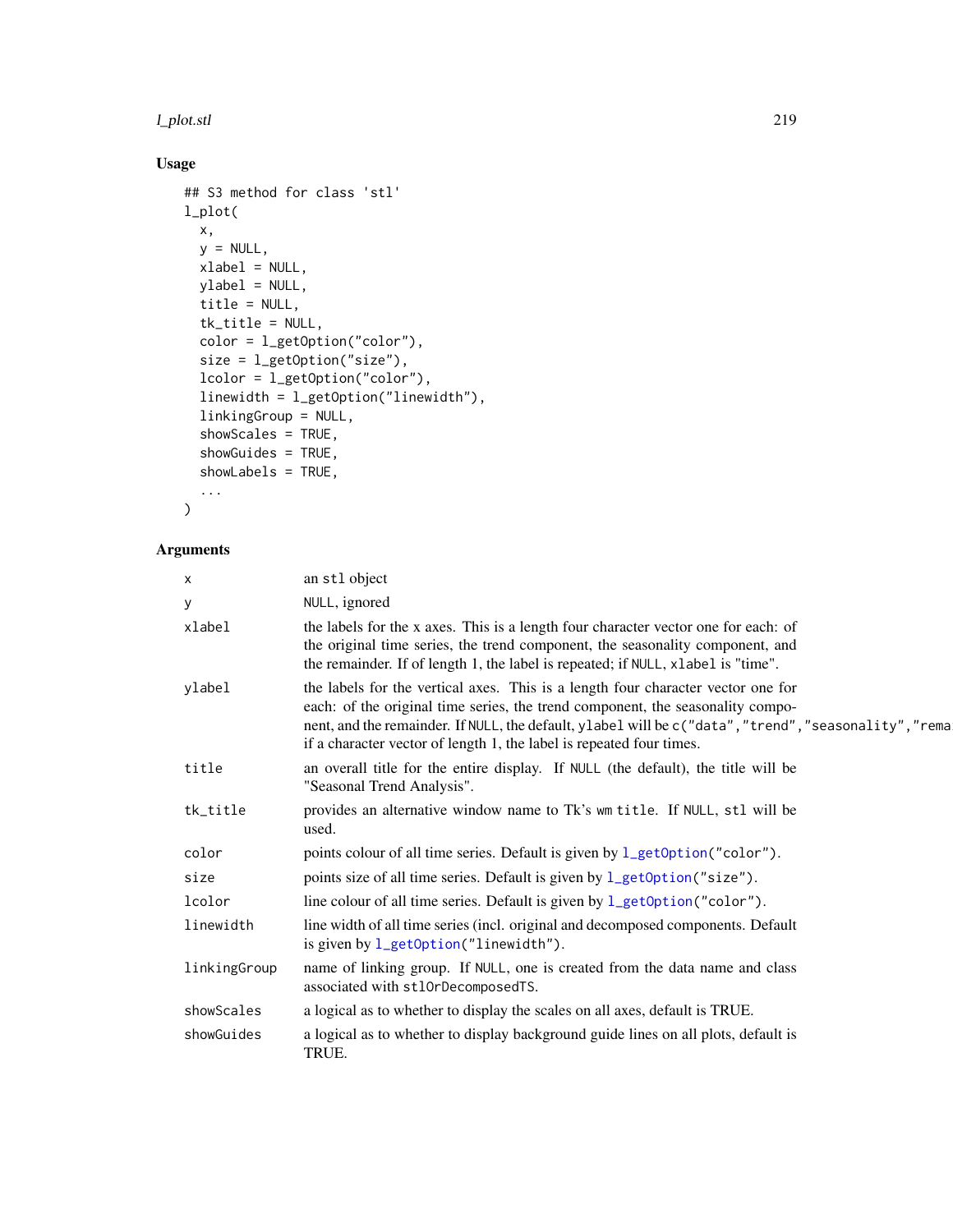| showLabels              | a logical as to whether to display axes labels on all plots, default is TRUE.  |
|-------------------------|--------------------------------------------------------------------------------|
| $\cdot$ $\cdot$ $\cdot$ | keyword value pairs passed off to 1_plot() which constructs each loon scatter- |
|                         | plot component.                                                                |

# Value

A structure of class "l\_ts" containing four loon plots each representing a part of the decomposition by name: "original", "trend", "seasonal", and "remainder".

#### See Also

Other time series decomposition plotting functions: [l\\_plot.decomposed.ts\(](#page-210-0)), [l\\_plot\\_ts\(](#page-228-0))

Other two-dimensional plotting functions:  $l\_plot$ .decomposed.ts(),  $l\_plot$ .default(),  $l\_plot$ .density(), [l\\_plot\(](#page-209-0))

#### Examples

```
if(interactive()){
```

```
co2_stl <- stl(co2, "per")
p <- l_plot(co2_stl, title = "Atmospheric carbon dioxide over Mauna Loa")
# names of plots in the display
names(p)
# names of states associated with the seasonality plot
names(p$seasonal)
# which can be set
p$seasonal['color'] <- "steelblue"
```

```
}
```
<span id="page-219-0"></span>l\_plot3D *Create an interactive loon 3d plot widget*

#### Description

l\_plot3D is a generic function for creating interactive visualization environments for R objects.

#### Usage

```
l_plot3D(x, y, z, axisScaleFactor, ...)
```
### Arguments

| X | the x, y and z arguments provide the x, y and z coordinates for the plot. Any       |
|---|-------------------------------------------------------------------------------------|
|   | reasonable way of defining the coordinates is acceptable. See the function          |
|   | xyz.coords for details.                                                             |
|   | If supplied separately, they must be of the same length.                            |
| V | the y coordinates of points in the plot, optional if x is an appropriate structure. |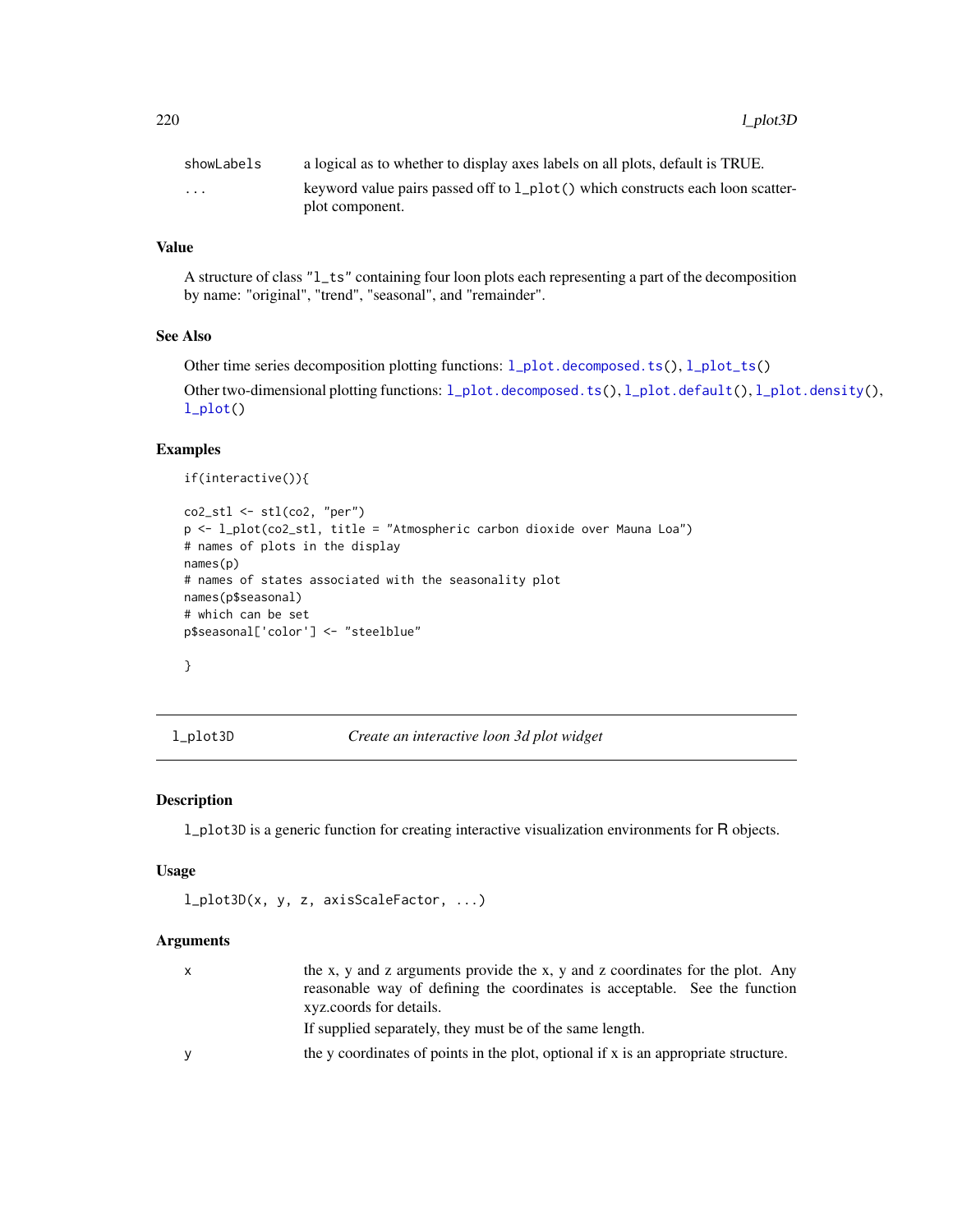#### l\_plot3D 221

|                 | the z coordinates of points in the plot, optional if x is an appropriate structure.                                                                                      |
|-----------------|--------------------------------------------------------------------------------------------------------------------------------------------------------------------------|
| axisScaleFactor |                                                                                                                                                                          |
|                 | the amount to scale the axes at the centre of the rotation. Default is 1. All nu-<br>merical values are acceptable (0 removes the axes, $< 0$ reverses their direction.) |
| $\ddotsc$       | named arguments to modify plot states.                                                                                                                                   |

# Details

To get started with loon it is recommended to read loons website which can be accessed via the l\_help() function call.

NOTE: Although it is possible to programmatically add layers to an l\_plot3D, these will not appear as part of the 3D plot's display. There is no provision at present to incorporate rotation of 3D geometric objects other than point glyphs.

# Value

widget handle

### See Also

[l\\_info\\_states](#page-121-0)

Other three-dimensional plotting functions:  $l_{plots}$  default(),  $l_{real}$  = 3D()

## Examples

```
if(interactive()){
with(quakes,
     l_plot3D(long, lat, depth, linkingGroup = "quakes")
)
with(l_scale3D(quakes),
     l_plot3D(long, lat, depth, linkingGroup = "quakes")
)
scaled_quakes <- l_scale3D(quakes)
with(scaled_quakes,
     l_plot3D(long, lat, depth, linkingGroup = "quakes")
\mathcal{L}with(scaled_quakes,
     l_plot3D(mag, stations, depth, linkingGroup = "quakes")
)
# Or together:
with(scaled_quakes,{
     l_plot3D(long, lat, depth, linkingGroup = "quakes")
     l_plot3D(mag, stations, depth, linkingGroup = "quakes")
     }
```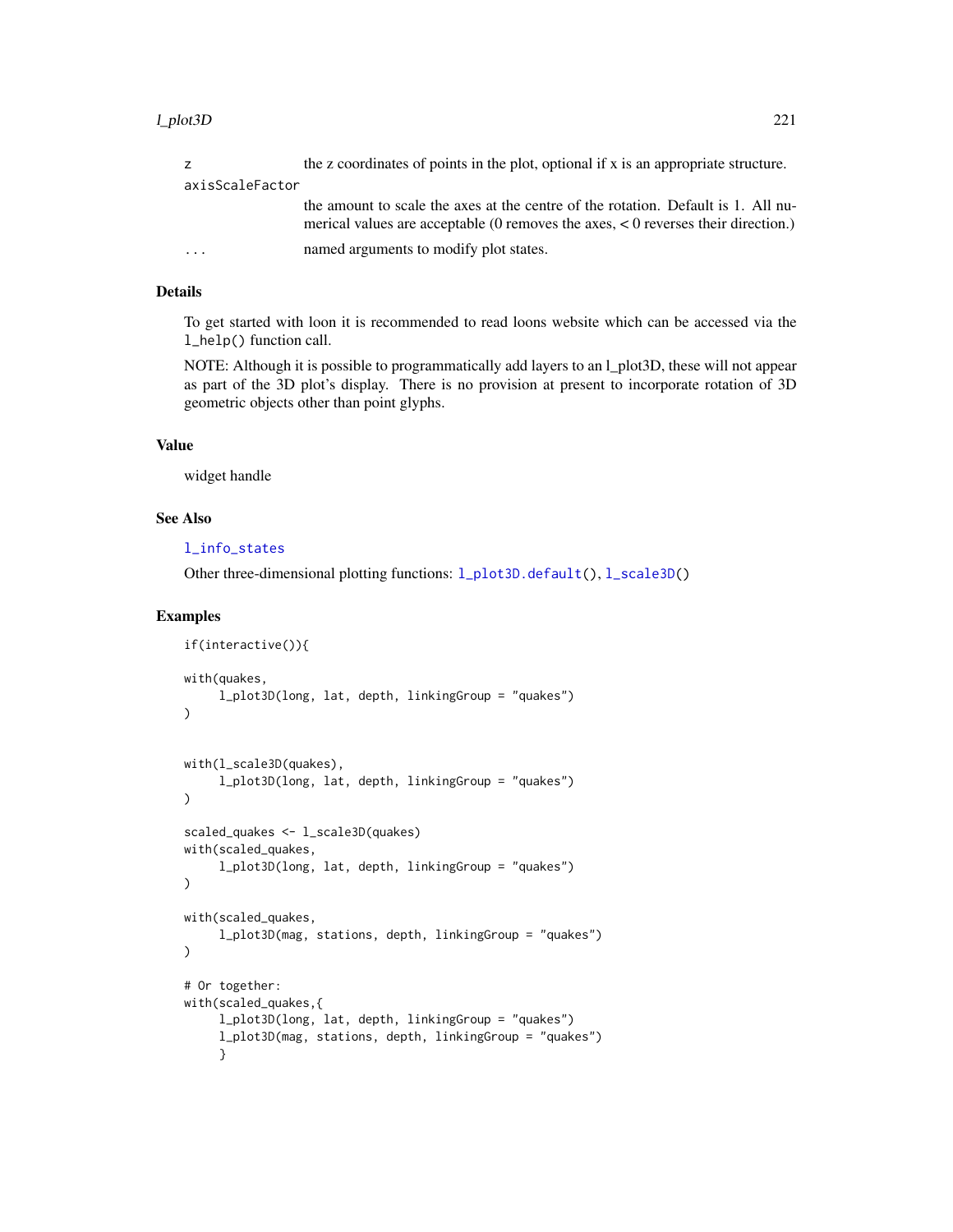```
)
}
```
<span id="page-221-0"></span>l\_plot3D.default *The default* l\_plot *method to create 3d interactive scatterplot*

#### **Description**

Creates an interactive 3d scatterplot. Also, if no loon inspector is open then the l\_plot3D call will also open a loon inspector.

#### Usage

```
## Default S3 method:
l_plot3D(
 x,
 y = NULL,
 z = NULL,axisScaleFactor = 1,
 by = NULL,
  layout = c("grid", "wrap", "separate"),
  connectedScales = c("cross", "row", "column", "both", "x", "y", "none"),
  color = l_getOption("color"),
 glyph = l_getOption("glyph"),
  size = 1_getOption("size"),
  active = TRUE,selected = FALSE,
 xlabel,
 ylabel,
  zlabel,
  title,
  showLabels = TRUE,
  showScales = FALSE,
  showGuides = TRUE,
  guidelines = l_getOption("guidelines"),
  guidesBackground = l_getOption("guidesBackground"),
  foreground = l_getOption("foreground"),
 background = l_getOption("background"),
 parent = NULL,
  ...
)
```
#### **Arguments**

x the x, y and z arguments provide the x, y and z coordinates for the plot. Any reasonable way of defining the coordinates is acceptable. See the function xyz.coords for details.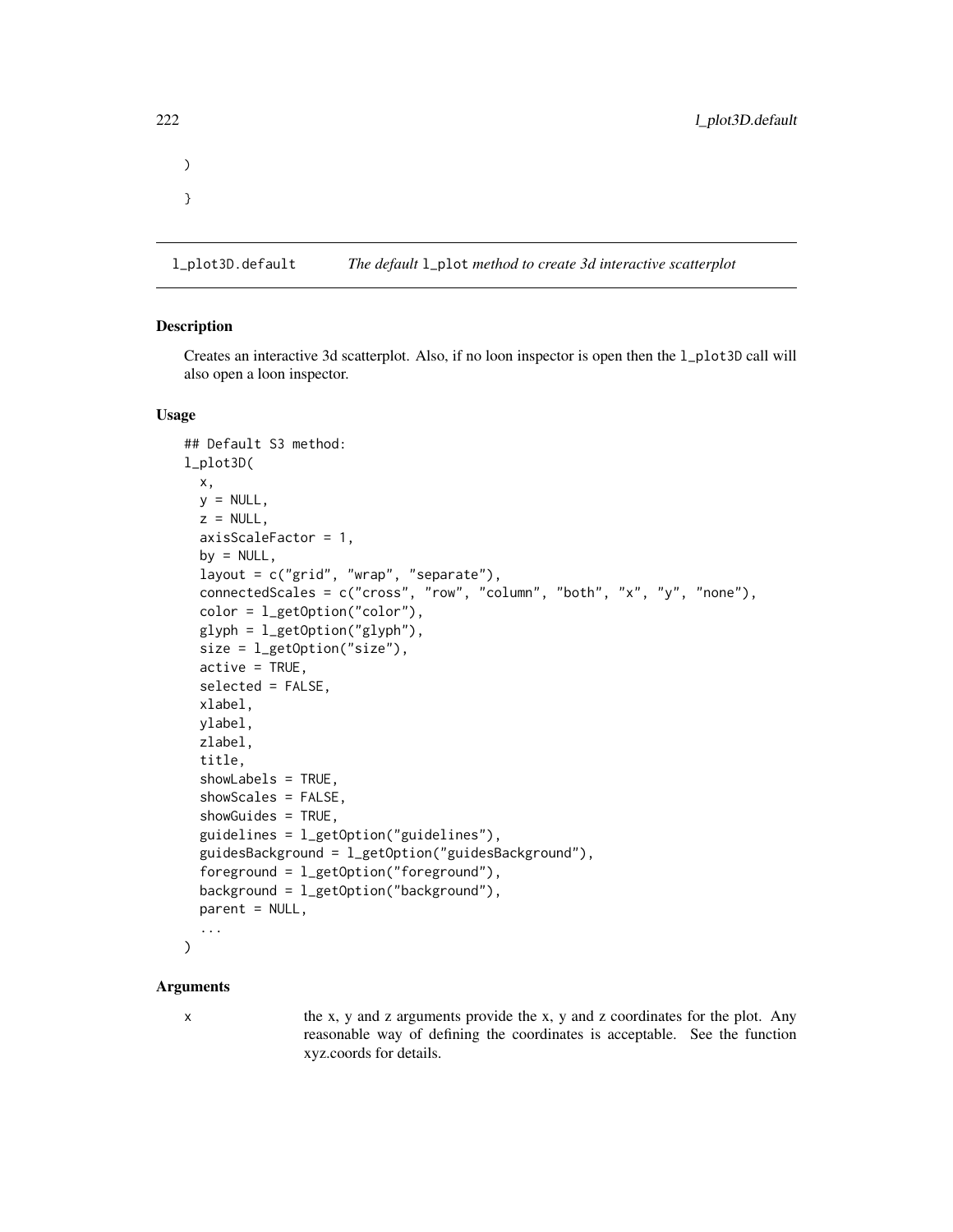|                 | If supplied separately, they must be of the same length.                                                                                                                                                                                   |
|-----------------|--------------------------------------------------------------------------------------------------------------------------------------------------------------------------------------------------------------------------------------------|
| у               | the y coordinates of points in the plot, optional if x is an appropriate structure.                                                                                                                                                        |
| z               | the z coordinates of points in the plot, optional if x is an appropriate structure.                                                                                                                                                        |
| axisScaleFactor |                                                                                                                                                                                                                                            |
|                 | the amount to scale the axes at the centre of the rotation. Default is 1. All<br>numerical values are acceptable (0 removes the axes, $< 0$ inverts the direction of<br>all axes.)                                                         |
| by              | loon plot can be separated by some variables into multiple panels. This argument<br>can take a vector, a list of same lengths or a data. frame as input.                                                                                   |
| layout          | layout facets as 'grid', 'wrap' or 'separate'                                                                                                                                                                                              |
| connectedScales |                                                                                                                                                                                                                                            |
|                 | Determines how the scales of the facets are to be connected depending on which<br>layout is used. For each value of layout, the scales are connected as follows:                                                                           |
|                 | • layout = "wrap": Across all facets, when connectedScales is                                                                                                                                                                              |
|                 | $-$ "x", then only the "x" scales are connected                                                                                                                                                                                            |
|                 | - "y", then only the "y" scales are connected                                                                                                                                                                                              |
|                 | - "both", both "x" and "y" scales are connected                                                                                                                                                                                            |
|                 | - "none", neither "x" nor "y" scales are connected. For any other value,<br>only the "y" scale is connected.                                                                                                                               |
|                 | • layout = "grid": Across all facets, when connectedScales is                                                                                                                                                                              |
|                 | - "cross", then only the scales in the same row and the same column are<br>connected                                                                                                                                                       |
|                 | - "row", then both "x" and "y" scales of facets in the same row are con-<br>nected                                                                                                                                                         |
|                 | - "column", then both "x" and "y" scales of facets in the same column<br>are connected                                                                                                                                                     |
|                 | - "x", then all of the "x" scales are connected (regardless of column)                                                                                                                                                                     |
|                 | - "y", then all of the "y" scales are connected (regardless of row)                                                                                                                                                                        |
|                 | - "both", both "x" and "y" scales are connected in all facets                                                                                                                                                                              |
|                 | - "none", neither "x" nor "y" scales are connected in any facets.                                                                                                                                                                          |
| color           | colours of points; colours are repeated until matching the number points. Default<br>is given by l_getOption("color").                                                                                                                     |
| glyph           | shape of point; must be one of the primitive glyphs "circle", "ccircle", "ocircle",<br>'square", "csquare", "osquare", "triangle", "ctriangle", "otriangle", "diamond",<br>"cdiamond", or "odiamond".                                      |
|                 | Prefixes "c" and "o" mean closed and open, respectively. Default is given by<br>l_getOption("glyph").                                                                                                                                      |
|                 | Non-primitive glyphs such as polygons, images, text, point ranges, and even<br>interactive glyphs like serial axes glyphs may be added, but only after the plot<br>has been created.                                                       |
| size            | size of the symbol (roughly in terms of area). Default is given by $l_getOption("size")$ .                                                                                                                                                 |
| active          | a logical determining whether points appear or not (default is TRUE for all points).<br>If a logical vector is given of length equal to the number of points, then it iden-<br>tifies which points appear (TRUE) and which do not (FALSE). |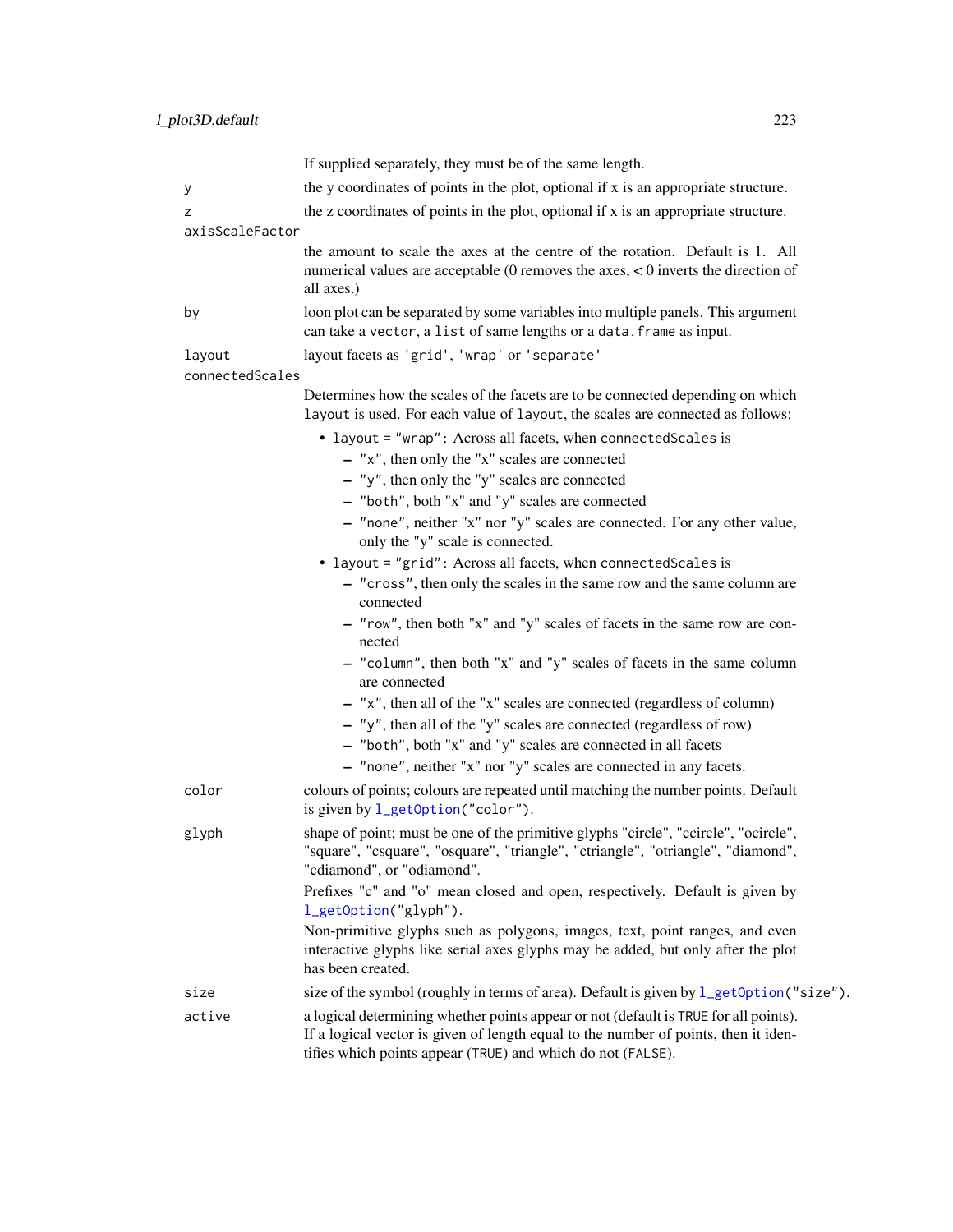| selected         | a logical determining whether points appear selected at first (default is FALSE for<br>all points). If a logical vector is given of length equal to the number of points,<br>then it identifies which points are (TRUE) and which are not (FALSE). |
|------------------|----------------------------------------------------------------------------------------------------------------------------------------------------------------------------------------------------------------------------------------------------|
| xlabel           | Label for the horizontal $(x)$ axis. If missing, one will be inferred from x if<br>possible.                                                                                                                                                       |
| ylabel           | Label for the vertical $(y)$ axis. If missing, one will be inferred from $y$ (or $x$ ) if<br>possible.                                                                                                                                             |
| zlabel           | Label for the third (perpendicular to the screen) $(z)$ axis. If missing, one will be<br>inferred from $z$ (or $x$ ) if possible.                                                                                                                  |
| title            | Title for the plot, default is an empty string.                                                                                                                                                                                                    |
| showLabels       | logical to determine whether axes label (and title) should be presented.                                                                                                                                                                           |
| showScales       | logical to determine whether numerical scales should be presented on both axes.                                                                                                                                                                    |
| showGuides       | logical to determine whether to present background guidelines to help determine<br>locations.                                                                                                                                                      |
| guidelines       | colour of the guidelines shown when showGuides = TRUE. Default is given by<br>l_getOption("guidelines").                                                                                                                                           |
| guidesBackground |                                                                                                                                                                                                                                                    |
|                  | colour of the background to the guidelines shown when showGuides = TRUE.<br>Default is given by 1_getOption("guidesBackground").                                                                                                                   |
| foreground       | foreground colour used by all other drawing. Default is given by $l\_getOption("foreground")$ .                                                                                                                                                    |
| background       | background colour used for the plot. Default is given by 1_getOption("background").                                                                                                                                                                |
| parent           | a valid Tk parent widget path. When the parent widget is specified (i.e. not<br>NULL) then the plot widget needs to be placed using some geometry manager<br>like tkpack or tkplace in order to be displayed. See the examples below.              |
| .                | named arguments to modify plot states.                                                                                                                                                                                                             |

## Details

The scatterplot displays a number of direct interactions with the mouse and keyboard, these include: rotating, zooming towards the mouse cursor using the mouse wheel, panning by right-click dragging and various selection methods using the left mouse button such as sweeping, brushing and individual point selection. See the documentation for  $1$ <sub>-plot3D</sub> for more details about the interaction gestures.

#### See Also

Other three-dimensional plotting functions:  $l\_plot3D(), l\_scale3D()$ 

### Examples

```
if(interactive()){
# default use as scatterplot
p1 <- with(quakes,
            l_plot3D(long, lat, depth)
            \mathcal{L}
```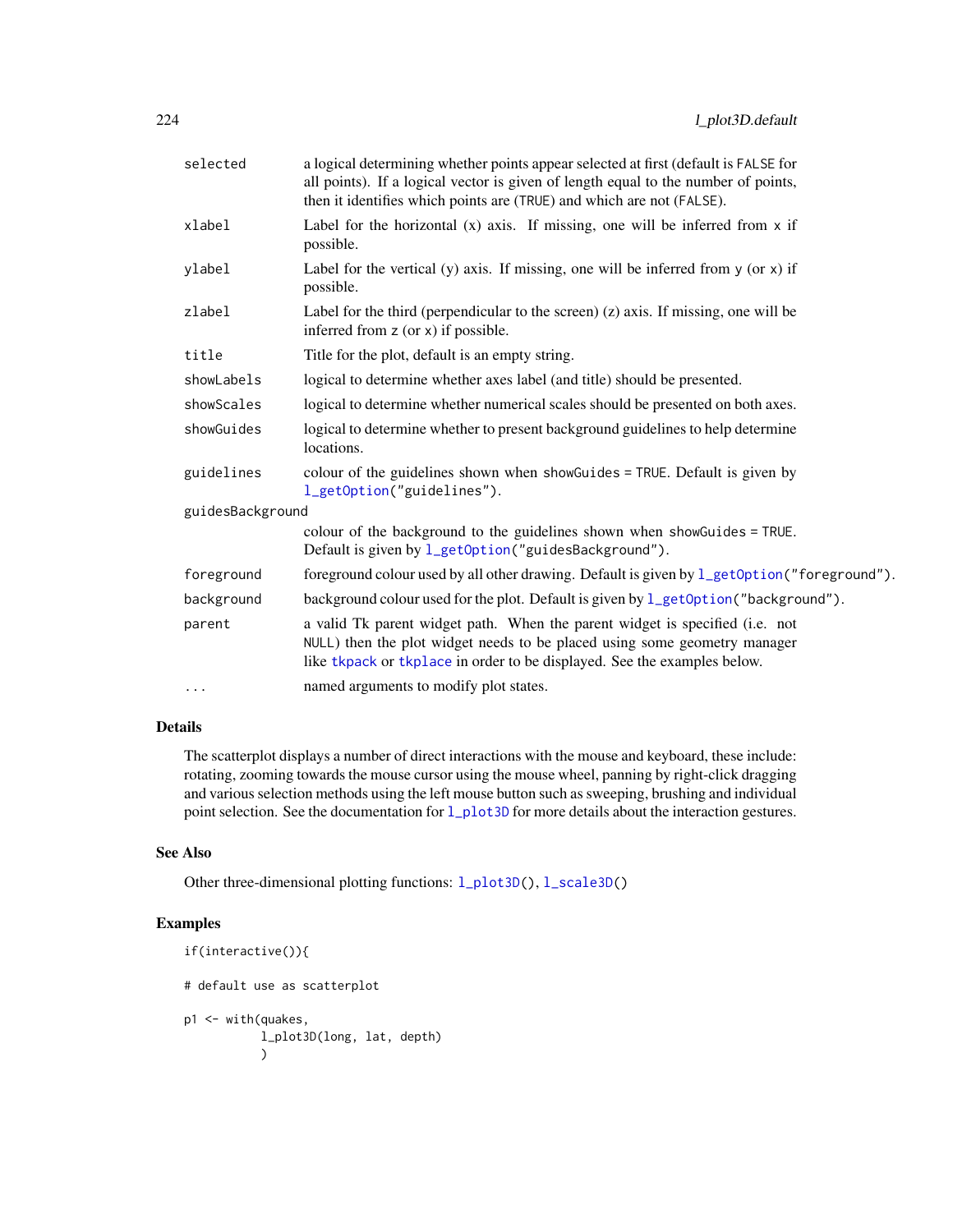### l\_plot\_arguments 225

```
p2 <- with(quakes,
           l_plot3D(mag, stations, depth)
           \lambda# link the two plots p1 and p2
l_configure(p1, linkingGroup = "quakes", sync = "push")
l_configure(p2, linkingGroup = "quakes", sync = "push")
}
```
l\_plot\_arguments *Arguments common to l\_plot functions*

#### Description

Like [plot](#page-0-0) in R, 1 plot is the generic plotting function for objects in loon.

This is the workhorse of loon and is often a key part of many other displays (e.g. [l\\_pairs](#page-207-0) and [l\\_navgraph](#page-191-0))

Because plots in loon are interactive, the functions which create them have many arguments in common. The value of these arguments become 'infostates' once the plot is instantiated. These can be accessed and set using the usual R square bracket operators '[]' and '[]<-' using the statename as a string. The state names can be found from an instantiated loon plot either via [l\\_info\\_states\(](#page-121-0)) or, more in keeping with the R programming style, via [names\(](#page-0-0)) (uses the method [names.loon\(](#page-262-0)) for loon objects).

The same state names can be passed as arguments with values to a l\_plot() call. As arguments many of the common ones are desribed below.

## Arguments

| X            | the x and y arguments provide the x and y coordinates for the plot. Any reason-<br>able way of defining the coordinates is acceptable. See the function xy. coords<br>for details. If supplied separately, they must be of the same length. |
|--------------|---------------------------------------------------------------------------------------------------------------------------------------------------------------------------------------------------------------------------------------------|
| y            | argument description is as for the x argument above.                                                                                                                                                                                        |
| linkingGroup | a string naming a group of plots to be linked. All plots with the same linking Group<br>will have the same values of their linked states (see 1_getLinkedStates() and<br>l_setLinkedStates()).                                              |
| linkingKey   | an n-dimensional character vector of unique entries. The entries identify which<br>points match other points in other plots. Default is $c("0", "1", \ldots, "n-1")$ (for<br>numerical n).                                                  |
| itemLabel    | an n-dimensional character vector whose values are displayed in a pop-up box<br>over any point whenever the mouse hovers over that point (provided showItemLabels<br>$=$ TRUE).                                                             |
|              | This action is commonly known as providing a "tool tip". Note that all objects<br>drawn in any layer of a plot (e.g. maps) will have an itemLabel.                                                                                          |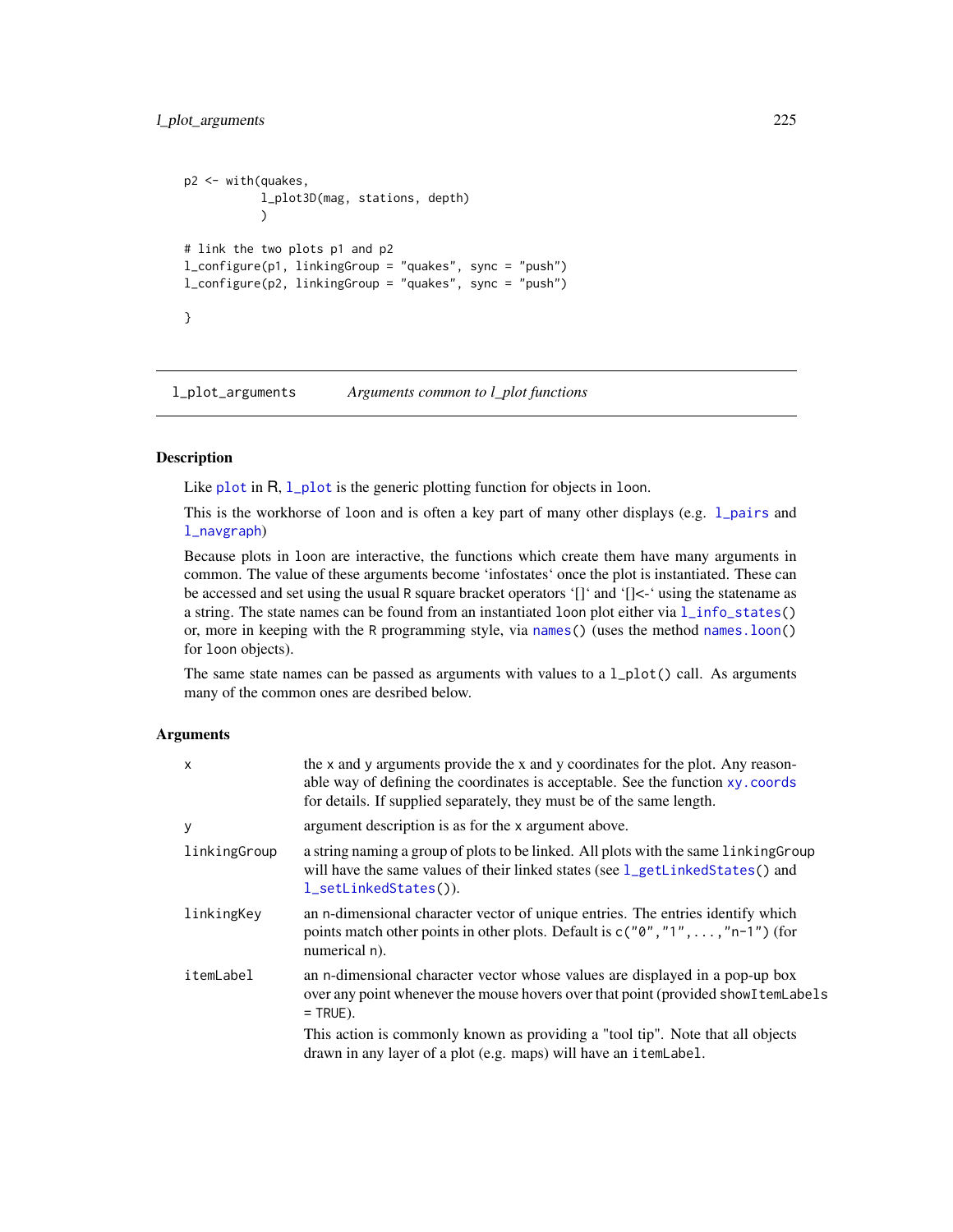|                  | showItemLabels a logical (default FALSE) which indicates whether the "tool tip" itemLabel is to<br>be displayed whenever the mouse hovers over it.                                                                                                 |
|------------------|----------------------------------------------------------------------------------------------------------------------------------------------------------------------------------------------------------------------------------------------------|
| color            | colours of points (default "grey60"); colours are repeated until matching the<br>number points,                                                                                                                                                    |
| glyph            | the visual representation of the point. Argument values can be any of                                                                                                                                                                              |
|                  | the string names of primitive glyphicles "circle", "ccircle", "ocircle",                                                                                                                                                                           |
|                  | squares or boxes "square", "csquare", "osquare",                                                                                                                                                                                                   |
|                  | triangles "triangle", "ctriangle", "otriangle",                                                                                                                                                                                                    |
|                  | diamonds "diamond", "cdiamond", or "odiamond". Note that prefixes "c"<br>and "o" may be thought of as closed and open, respectively. The set of<br>values are returned by l_primitiveGlyphs().                                                     |
|                  | the string names of constructed glyphs text as glyphs see l_glyph_add_text()                                                                                                                                                                       |
|                  | point ranges see l_glyph_add_pointrange()                                                                                                                                                                                                          |
|                  | polygons see l_glyph_add_polygon()                                                                                                                                                                                                                 |
|                  | parallel coordinates see l_glyph_add_serialaxes()                                                                                                                                                                                                  |
|                  | star or radial axes see $l_glyph$ add_serialaxes()                                                                                                                                                                                                 |
|                  | or any plot created using $R$ see $1$ _make_glyphs()<br>Note that glyphs are constructed and given a stringname to be used in<br>the inspector.                                                                                                    |
| size             | size of the symbol (roughly in terms of area)                                                                                                                                                                                                      |
| active           | a logical determining whether points appear or not (default is TRUE for all<br>points). If a logical vector is given of length equal to the number of points,<br>then it identifies which points appear (TRUE) and which do not (FALSE).           |
| selected         | a logical determining whether points appear selected at first (default is FALSE<br>for all points). If a logical vector is given of length equal to the number of points,<br>then it identifies which points are (TRUE) and which are not (FALSE). |
| xlabel           | Label for the horizontal $(x)$ axis. If missing, one will be inferred from $x$ if<br>possible.                                                                                                                                                     |
| ylabel           | Label for the vertical $(y)$ axis. If missing, one will be inferred from $y$ (or $x$ ) if<br>possible.                                                                                                                                             |
| title            | Title for the plot, default is an empty string.                                                                                                                                                                                                    |
|                  | minimumMargins the minimal size (in pixels) of the margins around the plot (bottom, left, top,<br>right)                                                                                                                                           |
| showLabels       | logical to determine whether axes label (and title) should be presented.                                                                                                                                                                           |
| showScales       | logical to determine whether numerical scales should be presented on both axes.                                                                                                                                                                    |
| showGuides       | logical to determine whether to present background guidelines to help determine<br>locations.                                                                                                                                                      |
| guidelines       | colour of the guidelines shown when showGuides = TRUE (default "white").                                                                                                                                                                           |
| guidesBackground |                                                                                                                                                                                                                                                    |
|                  | colour of the background to the guidelines shown when showGuides = TRUE<br>(default "grey92").                                                                                                                                                     |
| foreground       | foreground colour used by all other drawing (default "black").                                                                                                                                                                                     |
|                  |                                                                                                                                                                                                                                                    |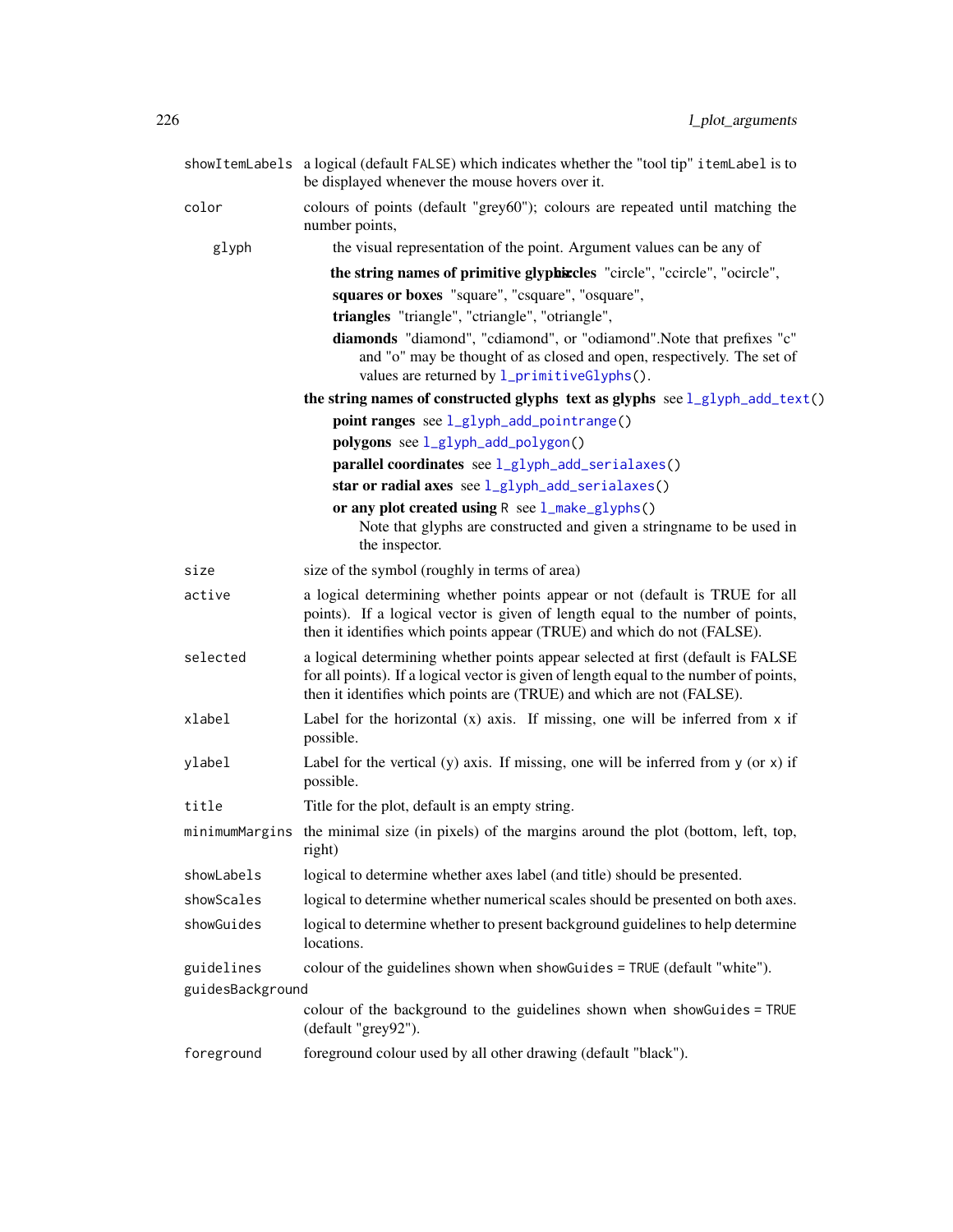| background | background colour used for the plot (default "white")                                                                                                                                                                                 |
|------------|---------------------------------------------------------------------------------------------------------------------------------------------------------------------------------------------------------------------------------------|
| parent     | a valid Tk parent widget path. When the parent widget is specified (i.e. not<br>NULL) then the plot widget needs to be placed using some geometry manager<br>like tkpack or tkplace in order to be displayed. See the examples below. |
| $\ddotsc$  | named arguments to modify plot states.                                                                                                                                                                                                |

## Details

The interactive displays permit a number of direct interactions using the mouse and keyboard, these include: zooming towards the mouse cursor using the mouse wheel, panning by right-click dragging and various selection methods using the left mouse button such as sweeping, brushing and individual point selection. See the documentation for  $1$ <sub>-plot</sub> for more details about the interaction gestures.

#### See Also

```
the demos demo(l_glyph_sizes,package = "loon"), demo(l_glyphs,package = "loon"), and
demo(l_make_glyphs,package = "loon").
```
#### Examples

```
## Not run:
 # default use as scatterplot
p1 \le - with(iris, l\_plot(x = Sepal. Length,
                         y = Sepal.Width,
                         color=Species,
                         title = "Sepal sizes"))
 # The names of the info states that can be
 # accessed or set. They can also be given values as
 # arguments to l_plot.default()
names(p1)
versicolor <- (iris$Species == "versicolor")
p1["size"] <- 10
p1["glyph"][versicolor]<- "csquare"
p1["minimumMargins"][1] <- 100
```

```
## End(Not run)
```
l\_plot\_inspector *Create a Scatterplot Inspector*

#### Description

Inpectors provide graphical user interfaces to oversee and modify plot states

#### Usage

l\_plot\_inspector(parent = NULL, ...)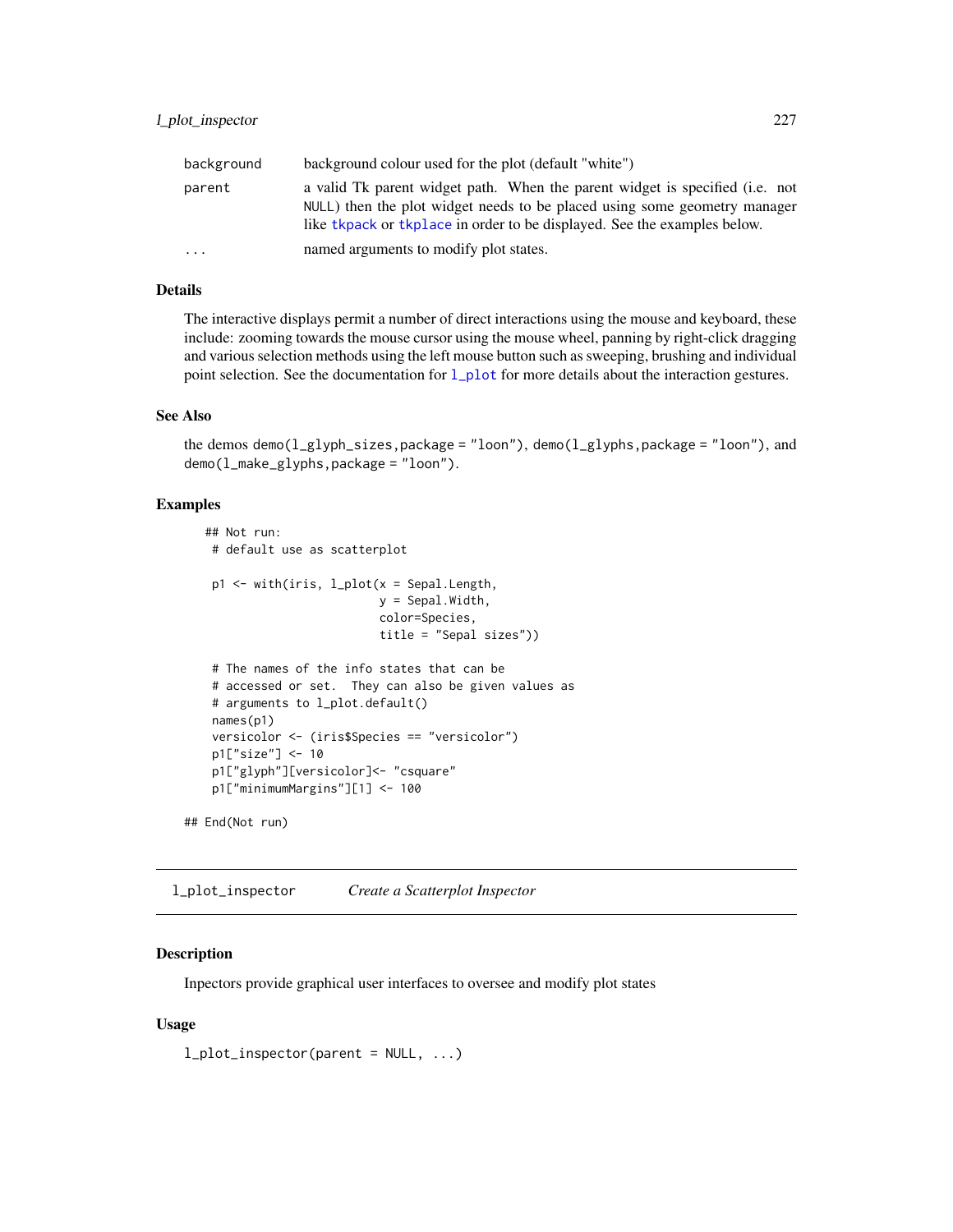# Arguments

| parent | parent widget path |
|--------|--------------------|
| .      | state arguments    |

## Value

widget handle

### See Also

[l\\_create\\_handle](#page-68-0)

### Examples

```
if(interactive()){
i <- l_plot_inspector()
}
```
l\_plot\_inspector\_analysis

*Create a Scatterplot Analysis Inspector*

# Description

Inpectors provide graphical user interfaces to oversee and modify plot states

# Usage

l\_plot\_inspector\_analysis(parent = NULL, ...)

# Arguments

| parent | parent widget path |
|--------|--------------------|
| .      | state arguments    |

#### Value

widget handle

### See Also

[l\\_create\\_handle](#page-68-0)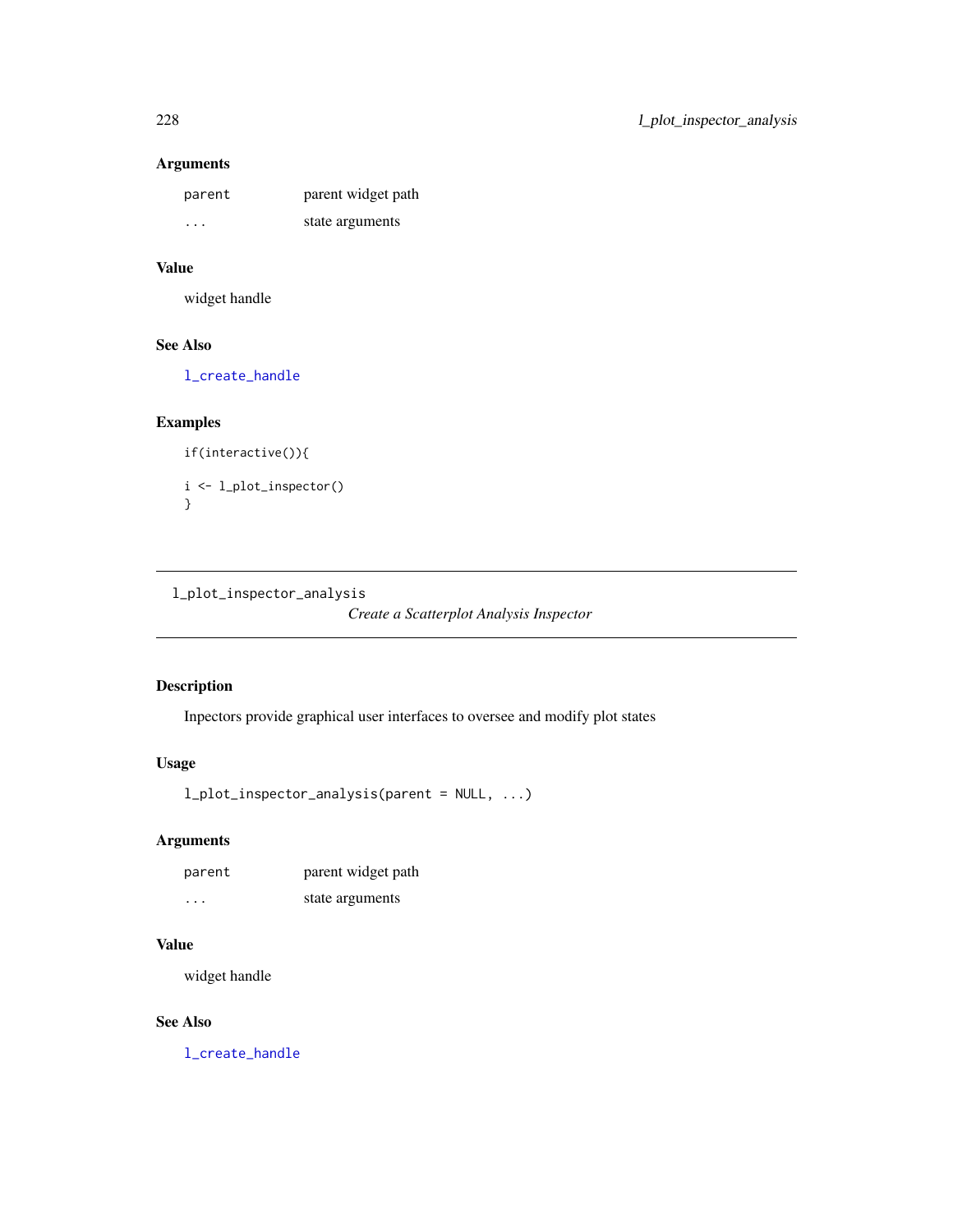#### l\_plot\_ts 229

## Examples

```
if(interactive()){
i <- l_plot_inspector_analysis()
}
```
<span id="page-228-0"></span>

l\_plot\_ts *Draw a decomposed time series loon plot*

### Description

l\_plot\_ts is a generic function for creating a decomposed time series plot. It is mainly used in l\_plot.decomposed.ts and l\_plot.stl

### Usage

```
l_plot_ts(
  x,
  color = l_getOption("color"),
  size = l_getOption("size"),
  lcolor = l_getOption("color"),
  linewidth = l_getOption("linewidth"),
  xlabel = NULL,ylabel = NULL,
  title = NULL,
  tk_title = NULL,
  linkingGroup = NULL,
  showScales = TRUE,
  showGuides = TRUE,
  showLabels = TRUE,
  ...
)
```
# Arguments

| $\mathsf{x}$ | Either an st1 object or a decomposed. ts object.                                                                                                                                                                                                        |
|--------------|---------------------------------------------------------------------------------------------------------------------------------------------------------------------------------------------------------------------------------------------------------|
| color        | points colour of all time series. Default is given by l_get0ption("color").                                                                                                                                                                             |
| size         | points size of all time series. Default is given by $l_g$ etOption("size").                                                                                                                                                                             |
| lcolor       | line colour of all time series. Default is given by $l$ _get0ption("color").                                                                                                                                                                            |
| linewidth    | line width of all time series (incl. original and decomposed components. Default<br>is given by $l_getOption("linewidth").$                                                                                                                             |
| xlabel       | the labels for the x axes. This is a length four character vector one for each: of<br>the original time series, the trend component, the seasonality component, and<br>the remainder. If of length 1, the label is repeated; if NULL, xlabel is "time". |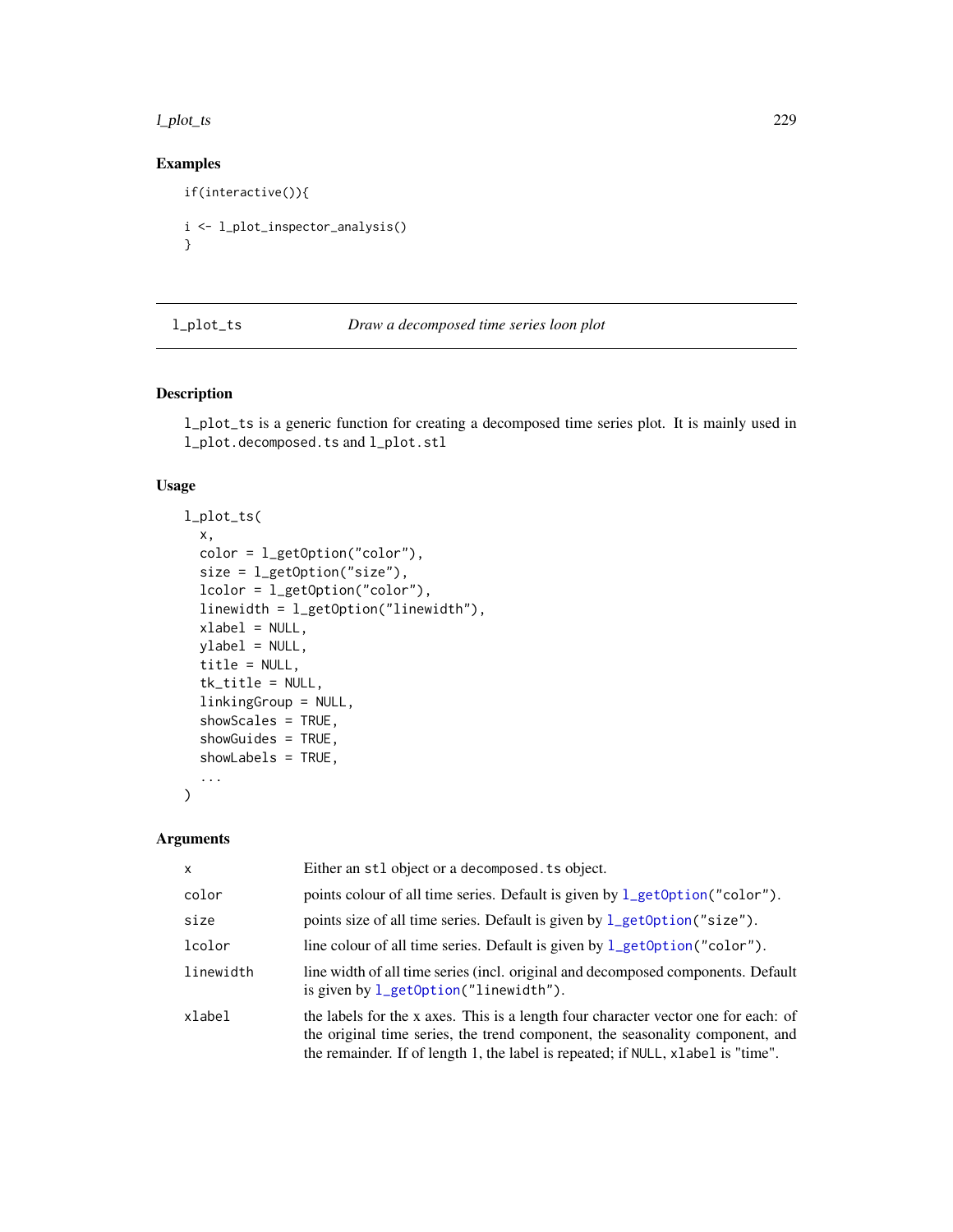| ylabel       | the labels for the vertical axes. This is a length four character vector one for<br>each: of the original time series, the trend component, the seasonality compo-<br>nent, and the remainder. If NULL, the default, ylabel will be c("data", "trend", "seasonality", "rema<br>if a character vector of length 1, the label is repeated four times. |
|--------------|-----------------------------------------------------------------------------------------------------------------------------------------------------------------------------------------------------------------------------------------------------------------------------------------------------------------------------------------------------|
| title        | an overall title for the entire display. If NULL (the default), the title will be<br>"Seasonal Trend Analysis".                                                                                                                                                                                                                                     |
| tk_title     | provides an alternative window name to Tk's wm title. If NULL, stl will be<br>used.                                                                                                                                                                                                                                                                 |
| linkingGroup | name of linking group. If NULL, one is created from the data name and class<br>associated with stl0rDecomposedTS.                                                                                                                                                                                                                                   |
| showScales   | a logical as to whether to display the scales on all axes, default is TRUE.                                                                                                                                                                                                                                                                         |
| showGuides   | a logical as to whether to display background guide lines on all plots, default is<br>TRUE.                                                                                                                                                                                                                                                         |
| showLabels   | a logical as to whether to display axes labels on all plots, default is TRUE.                                                                                                                                                                                                                                                                       |
| $\cdots$     | keyword value pairs passed off to 1_plot() which constructs each loon scatter-<br>plot component.                                                                                                                                                                                                                                                   |
|              |                                                                                                                                                                                                                                                                                                                                                     |

## Value

A structure of class "l\_ts" containing four loon plots each representing a part of the decomposition by name: "original", "trend", "seasonal", and "remainder".

#### See Also

[l\\_plot.stl](#page-217-0), [l\\_plot.decomposed.ts](#page-210-0), [stl](#page-0-0), or [decompose](#page-0-0). Other time series decomposition plotting functions: [l\\_plot.decomposed.ts\(](#page-210-0)), [l\\_plot.stl\(](#page-217-0))

<span id="page-229-0"></span>l\_primitiveGlyphs *The primitive glyphs available to a scatterplot or graph display*

### Description

Returns a vector of the available primitive glyphs.

### Usage

l\_primitiveGlyphs()

#### Details

The scatterplot and graph displays both have the n-dimensional state 'glyph' that assigns each data point or graph node a glyph (i.e. a visual representation).

Loon distinguishes between primitive and non-primitive glyphs: the primitive glyphs are always available for use whereas the non-primitive glyphs need to be first specified and added to a plot before they can be used.

The primitive glyphs are: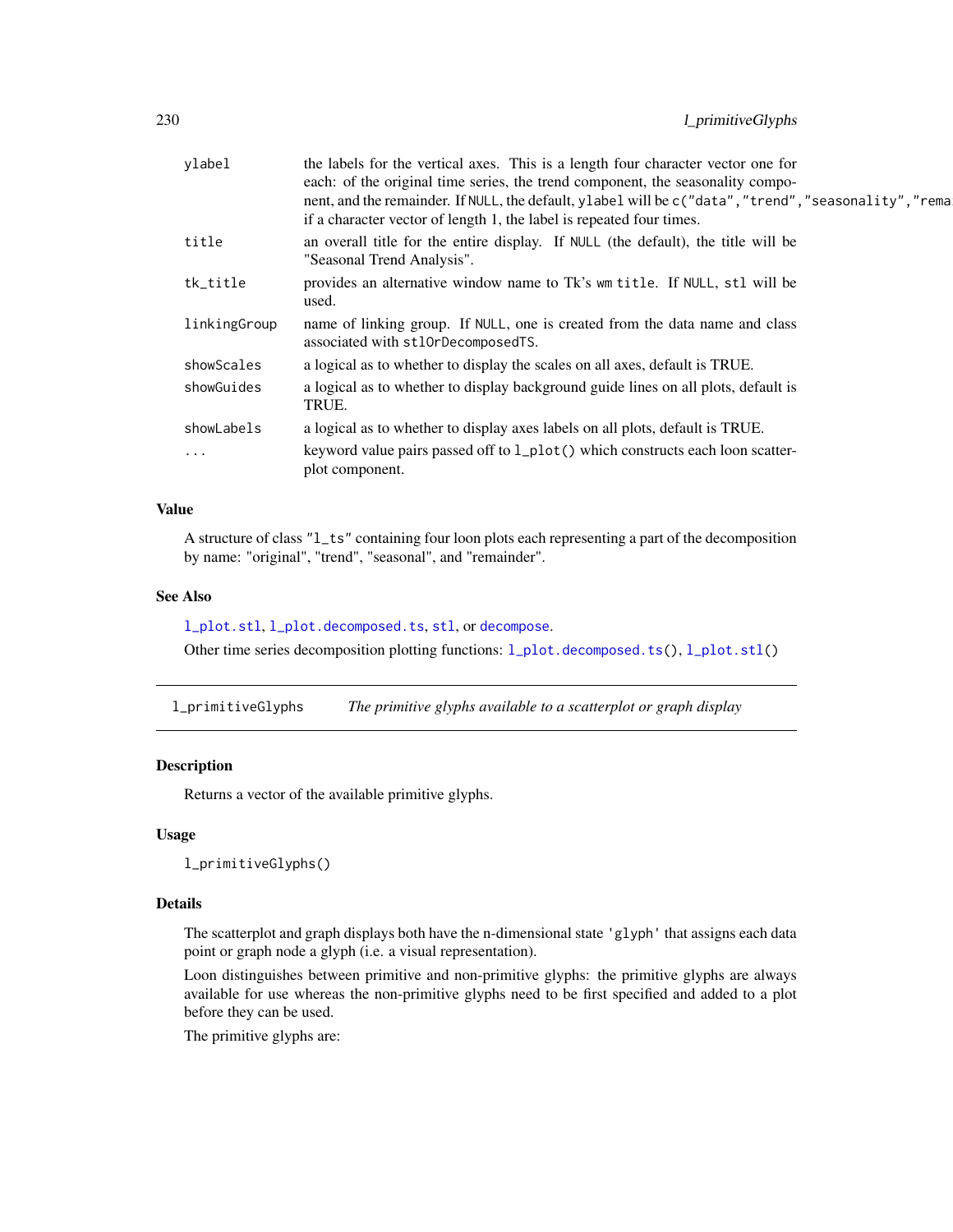#### l\_redraw 231

```
'circle', 'ocircle', 'ccircle'
'square', 'osquare', 'csquare'
'triangle', 'otriangle', 'ctriangle'
'diamond', 'odiamond', 'cdiamond'
```
Note that the letter 'o' stands for outline only, and the letter 'c' stands for contrast and adds an outline with the 'foreground' color (black by default).

For more information run: l\_help("learn\_R\_display\_plot.html#glyphs")

#### Value

A character vector of the names of all primitive glyphs in loon.

#### See Also

Other glyph functions: [l\\_glyph\\_add.default\(](#page-90-0)), [l\\_glyph\\_add\\_image\(](#page-91-0)), [l\\_glyph\\_add\\_pointrange\(](#page-92-0)), [l\\_glyph\\_add\\_polygon\(](#page-93-0)), [l\\_glyph\\_add\\_serialaxes\(](#page-95-0)), [l\\_glyph\\_add\\_text\(](#page-96-0)), [l\\_glyph\\_add\(](#page-89-0)), [l\\_glyph\\_delete\(](#page-97-0)), [l\\_glyph\\_getLabel\(](#page-97-1)), [l\\_glyph\\_getType\(](#page-98-0)), [l\\_glyph\\_ids\(](#page-98-1)), [l\\_glyph\\_relabel\(](#page-99-0))

l\_redraw *Force a Content Redraw of a Plot*

#### Description

Force redraw the plot to make sure that all the visual elements are placed correctly.

#### Usage

l\_redraw(widget)

#### Arguments

widget widget path as a string or as an object handle

## Details

Note that this function is intended for debugging. If you find that the display does not display the data according to its plot states then please contact loon's package maintainer.

#### Examples

```
if(interactive()){
p <- l_plot(iris)
l_redraw(p)
```

```
}
```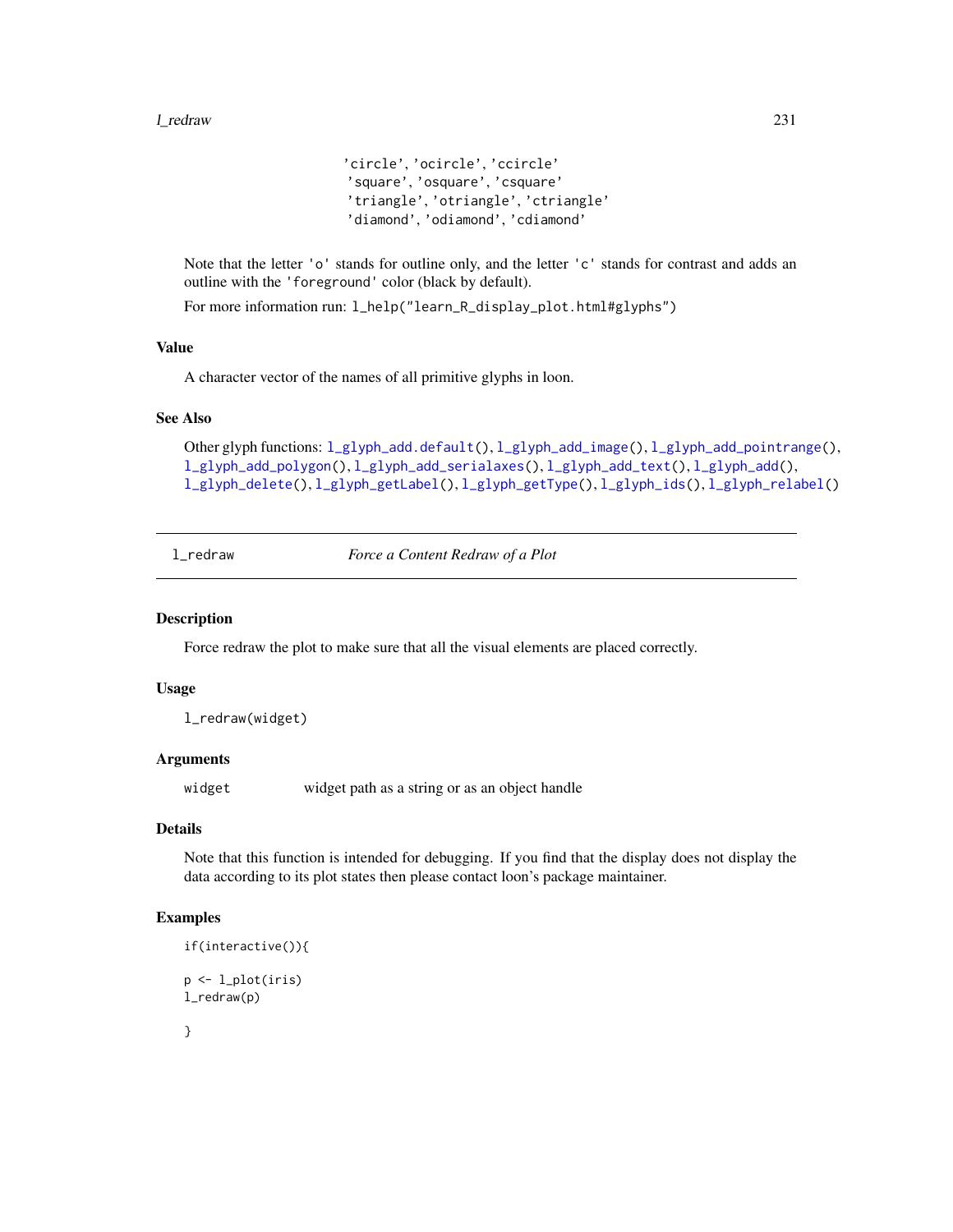### Description

Resizes the toplevel widget to a specific size.

## Usage

l\_resize(widget, width, height)

## Arguments

| widget | widget path as a string or as an object handle |
|--------|------------------------------------------------|
| width  | width in pixels                                |
| height | in pixels                                      |

### See Also

[l\\_size](#page-252-0), [l\\_size<-](#page-253-0)

### Examples

```
if(interactive()){
p <- l_plot(iris)
l_resize(p, 300, 300)
l_size(p) <- c(500, 500)
}
```
l\_Rlist2nestedTclList *Convert an R list to a nested Tcl list*

## Description

This is a helper function to create a nested Tcl list from an R list (i.e. a list of vectors).

# Usage

l\_Rlist2nestedTclList(x)

### Arguments

x a list of vectors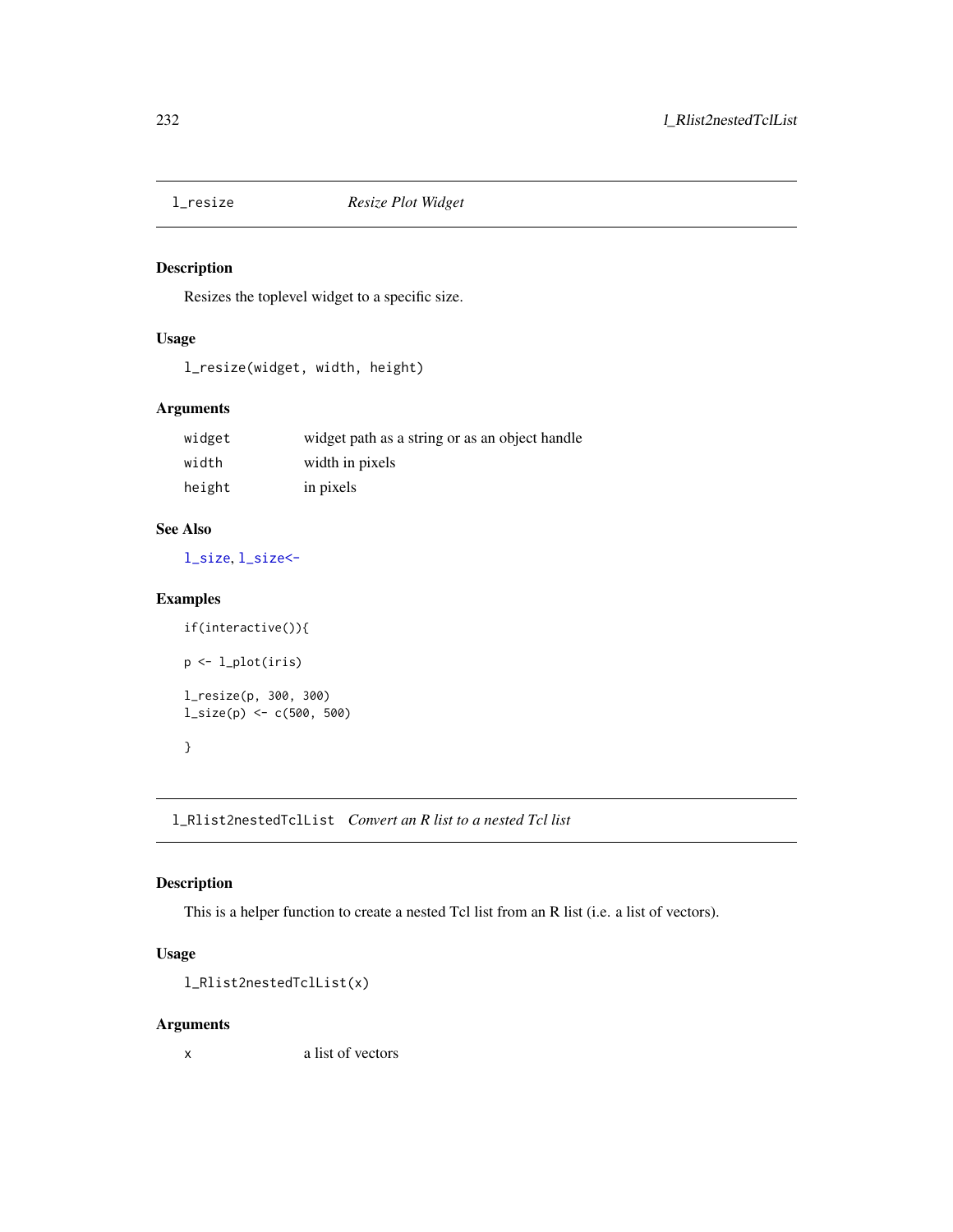#### l\_saveStates 233

# Value

a string that represents the tcl nested list

### See Also

[l\\_nestedTclList2Rlist](#page-197-0)

#### Examples

```
x \leftarrow \text{list}(c(1,3,4), c(4,3,2,1), c(4,3,2,5,6))l_Rlist2nestedTclList(x)
```
l\_saveStates *Save the info states of a loon plot widget in a file*

#### Description

l\_saveStates uses saveRDS() to save the info states of a loon plot as an R object to the named file. This is helpful, for example, when using RMarkdown or some other notebooking facility to recreate an earlier saved loon plot so as to present it in the document.

### Usage

```
l_saveStates(
 p,
  states = c("color", "active", "selected", "linkingKey", "linkingGroup"),
 file = stop("missing name of file"),
  ...
)
```
#### Arguments

| states<br>logical 'TRUE', by 'names(p)' are saved.<br>file<br>(custom suggests this file name end in the suffix '.rds'.<br>further arguments passed to saveRDS().<br>$\ddots$ | p | the 'l_plot' object whose info states are to be saved.                                                                                                                                                                                                                                                                                     |
|-------------------------------------------------------------------------------------------------------------------------------------------------------------------------------|---|--------------------------------------------------------------------------------------------------------------------------------------------------------------------------------------------------------------------------------------------------------------------------------------------------------------------------------------------|
|                                                                                                                                                                               |   | either the logical 'TRUE' or a character vector of info states to be saved. Default<br>value 'c("color", "active", "selected", "linkingKey", "linkingGroup")' consists<br>of 'n' dimensional states that are common to many 'l_plot's and which are most<br>important to reconstruct the plot's display in any summary. If 'states' is the |
|                                                                                                                                                                               |   | is a string giving the file name where the saved information' will be written                                                                                                                                                                                                                                                              |
|                                                                                                                                                                               |   |                                                                                                                                                                                                                                                                                                                                            |

#### Value

a list of class 'l\_savedStates' containing the states and their values. Also has an attribute 'l\_plot\_class' which contains the class vector of the plot 'p'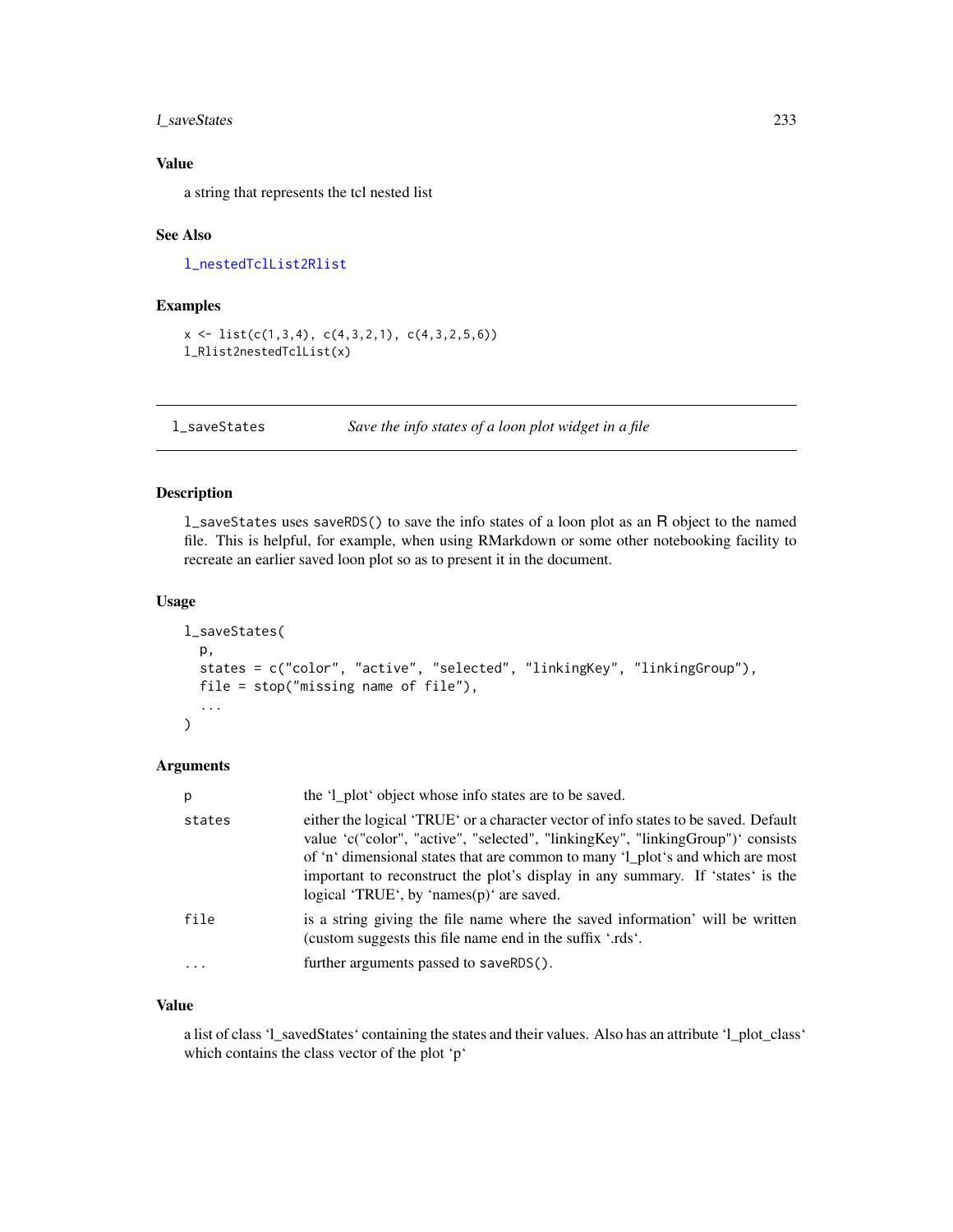### See Also

[l\\_getSavedStates](#page-82-0) [l\\_copyStates](#page-65-0) [l\\_info\\_states](#page-121-0) [readRDS](#page-0-0) [saveRDS](#page-0-0)

## Examples

```
if(interactive()){
#
# Suppose you have some plot that you created like
p <- l_plot(iris, showGuides = TRUE)
#
# and coloured groups by hand (using the mouse and inspector)
# so that you ended up with these colours:
p["color"] <- rep(c( "lightgreen", "firebrick","skyblue"),
                  each = 50)
#
# Having determined the colours you could save them (and other states)
# in a file of your choice, here some tempfile:
myFileName <- tempfile("myPlot", fileext = ".rds")
#
# Save the named states of p
l_saveStates(p,
             states = c("color", "active", "selected"),
             file = myFileName)
#
# These can later be retrieved and used on a new plot
# (say in RMarkdown) to set the new plot's values to those
# previously determined interactively.
p_new <- l_plot(iris, showGuides = TRUE)
p_saved_info <- l_getSavedStates(myFileName)
#
# We can tell what kind of plot was saved
attr(p_saved_info, "l_plot_class")
#
# The result is a list of class "l_savedStates" which
# contains the names of the
p_new["color"] <- p_saved_info$color
#
# The result is that p_new looks like p did
# (after your interactive exploration)
# and can now be plotted as part of the document
plot(p_new)
#
# For compound plots, the info_states are saved for each plot
pp <- l_pairs(iris)
myPairsFile <- tempfile("myPairsPlot", fileext = ".rds")
#
# Save the names states of pp
l_saveStates(pp,
             states = c("color", "active", "selected"),
             file = myPairsFile)
pairs_info <- l_getSavedStates(myPairsFile)
#
```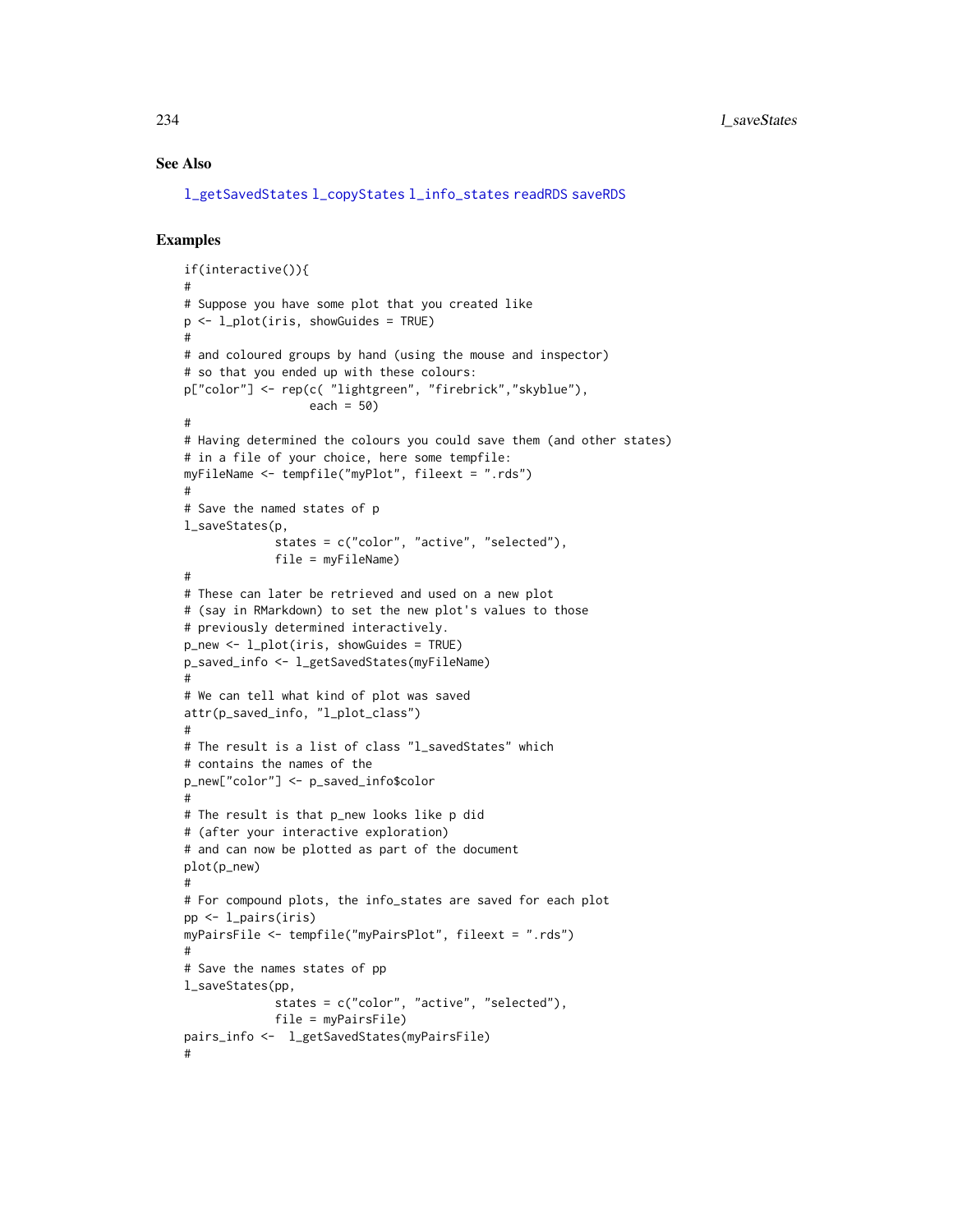#### l saveStates 235

```
# For compound plots, the info states for all constitutent
# plots are saved. The result is a list of class "l_savedStates"
# whose elements are the named plots as "l_savedStates"
# themselves.
#
# The names of the plots which were saved
names(pairs_info)
#
# And the names of the info states whose values were saved for
# the first plot
names(pairs_info$x2y1)
#
# While it is generally recommended to access (or assign) saved
# state values using the $ sign accessor, paying attention to the
# nested list structure of an "l_savedStates" object (especially for
# l_compound plots), R's square bracket notation [] has also been
# specialized to allow a syntactically simpler (but less precise)
# access to the contents of an l_savedStates object.
#
# For example,
p_saved_info["color"]
#
# returns the saved "color" as a vector of colours.
#
# In contrast,
pairs_info["x2y1"]
# returns the l_savedStates object of the states of the plot named "x2y1",
# but
pairs_info["color"]
# returns a LIST of colour vectors, by plot as they were named in pairs_info
#
# As a consequence, the following two are equivalent,
pairs_info["x2y1"]["color"]
# finds the value of "color" from an "l_savedStates" object
# whereas
pairs_info["color"][["x2y1"]]
# finds the value of "x2y1" from a "list" object
#
# Also, setting a state of an "l_savedStates" is possible
# (though not generally recommended; better to save the states again)
#
p_saved_info["color"] <- rep("red", 150)
# changes the saved state "color" on p_saved_info
# whereas
pairs_info["color"] <- rep("red", 150)
# will set the red color for any plot within pairs_info having "color" saved.
# In this way the assignment function via [] is trying to be clever
# for l_savedStates for compound plots and so may have unintentional
# consequences if the user is not careful.
# Generally, one does not want/need to change the value of saved states.
```
# Instead, the states would be saved again from the interactive plot # if change is necessary.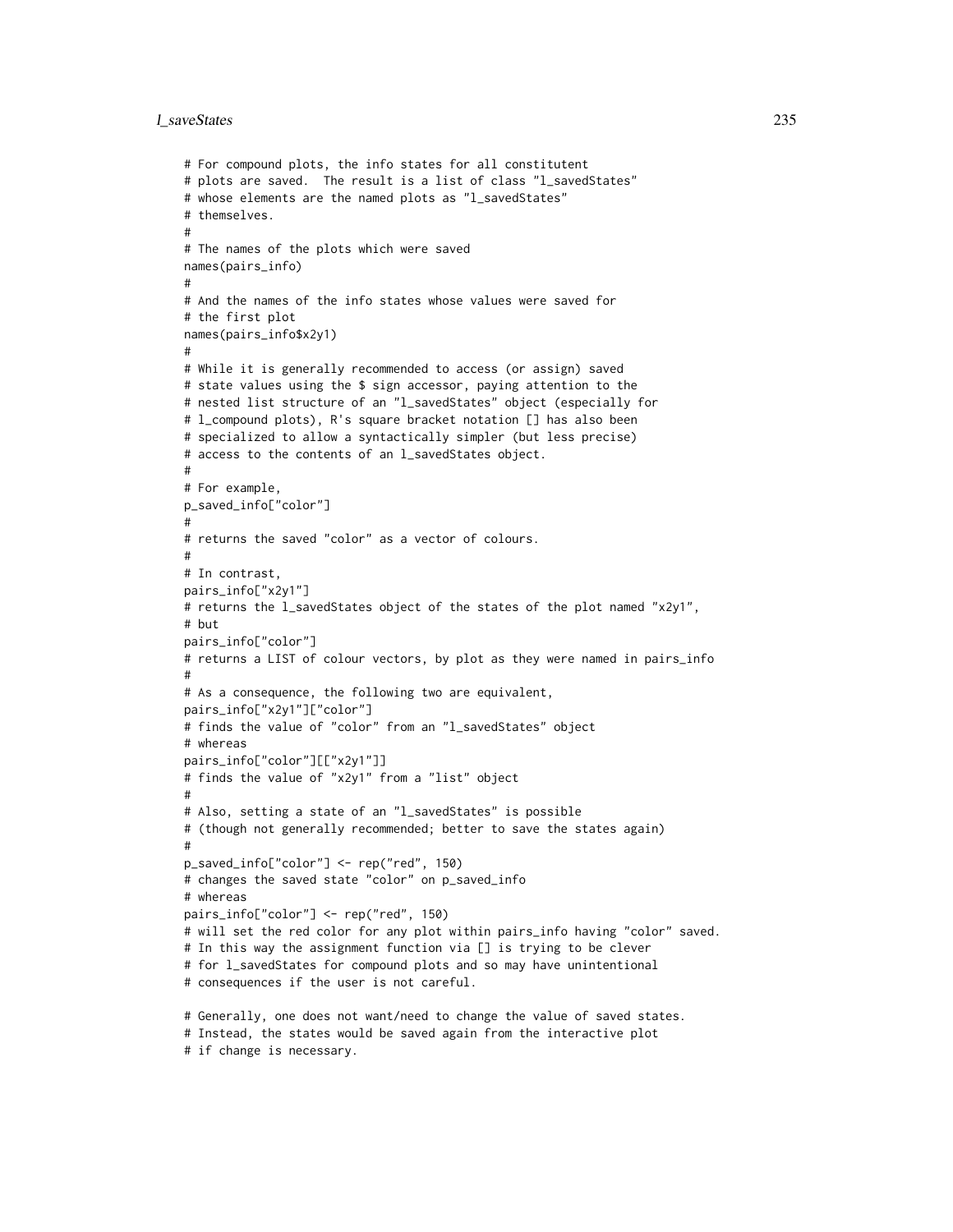```
# Alternatively, more nuanced and careful control is maintained using
# the $ selectors for lists.
}
```
<span id="page-235-0"></span>l\_scale3D *Scale for 3d plotting*

# Description

l\_scale3D scales its argument in a variety of ways used for 3D visualization.

### Usage

```
l\_scale3D(x, center = TRUE, method = c("box", "sphere"))
```
### Arguments

| $\mathsf{x}$ | the matrix or data. frame whose columns are to be scaled. Any NA entries will be<br>preserved but ignored in calculations. x must have exactly 3 columns for method<br>$=$ "sphere".                                                                                                                                                                                                                                                                                                                                                                                                                                                                                                                                           |
|--------------|--------------------------------------------------------------------------------------------------------------------------------------------------------------------------------------------------------------------------------------------------------------------------------------------------------------------------------------------------------------------------------------------------------------------------------------------------------------------------------------------------------------------------------------------------------------------------------------------------------------------------------------------------------------------------------------------------------------------------------|
| center       | either a logical value or numeric-alike vector of length equal to the number of<br>columns of x, where 'numeric-alike' means that as $.$ numeric( $.$ ) will be applied<br>successfully if $is$ . numeric(.) is not true.                                                                                                                                                                                                                                                                                                                                                                                                                                                                                                      |
| method       | the scaling method to use. If method = "box" (the default) then the columns<br>are scaled to have equal ranges and, when center = TRUE, to be centred by the<br>average of the min and max; If method = "sphere" then x must be three di-<br>mensional. For sphering, on each of the original 3 dimensions x is first centred<br>(mean centred when center = TRUE) and scaled to equal standard deviation on.<br>The V matrix of the singular value decomposition (svd) is applied to the right<br>resulting in uncorrelated variables. Coordinates are then divided by (non-zero as<br>tested by $!all.equals(0, .))$ singular values. If x contains no NAs, the resulting<br>coordinates are simply the U matrix of the svd. |

#### Value

a data.frame whose columns are centred and scaled according to the given arguments. For method = "sphere"), the three variable names are x1, x2, and x3.

### See Also

[l\\_plot3D](#page-219-0), [scale](#page-0-0), and [prcomp](#page-0-0).

Other three-dimensional plotting functions:  $l$ \_plot3D.default(),  $l$ \_plot3D()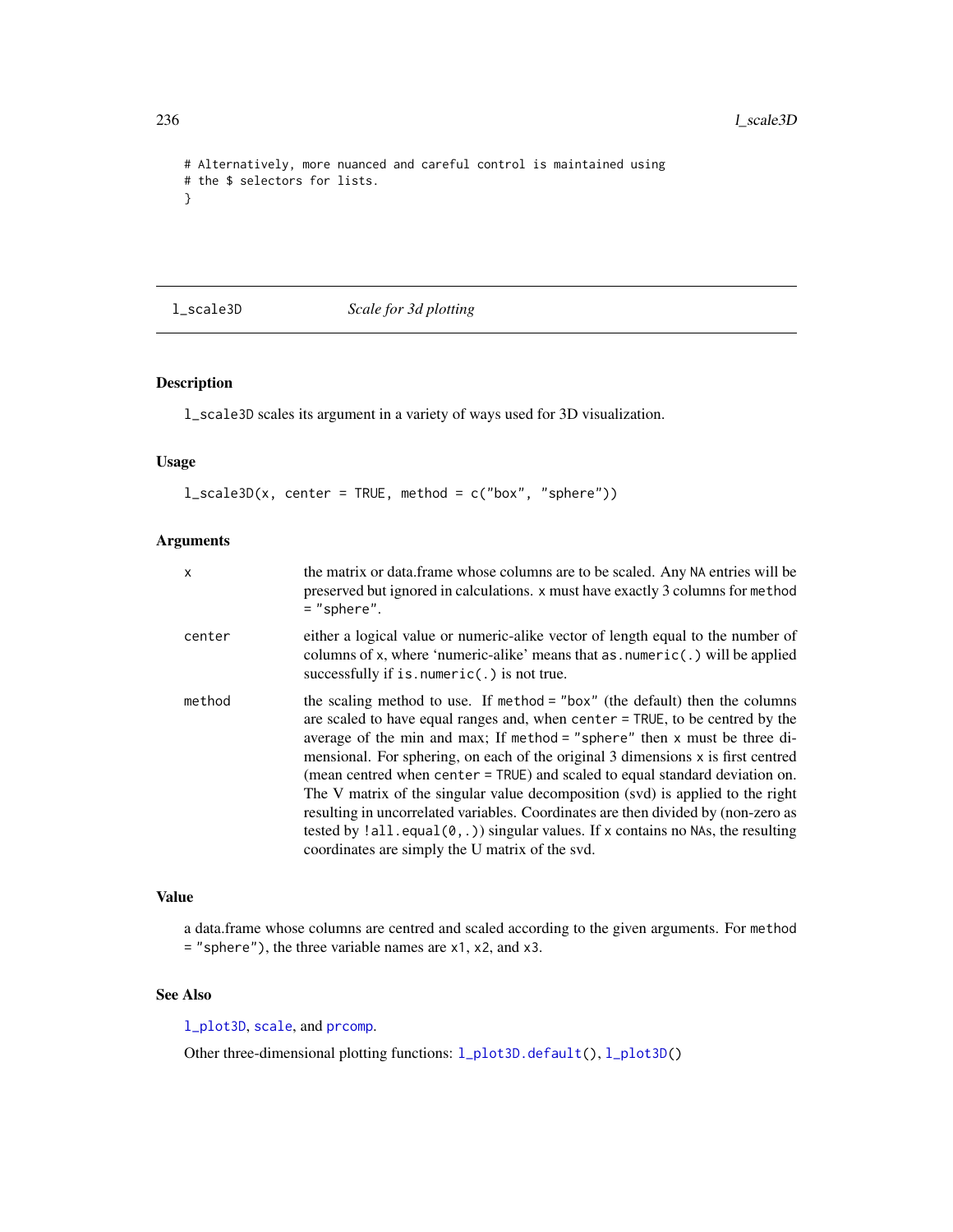### l\_scaleto\_active 237

### Examples

```
##### Iris data
#
# All variables (including Species as a factor)
result_box <- l_scale3D(iris)
head(result_box, n = 3)
apply(result_box, 2, FUN = range)
# Note mean is not zero.
apply(result_box, 2, FUN = mean)
# Sphering only on 3D data.
result_sphere <- l_scale3D(iris[, 1:3], method = "sphere")
head(result_sphere, n = 3)
apply(result_sphere, 2, FUN = range)
# Note mean is numerically zero.
```
apply(result\_sphere, 2, FUN = mean)

```
# With NAs
x <- iris
x[c(1, 3), 1] <- NA
x[2, 3] <- NA
result_box <- l_scale3D(x)
head(result_box, n = 5)
apply(result_box, 2, FUN = function(x) \{range(x, na.rm = TRUE)\})# Sphering only on 3D data.
result_sphere \leftarrow l_scale3D(x[, 1:3], method = "sphere")
# Rows having had any NA are all NA after sphering.
head(result_sphere, n = 5)
# Note with NAs mean is no longer numerically zero.
# because centring was based on all non-NAs in each column
apply(result_sphere, 2, FUN = function(x) {mean(x, na.rm = TRUE)}
```
l\_scaleto\_active *Change Plot Region to Display All Active Data*

#### Description

The function modifies the zoomX, zoomY, panX, and panY so that all active data points are displayed.

#### Usage

l\_scaleto\_active(widget)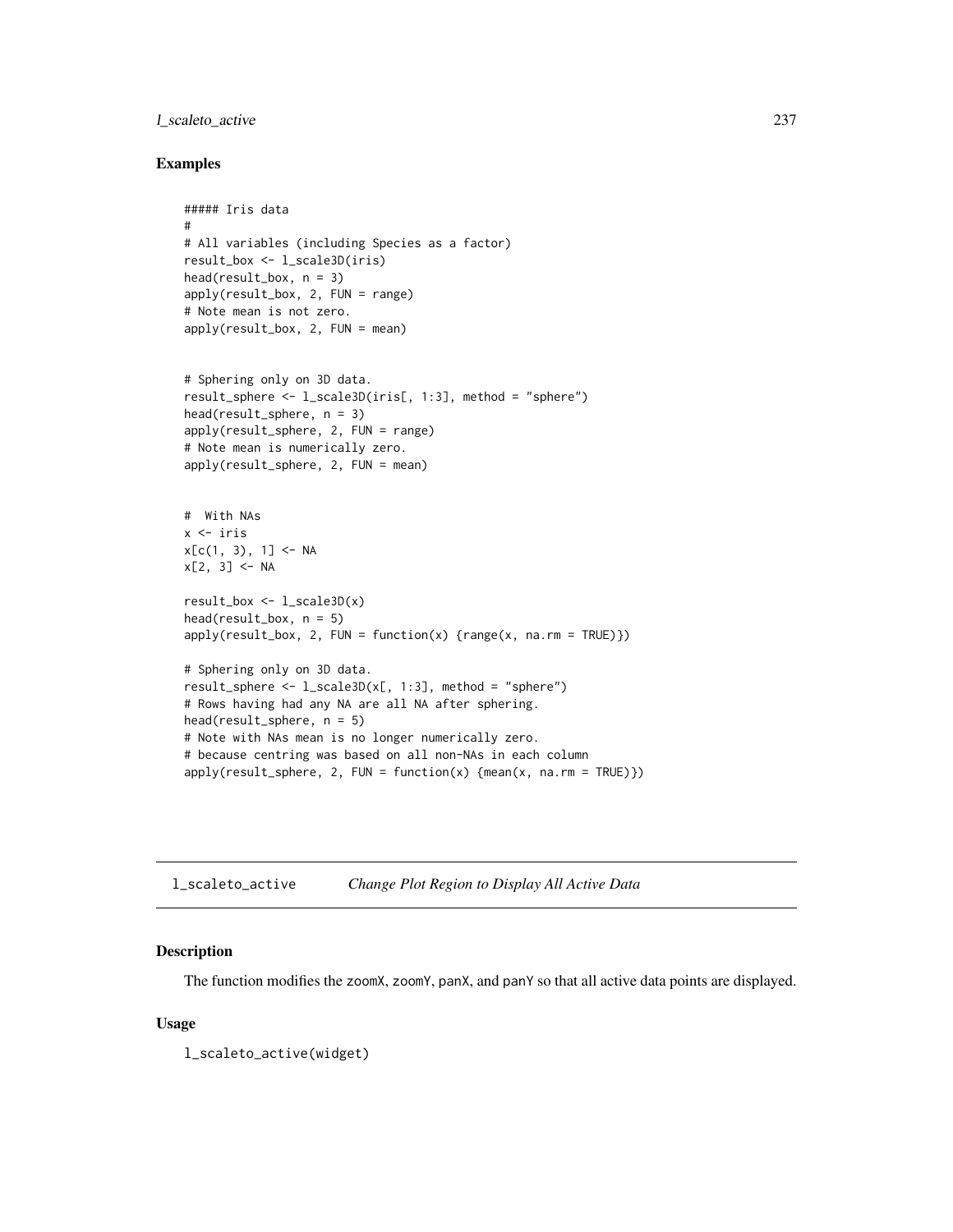#### Arguments

widget widget path as a string or as an object handle

l\_scaleto\_layer *Change Plot Region to Display All Elements of a Particular Layer*

# Description

The function modifies the zoomX, zoomY, panX, and panY so that all elements of a particular layer are displayed.

### Usage

```
l_scaleto_layer(target, layer)
```
## Arguments

| target | either an object of class loon or a vector that specifies the widget, layer, glyph,<br>navigator or context completely. The widget is specified by the widget path<br>name (e.g. '.10. plot'), the remaining objects by their ids. |
|--------|------------------------------------------------------------------------------------------------------------------------------------------------------------------------------------------------------------------------------------|
| laver  | laver id                                                                                                                                                                                                                           |

#### See Also

[l\\_layer\\_ids](#page-151-0)

l\_scaleto\_plot *Change Plot Region to Display the All Data of the Model Layer*

## Description

The function modifies the zoomX, zoomY, panX, and panY so that all elements in the model layer of the plot are displayed.

### Usage

l\_scaleto\_plot(widget)

### Arguments

widget widget path as a string or as an object handle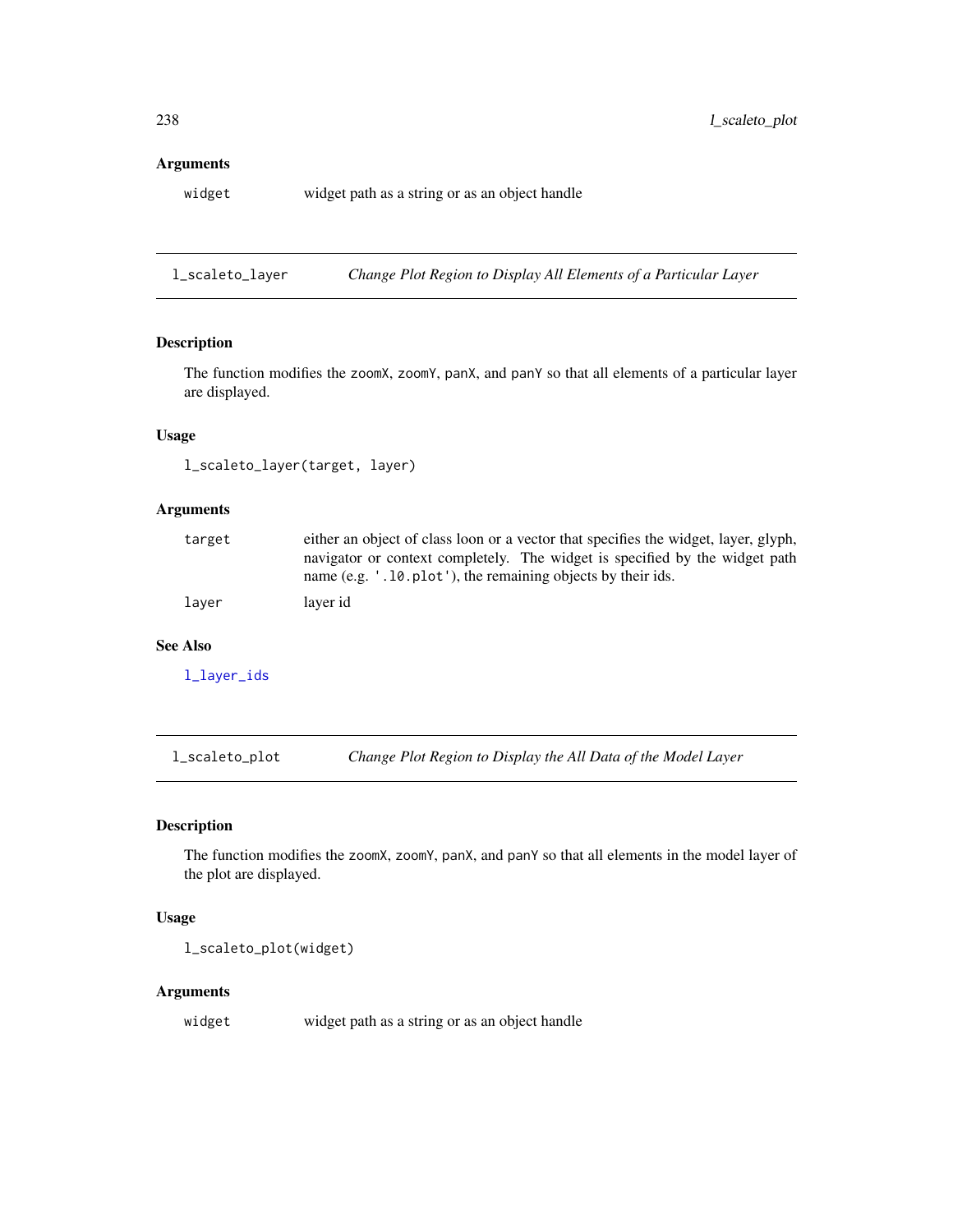l\_scaleto\_selected *Change Plot Region to Display All Selected Data*

### Description

The function modifies the zoomX, zoomY, panX, and panY so that all selected data points are displayed.

#### Usage

```
l_scaleto_selected(widget)
```
### Arguments

widget widget path as a string or as an object handle

l\_scaleto\_world *Change Plot Region to Display All Plot Data*

## Description

The function modifies the zoomX, zoomY, panX, and panY so that all elements in the plot are displayed.

### Usage

```
l_scaleto_world(widget)
```
# Arguments

widget widget path as a string or as an object handle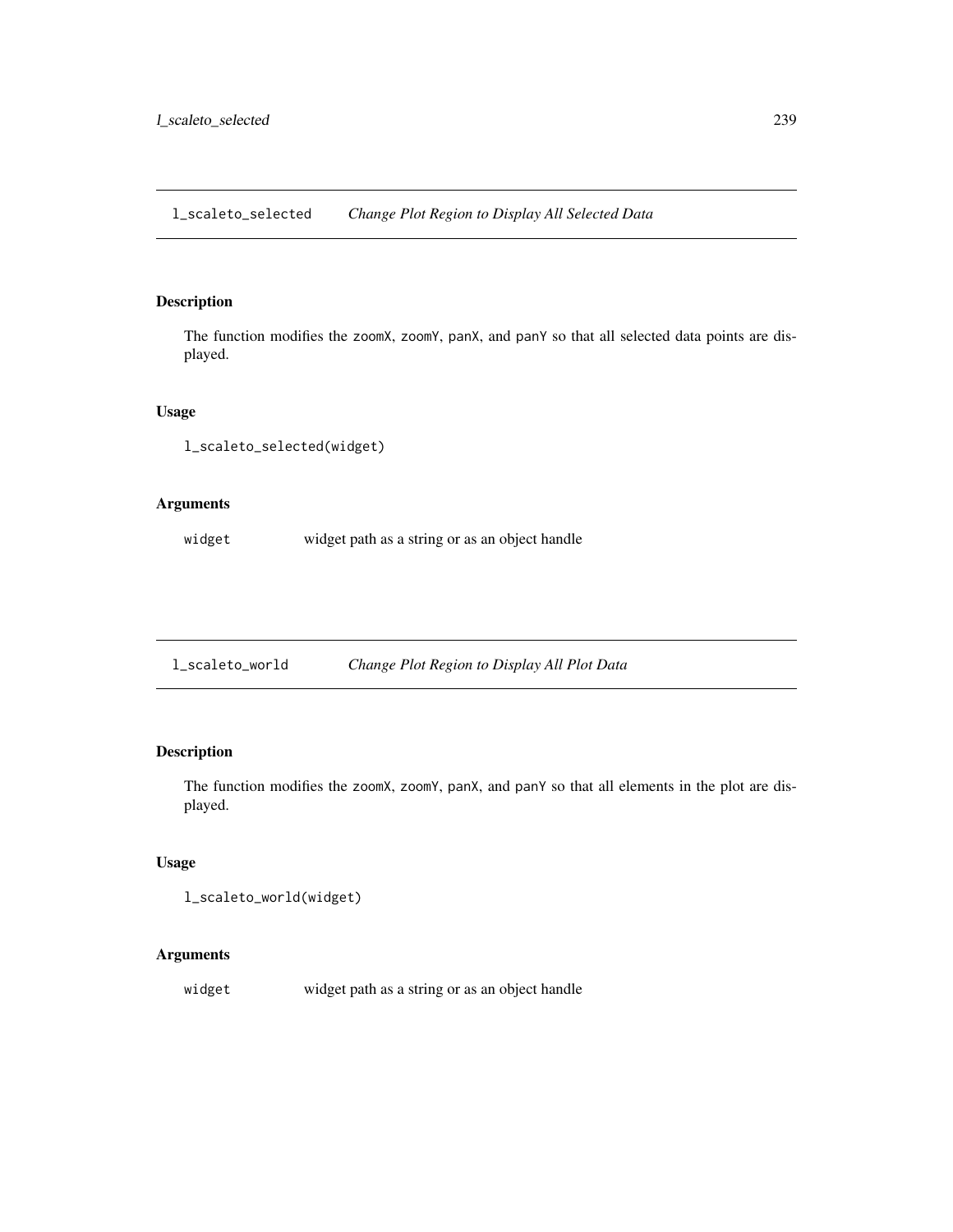### Description

The serialaxes widget displays multivariate data either as a stacked star glyph plot, or as a parallel coordinate plot.

### Usage

```
l_serialaxes(
  data,
  sequence,
  scaling = "variable",
  axesLayout = "radial",
 by = NULL,
  layout = c("grid", "wrap", "separate"),
  shows = TRUE,linewidth = l_getOption("linewidth"),
  color = l_getOption("color"),
  active = TRUE,
  selected = FALSE,
 parent = NULL,
  ...
)
```
## Arguments

| data       | a data frame with numerical data only                                                                                                                                                                                                          |
|------------|------------------------------------------------------------------------------------------------------------------------------------------------------------------------------------------------------------------------------------------------|
| sequence   | vector with variable names that defines the axes sequence                                                                                                                                                                                      |
| scaling    | one of 'variable', 'data', 'observation' or 'none' to specify how the data is scaled.<br>See Details and Examples for more information.                                                                                                        |
| axesLayout | either "radial" or "parallel"                                                                                                                                                                                                                  |
| by         | loon plot can be separated by some variables into mutiple panels. This argument<br>can take a vector, a list of same lengths or a data. frame as input.                                                                                        |
| layout     | layouts in a 'grid' or a 'wrap'                                                                                                                                                                                                                |
| showAxes   | boolean to indicate whether axes should be shown or not                                                                                                                                                                                        |
| linewidth  | vector with line widths. Default is given by $l_g$ etOption("linewidth").                                                                                                                                                                      |
| color      | vector with line colors. Default is given by $1$ _get0ption("color").                                                                                                                                                                          |
| active     | a logical determining whether items appear or not (default is TRUE for all items).<br>If a logical vector is given of length equal to the number of items, then it identi-<br>fies which items appear (TRUE) and which do not (FALSE).         |
| selected   | a logical determining whether items appear selected at first (default is FALSE for<br>all items). If a logical vector is given of length equal to the number of items,<br>then it identifies which items are (TRUE) and which are not (FALSE). |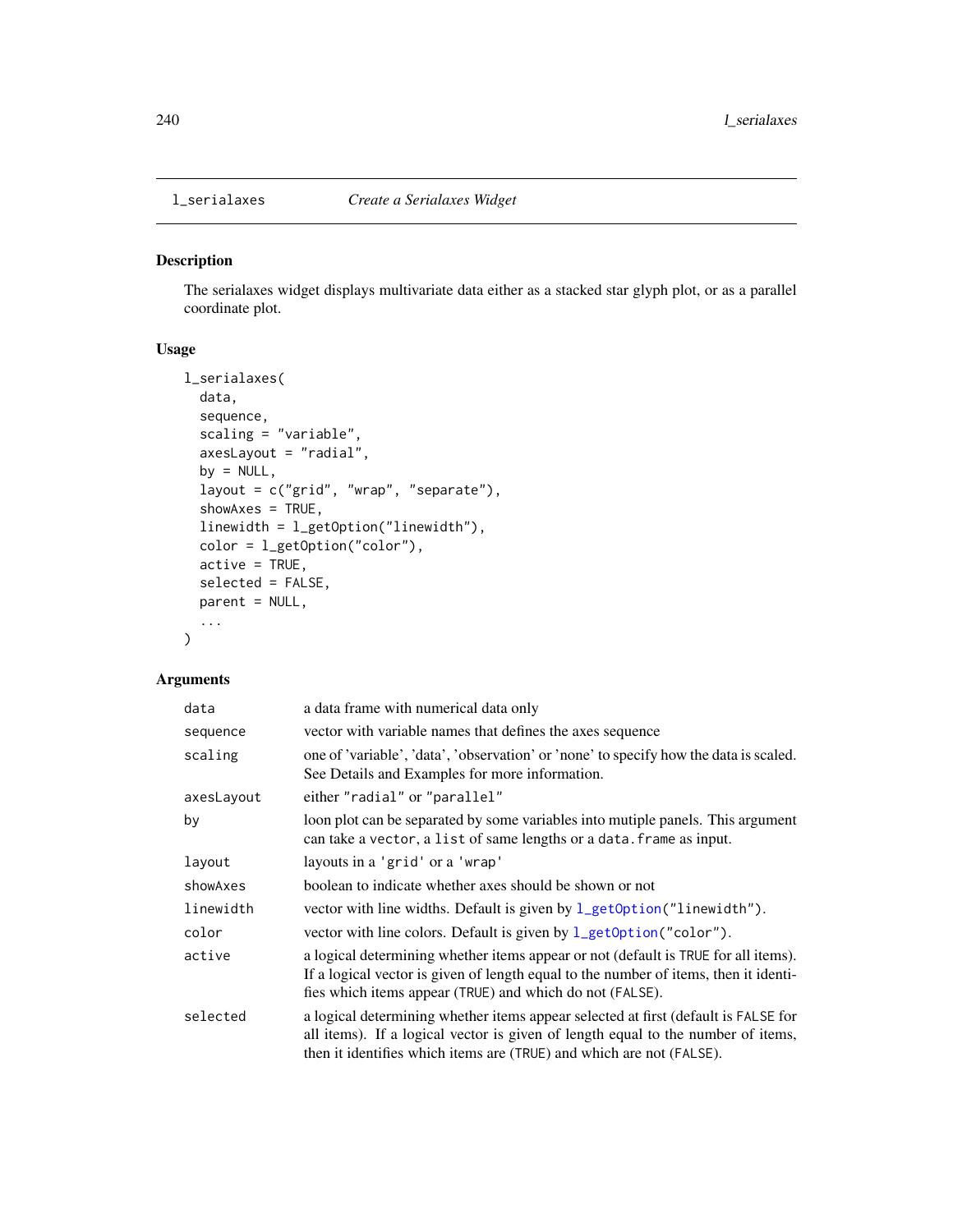#### l\_serialaxes 241

| parent | parent widget path                                                        |
|--------|---------------------------------------------------------------------------|
| .      | named arguments to modify the serial axes states or layouts, see details. |

#### Details

• The scaling state defines how the data is scaled. The axes display 0 at one end and 1 at the other. For the following explanation assume that the data is in a nxp dimensional matrix. The scaling options are then

| per column scaling   |
|----------------------|
| per row scaling      |
| whole matrix scaling |
| do not scale         |
|                      |

• Some arguments to modify layouts can be passed through, e.g. "separate", "byrow", etc. Check [l\\_facet](#page-72-0) to see how these arguments work.

#### Value

plot handle object

### Examples

if(interactive()){

```
s <- l_serialaxes(data=oliveAcids, color=olive$Area, title="olive data")
s['axesLayout'] <- 'parallel'
states <- l_info_states(s)
names(states)
```
#### #######

```
#
# Effect of the choice of the argument "scaling"
#
# To illustrate we will look at the four measurements of
# 150 iris flowers from the iris data of Edgar Anderson made
# famous by R.A. Fisher.
#
# First separate the measurements
irisFlowers <- iris[, 1:4]
# from their species
species <- iris[,5]
# and get some identifiers for the individual flowers
flowerIDs <- paste(species, 1:50)
#
# Now create parallel axes plots of the measurements
# using different scaling values.
#
# scaling = "variable"
#
```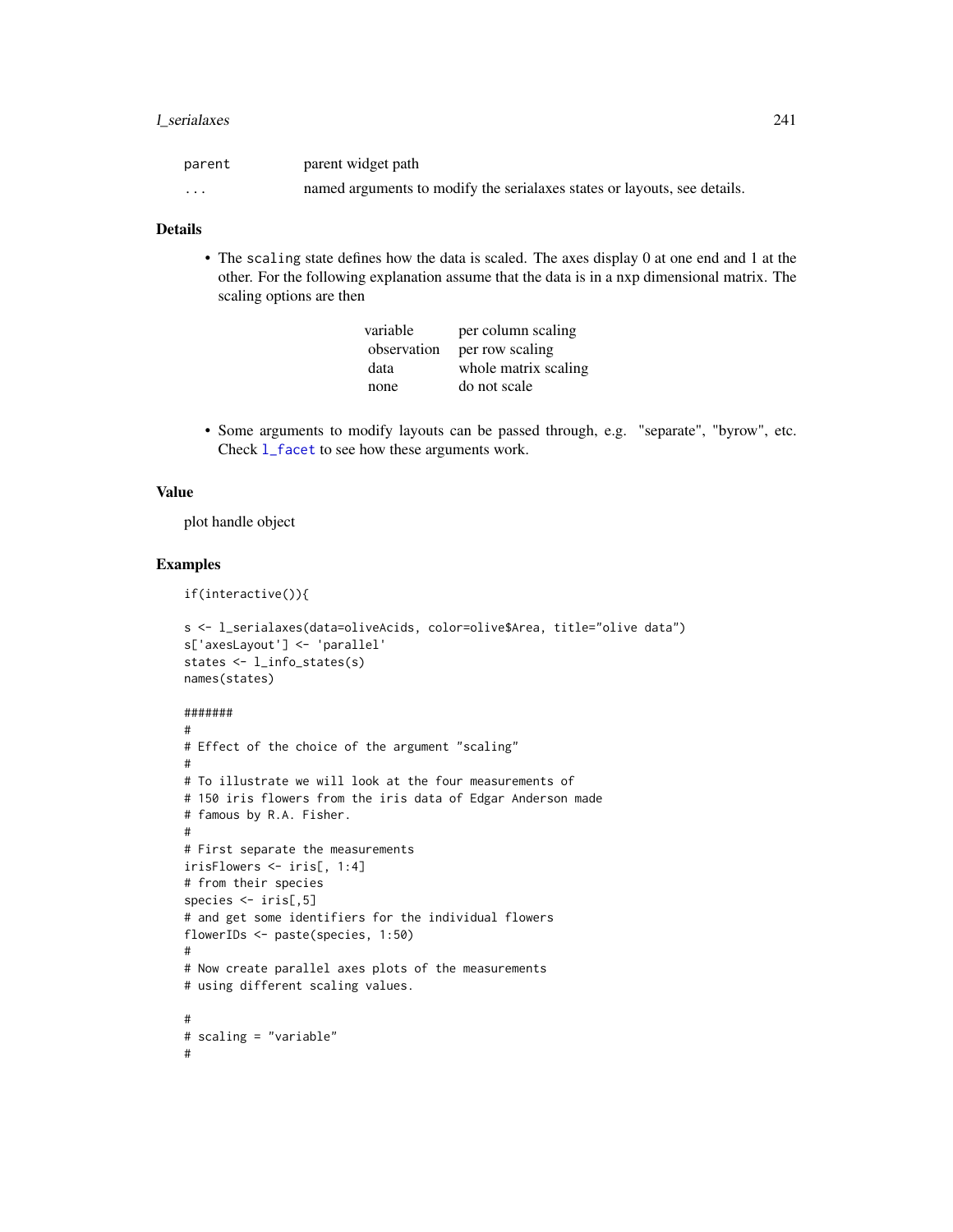```
# This is the standard scaling of most serial axes plots,
# scaling each axis from the minimum to the maximum of that variable.
# Hence it is the default scaling.
#
# More precisely, it maps the minimum value in each column (variable) to
# zero and the maximum to one. The result is every parallel
# axis will have a point at 0 and a point at 1.
#
# This scaling highlights the relationships (e.g. correlations)
# between the variables (removes the effect of the location and scale of
# each variable).
#
# For the iris data, ignoring species we see for example that
# Sepal.Length and Sepal.Width are negatively correlated (lots of
# crossings) across species but more positively correlated (mostly
# parallel lines) within each species (colour).
#
sa_var <- l_serialaxes(irisFlowers,
                       scaling = "variable", # scale within column
                       axesLayout = "parallel",
                       color = species,
                       linewidth = 2,
                       itemLabel = flowerIDs,
                       showItemLabels = TRUE,
                       title = "scaling = variable (initially)",
                       linkingGroup = "irisFlowers data")
#
# scaling = "observation"
#
# This maps the minimum value in each row (observation) to
# zero and the maximum value in each row to one.
#
# The result is that every observation (curve in the parallel
# coordinate plot) will touch 0 on at least one axis and touch
# 1 on another.
#
# This scaling highlights the differences between observations (rows)
# in terms of the relative measurements across the variables for each
# observation.
#
# For example, for the iris data we can see that for every flower (row)
# the Sepal.Length is the largest measurement and the Petal.Width
# is the smallest. Each curve gives some sense of the *shape* of each
# flower without regard to its size. Two species (versicolor and
# virginica) have similar shaped flowers (relatively long but narrow
# sepals and petals), whereas the third (setosa) has relatively large
# sepals compared to small petals.
#
sa_obs <- l_serialaxes(irisFlowers,
                       scaling = "observation", # scale within row
                       axesLayout = "parallel",
                       color = species,
```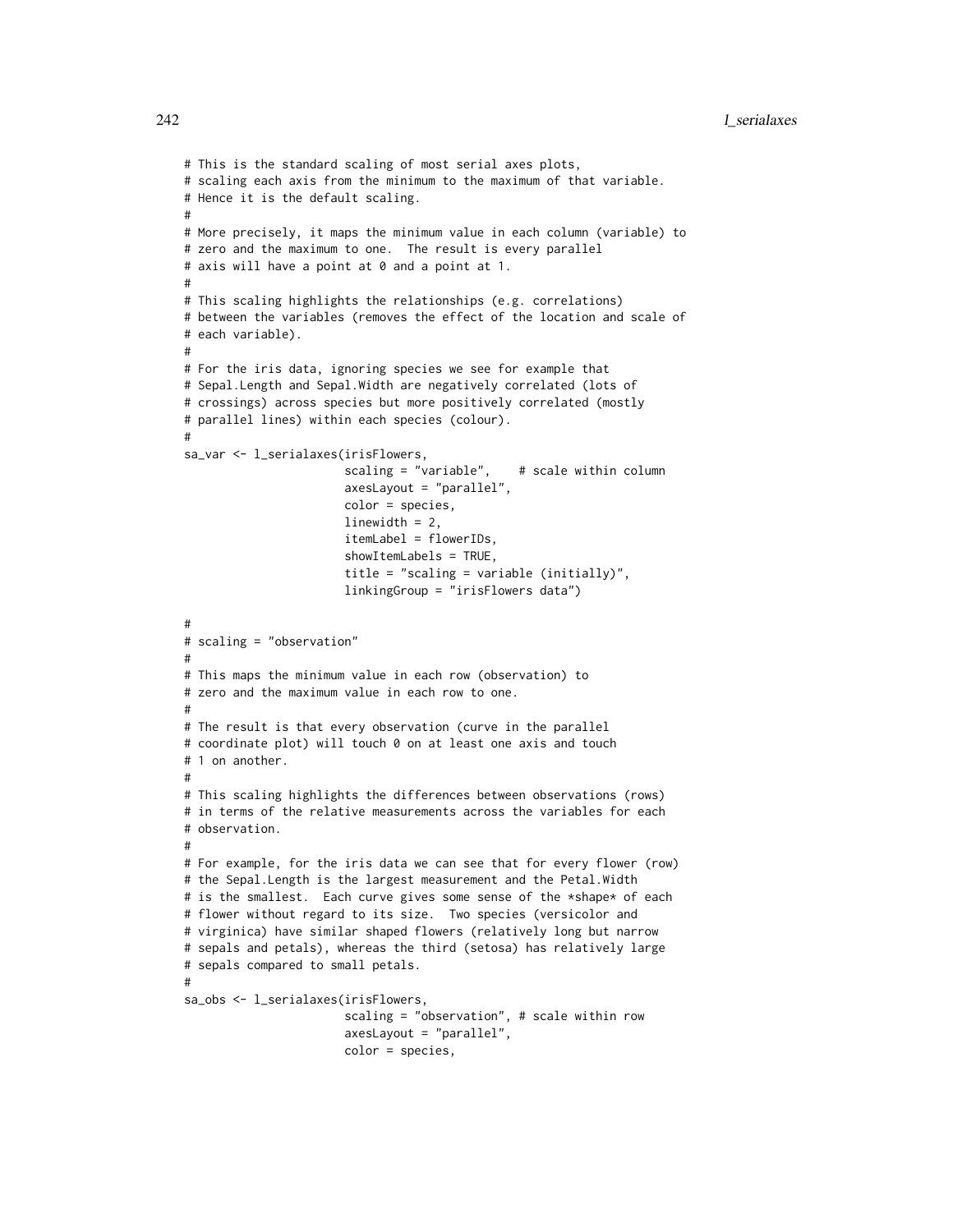```
linewidth = 2,
                       itemLabel = flowerIDs,
                       showItemLabels = TRUE,
                       title = "scaling = observation (initially)",
                       linkingGroup = "irisFlowers data")
#
# scaling = "data"
#
# This maps the minimum value in the whole dataset (over all elements)
# to zero and the maximum value in the whole dataset to one.
#
# The result is that every measurement is on the same numeric (if not
# measurement) scale. Highlighting the relative magnitudes of all
# numerical values in the data set, each curve shows the relative magnitudes
# without rescaling by variable.
#
# This is most sensible data such as the iris flower where all four measurements
# appear to have been taken on the same measuring scale.
#
# For example, for the iris data full data scaling preserves the size
# and shape of each flower. Again virginica is of roughly the same
# shape as versicolor but has distinctly larger petals.
# Setosa in contrast is quite differently shaped in both sepals and petals
# but with sepals more similar in size to the two other flowers and
# with significantly smaller petals.
sa_dat <- l_serialaxes(irisFlowers,
                       scaling = "data", # scale using all data
                       axesLayout = "parallel",
                       color = species,
                       linewidth = 2,
                       itemLabel = flowerIDs,
                       showItemLabels = TRUE,
                       title = "scaling = data (initially)",
                       linkingGroup = "irisFlowers data")
#
# scaling = "none"
#
# Sometimes we might wish to choose a min and max to use
# for the whole data set; or perhaps a separate min and max
# for each variable.
# This would be done outside of the construction of the plot
# and displayed by having scaling = "none" in the plot.
#
# For example, for the iris data, we might choose scales so that
# the minimum and the maximum values within the data set do not
# appear at the end points 0 and 1 of the axes but instead inside.
#
# Suppose we choose the following limits for all variables
lower_lim <- -3 ; upper_lim <- max(irisFlowers) + 1
```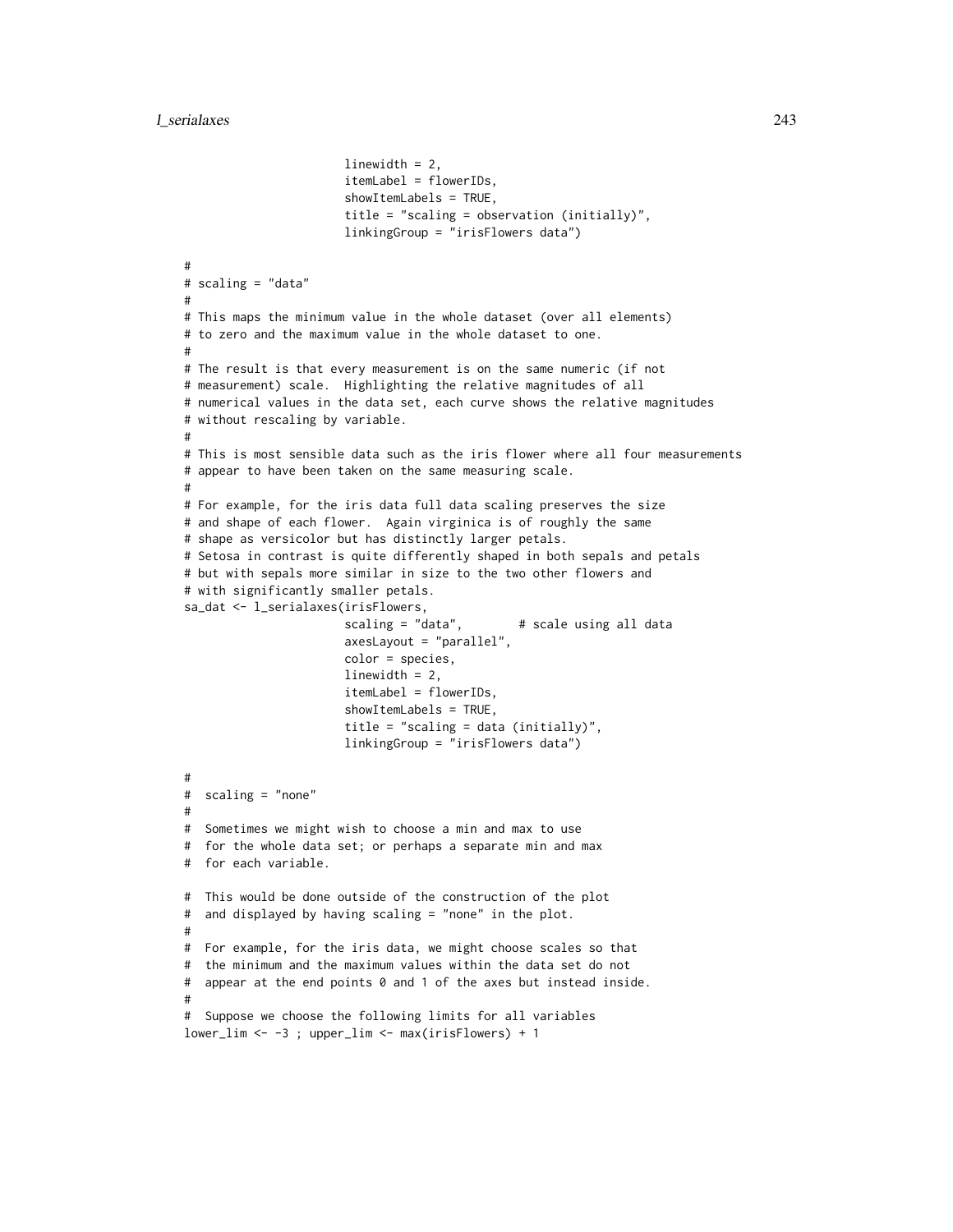```
# These are the limits we want to use to define the end points of
# the axes for all variables.
# We need only scale the data as
irisFlowers_0_1 <- (irisFlowers - lower_lim)/(upper_lim - lower_lim)
# Or alternatively using the built-in scale function
# (which allows different scaling for each variable)
irisFlowers_0_1 <- scale(irisFlowers,
                        center = rep(lower_lim, 4),scale = rep((upper\_lim - lower\_lim), 4))# Different scales for different
# And instruct the plot to not scale the data but plot it on the 0-1 scale
# for all axes. (Note any rescaled date outside of [0,1] will not appear.)
#
sa_none <- l_serialaxes(irisFlowers_0_1,
                       scaling = "none", # do not scale
                       axesLayout = "parallel",
                       color = species,
                       linewidth = 2,
                       itemLabel = flowerIDs,
                       showItemLabels = TRUE,
                       title = "scaling = none (initially)",
                       linkingGroup = "irisFlowers data")
# This is particularly useful for "radial" axes to keep the polygons away from
# the centre of the display.
# For example
sa_none["axesLayout"] <- "radial"
# now displays each flower as a polygon where shapes and sizes are easily
# compared.
#
# NOTE: rescaling the data so that all values are within [0,1] is perhaps
# the best way to proceed (especially if there are natural lower and
# upper limits for each variable).
# Then scaling can always be changed via the inspector.
}
```
l\_serialaxes\_inspector

```
Create a Serialaxes Analysis Inspector
```
#### Description

Inpectors provide graphical user interfaces to oversee and modify plot states

#### Usage

l\_serialaxes\_inspector(parent = NULL, ...)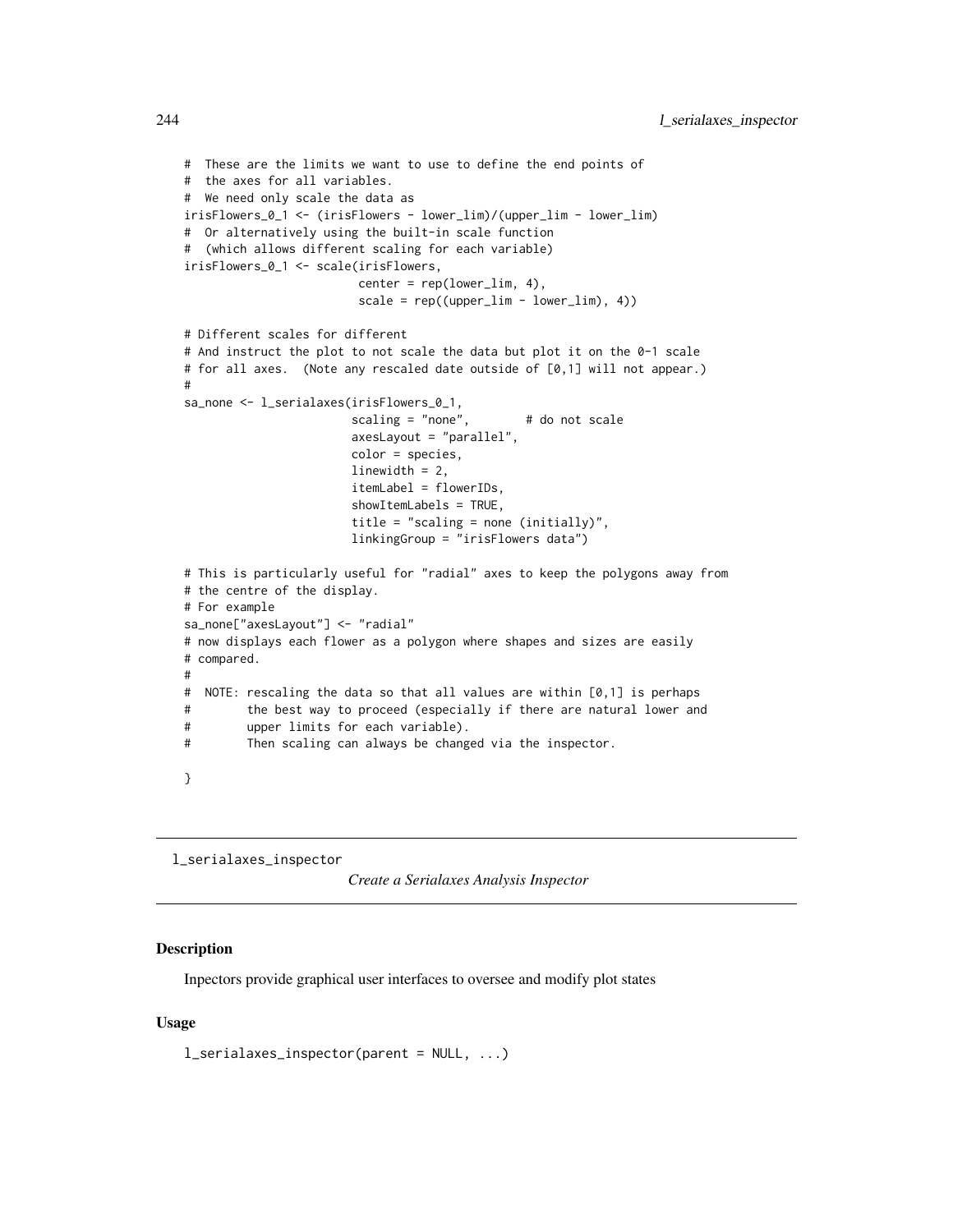### l\_setAspect 245

#### Arguments

| parent | parent widget path |
|--------|--------------------|
| .      | state arguments    |

# Value

widget handle

### See Also

[l\\_create\\_handle](#page-68-0)

### Examples

```
if(interactive()){
i <- l_serialaxes_inspector()
}
```
l\_setAspect *Set the aspect ratio of a plot*

### Description

The aspect ratio is defined by the ratio of the number of pixels for one data unit on the y axis and the number of pixels for one data unit on the x axes.

### Usage

```
l_setAspect(widget, aspect, x, y)
```
## Arguments

| widget   | widget path as a string or as an object handle                                                                                    |
|----------|-----------------------------------------------------------------------------------------------------------------------------------|
| aspect   | aspect ratio, optional, if omitted then the x and y arguments have to be specified.                                               |
| X        | optional, if the aspect argument is missing then $x$ and $y$ can be specified and<br>the aspect ratio is calculted usding $y/x$ . |
| <b>V</b> | see description for x argument above                                                                                              |

### Examples

```
## Not run:
p <- with(iris, l_plot(Sepal.Length ~ Sepal.Width, color=Species))
l_aspect(p)
l_setAspect(p, x = 1, y = 2)
```
## End(Not run)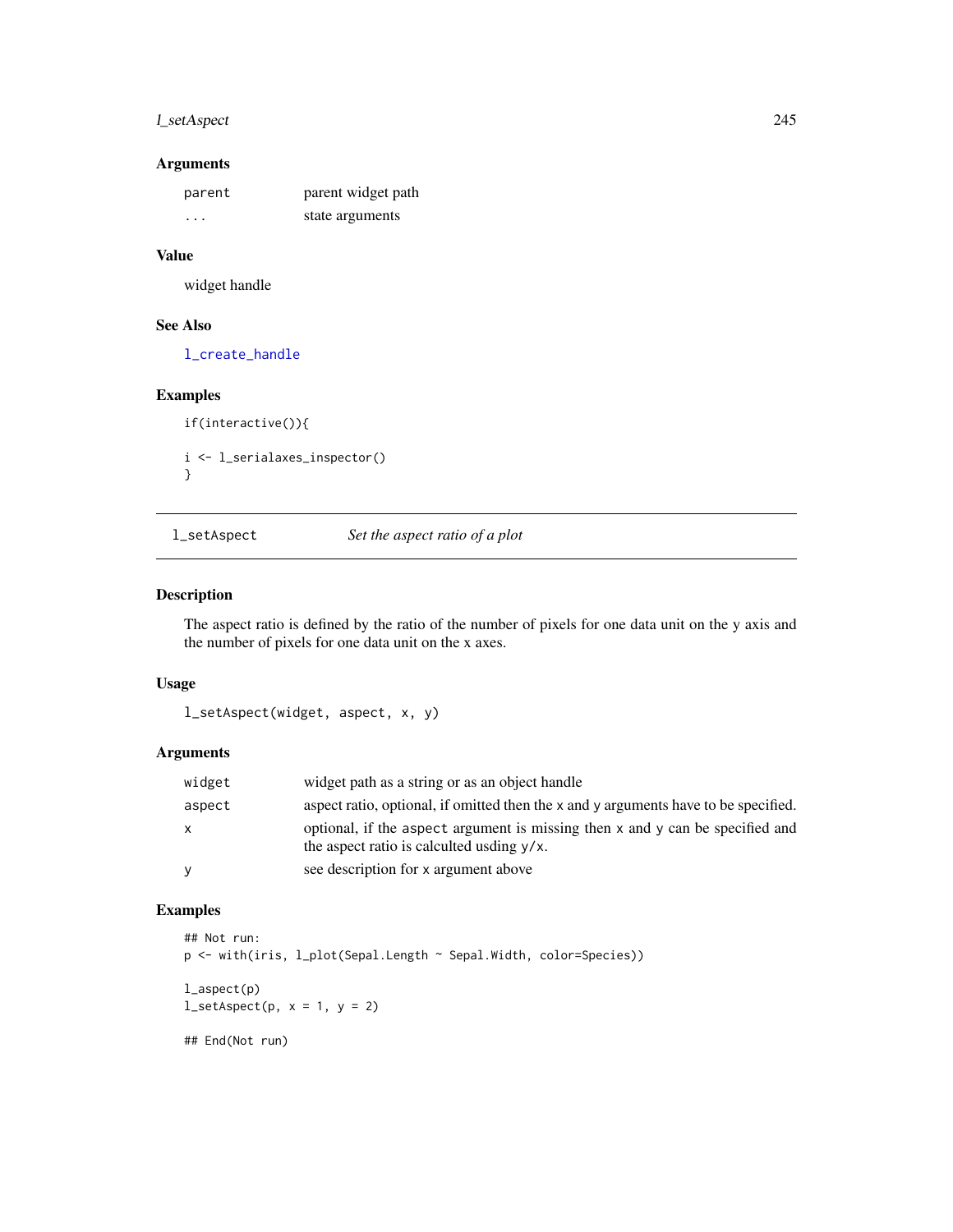<span id="page-245-0"></span>

#### **Description**

Modify loon's color mapping list to a set of custom colors.

## Usage

```
l_setColorList(colors)
```
#### Arguments

colors vector with valid color names or hex-encoded colors

### Details

There are two commonly used mapping schemes of data values to colors: one scheme maps numeric values to colors on a color gradient and the other maps nominal data to colors that can be well differentiated visually (e.g. to highlight the different groups). Presently, loon always uses the latter approach for its color mappings. You can use specialized color pallettes to map continuous values to color gradients as shown in the examples below.

When assigning values to a display state of type color then loon maps those values using the following rules

- 1. if all values already represent valid Tk colors (see [tkcolors](#page-269-0)) then those colors are taken.
- 2. if the number of distinct values are less than number of values in loon's color mapping list then they get mapped according to the color list, see [l\\_setColorList](#page-245-0) and [l\\_getColorList](#page-76-0).
- 3. if there are more distinct values as there are colors in loon's color mapping list then loon's own color mapping algorithm is used. See [loon\\_palette](#page-28-0) and for more details about the algorithm below in this documentation.

Loon's default color list is composed of the first 11 colors from the *hcl* color wheel (displayed below in the html version of the documentation). The letters in hcl stand for hue, chroma and luminance, and the hcl wheel is useful for finding "balanced colors" with the same chroma (radius) and luminance but with different hues (angles), see Ross Ihaka (2003) "Colour for presentation graphics", Proceedings of DSC, p. 2 ([https://www.stat.auckland.ac.nz/~ihaka/courses/](https://www.stat.auckland.ac.nz/~ihaka/courses/787/color.pdf) [787/color.pdf](https://www.stat.auckland.ac.nz/~ihaka/courses/787/color.pdf)).

The colors in loon's internal color list are also the default ones listed as the "modify color actions" in the analysis inspectors. To query and modify loon's color list use [l\\_getColorList](#page-76-0) and [l\\_setColorList](#page-245-0).

In the case where there are more unique data values than colors in loon's color list then the colors for the mapping are taken from different locations distributed on the hcl color wheel (see above).

One of the advantages of using the hcl color wheel is that one can obtain any number of "balanced colors" with distinct hues. This is useful in encoding data with colors for a large number of groups;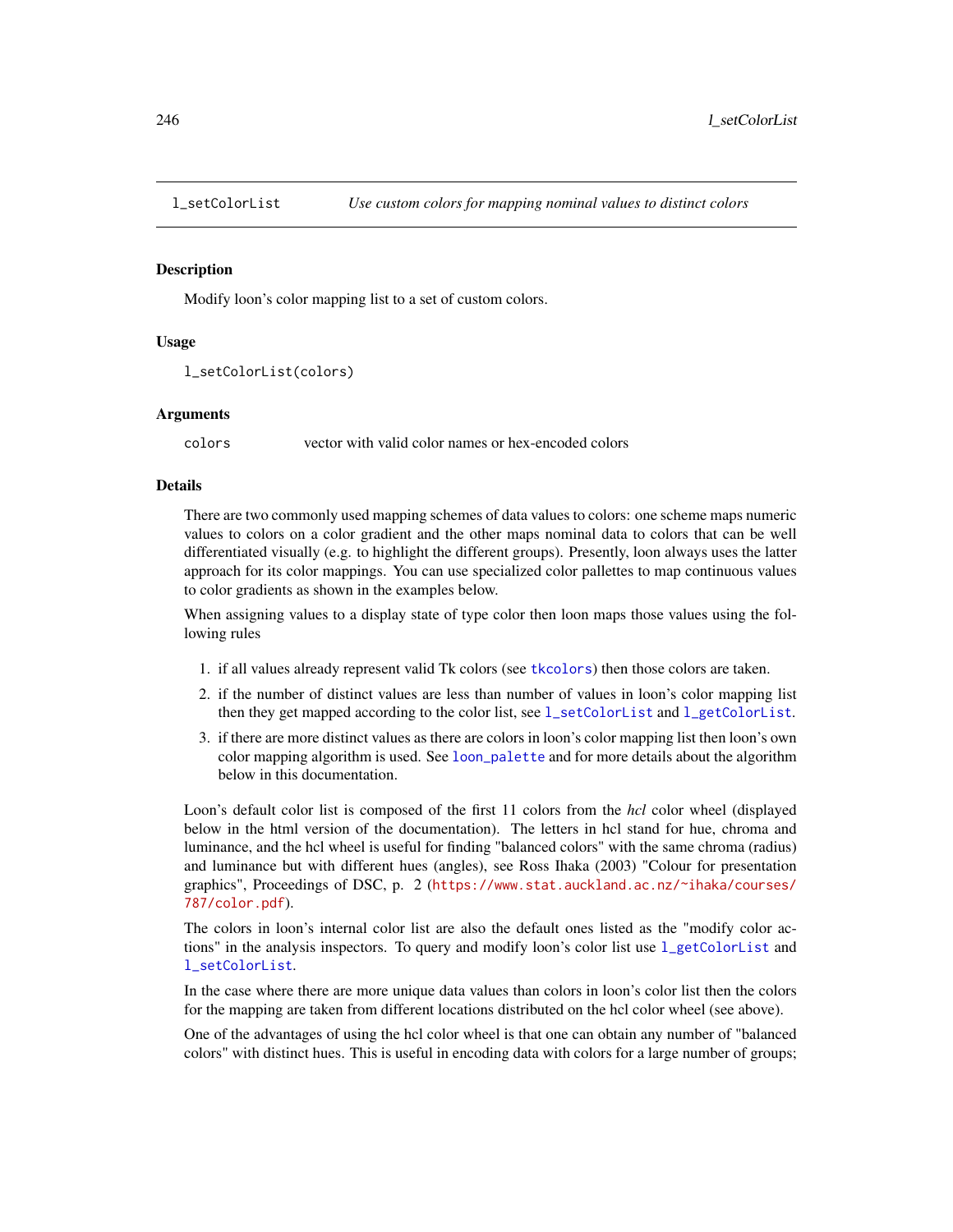#### l setColorList 247

however, it should be noted that the more groups we have the closer the colors sampled from the wheel become and, therefore, the more similar in appearance.

A common way to sample distinct "balanced colors" on the hcl wheel is to choose evenly spaced hues distributed on the wheel (i.e. angles on the wheel). However, this approach leads to color sets where most colors change when the sample size (i.e. the number of sampled colors from the wheel) increases by one. For loon, it is desirable to have the first m colors of a color sample of size m+1 to be the same as the colors in a color sample of size m, for all positive natural numbers m. Hence, we prefer to have a sequence of colors. This way, the colors on the inspectors stay relevant (i.e. they match with the colors of the data points) when creating plots that encode with color a data variable with different number of groups.

We implemented such a color sampling scheme (or color sequence generator) that also makes sure that neighboring colors in the sequence have different hues. In you can access this color sequence generator with [loon\\_palette](#page-28-0). The color wheels below show the color generating sequence twice, once for 16 colors and once for 32 colors.

Note, for the inspector: If there are more unique colors in the data points than there are on the inspectors then it is possible to add the next five colors in the sequence of the colors with the *+5* button. Alternatively, the *+* button on the modify color part of the analysis inspectors allows the user to pick any additional color with a color menu. Also, if you change the color mapping list and close and re-open the loon inspector these new colors show up in the modify color list.

When other color mappings of data values are required (e.g. numerical data to a color gradient) then the functions in the [scales](#page-0-0) R package provide various mappings including mappings for qualitative, diverging and sequential values.

#### See Also

[l\\_setColorList](#page-245-0), [l\\_getColorList](#page-76-0), [l\\_setColorList\\_ColorBrewer](#page-247-0), [l\\_setColorList\\_hcl](#page-249-0), [l\\_setColorList\\_baseR](#page-247-1)

#### Examples

```
if(interactive()){
l\_plot(1:3, color=1:3) # loon's default mapping
cols <- l_getColorList()
l_setColorList(c("red", "blue", "green", "orange"))
## close and reopen inspector
l.plot(1:3, color=1:3) # use the new color mapping
l_plot(1:10, color=1:10) # use loons default color mapping as color list is too small
# reset to default
l_setColorList(cols)
}
## Not run:
# you can also perform the color mapping yourself, for example with
# the col_numeric function provided in the scales package
```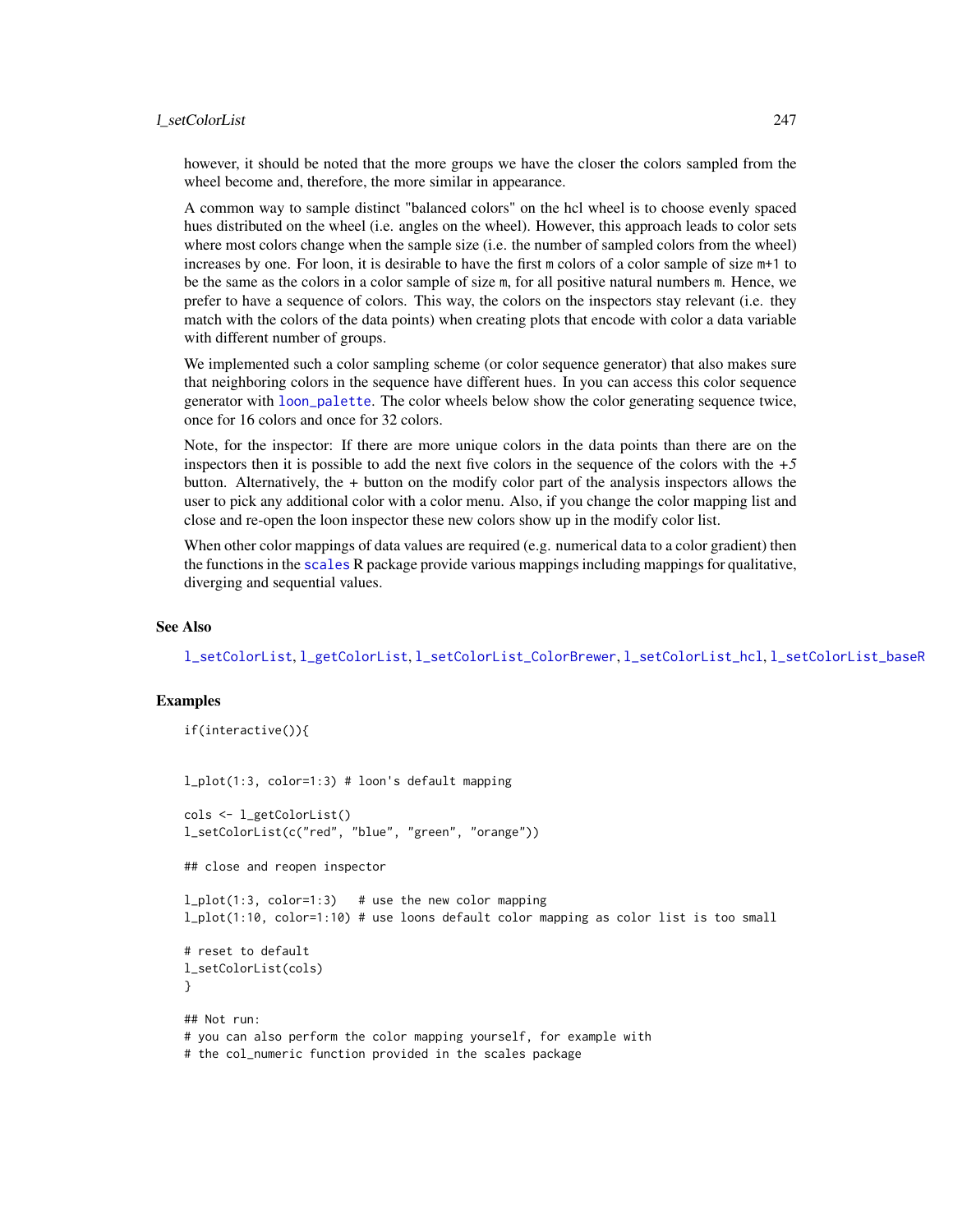```
if (requireNamespace("scales", quietly = TRUE)) {
 p_custom <- with(olive, l_plot(stearic ~ oleic,
      color = scales::col_numeric("Greens", domain = NULL)(palmitic)))
 }
```
## End(Not run)

<span id="page-247-1"></span>l\_setColorList\_baseR *Set loon's color mapping list to the colors from base R*

#### Description

Loon's color list is used to map nominal values to colors. See the documentation for [l\\_setColorList](#page-245-0).

#### Usage

l\_setColorList\_baseR()

### See Also

[l\\_setColorList](#page-245-0), [l\\_setColorList\\_loon](#page-249-1), [l\\_setColorList\\_ColorBrewer](#page-247-0), [l\\_setColorList\\_hcl](#page-249-0), [l\\_setColorList\\_baseR](#page-247-1), [l\\_setColorList\\_ggplot2](#page-248-0)

<span id="page-247-0"></span>l\_setColorList\_ColorBrewer

*Set loon's color mapping list to the colors from ColorBrewer*

### Description

Loon's color list is used to map nominal values to colors. See the documentation for  $l$ \_setColorList.

#### Usage

```
l_setColorList_ColorBrewer(
  palette = c("Set1", "Set2", "Set3", "Pastel1", "Pastel2", "Paired", "Dark2",
    "Accent")
\mathcal{L}
```
#### Arguments

```
palette one of the following RColorBrewer palette name: Set1, Set2, Set3, Pastel1,
                Pastel2, Paired, Dark2, or Accent
```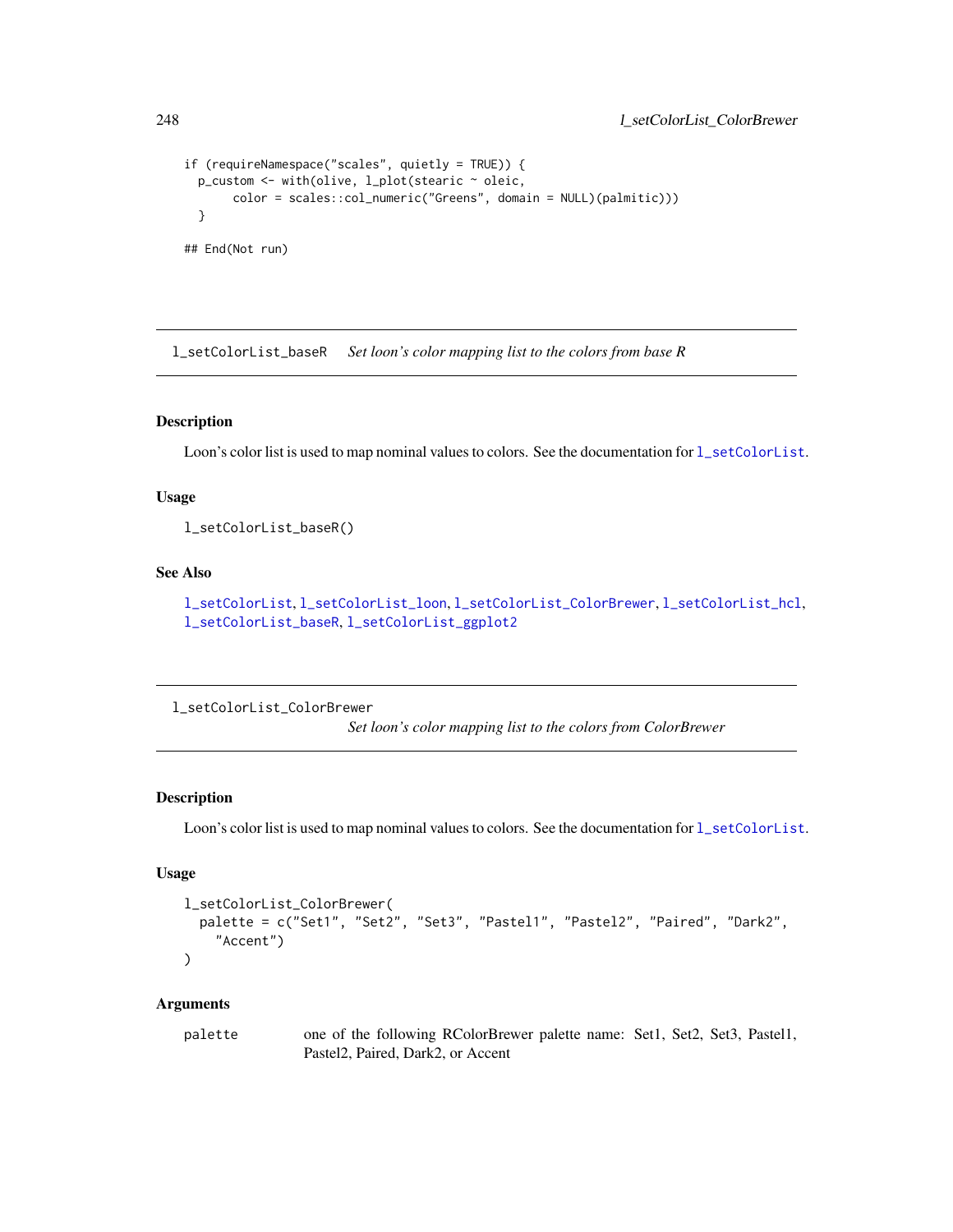# Details

Only the following palettes in ColorBrewer are available: Set1, Set2, Set3, Pastel1, Pastel2, Paired, Dark2, and Accent. See the examples below.

#### See Also

[l\\_setColorList](#page-245-0), [l\\_setColorList\\_loon](#page-249-1), [l\\_setColorList\\_ColorBrewer](#page-247-0), [l\\_setColorList\\_hcl](#page-249-0), [l\\_setColorList\\_baseR](#page-247-1), [l\\_setColorList\\_ggplot2](#page-248-0)

### Examples

```
if (interactive()){
## Not run:
if (requireNamespace("RColorBrewer", quietly = TRUE)) {
  RColorBrewer::display.brewer.all()
}
## End(Not run)
l_setColorList_ColorBrewer("Set1")
p <- l_plot(iris)
}
```
<span id="page-248-0"></span>l\_setColorList\_ggplot2

*Set loon's color mapping list to the colors from ggplot2*

#### Description

Loon's color list is used to map nominal values to colors. See the documentation for [l\\_setColorList](#page-245-0).

#### Usage

l\_setColorList\_ggplot2()

## See Also

```
l_setColorList, l_setColorList_loon, l_setColorList_ColorBrewer, l_setColorList_hcl,
l_setColorList_baseR, l_setColorList_ggplot2
```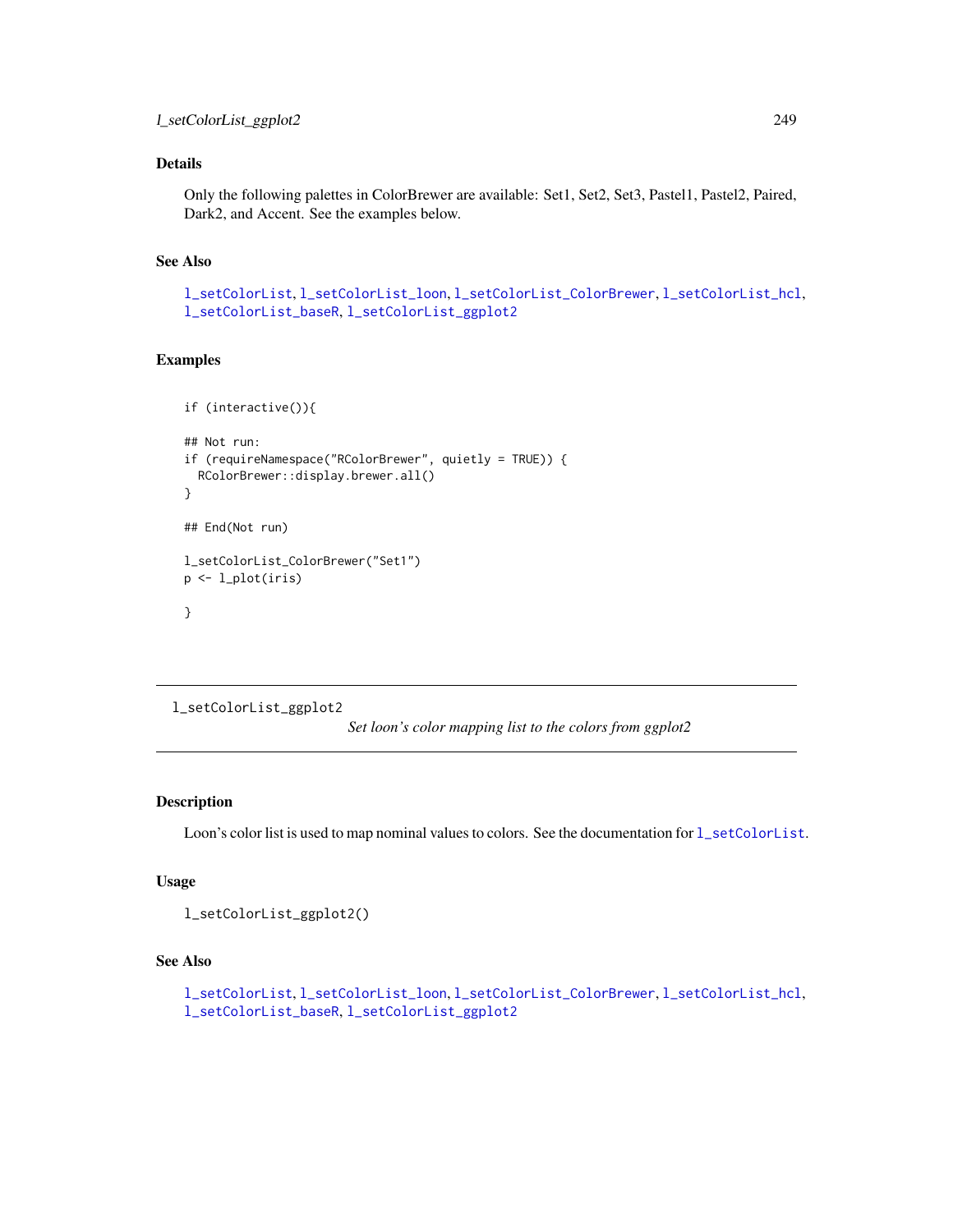<span id="page-249-0"></span>l\_setColorList\_hcl *Set loon's color mapping list to the colors from hcl color wheen*

### **Description**

Loon's color list is used to map nominal values to colors. See the documentation for  $l$ \_setColorList.

#### Usage

```
l_setColorList_hcl(chroma = 56, luminance = 51, hue_start = 231)
```
#### Arguments

| chroma    | The chroma of the color. The upper bound for chroma depends on hue and<br>luminance.                                                                      |
|-----------|-----------------------------------------------------------------------------------------------------------------------------------------------------------|
| luminance | A value in the range $[0,100]$ giving the luminance of the colour. For a given<br>combination of hue and chroma, only a subset of this range is possible. |
| hue_start | The start hue for sampling. The hue of the color specified as an angle in the<br>range [0,360]. 0 yields red, 120 yields green 240 yields blue, etc.      |

#### Details

Samples equally distant colors from the hcl color wheel. See the documentation for [hcl](#page-0-0) for more information.

### See Also

[l\\_setColorList](#page-245-0), [l\\_setColorList\\_loon](#page-249-1), [l\\_setColorList\\_ColorBrewer](#page-247-0), [l\\_setColorList\\_hcl](#page-249-0), [l\\_setColorList\\_baseR](#page-247-1), [l\\_setColorList\\_ggplot2](#page-248-0)

<span id="page-249-1"></span>l\_setColorList\_loon *Set loon's color mapping list to the colors from loon defaults*

#### Description

Loon's color list is used to map nominal values to colors. See the documentation for [l\\_setColorList](#page-245-0).

#### Usage

l\_setColorList\_loon()

#### See Also

[l\\_setColorList](#page-245-0), [l\\_setColorList\\_loon](#page-249-1), [l\\_setColorList\\_ColorBrewer](#page-247-0), [l\\_setColorList\\_hcl](#page-249-0), [l\\_setColorList\\_baseR](#page-247-1), [l\\_setColorList\\_ggplot2](#page-248-0)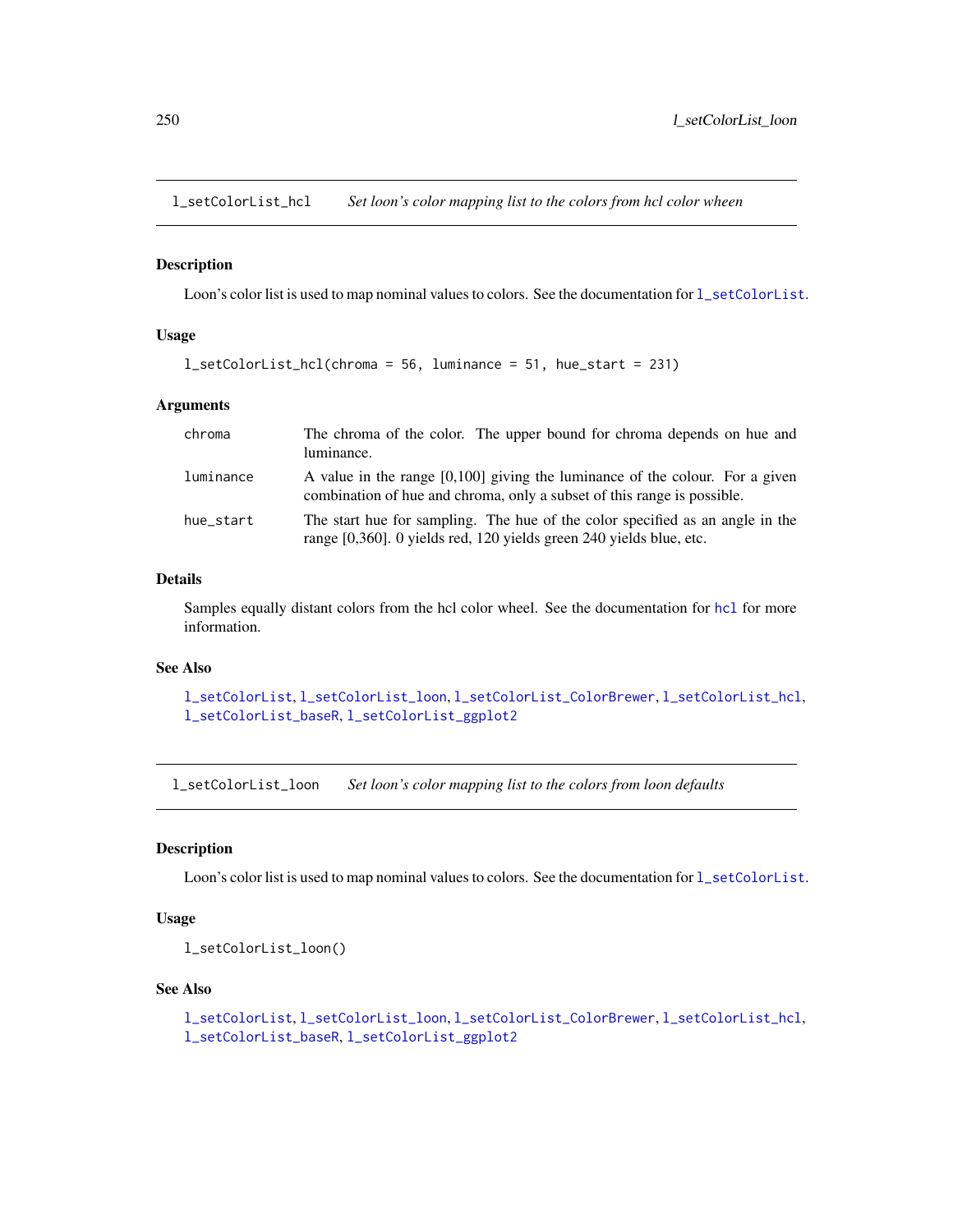<span id="page-250-0"></span>

#### Description

Loon's standard linking model is based on three levels, the linkingGroup and linkingKey states and the *used linkable states*. See the details below.

#### Usage

l\_setLinkedStates(widget, states)

#### Arguments

| widget | widget path as a string or as an object handle  |
|--------|-------------------------------------------------|
| states | used linkable state names, see in details below |

#### Details

Loon's standard linking model is based on two states, linkingGroup and linkingKey. The full capabilities of the standard linking model are described here. However, setting the linkingGroup states for two or more displays to the same string is generally all that is needed for linking displays that plot data from the same data frame. Changing the linking group of a display is also the only linking-related action available on the analysis inspectors.

The first linking level is as follows: loon's displays are linked if they share the same string in their linkingGroup state. The default linking group 'none' is a keyword and leaves a display un-linked.

The second linking level is as follows. All n-dimensional states can be linked between displays. We call these states *linkable*. Further, only linkable states with the same name can be linked between displays. One consequence of this *shared state name* rule is that, with the standard linking model, the linewidth state of a serialaxes display cannot be linked with the size state of a scatterplot display. Also, each display maintains a list that defines which of its linkable states should be used for linking; we call these states the *used linkable* states. The default used linkable states are as follows

| Display     | Default used linkable states  |
|-------------|-------------------------------|
| scatterplot | selected, color, active, size |
| histogram   | selected, color, active       |
| serialaxes  | selected, color, active       |
| graph       | selected, color, active, size |

If any two displays are set to be linked (i.e. they share the same linking group) then the intersection of their *used linkable* states are actually linked.

The third linking level is as follows. Every display has a n-dimensional linkingKey state. Hence, every data point has an associated linking key. Data points between linked plots are linked if they share the same linking key.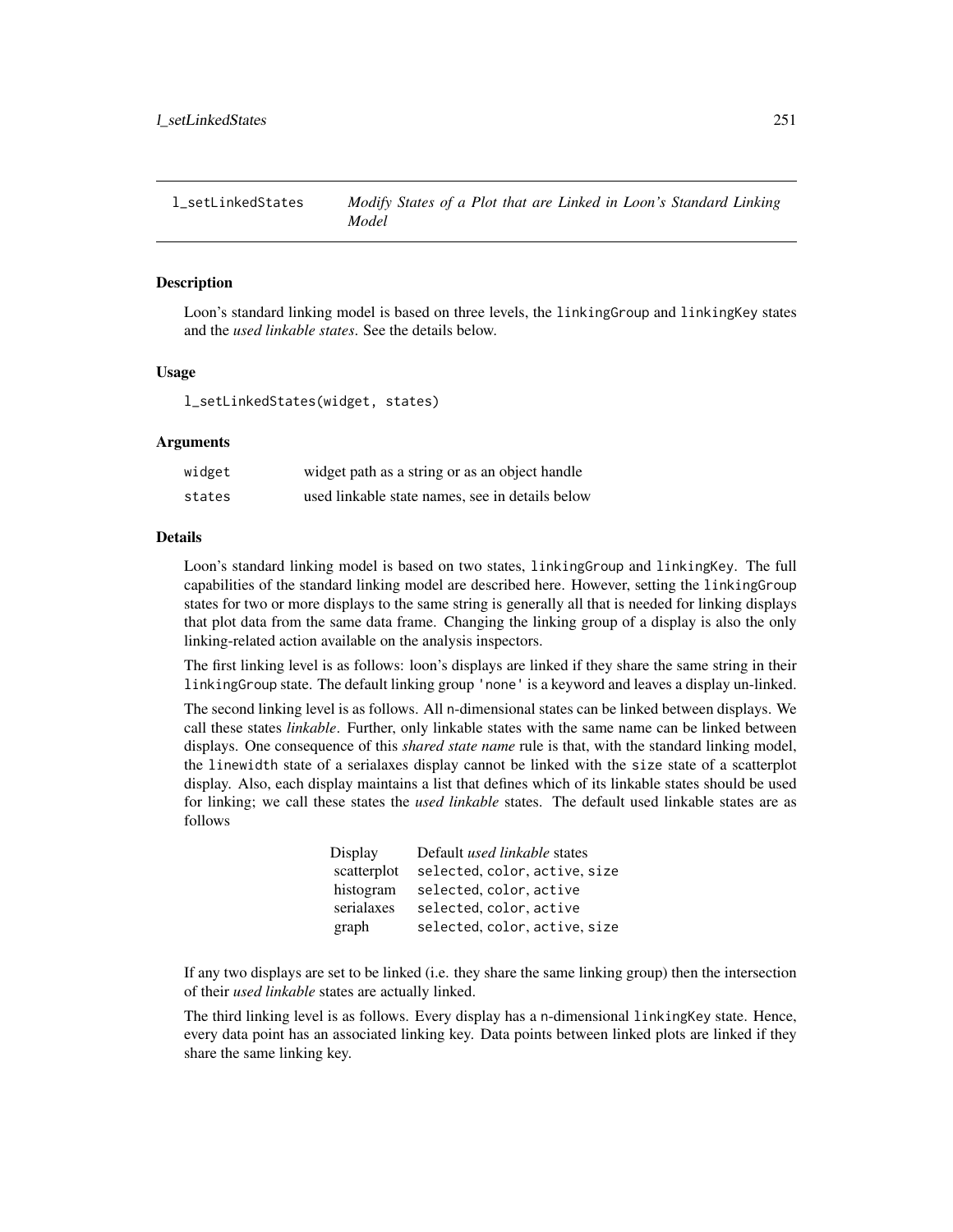## Description

All of loon's displays access a set of common options. This function assigns the value to the named option.

### Usage

l\_setOption(option, value)

#### Arguments

| option | the name of the option being set                                                    |
|--------|-------------------------------------------------------------------------------------|
| value  | the value to be assigned to the option. If value $==$ "default", then the option is |
|        | set to loon's default value for it.                                                 |

### Value

the new value

## See Also

[l\\_getOption](#page-80-0), [l\\_getOptionNames](#page-80-1), [l\\_userOptions](#page-256-0), [l\\_userOptionDefault](#page-256-1)

## Examples

```
l_setOption("select-color", "red")
l_setOption("select-color", "default")
```
l\_setTitleFont *Set the title font of all loon displays*

### Description

All of loon's displays access a set of common options. This function sets the font for the title bar of the displays.

#### Usage

```
l_setTitleFont(size = "16", weight = "bold", family = "Helvetica")
```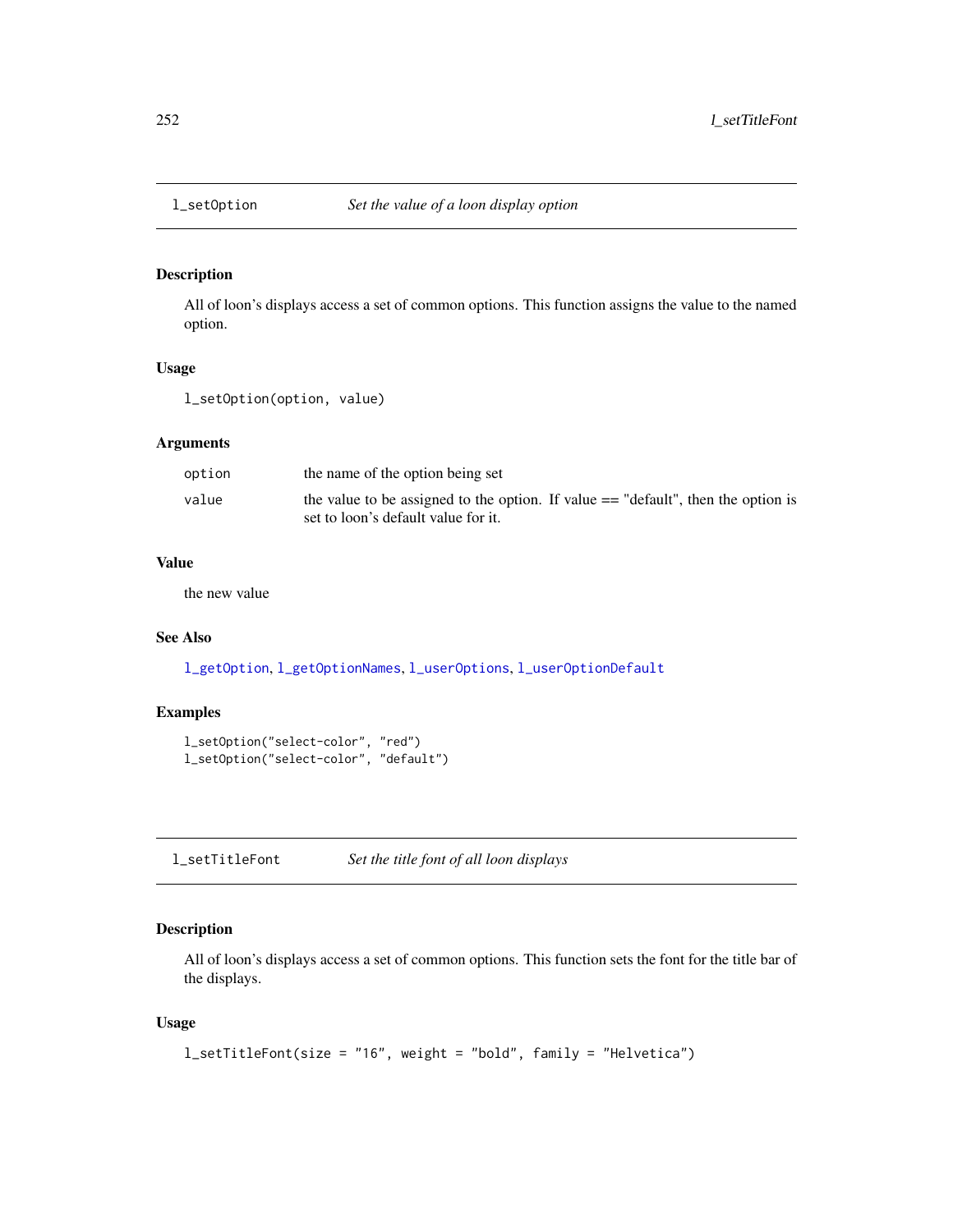#### <span id="page-252-1"></span>l\_size 253

# Arguments

| size   | the font size.   |
|--------|------------------|
| weight | the font size.   |
| family | the font family. |

# Value

the value of the named option.

# See Also

[l\\_getOptionNames](#page-80-0), [l\\_userOptions](#page-256-0), [l\\_userOptionDefault](#page-256-1), [l\\_setOption](#page-251-0)

<span id="page-252-0"></span>l\_size *Query Size of a Plot Display*

# Description

Get the width and height of a plot in pixels

# Usage

l\_size(widget)

# Arguments

widget widget path as a string or as an object handle

# Value

Vector width width and height in pixels

# See Also

[l\\_resize](#page-231-0), [l\\_size<-](#page-253-0)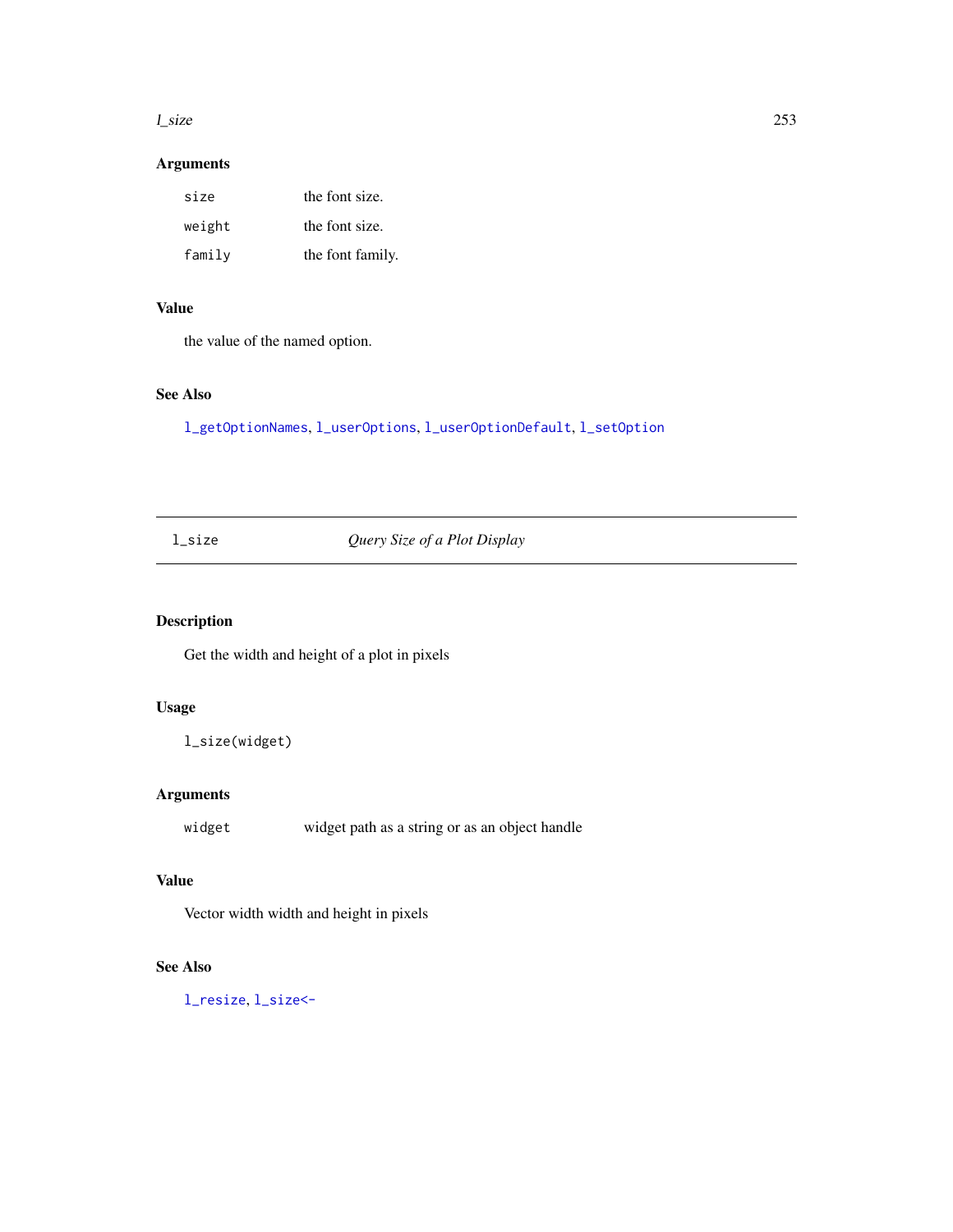<span id="page-253-2"></span><span id="page-253-0"></span>

Resizes the toplevel widget to a specific size. This setter function uses [l\\_resize](#page-231-0).

# Usage

l\_size(widget) <- value

#### Arguments

| widget | widget path as a string or as an object handle             |
|--------|------------------------------------------------------------|
| value  | numeric vector of length 2 with width and height in pixels |

# See Also

[l\\_resize](#page-231-0), [l\\_size](#page-252-0)

# Examples

if(interactive()){ p <- l\_plot(iris) l\_resize(p, 300, 300) l\_size(p) <- c(500, 500) }

<span id="page-253-1"></span>l\_state\_names *Get State Names of Loon Object*

# Description

States of loon objects can be accessed `[` and [l\\_cget](#page-58-0) and modified with [l\\_configure](#page-60-0).

# Usage

l\_state\_names(target)

#### Arguments

target either an object of class loon or a vector that specifies the widget, layer, glyph, navigator or context completely. The widget is specified by the widget path name (e.g. '.l0.plot'), the remaining objects by their ids.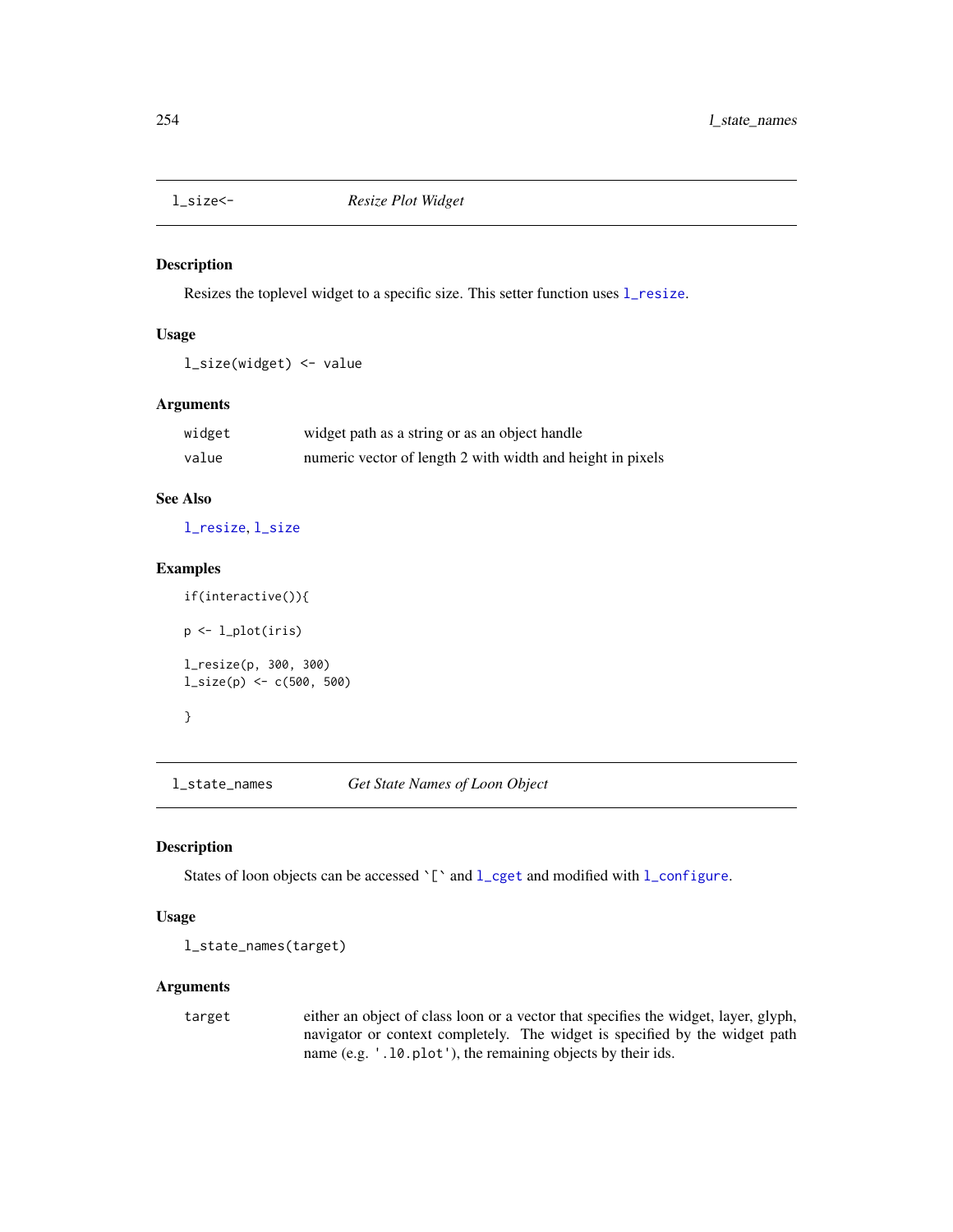#### <span id="page-254-0"></span>l\_subwin 255

# Details

In order to access values of a states use [l\\_info\\_states](#page-121-0).

#### Value

state names

# See Also

# [l\\_info\\_states](#page-121-0), [l\\_cget](#page-58-0), [l\\_configure](#page-60-0)

Other loon interactive states:  $l\_info\_states(), l\_plot.default(), l\_plot(), names.loon()$  $l\_info\_states(), l\_plot.default(), l\_plot(), names.loon()$  $l\_info\_states(), l\_plot.default(), l\_plot(), names.loon()$ 

l\_subwin *Create a child widget path*

# Description

This function is similar to .Tk.subwin except that does not the environment of the "tkwin" object to keep track of numbering the subwidgets. Instead it creates a widget path (parent).looni, where i is the smallest integer for which no widget exists yet.

# Usage

 $l\_subwin(parent, name = "w")$ 

# Arguments

| parent | parent widget path |
|--------|--------------------|
| name   | child name         |

# Value

widget path name as a string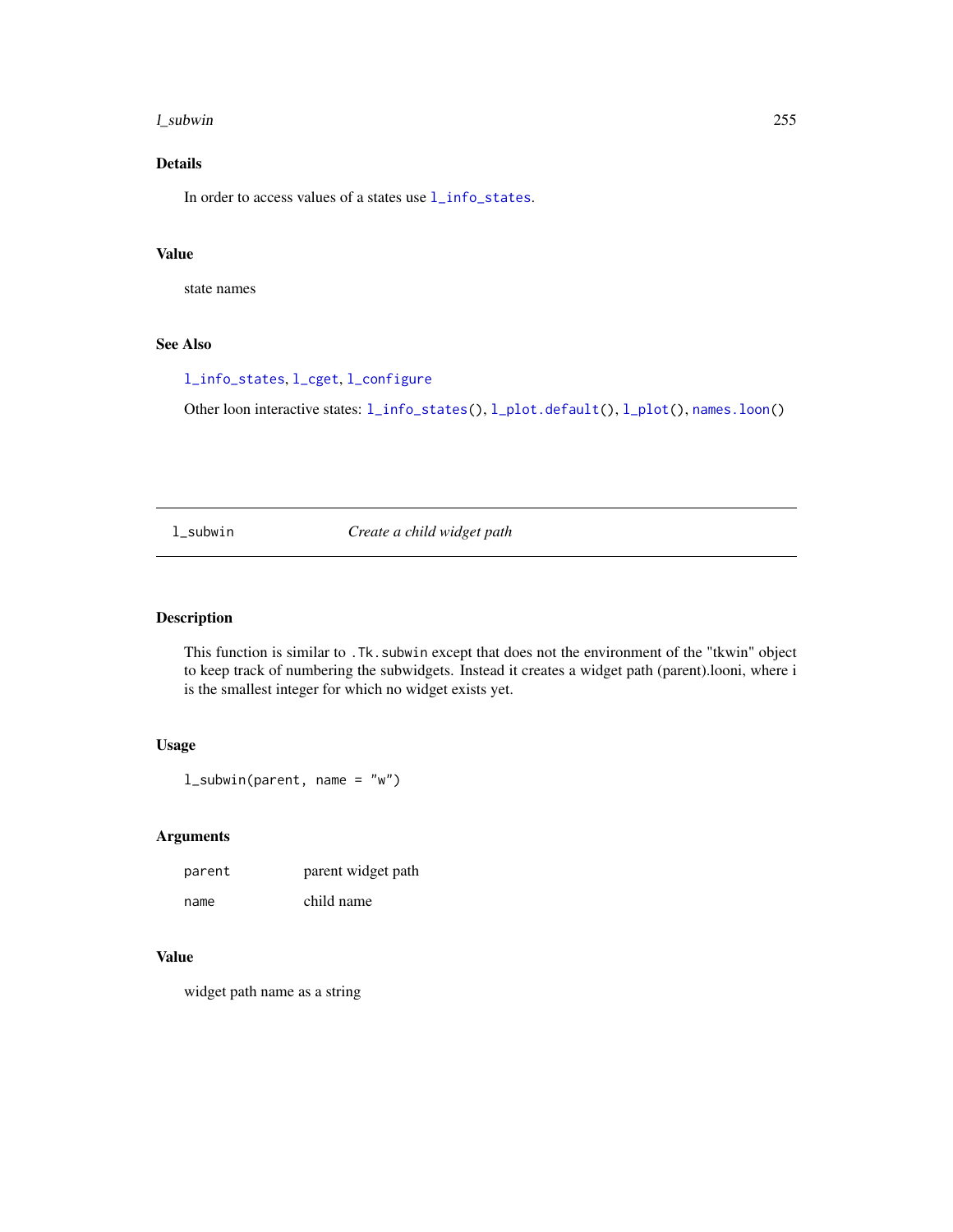#### <span id="page-255-0"></span>l\_throwErrorIfNotLoonWidget

*Throw an error if string is not associated with a loon widget*

# Description

Helper function to ensure that a widget path is associated with a loon widget.

#### Usage

l\_throwErrorIfNotLoonWidget(widget)

# Arguments

widget widget path name as a string

# Value

TRUE if the string is associated with a loon widget, otherwise an error is thrown.

l\_toR *Convert a Tcl Object to some other R object*

#### Description

Return values from [.Tcl](#page-0-0) and [tcl](#page-0-0) are of class tclObj and often need to be mapped to a different data structure in R. This function is a helper class to do this mapping.

#### Usage

 $l_ttoR(x, cast = as.character)$ 

#### Arguments

|      | a tcl0bj object                                        |
|------|--------------------------------------------------------|
| cast | a function to conver the object to some other R object |

# Value

A object that is returned by the function specified with the cast argument.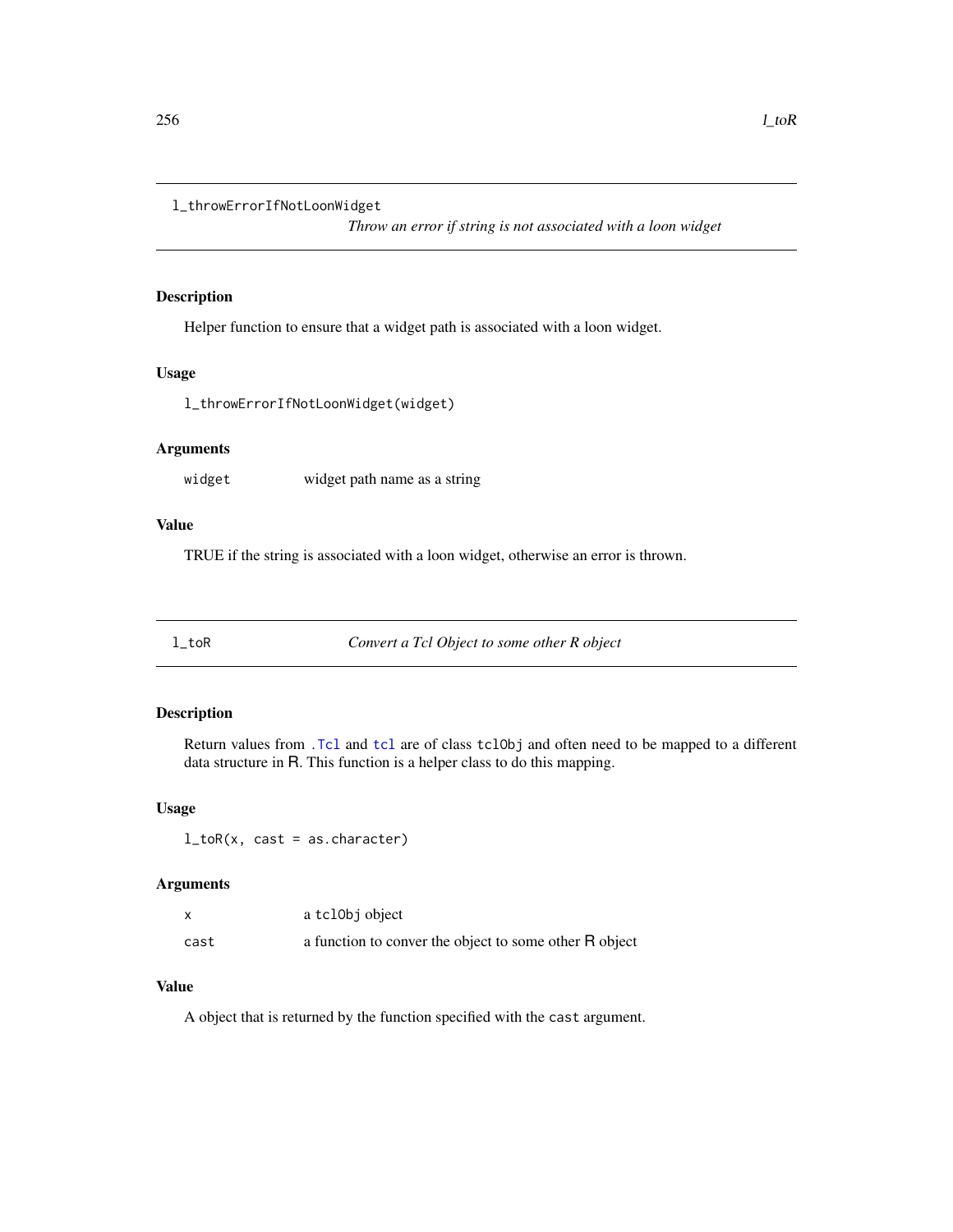<span id="page-256-2"></span><span id="page-256-1"></span>l\_userOptionDefault *Get loon's system default value for the named display option.*

#### Description

All of loon's displays access a set of common options. This function accesses and returns the default value for the named option.

#### Usage

```
l_userOptionDefault(option)
```
#### Arguments

option the name of the user changeable loon display option whose default value is to be determined.

# Value

the default value for the named option

#### See Also

[l\\_getOptionNames](#page-80-0), [l\\_getOption](#page-80-1), [l\\_userOptionDefault](#page-256-1), [l\\_userOptions](#page-256-0)

# Examples

l\_userOptionDefault("background")

<span id="page-256-0"></span>l\_userOptions *Get the names of all loon display options that can be set by the user.*

# Description

All of loon's displays access a set of common options. This function accesses and returns the names of the subset of loon options which can be changed by the user.

# Usage

```
l_userOptions()
```
# Value

a vector of all user settable option names.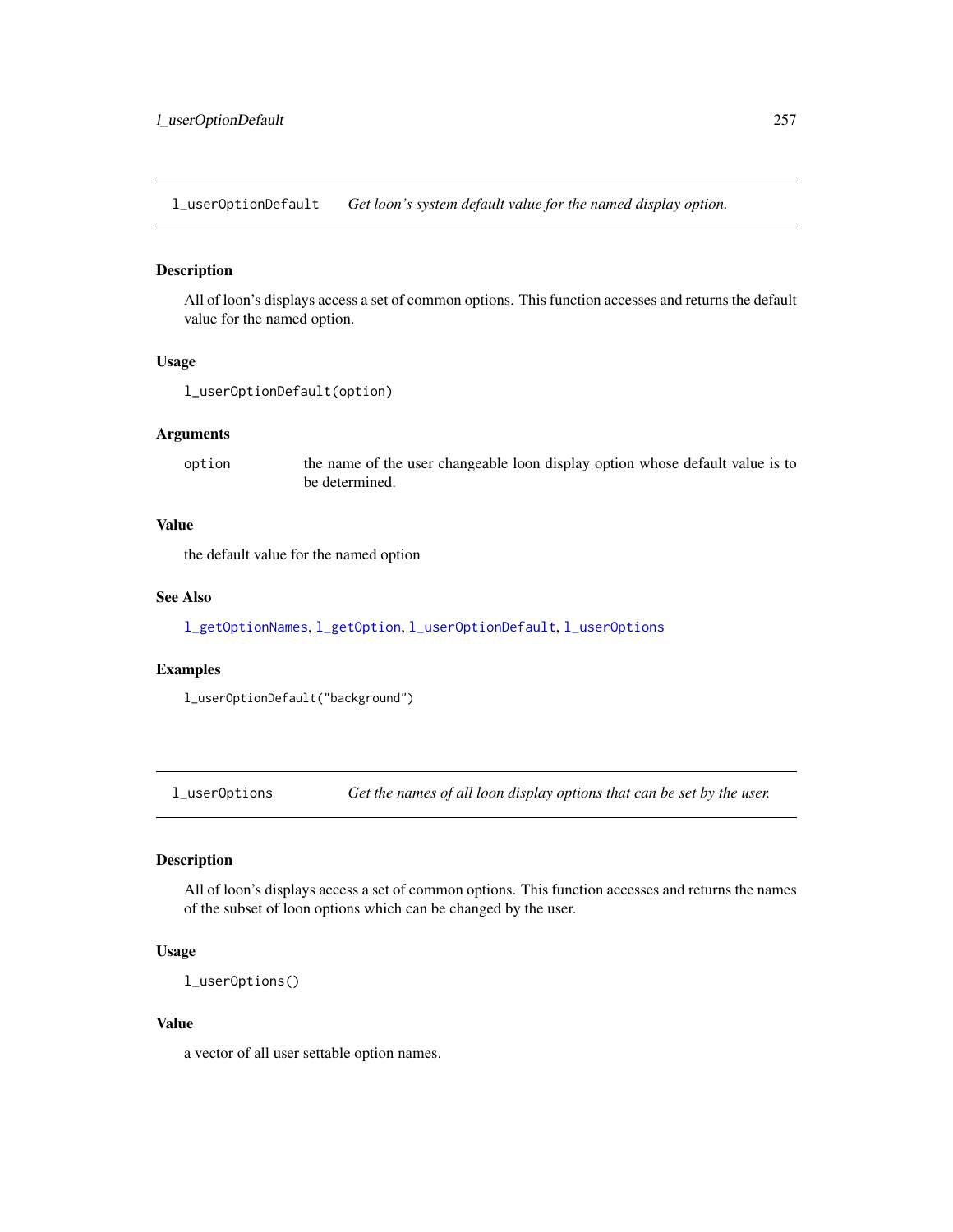# See Also

[l\\_getOptionNames](#page-80-0), [l\\_getOption](#page-80-1), [l\\_userOptionDefault](#page-256-1), [l\\_setOption](#page-251-0)

#### Examples

l\_userOptions()

l\_web *Open a browser with loon's R documentation webpage*

# Description

l\_web opens a browser with the relevant page on the official loon documentation website at [http:](http://great-northern-diver.github.io/loon/) [//great-northern-diver.github.io/loon/](http://great-northern-diver.github.io/loon/).

#### Usage

```
l_web(page = "index", directory = c("home", "reference", "articles"), ...)
```
#### Arguments

| page      | relative path to a page, the .html part may be omitted                                                                                                                                                                                                                                                                                              |
|-----------|-----------------------------------------------------------------------------------------------------------------------------------------------------------------------------------------------------------------------------------------------------------------------------------------------------------------------------------------------------|
| directory | if "home" then page is ignored and the browser will open at the home page of<br>the official loon documentation website at http://great-northern-diver.<br>github.io/loon/. If page refers to a loon manual reference, then directory<br>must be "reference"; if page refers to the name of a vignette file, then directory<br>should be "articles" |
| $\cdots$  | arguments forwarded to browseURL, e.g. to specify a browser                                                                                                                                                                                                                                                                                         |
|           |                                                                                                                                                                                                                                                                                                                                                     |

# See Also

[l\\_help](#page-112-0),[help](#page-0-0), [vignette](#page-0-0)

```
## Not run:
l_web()
#
vignette("introduction", package = "loon")
# or
l_web(page = "introduction", directory = "articles")
#
help(l_hist)
l_web(page = "l_hist", directory = "reference")
## End(Not run)
```
<span id="page-257-0"></span>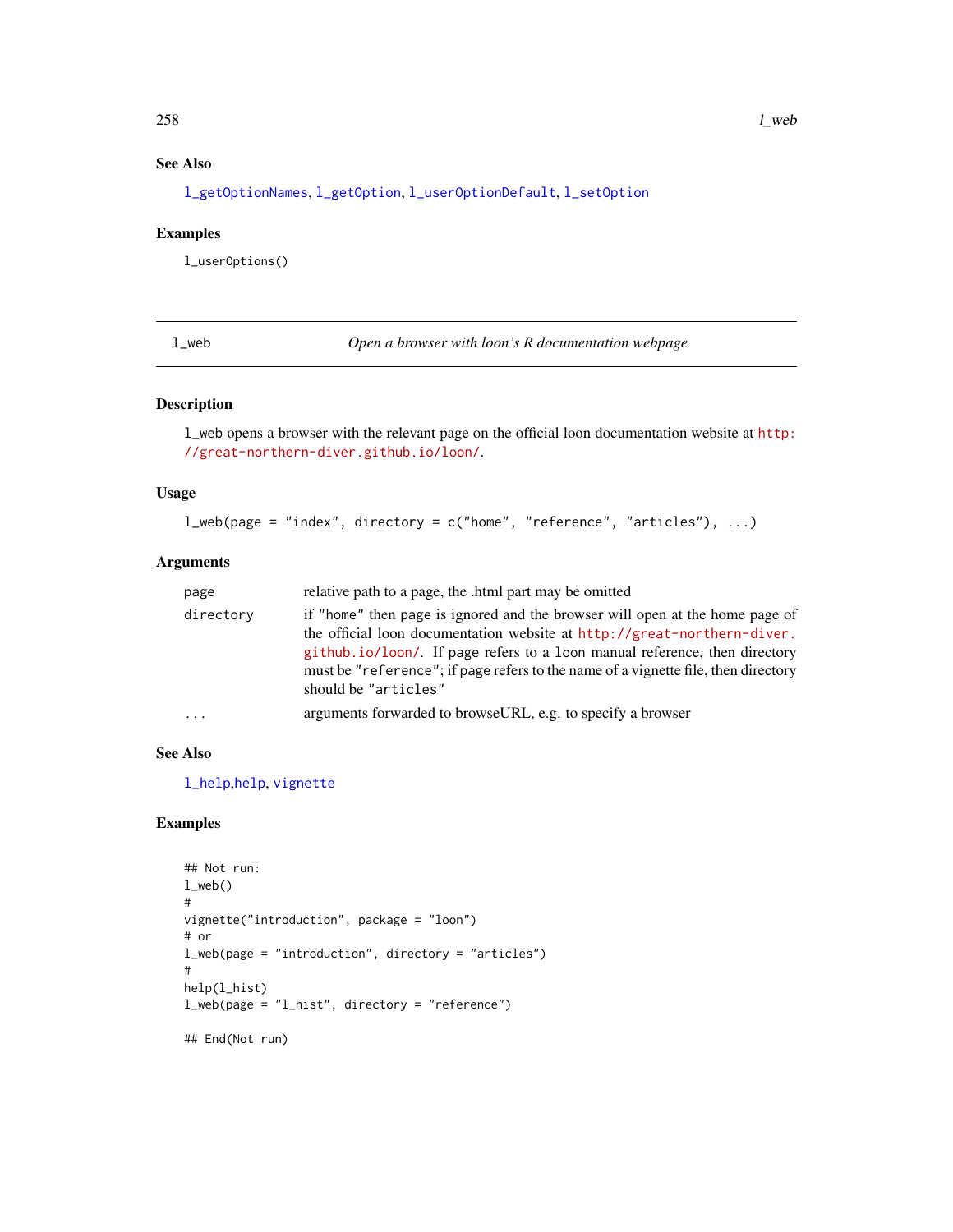<span id="page-258-0"></span>

Dummy function to be used in the Roxygen documentation

# Usage

```
l_widget(widget)
```
# Arguments

widget widget path name as a string

#### Value

widget path name as a string

l\_worldview *Create a Worldview Inspector*

#### Description

Inpectors provide graphical user interfaces to oversee and modify plot states

# Usage

l\_worldview(parent = NULL, ...)

# Arguments

| parent | parent widget path |
|--------|--------------------|
| .      | state arguments    |

# Value

widget handle

# See Also

[l\\_create\\_handle](#page-68-0)

```
if(interactive()){
i <- l_worldview()
}
```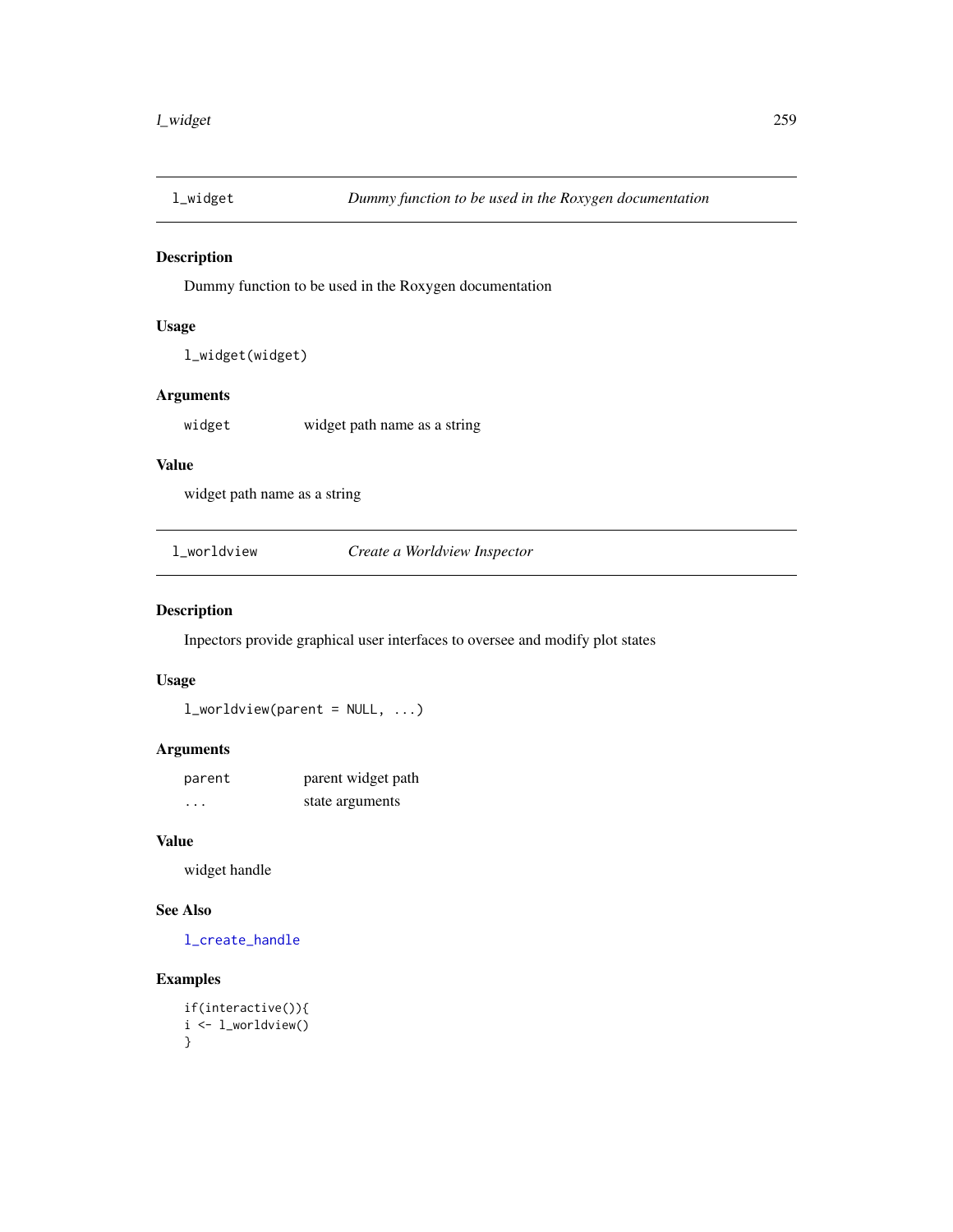<span id="page-259-0"></span>

This function changes the plot states panX, panY, zoomX, and zoomY to zoom towards or away from the center of the current view.

# Usage

l\_zoom(widget, factor = 1.1)

### Arguments

| widget | widget path as a string or as an object handle |
|--------|------------------------------------------------|
| factor | a zoom factor                                  |

measures1d *Closure of One Dimensional Measures*

## Description

Function creates a 1d measures object that can be used with  $l$ \_ng\_plots and  $l$ \_ng\_ranges.

# Usage

measures1d(data, ...)

#### Arguments

| data     | a data frame with the data used to calculate the measures                                                              |
|----------|------------------------------------------------------------------------------------------------------------------------|
| $\cdots$ | named arguments, name is the function name and argument is the function to<br>calculate the measure for each variable. |

# Details

For more information run: l\_help("learn\_R\_display\_graph.html#measures")

# Value

a measures object

# See Also

[l\\_ng\\_plots](#page-198-0), [l\\_ng\\_ranges](#page-203-0), [measures2d](#page-260-0)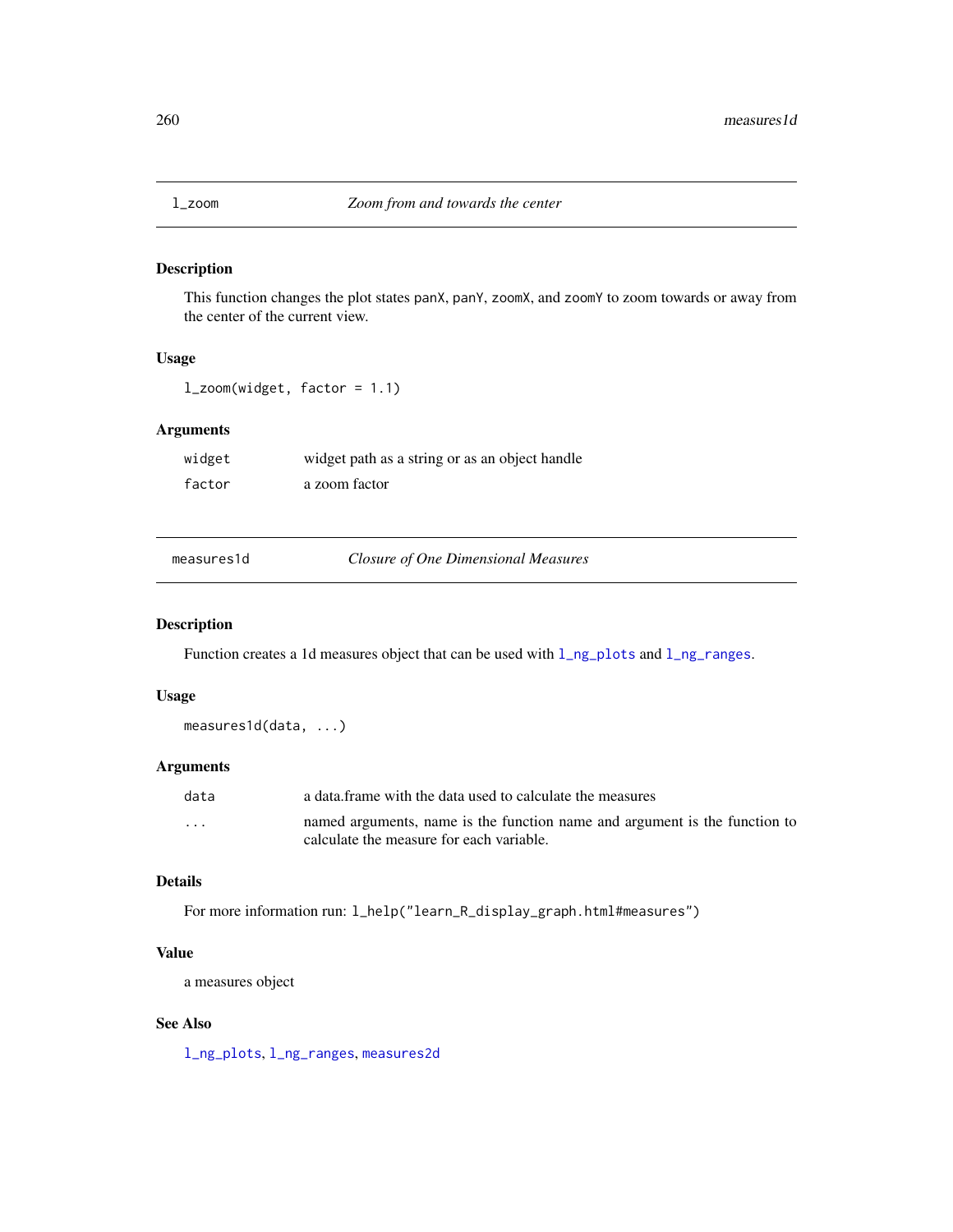#### <span id="page-260-1"></span>measures2d 261

# Examples

```
m1 <- measures1d(oliveAcids, mean=mean, median=median,
     sd=sd, q1=function(x)as.vector(quantile(x, probs=0.25)),
     q3=function(x)as.vector(quantile(x, probs=0.75)))
m1
m1()
m1(olive$palmitoleic>100)
m1('data')
m1('measures')
```
<span id="page-260-0"></span>

measures2d *Closure of Two Dimensional Measures*

# Description

Function creates a 2d measures object that can be used with  $l$ \_ng\_plots and  $l$ \_ng\_ranges.

# Usage

```
measures2d(data, ...)
```
# Arguments

| data                 | a data frame with the data used to calculate the measures                  |
|----------------------|----------------------------------------------------------------------------|
| $\ddot{\phantom{0}}$ | named arguments, name is the function name and argument is the function to |
|                      | calculate the measure for each variable.                                   |

# Details

For more information run: l\_help("learn\_R\_display\_graph.html#measures")

# Value

a measures object

# See Also

[l\\_ng\\_plots](#page-198-0), [l\\_ng\\_ranges](#page-203-0), [measures2d](#page-260-0)

```
m <- measures2d(oliveAcids, separator='*', cov=cov, cor=cor)
m
m()
m(keep=olive$palmitic>1360)
m('data')
m('grid')
m('measures')
```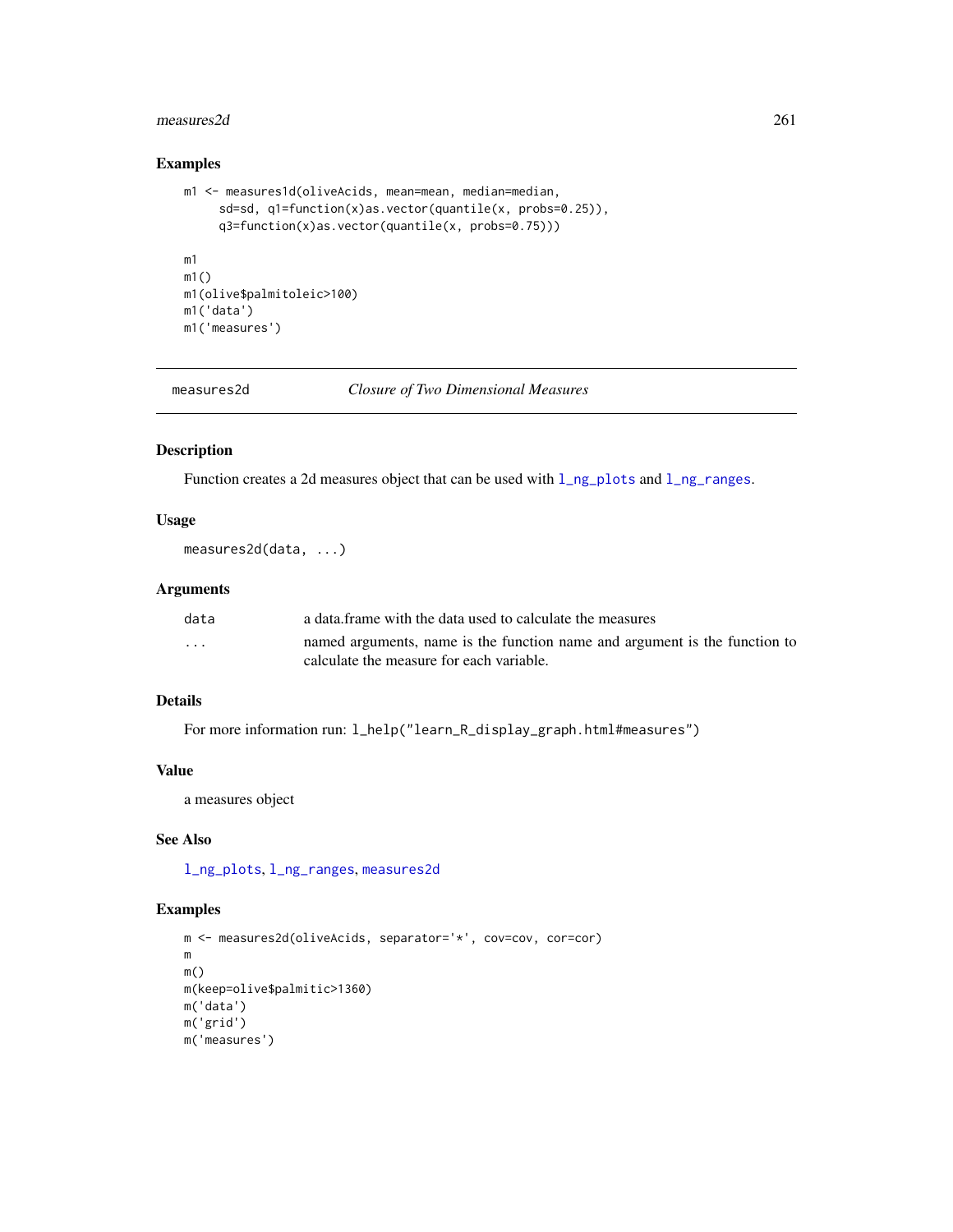<span id="page-261-0"></span>

Population census count of various named visible minority groups in each of 33 major census metropolitan areas of Canada in 2006.

These data are from the 2006 Canadian census, publicly available from Statistics Canada.

#### Usage

minority

#### Format

A data frame with 33 rows and 18 variates

Arab Number identifying as 'Arab'.

Black Number identifying as 'Black'.

Chinese Number identifying as 'Chinese'.

Filipino Number identifying as 'Filipino'.

Japanese Number identifying as 'Japanese'.

Korean Number identifying as 'Korean'.

Latin.American Number identifying as 'Latin American'.

Multiple.visible.minority Number identifying as being a member of more than one visible minority.

South.Asian Number identifying as 'South Asian'.

Southeast.Asian Number identifying as 'Southeast Asian'.

Total.population Total population of the metropolitan census area.

Visible.minority.not.included.elsewhere Number identifying as a member of a visible minority that was not included elsewhere.

Visible.minority.population Total number identifying as a member of some visible minority.

West.Asian Number identifying as 'West Asian'.

lat, long Latitude and longitude (in degrees) of the metropolitan census area.

googleLat, googleLong Latitude and longitude in degrees determined using the Google Maps Geocoding API.

rownames(minority) are the names of the metropolitan areas or cities.

#### Source

<https://www.statcan.gc.ca/>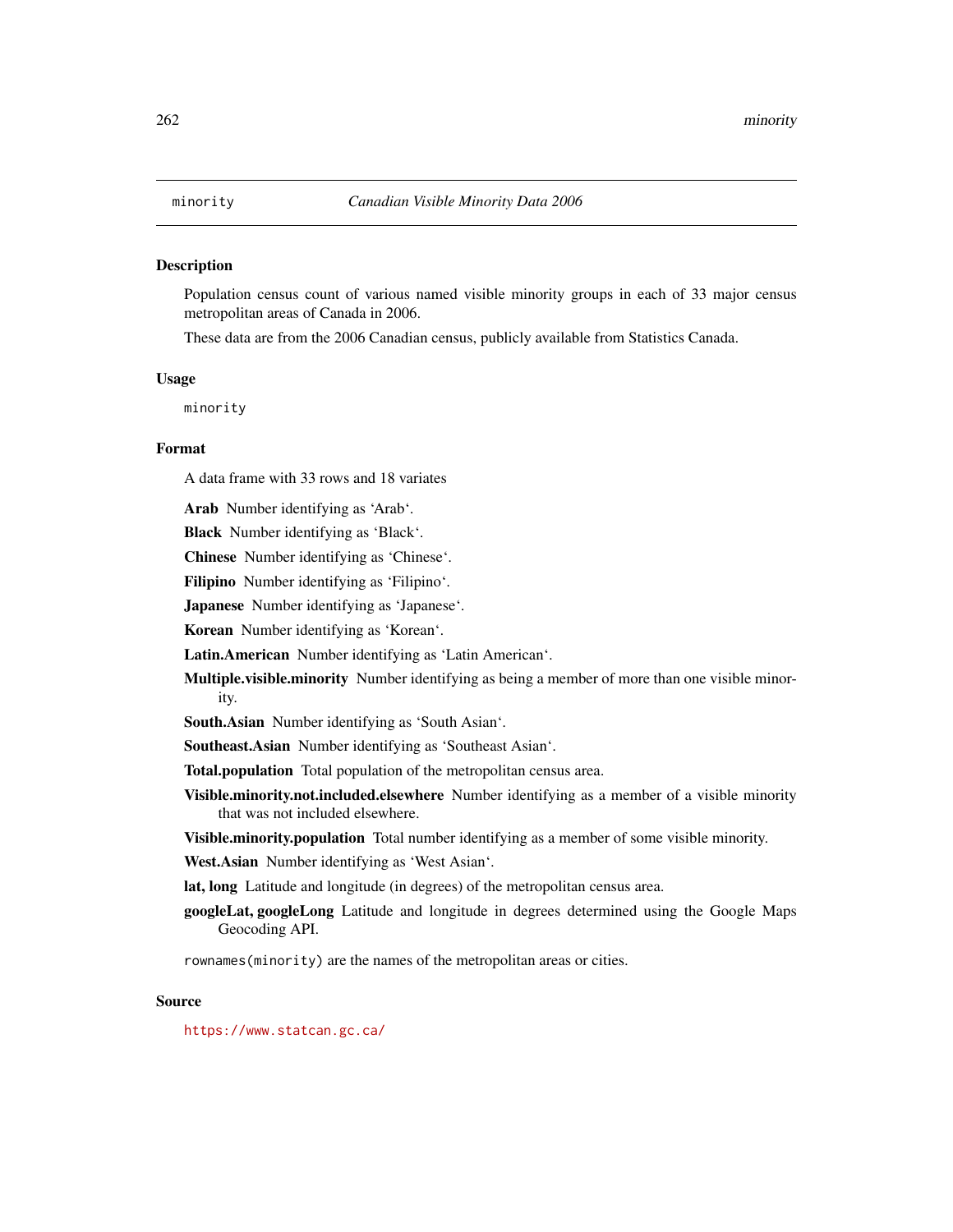<span id="page-262-1"></span><span id="page-262-0"></span>

States of loon objects can be accessed  $\Gamma$  and  $1_{\text{c}}$  and modified with  $1_{\text{c}}$  on figure.

# Usage

## S3 method for class 'loon' names(x)

# Arguments

x loon object

# Value

state names

#### See Also

Other loon interactive states: [l\\_info\\_states\(](#page-121-0)), [l\\_plot.default\(](#page-212-0)), [l\\_plot\(](#page-209-0)), [l\\_state\\_names\(](#page-253-1))

ndtransitiongraph *Create a n-d transition graph*

# Description

A n-d transition graph has k-d nodes and all edges that connect two nodes that from a n-d subspace

#### Usage

```
ndtransitiongraph(nodes, n, separator = ":")
```
# Arguments

| nodes     | node names of graph                           |
|-----------|-----------------------------------------------|
| n         | integer, dimension an edge should represent   |
| separator | character that separates spaces in node names |

# Details

For more information run: l\_help("learn\_R\_display\_graph.html.html#graph-utilities")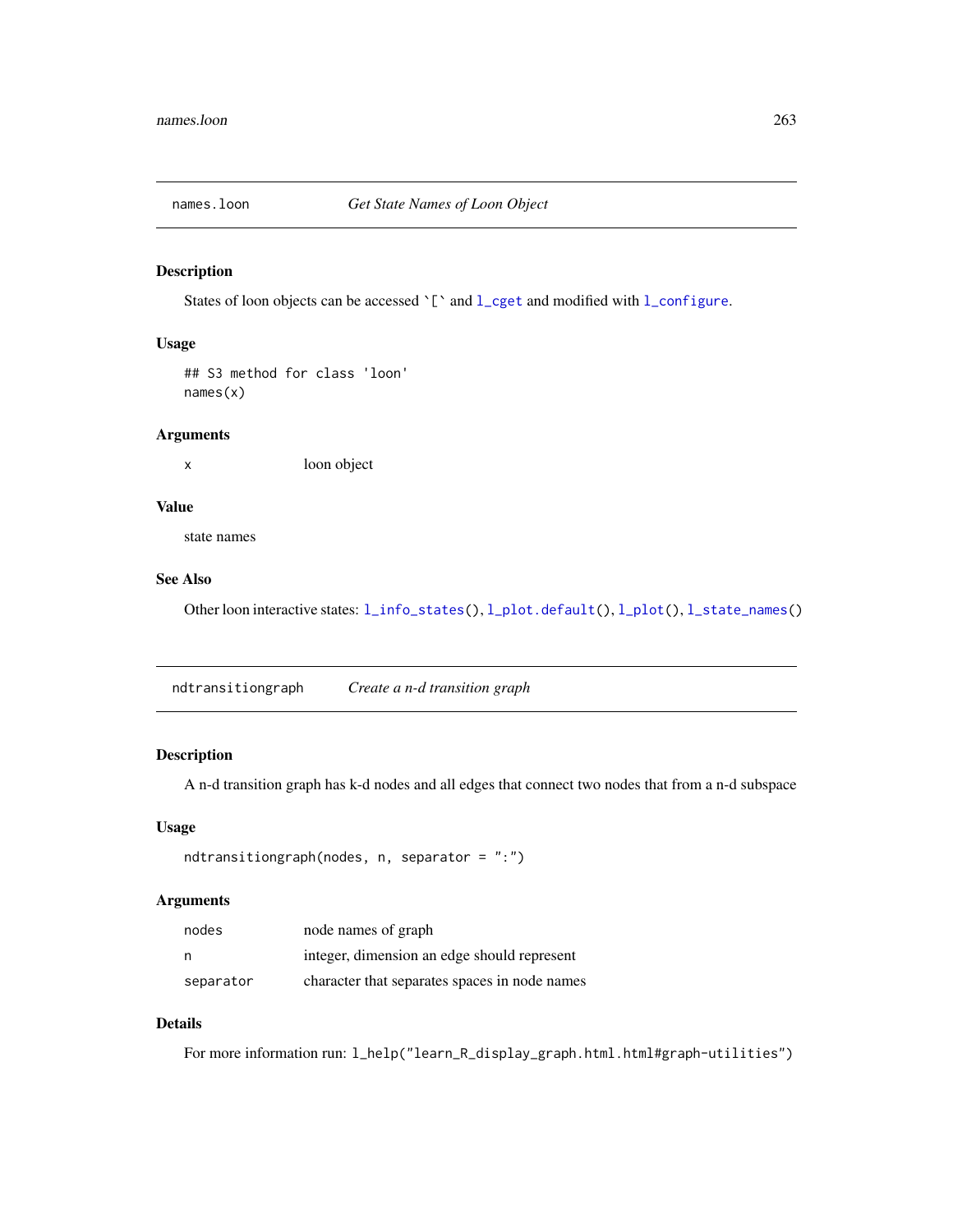#### <span id="page-263-1"></span>Value

graph object of class loongraph

#### Examples

```
g <- ndtransitiongraph(nodes=c('A:B', 'A:F', 'B:C', 'B:F'), n=3, separator=':')
```
<span id="page-263-0"></span>olive *Fatty Acid Composition of Italian Olive Oils*

#### Description

This data set records the percentage composition of 8 fatty acids found in the lipid fraction of 572 Italian olive oils. The oils are samples taken from three Italian regions varying number of areas within each region. The regions and their areas are recorded as shown in the following table:

| Region   | Area                                         |
|----------|----------------------------------------------|
| North    | North-Apulia, South-Apulia, Calabria, Sicily |
| South    | East-Liguria, West-Liguria, Umbria           |
| Sardinia | Coastal-Sardinia, Inland-Sardinia            |

#### Usage

olive

#### Format

A data frame containing 572 cases and 10 variates.

Region Italian olive oil general growing region: North, South, or Sardinia

- Area These are "Administrative Regions" of Italy (e.g. Sicily, or Umbria), or parts of such a region like "Coastal-Sardinia" and "Inland-Sardinia" or "North-Apulia" and "South-Apulia". Administrative regions are larger than, and contain, Italian provinces.
- palmitic Percentage (in hundredths of a percent) of Palmitic acid, or hexadecanoic acid in the olive oil. It is the most common saturated fatty acid found in animals, plants and micro-organisms.
- palmitoleic Percentage (in hundredths of a percent) of Palmitoleic acid, an omega-7 monounsaturated fatty acid.
- stearic Percentage (in hundredths of a percent) of Stearic acid, a saturated fatty acid. It is a waxy solid and its name comes from the Greek word for tallow. Like palmitic acid, it is one of the most common saturated fatty acids found in nature.
- oleic Percentage (in hundredths of a percent) of Oleic acid, the most common fatty acid occurring in nature found in various animal and vegetable fats and oils.
- linoleic Percentage (in hundredths of a percent) of Linoleic acid, a polyunsaturated omega-6 fatty acid. It is one of two essential fatty acids for humans.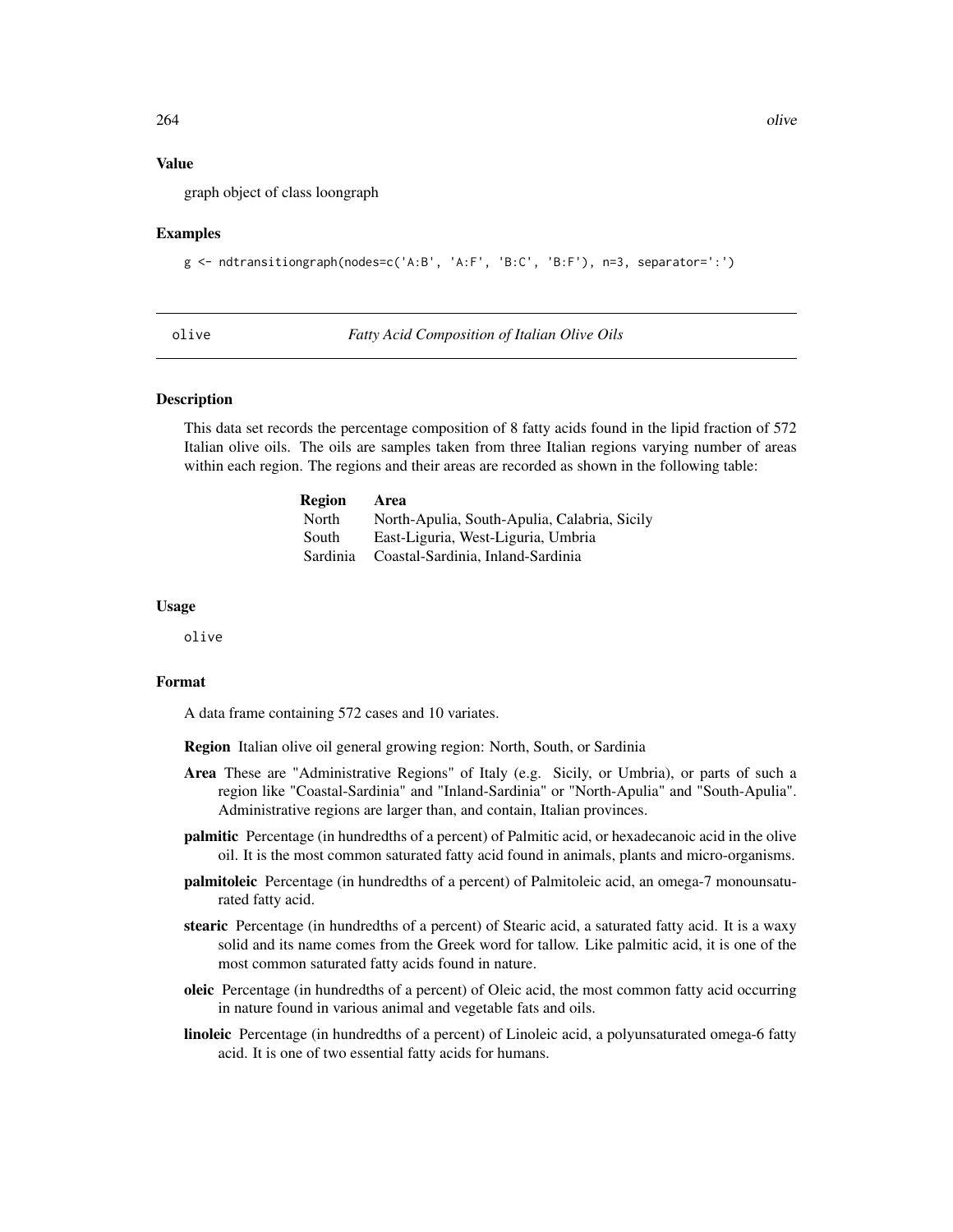- <span id="page-264-0"></span>linolenic Percentage (in hundredths of a percent) of Linolenic acid, a type of fatty acid. It can refer to one of two types of fatty acids or a mixture of both. One is an omega-3 essential fatty acid; the other an omega-6.
- arachidic Percentage (in hundredths of a percent) of Arachidic acid, also known as eicosanoic acid, a saturated fatty acid that is used for the production of detergents, photographic materials and lubricants.
- eicosenoic Percentage (in hundredths of a percent) of Eicosenoic acid, which may refer to one of three closely related fatty acids: gadoleic acid (omega-11), gondoic acid (omega-9), or paullinic acid (omega-7).

Note that the percentages (in hundredths of a percent) should sum to approximately 10,000 for each oil (row).

#### References

Forina, M., Armanino, C., Lanteri, S., and Tiscornia, E. (1983) "Classification of Olive Oils from their Fatty Acid Composition", in Food Research and Data Analysis (Martens, H., Russwurm, H., eds.), p. 189, Applied Science Publ., Barking.

Wikipedia <https://en.wikipedia.org/>

# See Also

[oliveLocations](#page-265-0)

oliveAcids *Just the Fatty Acid Composition of Italian Olive Oils*

#### Description

This is the [olive](#page-263-0) data set minus the Region and Area variables.

#### Usage

oliveAcids

#### Format

A data frame containing 572 cases and 8 variates.

#### See Also

[olive](#page-263-0)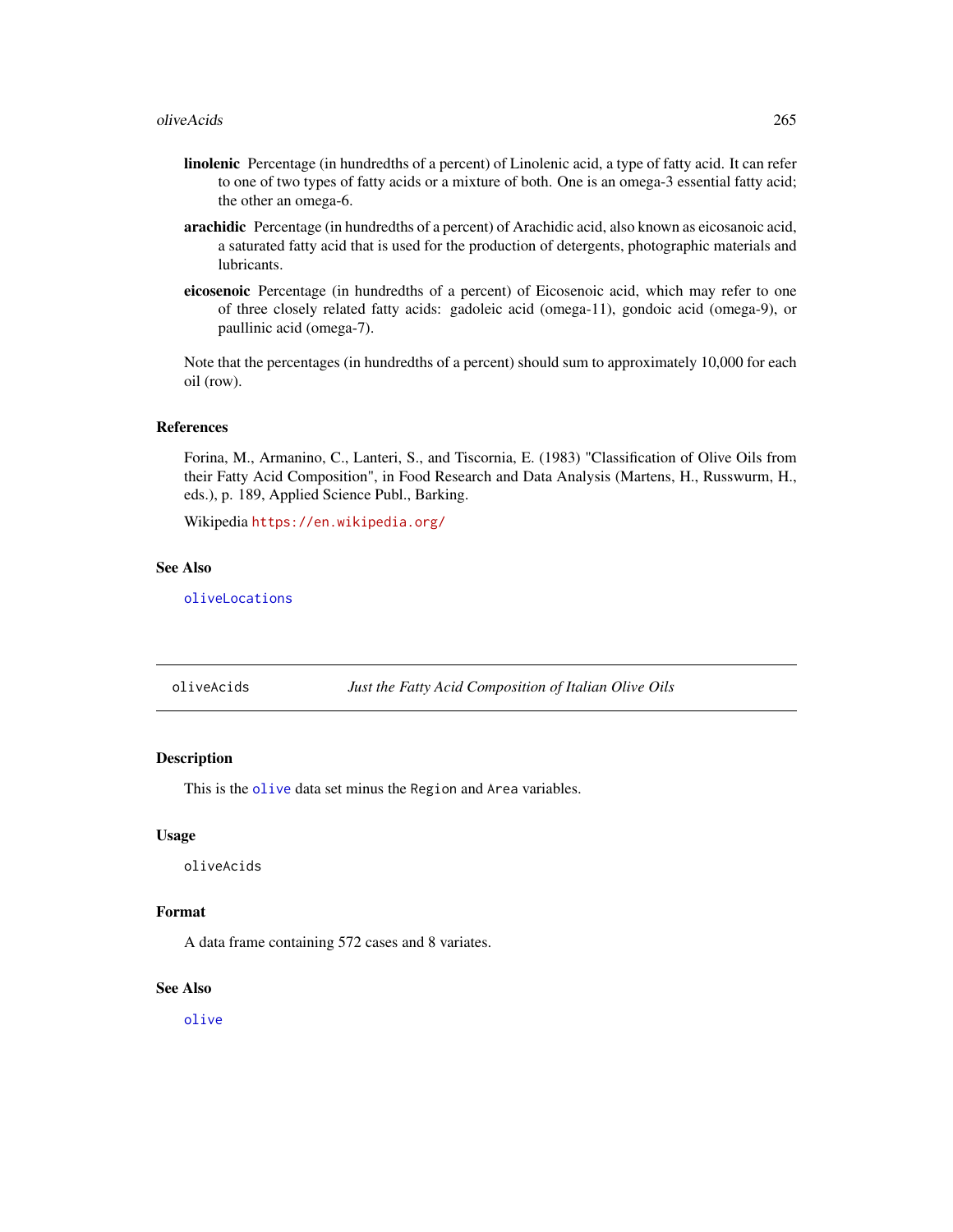<span id="page-265-1"></span><span id="page-265-0"></span>

A longitude and latitude for each Area named in the [olive](#page-263-0) data set.

#### Usage

oliveLocations

# Format

A data frame containing 9 cases and 3 variates.

Area name of the Italian growing area of the olive oil.

lat, long latitude and longitude in degrees of the approximate centre of the named growing area

#### Source

<https://www.latlong.net>

#### See Also

[olive](#page-263-0)

plot.loon *Plot the current view of any loon plot in the current device.*

# Description

This is a wrapper for grid.loon() to simplify the plotting of loon plots on any device. Frequent users are recommended to use grid.loon() for more control.

#### Usage

## S3 method for class 'loon'  $plot(x, y = NULL, ...)$ 

# Arguments

| X       | the loon plot to be plotted on the current device |
|---------|---------------------------------------------------|
| V       | NULL, will be ignored.                            |
| $\cdot$ | parameters passed to loonGrob                     |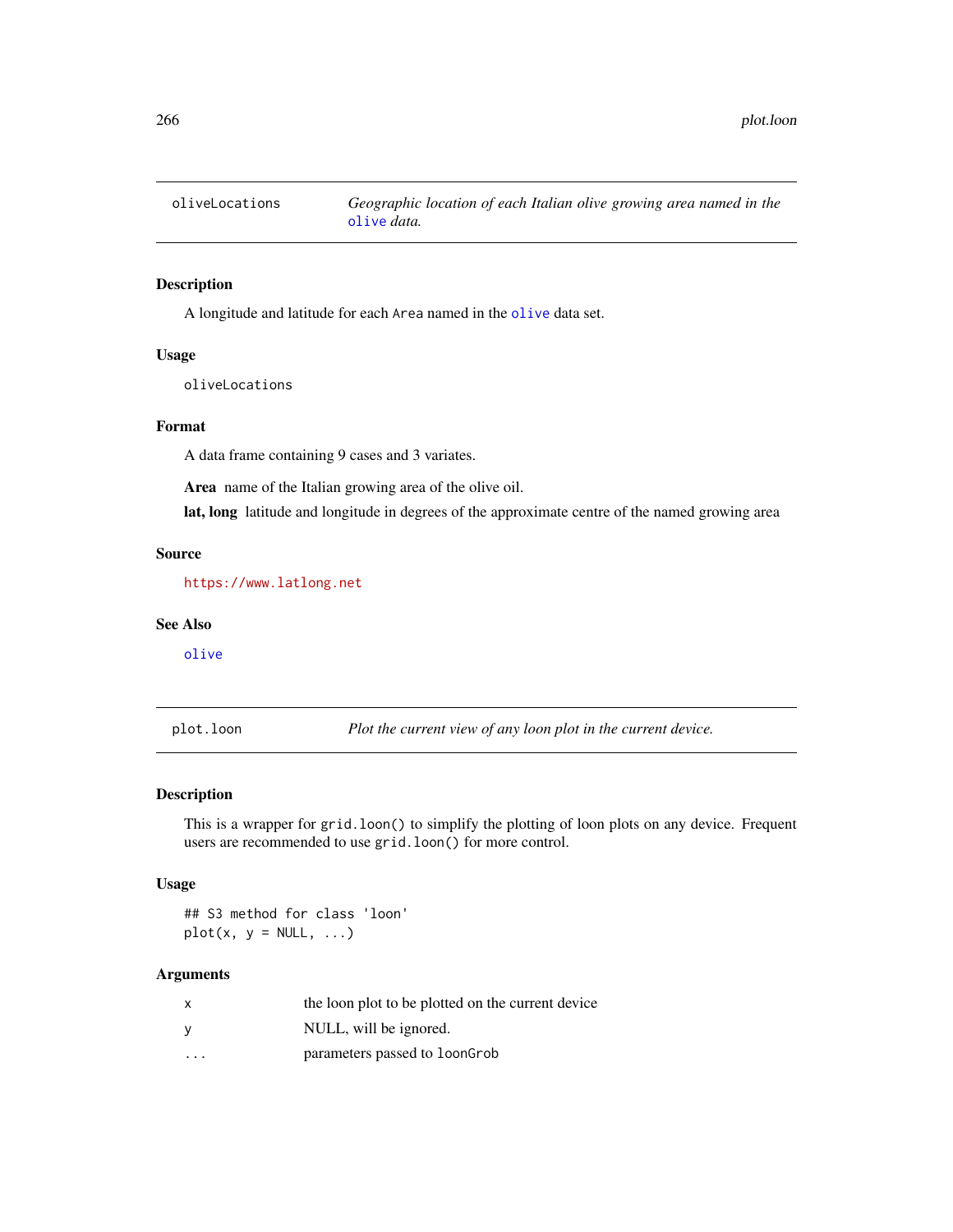# <span id="page-266-0"></span>plot.loongraph 267

# Value

invisible()

# See Also

[loonGrob](#page-23-0), [grid.loon](#page-17-0), [l\\_export](#page-71-0)

# Examples

```
if(interactive()) {
  loonPlot <- with(iris, l_plot(Sepal.Length, Sepal.Width))
  loonPlot['color'] <- iris$Species
  loonPlot['selected'] <- iris$Species == "versicolor"
  l_scaleto_selected(loonPlot)
  loonPlot['showGuides'] <- TRUE
  plot(loonPlot)
}
```
plot.loongraph *Plot a loon graph object with base R graphics*

### Description

This function converts the loongraph object to one of class graph and the plots it with its respective plot method.

# Usage

```
## S3 method for class 'loongraph'
plot(x, \ldots)
```
#### Arguments

|         | object of class loongraph     |
|---------|-------------------------------|
| $\cdot$ | arguments forwarded to method |

```
if (requireNamespace("Rgraphviz", quietly = TRUE)) {
 g <- loongraph(letters[1:4], letters[1:3], letters[2:4], FALSE)
 plot(g)
}
```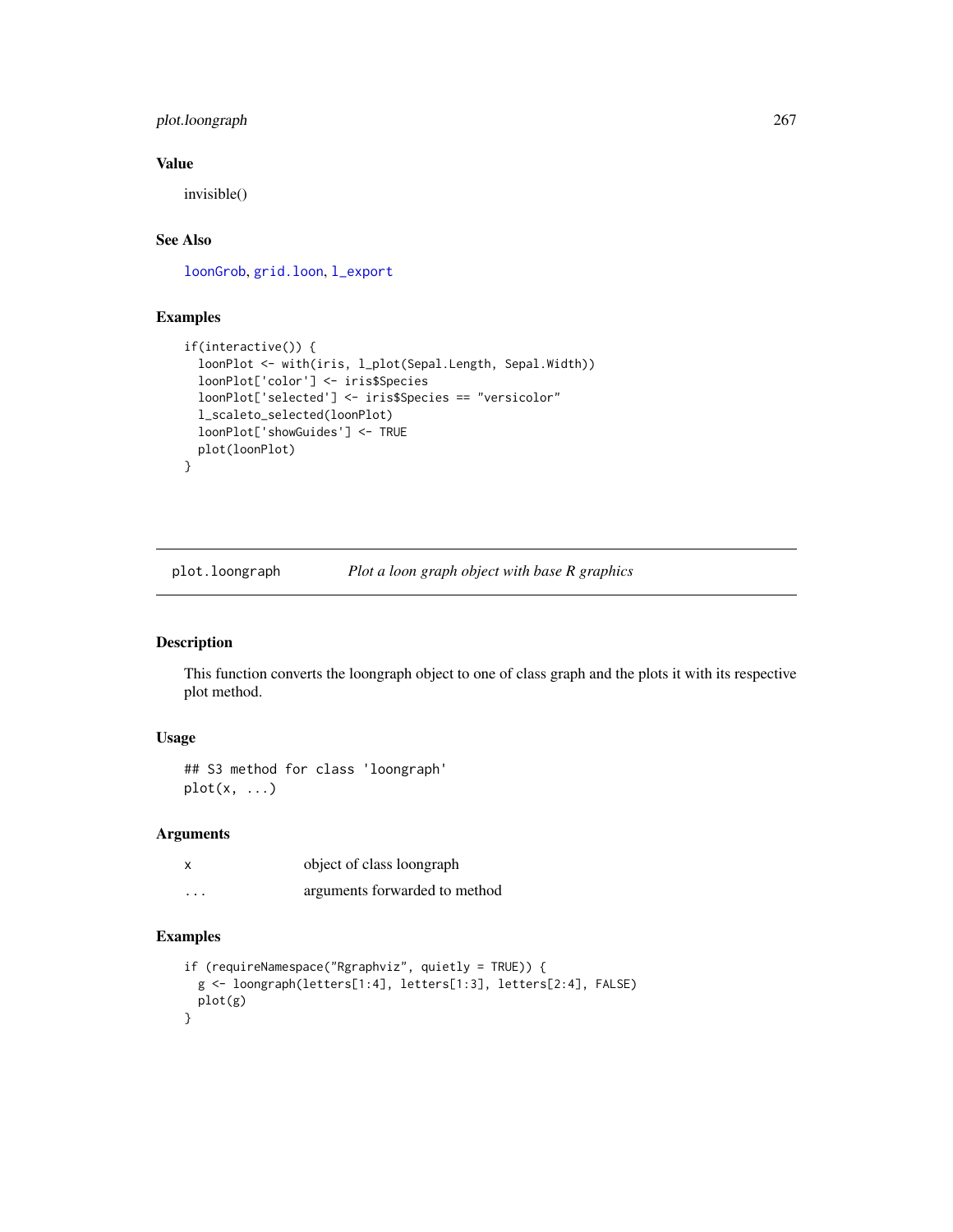<span id="page-267-0"></span>

Prints the layer label and layer type

# Usage

```
## S3 method for class 'l_layer'
print(x, \ldots)
```
# Arguments

|         | an 1_layer object                                  |
|---------|----------------------------------------------------|
| $\cdot$ | additional arguments are not used for this methiod |

# See Also

[l\\_layer](#page-122-0)

| print.measures1d | Print function names from measure1d object |  |
|------------------|--------------------------------------------|--|
|                  |                                            |  |

# Description

Prints the function names of a measure1d object using print.default.

#### Usage

```
## S3 method for class 'measures1d'
print(x, \ldots)
```
# Arguments

| X        | measures1d object                    |
|----------|--------------------------------------|
| $\cdots$ | arguments passed on to print.default |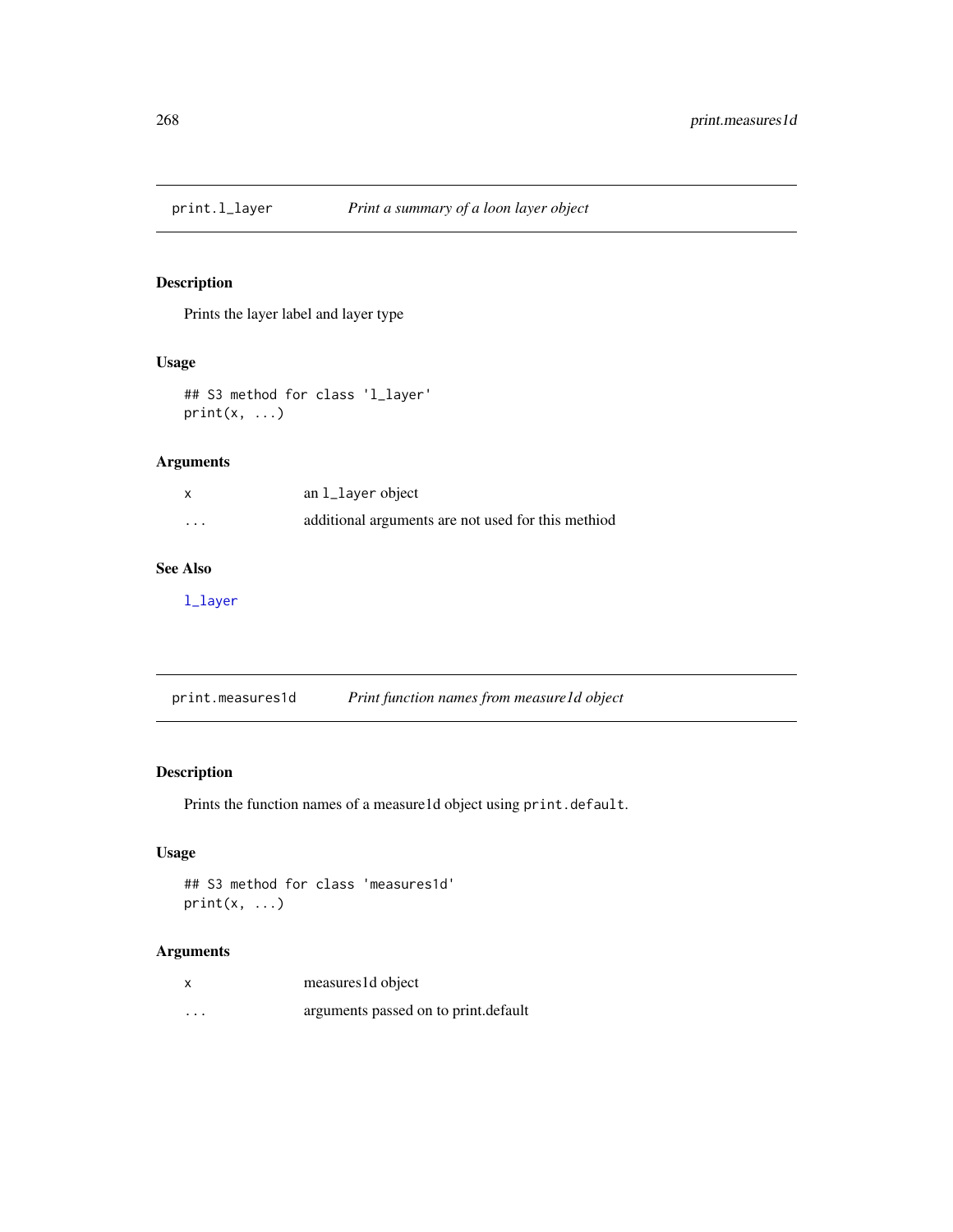<span id="page-268-0"></span>print.measures2d *Print function names from measure2d object*

# Description

Prints the function names of a measure2d object using print.default.

# Usage

```
## S3 method for class 'measures2d'
print(x, \ldots)
```
#### Arguments

|                   | measures2d object                    |
|-------------------|--------------------------------------|
| $\cdot\cdot\cdot$ | arguments passed on to print.default |

scagnostics2d *Closure of Two Dimensional Scagnostic Measures*

#### Description

Function creates a 2d measures object that can be used with  $l$ \_ng\_plots and  $l$ \_ng\_ranges.

#### Usage

```
scagnostics2d(
 data,
 scagnostics = c("Clumpy", "Monotonic", "Convex", "Stringy", "Skinny", "Outlying",
    "Sparse", "Striated", "Skewed"),
  separator = ":"
\mathcal{L}
```
# Arguments

| data        | a data. frame with the data used to calculate the measures                                                                                                                                                                                   |
|-------------|----------------------------------------------------------------------------------------------------------------------------------------------------------------------------------------------------------------------------------------------|
| scagnostics | vector with valid scanostics meausure names, <i>i.e</i> "Clumpy", "Monotonic", "Con-<br>vex", "Stringy", "Skinny", "Outlying", "Sparse", "Striated", "Skewed". Also the<br>prefix "Not" can be added to each measure which equals 1-measure. |
| separator   | string the separates variable names in 2d graph nodes                                                                                                                                                                                        |

# Details

For more information run: l\_help("learn\_R\_display\_graph.html#measures")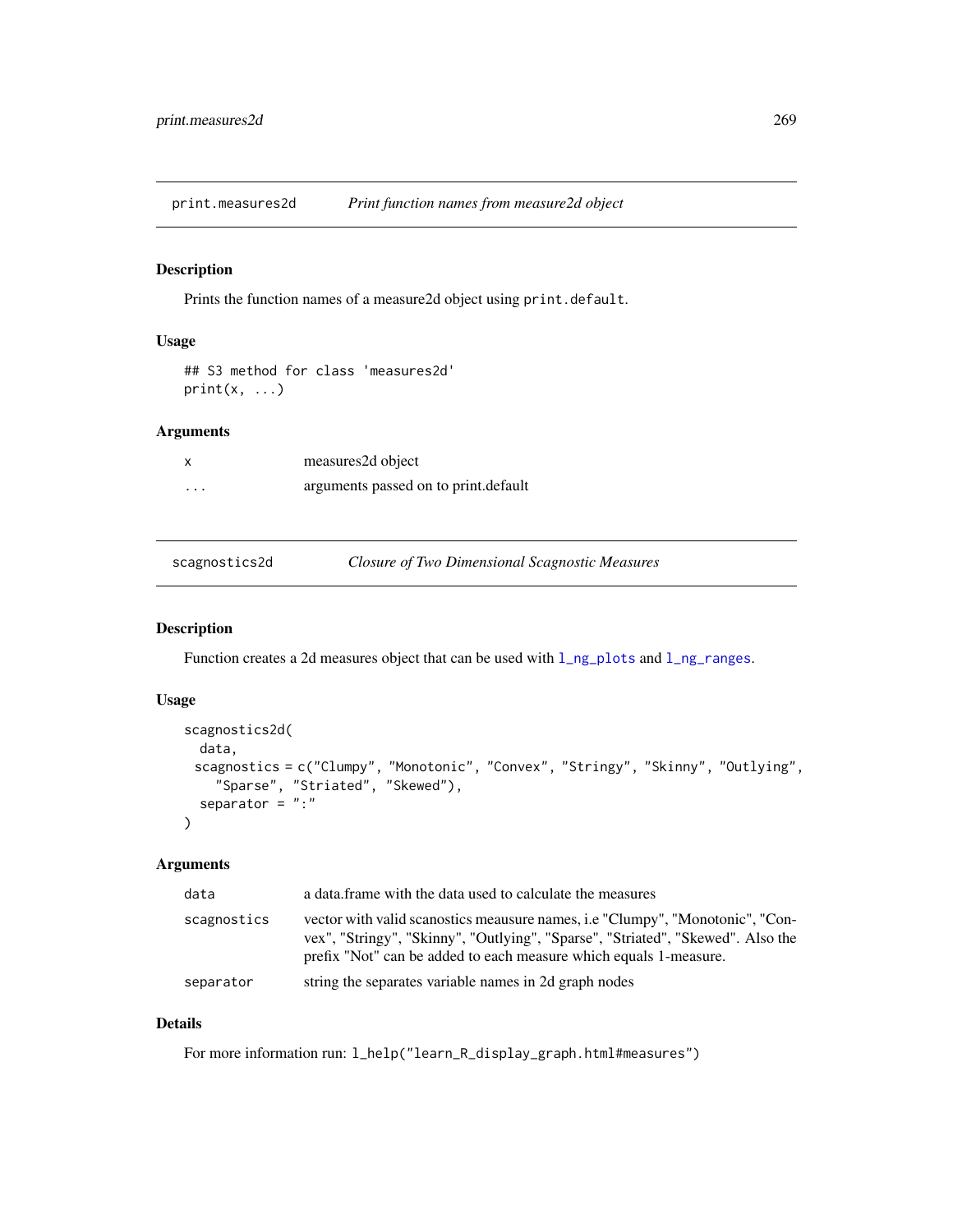#### 270 tkcolors and the state of the state of the state of the state of the state of the state of the state of the state of the state of the state of the state of the state of the state of the state of the state of the state

#### Value

a measures object

#### See Also

[l\\_ng\\_plots](#page-198-0), [l\\_ng\\_ranges](#page-203-0), [measures2d](#page-260-0)

### Examples

```
## Not run:
m <- scagnostics2d(oliveAcids, separator='**')
m
m()m(olive$palmitoleic > 80)
m('data')
m('grid')
m('measures')
## End(Not run)
```
tkcolors *List the valid Tk color names*

#### Description

The core of Loon is implemented in Tcl and Tk. Hence, when defining colors using color names, Loon uses the Tcl color representation and not those of R. The colors are taken from the Tk sources: doc/colors.n.

If you want to make sure that the color names are represented exactly as they are in R then you can convert the color names to hexencoded color strings, see the examples below.

# Usage

tkcolors()

```
# check if R colors names and TK color names are the same
setdiff(tolower(colors()), tolower(tkcolors()))
setdiff(tolower(tkcolors()), tolower(colors()))
```

```
# hence there are currently more valid color names in Tk
# than there are in R
```

```
# Let's compare the colors of the R color names in R and Tk
tohex \leq function(x) {
   sapply(x, function(xi) {
       crgb <- as.vector(col2rgb(xi))
       rgb(crgb[1], crgb[2], crgb[3], maxColorValue = 255)
```
<span id="page-269-0"></span>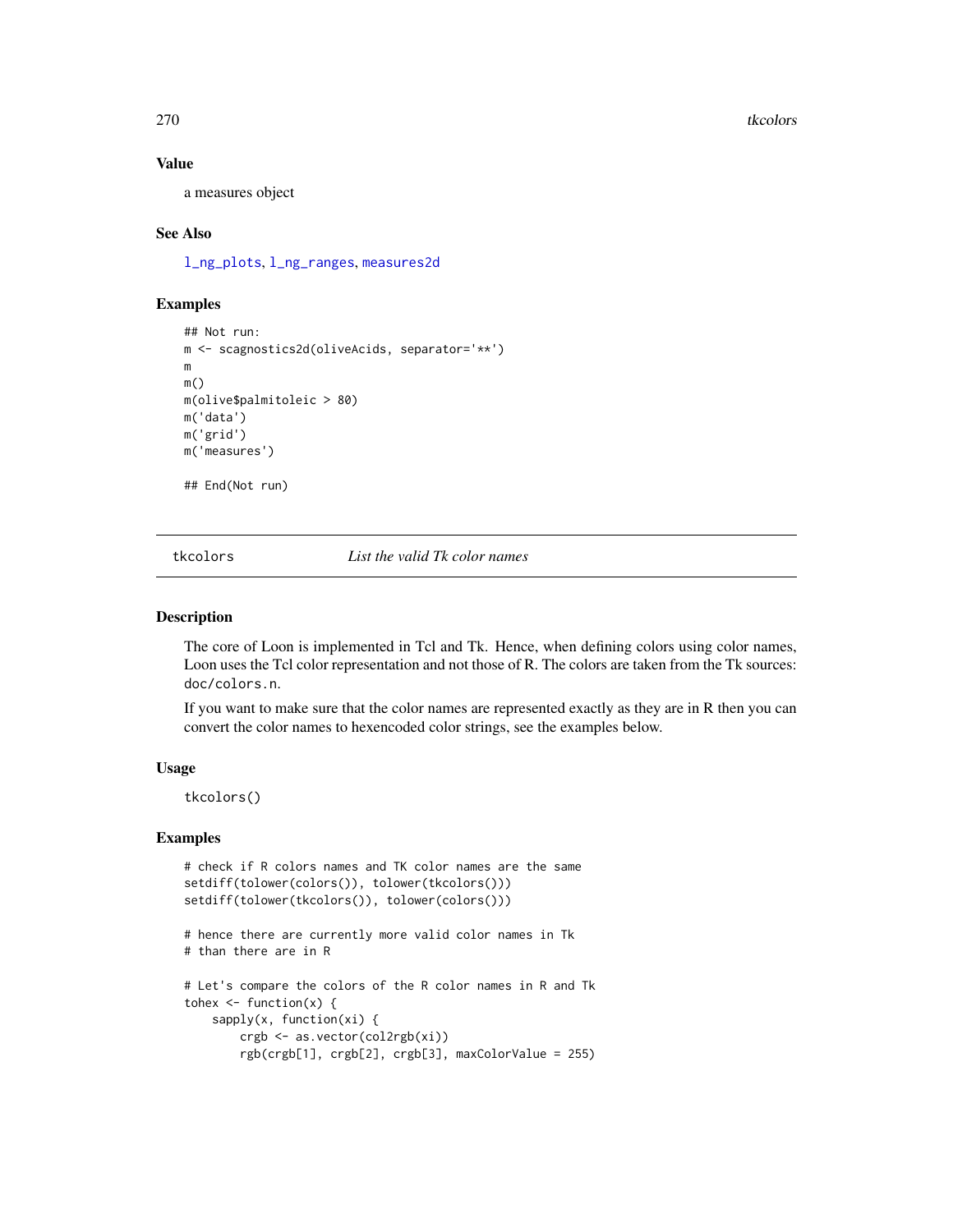```
})
}
df <- data.frame(
   R_col = tohex(colors()),
   Tcl_col = hex12tohex6(l_hexcolor(colors())),
   row.names = colors(),
    stringsAsFactors = FALSE
)
df_diff <- df[df$R_col != df$Tcl_col,]
if (requireNamespace("grid", quietly = TRUE)) {
 grid::grid.newpage()
 grid::pushViewport(grid::plotViewport())
 x_col <- grid::unit(0, "npc")
 x_R <- grid::unit(6, "lines")
 x_Tcl <- grid::unit(10, "lines")
 grid::grid.text('color', x=x_col, y=grid::unit(1, "npc"),
                  just='left', gp=grid::gpar(fontface='bold'))
 grid::grid.text('R', x=x_R, y=grid::unit(1, "npc"), just='center',
                   gp=grid::gpar(fontface='bold'))
 grid::grid.text('Tcl', x=x_Tcl, y=grid::unit(1, "npc"), just='center',
                   gp=grid::gpar(fontface='bold'))
 for (i in 1:nrow(df_diff)) {
     y <- grid::unit(1, "npc") - grid::unit(i*1.2, "lines")
      grid::grid.text(rownames(df_diff)[i], x=x_col, y=y, just='left')
     grid::grid.rect(x=x_R, y=y, width=grid::unit(3, "line"),
                height=grid::unit(1, "line"), gp=grid::gpar(fill=df_diff[i,1]))
      grid::grid.rect(x=x_Tcl, y=y, width=grid::unit(3, "line"),
                height=grid::unit(1, "line"), gp=grid::gpar(fill=df_diff[i,2]))
 }
}
```
UsAndThem *Data to re-create Hans Rosling's famous "Us and Them" animation*

#### Description

This data was sourced from <https://www.gapminder.org/> and contains Population, Life Expectancy, Fertility, Income, and Geographic.Region information between 1962 and 2013 for 198 countries.

#### Usage

UsAndThem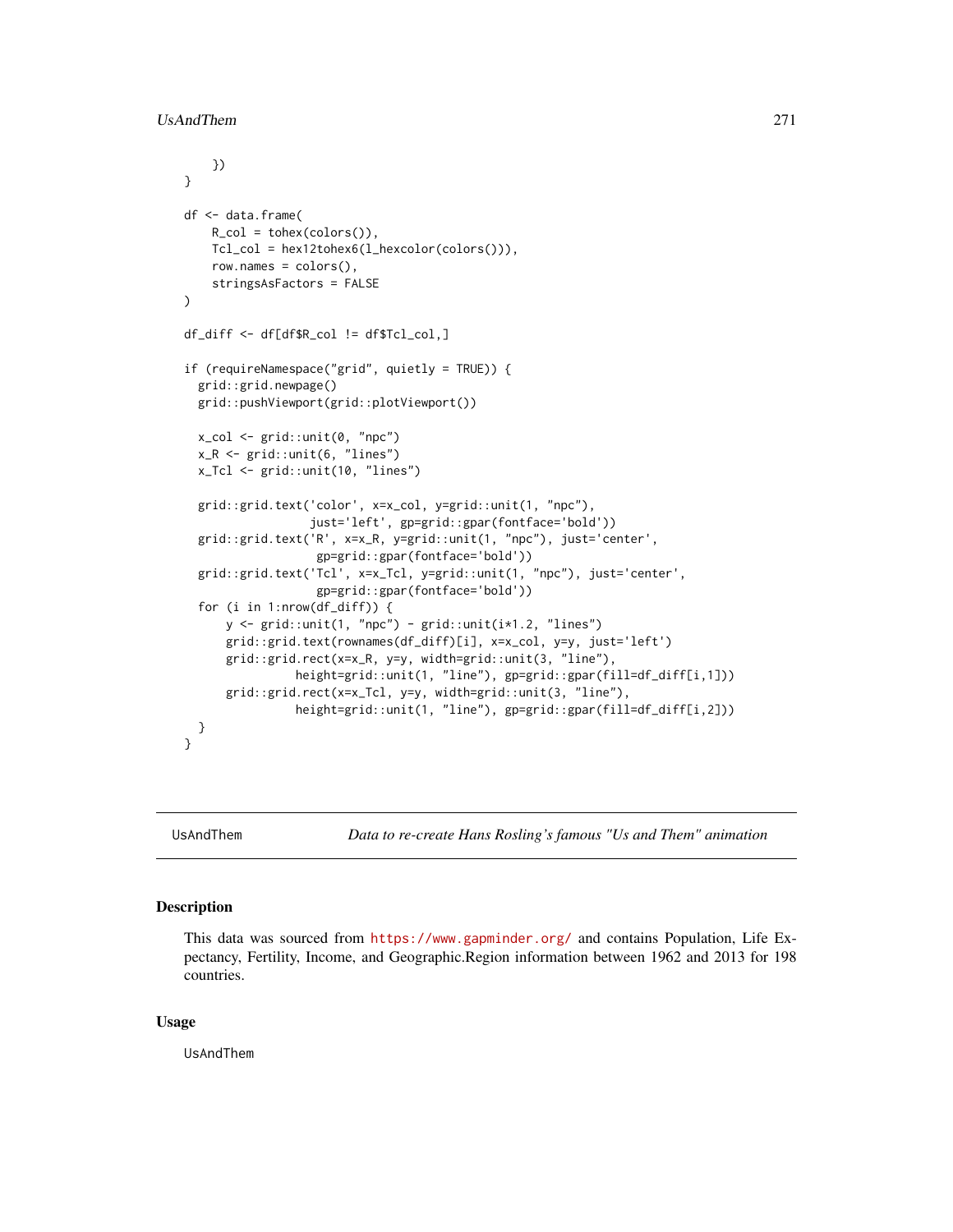# 272 UsAndThem

# Format

A data frame with 9855 rows and 8 variables

Country country name

Year year of recorded measurements

Population country's population

LifeExpectancy average life expectancy in years at birth

Fertility in number of babies per woman

Income Gross domestic product per person adjusted for inflation and purchasing power (in international dollars)

Geographic.Region one of six large global regions

Geographic.Region.ID two letter identification of country

# Source

<http://www.gapminder.org/>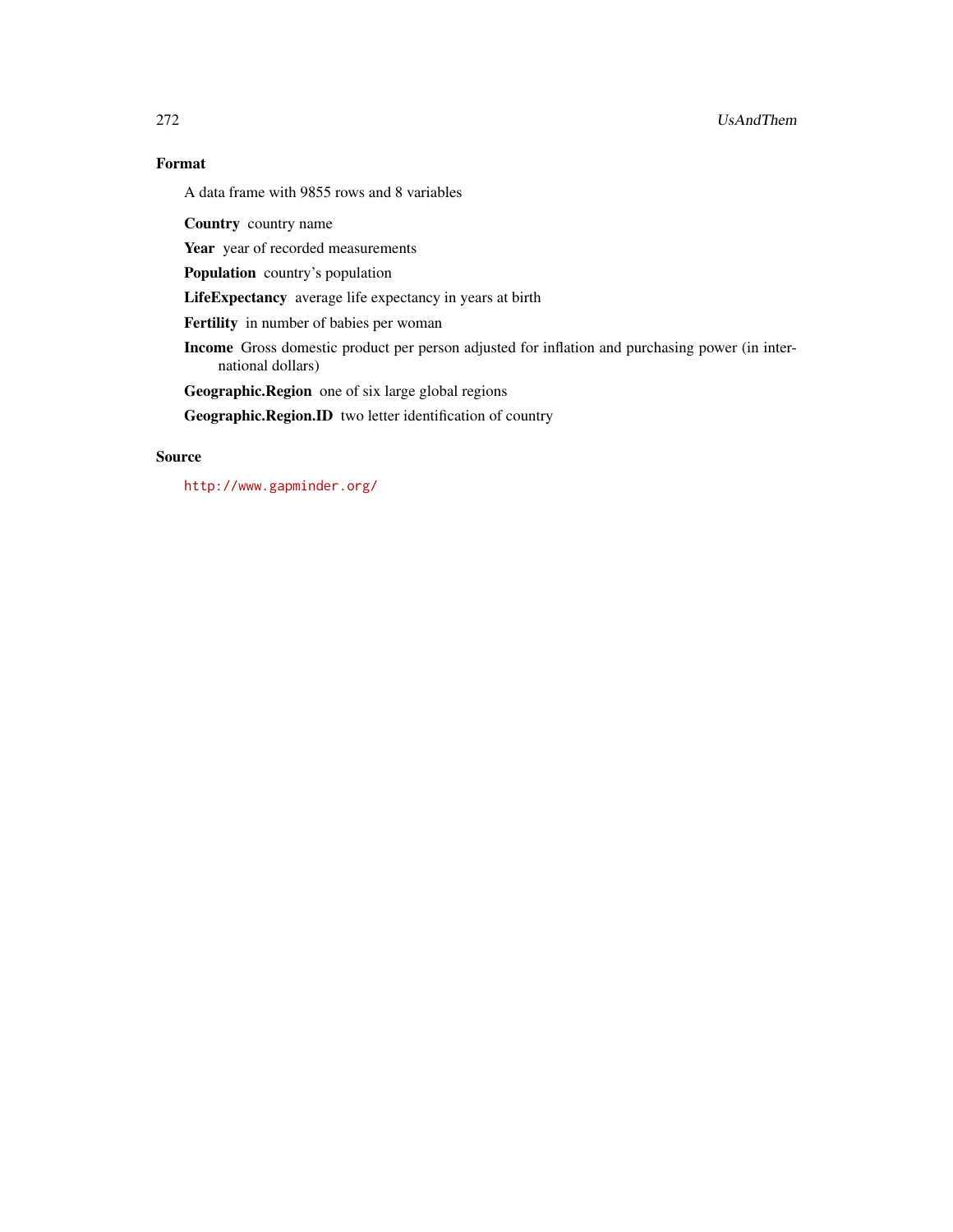# **Index**

∗Topic datasets minority, [262](#page-261-0) olive , [264](#page-263-1) oliveAcids , [265](#page-264-0) oliveLocations , [266](#page-265-1) UsAndThem , [271](#page-270-0) .Tcl , *[198](#page-197-0)* , *[256](#page-255-0)* [.loon *(*l\_cget *)* , [59](#page-58-1) [<-.loon *(*l\_configure *)* , [61](#page-60-1) as.character , *[97](#page-96-0)* as.graph , [8](#page-7-0) , *[23](#page-22-0)* as.loongraph, <mark>[8](#page-7-0)</mark> as.raster , *[170](#page-169-0)* col\_factor , *[9](#page-8-0)* col\_numeric , *[9](#page-8-0)* color\_loon , [9](#page-8-0) complement , [10](#page-9-0) , *[23](#page-22-0)* complement.loongraph , [11](#page-10-0) completegraph , [12](#page-11-0) , *[23](#page-22-0)* condGrob , [12](#page-11-0) contourLines , *[140](#page-139-0)* cut , *[32](#page-31-0)* decompose , *[230](#page-229-0)* density , *[126](#page-125-0)* , *[210](#page-209-1)* dist , *[20](#page-19-0)* facet\_grid\_layout , [13](#page-12-0) facet\_separate\_layout , [15](#page-14-0) facet\_wrap\_layout , [15](#page-14-0) graphreduce , [17](#page-16-0) gray.colors , *[150](#page-149-0)* grid.loon , [18](#page-17-1) , *[25](#page-24-0)* , *[267](#page-266-0)* hcl , *[250](#page-249-0)* hcl.colors , *[150](#page-149-0)*

help , *[114](#page-113-0)* , *[258](#page-257-0)* hex12tohex6 , [19](#page-18-0) image , *[149](#page-148-0)*

L2\_distance , [19](#page-18-0) l\_after\_idle , [30](#page-29-0) l\_aspect , [30](#page-29-0) l\_aspect<- , [31](#page-30-0) l\_basePaths , [31](#page-30-0) , *[60](#page-59-0)* , *[180](#page-179-0)* l\_binCut , [32](#page-31-0) , *[58](#page-57-0)* , *[77](#page-76-0)* l\_bind\_canvas , [33](#page-32-0) , *[35](#page-34-0) [–37](#page-36-0)* l\_bind\_canvas\_delete , *[34](#page-33-0)* , [34](#page-33-0) , *[35](#page-34-0) [–37](#page-36-0)* l\_bind\_canvas\_get , *[34](#page-33-0) , [35](#page-34-0)* , [35](#page-34-0) , *[36,](#page-35-0) [37](#page-36-0)* l\_bind\_canvas\_ids , *[34](#page-33-0) , [35](#page-34-0)* , [36](#page-35-0) , *[37](#page-36-0)* l\_bind\_canvas\_reorder , *[34](#page-33-0) [–36](#page-35-0)* , [37](#page-36-0) l\_bind\_context , [38](#page-37-0) , *[39](#page-38-0) [–41](#page-40-0)* l\_bind\_context\_delete , *[38](#page-37-0)* , [38](#page-37-0) , *[39](#page-38-0) [–41](#page-40-0)* l\_bind\_context\_get , *[38](#page-37-0) , [39](#page-38-0)* , [39](#page-38-0) , *[40](#page-39-0) , [41](#page-40-0)* l\_bind\_context\_ids , *[38](#page-37-0) [–40](#page-39-0)* , [40](#page-39-0) , *[41](#page-40-0)* l\_bind\_context\_reorder , *[38](#page-37-0) [–40](#page-39-0)* , [40](#page-39-0) l\_bind\_glyph , [41](#page-40-0) , *[42](#page-41-0) [–44](#page-43-0)* l\_bind\_glyph\_delete , *[41](#page-40-0)* , [42](#page-41-0) , *[43](#page-42-0) , [44](#page-43-0)* l\_bind\_glyph\_get , *[41](#page-40-0) , [42](#page-41-0)* , [42](#page-41-0) , *[43](#page-42-0) , [44](#page-43-0)* l\_bind\_glyph\_ids , *[41](#page-40-0) [–43](#page-42-0)* , [43](#page-42-0) , *[44](#page-43-0)* l\_bind\_glyph\_reorder , *[41](#page-40-0) [–43](#page-42-0)* , [44](#page-43-0) l\_bind\_item , [44](#page-43-0) , *[46](#page-45-0)[–48](#page-47-0)* , *[70](#page-69-0) , [71](#page-70-0)* l\_bind\_item\_delete , *[45](#page-44-0)* , [45](#page-44-0) , *[46](#page-45-0)[–48](#page-47-0)* l\_bind\_item\_get , *[45](#page-44-0) , [46](#page-45-0)* , [46](#page-45-0) , *[47,](#page-46-0) [48](#page-47-0)* l\_bind\_item\_ids , *[45](#page-44-0) [–47](#page-46-0)* , [47](#page-46-0) , *[48](#page-47-0)* l\_bind\_item\_reorder , *[45](#page-44-0) [–47](#page-46-0)* , [47](#page-46-0) l\_bind\_layer , [48](#page-47-0) , *[49](#page-48-0) [–51](#page-50-0)* l\_bind\_layer\_delete , *[48](#page-47-0)* , [49](#page-48-0) , *[50](#page-49-0) , [51](#page-50-0)* l\_bind\_layer\_get , *[48](#page-47-0) , [49](#page-48-0)* , [49](#page-48-0) , *[50](#page-49-0) , [51](#page-50-0)* l\_bind\_layer\_ids , *[48](#page-47-0) [–50](#page-49-0)* , [50](#page-49-0) , *[51](#page-50-0)* l\_bind\_layer\_reorder , *[48](#page-47-0) [–50](#page-49-0)* , [51](#page-50-0) l\_bind\_navigator , [51](#page-50-0) , *[52](#page-51-0) [–54](#page-53-0)* l\_bind\_navigator\_delete , *[52](#page-51-0)* , [52](#page-51-0) , *[53](#page-52-0) , [54](#page-53-0)* l\_bind\_navigator\_get , *[52](#page-51-0)* , [53](#page-52-0) , *[54](#page-53-0)* l\_bind\_navigator\_ids , *[52](#page-51-0) , [53](#page-52-0)* , [53](#page-52-0) , *[54](#page-53-0)* l\_bind\_navigator\_reorder , *[52](#page-51-0) [–54](#page-53-0)* , [54](#page-53-0) l\_bind\_state , [55](#page-54-0) , *[56](#page-55-0)[–58](#page-57-0)* l\_bind\_state\_delete , *[55](#page-54-0)* , [55](#page-54-0) , *[56](#page-55-0)[–58](#page-57-0)*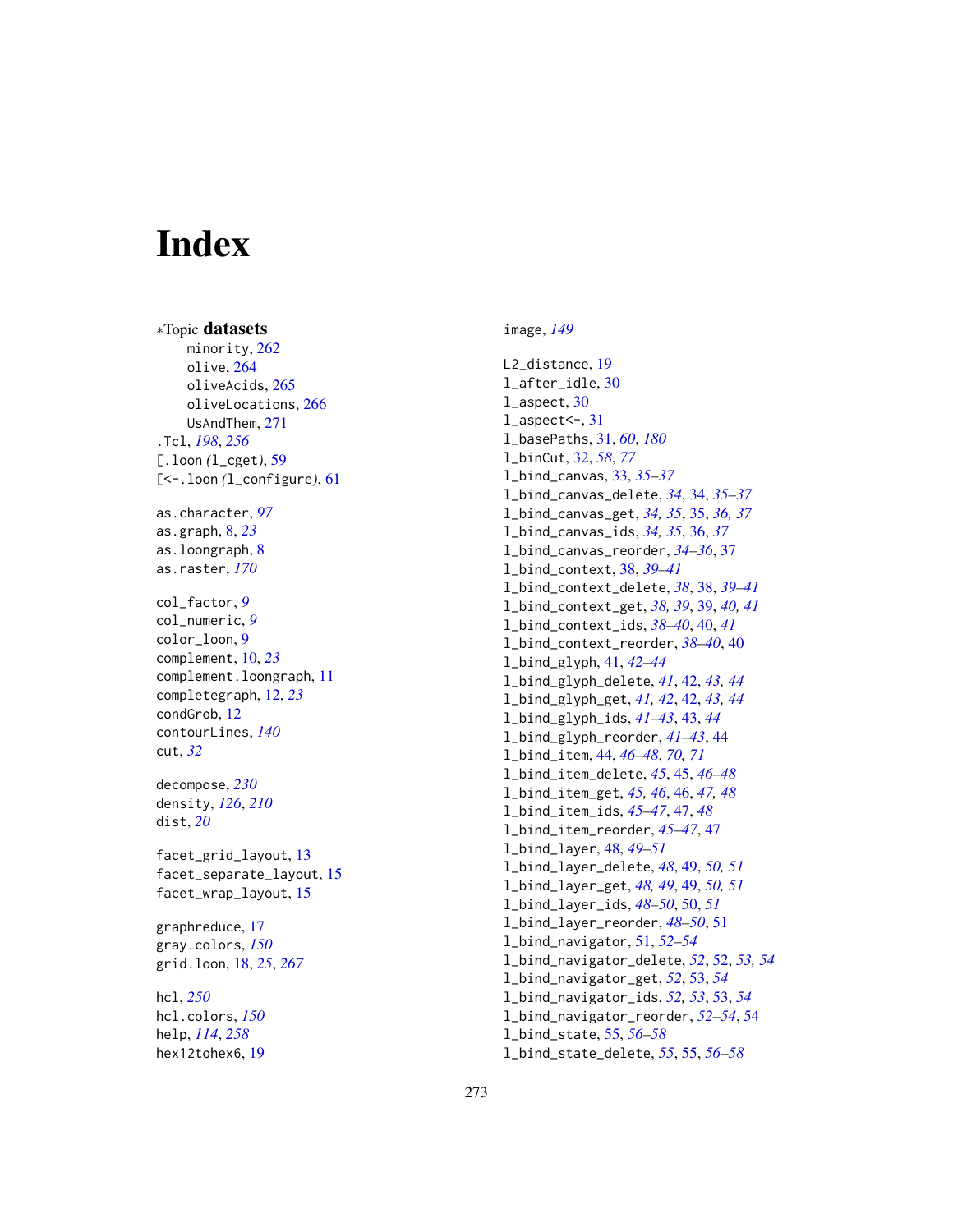```
l_bind_state_get, 55, 56, 56, 57, 58
l_bind_state_ids, 55, 56, 57, 58
l_bind_state_reorder, 55–57, 57
l_breaks, 33, 58, 77
l_cget, 59, 61, 124, 254, 255, 263
l_colRemoveAlpha, 59
l_compoundPaths, 32, 60, 180
l_configure, 59, 61, 72, 124, 254, 255, 263
l_context_add_context2d, 61, 62, 64–66
l_context_add_geodesic2d, 62, 62, 64–66
l_context_add_slicing2d, 62, 63, 64–66
l_context_delete, 64, 65, 66
l_context_getLabel, 62, 64, 64, 65, 66
l_context_ids, 62, 64, 65
l_context_relabel, 62, 64, 65, 65
l_copyStates, 66, 83, 234
l_create_handle, 59, 61, 69, 78, 86–89,
         111–113, 118, 119, 139, 144, 152,
         228, 245, 259
l_createCompoundGrob, 68
l_currentindex, 70, 71
l_currenttags, 70, 71
l_data, 72
l_export, 72, 267
l_export_valid_formats, 73, 73
l_facet, 73, 117, 215, 241
l_get_arrangeGrobArgs, 85
l_getBinData, 33, 58, 76, 77
l_getBinIds, 33, 58, 77, 77
l_getColorList, 9, 10, 77, 246, 247
l_getFromPath, 32, 60, 69, 78, 180
l_getGraph, 78
l_getLinkedStates, 79, 225
l_getLocations, 80
l_getOption, 81, 82, 116, 212, 214, 215, 217,
         219, 223, 224, 229, 240, 252, 257,
         258
l_getOptionNames, 81, 81, 252, 253, 257, 258
l_getPlots, 82, 209
l_getSavedStates, 83, 83, 234
l_glyph_add, 90, 92–95, 97–100, 231
l_glyph_add.default, 91, 91, 93–95,
         97–100, 231
l_glyph_add_image, 90–92, 92, 94, 95,
         97–100, 231
l_glyph_add_pointrange, 90–93, 93, 95,
         97–100, 226, 231
l_glyph_add_polygon, 90–94, 94, 97–100,
```

```
226, 231
l_glyph_add_serialaxes, 90–95, 96,
        97–100, 226, 231
l_glyph_add_text, 90–95, 97, 97, 98–100,
        226, 231
l_glyph_delete, 91–95, 97, 98, 99, 100, 231
l_glyph_getLabel, 91–95, 97, 98, 98, 99,
         100, 231
l_glyph_getType, 91–95, 97–99, 99, 100,
        231
l_glyph_ids, 91–95, 97–99, 99, 100, 231
l_glyph_relabel, 91–95, 97–100, 100, 231
l_glyphs_inspector, 86
l_glyphs_inspector_image, 87
l_glyphs_inspector_pointrange, 87
l_glyphs_inspector_serialaxes, 88
l_glyphs_inspector_text, 89
l_graph, 79, 101, 102, 103
l_graph.default, 101, 101
l_graph.graph, 101, 102, 102, 103
l_graph.loongraph, 101, 102, 103
l_graph_inspector, 111
l_graph_inspector_analysis, 112
l_graph_inspector_navigators, 113
l_graphswitch, 103, 104–111
l_graphswitch_add, 104, 104
l_graphswitch_add.default, 105
l_graphswitch_add.graph, 106
l_graphswitch_add.loongraph, 106
l_graphswitch_delete, 104, 107
l_graphswitch_get, 104, 108
l_graphswitch_getLabel, 104, 108
l_graphswitch_ids, 104, 109, 110
l_graphswitch_move, 104, 109
l_graphswitch_relabel, 104, 110
l_graphswitch_reorder, 104, 110
l_graphswitch_set, 104, 111
l_help, 61–63, 113, 258
l_hexcolor, 19, 114
l_hist, 115
l_hist_inspector, 118
l_hist_inspector_analysis, 118
l_image_import_array, 92, 93, 120, 121
l_image_import_files, 92, 93, 121
l_imageviewer, 119, 121
l_info_states, 14, 15, 17, 55, 59, 61, 62, 67,
        83, 102, 103, 122, 125, 142, 148,
        153, 157, 158, 162–164, 166,
```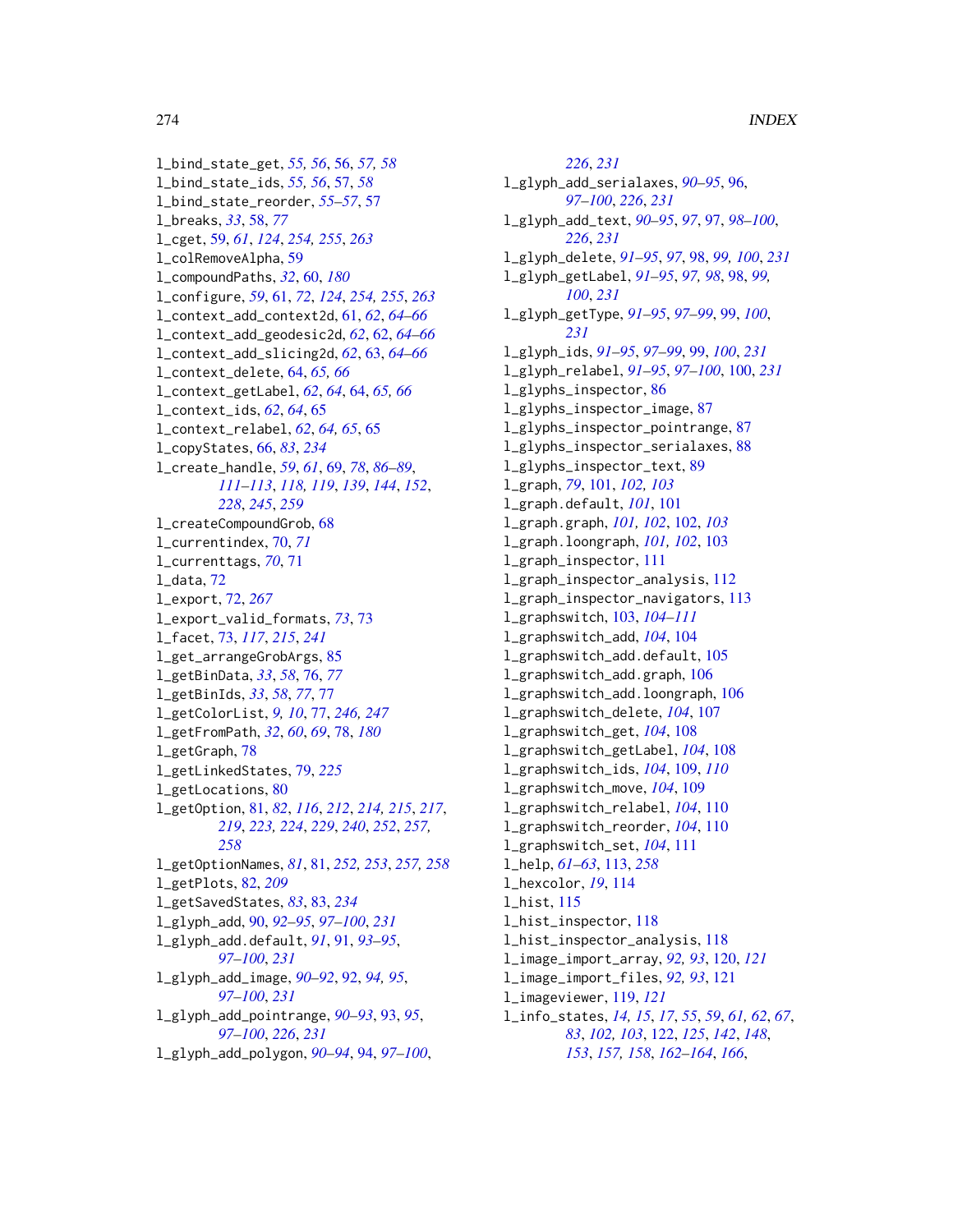*[172](#page-171-0)[–174](#page-173-0)*, *[177](#page-176-0)*, *[179](#page-178-0)*, *[181](#page-180-0)*, *[210](#page-209-1)*, *[215](#page-214-0)*, *[221](#page-220-0)*, *[225](#page-224-0)*, *[234](#page-233-0)*, *[255](#page-254-0)*, *[263](#page-262-1)* l\_isLoonWidget, [123](#page-122-1) l\_layer, [123,](#page-122-1) *[126](#page-125-0)[–128](#page-127-0)*, *[130–](#page-129-0)[138](#page-137-0)*, *[142–](#page-141-0)[149](#page-148-0)*, *[152](#page-151-0)[–158](#page-157-0)*, *[160](#page-159-0)*, *[162–](#page-161-0)[164](#page-163-0)*, *[166,](#page-165-0) [167](#page-166-0)*, *[169](#page-168-0)*, *[172](#page-171-0)*, *[174–](#page-173-0)[177](#page-176-0)*, *[179](#page-178-0)*, *[218](#page-217-0)*, *[268](#page-267-0)* l\_layer.density, [125,](#page-124-0) *[217](#page-216-0)* l\_layer.Line, [126](#page-125-0) l\_layer.Lines, [127](#page-126-0) l\_layer.map, [128,](#page-127-0) *[218](#page-217-0)* l\_layer.Polygon, [130](#page-129-0) l\_layer.Polygons, [131](#page-130-0) l\_layer.SpatialLines, [132](#page-131-0) l\_layer.SpatialLinesDataFrame, [133](#page-132-0) l\_layer.SpatialPoints, [134](#page-133-0) l\_layer.SpatialPointsDataFrame, [135](#page-134-0) l\_layer.SpatialPolygons, [136](#page-135-0) l\_layer.SpatialPolygonsDataFrame, [137](#page-136-0) l\_layer\_bbox, *[124](#page-123-0)*, [139](#page-138-0) l\_layer\_contourLines, [140](#page-139-0) l\_layer\_delete, *[124](#page-123-0)*, [141,](#page-140-0) *[143](#page-142-0)* l\_layer\_demote, *[124](#page-123-0)*, [142](#page-141-0) l\_layer\_expunge, *[124](#page-123-0)*, [143](#page-142-0) l\_layer\_getChildren, *[124](#page-123-0)*, [144,](#page-143-0) *[146](#page-145-0)*, *[167](#page-166-0)* l\_layer\_getLabel, *[124](#page-123-0)*, [145,](#page-144-0) *[175](#page-174-0)* l\_layer\_getParent, *[124](#page-123-0)*, *[144](#page-143-0)*, [146,](#page-145-0) *[167](#page-166-0)* l\_layer\_getType, *[124](#page-123-0)*, [146](#page-145-0) l\_layer\_group, *[123](#page-122-1)*, [147](#page-146-0) l\_layer\_groupVisibility, *[124](#page-123-0)*, [148,](#page-147-0) *[152](#page-151-0)*, *[155,](#page-154-0) [156](#page-155-0)*, *[176](#page-175-0)* l\_layer\_heatImage, [149](#page-148-0) l\_layer\_hide, *[124](#page-123-0)*, *[149](#page-148-0)*, [151,](#page-150-0) *[155,](#page-154-0) [156](#page-155-0)*, *[176](#page-175-0)* l\_layer\_ids, *[124](#page-123-0)*, [152,](#page-151-0) *[238](#page-237-0)* l\_layer\_index, *[124](#page-123-0)*, [154,](#page-153-0) *[160](#page-159-0)* l\_layer\_isVisible, *[124](#page-123-0)*, *[148,](#page-147-0) [149](#page-148-0)*, *[152](#page-151-0)*, [154,](#page-153-0) *[155,](#page-154-0) [156](#page-155-0)*, *[176](#page-175-0)* l\_layer\_layerVisibility, *[124](#page-123-0)*, *[148,](#page-147-0) [149](#page-148-0)*, *[152](#page-151-0)*, *[155](#page-154-0)*, [155,](#page-154-0) *[156](#page-155-0)*, *[176](#page-175-0)* l\_layer\_line, *[124](#page-123-0)*, *[141](#page-140-0)*, *[150](#page-149-0)*, [156,](#page-155-0) *[170](#page-169-0)* l\_layer\_lines, *[124](#page-123-0)*, [157](#page-156-0) l\_layer\_lower, *[124](#page-123-0)*, [159,](#page-158-0) *[169](#page-168-0)* l\_layer\_move, *[124](#page-123-0)*, *[154](#page-153-0)*, *[160](#page-159-0)*, [160,](#page-159-0) *[169](#page-168-0)* l\_layer\_oval, *[124](#page-123-0)*, [161](#page-160-0) l\_layer\_points, *[124](#page-123-0)*, [162](#page-161-0) l\_layer\_polygon, *[123](#page-122-1)*, [163](#page-162-0) l\_layer\_polygons, *[124](#page-123-0)*, [165](#page-164-0) l\_layer\_printTree, *[124](#page-123-0)*, *[160](#page-159-0)*, [167](#page-166-0) l\_layer\_promote, *[124](#page-123-0)*, [168](#page-167-0)

l\_layer\_raise, *[124](#page-123-0)*, *[160](#page-159-0)*, [169](#page-168-0) l\_layer\_rasterImage, [170](#page-169-0) l\_layer\_rectangle, *[124](#page-123-0)*, [171](#page-170-0) l\_layer\_rectangles, *[124](#page-123-0)*, [173](#page-172-0) l\_layer\_relabel, *[124](#page-123-0)*, *[145](#page-144-0)*, [174](#page-173-0) l\_layer\_show, *[124](#page-123-0)*, *[149](#page-148-0)*, *[152](#page-151-0)*, *[155,](#page-154-0) [156](#page-155-0)*, [175](#page-174-0) l\_layer\_text, *[123,](#page-122-1) [124](#page-123-0)*, [176](#page-175-0) l\_layer\_texts, *[177](#page-176-0)*, [178,](#page-177-0) *[179](#page-178-0)* l\_layers\_inspector, [138](#page-137-0) l\_loon\_inspector, [181](#page-180-0) l\_loonWidgets, *[32](#page-31-0)*, *[60](#page-59-0)*, *[78](#page-77-0)*, [179](#page-178-0) l\_make\_glyphs, *[91](#page-90-0)*, *[93](#page-92-0)*, [181,](#page-180-0) *[226](#page-225-0)* l\_move\_grid, [185,](#page-184-0) *[186](#page-185-0)[–191](#page-190-0)* l\_move\_halign, *[186](#page-185-0)*, [186,](#page-185-0) *[187](#page-186-0)[–191](#page-190-0)* l\_move\_hdist, *[186,](#page-185-0) [187](#page-186-0)*, [187,](#page-186-0) *[188](#page-187-0)[–191](#page-190-0)* l\_move\_jitter, *[186](#page-185-0)[–188](#page-187-0)*, [188,](#page-187-0) *[189](#page-188-0)[–191](#page-190-0)* l\_move\_reset, *[186](#page-185-0)[–189](#page-188-0)*, [189,](#page-188-0) *[190,](#page-189-0) [191](#page-190-0)* l\_move\_valign, *[186](#page-185-0)[–190](#page-189-0)*, [190,](#page-189-0) *[191](#page-190-0)* l\_move\_vdist, *[186](#page-185-0)[–191](#page-190-0)*, [191](#page-190-0) l\_navgraph, [192,](#page-191-0) *[210](#page-209-1)*, *[225](#page-224-0)* l\_navigator\_add, [193,](#page-192-0) *[194](#page-193-0)[–198](#page-197-0)* l\_navigator\_delete, *[193](#page-192-0)*, [194](#page-193-0) l\_navigator\_getLabel, *[193](#page-192-0)*, [194](#page-193-0) l\_navigator\_getPath, [195](#page-194-0) l\_navigator\_ids, *[193](#page-192-0)*, [195](#page-194-0) l\_navigator\_relabel, *[193](#page-192-0)*, [196](#page-195-0) l\_navigator\_walk\_backward, *[193](#page-192-0)*, [196](#page-195-0) l\_navigator\_walk\_forward, *[193](#page-192-0)*, [197](#page-196-0) l\_navigator\_walk\_path, *[193](#page-192-0)*, [197](#page-196-0) l\_nDimStateNames, [198](#page-197-0) l\_nestedTclList2Rlist, [198,](#page-197-0) *[233](#page-232-0)* l\_ng\_plots, [199,](#page-198-1) *[200](#page-199-0)*, *[202,](#page-201-0) [203](#page-202-0)*, *[206](#page-205-0)*, *[260,](#page-259-0) [261](#page-260-1)*, *[269,](#page-268-0) [270](#page-269-0)* l\_ng\_plots.default, *[199](#page-198-1)*, [200,](#page-199-0) *[203](#page-202-0)* l\_ng\_plots.measures, *[199,](#page-198-1) [200](#page-199-0)*, [201,](#page-200-0) *[203](#page-202-0)* l\_ng\_plots.scagnostics, *[199,](#page-198-1) [200](#page-199-0)*, [203](#page-202-0) l\_ng\_ranges, *[199,](#page-198-1) [200](#page-199-0)*, *[202](#page-201-0)[–204](#page-203-1)*, [204,](#page-203-1) *[205](#page-204-0)[–207](#page-206-0)*, *[260,](#page-259-0) [261](#page-260-1)*, *[269,](#page-268-0) [270](#page-269-0)* l\_ng\_ranges.default, *[204](#page-203-1)*, [204,](#page-203-1) *[207](#page-206-0)* l\_ng\_ranges.measures, *[204,](#page-203-1) [205](#page-204-0)*, [206,](#page-205-0) *[207](#page-206-0)* l\_ng\_ranges.scagnostics, *[204,](#page-203-1) [205](#page-204-0)*, [207](#page-206-0) l\_pairs, *[180](#page-179-0)*, [208,](#page-207-0) *[210](#page-209-1)*, *[225](#page-224-0)* l\_plot, *[117](#page-116-0)*, *[122](#page-121-1)*, *[209,](#page-208-0) [210](#page-209-1)*, [210,](#page-209-1) *[211,](#page-210-0) [212](#page-211-0)*, *[215](#page-214-0)*, *[217](#page-216-0)*, *[220](#page-219-0)*, *[225](#page-224-0)*, *[227](#page-226-0)*, *[255](#page-254-0)*, *[263](#page-262-1)* l\_plot.decomposed.ts, *[210](#page-209-1)*, [211,](#page-210-0) *[215](#page-214-0)*, *[217](#page-216-0)*, *[220](#page-219-0)*, *[230](#page-229-0)* l\_plot.default, *[122](#page-121-1)*, *[210](#page-209-1)*, *[212](#page-211-0)*, [213,](#page-212-1) *[217](#page-216-0)*, *[220](#page-219-0)*, *[255](#page-254-0)*, *[263](#page-262-1)*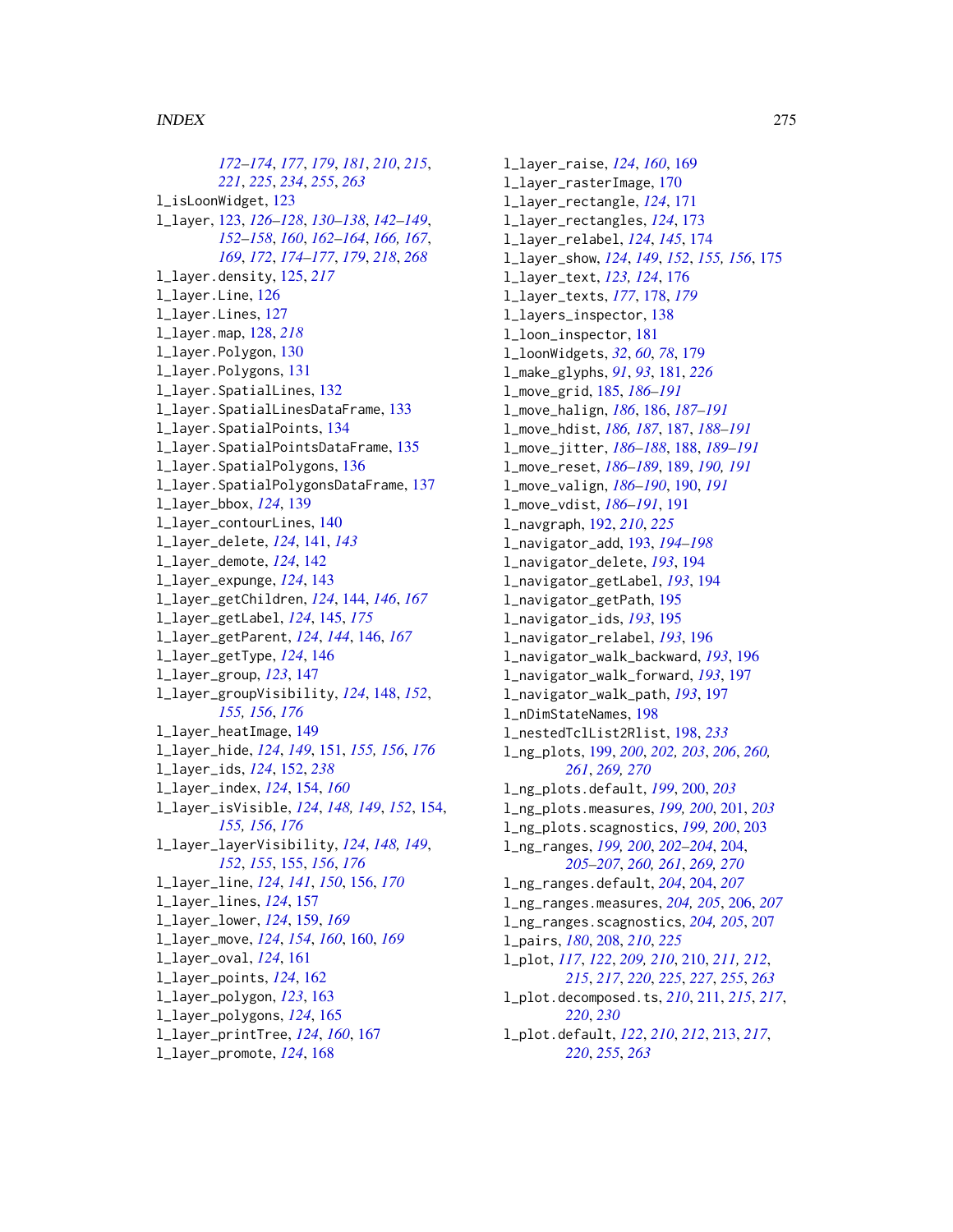276 **INDEX** 

l\_plot.density, *[210](#page-209-1)*, *[212](#page-211-0)*, *[215](#page-214-0)*, [216,](#page-215-0) *[220](#page-219-0)* l\_plot.map, *[210](#page-209-1)*, [218](#page-217-0) l\_plot.stl, *[210](#page-209-1)*, *[212](#page-211-0)*, *[215](#page-214-0)*, *[217](#page-216-0)*, [218,](#page-217-0) *[230](#page-229-0)* l\_plot3D, [220,](#page-219-0) *[224](#page-223-0)*, *[236](#page-235-0)* l\_plot3D.default, *[221](#page-220-0)*, [222,](#page-221-0) *[236](#page-235-0)* l\_plot\_arguments, *[210](#page-209-1)*, *[215](#page-214-0)*, [225](#page-224-0) l\_plot\_inspector, [227](#page-226-0) l\_plot\_inspector\_analysis, [228](#page-227-0) l\_plot\_ts, *[212](#page-211-0)*, *[220](#page-219-0)*, [229](#page-228-0) l\_primitiveGlyphs, *[91–](#page-90-0)[95](#page-94-0)*, *[97–](#page-96-0)[100](#page-99-0)*, *[226](#page-225-0)*, [230](#page-229-0) l\_redraw, [231](#page-230-0) l\_resize, [232,](#page-231-1) *[253,](#page-252-1) [254](#page-253-2)* l\_Rlist2nestedTclList, *[199](#page-198-1)*, [232](#page-231-1) l\_saveStates, *[67](#page-66-0)*, [233](#page-232-0) l\_scale3D, *[221](#page-220-0)*, *[224](#page-223-0)*, [236](#page-235-0) l\_scaleto\_active, [237](#page-236-0) l\_scaleto\_layer, *[125](#page-124-0)*, [238](#page-237-0) l\_scaleto\_plot, [238](#page-237-0) l\_scaleto\_selected, [239](#page-238-0) l\_scaleto\_world, *[117](#page-116-0)*, *[125](#page-124-0)*, [239](#page-238-0) l\_serialaxes, [240](#page-239-0) l\_serialaxes\_inspector, [244](#page-243-0) l\_setAspect, [245](#page-244-0) l\_setColorList, *[9,](#page-8-0) [10](#page-9-0)*, *[29](#page-28-0)*, *[59](#page-58-1)*, *[77](#page-76-0)*, *[246](#page-245-0)*, [246,](#page-245-0) *[247](#page-246-0)[–250](#page-249-0)* l\_setColorList\_baseR, *[247,](#page-246-0) [248](#page-247-0)*, [248,](#page-247-0) *[249,](#page-248-0) [250](#page-249-0)* l\_setColorList\_ColorBrewer, *[247,](#page-246-0) [248](#page-247-0)*, [248,](#page-247-0) *[249,](#page-248-0) [250](#page-249-0)* l\_setColorList\_ggplot2, *[248,](#page-247-0) [249](#page-248-0)*, [249,](#page-248-0) *[250](#page-249-0)* l\_setColorList\_hcl, *[247–](#page-246-0)[250](#page-249-0)*, [250](#page-249-0) l\_setColorList\_loon, *[248–](#page-247-0)[250](#page-249-0)*, [250](#page-249-0) l\_setLinkedStates, *[79](#page-78-0)*, *[225](#page-224-0)*, [251](#page-250-0) l\_setOption, *[81,](#page-80-2) [82](#page-81-0)*, [252,](#page-251-1) *[253](#page-252-1)*, *[258](#page-257-0)* l\_setTitleFont, [252](#page-251-1) l\_size, *[232](#page-231-1)*, [253,](#page-252-1) *[254](#page-253-2)* l\_size<-, [254](#page-253-2) l\_state\_names, *[122](#page-121-1)*, *[210](#page-209-1)*, *[215](#page-214-0)*, [254,](#page-253-2) *[263](#page-262-1)* l\_subwin, [255](#page-254-0) l\_throwErrorIfNotLoonWidget, [256](#page-255-0) l\_toR, [256](#page-255-0) l\_userOptionDefault, *[81,](#page-80-2) [82](#page-81-0)*, *[252,](#page-251-1) [253](#page-252-1)*, *[257](#page-256-2)*, [257,](#page-256-2) *[258](#page-257-0)* l\_userOptions, *[81,](#page-80-2) [82](#page-81-0)*, *[252,](#page-251-1) [253](#page-252-1)*, *[257](#page-256-2)*, [257](#page-256-2) l\_web, *[114](#page-113-0)*, [258](#page-257-0) l\_widget, [259](#page-258-0)

l\_worldview, [259](#page-258-0) l\_zoom, [260](#page-259-0) linegraph, [20,](#page-19-0) *[23](#page-22-0)* linegraph.loongraph, [21](#page-20-0) loon, [22](#page-21-0) loon-package *(*loon*)*, [22](#page-21-0) loon\_palette, *[9,](#page-8-0) [10](#page-9-0)*, [29,](#page-28-0) *[246,](#page-245-0) [247](#page-246-0)* loongraph, [23,](#page-22-0) *[79](#page-78-0)*, *[102,](#page-101-0) [103](#page-102-0)*, *[105,](#page-104-0) [106](#page-105-0)*, *[108](#page-107-0)* loonGrob, *[18](#page-17-1)*, [24,](#page-23-1) *[267](#page-266-0)* loonGrob\_layoutType, [28](#page-27-0) map, *[129](#page-128-0)*, *[218](#page-217-0)* measures1d, *[199,](#page-198-1) [200](#page-199-0)*, *[202](#page-201-0)[–207](#page-206-0)*, [260](#page-259-0) measures2d, *[199,](#page-198-1) [200](#page-199-0)*, *[202](#page-201-0)[–207](#page-206-0)*, *[260,](#page-259-0) [261](#page-260-1)*, [261,](#page-260-1) *[270](#page-269-0)* minority, [262](#page-261-0) names, *[225](#page-224-0)* names.loon, *[122](#page-121-1)*, *[210](#page-209-1)*, *[215](#page-214-0)*, *[225](#page-224-0)*, *[255](#page-254-0)*, [263](#page-262-1) ndtransitiongraph, [263](#page-262-1) olive, [264,](#page-263-1) *[265,](#page-264-0) [266](#page-265-1)* oliveAcids, [265](#page-264-0) oliveLocations, *[265](#page-264-0)*, [266](#page-265-1) plot, *[210](#page-209-1)*, *[225](#page-224-0)* plot.loon, *[18](#page-17-1)*, *[73](#page-72-0)*, [266](#page-265-1) plot.loongraph, [267](#page-266-0) png, *[182](#page-181-0)* prcomp, *[236](#page-235-0)* print.l\_layer, [268](#page-267-0) print.measures1d, [268](#page-267-0) print.measures2d, [269](#page-268-0) rasterImage, *[170](#page-169-0)* readRDS, *[83](#page-82-0)*, *[234](#page-233-0)* saveRDS, *[67](#page-66-0)*, *[83](#page-82-0)*, *[234](#page-233-0)* scagnostics, *[203](#page-202-0)*, *[207](#page-206-0)* scagnostics2d, *[199,](#page-198-1) [200](#page-199-0)*, *[202](#page-201-0)[–207](#page-206-0)*, [269](#page-268-0) scale, *[236](#page-235-0)* scales, *[247](#page-246-0)* sp, *[126–](#page-125-0)[128](#page-127-0)*, *[130](#page-129-0)[–138](#page-137-0)* stl, *[210](#page-209-1)*, *[230](#page-229-0)* tcl, *[198](#page-197-0)*, *[256](#page-255-0)* tkcolors, *[9](#page-8-0)*, *[246](#page-245-0)*, [270](#page-269-0) tkpack, *[14](#page-13-0)*, *[16](#page-15-0)*, *[215](#page-214-0)*, *[224](#page-223-0)*, *[227](#page-226-0)* tkplace, *[14](#page-13-0)*, *[16](#page-15-0)*, *[215](#page-214-0)*, *[224](#page-223-0)*, *[227](#page-226-0)*